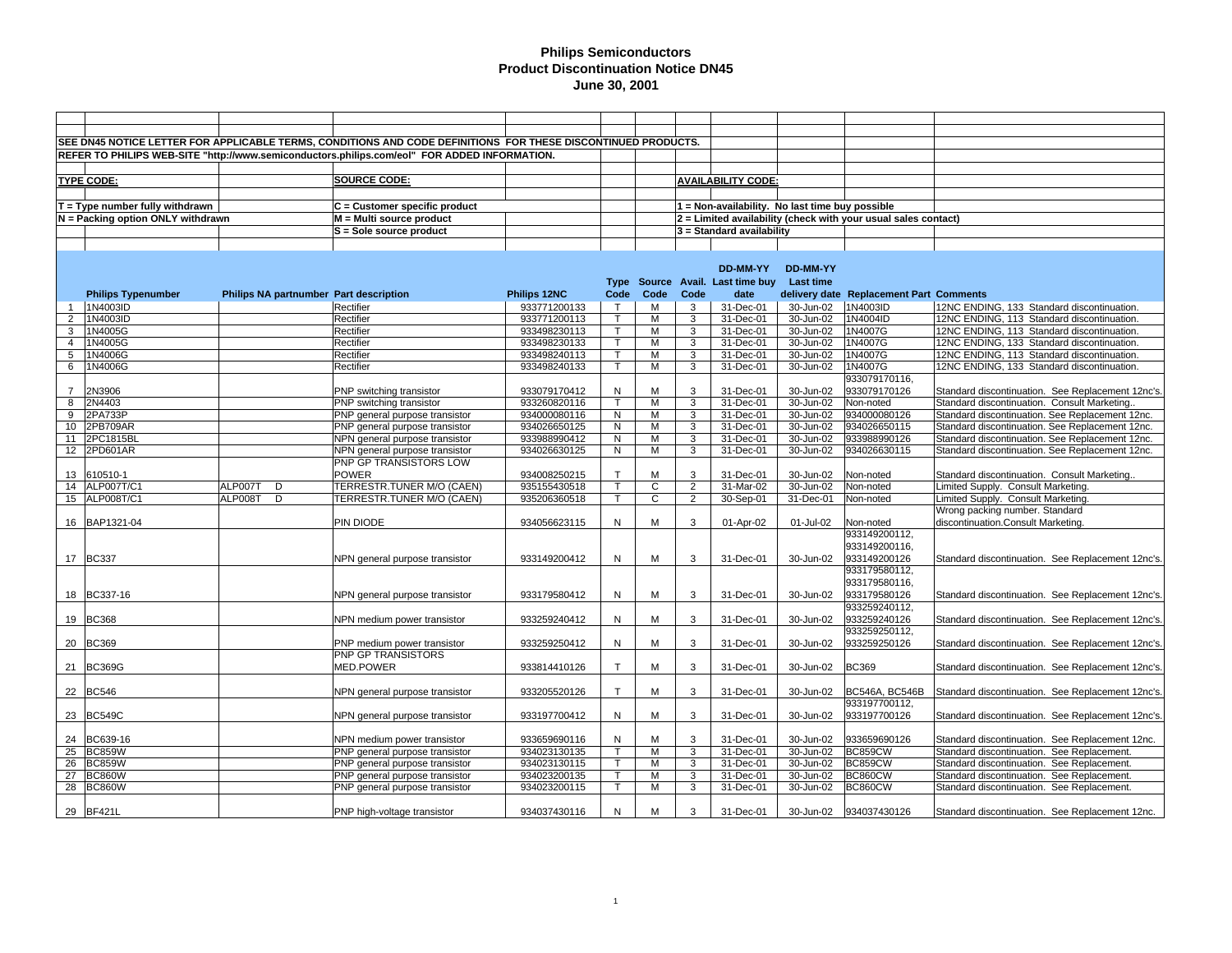| SEE DN45 NOTICE LETTER FOR APPLICABLE TERMS, CONDITIONS AND CODE DEFINITIONS FOR THESE DISCONTINUED PRODUCTS.<br>REFER TO PHILIPS WEB-SITE "http://www.semiconductors.philips.com/eol" FOR ADDED INFORMATION.<br><b>SOURCE CODE:</b><br><b>AVAILABILITY CODE:</b><br><b>TYPE CODE:</b><br>$T = Type$ number fully withdrawn<br>$C =$ Customer specific product<br>1 = Non-availability. No last time buy possible<br>M = Multi source product<br>N = Packing option ONLY withdrawn<br>$2$ = Limited availability (check with your usual sales contact)<br>S = Sole source product<br>$3$ = Standard availability<br>DD-MM-YY<br>DD-MM-YY<br>Type Source Avail. Last time buy<br>Last time<br>Philips NA partnumber Part description<br><b>Philips 12NC</b><br>Code<br>Code<br><b>Philips Typenumber</b><br>Code<br>date<br>delivery date Replacement Part Comments<br>933259350112,<br>933259350116,<br>M<br>30 BF422<br>31-Dec-01<br>933259350126<br>NPN high-voltage transistor<br>933259350412<br>N<br>3<br>30-Jun-02<br>Standard discontinuation. See Replacement 12nc's.<br><b>BF822W</b><br>934052940115<br>31<br>NPN high voltage transistor<br>$\mathsf{T}$<br>м<br>3<br>31-Dec-01<br>30-Jun-02<br><b>BF820W</b><br>Standard discontinuation. See Replacement<br>32 BF824W<br>934028630115<br>N<br>M<br>3<br>31-Dec-01<br>30-Jun-02<br>934028630135<br>Standard discontinuation. See Replacement.<br>PNP medium frequency transistor<br>33<br>BFG25AW<br>NPN 5 GHz wideband transistor<br>934032340115<br>3<br>01-Apr-02<br>30-Jun-02<br>T<br>м<br>Non-noted<br>Standard discontinuation. Consult Marketing.<br>BFG25AW/X<br>$\mathsf{T}$<br>3<br>34<br>NPN 5 GHz wideband transistor<br>934032350115<br>M<br>01-Apr-02<br>30-Jun-02<br>Standard discontinuation. Consult Marketing.<br>Non-noted<br>35 BFG505W<br>NPN 9 GHz wideband transistor<br>M<br>3<br>01-Apr-02<br>30-Jun-02<br>Standard discontinuation. Consult Marketing.<br>934032280115<br>$\mathsf{T}$<br>Non-noted<br>36<br>BFG505W/X<br>NPN 9 GHz wideband transistor<br>934032290115<br>$\mathsf{T}$<br>M<br>3<br>01-Apr-02<br>30-Jun-02<br>Non-noted<br>Standard discontinuation. Consult Marketing.<br>37 BFG505W/XR<br>NPN 9 GHz wideband transistor<br>934032300115<br>M<br>3<br>01-Apr-02<br>30-Jun-02<br>Non-noted<br>Standard discontinuation. Consult Marketing.<br><b>BFQ151</b><br>38<br>934035020116<br>$\mathsf{T}$<br>M<br>3<br>01-Apr-02<br>PNP wideband transistor<br>30-Jun-02<br>Non-noted<br>Standard discontinuation. Consult Marketing.<br>39 BFQ151<br>934035020126<br>01-Apr-02<br>PNP wideband transistor<br>м<br>3<br>30-Jun-02<br>Non-noted<br>Standard discontinuation. Consult Marketing.<br><b>BFQ221</b><br>$\mathsf{T}$<br>M<br>3<br>40<br>NPN 1 GHz video transistor<br>934040840126<br>01-Apr-02<br>30-Jun-02<br>Non-noted<br>Standard discontinuation. Consult Marketing.<br>41 BFQ221<br>M<br>3<br>NPN 1 GHz video transistor<br>934040840116<br>01-Apr-02<br>30-Jun-02<br>Non-noted<br>Standard discontinuation. Consult Marketing.<br><b>BFQ231</b><br>M<br>3<br>01-Apr-02<br>42<br>NPN 1 GHz video transistor<br>934007640116<br>$\mathsf{T}$<br>30-Jun-02<br>Non-noted<br>Standard discontinuation. Consult Marketing.<br>43 BFQ231A<br>NPN 1 GHz video transistor<br>934002230116<br>M<br>3<br>01-Apr-02<br>30-Jun-02<br>Standard discontinuation. Consult Marketing.<br>Non-noted<br>44<br><b>BFQ241</b><br>PNP 1 GHz video transistor<br>934040850116<br>$\mathsf{T}$<br>M<br>3<br>01-Apr-02<br>30-Jun-02<br>Non-noted<br>Standard discontinuation. Consult Marketing.<br>45 BFQ241<br>PNP 1 GHz video transistor<br>934040850126<br>M<br>3<br>01-Apr-02<br>30-Jun-02<br>Standard discontinuation. Consult Marketing.<br>Non-noted<br><b>BFQ251</b><br>PNP 1 GHz video transistor<br>934007650116<br>$\mathsf{T}$<br>M<br>3<br>01-Apr-02<br>30-Jun-02<br>Non-noted<br>Standard discontinuation. Consult Marketing.<br>46<br><b>BFQ621</b><br>3<br>47<br>NPN 7 GHz wideband transistor<br>934034920112<br>M<br>01-Apr-02<br>30-Jun-02<br>Non-noted<br>Standard discontinuation. Consult Marketing.<br>48<br>BFQ67T<br>NPN 8 GHz wideband transistor<br>934055890115<br>$\mathsf{T}$<br>M<br>3<br>01-Apr-02<br>30-Jun-02<br>Non-noted<br>Standard discontinuation. Consult Marketing.<br><b>BASESTATION MODULES</b><br>3<br><b>BGY2016</b><br>49 BGY1816N<br>934055169127<br>т<br>M<br>31-Mar-02<br>30-Jun-02<br>Standard discontinuation. See Replacement.<br><b>BGY251</b><br>DIGITAL CELLULAR<br>934055287135<br>3<br>31-Mar-02<br>50<br>T<br>C<br>30-Jun-02<br>Non-noted<br>Standard discontinuation. Consult Marketing<br>51 BGY252<br>UHF AMPLIFIER MODULE<br>$\mathsf{T}$<br>C<br>3<br>31-Mar-02<br>30-Jun-02<br><b>BGY280</b><br>934055418135<br>Standard discontinuation. See Replacement.<br>52 BGY262<br>UHF AMPLIFIER MODULE<br>934055419135<br>C<br>31-Mar-02<br>30-Jun-02<br><b>BGY280</b><br>Standard discontinuation. See Replacement.<br>т<br>3<br>53 BGY925<br>UHF amplifier module<br>934040080127<br>N<br>M<br>3<br>31-Mar-02<br>30-Jun-02<br>934056361127<br>Standard discontinuation. See replacement 12nc.<br>54 BLF2047L<br>RF POWER TRANSISTORS<br>934055570135<br>N<br>M<br>3<br>31-Mar-02<br>30-Jun-02<br>934056519135<br>Standard discontinuation. See replacement 12nc.<br>BASESTATION RF POWER TRANS.<br>BLF2022-30,<br>2GHZ<br>BLF1820-40<br>55 BLF2055<br>934056528112<br>$\mathsf{T}$<br>M<br>31-Mar-02<br>30-Jun-02<br>Standard discontinuation. See Replacement.<br>3<br>RF POWER TRANSISTOR<br>$\mathsf{T}$<br>$31$ -Mar-02<br>$30 - Jun-02$<br>56 BLS3135-5<br>934055932114<br>м<br>3<br>Non-noted<br>Standard discontinuation. Consult Marketing<br>57 BLT50<br>UHF power transistor<br>934004150115<br>м<br>3<br>31-Mar-02<br>30-Jun-02<br>Non-noted<br>Standard discontinuation. Consult Marketing<br>т<br>58 BLV2045N<br><b>BASESTATIONS &gt;1GHZ</b><br>934055192112<br>N<br>M<br>3<br>31-Mar-02<br>30-Jun-02<br>934056637112<br>Standard discontinuation. See replacement 12nc.<br>$\mathsf{T}$<br>59 BLV2047<br>UHF 1800-2000 MHz power transistor<br>934054815112<br>M<br>3<br>31-Mar-02<br>30-Jun-02<br>blf1820-70<br>Standard discontinuation. See Replacement.<br>60 BLV58<br>934012580112<br>T<br>М<br>3<br>31-Mar-02<br>Non-noted<br>UHF linear push-pull power trans.<br>30-Jun-02<br>Standard discontinuation. Consult Marketing<br>61 BLV857<br>$\mathsf{T}$<br>3<br>31-Mar-02<br>UHF linear push-pull power trans.<br>934040060112<br>м<br>30-Jun-02<br>Non-noted<br>Standard discontinuation. Consult Marketing<br>M<br>3<br>62 BLV859<br>UHF linear push-pull power trans.<br>934038440112<br>$\mathsf{T}$<br>31-Mar-02<br>30-Jun-02<br>Non-noted<br>Standard discontinuation. Consult Marketing<br><b>BROADCAST</b><br>63 BLV861<br>934054240112<br>$\mathsf{T}$<br>M<br>3<br>31-Mar-02<br>30-Jun-02<br>BLF861A<br>Standard discontinuation. See Replacement.<br>934055707112<br>64 BLV958<br>UHF power transistor<br>934034150112<br>N<br>м<br>3<br>31-Mar-02<br>30-Jun-02<br>Standard discontinuatioh. See replacement 12nc.<br>NPN GP TRANSISTORS LOW<br>65 BRY56A<br><b>POWER</b><br>933258800112<br>$\mathsf{T}$<br>м<br>3<br>31-Dec-01<br>30-Jun-02<br>Non-noted<br>Standard discontinuation. Consult Marketing<br>BRY61<br>$\mathsf{T}$<br>M<br>66<br>Programmable unijunction transistor<br>933410730215<br>3<br>31-Dec-01<br>30-Jun-02<br>Non-noted<br>Standard discontinuation. Consult Marketing<br>BRY62<br>M<br>3<br>31-Dec-01<br>67<br>Silicon controlled switch<br>933550020215<br>30-Jun-02<br>Non-noted<br>Standard discontinuation. Consult Marketing<br>68 BSP304A<br><b>BSP254A</b><br>934030880126<br>$\mathsf{T}$<br>M<br>3<br>31-Dec-01<br>30-Jun-02<br>P-ch.enhancem.mode vert. D-MOS tr.<br>Standard discontinuation. See Replacement. |  |  |  |  |  |  |
|------------------------------------------------------------------------------------------------------------------------------------------------------------------------------------------------------------------------------------------------------------------------------------------------------------------------------------------------------------------------------------------------------------------------------------------------------------------------------------------------------------------------------------------------------------------------------------------------------------------------------------------------------------------------------------------------------------------------------------------------------------------------------------------------------------------------------------------------------------------------------------------------------------------------------------------------------------------------------------------------------------------------------------------------------------------------------------------------------------------------------------------------------------------------------------------------------------------------------------------------------------------------------------------------------------------------------------------------------------------------------------------------------------------------------------------------------------------------------------------------------------------------------------------------------------------------------------------------------------------------------------------------------------------------------------------------------------------------------------------------------------------------------------------------------------------------------------------------------------------------------------------------------------------------------------------------------------------------------------------------------------------------------------------------------------------------------------------------------------------------------------------------------------------------------------------------------------------------------------------------------------------------------------------------------------------------------------------------------------------------------------------------------------------------------------------------------------------------------------------------------------------------------------------------------------------------------------------------------------------------------------------------------------------------------------------------------------------------------------------------------------------------------------------------------------------------------------------------------------------------------------------------------------------------------------------------------------------------------------------------------------------------------------------------------------------------------------------------------------------------------------------------------------------------------------------------------------------------------------------------------------------------------------------------------------------------------------------------------------------------------------------------------------------------------------------------------------------------------------------------------------------------------------------------------------------------------------------------------------------------------------------------------------------------------------------------------------------------------------------------------------------------------------------------------------------------------------------------------------------------------------------------------------------------------------------------------------------------------------------------------------------------------------------------------------------------------------------------------------------------------------------------------------------------------------------------------------------------------------------------------------------------------------------------------------------------------------------------------------------------------------------------------------------------------------------------------------------------------------------------------------------------------------------------------------------------------------------------------------------------------------------------------------------------------------------------------------------------------------------------------------------------------------------------------------------------------------------------------------------------------------------------------------------------------------------------------------------------------------------------------------------------------------------------------------------------------------------------------------------------------------------------------------------------------------------------------------------------------------------------------------------------------------------------------------------------------------------------------------------------------------------------------------------------------------------------------------------------------------------------------------------------------------------------------------------------------------------------------------------------------------------------------------------------------------------------------------------------------------------------------------------------------------------------------------------------------------------------------------------------------------------------------------------------------------------------------------------------------------------------------------------------------------------------------------------------------------------------------------------------------------------------------------------------------------------------------------------------------------------------------------------------------------------------------------------------------------------------------------------------------------------------------------------------------------------------------------------------------------------------------------------------------------------------------------------------------------------------------------------------------------------------------------------------------------------------------------------------------------------------------------------------------------------------------------------------------------------------------------------------------------------------------------------------------------------------------------------------------------------------------------------------------------------------------------------------------------------------------------------------------------------------------------------------------------------------------------------------------------------------------------------------------------------------------------------------------------------------------------------------------------------------------------------------------------------------------------------------------------------------------------------------------------------------------------------------------------------------------------------------------------------------------------------------------------------------------------------------------------------------------------------------------------------------------------------------------------------|--|--|--|--|--|--|
|                                                                                                                                                                                                                                                                                                                                                                                                                                                                                                                                                                                                                                                                                                                                                                                                                                                                                                                                                                                                                                                                                                                                                                                                                                                                                                                                                                                                                                                                                                                                                                                                                                                                                                                                                                                                                                                                                                                                                                                                                                                                                                                                                                                                                                                                                                                                                                                                                                                                                                                                                                                                                                                                                                                                                                                                                                                                                                                                                                                                                                                                                                                                                                                                                                                                                                                                                                                                                                                                                                                                                                                                                                                                                                                                                                                                                                                                                                                                                                                                                                                                                                                                                                                                                                                                                                                                                                                                                                                                                                                                                                                                                                                                                                                                                                                                                                                                                                                                                                                                                                                                                                                                                                                                                                                                                                                                                                                                                                                                                                                                                                                                                                                                                                                                                                                                                                                                                                                                                                                                                                                                                                                                                                                                                                                                                                                                                                                                                                                                                                                                                                                                                                                                                                                                                                                                                                                                                                                                                                                                                                                                                                                                                                                                                                                                                                                                                                                                                                                                                                                                                                                                                                                                                                                                                                                                                                          |  |  |  |  |  |  |
|                                                                                                                                                                                                                                                                                                                                                                                                                                                                                                                                                                                                                                                                                                                                                                                                                                                                                                                                                                                                                                                                                                                                                                                                                                                                                                                                                                                                                                                                                                                                                                                                                                                                                                                                                                                                                                                                                                                                                                                                                                                                                                                                                                                                                                                                                                                                                                                                                                                                                                                                                                                                                                                                                                                                                                                                                                                                                                                                                                                                                                                                                                                                                                                                                                                                                                                                                                                                                                                                                                                                                                                                                                                                                                                                                                                                                                                                                                                                                                                                                                                                                                                                                                                                                                                                                                                                                                                                                                                                                                                                                                                                                                                                                                                                                                                                                                                                                                                                                                                                                                                                                                                                                                                                                                                                                                                                                                                                                                                                                                                                                                                                                                                                                                                                                                                                                                                                                                                                                                                                                                                                                                                                                                                                                                                                                                                                                                                                                                                                                                                                                                                                                                                                                                                                                                                                                                                                                                                                                                                                                                                                                                                                                                                                                                                                                                                                                                                                                                                                                                                                                                                                                                                                                                                                                                                                                                          |  |  |  |  |  |  |
|                                                                                                                                                                                                                                                                                                                                                                                                                                                                                                                                                                                                                                                                                                                                                                                                                                                                                                                                                                                                                                                                                                                                                                                                                                                                                                                                                                                                                                                                                                                                                                                                                                                                                                                                                                                                                                                                                                                                                                                                                                                                                                                                                                                                                                                                                                                                                                                                                                                                                                                                                                                                                                                                                                                                                                                                                                                                                                                                                                                                                                                                                                                                                                                                                                                                                                                                                                                                                                                                                                                                                                                                                                                                                                                                                                                                                                                                                                                                                                                                                                                                                                                                                                                                                                                                                                                                                                                                                                                                                                                                                                                                                                                                                                                                                                                                                                                                                                                                                                                                                                                                                                                                                                                                                                                                                                                                                                                                                                                                                                                                                                                                                                                                                                                                                                                                                                                                                                                                                                                                                                                                                                                                                                                                                                                                                                                                                                                                                                                                                                                                                                                                                                                                                                                                                                                                                                                                                                                                                                                                                                                                                                                                                                                                                                                                                                                                                                                                                                                                                                                                                                                                                                                                                                                                                                                                                                          |  |  |  |  |  |  |
|                                                                                                                                                                                                                                                                                                                                                                                                                                                                                                                                                                                                                                                                                                                                                                                                                                                                                                                                                                                                                                                                                                                                                                                                                                                                                                                                                                                                                                                                                                                                                                                                                                                                                                                                                                                                                                                                                                                                                                                                                                                                                                                                                                                                                                                                                                                                                                                                                                                                                                                                                                                                                                                                                                                                                                                                                                                                                                                                                                                                                                                                                                                                                                                                                                                                                                                                                                                                                                                                                                                                                                                                                                                                                                                                                                                                                                                                                                                                                                                                                                                                                                                                                                                                                                                                                                                                                                                                                                                                                                                                                                                                                                                                                                                                                                                                                                                                                                                                                                                                                                                                                                                                                                                                                                                                                                                                                                                                                                                                                                                                                                                                                                                                                                                                                                                                                                                                                                                                                                                                                                                                                                                                                                                                                                                                                                                                                                                                                                                                                                                                                                                                                                                                                                                                                                                                                                                                                                                                                                                                                                                                                                                                                                                                                                                                                                                                                                                                                                                                                                                                                                                                                                                                                                                                                                                                                                          |  |  |  |  |  |  |
|                                                                                                                                                                                                                                                                                                                                                                                                                                                                                                                                                                                                                                                                                                                                                                                                                                                                                                                                                                                                                                                                                                                                                                                                                                                                                                                                                                                                                                                                                                                                                                                                                                                                                                                                                                                                                                                                                                                                                                                                                                                                                                                                                                                                                                                                                                                                                                                                                                                                                                                                                                                                                                                                                                                                                                                                                                                                                                                                                                                                                                                                                                                                                                                                                                                                                                                                                                                                                                                                                                                                                                                                                                                                                                                                                                                                                                                                                                                                                                                                                                                                                                                                                                                                                                                                                                                                                                                                                                                                                                                                                                                                                                                                                                                                                                                                                                                                                                                                                                                                                                                                                                                                                                                                                                                                                                                                                                                                                                                                                                                                                                                                                                                                                                                                                                                                                                                                                                                                                                                                                                                                                                                                                                                                                                                                                                                                                                                                                                                                                                                                                                                                                                                                                                                                                                                                                                                                                                                                                                                                                                                                                                                                                                                                                                                                                                                                                                                                                                                                                                                                                                                                                                                                                                                                                                                                                                          |  |  |  |  |  |  |
|                                                                                                                                                                                                                                                                                                                                                                                                                                                                                                                                                                                                                                                                                                                                                                                                                                                                                                                                                                                                                                                                                                                                                                                                                                                                                                                                                                                                                                                                                                                                                                                                                                                                                                                                                                                                                                                                                                                                                                                                                                                                                                                                                                                                                                                                                                                                                                                                                                                                                                                                                                                                                                                                                                                                                                                                                                                                                                                                                                                                                                                                                                                                                                                                                                                                                                                                                                                                                                                                                                                                                                                                                                                                                                                                                                                                                                                                                                                                                                                                                                                                                                                                                                                                                                                                                                                                                                                                                                                                                                                                                                                                                                                                                                                                                                                                                                                                                                                                                                                                                                                                                                                                                                                                                                                                                                                                                                                                                                                                                                                                                                                                                                                                                                                                                                                                                                                                                                                                                                                                                                                                                                                                                                                                                                                                                                                                                                                                                                                                                                                                                                                                                                                                                                                                                                                                                                                                                                                                                                                                                                                                                                                                                                                                                                                                                                                                                                                                                                                                                                                                                                                                                                                                                                                                                                                                                                          |  |  |  |  |  |  |
|                                                                                                                                                                                                                                                                                                                                                                                                                                                                                                                                                                                                                                                                                                                                                                                                                                                                                                                                                                                                                                                                                                                                                                                                                                                                                                                                                                                                                                                                                                                                                                                                                                                                                                                                                                                                                                                                                                                                                                                                                                                                                                                                                                                                                                                                                                                                                                                                                                                                                                                                                                                                                                                                                                                                                                                                                                                                                                                                                                                                                                                                                                                                                                                                                                                                                                                                                                                                                                                                                                                                                                                                                                                                                                                                                                                                                                                                                                                                                                                                                                                                                                                                                                                                                                                                                                                                                                                                                                                                                                                                                                                                                                                                                                                                                                                                                                                                                                                                                                                                                                                                                                                                                                                                                                                                                                                                                                                                                                                                                                                                                                                                                                                                                                                                                                                                                                                                                                                                                                                                                                                                                                                                                                                                                                                                                                                                                                                                                                                                                                                                                                                                                                                                                                                                                                                                                                                                                                                                                                                                                                                                                                                                                                                                                                                                                                                                                                                                                                                                                                                                                                                                                                                                                                                                                                                                                                          |  |  |  |  |  |  |
|                                                                                                                                                                                                                                                                                                                                                                                                                                                                                                                                                                                                                                                                                                                                                                                                                                                                                                                                                                                                                                                                                                                                                                                                                                                                                                                                                                                                                                                                                                                                                                                                                                                                                                                                                                                                                                                                                                                                                                                                                                                                                                                                                                                                                                                                                                                                                                                                                                                                                                                                                                                                                                                                                                                                                                                                                                                                                                                                                                                                                                                                                                                                                                                                                                                                                                                                                                                                                                                                                                                                                                                                                                                                                                                                                                                                                                                                                                                                                                                                                                                                                                                                                                                                                                                                                                                                                                                                                                                                                                                                                                                                                                                                                                                                                                                                                                                                                                                                                                                                                                                                                                                                                                                                                                                                                                                                                                                                                                                                                                                                                                                                                                                                                                                                                                                                                                                                                                                                                                                                                                                                                                                                                                                                                                                                                                                                                                                                                                                                                                                                                                                                                                                                                                                                                                                                                                                                                                                                                                                                                                                                                                                                                                                                                                                                                                                                                                                                                                                                                                                                                                                                                                                                                                                                                                                                                                          |  |  |  |  |  |  |
|                                                                                                                                                                                                                                                                                                                                                                                                                                                                                                                                                                                                                                                                                                                                                                                                                                                                                                                                                                                                                                                                                                                                                                                                                                                                                                                                                                                                                                                                                                                                                                                                                                                                                                                                                                                                                                                                                                                                                                                                                                                                                                                                                                                                                                                                                                                                                                                                                                                                                                                                                                                                                                                                                                                                                                                                                                                                                                                                                                                                                                                                                                                                                                                                                                                                                                                                                                                                                                                                                                                                                                                                                                                                                                                                                                                                                                                                                                                                                                                                                                                                                                                                                                                                                                                                                                                                                                                                                                                                                                                                                                                                                                                                                                                                                                                                                                                                                                                                                                                                                                                                                                                                                                                                                                                                                                                                                                                                                                                                                                                                                                                                                                                                                                                                                                                                                                                                                                                                                                                                                                                                                                                                                                                                                                                                                                                                                                                                                                                                                                                                                                                                                                                                                                                                                                                                                                                                                                                                                                                                                                                                                                                                                                                                                                                                                                                                                                                                                                                                                                                                                                                                                                                                                                                                                                                                                                          |  |  |  |  |  |  |
|                                                                                                                                                                                                                                                                                                                                                                                                                                                                                                                                                                                                                                                                                                                                                                                                                                                                                                                                                                                                                                                                                                                                                                                                                                                                                                                                                                                                                                                                                                                                                                                                                                                                                                                                                                                                                                                                                                                                                                                                                                                                                                                                                                                                                                                                                                                                                                                                                                                                                                                                                                                                                                                                                                                                                                                                                                                                                                                                                                                                                                                                                                                                                                                                                                                                                                                                                                                                                                                                                                                                                                                                                                                                                                                                                                                                                                                                                                                                                                                                                                                                                                                                                                                                                                                                                                                                                                                                                                                                                                                                                                                                                                                                                                                                                                                                                                                                                                                                                                                                                                                                                                                                                                                                                                                                                                                                                                                                                                                                                                                                                                                                                                                                                                                                                                                                                                                                                                                                                                                                                                                                                                                                                                                                                                                                                                                                                                                                                                                                                                                                                                                                                                                                                                                                                                                                                                                                                                                                                                                                                                                                                                                                                                                                                                                                                                                                                                                                                                                                                                                                                                                                                                                                                                                                                                                                                                          |  |  |  |  |  |  |
|                                                                                                                                                                                                                                                                                                                                                                                                                                                                                                                                                                                                                                                                                                                                                                                                                                                                                                                                                                                                                                                                                                                                                                                                                                                                                                                                                                                                                                                                                                                                                                                                                                                                                                                                                                                                                                                                                                                                                                                                                                                                                                                                                                                                                                                                                                                                                                                                                                                                                                                                                                                                                                                                                                                                                                                                                                                                                                                                                                                                                                                                                                                                                                                                                                                                                                                                                                                                                                                                                                                                                                                                                                                                                                                                                                                                                                                                                                                                                                                                                                                                                                                                                                                                                                                                                                                                                                                                                                                                                                                                                                                                                                                                                                                                                                                                                                                                                                                                                                                                                                                                                                                                                                                                                                                                                                                                                                                                                                                                                                                                                                                                                                                                                                                                                                                                                                                                                                                                                                                                                                                                                                                                                                                                                                                                                                                                                                                                                                                                                                                                                                                                                                                                                                                                                                                                                                                                                                                                                                                                                                                                                                                                                                                                                                                                                                                                                                                                                                                                                                                                                                                                                                                                                                                                                                                                                                          |  |  |  |  |  |  |
|                                                                                                                                                                                                                                                                                                                                                                                                                                                                                                                                                                                                                                                                                                                                                                                                                                                                                                                                                                                                                                                                                                                                                                                                                                                                                                                                                                                                                                                                                                                                                                                                                                                                                                                                                                                                                                                                                                                                                                                                                                                                                                                                                                                                                                                                                                                                                                                                                                                                                                                                                                                                                                                                                                                                                                                                                                                                                                                                                                                                                                                                                                                                                                                                                                                                                                                                                                                                                                                                                                                                                                                                                                                                                                                                                                                                                                                                                                                                                                                                                                                                                                                                                                                                                                                                                                                                                                                                                                                                                                                                                                                                                                                                                                                                                                                                                                                                                                                                                                                                                                                                                                                                                                                                                                                                                                                                                                                                                                                                                                                                                                                                                                                                                                                                                                                                                                                                                                                                                                                                                                                                                                                                                                                                                                                                                                                                                                                                                                                                                                                                                                                                                                                                                                                                                                                                                                                                                                                                                                                                                                                                                                                                                                                                                                                                                                                                                                                                                                                                                                                                                                                                                                                                                                                                                                                                                                          |  |  |  |  |  |  |
|                                                                                                                                                                                                                                                                                                                                                                                                                                                                                                                                                                                                                                                                                                                                                                                                                                                                                                                                                                                                                                                                                                                                                                                                                                                                                                                                                                                                                                                                                                                                                                                                                                                                                                                                                                                                                                                                                                                                                                                                                                                                                                                                                                                                                                                                                                                                                                                                                                                                                                                                                                                                                                                                                                                                                                                                                                                                                                                                                                                                                                                                                                                                                                                                                                                                                                                                                                                                                                                                                                                                                                                                                                                                                                                                                                                                                                                                                                                                                                                                                                                                                                                                                                                                                                                                                                                                                                                                                                                                                                                                                                                                                                                                                                                                                                                                                                                                                                                                                                                                                                                                                                                                                                                                                                                                                                                                                                                                                                                                                                                                                                                                                                                                                                                                                                                                                                                                                                                                                                                                                                                                                                                                                                                                                                                                                                                                                                                                                                                                                                                                                                                                                                                                                                                                                                                                                                                                                                                                                                                                                                                                                                                                                                                                                                                                                                                                                                                                                                                                                                                                                                                                                                                                                                                                                                                                                                          |  |  |  |  |  |  |
|                                                                                                                                                                                                                                                                                                                                                                                                                                                                                                                                                                                                                                                                                                                                                                                                                                                                                                                                                                                                                                                                                                                                                                                                                                                                                                                                                                                                                                                                                                                                                                                                                                                                                                                                                                                                                                                                                                                                                                                                                                                                                                                                                                                                                                                                                                                                                                                                                                                                                                                                                                                                                                                                                                                                                                                                                                                                                                                                                                                                                                                                                                                                                                                                                                                                                                                                                                                                                                                                                                                                                                                                                                                                                                                                                                                                                                                                                                                                                                                                                                                                                                                                                                                                                                                                                                                                                                                                                                                                                                                                                                                                                                                                                                                                                                                                                                                                                                                                                                                                                                                                                                                                                                                                                                                                                                                                                                                                                                                                                                                                                                                                                                                                                                                                                                                                                                                                                                                                                                                                                                                                                                                                                                                                                                                                                                                                                                                                                                                                                                                                                                                                                                                                                                                                                                                                                                                                                                                                                                                                                                                                                                                                                                                                                                                                                                                                                                                                                                                                                                                                                                                                                                                                                                                                                                                                                                          |  |  |  |  |  |  |
|                                                                                                                                                                                                                                                                                                                                                                                                                                                                                                                                                                                                                                                                                                                                                                                                                                                                                                                                                                                                                                                                                                                                                                                                                                                                                                                                                                                                                                                                                                                                                                                                                                                                                                                                                                                                                                                                                                                                                                                                                                                                                                                                                                                                                                                                                                                                                                                                                                                                                                                                                                                                                                                                                                                                                                                                                                                                                                                                                                                                                                                                                                                                                                                                                                                                                                                                                                                                                                                                                                                                                                                                                                                                                                                                                                                                                                                                                                                                                                                                                                                                                                                                                                                                                                                                                                                                                                                                                                                                                                                                                                                                                                                                                                                                                                                                                                                                                                                                                                                                                                                                                                                                                                                                                                                                                                                                                                                                                                                                                                                                                                                                                                                                                                                                                                                                                                                                                                                                                                                                                                                                                                                                                                                                                                                                                                                                                                                                                                                                                                                                                                                                                                                                                                                                                                                                                                                                                                                                                                                                                                                                                                                                                                                                                                                                                                                                                                                                                                                                                                                                                                                                                                                                                                                                                                                                                                          |  |  |  |  |  |  |
|                                                                                                                                                                                                                                                                                                                                                                                                                                                                                                                                                                                                                                                                                                                                                                                                                                                                                                                                                                                                                                                                                                                                                                                                                                                                                                                                                                                                                                                                                                                                                                                                                                                                                                                                                                                                                                                                                                                                                                                                                                                                                                                                                                                                                                                                                                                                                                                                                                                                                                                                                                                                                                                                                                                                                                                                                                                                                                                                                                                                                                                                                                                                                                                                                                                                                                                                                                                                                                                                                                                                                                                                                                                                                                                                                                                                                                                                                                                                                                                                                                                                                                                                                                                                                                                                                                                                                                                                                                                                                                                                                                                                                                                                                                                                                                                                                                                                                                                                                                                                                                                                                                                                                                                                                                                                                                                                                                                                                                                                                                                                                                                                                                                                                                                                                                                                                                                                                                                                                                                                                                                                                                                                                                                                                                                                                                                                                                                                                                                                                                                                                                                                                                                                                                                                                                                                                                                                                                                                                                                                                                                                                                                                                                                                                                                                                                                                                                                                                                                                                                                                                                                                                                                                                                                                                                                                                                          |  |  |  |  |  |  |
|                                                                                                                                                                                                                                                                                                                                                                                                                                                                                                                                                                                                                                                                                                                                                                                                                                                                                                                                                                                                                                                                                                                                                                                                                                                                                                                                                                                                                                                                                                                                                                                                                                                                                                                                                                                                                                                                                                                                                                                                                                                                                                                                                                                                                                                                                                                                                                                                                                                                                                                                                                                                                                                                                                                                                                                                                                                                                                                                                                                                                                                                                                                                                                                                                                                                                                                                                                                                                                                                                                                                                                                                                                                                                                                                                                                                                                                                                                                                                                                                                                                                                                                                                                                                                                                                                                                                                                                                                                                                                                                                                                                                                                                                                                                                                                                                                                                                                                                                                                                                                                                                                                                                                                                                                                                                                                                                                                                                                                                                                                                                                                                                                                                                                                                                                                                                                                                                                                                                                                                                                                                                                                                                                                                                                                                                                                                                                                                                                                                                                                                                                                                                                                                                                                                                                                                                                                                                                                                                                                                                                                                                                                                                                                                                                                                                                                                                                                                                                                                                                                                                                                                                                                                                                                                                                                                                                                          |  |  |  |  |  |  |
|                                                                                                                                                                                                                                                                                                                                                                                                                                                                                                                                                                                                                                                                                                                                                                                                                                                                                                                                                                                                                                                                                                                                                                                                                                                                                                                                                                                                                                                                                                                                                                                                                                                                                                                                                                                                                                                                                                                                                                                                                                                                                                                                                                                                                                                                                                                                                                                                                                                                                                                                                                                                                                                                                                                                                                                                                                                                                                                                                                                                                                                                                                                                                                                                                                                                                                                                                                                                                                                                                                                                                                                                                                                                                                                                                                                                                                                                                                                                                                                                                                                                                                                                                                                                                                                                                                                                                                                                                                                                                                                                                                                                                                                                                                                                                                                                                                                                                                                                                                                                                                                                                                                                                                                                                                                                                                                                                                                                                                                                                                                                                                                                                                                                                                                                                                                                                                                                                                                                                                                                                                                                                                                                                                                                                                                                                                                                                                                                                                                                                                                                                                                                                                                                                                                                                                                                                                                                                                                                                                                                                                                                                                                                                                                                                                                                                                                                                                                                                                                                                                                                                                                                                                                                                                                                                                                                                                          |  |  |  |  |  |  |
|                                                                                                                                                                                                                                                                                                                                                                                                                                                                                                                                                                                                                                                                                                                                                                                                                                                                                                                                                                                                                                                                                                                                                                                                                                                                                                                                                                                                                                                                                                                                                                                                                                                                                                                                                                                                                                                                                                                                                                                                                                                                                                                                                                                                                                                                                                                                                                                                                                                                                                                                                                                                                                                                                                                                                                                                                                                                                                                                                                                                                                                                                                                                                                                                                                                                                                                                                                                                                                                                                                                                                                                                                                                                                                                                                                                                                                                                                                                                                                                                                                                                                                                                                                                                                                                                                                                                                                                                                                                                                                                                                                                                                                                                                                                                                                                                                                                                                                                                                                                                                                                                                                                                                                                                                                                                                                                                                                                                                                                                                                                                                                                                                                                                                                                                                                                                                                                                                                                                                                                                                                                                                                                                                                                                                                                                                                                                                                                                                                                                                                                                                                                                                                                                                                                                                                                                                                                                                                                                                                                                                                                                                                                                                                                                                                                                                                                                                                                                                                                                                                                                                                                                                                                                                                                                                                                                                                          |  |  |  |  |  |  |
|                                                                                                                                                                                                                                                                                                                                                                                                                                                                                                                                                                                                                                                                                                                                                                                                                                                                                                                                                                                                                                                                                                                                                                                                                                                                                                                                                                                                                                                                                                                                                                                                                                                                                                                                                                                                                                                                                                                                                                                                                                                                                                                                                                                                                                                                                                                                                                                                                                                                                                                                                                                                                                                                                                                                                                                                                                                                                                                                                                                                                                                                                                                                                                                                                                                                                                                                                                                                                                                                                                                                                                                                                                                                                                                                                                                                                                                                                                                                                                                                                                                                                                                                                                                                                                                                                                                                                                                                                                                                                                                                                                                                                                                                                                                                                                                                                                                                                                                                                                                                                                                                                                                                                                                                                                                                                                                                                                                                                                                                                                                                                                                                                                                                                                                                                                                                                                                                                                                                                                                                                                                                                                                                                                                                                                                                                                                                                                                                                                                                                                                                                                                                                                                                                                                                                                                                                                                                                                                                                                                                                                                                                                                                                                                                                                                                                                                                                                                                                                                                                                                                                                                                                                                                                                                                                                                                                                          |  |  |  |  |  |  |
|                                                                                                                                                                                                                                                                                                                                                                                                                                                                                                                                                                                                                                                                                                                                                                                                                                                                                                                                                                                                                                                                                                                                                                                                                                                                                                                                                                                                                                                                                                                                                                                                                                                                                                                                                                                                                                                                                                                                                                                                                                                                                                                                                                                                                                                                                                                                                                                                                                                                                                                                                                                                                                                                                                                                                                                                                                                                                                                                                                                                                                                                                                                                                                                                                                                                                                                                                                                                                                                                                                                                                                                                                                                                                                                                                                                                                                                                                                                                                                                                                                                                                                                                                                                                                                                                                                                                                                                                                                                                                                                                                                                                                                                                                                                                                                                                                                                                                                                                                                                                                                                                                                                                                                                                                                                                                                                                                                                                                                                                                                                                                                                                                                                                                                                                                                                                                                                                                                                                                                                                                                                                                                                                                                                                                                                                                                                                                                                                                                                                                                                                                                                                                                                                                                                                                                                                                                                                                                                                                                                                                                                                                                                                                                                                                                                                                                                                                                                                                                                                                                                                                                                                                                                                                                                                                                                                                                          |  |  |  |  |  |  |
|                                                                                                                                                                                                                                                                                                                                                                                                                                                                                                                                                                                                                                                                                                                                                                                                                                                                                                                                                                                                                                                                                                                                                                                                                                                                                                                                                                                                                                                                                                                                                                                                                                                                                                                                                                                                                                                                                                                                                                                                                                                                                                                                                                                                                                                                                                                                                                                                                                                                                                                                                                                                                                                                                                                                                                                                                                                                                                                                                                                                                                                                                                                                                                                                                                                                                                                                                                                                                                                                                                                                                                                                                                                                                                                                                                                                                                                                                                                                                                                                                                                                                                                                                                                                                                                                                                                                                                                                                                                                                                                                                                                                                                                                                                                                                                                                                                                                                                                                                                                                                                                                                                                                                                                                                                                                                                                                                                                                                                                                                                                                                                                                                                                                                                                                                                                                                                                                                                                                                                                                                                                                                                                                                                                                                                                                                                                                                                                                                                                                                                                                                                                                                                                                                                                                                                                                                                                                                                                                                                                                                                                                                                                                                                                                                                                                                                                                                                                                                                                                                                                                                                                                                                                                                                                                                                                                                                          |  |  |  |  |  |  |
|                                                                                                                                                                                                                                                                                                                                                                                                                                                                                                                                                                                                                                                                                                                                                                                                                                                                                                                                                                                                                                                                                                                                                                                                                                                                                                                                                                                                                                                                                                                                                                                                                                                                                                                                                                                                                                                                                                                                                                                                                                                                                                                                                                                                                                                                                                                                                                                                                                                                                                                                                                                                                                                                                                                                                                                                                                                                                                                                                                                                                                                                                                                                                                                                                                                                                                                                                                                                                                                                                                                                                                                                                                                                                                                                                                                                                                                                                                                                                                                                                                                                                                                                                                                                                                                                                                                                                                                                                                                                                                                                                                                                                                                                                                                                                                                                                                                                                                                                                                                                                                                                                                                                                                                                                                                                                                                                                                                                                                                                                                                                                                                                                                                                                                                                                                                                                                                                                                                                                                                                                                                                                                                                                                                                                                                                                                                                                                                                                                                                                                                                                                                                                                                                                                                                                                                                                                                                                                                                                                                                                                                                                                                                                                                                                                                                                                                                                                                                                                                                                                                                                                                                                                                                                                                                                                                                                                          |  |  |  |  |  |  |
|                                                                                                                                                                                                                                                                                                                                                                                                                                                                                                                                                                                                                                                                                                                                                                                                                                                                                                                                                                                                                                                                                                                                                                                                                                                                                                                                                                                                                                                                                                                                                                                                                                                                                                                                                                                                                                                                                                                                                                                                                                                                                                                                                                                                                                                                                                                                                                                                                                                                                                                                                                                                                                                                                                                                                                                                                                                                                                                                                                                                                                                                                                                                                                                                                                                                                                                                                                                                                                                                                                                                                                                                                                                                                                                                                                                                                                                                                                                                                                                                                                                                                                                                                                                                                                                                                                                                                                                                                                                                                                                                                                                                                                                                                                                                                                                                                                                                                                                                                                                                                                                                                                                                                                                                                                                                                                                                                                                                                                                                                                                                                                                                                                                                                                                                                                                                                                                                                                                                                                                                                                                                                                                                                                                                                                                                                                                                                                                                                                                                                                                                                                                                                                                                                                                                                                                                                                                                                                                                                                                                                                                                                                                                                                                                                                                                                                                                                                                                                                                                                                                                                                                                                                                                                                                                                                                                                                          |  |  |  |  |  |  |
|                                                                                                                                                                                                                                                                                                                                                                                                                                                                                                                                                                                                                                                                                                                                                                                                                                                                                                                                                                                                                                                                                                                                                                                                                                                                                                                                                                                                                                                                                                                                                                                                                                                                                                                                                                                                                                                                                                                                                                                                                                                                                                                                                                                                                                                                                                                                                                                                                                                                                                                                                                                                                                                                                                                                                                                                                                                                                                                                                                                                                                                                                                                                                                                                                                                                                                                                                                                                                                                                                                                                                                                                                                                                                                                                                                                                                                                                                                                                                                                                                                                                                                                                                                                                                                                                                                                                                                                                                                                                                                                                                                                                                                                                                                                                                                                                                                                                                                                                                                                                                                                                                                                                                                                                                                                                                                                                                                                                                                                                                                                                                                                                                                                                                                                                                                                                                                                                                                                                                                                                                                                                                                                                                                                                                                                                                                                                                                                                                                                                                                                                                                                                                                                                                                                                                                                                                                                                                                                                                                                                                                                                                                                                                                                                                                                                                                                                                                                                                                                                                                                                                                                                                                                                                                                                                                                                                                          |  |  |  |  |  |  |
|                                                                                                                                                                                                                                                                                                                                                                                                                                                                                                                                                                                                                                                                                                                                                                                                                                                                                                                                                                                                                                                                                                                                                                                                                                                                                                                                                                                                                                                                                                                                                                                                                                                                                                                                                                                                                                                                                                                                                                                                                                                                                                                                                                                                                                                                                                                                                                                                                                                                                                                                                                                                                                                                                                                                                                                                                                                                                                                                                                                                                                                                                                                                                                                                                                                                                                                                                                                                                                                                                                                                                                                                                                                                                                                                                                                                                                                                                                                                                                                                                                                                                                                                                                                                                                                                                                                                                                                                                                                                                                                                                                                                                                                                                                                                                                                                                                                                                                                                                                                                                                                                                                                                                                                                                                                                                                                                                                                                                                                                                                                                                                                                                                                                                                                                                                                                                                                                                                                                                                                                                                                                                                                                                                                                                                                                                                                                                                                                                                                                                                                                                                                                                                                                                                                                                                                                                                                                                                                                                                                                                                                                                                                                                                                                                                                                                                                                                                                                                                                                                                                                                                                                                                                                                                                                                                                                                                          |  |  |  |  |  |  |
|                                                                                                                                                                                                                                                                                                                                                                                                                                                                                                                                                                                                                                                                                                                                                                                                                                                                                                                                                                                                                                                                                                                                                                                                                                                                                                                                                                                                                                                                                                                                                                                                                                                                                                                                                                                                                                                                                                                                                                                                                                                                                                                                                                                                                                                                                                                                                                                                                                                                                                                                                                                                                                                                                                                                                                                                                                                                                                                                                                                                                                                                                                                                                                                                                                                                                                                                                                                                                                                                                                                                                                                                                                                                                                                                                                                                                                                                                                                                                                                                                                                                                                                                                                                                                                                                                                                                                                                                                                                                                                                                                                                                                                                                                                                                                                                                                                                                                                                                                                                                                                                                                                                                                                                                                                                                                                                                                                                                                                                                                                                                                                                                                                                                                                                                                                                                                                                                                                                                                                                                                                                                                                                                                                                                                                                                                                                                                                                                                                                                                                                                                                                                                                                                                                                                                                                                                                                                                                                                                                                                                                                                                                                                                                                                                                                                                                                                                                                                                                                                                                                                                                                                                                                                                                                                                                                                                                          |  |  |  |  |  |  |
|                                                                                                                                                                                                                                                                                                                                                                                                                                                                                                                                                                                                                                                                                                                                                                                                                                                                                                                                                                                                                                                                                                                                                                                                                                                                                                                                                                                                                                                                                                                                                                                                                                                                                                                                                                                                                                                                                                                                                                                                                                                                                                                                                                                                                                                                                                                                                                                                                                                                                                                                                                                                                                                                                                                                                                                                                                                                                                                                                                                                                                                                                                                                                                                                                                                                                                                                                                                                                                                                                                                                                                                                                                                                                                                                                                                                                                                                                                                                                                                                                                                                                                                                                                                                                                                                                                                                                                                                                                                                                                                                                                                                                                                                                                                                                                                                                                                                                                                                                                                                                                                                                                                                                                                                                                                                                                                                                                                                                                                                                                                                                                                                                                                                                                                                                                                                                                                                                                                                                                                                                                                                                                                                                                                                                                                                                                                                                                                                                                                                                                                                                                                                                                                                                                                                                                                                                                                                                                                                                                                                                                                                                                                                                                                                                                                                                                                                                                                                                                                                                                                                                                                                                                                                                                                                                                                                                                          |  |  |  |  |  |  |
|                                                                                                                                                                                                                                                                                                                                                                                                                                                                                                                                                                                                                                                                                                                                                                                                                                                                                                                                                                                                                                                                                                                                                                                                                                                                                                                                                                                                                                                                                                                                                                                                                                                                                                                                                                                                                                                                                                                                                                                                                                                                                                                                                                                                                                                                                                                                                                                                                                                                                                                                                                                                                                                                                                                                                                                                                                                                                                                                                                                                                                                                                                                                                                                                                                                                                                                                                                                                                                                                                                                                                                                                                                                                                                                                                                                                                                                                                                                                                                                                                                                                                                                                                                                                                                                                                                                                                                                                                                                                                                                                                                                                                                                                                                                                                                                                                                                                                                                                                                                                                                                                                                                                                                                                                                                                                                                                                                                                                                                                                                                                                                                                                                                                                                                                                                                                                                                                                                                                                                                                                                                                                                                                                                                                                                                                                                                                                                                                                                                                                                                                                                                                                                                                                                                                                                                                                                                                                                                                                                                                                                                                                                                                                                                                                                                                                                                                                                                                                                                                                                                                                                                                                                                                                                                                                                                                                                          |  |  |  |  |  |  |
|                                                                                                                                                                                                                                                                                                                                                                                                                                                                                                                                                                                                                                                                                                                                                                                                                                                                                                                                                                                                                                                                                                                                                                                                                                                                                                                                                                                                                                                                                                                                                                                                                                                                                                                                                                                                                                                                                                                                                                                                                                                                                                                                                                                                                                                                                                                                                                                                                                                                                                                                                                                                                                                                                                                                                                                                                                                                                                                                                                                                                                                                                                                                                                                                                                                                                                                                                                                                                                                                                                                                                                                                                                                                                                                                                                                                                                                                                                                                                                                                                                                                                                                                                                                                                                                                                                                                                                                                                                                                                                                                                                                                                                                                                                                                                                                                                                                                                                                                                                                                                                                                                                                                                                                                                                                                                                                                                                                                                                                                                                                                                                                                                                                                                                                                                                                                                                                                                                                                                                                                                                                                                                                                                                                                                                                                                                                                                                                                                                                                                                                                                                                                                                                                                                                                                                                                                                                                                                                                                                                                                                                                                                                                                                                                                                                                                                                                                                                                                                                                                                                                                                                                                                                                                                                                                                                                                                          |  |  |  |  |  |  |
|                                                                                                                                                                                                                                                                                                                                                                                                                                                                                                                                                                                                                                                                                                                                                                                                                                                                                                                                                                                                                                                                                                                                                                                                                                                                                                                                                                                                                                                                                                                                                                                                                                                                                                                                                                                                                                                                                                                                                                                                                                                                                                                                                                                                                                                                                                                                                                                                                                                                                                                                                                                                                                                                                                                                                                                                                                                                                                                                                                                                                                                                                                                                                                                                                                                                                                                                                                                                                                                                                                                                                                                                                                                                                                                                                                                                                                                                                                                                                                                                                                                                                                                                                                                                                                                                                                                                                                                                                                                                                                                                                                                                                                                                                                                                                                                                                                                                                                                                                                                                                                                                                                                                                                                                                                                                                                                                                                                                                                                                                                                                                                                                                                                                                                                                                                                                                                                                                                                                                                                                                                                                                                                                                                                                                                                                                                                                                                                                                                                                                                                                                                                                                                                                                                                                                                                                                                                                                                                                                                                                                                                                                                                                                                                                                                                                                                                                                                                                                                                                                                                                                                                                                                                                                                                                                                                                                                          |  |  |  |  |  |  |
|                                                                                                                                                                                                                                                                                                                                                                                                                                                                                                                                                                                                                                                                                                                                                                                                                                                                                                                                                                                                                                                                                                                                                                                                                                                                                                                                                                                                                                                                                                                                                                                                                                                                                                                                                                                                                                                                                                                                                                                                                                                                                                                                                                                                                                                                                                                                                                                                                                                                                                                                                                                                                                                                                                                                                                                                                                                                                                                                                                                                                                                                                                                                                                                                                                                                                                                                                                                                                                                                                                                                                                                                                                                                                                                                                                                                                                                                                                                                                                                                                                                                                                                                                                                                                                                                                                                                                                                                                                                                                                                                                                                                                                                                                                                                                                                                                                                                                                                                                                                                                                                                                                                                                                                                                                                                                                                                                                                                                                                                                                                                                                                                                                                                                                                                                                                                                                                                                                                                                                                                                                                                                                                                                                                                                                                                                                                                                                                                                                                                                                                                                                                                                                                                                                                                                                                                                                                                                                                                                                                                                                                                                                                                                                                                                                                                                                                                                                                                                                                                                                                                                                                                                                                                                                                                                                                                                                          |  |  |  |  |  |  |
|                                                                                                                                                                                                                                                                                                                                                                                                                                                                                                                                                                                                                                                                                                                                                                                                                                                                                                                                                                                                                                                                                                                                                                                                                                                                                                                                                                                                                                                                                                                                                                                                                                                                                                                                                                                                                                                                                                                                                                                                                                                                                                                                                                                                                                                                                                                                                                                                                                                                                                                                                                                                                                                                                                                                                                                                                                                                                                                                                                                                                                                                                                                                                                                                                                                                                                                                                                                                                                                                                                                                                                                                                                                                                                                                                                                                                                                                                                                                                                                                                                                                                                                                                                                                                                                                                                                                                                                                                                                                                                                                                                                                                                                                                                                                                                                                                                                                                                                                                                                                                                                                                                                                                                                                                                                                                                                                                                                                                                                                                                                                                                                                                                                                                                                                                                                                                                                                                                                                                                                                                                                                                                                                                                                                                                                                                                                                                                                                                                                                                                                                                                                                                                                                                                                                                                                                                                                                                                                                                                                                                                                                                                                                                                                                                                                                                                                                                                                                                                                                                                                                                                                                                                                                                                                                                                                                                                          |  |  |  |  |  |  |
|                                                                                                                                                                                                                                                                                                                                                                                                                                                                                                                                                                                                                                                                                                                                                                                                                                                                                                                                                                                                                                                                                                                                                                                                                                                                                                                                                                                                                                                                                                                                                                                                                                                                                                                                                                                                                                                                                                                                                                                                                                                                                                                                                                                                                                                                                                                                                                                                                                                                                                                                                                                                                                                                                                                                                                                                                                                                                                                                                                                                                                                                                                                                                                                                                                                                                                                                                                                                                                                                                                                                                                                                                                                                                                                                                                                                                                                                                                                                                                                                                                                                                                                                                                                                                                                                                                                                                                                                                                                                                                                                                                                                                                                                                                                                                                                                                                                                                                                                                                                                                                                                                                                                                                                                                                                                                                                                                                                                                                                                                                                                                                                                                                                                                                                                                                                                                                                                                                                                                                                                                                                                                                                                                                                                                                                                                                                                                                                                                                                                                                                                                                                                                                                                                                                                                                                                                                                                                                                                                                                                                                                                                                                                                                                                                                                                                                                                                                                                                                                                                                                                                                                                                                                                                                                                                                                                                                          |  |  |  |  |  |  |
|                                                                                                                                                                                                                                                                                                                                                                                                                                                                                                                                                                                                                                                                                                                                                                                                                                                                                                                                                                                                                                                                                                                                                                                                                                                                                                                                                                                                                                                                                                                                                                                                                                                                                                                                                                                                                                                                                                                                                                                                                                                                                                                                                                                                                                                                                                                                                                                                                                                                                                                                                                                                                                                                                                                                                                                                                                                                                                                                                                                                                                                                                                                                                                                                                                                                                                                                                                                                                                                                                                                                                                                                                                                                                                                                                                                                                                                                                                                                                                                                                                                                                                                                                                                                                                                                                                                                                                                                                                                                                                                                                                                                                                                                                                                                                                                                                                                                                                                                                                                                                                                                                                                                                                                                                                                                                                                                                                                                                                                                                                                                                                                                                                                                                                                                                                                                                                                                                                                                                                                                                                                                                                                                                                                                                                                                                                                                                                                                                                                                                                                                                                                                                                                                                                                                                                                                                                                                                                                                                                                                                                                                                                                                                                                                                                                                                                                                                                                                                                                                                                                                                                                                                                                                                                                                                                                                                                          |  |  |  |  |  |  |
|                                                                                                                                                                                                                                                                                                                                                                                                                                                                                                                                                                                                                                                                                                                                                                                                                                                                                                                                                                                                                                                                                                                                                                                                                                                                                                                                                                                                                                                                                                                                                                                                                                                                                                                                                                                                                                                                                                                                                                                                                                                                                                                                                                                                                                                                                                                                                                                                                                                                                                                                                                                                                                                                                                                                                                                                                                                                                                                                                                                                                                                                                                                                                                                                                                                                                                                                                                                                                                                                                                                                                                                                                                                                                                                                                                                                                                                                                                                                                                                                                                                                                                                                                                                                                                                                                                                                                                                                                                                                                                                                                                                                                                                                                                                                                                                                                                                                                                                                                                                                                                                                                                                                                                                                                                                                                                                                                                                                                                                                                                                                                                                                                                                                                                                                                                                                                                                                                                                                                                                                                                                                                                                                                                                                                                                                                                                                                                                                                                                                                                                                                                                                                                                                                                                                                                                                                                                                                                                                                                                                                                                                                                                                                                                                                                                                                                                                                                                                                                                                                                                                                                                                                                                                                                                                                                                                                                          |  |  |  |  |  |  |
|                                                                                                                                                                                                                                                                                                                                                                                                                                                                                                                                                                                                                                                                                                                                                                                                                                                                                                                                                                                                                                                                                                                                                                                                                                                                                                                                                                                                                                                                                                                                                                                                                                                                                                                                                                                                                                                                                                                                                                                                                                                                                                                                                                                                                                                                                                                                                                                                                                                                                                                                                                                                                                                                                                                                                                                                                                                                                                                                                                                                                                                                                                                                                                                                                                                                                                                                                                                                                                                                                                                                                                                                                                                                                                                                                                                                                                                                                                                                                                                                                                                                                                                                                                                                                                                                                                                                                                                                                                                                                                                                                                                                                                                                                                                                                                                                                                                                                                                                                                                                                                                                                                                                                                                                                                                                                                                                                                                                                                                                                                                                                                                                                                                                                                                                                                                                                                                                                                                                                                                                                                                                                                                                                                                                                                                                                                                                                                                                                                                                                                                                                                                                                                                                                                                                                                                                                                                                                                                                                                                                                                                                                                                                                                                                                                                                                                                                                                                                                                                                                                                                                                                                                                                                                                                                                                                                                                          |  |  |  |  |  |  |
|                                                                                                                                                                                                                                                                                                                                                                                                                                                                                                                                                                                                                                                                                                                                                                                                                                                                                                                                                                                                                                                                                                                                                                                                                                                                                                                                                                                                                                                                                                                                                                                                                                                                                                                                                                                                                                                                                                                                                                                                                                                                                                                                                                                                                                                                                                                                                                                                                                                                                                                                                                                                                                                                                                                                                                                                                                                                                                                                                                                                                                                                                                                                                                                                                                                                                                                                                                                                                                                                                                                                                                                                                                                                                                                                                                                                                                                                                                                                                                                                                                                                                                                                                                                                                                                                                                                                                                                                                                                                                                                                                                                                                                                                                                                                                                                                                                                                                                                                                                                                                                                                                                                                                                                                                                                                                                                                                                                                                                                                                                                                                                                                                                                                                                                                                                                                                                                                                                                                                                                                                                                                                                                                                                                                                                                                                                                                                                                                                                                                                                                                                                                                                                                                                                                                                                                                                                                                                                                                                                                                                                                                                                                                                                                                                                                                                                                                                                                                                                                                                                                                                                                                                                                                                                                                                                                                                                          |  |  |  |  |  |  |
|                                                                                                                                                                                                                                                                                                                                                                                                                                                                                                                                                                                                                                                                                                                                                                                                                                                                                                                                                                                                                                                                                                                                                                                                                                                                                                                                                                                                                                                                                                                                                                                                                                                                                                                                                                                                                                                                                                                                                                                                                                                                                                                                                                                                                                                                                                                                                                                                                                                                                                                                                                                                                                                                                                                                                                                                                                                                                                                                                                                                                                                                                                                                                                                                                                                                                                                                                                                                                                                                                                                                                                                                                                                                                                                                                                                                                                                                                                                                                                                                                                                                                                                                                                                                                                                                                                                                                                                                                                                                                                                                                                                                                                                                                                                                                                                                                                                                                                                                                                                                                                                                                                                                                                                                                                                                                                                                                                                                                                                                                                                                                                                                                                                                                                                                                                                                                                                                                                                                                                                                                                                                                                                                                                                                                                                                                                                                                                                                                                                                                                                                                                                                                                                                                                                                                                                                                                                                                                                                                                                                                                                                                                                                                                                                                                                                                                                                                                                                                                                                                                                                                                                                                                                                                                                                                                                                                                          |  |  |  |  |  |  |
|                                                                                                                                                                                                                                                                                                                                                                                                                                                                                                                                                                                                                                                                                                                                                                                                                                                                                                                                                                                                                                                                                                                                                                                                                                                                                                                                                                                                                                                                                                                                                                                                                                                                                                                                                                                                                                                                                                                                                                                                                                                                                                                                                                                                                                                                                                                                                                                                                                                                                                                                                                                                                                                                                                                                                                                                                                                                                                                                                                                                                                                                                                                                                                                                                                                                                                                                                                                                                                                                                                                                                                                                                                                                                                                                                                                                                                                                                                                                                                                                                                                                                                                                                                                                                                                                                                                                                                                                                                                                                                                                                                                                                                                                                                                                                                                                                                                                                                                                                                                                                                                                                                                                                                                                                                                                                                                                                                                                                                                                                                                                                                                                                                                                                                                                                                                                                                                                                                                                                                                                                                                                                                                                                                                                                                                                                                                                                                                                                                                                                                                                                                                                                                                                                                                                                                                                                                                                                                                                                                                                                                                                                                                                                                                                                                                                                                                                                                                                                                                                                                                                                                                                                                                                                                                                                                                                                                          |  |  |  |  |  |  |
|                                                                                                                                                                                                                                                                                                                                                                                                                                                                                                                                                                                                                                                                                                                                                                                                                                                                                                                                                                                                                                                                                                                                                                                                                                                                                                                                                                                                                                                                                                                                                                                                                                                                                                                                                                                                                                                                                                                                                                                                                                                                                                                                                                                                                                                                                                                                                                                                                                                                                                                                                                                                                                                                                                                                                                                                                                                                                                                                                                                                                                                                                                                                                                                                                                                                                                                                                                                                                                                                                                                                                                                                                                                                                                                                                                                                                                                                                                                                                                                                                                                                                                                                                                                                                                                                                                                                                                                                                                                                                                                                                                                                                                                                                                                                                                                                                                                                                                                                                                                                                                                                                                                                                                                                                                                                                                                                                                                                                                                                                                                                                                                                                                                                                                                                                                                                                                                                                                                                                                                                                                                                                                                                                                                                                                                                                                                                                                                                                                                                                                                                                                                                                                                                                                                                                                                                                                                                                                                                                                                                                                                                                                                                                                                                                                                                                                                                                                                                                                                                                                                                                                                                                                                                                                                                                                                                                                          |  |  |  |  |  |  |
|                                                                                                                                                                                                                                                                                                                                                                                                                                                                                                                                                                                                                                                                                                                                                                                                                                                                                                                                                                                                                                                                                                                                                                                                                                                                                                                                                                                                                                                                                                                                                                                                                                                                                                                                                                                                                                                                                                                                                                                                                                                                                                                                                                                                                                                                                                                                                                                                                                                                                                                                                                                                                                                                                                                                                                                                                                                                                                                                                                                                                                                                                                                                                                                                                                                                                                                                                                                                                                                                                                                                                                                                                                                                                                                                                                                                                                                                                                                                                                                                                                                                                                                                                                                                                                                                                                                                                                                                                                                                                                                                                                                                                                                                                                                                                                                                                                                                                                                                                                                                                                                                                                                                                                                                                                                                                                                                                                                                                                                                                                                                                                                                                                                                                                                                                                                                                                                                                                                                                                                                                                                                                                                                                                                                                                                                                                                                                                                                                                                                                                                                                                                                                                                                                                                                                                                                                                                                                                                                                                                                                                                                                                                                                                                                                                                                                                                                                                                                                                                                                                                                                                                                                                                                                                                                                                                                                                          |  |  |  |  |  |  |
|                                                                                                                                                                                                                                                                                                                                                                                                                                                                                                                                                                                                                                                                                                                                                                                                                                                                                                                                                                                                                                                                                                                                                                                                                                                                                                                                                                                                                                                                                                                                                                                                                                                                                                                                                                                                                                                                                                                                                                                                                                                                                                                                                                                                                                                                                                                                                                                                                                                                                                                                                                                                                                                                                                                                                                                                                                                                                                                                                                                                                                                                                                                                                                                                                                                                                                                                                                                                                                                                                                                                                                                                                                                                                                                                                                                                                                                                                                                                                                                                                                                                                                                                                                                                                                                                                                                                                                                                                                                                                                                                                                                                                                                                                                                                                                                                                                                                                                                                                                                                                                                                                                                                                                                                                                                                                                                                                                                                                                                                                                                                                                                                                                                                                                                                                                                                                                                                                                                                                                                                                                                                                                                                                                                                                                                                                                                                                                                                                                                                                                                                                                                                                                                                                                                                                                                                                                                                                                                                                                                                                                                                                                                                                                                                                                                                                                                                                                                                                                                                                                                                                                                                                                                                                                                                                                                                                                          |  |  |  |  |  |  |
|                                                                                                                                                                                                                                                                                                                                                                                                                                                                                                                                                                                                                                                                                                                                                                                                                                                                                                                                                                                                                                                                                                                                                                                                                                                                                                                                                                                                                                                                                                                                                                                                                                                                                                                                                                                                                                                                                                                                                                                                                                                                                                                                                                                                                                                                                                                                                                                                                                                                                                                                                                                                                                                                                                                                                                                                                                                                                                                                                                                                                                                                                                                                                                                                                                                                                                                                                                                                                                                                                                                                                                                                                                                                                                                                                                                                                                                                                                                                                                                                                                                                                                                                                                                                                                                                                                                                                                                                                                                                                                                                                                                                                                                                                                                                                                                                                                                                                                                                                                                                                                                                                                                                                                                                                                                                                                                                                                                                                                                                                                                                                                                                                                                                                                                                                                                                                                                                                                                                                                                                                                                                                                                                                                                                                                                                                                                                                                                                                                                                                                                                                                                                                                                                                                                                                                                                                                                                                                                                                                                                                                                                                                                                                                                                                                                                                                                                                                                                                                                                                                                                                                                                                                                                                                                                                                                                                                          |  |  |  |  |  |  |
|                                                                                                                                                                                                                                                                                                                                                                                                                                                                                                                                                                                                                                                                                                                                                                                                                                                                                                                                                                                                                                                                                                                                                                                                                                                                                                                                                                                                                                                                                                                                                                                                                                                                                                                                                                                                                                                                                                                                                                                                                                                                                                                                                                                                                                                                                                                                                                                                                                                                                                                                                                                                                                                                                                                                                                                                                                                                                                                                                                                                                                                                                                                                                                                                                                                                                                                                                                                                                                                                                                                                                                                                                                                                                                                                                                                                                                                                                                                                                                                                                                                                                                                                                                                                                                                                                                                                                                                                                                                                                                                                                                                                                                                                                                                                                                                                                                                                                                                                                                                                                                                                                                                                                                                                                                                                                                                                                                                                                                                                                                                                                                                                                                                                                                                                                                                                                                                                                                                                                                                                                                                                                                                                                                                                                                                                                                                                                                                                                                                                                                                                                                                                                                                                                                                                                                                                                                                                                                                                                                                                                                                                                                                                                                                                                                                                                                                                                                                                                                                                                                                                                                                                                                                                                                                                                                                                                                          |  |  |  |  |  |  |
|                                                                                                                                                                                                                                                                                                                                                                                                                                                                                                                                                                                                                                                                                                                                                                                                                                                                                                                                                                                                                                                                                                                                                                                                                                                                                                                                                                                                                                                                                                                                                                                                                                                                                                                                                                                                                                                                                                                                                                                                                                                                                                                                                                                                                                                                                                                                                                                                                                                                                                                                                                                                                                                                                                                                                                                                                                                                                                                                                                                                                                                                                                                                                                                                                                                                                                                                                                                                                                                                                                                                                                                                                                                                                                                                                                                                                                                                                                                                                                                                                                                                                                                                                                                                                                                                                                                                                                                                                                                                                                                                                                                                                                                                                                                                                                                                                                                                                                                                                                                                                                                                                                                                                                                                                                                                                                                                                                                                                                                                                                                                                                                                                                                                                                                                                                                                                                                                                                                                                                                                                                                                                                                                                                                                                                                                                                                                                                                                                                                                                                                                                                                                                                                                                                                                                                                                                                                                                                                                                                                                                                                                                                                                                                                                                                                                                                                                                                                                                                                                                                                                                                                                                                                                                                                                                                                                                                          |  |  |  |  |  |  |
|                                                                                                                                                                                                                                                                                                                                                                                                                                                                                                                                                                                                                                                                                                                                                                                                                                                                                                                                                                                                                                                                                                                                                                                                                                                                                                                                                                                                                                                                                                                                                                                                                                                                                                                                                                                                                                                                                                                                                                                                                                                                                                                                                                                                                                                                                                                                                                                                                                                                                                                                                                                                                                                                                                                                                                                                                                                                                                                                                                                                                                                                                                                                                                                                                                                                                                                                                                                                                                                                                                                                                                                                                                                                                                                                                                                                                                                                                                                                                                                                                                                                                                                                                                                                                                                                                                                                                                                                                                                                                                                                                                                                                                                                                                                                                                                                                                                                                                                                                                                                                                                                                                                                                                                                                                                                                                                                                                                                                                                                                                                                                                                                                                                                                                                                                                                                                                                                                                                                                                                                                                                                                                                                                                                                                                                                                                                                                                                                                                                                                                                                                                                                                                                                                                                                                                                                                                                                                                                                                                                                                                                                                                                                                                                                                                                                                                                                                                                                                                                                                                                                                                                                                                                                                                                                                                                                                                          |  |  |  |  |  |  |
|                                                                                                                                                                                                                                                                                                                                                                                                                                                                                                                                                                                                                                                                                                                                                                                                                                                                                                                                                                                                                                                                                                                                                                                                                                                                                                                                                                                                                                                                                                                                                                                                                                                                                                                                                                                                                                                                                                                                                                                                                                                                                                                                                                                                                                                                                                                                                                                                                                                                                                                                                                                                                                                                                                                                                                                                                                                                                                                                                                                                                                                                                                                                                                                                                                                                                                                                                                                                                                                                                                                                                                                                                                                                                                                                                                                                                                                                                                                                                                                                                                                                                                                                                                                                                                                                                                                                                                                                                                                                                                                                                                                                                                                                                                                                                                                                                                                                                                                                                                                                                                                                                                                                                                                                                                                                                                                                                                                                                                                                                                                                                                                                                                                                                                                                                                                                                                                                                                                                                                                                                                                                                                                                                                                                                                                                                                                                                                                                                                                                                                                                                                                                                                                                                                                                                                                                                                                                                                                                                                                                                                                                                                                                                                                                                                                                                                                                                                                                                                                                                                                                                                                                                                                                                                                                                                                                                                          |  |  |  |  |  |  |
|                                                                                                                                                                                                                                                                                                                                                                                                                                                                                                                                                                                                                                                                                                                                                                                                                                                                                                                                                                                                                                                                                                                                                                                                                                                                                                                                                                                                                                                                                                                                                                                                                                                                                                                                                                                                                                                                                                                                                                                                                                                                                                                                                                                                                                                                                                                                                                                                                                                                                                                                                                                                                                                                                                                                                                                                                                                                                                                                                                                                                                                                                                                                                                                                                                                                                                                                                                                                                                                                                                                                                                                                                                                                                                                                                                                                                                                                                                                                                                                                                                                                                                                                                                                                                                                                                                                                                                                                                                                                                                                                                                                                                                                                                                                                                                                                                                                                                                                                                                                                                                                                                                                                                                                                                                                                                                                                                                                                                                                                                                                                                                                                                                                                                                                                                                                                                                                                                                                                                                                                                                                                                                                                                                                                                                                                                                                                                                                                                                                                                                                                                                                                                                                                                                                                                                                                                                                                                                                                                                                                                                                                                                                                                                                                                                                                                                                                                                                                                                                                                                                                                                                                                                                                                                                                                                                                                                          |  |  |  |  |  |  |
|                                                                                                                                                                                                                                                                                                                                                                                                                                                                                                                                                                                                                                                                                                                                                                                                                                                                                                                                                                                                                                                                                                                                                                                                                                                                                                                                                                                                                                                                                                                                                                                                                                                                                                                                                                                                                                                                                                                                                                                                                                                                                                                                                                                                                                                                                                                                                                                                                                                                                                                                                                                                                                                                                                                                                                                                                                                                                                                                                                                                                                                                                                                                                                                                                                                                                                                                                                                                                                                                                                                                                                                                                                                                                                                                                                                                                                                                                                                                                                                                                                                                                                                                                                                                                                                                                                                                                                                                                                                                                                                                                                                                                                                                                                                                                                                                                                                                                                                                                                                                                                                                                                                                                                                                                                                                                                                                                                                                                                                                                                                                                                                                                                                                                                                                                                                                                                                                                                                                                                                                                                                                                                                                                                                                                                                                                                                                                                                                                                                                                                                                                                                                                                                                                                                                                                                                                                                                                                                                                                                                                                                                                                                                                                                                                                                                                                                                                                                                                                                                                                                                                                                                                                                                                                                                                                                                                                          |  |  |  |  |  |  |
|                                                                                                                                                                                                                                                                                                                                                                                                                                                                                                                                                                                                                                                                                                                                                                                                                                                                                                                                                                                                                                                                                                                                                                                                                                                                                                                                                                                                                                                                                                                                                                                                                                                                                                                                                                                                                                                                                                                                                                                                                                                                                                                                                                                                                                                                                                                                                                                                                                                                                                                                                                                                                                                                                                                                                                                                                                                                                                                                                                                                                                                                                                                                                                                                                                                                                                                                                                                                                                                                                                                                                                                                                                                                                                                                                                                                                                                                                                                                                                                                                                                                                                                                                                                                                                                                                                                                                                                                                                                                                                                                                                                                                                                                                                                                                                                                                                                                                                                                                                                                                                                                                                                                                                                                                                                                                                                                                                                                                                                                                                                                                                                                                                                                                                                                                                                                                                                                                                                                                                                                                                                                                                                                                                                                                                                                                                                                                                                                                                                                                                                                                                                                                                                                                                                                                                                                                                                                                                                                                                                                                                                                                                                                                                                                                                                                                                                                                                                                                                                                                                                                                                                                                                                                                                                                                                                                                                          |  |  |  |  |  |  |
|                                                                                                                                                                                                                                                                                                                                                                                                                                                                                                                                                                                                                                                                                                                                                                                                                                                                                                                                                                                                                                                                                                                                                                                                                                                                                                                                                                                                                                                                                                                                                                                                                                                                                                                                                                                                                                                                                                                                                                                                                                                                                                                                                                                                                                                                                                                                                                                                                                                                                                                                                                                                                                                                                                                                                                                                                                                                                                                                                                                                                                                                                                                                                                                                                                                                                                                                                                                                                                                                                                                                                                                                                                                                                                                                                                                                                                                                                                                                                                                                                                                                                                                                                                                                                                                                                                                                                                                                                                                                                                                                                                                                                                                                                                                                                                                                                                                                                                                                                                                                                                                                                                                                                                                                                                                                                                                                                                                                                                                                                                                                                                                                                                                                                                                                                                                                                                                                                                                                                                                                                                                                                                                                                                                                                                                                                                                                                                                                                                                                                                                                                                                                                                                                                                                                                                                                                                                                                                                                                                                                                                                                                                                                                                                                                                                                                                                                                                                                                                                                                                                                                                                                                                                                                                                                                                                                                                          |  |  |  |  |  |  |
|                                                                                                                                                                                                                                                                                                                                                                                                                                                                                                                                                                                                                                                                                                                                                                                                                                                                                                                                                                                                                                                                                                                                                                                                                                                                                                                                                                                                                                                                                                                                                                                                                                                                                                                                                                                                                                                                                                                                                                                                                                                                                                                                                                                                                                                                                                                                                                                                                                                                                                                                                                                                                                                                                                                                                                                                                                                                                                                                                                                                                                                                                                                                                                                                                                                                                                                                                                                                                                                                                                                                                                                                                                                                                                                                                                                                                                                                                                                                                                                                                                                                                                                                                                                                                                                                                                                                                                                                                                                                                                                                                                                                                                                                                                                                                                                                                                                                                                                                                                                                                                                                                                                                                                                                                                                                                                                                                                                                                                                                                                                                                                                                                                                                                                                                                                                                                                                                                                                                                                                                                                                                                                                                                                                                                                                                                                                                                                                                                                                                                                                                                                                                                                                                                                                                                                                                                                                                                                                                                                                                                                                                                                                                                                                                                                                                                                                                                                                                                                                                                                                                                                                                                                                                                                                                                                                                                                          |  |  |  |  |  |  |
|                                                                                                                                                                                                                                                                                                                                                                                                                                                                                                                                                                                                                                                                                                                                                                                                                                                                                                                                                                                                                                                                                                                                                                                                                                                                                                                                                                                                                                                                                                                                                                                                                                                                                                                                                                                                                                                                                                                                                                                                                                                                                                                                                                                                                                                                                                                                                                                                                                                                                                                                                                                                                                                                                                                                                                                                                                                                                                                                                                                                                                                                                                                                                                                                                                                                                                                                                                                                                                                                                                                                                                                                                                                                                                                                                                                                                                                                                                                                                                                                                                                                                                                                                                                                                                                                                                                                                                                                                                                                                                                                                                                                                                                                                                                                                                                                                                                                                                                                                                                                                                                                                                                                                                                                                                                                                                                                                                                                                                                                                                                                                                                                                                                                                                                                                                                                                                                                                                                                                                                                                                                                                                                                                                                                                                                                                                                                                                                                                                                                                                                                                                                                                                                                                                                                                                                                                                                                                                                                                                                                                                                                                                                                                                                                                                                                                                                                                                                                                                                                                                                                                                                                                                                                                                                                                                                                                                          |  |  |  |  |  |  |
|                                                                                                                                                                                                                                                                                                                                                                                                                                                                                                                                                                                                                                                                                                                                                                                                                                                                                                                                                                                                                                                                                                                                                                                                                                                                                                                                                                                                                                                                                                                                                                                                                                                                                                                                                                                                                                                                                                                                                                                                                                                                                                                                                                                                                                                                                                                                                                                                                                                                                                                                                                                                                                                                                                                                                                                                                                                                                                                                                                                                                                                                                                                                                                                                                                                                                                                                                                                                                                                                                                                                                                                                                                                                                                                                                                                                                                                                                                                                                                                                                                                                                                                                                                                                                                                                                                                                                                                                                                                                                                                                                                                                                                                                                                                                                                                                                                                                                                                                                                                                                                                                                                                                                                                                                                                                                                                                                                                                                                                                                                                                                                                                                                                                                                                                                                                                                                                                                                                                                                                                                                                                                                                                                                                                                                                                                                                                                                                                                                                                                                                                                                                                                                                                                                                                                                                                                                                                                                                                                                                                                                                                                                                                                                                                                                                                                                                                                                                                                                                                                                                                                                                                                                                                                                                                                                                                                                          |  |  |  |  |  |  |
|                                                                                                                                                                                                                                                                                                                                                                                                                                                                                                                                                                                                                                                                                                                                                                                                                                                                                                                                                                                                                                                                                                                                                                                                                                                                                                                                                                                                                                                                                                                                                                                                                                                                                                                                                                                                                                                                                                                                                                                                                                                                                                                                                                                                                                                                                                                                                                                                                                                                                                                                                                                                                                                                                                                                                                                                                                                                                                                                                                                                                                                                                                                                                                                                                                                                                                                                                                                                                                                                                                                                                                                                                                                                                                                                                                                                                                                                                                                                                                                                                                                                                                                                                                                                                                                                                                                                                                                                                                                                                                                                                                                                                                                                                                                                                                                                                                                                                                                                                                                                                                                                                                                                                                                                                                                                                                                                                                                                                                                                                                                                                                                                                                                                                                                                                                                                                                                                                                                                                                                                                                                                                                                                                                                                                                                                                                                                                                                                                                                                                                                                                                                                                                                                                                                                                                                                                                                                                                                                                                                                                                                                                                                                                                                                                                                                                                                                                                                                                                                                                                                                                                                                                                                                                                                                                                                                                                          |  |  |  |  |  |  |
|                                                                                                                                                                                                                                                                                                                                                                                                                                                                                                                                                                                                                                                                                                                                                                                                                                                                                                                                                                                                                                                                                                                                                                                                                                                                                                                                                                                                                                                                                                                                                                                                                                                                                                                                                                                                                                                                                                                                                                                                                                                                                                                                                                                                                                                                                                                                                                                                                                                                                                                                                                                                                                                                                                                                                                                                                                                                                                                                                                                                                                                                                                                                                                                                                                                                                                                                                                                                                                                                                                                                                                                                                                                                                                                                                                                                                                                                                                                                                                                                                                                                                                                                                                                                                                                                                                                                                                                                                                                                                                                                                                                                                                                                                                                                                                                                                                                                                                                                                                                                                                                                                                                                                                                                                                                                                                                                                                                                                                                                                                                                                                                                                                                                                                                                                                                                                                                                                                                                                                                                                                                                                                                                                                                                                                                                                                                                                                                                                                                                                                                                                                                                                                                                                                                                                                                                                                                                                                                                                                                                                                                                                                                                                                                                                                                                                                                                                                                                                                                                                                                                                                                                                                                                                                                                                                                                                                          |  |  |  |  |  |  |
|                                                                                                                                                                                                                                                                                                                                                                                                                                                                                                                                                                                                                                                                                                                                                                                                                                                                                                                                                                                                                                                                                                                                                                                                                                                                                                                                                                                                                                                                                                                                                                                                                                                                                                                                                                                                                                                                                                                                                                                                                                                                                                                                                                                                                                                                                                                                                                                                                                                                                                                                                                                                                                                                                                                                                                                                                                                                                                                                                                                                                                                                                                                                                                                                                                                                                                                                                                                                                                                                                                                                                                                                                                                                                                                                                                                                                                                                                                                                                                                                                                                                                                                                                                                                                                                                                                                                                                                                                                                                                                                                                                                                                                                                                                                                                                                                                                                                                                                                                                                                                                                                                                                                                                                                                                                                                                                                                                                                                                                                                                                                                                                                                                                                                                                                                                                                                                                                                                                                                                                                                                                                                                                                                                                                                                                                                                                                                                                                                                                                                                                                                                                                                                                                                                                                                                                                                                                                                                                                                                                                                                                                                                                                                                                                                                                                                                                                                                                                                                                                                                                                                                                                                                                                                                                                                                                                                                          |  |  |  |  |  |  |
|                                                                                                                                                                                                                                                                                                                                                                                                                                                                                                                                                                                                                                                                                                                                                                                                                                                                                                                                                                                                                                                                                                                                                                                                                                                                                                                                                                                                                                                                                                                                                                                                                                                                                                                                                                                                                                                                                                                                                                                                                                                                                                                                                                                                                                                                                                                                                                                                                                                                                                                                                                                                                                                                                                                                                                                                                                                                                                                                                                                                                                                                                                                                                                                                                                                                                                                                                                                                                                                                                                                                                                                                                                                                                                                                                                                                                                                                                                                                                                                                                                                                                                                                                                                                                                                                                                                                                                                                                                                                                                                                                                                                                                                                                                                                                                                                                                                                                                                                                                                                                                                                                                                                                                                                                                                                                                                                                                                                                                                                                                                                                                                                                                                                                                                                                                                                                                                                                                                                                                                                                                                                                                                                                                                                                                                                                                                                                                                                                                                                                                                                                                                                                                                                                                                                                                                                                                                                                                                                                                                                                                                                                                                                                                                                                                                                                                                                                                                                                                                                                                                                                                                                                                                                                                                                                                                                                                          |  |  |  |  |  |  |
|                                                                                                                                                                                                                                                                                                                                                                                                                                                                                                                                                                                                                                                                                                                                                                                                                                                                                                                                                                                                                                                                                                                                                                                                                                                                                                                                                                                                                                                                                                                                                                                                                                                                                                                                                                                                                                                                                                                                                                                                                                                                                                                                                                                                                                                                                                                                                                                                                                                                                                                                                                                                                                                                                                                                                                                                                                                                                                                                                                                                                                                                                                                                                                                                                                                                                                                                                                                                                                                                                                                                                                                                                                                                                                                                                                                                                                                                                                                                                                                                                                                                                                                                                                                                                                                                                                                                                                                                                                                                                                                                                                                                                                                                                                                                                                                                                                                                                                                                                                                                                                                                                                                                                                                                                                                                                                                                                                                                                                                                                                                                                                                                                                                                                                                                                                                                                                                                                                                                                                                                                                                                                                                                                                                                                                                                                                                                                                                                                                                                                                                                                                                                                                                                                                                                                                                                                                                                                                                                                                                                                                                                                                                                                                                                                                                                                                                                                                                                                                                                                                                                                                                                                                                                                                                                                                                                                                          |  |  |  |  |  |  |
|                                                                                                                                                                                                                                                                                                                                                                                                                                                                                                                                                                                                                                                                                                                                                                                                                                                                                                                                                                                                                                                                                                                                                                                                                                                                                                                                                                                                                                                                                                                                                                                                                                                                                                                                                                                                                                                                                                                                                                                                                                                                                                                                                                                                                                                                                                                                                                                                                                                                                                                                                                                                                                                                                                                                                                                                                                                                                                                                                                                                                                                                                                                                                                                                                                                                                                                                                                                                                                                                                                                                                                                                                                                                                                                                                                                                                                                                                                                                                                                                                                                                                                                                                                                                                                                                                                                                                                                                                                                                                                                                                                                                                                                                                                                                                                                                                                                                                                                                                                                                                                                                                                                                                                                                                                                                                                                                                                                                                                                                                                                                                                                                                                                                                                                                                                                                                                                                                                                                                                                                                                                                                                                                                                                                                                                                                                                                                                                                                                                                                                                                                                                                                                                                                                                                                                                                                                                                                                                                                                                                                                                                                                                                                                                                                                                                                                                                                                                                                                                                                                                                                                                                                                                                                                                                                                                                                                          |  |  |  |  |  |  |
|                                                                                                                                                                                                                                                                                                                                                                                                                                                                                                                                                                                                                                                                                                                                                                                                                                                                                                                                                                                                                                                                                                                                                                                                                                                                                                                                                                                                                                                                                                                                                                                                                                                                                                                                                                                                                                                                                                                                                                                                                                                                                                                                                                                                                                                                                                                                                                                                                                                                                                                                                                                                                                                                                                                                                                                                                                                                                                                                                                                                                                                                                                                                                                                                                                                                                                                                                                                                                                                                                                                                                                                                                                                                                                                                                                                                                                                                                                                                                                                                                                                                                                                                                                                                                                                                                                                                                                                                                                                                                                                                                                                                                                                                                                                                                                                                                                                                                                                                                                                                                                                                                                                                                                                                                                                                                                                                                                                                                                                                                                                                                                                                                                                                                                                                                                                                                                                                                                                                                                                                                                                                                                                                                                                                                                                                                                                                                                                                                                                                                                                                                                                                                                                                                                                                                                                                                                                                                                                                                                                                                                                                                                                                                                                                                                                                                                                                                                                                                                                                                                                                                                                                                                                                                                                                                                                                                                          |  |  |  |  |  |  |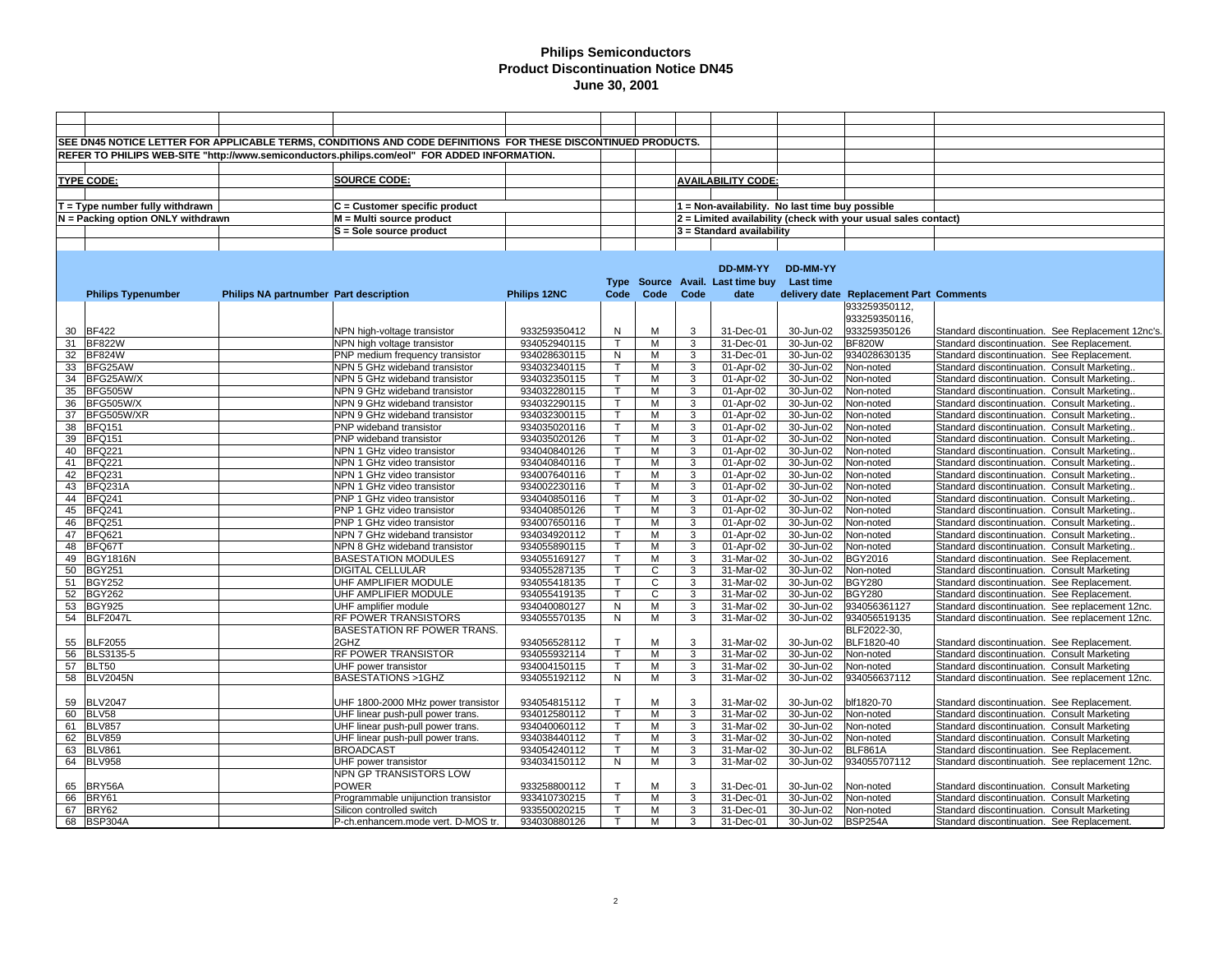|    |                                   |                                        | SEE DN45 NOTICE LETTER FOR APPLICABLE TERMS, CONDITIONS AND CODE DEFINITIONS FOR THESE DISCONTINUED PRODUCTS. |              |              |                |                |                                                 |                 |                                                                |                                              |
|----|-----------------------------------|----------------------------------------|---------------------------------------------------------------------------------------------------------------|--------------|--------------|----------------|----------------|-------------------------------------------------|-----------------|----------------------------------------------------------------|----------------------------------------------|
|    |                                   |                                        | REFER TO PHILIPS WEB-SITE "http://www.semiconductors.philips.com/eol" FOR ADDED INFORMATION.                  |              |              |                |                |                                                 |                 |                                                                |                                              |
|    |                                   |                                        |                                                                                                               |              |              |                |                |                                                 |                 |                                                                |                                              |
|    | <b>TYPE CODE:</b>                 |                                        | <b>SOURCE CODE:</b>                                                                                           |              |              |                |                | <b>AVAILABILITY CODE:</b>                       |                 |                                                                |                                              |
|    |                                   |                                        |                                                                                                               |              |              |                |                |                                                 |                 |                                                                |                                              |
|    |                                   |                                        |                                                                                                               |              |              |                |                |                                                 |                 |                                                                |                                              |
|    | $T = Type$ number fully withdrawn |                                        | $C =$ Customer specific product                                                                               |              |              |                |                | 1 = Non-availability. No last time buy possible |                 |                                                                |                                              |
|    | N = Packing option ONLY withdrawn |                                        | M = Multi source product                                                                                      |              |              |                |                |                                                 |                 | 2 = Limited availability (check with your usual sales contact) |                                              |
|    |                                   |                                        | S = Sole source product                                                                                       |              |              |                |                | $3$ = Standard availability                     |                 |                                                                |                                              |
|    |                                   |                                        |                                                                                                               |              |              |                |                |                                                 |                 |                                                                |                                              |
|    |                                   |                                        |                                                                                                               |              |              |                |                |                                                 |                 |                                                                |                                              |
|    |                                   |                                        |                                                                                                               |              |              |                |                | DD-MM-YY                                        | <b>DD-MM-YY</b> |                                                                |                                              |
|    |                                   |                                        |                                                                                                               |              |              |                |                | Type Source Avail. Last time buy                | Last time       |                                                                |                                              |
|    | <b>Philips Typenumber</b>         | Philips NA partnumber Part description |                                                                                                               | Philips 12NC | Code         | Code           | Code           | date                                            |                 | delivery date Replacement Part Comments                        |                                              |
|    |                                   |                                        | HIGH PERF'CE DEFLECTION                                                                                       |              |              |                |                |                                                 |                 |                                                                | SOT429. Standard discontinuation. See        |
|    | 69 BU4530AL                       |                                        | <b>TRANSISTOR</b>                                                                                             | 934055107127 | $\mathsf{T}$ | M              | 3              | 31-Dec-01                                       | 30-Jun-02       | <b>BU4530AW</b>                                                | Replacement.                                 |
|    |                                   |                                        | PowerMos trans.TOPFET high side                                                                               |              |              |                |                |                                                 |                 |                                                                |                                              |
|    | 70 BUK203-50Y                     |                                        | SW.                                                                                                           | 934026180127 | T            | м              | 3              | 31-Dec-01                                       | 30-Jun-02       | <b>BUK219-50Y</b>                                              | BUK219-50Y IS DUE FOR RELEASE IN MAY         |
|    |                                   |                                        |                                                                                                               |              |              |                |                |                                                 |                 |                                                                | No replacement part available. Standard      |
|    | 71 BY559-1500U                    |                                        | DAMPER / MODULATOR DIODE                                                                                      | 934055523127 | T.           | М              | 3              | 31-Dec-01                                       | 30-Jun-02       | <b>NONE</b>                                                    | discontinuation.                             |
|    |                                   |                                        |                                                                                                               |              |              |                |                |                                                 |                 |                                                                | 12NC ENDING, 133. Standard discontinuation.  |
|    | 72 BYD13D                         |                                        | Controlled avalanche rectifier                                                                                | 933737730133 | T            | М              | 3              | 31-Dec-01                                       | 30-Jun-02       | BYD13J                                                         | Standard discontinuation. See Replacement.   |
|    |                                   |                                        |                                                                                                               |              |              |                |                |                                                 |                 |                                                                | 12NC ENDING, 113.Standard discontinuation.   |
|    | 73 BYD13D                         |                                        | Controlled avalanche rectifier                                                                                | 933737730113 | T.           | M              | 3              | 31-Dec-01                                       | 30-Jun-02       | BYD13J                                                         | Standard discontinuation. See Replacement.   |
|    |                                   |                                        |                                                                                                               |              |              |                |                |                                                 |                 |                                                                | 12NC ENDING, 133. Standard discontinuation.  |
|    |                                   |                                        |                                                                                                               |              |              |                |                |                                                 |                 |                                                                |                                              |
|    | 74 BYD13G                         |                                        | Controlled avalanche rectifier                                                                                | 933737740133 | T            | м              | 3              | 31-Dec-01                                       | 30-Jun-02       | BYD13J                                                         | Standard discontinuation. See Replacement    |
|    |                                   |                                        |                                                                                                               |              |              |                |                |                                                 |                 |                                                                | 12NC ENDING, 113. Standard discontinuation.  |
|    | 75 BYD13G                         |                                        | Controlled avalanche rectifier                                                                                | 933737740113 | T            | М              | 3              | 31-Dec-01                                       | 30-Jun-02       | BYD13J                                                         | Standard discontinuation. See Replacement    |
|    |                                   |                                        |                                                                                                               |              |              |                |                |                                                 |                 |                                                                | 12NC ENDING, 113. Standard discontinuation.  |
|    | 76 BYM56A                         |                                        | Controlled avalanche rectifier                                                                                | 933734310113 | T            | М              | 3              | 31-Dec-01                                       | 30-Jun-02       | BYM56B                                                         | Standard discontinuation. See Replacement    |
|    | 77 BYM56A                         |                                        | Controlled avalanche rectifier                                                                                | 933734310133 | т            | M              | 3              | 31-Dec-01                                       | 30-Jun-02       | BYM56A                                                         | 12NC ENDING, 133                             |
|    | 78 BYM56A/40                      |                                        | Controlled avalanche rectifier                                                                                | 934016650112 | T            | М              | 3              | 31-Dec-01                                       | 30-Jun-02       | <b>NONE</b>                                                    | Standard discontinuation. Consult Marketing. |
|    |                                   |                                        |                                                                                                               |              |              |                |                |                                                 |                 |                                                                |                                              |
|    | 79 CC9280BE                       | CC9280<br>BE                           | <b>UCB1200BE</b>                                                                                              | 935263175518 | T            | $\mathsf{C}$   | $\overline{1}$ | 30-Jun-01                                       | 30-Jun-01       | ucb1200be                                                      | Non manufacturable. See replacement.         |
|    | 80 CC9280BE                       | BE<br>CC9280                           | <b>UCB1200BE</b>                                                                                              | 935263175557 | T            | $\overline{M}$ | $\overline{1}$ | 30-Jun-01                                       | 30-Jun-01       | ucb1200be                                                      | Non manufacturable. See replacement.         |
|    |                                   |                                        |                                                                                                               |              |              |                |                |                                                 |                 |                                                                |                                              |
| 81 | <b>CC9280BE</b>                   | CC9280<br>BE                           | <b>UCB1200BE</b>                                                                                              | 935263175551 | T            | S              |                | 30-Jun-01                                       | 30-Jun-01       | <b>UCB1200BE</b>                                               | Non manufacturable. See replacement.         |
| 82 | <b>CD6050N</b>                    | $\mathsf{N}$<br>CD6050                 | <b>FAST LOGIC</b>                                                                                             | 935113940112 | T            | $\mathsf{C}$   | 2              | 31-Mar-02                                       | 30-Jun-02       | Non-noted                                                      | Customer Specific. Consult Marketing.        |
| 83 | CD6222N                           | CD6222<br>N                            | <b>FAST LOGIC</b>                                                                                             | 935114080112 |              | $\mathsf{C}$   | 2              | 31-Mar-02                                       | 30-Jun-02       | Non-noted                                                      | Customer Specific. Consult Marketing.        |
| 84 | CD6232N                           | CD6232<br>$\mathsf{N}$                 | <b>FAST LOGIC</b>                                                                                             | 935114120112 | N            | $\mathsf{C}$   | $\overline{1}$ | 30-Jun-01                                       | 30-Jun-01       | 74F157A                                                        | Customer Specific. Consult Marketing.        |
| 85 | CD6233N                           | CD6233<br>N                            | <b>FAST LOGIC</b>                                                                                             | 935114130112 |              | C              | $\overline{2}$ | 31-Mar-02                                       | 30-Jun-02       | Non-noted                                                      | Customer Specific. Consult Marketing.        |
| 86 | CD6239N                           | N<br>CD6239                            | <b>FAST LOGIC</b>                                                                                             | 935114150112 | т            | $\mathsf{C}$   | $\overline{2}$ | 31-Mar-02                                       | 30-Jun-02       | Non-noted                                                      | Customer Specific. Consult Marketing.        |
| 87 | CD6242N                           | CD6242<br>$\mathsf{N}$                 | <b>FAST LOGIC</b>                                                                                             | 935114170112 |              | C              | $\overline{2}$ | 31-Mar-02                                       | 30-Jun-02       | Non-noted                                                      | Customer Specific. Consult Marketing.        |
| 88 | CD6243N                           | CD6243<br>N                            | <b>FAST LOGIC</b>                                                                                             | 935024670112 |              | $\mathsf{C}$   | $\overline{2}$ | 31-Mar-02                                       | 30-Jun-02       | Non-noted                                                      | Customer Specific. Consult Marketing.        |
| 89 | <b>CD6247N</b>                    | CD6247<br>N                            | <b>FAST LOGIC</b>                                                                                             | 935024700602 | $\mathsf{T}$ | C              | $\overline{2}$ | 31-Mar-02                                       | 30-Jun-02       | Non-noted                                                      | Customer Specific. Consult Marketing.        |
| 90 | CD6304D                           | CD6304<br>D                            | <b>FAST LOGIC</b>                                                                                             | 935034940623 |              | C              | 3              | 31-Mar-02                                       | 30-Jun-02       | Non-noted                                                      | Customer Specific. Consult Marketing.        |
| 91 | CD6315N                           | CD6315<br>N                            | <b>FAST LOGIC</b>                                                                                             | 935114290112 | T            | C              | $\overline{2}$ | 31-Mar-02                                       | 30-Jun-02       | Non-noted                                                      | Customer Specific. Consult Marketing.        |
| 92 | CD6321N                           |                                        | <b>FAST LOGIC</b>                                                                                             | 935114320112 |              | C              | $\overline{2}$ | 31-Mar-02                                       | 30-Jun-02       | Non-noted                                                      | Customer Specific. Consult Marketing.        |
| 93 | CD6331N                           | CD6331<br>$\mathsf{N}$                 | <b>FAST LOGIC</b>                                                                                             | 935114360112 | $\mathsf{T}$ | C              | $\overline{2}$ | 31-Mar-02                                       | 30-Jun-02       | Non-noted                                                      | Customer Specific. Consult Marketing.        |
| 94 | CD6365N                           | CD6365<br>N                            | <b>FAST LOGIC</b>                                                                                             | 935114420112 |              | C              | $\overline{2}$ | 31-Mar-02                                       | 30-Jun-02       | Non-noted                                                      | Customer Specific. Consult Marketing.        |
| 95 | CD6369N                           |                                        | <b>FAST LOGIC</b>                                                                                             | 935114430112 | T            | C              | $\overline{2}$ | 31-Mar-02                                       | 30-Jun-02       | Non-noted                                                      | Customer Specific. Consult Marketing.        |
| 96 | <b>CD6370N</b>                    | CD6370<br>N                            | <b>FAST LOGIC</b>                                                                                             | 935025240112 |              | C              | $\overline{2}$ | 31-Mar-02                                       | 30-Jun-02       | Non-noted                                                      | Customer Specific. Consult Marketing.        |
| 97 | CD6393N                           | CD6393<br>N                            | <b>FAST LOGIC</b>                                                                                             | 935114490112 |              | C              | $\overline{2}$ | 31-Mar-02                                       | 30-Jun-02       | Non-noted                                                      | Customer Specific. Consult Marketing.        |
| 98 | CD6415D                           | CD6415<br>D                            | <b>FAST LOGIC</b>                                                                                             | 935114540118 |              | C              | 2              | 31-Mar-02                                       | 30-Jun-02       | Non-noted                                                      | Customer Specific. Consult Marketing.        |
| 99 | CD6430D                           | CD6430<br>D                            | <b>FAST LOGIC</b>                                                                                             | 935114600118 | T            | C              | $\overline{2}$ | 31-Mar-02                                       | 30-Jun-02       | Non-noted                                                      | Customer Specific. Consult Marketing.        |
|    | 100 CD6438D                       |                                        | <b>FAST LOGIC</b>                                                                                             | 935114620118 |              | C              | $\overline{2}$ | 31-Mar-02                                       | 30-Jun-02       | Non-noted                                                      | Customer Specific. Consult Marketing.        |
|    | 101 CD6442D                       | CD6442<br>D                            | <b>FAST LOGIC</b>                                                                                             | 935114630118 | T            | C              | $\overline{2}$ | 31-Mar-02                                       | 30-Jun-02       | Non-noted                                                      | Customer Specific. Consult Marketing.        |
|    | 102 CD6468N                       | CD6468<br>N                            | <b>FAST LOGIC</b>                                                                                             | 935114700112 | T.           | $\mathbf{C}$   | $\overline{2}$ | 31-Mar-02                                       | 30-Jun-02       | Non-noted                                                      | Customer Specific. Consult Marketing.        |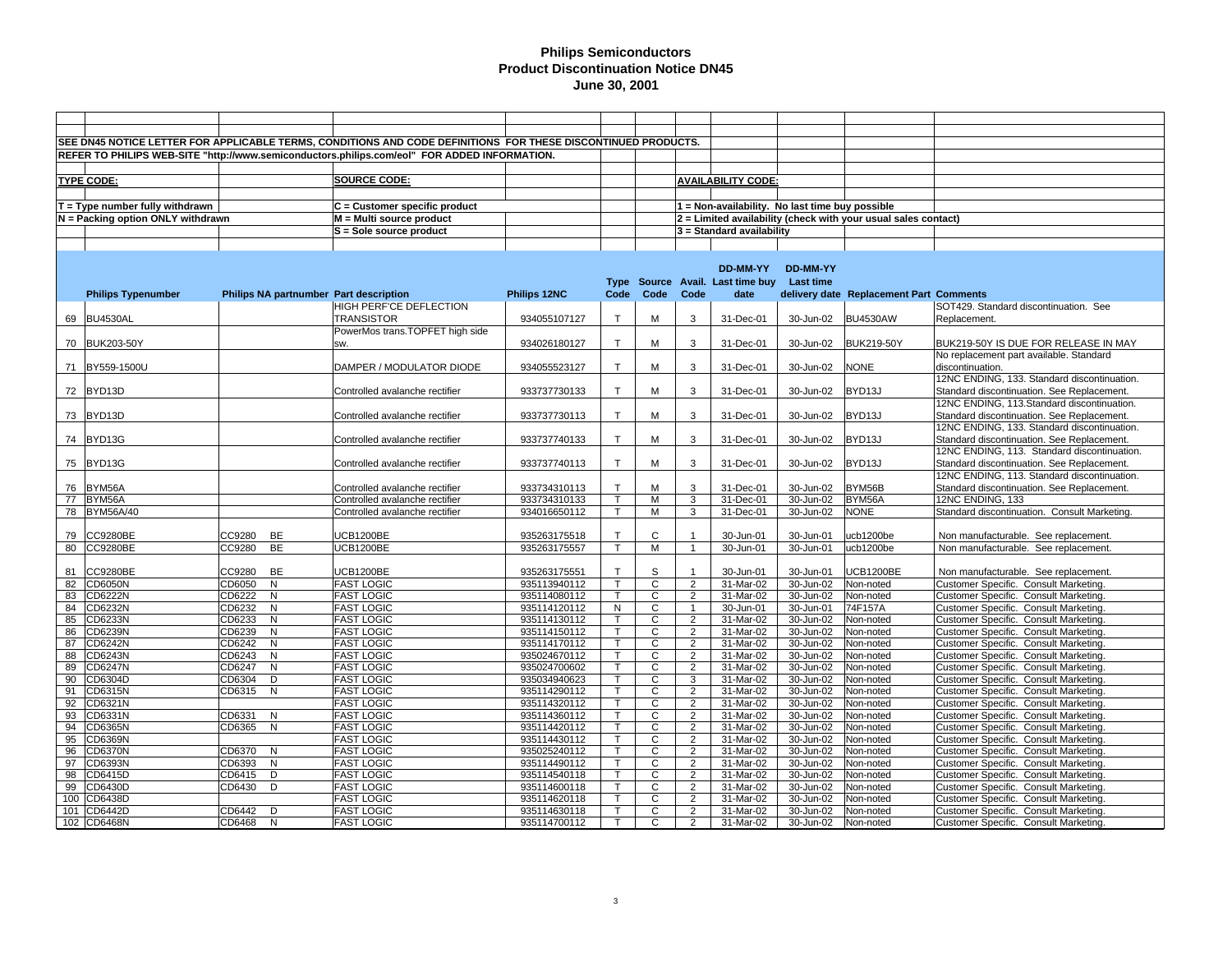|     |                                   |        |                | SEE DN45 NOTICE LETTER FOR APPLICABLE TERMS. CONDITIONS AND CODE DEFINITIONS FOR THESE DISCONTINUED PRODUCTS. |              |                |                |                |                                                 |           |                                                                |                                                   |
|-----|-----------------------------------|--------|----------------|---------------------------------------------------------------------------------------------------------------|--------------|----------------|----------------|----------------|-------------------------------------------------|-----------|----------------------------------------------------------------|---------------------------------------------------|
|     |                                   |        |                | REFER TO PHILIPS WEB-SITE "http://www.semiconductors.philips.com/eol" FOR ADDED INFORMATION.                  |              |                |                |                |                                                 |           |                                                                |                                                   |
|     |                                   |        |                |                                                                                                               |              |                |                |                |                                                 |           |                                                                |                                                   |
|     |                                   |        |                |                                                                                                               |              |                |                |                |                                                 |           |                                                                |                                                   |
|     | <b>TYPE CODE:</b>                 |        |                | <b>SOURCE CODE:</b>                                                                                           |              |                |                |                | <b>AVAILABILITY CODE:</b>                       |           |                                                                |                                                   |
|     |                                   |        |                |                                                                                                               |              |                |                |                |                                                 |           |                                                                |                                                   |
|     | $T = Type$ number fully withdrawn |        |                | C = Customer specific product                                                                                 |              |                |                |                | 1 = Non-availability. No last time buy possible |           |                                                                |                                                   |
|     | N = Packing option ONLY withdrawn |        |                | M = Multi source product                                                                                      |              |                |                |                |                                                 |           | 2 = Limited availability (check with your usual sales contact) |                                                   |
|     |                                   |        |                | S = Sole source product                                                                                       |              |                |                |                | 3 = Standard availability                       |           |                                                                |                                                   |
|     |                                   |        |                |                                                                                                               |              |                |                |                |                                                 |           |                                                                |                                                   |
|     |                                   |        |                |                                                                                                               |              |                |                |                |                                                 |           |                                                                |                                                   |
|     |                                   |        |                |                                                                                                               |              |                |                |                | DD-MM-YY                                        | DD-MM-YY  |                                                                |                                                   |
|     |                                   |        |                |                                                                                                               |              |                |                |                | Type Source Avail. Last time buy                | Last time |                                                                |                                                   |
|     | <b>Philips Typenumber</b>         |        |                | Philips NA partnumber Part description                                                                        | Philips 12NC | Code           | Code           | Code           | date                                            |           | delivery date Replacement Part Comments                        |                                                   |
|     | 103 CD6479D                       | CD6479 | D              | <b>FAST LOGIC</b>                                                                                             | 935114740118 | $\top$         | C              | $\overline{2}$ | 31-Mar-02                                       | 30-Jun-02 | Non-noted                                                      | Customer Specific. Consult Marketing.             |
|     | 104 CD6482D                       | CD6482 | D              | <b>FAST LOGIC</b>                                                                                             | 935114760118 | $\mathsf{T}$   | C              | $\overline{2}$ | 31-Mar-02                                       | 30-Jun-02 | Non-noted                                                      | Customer Specific. Consult Marketing.             |
|     | 105 CD6489D                       | CD6489 | þ              | <b>FAST LOGIC</b>                                                                                             | 935114810118 | T              | С              | $\overline{2}$ | 31-Mar-02                                       | 30-Jun-02 | Non-noted                                                      | Customer Specific. Consult Marketing.             |
|     | 106 CD6490D                       | CD6490 | D              | <b>FAST LOGIC</b>                                                                                             | 935114820118 | T.             | C              | $\overline{2}$ | 31-Mar-02                                       | 30-Jun-02 | Non-noted                                                      | Customer Specific. Consult Marketing.             |
|     | 107 CD6505N                       | CD6505 | N              | <b>FAST LOGIC</b>                                                                                             | 935114870112 | T              | С              | 2              | 31-Mar-02                                       | 30-Jun-02 | Non-noted                                                      | Customer Specific. Consult Marketing              |
| 108 | CD6506D                           | CD6506 | D              | <b>FAST LOGIC</b>                                                                                             | 935114880118 | $\mathsf T$    | C              | $\overline{2}$ | 31-Mar-02                                       | 30-Jun-02 | Non-noted                                                      | Customer Specific. Consult Marketing.             |
|     | 109 CD6511D                       | CD6511 | D              | <b>FAST LOGIC</b>                                                                                             | 935114890118 | T              | С              | $\overline{2}$ | 31-Mar-02                                       | 30-Jun-02 | Non-noted                                                      | Customer Specific. Consult Marketing              |
|     | 110 CD6527N                       | CD6527 | N              | <b>FAST LOGIC</b>                                                                                             | 935114930112 | T.             | С              | $\overline{2}$ | 31-Mar-02                                       | 30-Jun-02 | Non-noted                                                      | <b>Customer Specific. Consult Marketing</b>       |
|     | 111 CD6586N                       | CD6586 | N              | <b>FAST LOGIC</b>                                                                                             | 935115020112 | T              | С              | $\overline{2}$ | 31-Mar-02                                       | 30-Jun-02 | Non-noted                                                      | Customer Specific. Consult Marketing              |
|     | 112 CD6633N                       |        |                | <b>FAST LOGIC</b>                                                                                             | 935115140112 | T.             | C              | $\overline{2}$ | 31-Mar-02                                       | 30-Jun-02 | Non-noted                                                      | Customer Specific. Consult Marketing.             |
|     | 113 CD6659N                       | CD6659 | N              | <b>FAST LOGIC</b>                                                                                             | 935115160112 | T              | C              | $\overline{c}$ | 31-Mar-02                                       | 30-Jun-02 | Non-noted                                                      | Customer Specific. Consult Marketing.             |
|     | 114 CD6661N                       | CD6661 | N              | <b>FAST LOGIC</b>                                                                                             | 935115180112 | T              | C              | $\overline{2}$ | 31-Mar-02                                       | 30-Jun-02 | Non-noted                                                      | <b>Customer Specific. Consult Marketing</b>       |
|     | 115 CD6667N                       | CD6667 | N              | <b>FAST LOGIC</b>                                                                                             | 935115230112 | T.             | C              | $\overline{2}$ | 31-Mar-02                                       | 30-Jun-02 | Non-noted                                                      | Customer Specific. Consult Marketing.             |
|     | 116 CD6681D                       | CD6681 | D              | <b>FAST LOGIC</b>                                                                                             | 935115270118 | $\mathsf{T}$   | $\mathbf{C}$   | $\overline{2}$ | 31-Mar-02                                       | 30-Jun-02 | Non-noted                                                      | Customer Specific. Consult Marketing              |
|     | 117 CD6690D                       | CD6690 | D              | <b>FAST LOGIC</b>                                                                                             | 935115310118 | T.             | C              | $\overline{2}$ | 31-Mar-02                                       | 30-Jun-02 | Non-noted                                                      | Customer Specific. Consult Marketing.             |
|     | 118 CD6706N                       | CD6706 | N              | <b>FAST LOGIC</b>                                                                                             | 935115340112 | T.             | C              | $\overline{2}$ | 31-Mar-02                                       | 30-Jun-02 | Non-noted                                                      | <b>Customer Specific. Consult Marketing</b>       |
|     | 119 CD6741D                       | CD6741 | D              | <b>FAST LOGIC</b>                                                                                             | 935065880623 | $\mathsf{T}$   | C              | $\overline{2}$ | 31-Mar-02                                       | 30-Jun-02 | Non-noted                                                      | Customer Specific. Consult Marketing              |
|     | 120 CD6749N                       | CD6749 | N              | <b>FAST LOGIC</b>                                                                                             | 935115460112 | T.             | C              | $\overline{2}$ | 31-Mar-02                                       | 30-Jun-02 | Non-noted                                                      | <b>Customer Specific. Consult Marketing</b>       |
|     | 121 CD6769D                       | CD6769 | D              | <b>FAST LOGIC</b>                                                                                             | 935115600118 | T.             | C              | $\overline{2}$ | 31-Mar-02                                       | 30-Jun-02 | Non-noted                                                      | Customer Specific. Consult Marketing.             |
|     | 122 CD6792D                       | CD6792 | D              | <b>FAST LOGIC</b>                                                                                             | 935165160118 | T              | C              | $\overline{2}$ | 31-Mar-02                                       | 30-Jun-02 | Non-noted                                                      | Customer Specific. Consult Marketing              |
|     | 123 CD6797D                       | CD6797 | D              | <b>FAST LOGIC</b>                                                                                             | 935172690112 | T.             | C              | $\overline{2}$ | 31-Mar-02                                       | 30-Jun-02 | Non-noted                                                      | Customer Specific. Consult Marketing.             |
|     | 124 CE2242N                       | CE2242 | N              | <b>FAST LOGIC</b>                                                                                             | 935024610112 | T              | C              | $\overline{2}$ | 31-Mar-02                                       | 30-Jun-02 | Non-noted                                                      | Customer Specific. Consult Marketing              |
|     | 125 CE2243N                       | CE2243 | N              | <b>FAST LOGIC</b>                                                                                             | 935024620602 | $\overline{T}$ | $\mathsf{C}$   | $\overline{2}$ | 31-Mar-02                                       | 30-Jun-02 | Non-noted                                                      | Customer Specific. Consult Marketing.             |
|     | 126 CE2245N                       | CE2245 | N              | <b>FAST LOGIC</b>                                                                                             | 935024630112 | T.             | C              | $\overline{2}$ | 31-Mar-02                                       | 30-Jun-02 | Non-noted                                                      | Customer Specific. Consult Marketing              |
|     | 127 CE2253N                       | CE2253 | N              | <b>FAST LOGIC</b>                                                                                             | 935024650112 | $\overline{T}$ | $\overline{c}$ | $\overline{2}$ | 31-Mar-02                                       | 30-Jun-02 | Non-noted                                                      | Customer Specific. Consult Marketing              |
|     | 128 CE2254N                       | CE2254 | $\mathsf{N}$   | <b>FAST LOGIC</b>                                                                                             | 935024660112 | Τ              | C              | $\overline{2}$ | 31-Mar-02                                       | 30-Jun-02 | Non-noted                                                      | Customer Specific. Consult Marketing              |
|     | 129 CE2258N                       | CE2258 | N              | <b>FAST LOGIC</b>                                                                                             | 935024550112 | N              | C              | $\mathbf{1}$   | 30-Jun-01                                       | 30-Jun-01 | 74F04                                                          | Customer Specific. Consult Marketing              |
|     | 130 CE2259N                       | CE2259 | $\overline{N}$ | <b>FAST LOGIC</b>                                                                                             | 935024680112 | $\overline{N}$ | C              | $\mathbf{1}$   | 30-Jun-01                                       | 30-Jun-01 | 74F00                                                          | <b>Customer Specific. Consult Marketing</b>       |
|     | 131 CE2261N                       | CE2261 | N              | <b>FAST LOGIC</b>                                                                                             | 935024690602 | $\mathsf{T}$   | $\mathsf{C}$   | $\overline{2}$ | 31-Mar-02                                       | 30-Jun-02 | Non-noted                                                      | Customer Specific. Consult Marketing.             |
|     | 132 CE2262N                       | CE2262 | N              | <b>FAST LOGIC</b>                                                                                             | 935024570602 | N              | C              | $\mathbf{1}$   | 30-Jun-01                                       | 30-Jun-01 | 74F10                                                          | Customer Specific. Consult Marketing              |
|     | 133 CE2263N                       | CE2263 | N              | <b>FAST LOGIC</b>                                                                                             | 935024580112 | N              | C              | $\mathbf{1}$   | 30-Jun-01                                       | 30-Jun-01 | 74F11                                                          | Customer Specific. Consult Marketing.             |
|     | 134 CE2264N                       | CE2264 | N              | <b>FAST LOGIC</b>                                                                                             | 935024590112 | N              | C              | $\overline{2}$ | 31-Mar-02                                       | 30-Jun-02 | 74F20                                                          | Customer Specific. Consult Marketing              |
|     | 135 CE2265N                       | CE2265 | $\mathsf{N}$   | <b>FAST LOGIC</b>                                                                                             | 935024600112 | $\mathsf{T}$   | C              | $\overline{2}$ | 31-Mar-02                                       | 30-Jun-02 | Non-noted                                                      | <b>Customer Specific. Consult Marketing</b>       |
|     | 136 CE2266N                       | CE2266 | N              | <b>FAST LOGIC</b>                                                                                             | 935117500112 | T.             | C              | $\overline{2}$ | 31-Mar-02                                       | 30-Jun-02 | Non-noted                                                      | Customer Specific. Consult Marketing              |
|     | 137 CE2268N                       | CE2268 | $\mathsf{N}$   | <b>FAST LOGIC</b>                                                                                             | 935117520112 | $\mathsf{T}$   | $\mathsf{C}$   | $\overline{2}$ | 31-Mar-02                                       | 30-Jun-02 | Non-noted                                                      | <b>Customer Specific. Consult Marketing</b>       |
|     | 138 CE2274N                       | CE2274 | N              | <b>FAST LOGIC</b>                                                                                             | 935117530112 | T              | C              | $\overline{2}$ | 31-Mar-02                                       | 30-Jun-02 | Non-noted                                                      | <b>Customer Specific. Consult Marketing</b>       |
|     | 139 CE2276N                       | CE2276 | $\mathsf{N}$   | <b>FAST LOGIC</b>                                                                                             | 935117550112 | T.             | C              | $\overline{2}$ | 31-Mar-02                                       | 30-Jun-02 | Non-noted                                                      | Customer Specific. Consult Marketing              |
|     | 140 CE2282N                       | CE2282 | N              | <b>FAST LOGIC</b>                                                                                             | 935117580112 | $\mathsf T$    | C              | $\overline{2}$ | 31-Mar-02                                       | 30-Jun-02 | Non-noted                                                      | Customer Specific. Consult Marketing.             |
|     | 141 CE2283N                       | CE2283 | N              | <b>FAST LOGIC</b>                                                                                             | 935024640112 | $\mathsf{T}$   | C              | $\overline{2}$ | 31-Mar-02                                       | 30-Jun-02 | Non-noted                                                      | Customer Specific. Consult Marketing.             |
|     | 142 CE2286N                       | CE2286 | N              | <b>FAST LOGIC</b>                                                                                             | 935024710112 | T              | C              | $\overline{2}$ | 31-Mar-02                                       | 30-Jun-02 | Non-noted                                                      | Customer Specific. Consult Marketing.             |
|     | 143 CGY2105TS/C1                  |        |                | PHILIPS MICROWAVE LIMEIL                                                                                      | 935260957112 | $\mathsf{T}$   | S              | $\overline{2}$ | 31-Mar-02                                       | 30-Jun-02 | Non-noted                                                      | Limited Supply. Consult Marketing.                |
|     |                                   |        |                |                                                                                                               |              |                |                |                |                                                 |           |                                                                | DN custom part only; std part equivalent is still |
|     | 144 CP2865A44                     | CP2865 | A44            | DATACOM CONTROLLERS                                                                                           | 935125350518 | T              | M              | 3              | 31-Dec-01                                       | 30-Jun-02 | scn2681ac1a44                                                  | being manufactured. Consult Marketing.            |
|     | 145 CP3072A68                     | CP3072 | A68            | 51 FAMILY OTP/EPROM - 87C552                                                                                  | 935061540518 | T              | S              |                | 30-Jun-01                                       | 30-Jun-01 | P87C552SBAA                                                    | Closest replacement. Contact Mktg.                |
|     |                                   |        |                |                                                                                                               |              |                |                |                |                                                 |           |                                                                |                                                   |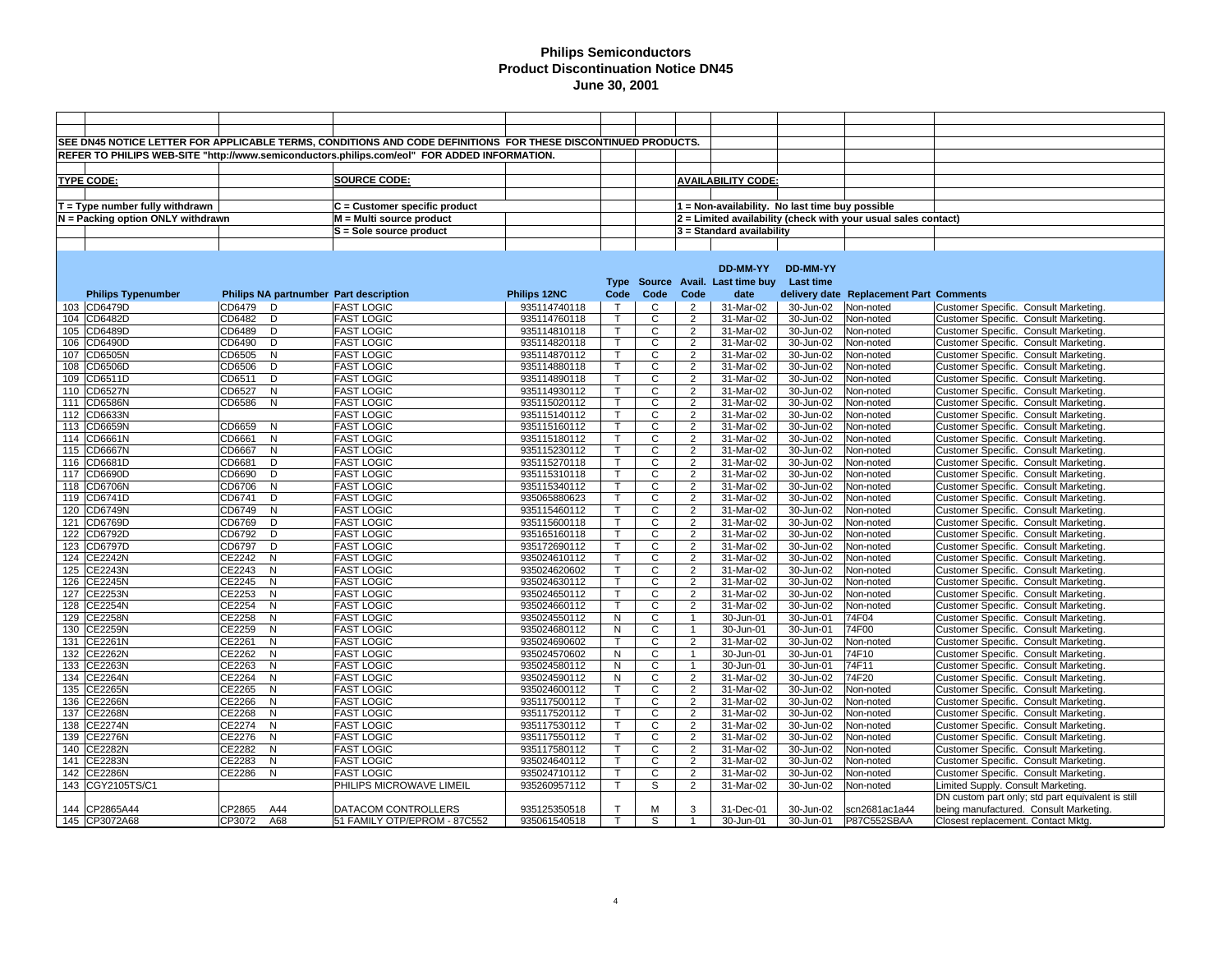|                                   |           |                | SEE DN45 NOTICE LETTER FOR APPLICABLE TERMS, CONDITIONS AND CODE DEFINITIONS FOR THESE DISCONTINUED PRODUCTS. |              |                         |      |                |                                                 |           |                                                                |                                               |
|-----------------------------------|-----------|----------------|---------------------------------------------------------------------------------------------------------------|--------------|-------------------------|------|----------------|-------------------------------------------------|-----------|----------------------------------------------------------------|-----------------------------------------------|
|                                   |           |                | REFER TO PHILIPS WEB-SITE "http://www.semiconductors.philips.com/eol" FOR ADDED INFORMATION.                  |              |                         |      |                |                                                 |           |                                                                |                                               |
|                                   |           |                |                                                                                                               |              |                         |      |                |                                                 |           |                                                                |                                               |
|                                   |           |                |                                                                                                               |              |                         |      |                |                                                 |           |                                                                |                                               |
| <b>TYPE CODE:</b>                 |           |                | SOURCE CODE:                                                                                                  |              |                         |      |                | <b>AVAILABILITY CODE:</b>                       |           |                                                                |                                               |
|                                   |           |                |                                                                                                               |              |                         |      |                |                                                 |           |                                                                |                                               |
| $T = Type$ number fully withdrawn |           |                | C = Customer specific product                                                                                 |              |                         |      |                | 1 = Non-availability. No last time buy possible |           |                                                                |                                               |
| N = Packing option ONLY withdrawn |           |                | M = Multi source product                                                                                      |              |                         |      |                |                                                 |           | 2 = Limited availability (check with your usual sales contact) |                                               |
|                                   |           |                | S = Sole source product                                                                                       |              |                         |      |                | 3 = Standard availability                       |           |                                                                |                                               |
|                                   |           |                |                                                                                                               |              |                         |      |                |                                                 |           |                                                                |                                               |
|                                   |           |                |                                                                                                               |              |                         |      |                |                                                 |           |                                                                |                                               |
|                                   |           |                |                                                                                                               |              |                         |      |                | DD-MM-YY                                        | DD-MM-YY  |                                                                |                                               |
|                                   |           |                |                                                                                                               |              |                         |      |                | Type Source Avail. Last time buy                | Last time |                                                                |                                               |
| <b>Philips Typenumber</b>         |           |                | Philips NA partnumber Part description                                                                        | Philips 12NC | Code                    | Code | Code           | date                                            |           | delivery date Replacement Part Comments                        |                                               |
|                                   |           |                |                                                                                                               |              |                         |      |                |                                                 |           |                                                                | Standard discontinuation. Consult Marketing.; |
| 146 CP3087B                       | CP3087 B  |                | 51 FAMILY OTP/EPROM - 87C528                                                                                  | 935079730557 | $\mathsf{T}$            | M    | $\overline{2}$ | 31-Dec-01                                       | 30-Jun-02 | Non-noted                                                      | replacement Type: P89C662xxBD                 |
| 147 CP3154A44                     |           |                | 51 FAMILY OTP/EPROM - 87C51FA                                                                                 | 935252000118 | $\mathsf{T}$            | M    | 3              | 31-Dec-01                                       | 30-Jun-02 | Non-noted                                                      | Contact Mktg. for Replacement                 |
| 148 CP3164FA                      | CP3164 FA |                | Special P87C750                                                                                               | 935260466112 | $\mathsf{T}$            | S    | 3              | 31-Mar-02                                       | 30-Jun-02 | Non-noted                                                      | Contact Mktg. for Replacement                 |
| 149 CP3170N                       | CP3170 N  |                | Special P87C51RC+                                                                                             | 935260719112 | T.                      | М    | 3              | 31-Dec-01                                       | 30-Jun-02 | Non-noted                                                      | Contact Mktg. for Replacement                 |
| 150 CP3195B                       |           |                | Special P87C54                                                                                                | 935262303557 | $\mathsf T$             | М    | 3              | 31-Dec-01                                       | 30-Jun-02 | Non-noted                                                      | Contact Mktg. for Replacement                 |
| 151 CP3195B                       |           |                | Special P87C54                                                                                                | 935262303518 | T.                      | M    | 3              | 31-Dec-01                                       | 30-Jun-02 | Non-noted                                                      | Contact Mktg. for Replacement                 |
| 152 CP3195N                       |           |                | Special P87C54                                                                                                | 935262302112 | T                       | м    | 3              | 31-Dec-01                                       | 30-Jun-02 | Non-noted                                                      | Contact Mktg. for Replacement                 |
| 153 CP3196B                       |           |                | Special P87C58                                                                                                | 935262290557 | T.                      | м    | 3              | 31-Dec-01                                       | 30-Jun-02 | Non-noted                                                      | Contact Mktg. for Replacement                 |
| 154 CP3196B                       |           |                | Special P87C58                                                                                                | 935262290551 | T                       | м    | 3              | 31-Dec-01                                       | 30-Jun-02 | Non-noted                                                      | Contact Mktg. for Replacement                 |
| 155 CP3196B                       |           |                |                                                                                                               | 935262290518 | $\mathsf{T}$            | M    | 3              | 31-Dec-01                                       | 30-Jun-02 | Non-noted                                                      | Contact Mktg. for Replacement                 |
| 156 CP3196N                       |           |                | Special P87C58                                                                                                |              | T.                      | М    | 3              | 31-Dec-01                                       | 30-Jun-02 | Non-noted                                                      |                                               |
|                                   |           |                | Special P87C58                                                                                                | 935262292112 | $\mathsf{T}$            | M    |                |                                                 |           |                                                                | Contact Mktg. for Replacement                 |
| 157 CP3197A44                     | CP3197    | A44            | Special 80C31                                                                                                 | 935262291512 |                         |      | 3              | 31-Dec-01                                       | 30-Jun-02 | Non-noted                                                      | Contact Mktg. for Replacement                 |
| 158 CP3198N                       | CP3198    | $\mathsf{N}$   | Special P87C58 PDIP                                                                                           | 935262448112 | $\mathsf{T}$            | M    | 3              | 31-Dec-01                                       | 30-Jun-02 | Non-noted                                                      | Contact Mktg. for Replacement                 |
| 159 CP3201A                       |           |                | Special P87C51RC+5A                                                                                           | 935263141112 | $\mathsf{T}$            | M    | 3              | 31-Dec-01                                       | 30-Jun-02 | Non-noted                                                      | Contact Mktg. for Replacement                 |
| 160 CP3203A                       |           |                | Special P87C51RB+PLCC                                                                                         | 935264420112 | T                       | M    | 3              | 31-Dec-01                                       | 30-Jun-02 | Non-noted                                                      | Contact Mktg. for Replacement                 |
| 161 CP3212A                       | CP3212    | A              | Special P80C52SBA                                                                                             | 935268005512 | T                       | М    | 3              | 31-Dec-01                                       | 30-Jun-02 | Non-noted                                                      | Contact Mktg. for Replacement                 |
| 162 CP3214A                       | CP3214    | $\overline{A}$ | Special P87C51RC+4A                                                                                           | 935268528512 | $\mathsf{T}$            | м    | 3              | 31-Dec-01                                       | 30-Jun-02 | Non-noted                                                      | Contact Mktg. for Replacement                 |
| 163 CP3216D                       | CP3216 D  |                | Special P87LPC762 S020                                                                                        | 935268918512 | T                       | S    | 3              | 31-Mar-02                                       | 30-Jun-02 | Non-noted                                                      | Contact Mktg. for Replacement                 |
| 164 CP3216N                       | CP3216 N  |                | Special P87LPC764 DIP20                                                                                       | 935268919112 | $\overline{\mathsf{T}}$ | S    | 3              | 31-Mar-02                                       | 30-Jun-02 | Non-noted                                                      | Contact Mktg. for Replacement                 |
| 165 CP3217D                       | CP3217    | D              | Special P87LPC764 S020                                                                                        | 935268917512 | T                       | s    | $\overline{3}$ | 31-Mar-02                                       | 30-Jun-02 | Non-noted                                                      | Contact Mktg. for Replacement                 |
| 166 CP3217DH                      | CP3217    | DH             | Special P87LPC764                                                                                             | 935268872112 | $\overline{T}$          | S    | 3              | 31-Mar-02                                       | 30-Jun-02 | Non-noted                                                      | Contact Mktg. for Replacement                 |
| 167 CP3217N                       | CP3217    | N              | Special P87LPC764 DIP20                                                                                       | 935268943112 | T                       | S    | 3              | 31-Mar-02                                       | 30-Jun-02 | Non-noted                                                      | Contact Mktg. for Replacement                 |
| 168 CR1014A                       | CR1014    | $\overline{A}$ | ROM uC P51XAG33KBA                                                                                            | 935262806112 | $\mathsf{T}$            | M    | 3              | 31-Dec-01                                       | 30-Jun-02 | Non-noted                                                      | Std. OTP Avail.                               |
| 169 CR1501A                       | CR1501    | $\overline{A}$ | ROM uC PXAS37KBA                                                                                              | 935267177518 | N                       | М    | 3              | 31-Dec-01                                       | 30-Jun-02 | Non-noted                                                      | Tubes Avail.                                  |
| 170 CV2311A                       | CV2311    | $\overline{A}$ | ROM uC P83C576EFAA                                                                                            | 935263152112 | $\mathsf{T}$            | M    | 3              | 31-Dec-01                                       | 30-Jun-02 | Non-noted                                                      | Contact Mktg. for Replacement                 |
| 171 CV2313A                       | CV2313    | A              | ROM uC P83C576EFAA                                                                                            | 935266619118 | $\mathsf{T}$            | M    | 3              | 31-Dec-01                                       | 30-Jun-02 | Non-noted                                                      | Contact Mktg. for Replacement                 |
| 172 CV2313A                       | CV2313    | A              | ROM uC P83C576EFAA                                                                                            | 935266619112 | T.                      | М    | 3              | 31-Dec-01                                       | 30-Jun-02 | Non-noted                                                      | Contact Mktg. for Replacement                 |
| 173 CV2315A                       |           |                | ROM uC P83C576EFAA                                                                                            | 935266962518 | $\mathsf{T}$            | M    | 3              | 31-Dec-01                                       | 30-Jun-02 | Non-noted                                                      | Contact Mktg. for Replacement                 |
| 174 CV2315A                       | CV2315 A  |                | ROM uC P83C576EFAA                                                                                            | 935266962118 | T.                      | М    | 3              | 31-Dec-01                                       | 30-Jun-02 | Non-noted                                                      | Contact Mktg. for Replacement                 |
| 175 CV2315A                       | CV2315    | $\overline{A}$ | ROM uC P83C576EFAA                                                                                            | 935266962112 | $\mathsf T$             | М    | 3              | 31-Dec-01                                       | 30-Jun-02 | Non-noted                                                      | Contact Mktg. for Replacement                 |
| 176 CV2319A                       | CV2319 A  |                | ROM uC P83C576EFAA                                                                                            | 935267593118 | T.                      | M    | 3              | 31-Dec-01                                       | 30-Jun-02 | Non-noted                                                      | Contact Mktg. for Replacement                 |
| 177 CV2319A                       | CV2319 A  |                | ROM uC P83C576EFAA                                                                                            | 935267593112 | $\mathsf T$             | M    | 3              | 31-Dec-01                                       | 30-Jun-02 | Non-noted                                                      | Contact Mktg. for Replacement                 |
| 178 CV3786B                       | CV3786    | $\overline{B}$ | ROM uC P83C51FB-5B                                                                                            | 935262785518 | $\mathsf{T}$            | М    | 3              | 31-Dec-01                                       | 30-Jun-02 | Non-noted                                                      | Std. OTP Avail.                               |
| 179 CV3786B                       | CV3786    | B              | ROM uC P83C51FB-5B                                                                                            | 935262785551 | T.                      | M    | 3              | 31-Dec-01                                       | 30-Jun-02 | Non-noted                                                      | Std. OTP Avail.                               |
| 180 CV3787N                       |           |                | ROM uC P83C51FB DIP                                                                                           | 935262937112 | T                       | м    | 3              | 31-Dec-01                                       | 30-Jun-02 | Non-noted                                                      | Standard discontinuation. Consult Marketing.  |
| 181 CV3789A                       | CV3789    | A              | ROM uC P83C51FB-5A                                                                                            | 935263505518 | $\mathsf{T}$            | M    | 3              | 31-Dec-01                                       | 30-Jun-02 | Non-noted                                                      | Std. OTP Avail.                               |
| 182 CV3789A                       | CV3789    | $\overline{A}$ | ROM uC P83C51FB-5A                                                                                            | 935263505512 | $\mathsf{T}$            | M    | 3              | 31-Dec-01                                       | 30-Jun-02 | Non-noted                                                      | Std. OTP Avail.                               |
| 183 CV3790A                       | CV3790    | $\overline{A}$ | ROM uC P83C51FB-JA                                                                                            | 935263993118 | T                       | М    | 3              | 31-Dec-01                                       | 30-Jun-02 | Non-noted                                                      | Contact Mktg.for Replacement                  |
| 184 CV3790A                       | CV3790    | $\overline{A}$ | ROM uC P83C51FB-JA                                                                                            | 935263993112 | $\mathsf{T}$            | M    | 3              | 31-Dec-01                                       | 30-Jun-02 | Non-noted                                                      | Contact Mktg.for Replacement                  |
| 185 CV3792A                       | CV3792    | A              | ROM uC P83C51FB-4A                                                                                            | 935264233512 | T.                      | М    | 3              | 31-Dec-01                                       | 30-Jun-02 | Non-noted                                                      | Std. OTP Avail.                               |
| 186 CV3827B                       | CV3827    | $\overline{B}$ | ROM uC P83C575                                                                                                | 935202890518 | T                       | s    | 3              | 31-Mar-02                                       | 30-Jun-02 | Non-noted                                                      | Contact Mktg. for Replacement                 |
| 187 CV3836B                       | CV3836    | B              | ROM uC P83C575                                                                                                | 935223100518 | $\mathsf{T}$            | S    | 3              | 31-Mar-02                                       | 30-Jun-02 | Non-noted                                                      | Contact Mktg. for Replacement                 |
| 188 CV3855N                       | CV3855    | N              | ROM uC P83C575                                                                                                | 935249030112 | T.                      | M    | 3              | 31-Dec-01                                       | 30-Jun-02 | Non-noted                                                      | Contact Mktg. for Replacement                 |
| 189 CV3856A                       | CV3856    | $\overline{A}$ | <b>ROM uC83C575</b>                                                                                           | 935253870112 | T.                      | S    | 3              | 31-Mar-02                                       | 30-Jun-02 | Non-noted                                                      | Contact Mktg. for Replacement                 |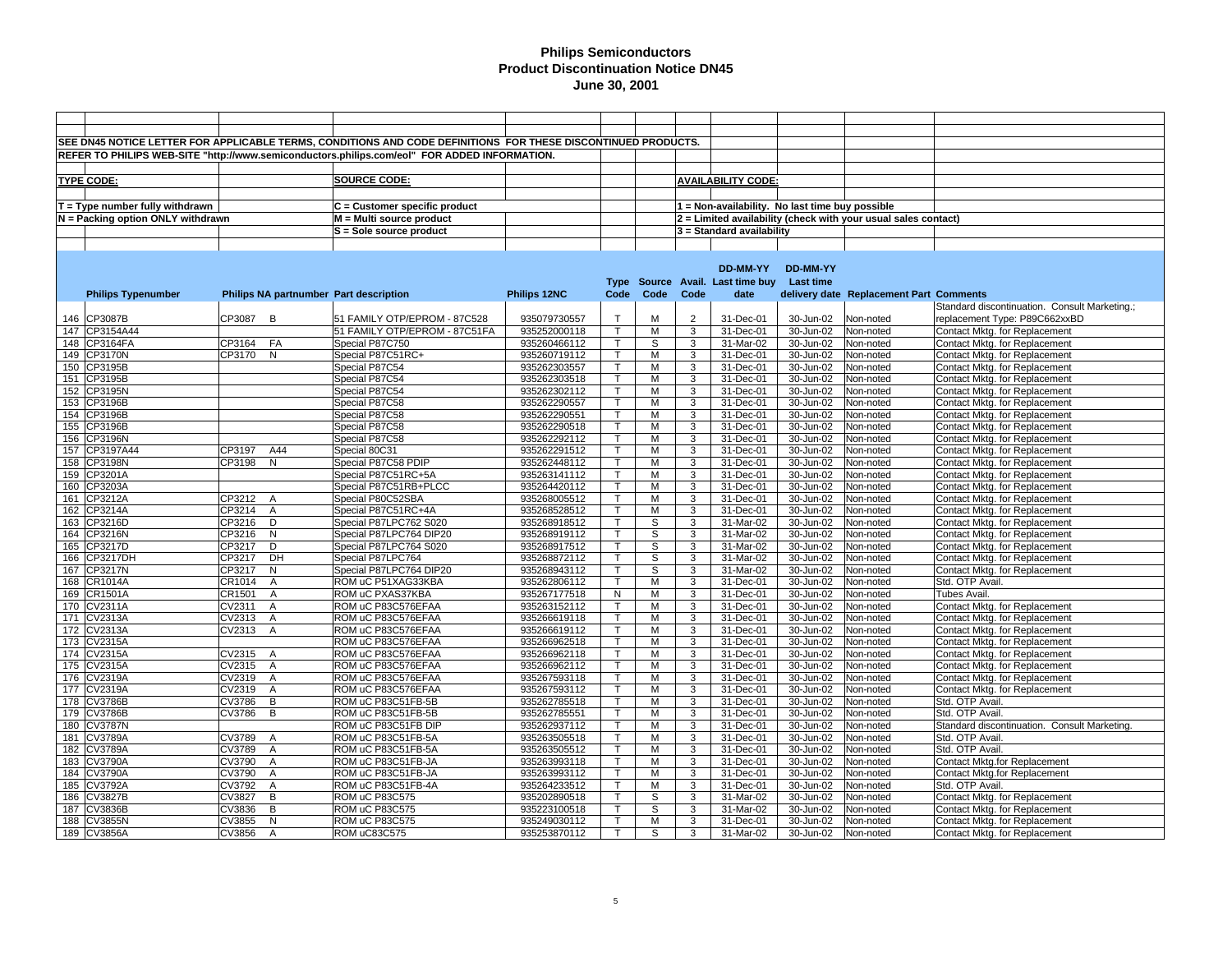|                                   |            |                | SEE DN45 NOTICE LETTER FOR APPLICABLE TERMS, CONDITIONS AND CODE DEFINITIONS FOR THESE DISCONTINUED PRODUCTS. |              |              |             |      |                                                 |                  |                                                                |                                              |
|-----------------------------------|------------|----------------|---------------------------------------------------------------------------------------------------------------|--------------|--------------|-------------|------|-------------------------------------------------|------------------|----------------------------------------------------------------|----------------------------------------------|
|                                   |            |                | REFER TO PHILIPS WEB-SITE "http://www.semiconductors.philips.com/eol" FOR ADDED INFORMATION.                  |              |              |             |      |                                                 |                  |                                                                |                                              |
|                                   |            |                |                                                                                                               |              |              |             |      |                                                 |                  |                                                                |                                              |
| <b>TYPE CODE:</b>                 |            |                | <b>SOURCE CODE:</b>                                                                                           |              |              |             |      | <b>AVAILABILITY CODE:</b>                       |                  |                                                                |                                              |
|                                   |            |                |                                                                                                               |              |              |             |      |                                                 |                  |                                                                |                                              |
|                                   |            |                |                                                                                                               |              |              |             |      |                                                 |                  |                                                                |                                              |
| $T = Type$ number fully withdrawn |            |                | $C =$ Customer specific product                                                                               |              |              |             |      | 1 = Non-availability. No last time buy possible |                  |                                                                |                                              |
| N = Packing option ONLY withdrawn |            |                | M = Multi source product                                                                                      |              |              |             |      |                                                 |                  | 2 = Limited availability (check with your usual sales contact) |                                              |
|                                   |            |                | S = Sole source product                                                                                       |              |              |             |      | $3$ = Standard availability                     |                  |                                                                |                                              |
|                                   |            |                |                                                                                                               |              |              |             |      |                                                 |                  |                                                                |                                              |
|                                   |            |                |                                                                                                               |              |              |             |      |                                                 |                  |                                                                |                                              |
|                                   |            |                |                                                                                                               |              |              |             |      | DD-MM-YY                                        | <b>DD-MM-YY</b>  |                                                                |                                              |
|                                   |            |                |                                                                                                               |              |              |             |      | Type Source Avail. Last time buy                | <b>Last time</b> |                                                                |                                              |
| <b>Philips Typenumber</b>         |            |                | Philips NA partnumber Part description                                                                        | Philips 12NC | Code         | Code        | Code | date                                            |                  | delivery date Replacement Part Comments                        |                                              |
| 190 CV3856A                       | CV3856     | A              | ROM uC P83C575                                                                                                | 935253870118 | $\top$       | S           | 3    | 31-Mar-02                                       | 30-Jun-02        | Non-noted                                                      | Contact Mktg. for Replacement                |
| 191 CV3866B                       | CV3866     | B              | ROM uC P83C575                                                                                                | 935260851518 | $\mathsf{T}$ | $\mathbb S$ | 3    | 31-Mar-02                                       | 30-Jun-02        | Non-noted                                                      | Contact Mktg. for Replacement                |
| 192 CV3866B                       | CV3866     | $\overline{B}$ | ROM uC P83C575                                                                                                | 935260851557 | т            | s           | 3    | 31-Mar-02                                       | 30-Jun-02        | Non-noted                                                      | Contact Mktg. for Replacement                |
| 193 CV3884B                       | CV3884     | B              | ROM uC P87C575EBBB                                                                                            | 935262875518 | $\mathsf{T}$ | S           | 3    | 31-Mar-02                                       | 30-Jun-02        | Non-noted                                                      | Contact Mktg. for Replacement                |
| 194 CV3884B                       | CV3884     | B              | ROM uC P87C575EBBB                                                                                            | 935262875551 | Т            | S           | 3    | 31-Mar-02                                       | 30-Jun-02        | Non-noted                                                      | Contact Mktg. for Replacement                |
| 195 CV3884B                       | CV3884     | B              | ROM uC P87C575EBBB                                                                                            | 935262875557 | $\mathsf T$  | S           | 3    | 31-Mar-02                                       | 30-Jun-02        | Non-noted                                                      | Contact Mktg. for Replacement                |
| 196 CV3887B                       |            |                | ROM uC P87C575EBBB                                                                                            | 935264117551 | Т            | S           | 3    | 31-Mar-02                                       | 30-Jun-02        | Non-noted                                                      | Contact Mktg. for Replacement                |
| 197 CV3887B                       |            |                | ROM uC P87C575EBBB                                                                                            | 935264117557 | T.           | S           | 3    | 31-Mar-02                                       | 30-Jun-02        | Non-noted                                                      | Contact Mktg. for Replacement                |
| 198 CV3887B                       |            |                | ROM uC P87C575EBBB                                                                                            | 935264117518 | т            | S           | 3    | 31-Mar-02                                       | 30-Jun-02        | Non-noted                                                      | Contact Mktg. for Replacement                |
| 199 CV3889B                       | CV3889     | B              | ROM uC P87C575EBBB                                                                                            | 935264162557 | $\top$       | s           | 3    | 31-Mar-02                                       | 30-Jun-02        | Non-noted                                                      | Contact Mktg. for Replacement                |
| 200 CV3889B                       | CV3889     | B              | ROM uC P87C575EBBB                                                                                            | 935264162518 | T.           | S           | 3    | 31-Mar-02                                       | 30-Jun-02        | Non-noted                                                      | Contact Mktg. for Replacement                |
| 201 CV3926-1N                     | CV3926-1 N |                | ROM uC P87C575EBBB                                                                                            | 935198150112 | $\mathsf{T}$ | S           | 3    | 31-Mar-02                                       | 30-Jun-02        | Non-noted                                                      | Contact Mktg. for Replacement                |
| 202 CV4196A28                     | CV4196     | A28            | ROM uC S83C751-2A28                                                                                           | 935180230112 | N            | M           | 3    | 31-Dec-01                                       | 30-Jun-02        | Non-noted                                                      | Tape and Reel Avail.                         |
| 203 CV4234DB                      | CV4234     | DB             | ROM uC S83C751-1DB                                                                                            | 935261487118 | T.           | M           | 3    | 31-Dec-01                                       | 30-Jun-02        | Non-noted                                                      | Contact Mktg. for Replacement                |
| 204 CV4259A28                     | CV4259     | A28            | ROM uC S83C751-4 A28                                                                                          | 935262774112 | $\mathsf T$  | M           | 3    | 31-Dec-01                                       | 30-Jun-02        | Non-noted                                                      | Std. OTP Avail.                              |
| 205 CV4260DB                      | CV4260     | DB             | ROM uC S83C751-1DB                                                                                            | 935262879118 | T            | M           | 3    | 31-Dec-01                                       | 30-Jun-02        | Non-noted                                                      | Contact Mktg. for Replacement                |
| 206 CV4269N24                     | CV4269     | N24            | ROM uC P83C748EBDDB                                                                                           | 935264199112 | Т            | S           | 3    | 31-Mar-02                                       | 30-Jun-02        | Non-noted                                                      | Contact Mktg. for Replacement                |
| 207 CV4270A28                     | CV4270     | A28            | ROM uC S83C751-1A28                                                                                           | 935266688118 | N            | M           | 3    | 31-Dec-01                                       | 30-Jun-02        | Non-noted                                                      | Tubes Avail.                                 |
| 208 CV4565A28                     | CV4565     | A28            | ROM uC S83C752-6A28                                                                                           | 935267423118 | $\mathsf{T}$ | M           | 3    | 31-Dec-01                                       | 30-Jun-02        | Non-noted                                                      | Standard discontinuation. Consult Marketing. |
| 209 CV5047A44                     | CV5047     | A44            | ROM uC P80C51SBAA                                                                                             | 935182930518 | T            | M           | 3    | 31-Dec-01                                       | 30-Jun-02        | Non-noted                                                      | Std. OTP Avail.                              |
| 210 CV5088N40                     | CV5088     | N40            | P80C51SBPN                                                                                                    | 935219830112 | T            | м           | 3    | 31-Dec-01                                       | 30-Jun-02        | Non-noted                                                      | Std. OTP Avail.                              |
| 211 CV5122A                       | CV5122     | $\overline{A}$ | ROM uC P80C51SBAA                                                                                             | 935262647512 | N            | M           | 3    | 31-Dec-01                                       | 30-Jun-02        | Non-noted                                                      | Tape and Reel Avail.                         |
| 212 CV5148B                       | CV5148     | B              | ROM uC P80C51SBBB                                                                                             | 935261639557 | T.           | M           | 3    | 31-Dec-01                                       | 30-Jun-02        | Non-noted                                                      | Std. OTP Avail.                              |
| 213 CV5164A                       | CV5164     | $\overline{A}$ | ROM uC P80C51SFAA                                                                                             | 935263257512 | N            | M           | 3    | 31-Dec-01                                       | 30-Jun-02        | Non-noted                                                      | Tape and Reel Avail.                         |
| 214 CV5173B                       | CV5173     | B              | ROM uC P80C51SBBB                                                                                             | 935263732518 | N            | M           | 3    | 31-Dec-01                                       | 30-Jun-02        | Non-noted                                                      | Multi Tray Avail.                            |
| 215 CV5173B                       | CV5173     | B              | ROM uC P80C51SBBB                                                                                             | 935263732551 | N            | M           | 3    | 31-Dec-01                                       | 30-Jun-02        | Non-noted                                                      | Multi Tray Avail                             |
| 216 CV5174A                       |            |                | ROM uC P80C51SFAA                                                                                             | 935263753112 | N            | M           | 3    | 31-Dec-01                                       | 30-Jun-02        | Non-noted                                                      | Tape and Reel Avail.                         |
| 217 CV5174A                       | CV5174     | A              | ROM uC P80C51SFAA                                                                                             | 935263753512 | N            | M           | 3    | 31-Dec-01                                       | 30-Jun-02        | Non-noted                                                      | Tape and Reel Avail                          |
| 218 CV5175B                       | CV5175     | B              | ROM uC P80C51SBBB                                                                                             | 935263987557 | N            | M           | 3    | 31-Dec-01                                       | 30-Jun-02        | Non-noted                                                      | Tape and Reel Avail                          |
| 219 CV5175B                       | CV5175     | B              | ROM uC P80C51SBBB                                                                                             | 935263987551 | N            | M           | 3    | 31-Dec-01                                       | 30-Jun-02        | Non-noted                                                      | Tape and Reel Avail                          |
| 220 CV5179N                       | CV5179     | N              | ROM uC P80C51SBPN                                                                                             | 935264446112 | T            | M           | 3    | 31-Dec-01                                       | 30-Jun-02        | Non-noted                                                      | Std. OTP Avail.                              |
| 221 CV5183N                       | CV5183     | N              | ROM uC P80C51SBPN                                                                                             | 935266624112 | T            | M           | 3    | 31-Dec-01                                       | 30-Jun-02        | Non-noted                                                      | Std. OTP Avail.                              |
| 222 CV5184A                       | CV5184     | $\overline{A}$ | ROM uC P80C51SBAA                                                                                             | 935266684512 | $\mathsf{T}$ | M           | 3    | 31-Dec-01                                       | 30-Jun-02        | Non-noted                                                      | Std. OTP Avail                               |
| 223 CV5184A                       | CV5184     | $\overline{A}$ | ROM uC P80C51SBAA                                                                                             | 935266684518 | $\mathsf{T}$ | M           | 3    | 31-Dec-01                                       | 30-Jun-02        | Non-noted                                                      | Std. OTP Avail.                              |
| 224 CV5187N                       | CV5187     | N              | ROM uC P80C51SBPN                                                                                             | 935267716112 | $\mathsf{T}$ | M           | 3    | 31-Dec-01                                       | 30-Jun-02        | Non-noted                                                      | Std. OTP Avail.                              |
| 225 CV5188A                       | CV5188     | $\mathsf{A}$   | ROM uC P80C51SFAA                                                                                             | 935268248518 | T            | M           | 3    | 31-Dec-01                                       | 30-Jun-02        | Non-noted                                                      | Std. OTP Avail.                              |
| 226 CV5188A                       | CV5188     | $\overline{A}$ | ROM uC P80C51SBAA                                                                                             | 935268248512 | $\mathsf{T}$ | M           | 3    | 31-Dec-01                                       | 30-Jun-02        | Non-noted                                                      | Std. OTP Avail                               |
| 227 CV5190A                       | CV5190     | $\mathsf{A}$   | ROM uC P80C51SFAA                                                                                             | 935268283518 | $\mathsf{T}$ | M           | 3    | 31-Dec-01                                       | 30-Jun-02        | Non-noted                                                      | Std. OTP Avail.                              |
| 228 CV5190A                       | CV5190     | $\overline{A}$ | ROM uC P80C51SFAA                                                                                             | 935268283512 | $\mathsf{T}$ | M           | 3    | 31-Dec-01                                       | 30-Jun-02        | Non-noted                                                      | Std. OTP Avail                               |
| 229 CV5405A                       | CV5405     | $\mathsf{A}$   | ROM uC P80C52SBAA                                                                                             | 935164230112 | T            | M           | 3    | 31-Dec-01                                       | 30-Jun-02        | Non-noted                                                      | Std. OTP Avail.                              |
| 230 CV5405A                       | CV5405     | $\overline{A}$ | ROM uC P80C52SBAA                                                                                             | 935164230118 | T.           | M           | 3    | 31-Dec-01                                       | 30-Jun-02        | Non-noted                                                      | Std. OTP Avail                               |
| 231 CV5422A                       | CV5422     | $\overline{A}$ | ROM uC P80C52SBAA                                                                                             | 935168440112 | $\mathsf{T}$ | M           | 3    | 31-Dec-01                                       | 30-Jun-02        | Non-noted                                                      | Std. OTP Avail                               |
| 232 CV5436A                       | CV5436     | $\overline{A}$ | ROM uC P80C52SBAA                                                                                             | 935180480112 | т            | M           | 3    | 31-Dec-01                                       | 30-Jun-02        | Non-noted                                                      | Std. OTP Avail                               |
| 233 CV5436N                       | CV5436     | N              | ROM uC P80C52SBPN                                                                                             | 935194560112 | $\mathsf{T}$ | M           | 3    | 31-Dec-01                                       | 30-Jun-02        | Non-noted                                                      | Std. OTP Avail.                              |
| 234 CV5445N                       | CV5445     | N              | ROM uC P80C52SBPN                                                                                             | 935173600112 | $\mathsf{T}$ | м           | 3    | 31-Dec-01                                       | 30-Jun-02        | Non-noted                                                      | Std. OTP Avail.                              |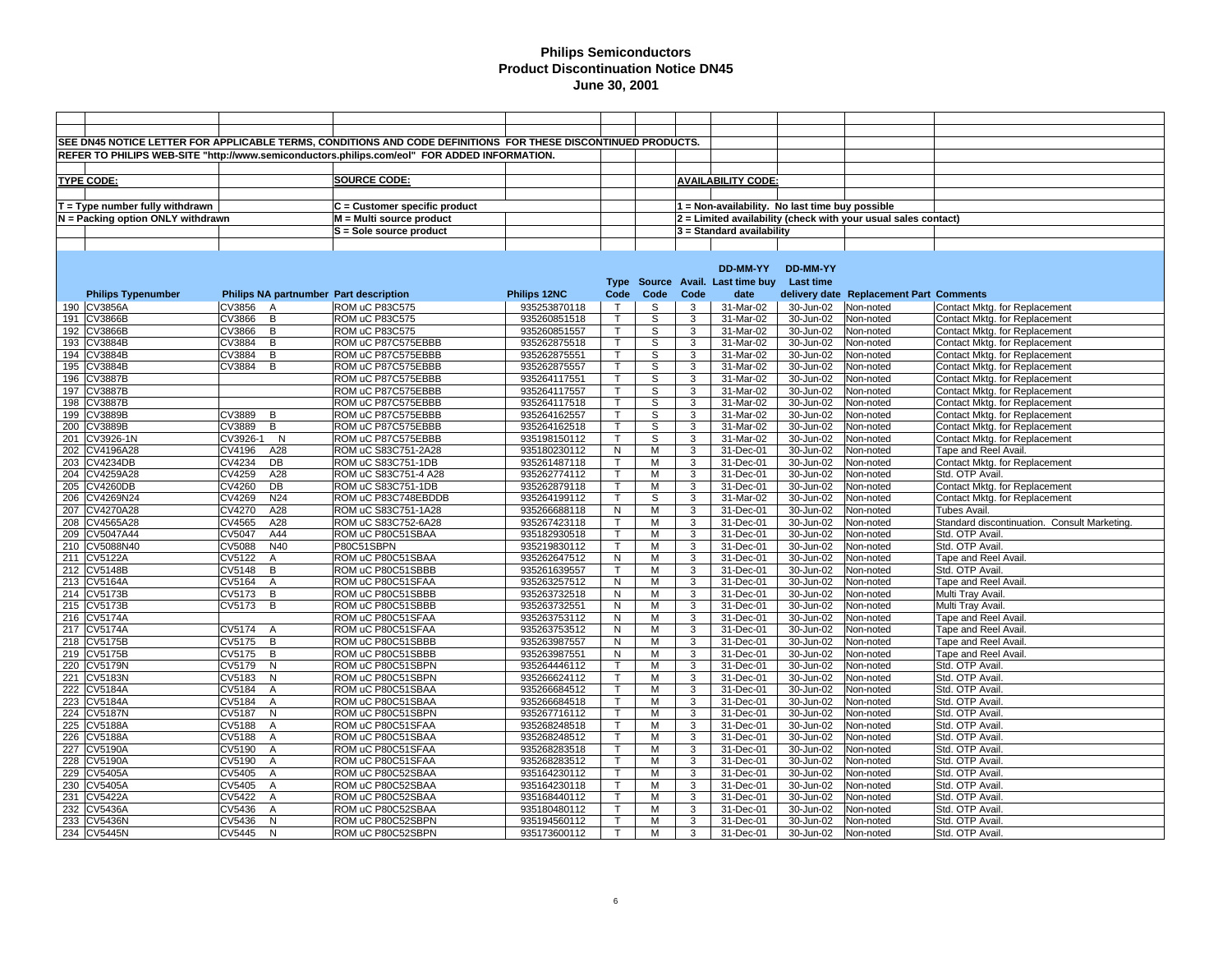|                                   |                                        | SEE DN45 NOTICE LETTER FOR APPLICABLE TERMS, CONDITIONS AND CODE DEFINITIONS FOR THESE DISCONTINUED PRODUCTS. |              |              |      |      |                                                 |                  |                                                                |                            |
|-----------------------------------|----------------------------------------|---------------------------------------------------------------------------------------------------------------|--------------|--------------|------|------|-------------------------------------------------|------------------|----------------------------------------------------------------|----------------------------|
|                                   |                                        |                                                                                                               |              |              |      |      |                                                 |                  |                                                                |                            |
|                                   |                                        | REFER TO PHILIPS WEB-SITE "http://www.semiconductors.philips.com/eol" FOR ADDED INFORMATION.                  |              |              |      |      |                                                 |                  |                                                                |                            |
|                                   |                                        |                                                                                                               |              |              |      |      |                                                 |                  |                                                                |                            |
| <b>TYPE CODE:</b>                 |                                        | <b>SOURCE CODE:</b>                                                                                           |              |              |      |      | <b>AVAILABILITY CODE:</b>                       |                  |                                                                |                            |
|                                   |                                        |                                                                                                               |              |              |      |      |                                                 |                  |                                                                |                            |
| $T = Type$ number fully withdrawn |                                        | C = Customer specific product                                                                                 |              |              |      |      | 1 = Non-availability. No last time buy possible |                  |                                                                |                            |
| N = Packing option ONLY withdrawn |                                        | M = Multi source product                                                                                      |              |              |      |      |                                                 |                  | 2 = Limited availability (check with your usual sales contact) |                            |
|                                   |                                        | S = Sole source product                                                                                       |              |              |      |      | $3$ = Standard availability                     |                  |                                                                |                            |
|                                   |                                        |                                                                                                               |              |              |      |      |                                                 |                  |                                                                |                            |
|                                   |                                        |                                                                                                               |              |              |      |      |                                                 |                  |                                                                |                            |
|                                   |                                        |                                                                                                               |              |              |      |      | DD-MM-YY                                        | DD-MM-YY         |                                                                |                            |
|                                   |                                        |                                                                                                               |              |              |      |      | Type Source Avail. Last time buy                | <b>Last time</b> |                                                                |                            |
| <b>Philips Typenumber</b>         | Philips NA partnumber Part description |                                                                                                               | Philips 12NC | Code         | Code | Code | date                                            |                  | delivery date Replacement Part Comments                        |                            |
| 235 CV5454N                       | CV5454<br>N                            | ROM uC P80C52SBPN                                                                                             | 935178300112 | $\top$       | М    | 3    | 31-Dec-01                                       | 30-Jun-02        | Non-noted                                                      | Std. OTP Avail.            |
| 236 CV5457A                       | CV5457<br>$\overline{A}$               | ROM uC P80C52SBAA                                                                                             | 935179750112 | T            | M    | 3    | 31-Dec-01                                       | 30-Jun-02        | Non-noted                                                      | Std. OTP Avail.            |
| 237 CV5494B                       | Β<br>CV5494                            | ROM uC P80C52SBBB                                                                                             | 935192240518 | T.           | M    | 3    | 31-Dec-01                                       | 30-Jun-02        | Non-noted                                                      | Std. OTP Avail.            |
| 238 CV5494B                       | CV5494<br>$\, {\sf B}$                 | ROM uC P80C52SBBB                                                                                             | 935192240557 | $\mathsf{T}$ | M    | 3    | 31-Dec-01                                       | 30-Jun-02        | Non-noted                                                      | Std. OTP Avail.            |
| 239 CV5498A                       | CV5498<br>A                            | ROM uC P80C52SBAA                                                                                             | 935193030518 | Τ            | M    | 3    | 31-Dec-01                                       | 30-Jun-02        | Non-noted                                                      | Std. OTP Avail.            |
| 240 CV5502N                       | CV5502<br>N                            | ROM uC P80C52SBPN                                                                                             | 935204440112 | $\mathsf{T}$ | M    | 3    | 31-Dec-01                                       | 30-Jun-02        | Non-noted                                                      | Std. OTP Avail.            |
| 241 CV5512N                       | $\overline{N}$<br>CV5512               | ROM uC P80C52SBPN                                                                                             | 935196040112 | Т            | M    | 3    | 31-Dec-01                                       | 30-Jun-02        | Non-noted                                                      | Std. OTP Avail.            |
| 242 CV5513B                       | $\, {\sf B}$<br>CV5513                 | ROM uC P80C52SBBB                                                                                             | 935195790518 | $\mathsf{T}$ | M    | 3    | 31-Dec-01                                       | 30-Jun-02        | Non-noted                                                      | Std. OTP Avail.            |
| 243 CV5513B                       | CV5513<br>B                            | ROM uC P80C52SBBB                                                                                             | 935195790557 | Т            | M    | 3    | 31-Dec-01                                       | 30-Jun-02        | Non-noted                                                      | Std. OTP Avail.            |
| 244 CV5521N                       | CV5521<br>$\mathsf{N}$                 | ROM uC P80C52SBPN                                                                                             | 935202280112 | $\mathsf{T}$ | M    | 3    | 31-Dec-01                                       | 30-Jun-02        | Non-noted                                                      | Std. OTP Avail             |
| 245 CV5522N                       | CV5522<br>N                            | ROM uC P80C52SBPN                                                                                             | 935202300112 | T            | M    | 3    | 31-Dec-01                                       | 30-Jun-02        | Non-noted                                                      | Std. OTP Avail.            |
| 246 CV5524A                       | CV5524<br>$\overline{A}$               | ROM uC P80C52SBAA                                                                                             | 935204480112 | $\mathsf T$  | M    | 3    | 31-Dec-01                                       | 30-Jun-02        | Non-noted                                                      | Std. OTP Avail             |
| 247 CV5525N                       | CV5525<br>N                            | ROM uC P80C52SBPN                                                                                             | 935208300112 | $\mathsf{T}$ | M    | 3    | 31-Dec-01                                       | 30-Jun-02        | Non-noted                                                      | Std. OTP Avail.            |
| 248 CV5534N                       | $\mathsf{N}$<br>CV5534                 | ROM UC P80C52SBPN                                                                                             | 935212340112 | $\mathsf{T}$ | M    | 3    | 31-Dec-01                                       | 30-Jun-02        | Non-noted                                                      | Std. OTP Avail             |
| 249 CV5544A                       | CV5544<br>$\overline{A}$               | ROM uC P80C52SBAA                                                                                             | 935215920112 | $\mathsf{T}$ | M    | 3    | 31-Dec-01                                       | 30-Jun-02        | Non-noted                                                      | Std. OTP Avail             |
| 250 CV5548A                       | CV5548<br>$\overline{A}$               | ROM uC P80C52SBAA                                                                                             | 935218030512 | т            | M    | 3    | 31-Dec-01                                       | 30-Jun-02        | Non-noted                                                      | Std. OTP Avail             |
| 251 CV5548A                       | CV5548<br>$\overline{A}$               | ROM uC P80C52SBAA                                                                                             | 935218030518 | $\mathsf{T}$ | M    | 3    | 31-Dec-01                                       | 30-Jun-02        | Non-noted                                                      | Std. OTP Avail.            |
| 252 CV5549N                       | $\mathsf{N}$<br>CV5549                 | ROM uC P80C52SBPN                                                                                             | 935221060112 | $\mathsf{T}$ | M    | 3    | 31-Dec-01                                       | 30-Jun-02        | Non-noted                                                      | Std. OTP Avail.            |
| 253 CV5550A                       | CV5550<br>$\overline{A}$               | ROM uC P80C52SBAA                                                                                             | 935222260518 | $\mathsf T$  | M    | 3    | 31-Dec-01                                       | 30-Jun-02        | Non-noted                                                      | Std. OTP Avail             |
| 254 CV5556A                       | CV5556<br>$\overline{A}$               | ROM uC P80C52SBAA                                                                                             | 935222750112 | T.           | М    | 3    | 31-Dec-01                                       | 30-Jun-02        | Non-noted                                                      | Std. OTP Avail.            |
| 255 CV5556A                       | CV5556<br>A                            | ROM uC P80C52SBAA                                                                                             | 935222750118 | $\mathsf T$  | M    | 3    | 31-Dec-01                                       | 30-Jun-02        | Non-noted                                                      | Std. OTP Avail             |
| 256 CV5564N                       | N<br>CV5564                            | ROM uC P80C52SBPN                                                                                             | 935225510112 | $\mathsf{T}$ | M    | 3    | 31-Dec-01                                       | 30-Jun-02        | Non-noted                                                      | Std. OTP Avail.            |
| 257 CV5567N                       | CV5567<br>N                            | ROM uC P80C52SBPN                                                                                             | 935226710112 | $\mathsf{T}$ | M    | 3    | 31-Dec-01                                       | 30-Jun-02        | Non-noted                                                      | Std. OTP Avail.            |
| 258 CV5600A                       | CV5600<br>$\overline{A}$               | ROM uC P80C52SBAA                                                                                             | 935248880518 | T            | M    | 3    | 31-Dec-01                                       | 30-Jun-02        | Non-noted                                                      | Std. OTP Avail             |
| 259 CV5602A                       | A<br>CV5602                            | ROM uC P80C52SBAA                                                                                             | 935250240512 | T            | M    | 3    | 31-Dec-01                                       | 30-Jun-02        | Non-noted                                                      | Std. OTP Avail.            |
| 260 CV5602A                       |                                        | ROM uC P80C52SBAA                                                                                             | 935250240118 | $\mathsf{T}$ | M    | 3    | 31-Dec-01                                       | 30-Jun-02        | Non-noted                                                      | Std. OTP Avail.            |
| 261 CV5622A                       | CV5622<br>$\mathsf{A}$                 | ROM uC P80C52UBAA                                                                                             | 935256100518 | $\mathsf{T}$ | M    | 3    | 31-Dec-01                                       | 30-Jun-02        | Non-noted                                                      | Std. OTP Avail.            |
| 262 CV5654A                       | CV5654<br>$\overline{A}$               | ROM uC P80C52SFAA                                                                                             | 935260805518 | Τ            | M    | 3    | 31-Dec-01                                       | 30-Jun-02        | Non-noted                                                      | Std. OTP Avail             |
| 263 CV5689A                       | CV5689<br>A                            | ROM uC P80C52SBAA                                                                                             | 935261763512 | T.           | M    | 3    | 31-Dec-01                                       | 30-Jun-02        | Non-noted                                                      | Std. OTP Avail.            |
| 264 CV5689A                       | CV5689<br>$\overline{A}$               | ROM uC P80C52SBAA                                                                                             | 935261763518 | Τ            | М    | 3    | 31-Dec-01                                       | 30-Jun-02        | Non-noted                                                      | Std. OTP Avail.            |
| 265 CV5690A                       | CV5690<br>$\overline{A}$               | ROM uC P80C52UFAA                                                                                             | 935261830112 | $\mathsf{T}$ | M    | 3    | 31-Dec-01                                       | 30-Jun-02        | Non-noted                                                      | Std. OTP Avail.            |
| 266 CV5695A                       | CV5695<br>$\overline{A}$               | ROM uC P80C52SBAA                                                                                             | 935262283512 | N            | M    | 3    | 31-Dec-01                                       | 30-Jun-02        | Non-noted                                                      | Tape and Reel Avail.       |
| 267 CV5703A                       | CV5703<br>$\overline{A}$               | ROM uC P80C52SBAA                                                                                             | 935262557512 | N            | M    | 3    | 31-Dec-01                                       | 30-Jun-02        | Non-noted                                                      | Tape and Reel Avail.       |
| 268 CV5704A                       | CV5704<br>$\overline{A}$               | ROM uC P80C52SBAA                                                                                             | 935262786112 | T            | M    | 3    | 31-Dec-01                                       | 30-Jun-02        | Non-noted                                                      | Std. OTP Avail.            |
| 269 CV5705N                       | CV5705<br>N                            | ROM uC P80C52SBPN                                                                                             | 935262858112 | T.           | M    | 3    | 31-Dec-01                                       | 30-Jun-02        | Non-noted                                                      | Std. OTP Avail             |
| 270 CV5706A                       | CV5706<br>$\overline{A}$               | ROM uC P87C52UBAA                                                                                             | 935262918118 | $\mathsf{T}$ | M    | 3    | 31-Dec-01                                       | 30-Jun-02        | Non-noted                                                      | Std. OTP Avail.            |
| 271 CV5706A                       | CV5706<br>$\overline{A}$               | ROM uC P87C52UBAA                                                                                             | 935262918112 | $\mathsf{T}$ | M    | 3    | 31-Dec-01                                       | 30-Jun-02        | Non-noted                                                      | Std. OTP Avail             |
| 272 CV5707N                       | CV5707<br>N                            | ROM uC P80C52SBPN                                                                                             | 935262919112 | T.           | M    | 3    | 31-Dec-01                                       | 30-Jun-02        | Non-noted                                                      | Std. OTP Avail.            |
| 273 CV5712A                       | CV5712<br>$\overline{A}$               | ROM uC P80C52SBAA                                                                                             | 935263500118 | $\mathsf{T}$ | M    | 3    | 31-Dec-01                                       | 30-Jun-02        | Non-noted                                                      | Std. OTP Avail.            |
| 274 CV5712A                       | CV5712<br>A                            | ROM uC P80C52SBAA                                                                                             | 935263500112 | $\mathsf{T}$ | M    | 3    | 31-Dec-01                                       | 30-Jun-02        | Non-noted                                                      | Std. OTP Avail.            |
| 275 CV5713A                       | CV5713<br>A                            | ROM uC P8052SBAA                                                                                              | 935263559118 | $\mathsf T$  | M    | 3    | 31-Dec-01                                       | 30-Jun-02        | Non-noted                                                      | Std. OTP Avail.            |
| 276 CV5714B                       | CV5714 B                               | ROM uC P80C52UFBB                                                                                             | 935263677557 | N            | M    | 3    | 31-Dec-01                                       | 30-Jun-02        | Non-noted                                                      | Tape and Reel Avail.       |
| 277 CV5714B                       | CV5714<br>B                            | ROM uC P80C52UFBB                                                                                             | 935263677551 | N            | M    | 3    | 31-Dec-01                                       | 30-Jun-02        | Non-noted                                                      | Tape and Reel Avail        |
| 278 CV5717A                       | CV5717<br>$\overline{A}$               | ROM uC P80C52SBAA                                                                                             | 935263901512 | N            | M    | 3    | 31-Dec-01                                       | 30-Jun-02        | Non-noted                                                      | Tape and Reel Avail        |
| 279 CV5717A                       |                                        | ROM uC P80C52SBAA                                                                                             | 935263901112 | N            | M    | 3    | 31-Dec-01                                       | 30-Jun-02        | Non-noted                                                      | <b>Tape and Reel Avail</b> |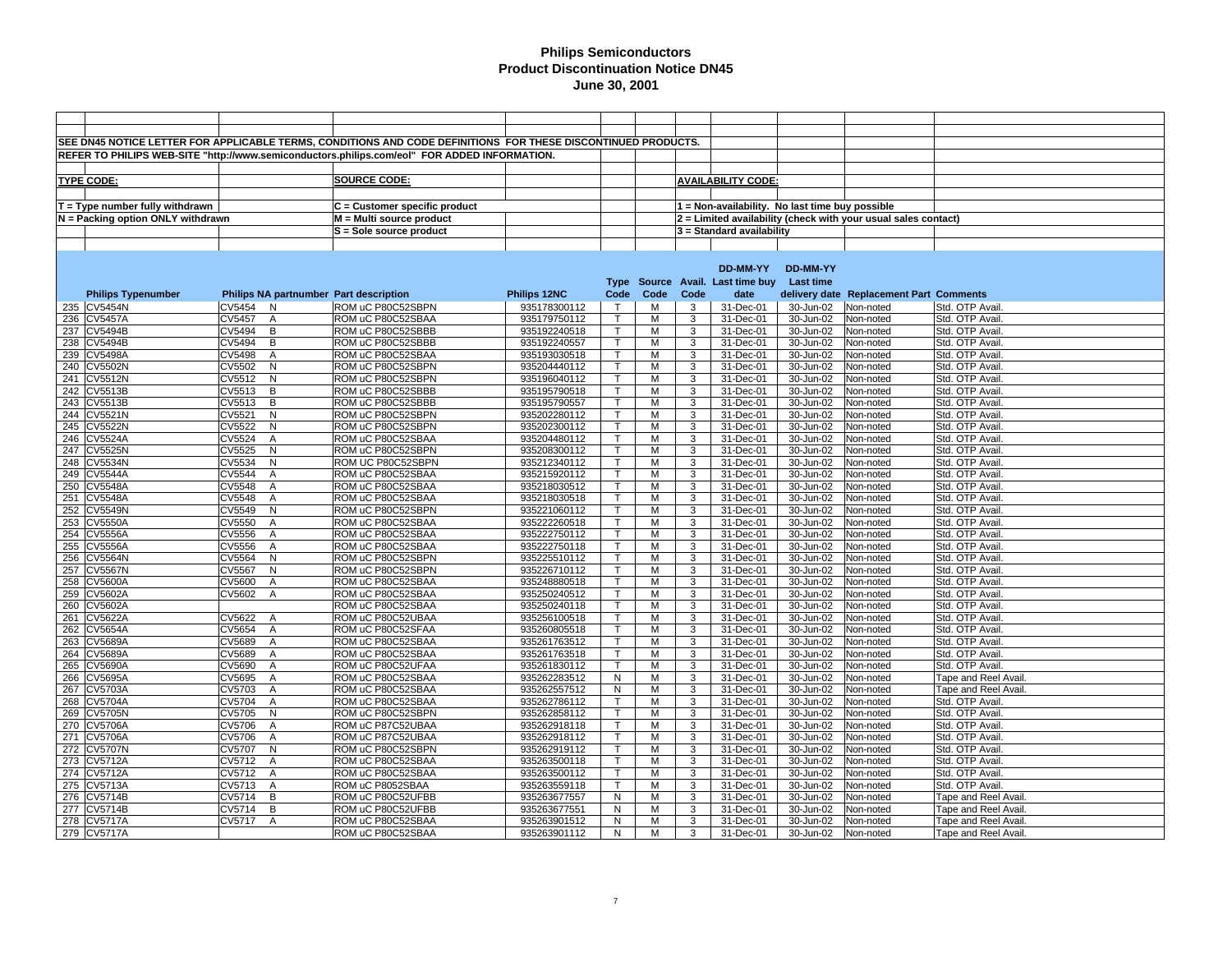|                                   |                                        | SEE DN45 NOTICE LETTER FOR APPLICABLE TERMS, CONDITIONS AND CODE DEFINITIONS FOR THESE DISCONTINUED PRODUCTS. |                              |                    |        |      |                                                 |                        |                                                                  |                                              |
|-----------------------------------|----------------------------------------|---------------------------------------------------------------------------------------------------------------|------------------------------|--------------------|--------|------|-------------------------------------------------|------------------------|------------------------------------------------------------------|----------------------------------------------|
|                                   |                                        |                                                                                                               |                              |                    |        |      |                                                 |                        |                                                                  |                                              |
|                                   |                                        | REFER TO PHILIPS WEB-SITE "http://www.semiconductors.philips.com/eol" FOR ADDED INFORMATION.                  |                              |                    |        |      |                                                 |                        |                                                                  |                                              |
|                                   |                                        |                                                                                                               |                              |                    |        |      |                                                 |                        |                                                                  |                                              |
| <b>TYPE CODE:</b>                 |                                        | <b>SOURCE CODE:</b>                                                                                           |                              |                    |        |      | <b>AVAILABILITY CODE:</b>                       |                        |                                                                  |                                              |
|                                   |                                        |                                                                                                               |                              |                    |        |      |                                                 |                        |                                                                  |                                              |
| $T = Type$ number fully withdrawn |                                        | C = Customer specific product                                                                                 |                              |                    |        |      | 1 = Non-availability. No last time buy possible |                        |                                                                  |                                              |
| N = Packing option ONLY withdrawn |                                        | M = Multi source product                                                                                      |                              |                    |        |      |                                                 |                        | $2$ = Limited availability (check with your usual sales contact) |                                              |
|                                   |                                        | S = Sole source product                                                                                       |                              |                    |        |      | $3$ = Standard availability                     |                        |                                                                  |                                              |
|                                   |                                        |                                                                                                               |                              |                    |        |      |                                                 |                        |                                                                  |                                              |
|                                   |                                        |                                                                                                               |                              |                    |        |      |                                                 |                        |                                                                  |                                              |
|                                   |                                        |                                                                                                               |                              |                    |        |      | DD-MM-YY                                        | DD-MM-YY               |                                                                  |                                              |
|                                   |                                        |                                                                                                               |                              |                    |        |      | Type Source Avail. Last time buy                | <b>Last time</b>       |                                                                  |                                              |
| <b>Philips Typenumber</b>         | Philips NA partnumber Part description |                                                                                                               | Philips 12NC                 | Code               | Code   | Code | date                                            |                        | delivery date Replacement Part Comments                          |                                              |
| 280 CV5717A                       |                                        | ROM uC P80C52SBAA                                                                                             | 935263901118                 | N                  | M      | 3    | 31-Dec-01                                       | 30-Jun-02              | Non-noted                                                        | Tape and Reel Avail.                         |
| 281 CV5718A                       | CV5718 A                               | ROM uC P80C52SBAA                                                                                             | 935263904512                 | N                  | M      | 3    | 31-Dec-01                                       | 30-Jun-02              | Non-noted                                                        | Tape and Reel Avail                          |
| 282 CV5718A                       |                                        | ROM uC P80C52SBAA                                                                                             | 935263904112                 | N                  | M      | 3    | 31-Dec-01                                       | 30-Jun-02              | Non-noted                                                        | Tape and Reel Avail.                         |
| 283 CV5718A                       |                                        | ROM uC P80C52SBAA                                                                                             | 935263904118                 | N                  | M      | 3    | 31-Dec-01                                       | 30-Jun-02              | Non-noted                                                        | Tape and Reel Avail.                         |
| 284 CV5719B                       | CV5719<br>B                            | ROM uC P80C52UBBB                                                                                             | 935263884557                 | N                  | M      | 3    | 31-Dec-01                                       | 30-Jun-02              | Non-noted                                                        | Tape and Reel Avail.                         |
| 285 CV5722B                       | CV5722<br>B                            | ROM uC P80C52UBBB                                                                                             | 935264021557                 | $\mathsf{T}$       | M      | 3    | 31-Dec-01                                       | 30-Jun-02              | Non-noted                                                        | Std. OTP Avail.                              |
| 286 CV5722B                       | Β<br>CV5722                            | ROM uC P80C52UBBB                                                                                             | 935264021518                 | Т                  | M      | 3    | 31-Dec-01                                       | 30-Jun-02              | Non-noted                                                        | Std. OTP Avail.                              |
| 287 CV5724B                       | CV5724<br>B                            | ROM uC P80C52SBBB                                                                                             | 935264174557                 | $\mathsf{T}$       | M      | 3    | 31-Dec-01                                       | 30-Jun-02              | Non-noted                                                        | Std. OTP Avail.                              |
| 288 CV5724B                       | CV5724<br>B                            | ROM uC P80C52SBBB                                                                                             | 935264174518                 | Т                  | M      | 3    | 31-Dec-01                                       | 30-Jun-02              | Non-noted                                                        | Std. OTP Avail.                              |
| 289 CV5724B                       | $\,$ B<br>CV5724                       | ROM uC P80C52SBBB                                                                                             | 935264174551                 | $\mathsf{T}$       | M      | 3    | 31-Dec-01                                       | 30-Jun-02              | Non-noted                                                        | Std. OTP Avail                               |
| 290 CV5725B                       | CV5725<br>B                            | ROM uC P80C52SBBB                                                                                             | 935264175518                 | $\mathsf{T}$       | M      | 3    | 31-Dec-01                                       | 30-Jun-02              | Non-noted                                                        | Std. OTP Avail.                              |
| 291 CV5725B                       | B<br>CV5725                            | ROM uC P80C52SBBB                                                                                             | 935264175551                 | $\mathsf T$        | M      | 3    | 31-Dec-01                                       | 30-Jun-02              | Non-noted                                                        | Std. OTP Avail.                              |
| 292 CV5725B                       | B<br>CV5725                            | ROM uC P80C52SBBB                                                                                             | 935264175557                 | $\mathsf{T}$       | M      | 3    | 31-Dec-01                                       | 30-Jun-02              | Non-noted                                                        | Std. OTP Avail.                              |
| 293 CV5726B                       | B<br>CV5726                            | ROM uC P80C52SBBB                                                                                             | 935264176518                 | $\mathsf{T}$       | M      | 3    | 31-Dec-01                                       | 30-Jun-02              | Non-noted                                                        | Std. OTP Avail                               |
| 294 CV5726B                       | CV5726<br>B                            | ROM uC P80C52SBBB                                                                                             | 935264176551                 | $\mathsf{T}$       | M      | 3    | 31-Dec-01                                       | 30-Jun-02              | Non-noted                                                        | Std. OTP Avail.                              |
| 295 CV5727B                       | CV5727<br>B                            | ROM uC P80C52SBBB                                                                                             | 935264177551                 | N                  | M      | 3    | 31-Dec-01                                       | 30-Jun-02              | Non-noted                                                        | Tape and Reel Avail                          |
| 296 CV5727B                       | CV5727<br>B                            | ROM uC P80C52SBBB                                                                                             | 935264177557                 | N                  | M      | 3    | 31-Dec-01                                       | 30-Jun-02              | Non-noted                                                        | Tape and Reel Avail.                         |
| 297 CV5729B                       | B<br>CV5729                            | ROM uC P80C52SFBB                                                                                             | 935264234551                 | T                  | M      | 3    | 31-Dec-01                                       | 30-Jun-02              | Non-noted                                                        | Tape and Reel Avail                          |
| 298 CV5729B                       | CV5729<br>B                            | ROM uC P80C52SFBB                                                                                             | 935264234557                 | N                  | M      | 3    | 31-Dec-01                                       | 30-Jun-02              | Non-noted                                                        | Tape and Reel Avail                          |
| 299 CV5735B                       | CV5735<br>B                            | ROM uC P80C52SBBB                                                                                             | 935264509557                 | N                  | М      | 3    | 31-Dec-01                                       | 30-Jun-02              | Non-noted                                                        | Tape and Reel Avail                          |
| 300 CV5735B                       | CV5735<br>В                            | ROM uC P80C52SBBB                                                                                             | 935264509551                 | N                  | M      | 3    | 31-Dec-01                                       | 30-Jun-02              | Non-noted                                                        | Tape and Reel Avail                          |
| 301 CV5738B                       | $\, {\sf B}$                           |                                                                                                               |                              | N                  | M      | 3    | 31-Dec-01                                       |                        |                                                                  |                                              |
| 302 CV5738B                       | CV5738<br>B<br>CV5738                  | ROM uC P80C52SFBB<br>ROM uC P80C52SFBB                                                                        | 935265775557<br>935265775551 | N                  | M      | 3    | 31-Dec-01                                       | 30-Jun-02<br>30-Jun-02 | Non-noted<br>Non-noted                                           | Tape and Reel Avail.<br>Tape and Reel Avail  |
| 303 CV5739BD                      | CV5739<br><b>BD</b>                    | ROM uC P80C52SFBB                                                                                             | 935267587557                 | т                  | M      | 3    | 31-Dec-01                                       | 30-Jun-02              | Non-noted                                                        | Standard discontinuation. Consult Marketing. |
| 304 CV5739BD                      | CV5739<br><b>BD</b>                    | ROM uC P80C52SFBBD                                                                                            | 935267587518                 | T                  | M      | 3    | 31-Dec-01                                       | 30-Jun-02              | Non-noted                                                        | Standard discontinuation. Consult Marketing. |
| 305 CV5748B                       | <b>CV5748</b><br>B                     | ROM uC P80C52SFBB                                                                                             | 935266761557                 | N                  | M      | 3    | 31-Dec-01                                       | 30-Jun-02              | Non-noted                                                        | Tape and Reel Avail.                         |
| 306 CV5750A                       | CV5750<br>$\mathsf{A}$                 | ROM uC P80C52SFAA                                                                                             | 935267014512                 | $\mathsf{T}$       | M      | 3    | 31-Dec-01                                       | 30-Jun-02              | Non-noted                                                        | Std. OTP Avail.                              |
| 307 CV5750A                       | CV5750<br>$\mathsf{A}$                 | ROM uC P80C52SFAA                                                                                             | 935267014518                 | Τ                  | M      | 3    | 31-Dec-01                                       | 30-Jun-02              | Non-noted                                                        | Std. OTP Avail.                              |
| 308 CV5751A                       | CV5751<br>$\mathsf{A}$                 | ROM uC P80C52UBAA                                                                                             | 935267013512                 | T.                 | M      | 3    | 31-Dec-01                                       | 30-Jun-02              | Non-noted                                                        | Std. OTP Avail.                              |
|                                   | $\overline{A}$                         |                                                                                                               |                              | Τ                  |        | 3    | 31-Dec-01                                       | 30-Jun-02              |                                                                  | Std. OTP Avail.                              |
| 309 CV5751A<br>310 CV5752A        | CV5751                                 | ROM uC P80C52UBAA                                                                                             | 935267013518                 | N                  | М<br>M | 3    | 31-Dec-01                                       | 30-Jun-02              | Non-noted                                                        |                                              |
| 311 CV5752A                       | CV5752<br>$\mathsf{A}$                 | ROM uC P80C52SFAA<br>ROM uC P80C52SFAA                                                                        | 935267085118<br>935267085512 | N                  | M      | 3    | 31-Dec-01                                       | 30-Jun-02              | Non-noted<br>Non-noted                                           | Tape and Reel Avail.<br>Tape and Reel Avail  |
| 312 CV5754B                       | B                                      |                                                                                                               |                              | N                  | M      | 3    |                                                 |                        | Non-noted                                                        |                                              |
|                                   | CV5754                                 | ROM uC P80C52SBBB                                                                                             | 935267197557                 |                    |        |      | 31-Dec-01                                       | 30-Jun-02              |                                                                  | Tape and Reel Avail.                         |
| 313 CV5755B                       | CV5755<br>B                            | ROM uC P80C52SFBB                                                                                             | 935267228557                 | T                  | M      | 3    | 31-Dec-01                                       | 30-Jun-02              | Non-noted                                                        | Std. OTP Avail.                              |
| 314 CV5755B                       | CV5755<br>B<br>B                       | ROM uC P80C52SFBB                                                                                             | 935267228518                 | T.<br>$\mathsf{T}$ | M      | 3    | 31-Dec-01                                       | 30-Jun-02              | Non-noted                                                        | Std. OTP Avail                               |
| 315 CV5756B                       | CV5756                                 | ROM uC P80C52SFBB                                                                                             | 935267229518                 |                    | M      | 3    | 31-Dec-01                                       | 30-Jun-02              | Non-noted                                                        | Std. OTP Avail.                              |
| 316 CV5756B                       | B<br>CV5756                            | ROM uC P80C52SFBB                                                                                             | 935267229557                 | $\mathsf{T}$       | M      | 3    | 31-Dec-01                                       | 30-Jun-02              | Non-noted                                                        | Std. OTP Avail                               |
| 317 CV5758A                       | CV5758<br>$\mathsf{A}$                 | ROM uC P80C52SBAA                                                                                             | 935267264112                 | T.                 | M      | 3    | 31-Dec-01                                       | 30-Jun-02              | Non-noted                                                        | Std. OTP Avail.                              |
| 318 CV5758A                       | CV5758<br>$\overline{A}$               | ROM uC P80C52SBAA                                                                                             | 935267264118                 | $\mathsf T$        | M      | 3    | 31-Dec-01                                       | 30-Jun-02              | Non-noted                                                        | Std. OTP Avail.                              |
| 319 CV5760B                       | B<br>CV5760                            | ROM uC P80C5SSBBB                                                                                             | 935267757557                 | N                  | M      | 3    | 31-Dec-01                                       | 30-Jun-02              | Non-noted                                                        | Tape and Reel Avail.                         |
| 320 CV5761B                       | $\, {\sf B}$<br>CV5761                 | ROM uC P80C52SBBB                                                                                             | 935267866557                 | N                  | M      | 3    | 31-Dec-01                                       | 30-Jun-02              | Non-noted                                                        | Tape and Reel Avail                          |
| 321 CV5762B                       | CV5762<br>B                            | ROM uC P80C52SFBB                                                                                             | 935267946557                 | N                  | M      | 3    | 31-Dec-01                                       | 30-Jun-02              | Non-noted                                                        | Tape and Reel Avail                          |
| 322 CV5763B                       | B<br>CV5763                            | ROM uC P80C52SBBB                                                                                             | 935268066557                 | N                  | M      | 3    | 31-Dec-01                                       | 30-Jun-02              | Non-noted                                                        | Tape and Reel Avail.                         |
| 323 CV5765B                       | CV5765<br>B                            | ROM uC P80C52SFBB                                                                                             | 935268444518                 | T.                 | M      | 3    | 31-Dec-01                                       | 30-Jun-02              | Non-noted                                                        | Std. OTP Avail.                              |
| 324 CV5765B                       | CV5765<br>B                            | ROM uC P80C52SFBB                                                                                             | 935268444557                 | T.                 | M      | 3    | 31-Dec-01                                       | 30-Jun-02              | Non-noted                                                        | Std. OTP Avail.                              |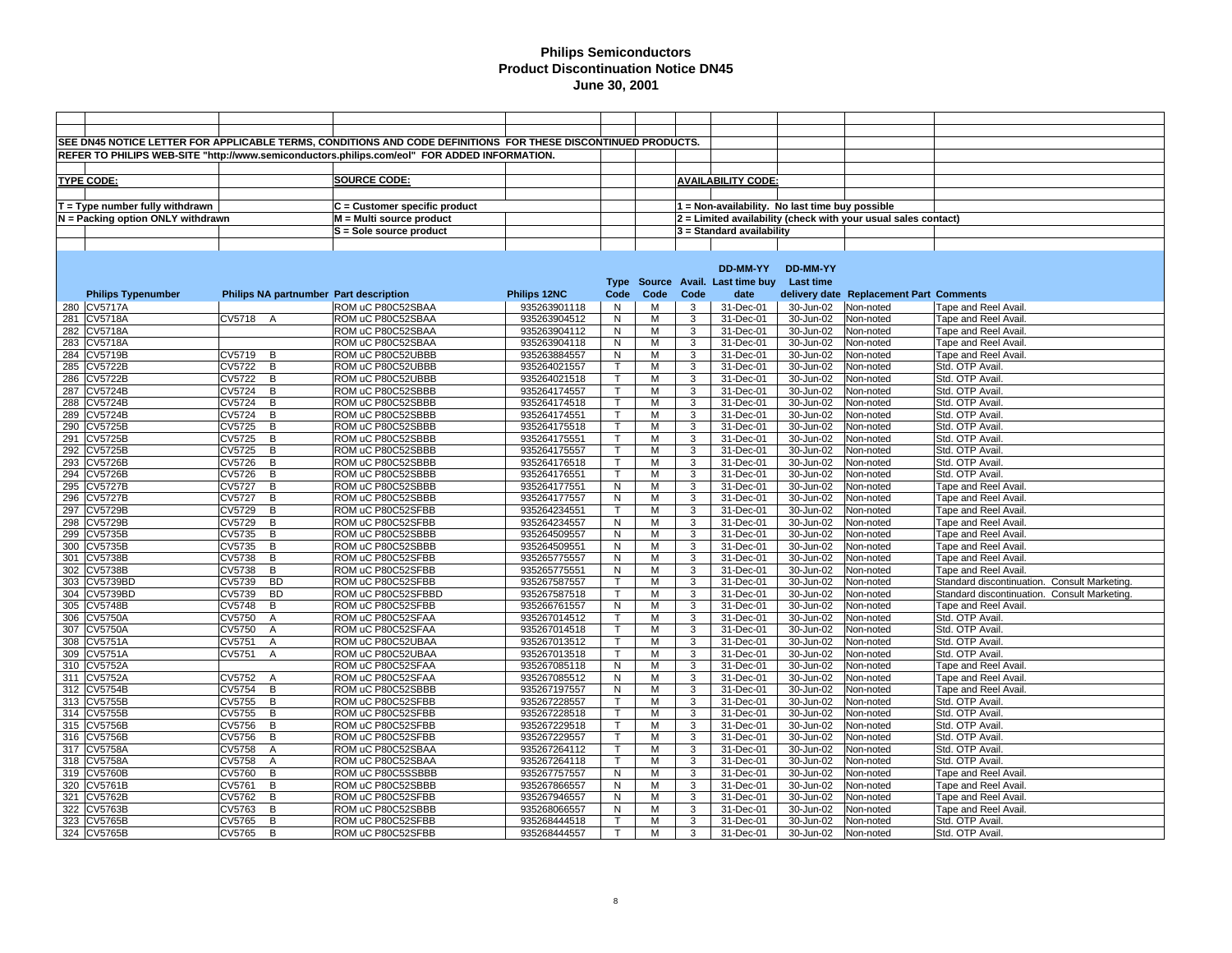|                                   |                  |                | SEE DN45 NOTICE LETTER FOR APPLICABLE TERMS, CONDITIONS AND CODE DEFINITIONS FOR THESE DISCONTINUED PRODUCTS. |                              |              |              |                |                                                 |                        |                                                                  |                                                                                              |
|-----------------------------------|------------------|----------------|---------------------------------------------------------------------------------------------------------------|------------------------------|--------------|--------------|----------------|-------------------------------------------------|------------------------|------------------------------------------------------------------|----------------------------------------------------------------------------------------------|
|                                   |                  |                | REFER TO PHILIPS WEB-SITE "http://www.semiconductors.philips.com/eol" FOR ADDED INFORMATION.                  |                              |              |              |                |                                                 |                        |                                                                  |                                                                                              |
|                                   |                  |                |                                                                                                               |                              |              |              |                |                                                 |                        |                                                                  |                                                                                              |
| <b>TYPE CODE:</b>                 |                  |                | <b>SOURCE CODE:</b>                                                                                           |                              |              |              |                | <b>AVAILABILITY CODE:</b>                       |                        |                                                                  |                                                                                              |
|                                   |                  |                |                                                                                                               |                              |              |              |                |                                                 |                        |                                                                  |                                                                                              |
| $T = Type$ number fully withdrawn |                  |                | C = Customer specific product                                                                                 |                              |              |              |                | 1 = Non-availability. No last time buy possible |                        |                                                                  |                                                                                              |
| N = Packing option ONLY withdrawn |                  |                | $M = Multi source product$                                                                                    |                              |              |              |                |                                                 |                        | $2$ = Limited availability (check with your usual sales contact) |                                                                                              |
|                                   |                  |                | S = Sole source product                                                                                       |                              |              |              |                | $3$ = Standard availability                     |                        |                                                                  |                                                                                              |
|                                   |                  |                |                                                                                                               |                              |              |              |                |                                                 |                        |                                                                  |                                                                                              |
|                                   |                  |                |                                                                                                               |                              |              |              |                |                                                 |                        |                                                                  |                                                                                              |
|                                   |                  |                |                                                                                                               |                              |              |              |                | DD-MM-YY                                        | DD-MM-YY               |                                                                  |                                                                                              |
|                                   |                  |                |                                                                                                               |                              |              |              |                | Type Source Avail. Last time buy Last time      |                        |                                                                  |                                                                                              |
| <b>Philips Typenumber</b>         |                  |                | Philips NA partnumber Part description                                                                        | Philips 12NC                 | Code         | Code         | Code           | date                                            |                        | delivery date Replacement Part Comments                          |                                                                                              |
| 325 CV5767A                       | CV5767           | A              | ROM uC P80C52SBAA                                                                                             | 935268650512                 | N            | м            | 3              | 31-Dec-01                                       | 30-Jun-02              | Non-noted                                                        | Tape and Reel Avail                                                                          |
| 326 CV5768B                       | CV5768           | $\overline{B}$ | ROM uC P80C52SBBB                                                                                             | 935268690518                 | N            | M            | 3              | 31-Dec-01                                       | 30-Jun-02              | Non-noted                                                        | Multi. Trays Available                                                                       |
| 327 CV5791BA                      | CV5791           | <b>BA</b>      | <b>MCM</b>                                                                                                    | 935264165551                 | N            | М            | 3              | 31-Dec-01                                       | 30-Jun-02              | Non-noted                                                        | Multi Trays Avail.                                                                           |
| 328 CV6333B                       | CV6333           | B              | ROM uC P80C54SBBB                                                                                             | 935261086518                 | $\mathsf{T}$ | М            | 3              | 31-Dec-01                                       | 30-Jun-02              | Non-noted                                                        | Std. OTP Avail.                                                                              |
| 329 CV6346B                       | CV6346           | B              | ROM uC P80C54SBBB                                                                                             | 935262362557                 | N            | м            | 3              | 31-Dec-01                                       | 30-Jun-02              | Non-noted                                                        | Tape and Reel Avail.                                                                         |
| 330 CV6346B                       | CV6346           | B              | ROM uC P80C54SBBB                                                                                             | 935262362551                 | N            | M            | 3              | 31-Dec-01                                       | 30-Jun-02              | Non-noted                                                        | Tape and Reel Avail.                                                                         |
| 331 CV6350A                       | CV6350           | $\overline{A}$ | ROM uC P80C54SBAA                                                                                             | 935263090518                 | т            | м            | 3              | 31-Dec-01                                       | 30-Jun-02              | Non-noted                                                        | Std. OTP Avail.                                                                              |
| 332 CV6350A                       |                  |                | ROM uC P80C54SBAA                                                                                             | 935263090512                 | T            | м            | 3              | 31-Dec-01                                       | 30-Jun-02              | Non-noted                                                        | Std. OTP Avail                                                                               |
| 333 CV6357B                       | CV6357           | B              | ROM uC P80C54SBBB                                                                                             | 935263765557                 | N            | м            | 3              | 31-Dec-01                                       | 30-Jun-02              | Non-noted                                                        | Tape and Reel Avail.                                                                         |
| 334 CV6358B                       | CV6358           | B              | ROM uC P80C54SBBB                                                                                             | 935267012557                 | N            | M            | 3              | 31-Dec-01                                       | 30-Jun-02              | Non-noted                                                        | Tape and Reel Avail.                                                                         |
| 335 CV6359B                       | CV6359           | B              | ROM uC P80C54SFBB                                                                                             | 935267989518                 | T            | M            | 3              | 31-Dec-01                                       | 30-Jun-02              | Non-noted                                                        | Std. OTP Avail.                                                                              |
| 336 CV6359B                       | CV6359           | B              | ROM uC P80C54SFBB                                                                                             | 935267989557                 | $\mathsf{T}$ | M            | 3              | 31-Dec-01                                       | 30-Jun-02              | Non-noted                                                        | Std. OTP Avail.                                                                              |
| 337 CV6359BD                      | CV6359           | <b>BD</b>      | ROM uC P80C54SFBBD                                                                                            | 935268067557                 | $\mathsf{T}$ | М            | 3              | 31-Dec-01                                       | 30-Jun-02              | Non-noted                                                        | Standard discontinuation. Consult Marketing.                                                 |
| 338 CV6359BD                      | CV6359           | <b>BD</b>      | ROM uC P80C54SFBBD                                                                                            | 935268067518                 | $\mathsf{T}$ | М            | 3              | 31-Dec-01                                       | 30-Jun-02              | Non-noted                                                        | Standard discontinuation. Consult Marketing.                                                 |
| 339 CV6361A                       | CV6361           | A<br>A44       | ROM uC P80C54SFAA                                                                                             | 935268749512                 | N<br>Т       | М            | 3              | 31-Dec-01                                       | 30-Jun-02              | Non-noted                                                        | Tape and Reel Avail.                                                                         |
| 340 CV6507A44<br>341 CV6507A44    | CV6507<br>CV6507 | A44            | ROM uC 83C51FA<br>ROM uC 83C51FA                                                                              | 935260709118<br>935260709112 | $\mathsf{T}$ | М<br>М       | 3<br>3         | 31-Dec-01<br>31-Dec-01                          | 30-Jun-02<br>30-Jun-02 | Non-noted<br>Non-noted                                           | Standard discontinuation. Consult Marketing.<br>Standard discontinuation. Consult Marketing. |
| 342 CV6514A44                     | CV6514           | A44            | ROM uC 83C51FA                                                                                                | 935245440118                 | $\mathsf{T}$ | м            | 3              | 31-Dec-01                                       | 30-Jun-02              | Non-noted                                                        | Standard discontinuation. Consult Marketing.                                                 |
| 343 CV6537A                       | CV6537           | A              | ROM uC P83C51FA-4A                                                                                            | 935261540512                 | $\mathsf{T}$ | M            | 3              | 31-Dec-01                                       | 30-Jun-02              | Non-noted                                                        | Std. OTP Avail.                                                                              |
| 344 CV6539A                       | CV6539           | $\overline{A}$ | ROM uC P83C51FA-4A                                                                                            | 935261679512                 | T            | M            | 3              | 31-Dec-01                                       | 30-Jun-02              | Non-noted                                                        | Std. OTP Avail.                                                                              |
| 345 CV6539A                       | CV6539           | $\overline{A}$ | ROM uC P83C51FA-4A                                                                                            | 935261679518                 | $\mathsf{T}$ | м            | 3              | 31-Dec-01                                       | 30-Jun-02              | Non-noted                                                        | Std. OTP Avail.                                                                              |
| 346 CV6540A                       | CV6540           | $\overline{A}$ | ROM uC P83C51FA-4A                                                                                            | 935261680512                 | N            | M            | 3              | 31-Dec-01                                       | 30-Jun-02              | Non-noted                                                        | Tape and Reel Avail.                                                                         |
| 347 CV6542A                       | CV6542           | $\overline{A}$ | ROM uC P83C51FA-4A                                                                                            | 935262227512                 | $\mathsf{T}$ | М            | 3              | 31-Dec-01                                       | 30-Jun-02              | Non-noted                                                        | Std. OTP Avail.                                                                              |
| 348 CV6543A                       | CV6543           | $\overline{A}$ | ROM uC P83C51FA-4A                                                                                            | 935262226512                 | T            | М            | 3              | 31-Dec-01                                       | 30-Jun-02              | Non-noted                                                        | Tape and Reel Avail.                                                                         |
| 349 CV6549A                       | CV6549           | $\overline{A}$ | ROM uC P83C51FA-4A                                                                                            | 935262776512                 |              | M            | 3              | 31-Dec-01                                       | 30-Jun-02              | Non-noted                                                        | Std. OTP Avail.                                                                              |
| 350 CV6550A                       | CV6550           | $\overline{A}$ | ROM uC P83C51FA-JA                                                                                            | 935263129112                 | Т            | м            | 3              | 31-Dec-01                                       | 30-Jun-02              | Non-noted                                                        | Std. OTP Avail.                                                                              |
| 351 CV6551A                       | CV6551           | $\overline{A}$ | ROM uC P83C51FA-4A                                                                                            | 935263518118                 | $\mathsf{T}$ | М            | 3              | 31-Dec-01                                       | 30-Jun-02              | Non-noted                                                        | Std. OTP Avail.                                                                              |
| 352 CV6551A                       | CV6551           | $\overline{A}$ | ROM uC P83C51FA-4A                                                                                            | 935263518112                 | т            | М            | 3              | 31-Dec-01                                       | 30-Jun-02              | Non-noted                                                        | Std. OTP Avail.                                                                              |
| 353 CV6553A                       | CV6553           | $\overline{A}$ | ROM uC P83C51FA-4A                                                                                            | 935263556512                 | $\mathsf{T}$ | M            | 3              | 31-Dec-01                                       | 30-Jun-02              | Non-noted                                                        | Std. OTP Avail.                                                                              |
| 354 CV6553A                       | CV6553           | $\overline{A}$ | ROM uC P83C51FA-4A                                                                                            | 935263556518                 | т            | M            | 3              | 31-Dec-01                                       | 30-Jun-02              | Non-noted                                                        | Std. OTP Avail.                                                                              |
| 355 CV6558A                       | <b>CV6558</b>    | $\overline{A}$ | ROM uC P83C51FA-4A                                                                                            | 935264523512                 | $\mathsf{T}$ | M            | 3              | 31-Dec-01                                       | 30-Jun-02              | Non-noted                                                        | Std. OTP Avail.                                                                              |
| 356 CV6558A                       | CV6558           | $\mathsf{A}$   | ROM uC P83C51FA-4A                                                                                            | 935264523518                 |              | м            | 3              | 31-Dec-01                                       | 30-Jun-02              | Non-noted                                                        | Std. OTP Avail.                                                                              |
| 357 CV6560A                       | CV6560           | $\overline{A}$ | ROM uC P83C51FA-IA                                                                                            | 935265005118                 | T            | м            | 3              | 31-Dec-01                                       | 30-Jun-02              | Non-noted                                                        | Std. OTP Avail.                                                                              |
| 358 CV6560A                       | CV6560           | $\overline{A}$ | ROM uC P83C51FA-IA                                                                                            | 935265005112                 | $\mathsf{T}$ | М            | 3              | 31-Dec-01                                       | 30-Jun-02              | Non-noted                                                        | Std. OTP Avail.                                                                              |
| 359 CV6562A                       | CV6562           | $\overline{A}$ | ROM uC P83C51FA-1A                                                                                            | 935267319112                 | N            | М            | 3              | 31-Dec-01                                       | 30-Jun-02              | Non-noted                                                        | Tape and Reel Avail.                                                                         |
| 360 CV6563A                       | CV6563           | $\overline{A}$ | ROM uC P83C51FA-IA                                                                                            | 935268920518                 | $\mathsf{T}$ | M            | 3              | 31-Dec-01                                       | 30-Jun-02              | Non-noted                                                        | Std. OTP Avail.                                                                              |
| 361 CV6637A<br>362 CV6645A        | CV6645 A         |                | ROM uC P83C750EBAA<br>ROM uC P83C750EBAA                                                                      | 935262126112<br>935267613112 | N<br>N       | S<br>S       | 3<br>3         | 31-Mar-02<br>31-Mar-02                          | 30-Jun-02<br>30-Jun-02 | Non-noted<br>Non-noted                                           | Tape and Reel Avail.<br>Tape and Reel Avail.                                                 |
| 363 CV7015A                       | CV7015           | $\overline{A}$ | ROM uC P83C749EBAA                                                                                            | 935263264118                 | N            | S            | 3              | 31-Mar-02                                       | 30-Jun-02              | Non-noted                                                        | Tubes Avail.                                                                                 |
| 364 CV7016A                       | CV7016           | $\overline{A}$ | ROM uC P83C749EBAA                                                                                            | 935264062112                 | N            | S            | 3              | 31-Mar-02                                       | 30-Jun-02              | Non-noted                                                        | Tape and Reel Avail.                                                                         |
| 365 CV7101-2N40                   | CV7101-2 N40     |                | 51 FAMILY OTP/EPROM - 87C654                                                                                  | 935194210112                 | T            | M            | $\overline{2}$ | 31-Dec-01                                       | 30-Jun-02              | Non-noted                                                        | Standard discontinuation. Consult Marketing.                                                 |
|                                   |                  |                |                                                                                                               |                              |              |              |                |                                                 |                        |                                                                  | Standard discontinuation. Consult Marketing.;                                                |
| 366 CV7104A44                     |                  |                | S87C654-7A44                                                                                                  | 935263553112                 | $\mathsf{T}$ | C            | 2              | 31-Mar-02                                       | 30-Jun-02              | Non-noted                                                        | Replacemnet part: P89C660xxA                                                                 |
|                                   |                  |                |                                                                                                               |                              |              |              |                |                                                 |                        |                                                                  | Standard discontinuation. Consult Marketing.;                                                |
| 367 CV7215B44                     | CV7215 B44       |                | S87C654-4B44                                                                                                  | 935263951518                 | $\mathsf{T}$ | $\mathsf{C}$ | $\overline{2}$ | 31-Mar-02                                       | 30-Jun-02              | Non-noted                                                        | Replacement part: P89C660xxBD                                                                |
|                                   |                  |                |                                                                                                               |                              |              |              |                |                                                 |                        |                                                                  |                                                                                              |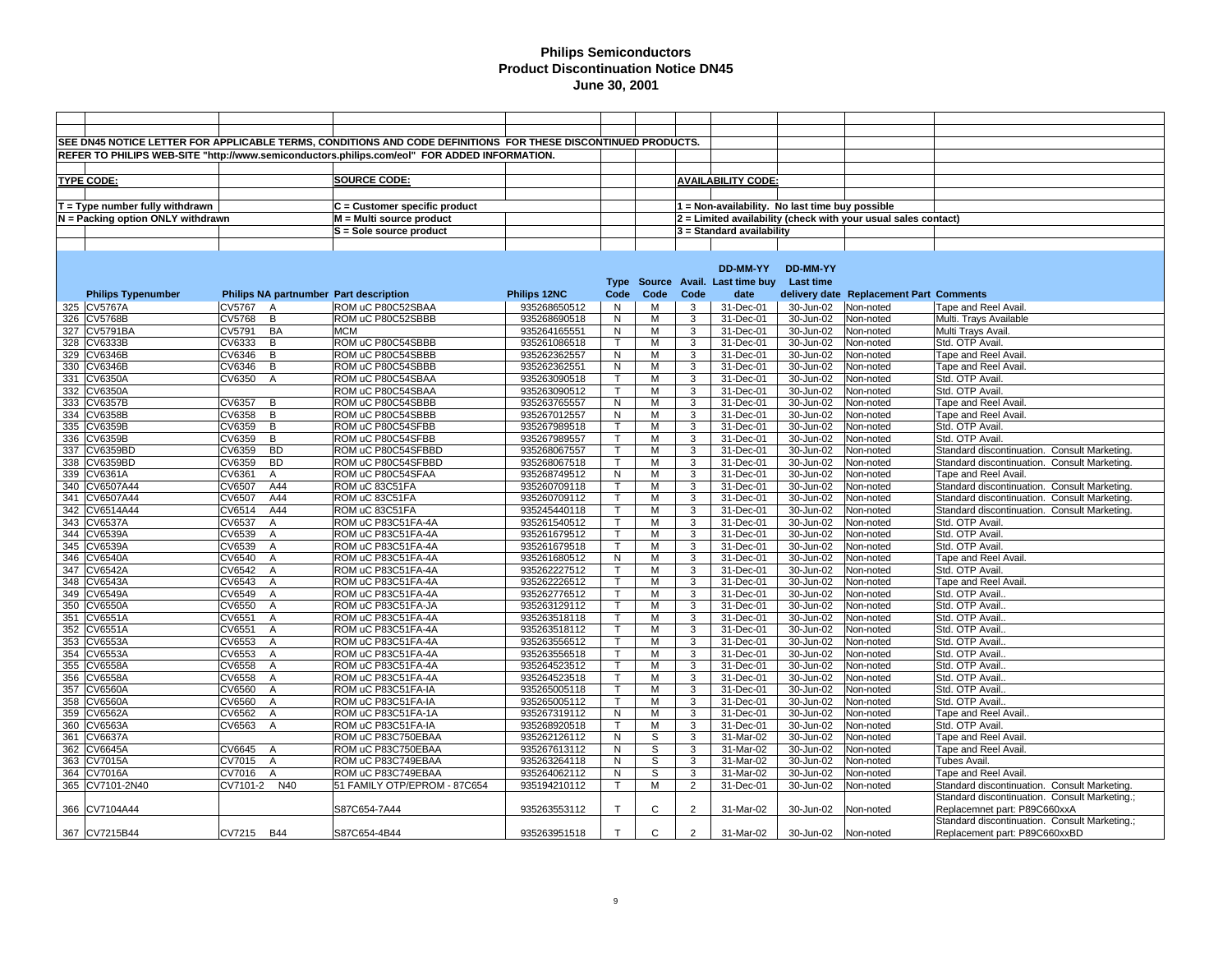|                                   |                                        | SEE DN45 NOTICE LETTER FOR APPLICABLE TERMS, CONDITIONS AND CODE DEFINITIONS FOR THESE DISCONTINUED PRODUCTS. |                     |              |              |                |                                                 |               |                                                                |                                                   |
|-----------------------------------|----------------------------------------|---------------------------------------------------------------------------------------------------------------|---------------------|--------------|--------------|----------------|-------------------------------------------------|---------------|----------------------------------------------------------------|---------------------------------------------------|
|                                   |                                        | REFER TO PHILIPS WEB-SITE "http://www.semiconductors.philips.com/eol" FOR ADDED INFORMATION.                  |                     |              |              |                |                                                 |               |                                                                |                                                   |
|                                   |                                        |                                                                                                               |                     |              |              |                |                                                 |               |                                                                |                                                   |
| <b>TYPE CODE:</b>                 |                                        | <b>SOURCE CODE:</b>                                                                                           |                     |              |              |                | <b>AVAILABILITY CODE:</b>                       |               |                                                                |                                                   |
|                                   |                                        |                                                                                                               |                     |              |              |                |                                                 |               |                                                                |                                                   |
|                                   |                                        |                                                                                                               |                     |              |              |                |                                                 |               |                                                                |                                                   |
| $T = Type$ number fully withdrawn |                                        | C = Customer specific product                                                                                 |                     |              |              |                | 1 = Non-availability. No last time buy possible |               |                                                                |                                                   |
| N = Packing option ONLY withdrawn |                                        | M = Multi source product                                                                                      |                     |              |              |                |                                                 |               | 2 = Limited availability (check with your usual sales contact) |                                                   |
|                                   |                                        | S = Sole source product                                                                                       |                     |              |              |                | 3 = Standard availability                       |               |                                                                |                                                   |
|                                   |                                        |                                                                                                               |                     |              |              |                |                                                 |               |                                                                |                                                   |
|                                   |                                        |                                                                                                               |                     |              |              |                |                                                 |               |                                                                |                                                   |
|                                   |                                        |                                                                                                               |                     |              |              |                | DD-MM-YY                                        | DD-MM-YY      |                                                                |                                                   |
|                                   |                                        |                                                                                                               |                     |              |              |                | Type Source Avail. Last time buy                | Last time     |                                                                |                                                   |
| <b>Philips Typenumber</b>         | Philips NA partnumber Part description |                                                                                                               | <b>Philips 12NC</b> | Code         | Code         | Code           | date                                            |               | delivery date Replacement Part Comments                        |                                                   |
|                                   |                                        |                                                                                                               |                     |              |              |                |                                                 |               |                                                                | Standard discontinuation. Consult Marketing.;     |
| 368 CV7215B44                     | CV7215<br><b>B44</b>                   | S87C654-4B44                                                                                                  | 935263951551        | $\mathsf{T}$ | C            | 2              | 31-Mar-02                                       | 30-Jun-02     | Non-noted                                                      | Replacement part: P89C660xxBD                     |
|                                   |                                        |                                                                                                               |                     |              |              |                |                                                 |               |                                                                | Standard discontinuation. Consult Marketing.;     |
| 369 CV7215B44                     | CV7215<br><b>B44</b>                   | S87C654-4B44                                                                                                  | 935263951557        | $\mathsf{T}$ | $\mathsf{C}$ | $\overline{2}$ | 31-Mar-02                                       | 30-Jun-02     | Non-noted                                                      | Replacement part: P89C660xxBD                     |
|                                   |                                        |                                                                                                               |                     |              |              |                |                                                 |               |                                                                | Standard discontinuation. Consult Marketing.;     |
| 370 CV7726A                       |                                        | 87C528 PLCC                                                                                                   | 935263460518        | $\mathsf{T}$ | C            | $\overline{2}$ | 31-Mar-02                                       | 30-Jun-02     | Non-noted                                                      | Replacement part: P89C662xxA                      |
| 371 CV8413B                       | CV8413<br>B                            | ROM uC P80C58UBBB                                                                                             | 935263745518        | N            | М            | 3              | 31-Dec-01                                       | 30-Jun-02     | Non-noted                                                      | Multi Tray Avail.                                 |
| 372 CV8414B                       | CV8414<br>B                            | ROM uC P80C58SFBB                                                                                             | 935264222551        | N            | М            | 3              | 31-Dec-01                                       | 30-Jun-02     | Non-noted                                                      | Multi Tray Avail.                                 |
| 373 CV8414B                       | CV8414<br>B                            | ROM uC P80C58SFBB                                                                                             | 935264222518        | N            | M            | 3              | 31-Dec-01                                       | 30-Jun-02     | Non-noted                                                      | Multi Tray Avail.                                 |
| 374 CV8611D                       | CV8611<br>D                            | ROM uC P83LPC762                                                                                              | 935268884512        | N            | S            | 3              | 31-Mar-02                                       | 30-Jun-02     | Non-noted                                                      | <b>Tape and Reel Avail</b>                        |
| 375 CV8728BC                      | <b>CV8728</b><br>BC                    | <b>TrackPoint</b>                                                                                             | 935267081518        | $\mathsf{T}$ | s            | 3              | 31-Mar-02                                       | 30-Jun-02     | Non-noted                                                      | Contact Mktg. for Replacement                     |
| 376 CV8728BC                      | BC<br>CV8728                           | <b>TrackPoint</b>                                                                                             | 935267081557        | т            | S            | 3              | 31-Mar-02                                       | 30-Jun-02     | Non-noted                                                      | Contact Mktg. for Replacement                     |
| 377 CV8728DB                      | DB<br><b>CV8728</b>                    | <b>TrackPoint</b>                                                                                             | 935263730112        | ${\sf N}$    | S            | 3              | 31-Mar-02                                       | 30-Jun-02     | Non-noted                                                      | Contact Mktg. for Replacement                     |
| 378 CV8732BC                      | CV8732<br>BC                           | 83C754 TQFP44                                                                                                 | 935267029557        | т            | S            | 3              | 31-Mar-02                                       | 30-Jun-02     | Non-noted                                                      | Contact Mktg. for Replacement                     |
| 379 CV8732BC                      | CV8732<br>BC                           | 83C754 TQFP44                                                                                                 | 935267029518        | $\mathsf{T}$ | S            | 3              | 31-Mar-02                                       | 30-Jun-02     | Non-noted                                                      | Contact Mktg. for Replacement                     |
| 380 CV8734DB                      | CV8734<br>DB                           | <b>TrackPoint</b>                                                                                             | 935264083112        | N            | S            | 3              | 31-Mar-02                                       | 30-Jun-02     | Non-noted                                                      | Contact Mktg. for Replacement                     |
| 381 CV8735DB                      | CV8735<br>DB                           | <b>TrackPoint</b>                                                                                             | 935264157112        | $\mathsf{T}$ | S            | 3              | 31-Mar-02                                       | 30-Jun-02     | Non-noted                                                      | Contact Mktg. for Replacement                     |
| 382 CV8735DB                      | DB<br>CV8735                           | <b>TrackPoint</b>                                                                                             | 935264157118        | T            | S            | 3              | 31-Mar-02                                       | 30-Jun-02     | Non-noted                                                      | Contact Mktg. for Replacement                     |
| 383 CV8736DB                      | DB<br>CV8736                           | <b>TrackPoint</b>                                                                                             | 935266791112        | N            | S            | 3              | 31-Mar-02                                       | 30-Jun-02     | Non-noted                                                      | Contact Mktg. for Replacement                     |
| 384 CV8737DB                      | CV8737<br>DB                           | TrackPoint                                                                                                    | 935267421112        | N            | S            | 3              | 31-Mar-02                                       | 30-Jun-02     | Non-noted                                                      | Contact Mktg. for Replacement                     |
| 385 CV8907N                       | CV8907<br>N                            | ROM uC P83C51RA+4N                                                                                            | 935256890112        | т            | M            | 3              | 31-Dec-01                                       | 30-Jun-02     | Non-noted                                                      | Std. OTP Avail.                                   |
| 386 CV8910A                       | $\overline{A}$<br>CV8910               | ROM uC P83C51RA+4A                                                                                            | 935261248512        | N            | M            | 3              | 31-Dec-01                                       | 30-Jun-02     | Non-noted                                                      | Tubes Avail.                                      |
| 387 CV8910A                       |                                        | ROM uC P83C51RA+4A                                                                                            | 935261248118        | ${\sf N}$    | M            | 3              | 31-Dec-01                                       | 30-Jun-02     | Non-noted                                                      | <b>Tubes Avail</b>                                |
| 388 CV8912B                       | CV8912<br>B                            | ROM uC P83C51RA+4B                                                                                            | 935262583518        | N            | M            | 3              | 31-Dec-01                                       | 30-Jun-02     | Non-noted                                                      | Multi Tray Avail                                  |
| 389 CV8912B                       | CV8912<br>В                            | ROM uC P83C51RA+4B                                                                                            | 935262583551        | N            | M            | 3              | 31-Dec-01                                       | 30-Jun-02     | Non-noted                                                      | Multi Tray Avail                                  |
| 390 CV8914A                       | CV8914<br>$\overline{A}$               | ROM uC P83C51RA+4A                                                                                            | 935266683518        | N            | M            | 3              | 31-Dec-01                                       | 30-Jun-02     | Non-noted                                                      | Tubes Avail.                                      |
| 391 CV9201B                       | CV9201<br>B                            | ROM uC P83C51RC+4B                                                                                            | 935262240557        | $\mathsf{T}$ | M            | 3              | 31-Dec-01                                       | 30-Jun-02     | Non-noted                                                      | Std. OTP Avail.                                   |
| 392 CV9201B                       | B<br>CV9201                            | ROM uC P83C51RC+4B                                                                                            | 935262240518        | т            | M            | 3              | 31-Dec-01                                       | 30-Jun-02     | Non-noted                                                      | Std. OTP Avail.                                   |
| 393 CV9208B                       | CV9208<br>B                            | ROM uC P83C51RC+4B                                                                                            | 935268921518        | T            | M            | 3              | 31-Dec-01                                       | 30-Jun-02     | Non-noted                                                      | Std. OTP Avail.                                   |
| 394 CV9304A                       | CV9304<br>$\overline{A}$               | ROM uC P83C51RB+4A                                                                                            | 935262300518        | т            | М            | 3              | 31-Dec-01                                       | 30-Jun-02     | Non-noted                                                      | Std. OTP Avail.                                   |
| 395 CV9306A                       |                                        | ROM uC P83C51RB+4A                                                                                            | 935263228512        | N            | M            | 3              | 31-Dec-01                                       | 30-Jun-02     | Non-noted                                                      | Tape and Reel Avail.                              |
| 396 CV9307A                       |                                        | ROM uC P83C51RB+4A                                                                                            | 935263229512        | $\mathsf{T}$ | M            | 3              | 31-Dec-01                                       | 30-Jun-02     | Non-noted                                                      | Std. OTP Avail.                                   |
| 397 CV9307A                       | CV9307<br>A                            | ROM uC P83C51RB+4A                                                                                            | 935263229518        | $\mathsf{T}$ | M            | 3              | 31-Dec-01                                       | 30-Jun-02     | Non-noted                                                      | Std. OTP Avail.                                   |
| 398 CV9403B                       | CV9403<br>B                            | ROM uC P83C51RD+IB                                                                                            | 935267707518        | T            | M            | 3              | 31-Dec-01                                       | 30-Jun-02     | Non-noted                                                      | Std. OTP Available                                |
| 399 CV9404B                       | CV9404<br>B                            | ROM uC P83C51RD+4B                                                                                            | 935267654518        | N            | M            | 3              | 31-Dec-01                                       | 30-Jun-02     | Non-noted                                                      | Single Tray Avail                                 |
| 400 CV9405B                       | CV9405<br>B                            | P83C51RD+IB                                                                                                   | 935268385557        | N            | M            | 3              | 31-Dec-01                                       | 30-Jun-02     | Non-noted                                                      | Tape and Reel Avail.                              |
|                                   |                                        |                                                                                                               |                     |              |              |                |                                                 |               | 933689660126,                                                  |                                                   |
| 401 ED1402C                       |                                        | NPN general purpose transistor                                                                                | 933689660112        | N            | M            | 3              | 31-Dec-01                                       | 30-Jun-02     | 933689660412                                                   | Standard discontinuation. See Replacement 12nc's. |
| 402 ED1402D                       |                                        | NPN general purpose transistor                                                                                | 933689670112        | N            | М            | 3              | 31-Dec-01                                       | 30-Jun-02     | 933689670412                                                   | Standard discontinuation. See Replacement 12nc.   |
| 403 ED1402E                       |                                        | NPN general purpose transistor                                                                                | 933689680412        | $\mathsf{T}$ | M            | 3              | 31-Dec-01                                       | 30-Jun-02     | Non-noted                                                      | Standard discontinuation. Consult Marketing.      |
| 404 ED1402E                       |                                        | NPN general purpose transistor                                                                                | 933689680126        | $\mathsf{T}$ | M            | 3              | 31-Dec-01                                       | 30-Jun-02     | Non-noted                                                      | Standard discontinuation. Consult Marketing.      |
| 405 ED1502C                       |                                        | NPN general purpose transistor                                                                                | 933472150126        | T            | M            | 3              | 31-Dec-01                                       | $30 - Jun-02$ | Non-noted                                                      | Standard discontinuation. Consult Marketing.      |
| 406 ED1502C                       |                                        | NPN general purpose transistor                                                                                | 933472150112        | T            | M            | 3              | 31-Dec-01                                       | 30-Jun-02     | Non-noted                                                      | Standard discontinuation. Consult Marketing.      |
|                                   |                                        |                                                                                                               |                     |              |              |                |                                                 |               |                                                                |                                                   |
| 407 ED1502D                       |                                        | NPN general purpose transistor                                                                                | 933472160126        | N            | M            | 3              | 31-Dec-01                                       | 30-Jun-02     | 933472160412                                                   | Standard discontinuation. See Replacement 12nc's. |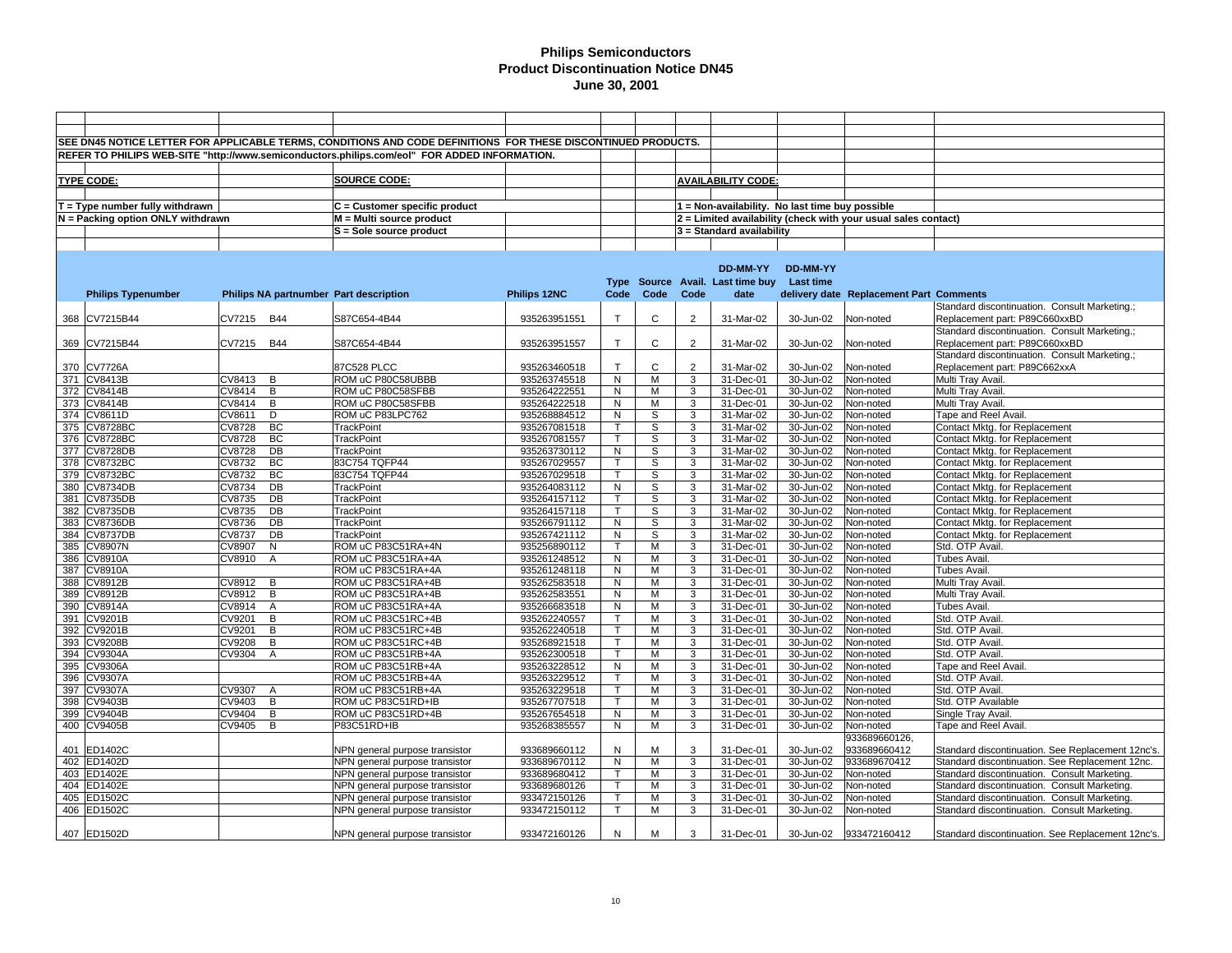|                                   |                |           | SEE DN45 NOTICE LETTER FOR APPLICABLE TERMS, CONDITIONS AND CODE DEFINITIONS FOR THESE DISCONTINUED PRODUCTS. |              |              |      |                         |                                                 |           |                                                                |                                                                |
|-----------------------------------|----------------|-----------|---------------------------------------------------------------------------------------------------------------|--------------|--------------|------|-------------------------|-------------------------------------------------|-----------|----------------------------------------------------------------|----------------------------------------------------------------|
|                                   |                |           | REFER TO PHILIPS WEB-SITE "http://www.semiconductors.philips.com/eol" FOR ADDED INFORMATION.                  |              |              |      |                         |                                                 |           |                                                                |                                                                |
|                                   |                |           |                                                                                                               |              |              |      |                         |                                                 |           |                                                                |                                                                |
| <b>TYPE CODE:</b>                 |                |           | <b>SOURCE CODE:</b>                                                                                           |              |              |      |                         | <b>AVAILABILITY CODE:</b>                       |           |                                                                |                                                                |
|                                   |                |           |                                                                                                               |              |              |      |                         |                                                 |           |                                                                |                                                                |
| $T = Type$ number fully withdrawn |                |           | C = Customer specific product                                                                                 |              |              |      |                         | 1 = Non-availability. No last time buy possible |           |                                                                |                                                                |
| N = Packing option ONLY withdrawn |                |           | M = Multi source product                                                                                      |              |              |      |                         |                                                 |           | 2 = Limited availability (check with your usual sales contact) |                                                                |
|                                   |                |           | S = Sole source product                                                                                       |              |              |      |                         | 3 = Standard availability                       |           |                                                                |                                                                |
|                                   |                |           |                                                                                                               |              |              |      |                         |                                                 |           |                                                                |                                                                |
|                                   |                |           |                                                                                                               |              |              |      |                         |                                                 |           |                                                                |                                                                |
|                                   |                |           |                                                                                                               |              |              |      |                         | DD-MM-YY                                        | DD-MM-YY  |                                                                |                                                                |
|                                   |                |           |                                                                                                               |              |              |      |                         | Type Source Avail. Last time buy                | Last time |                                                                |                                                                |
| <b>Philips Typenumber</b>         |                |           | Philips NA partnumber Part description                                                                        | Philips 12NC | Code         | Code | Code                    | date                                            |           | delivery date Replacement Part Comments                        |                                                                |
| 408 ED1502E                       |                |           | NPN general purpose transistor                                                                                | 933472170126 | N            | M    | 3                       | 31-Dec-01                                       | 30-Jun-02 | 933472170412                                                   | Standard discontinuation. See Replacement 12nc.                |
|                                   |                |           |                                                                                                               |              |              |      |                         |                                                 |           | 933689700126.                                                  |                                                                |
| 409 ED1602C                       |                |           | PNP general purpose transistor                                                                                | 933689700112 | N            | M    | 3                       | 31-Dec-01                                       | 30-Jun-02 | 933689700412                                                   | Standard discontinuation. See Replacement 12nc's.              |
| 410 ED1602D                       |                |           | PNP general purpose transistor                                                                                | 933689710126 | N            | M    | 3                       | 31-Dec-01                                       | 30-Jun-02 | 933689710412                                                   | Standard discontinuation. See Replacement 12nc.                |
| 411 ED1602E                       |                |           | PNP general purpose transistor                                                                                | 933689720126 | T.           | M    | 3                       | 31-Dec-01                                       | 30-Jun-02 | Non-noted                                                      | Standard discontinuation. Consult Marketing.                   |
| 412 ED1702M                       |                |           | NPN general purpose transistor                                                                                | 933689740126 | N            | M    | 3                       | 31-Dec-01                                       | 30-Jun-02 | 933689740126                                                   | Standard discontinuation. See Replacement 12nc.                |
| 413 ED1702O                       |                |           | NPN general purpose transistor                                                                                | 933689750412 | T.           | M    | 3                       | 31-Dec-01                                       | 30-Jun-02 | Non-noted                                                      | Standard discontinuation. Consult Marketing.                   |
| 414 ED1702P                       |                |           | NPN general purpose transistor                                                                                | 933689760412 | T.           | M    | 3                       | 31-Dec-01                                       | 30-Jun-02 | Non-noted                                                      | Standard discontinuation. Consult Marketing.                   |
| 415 ED1802M                       |                |           | PNP general purpose transistor                                                                                | 933689790412 | N            | М    | 3                       | 31-Dec-01                                       | 30-Jun-02 | 933689790126                                                   | Standard discontinuation. See Replacement 12nc.                |
|                                   |                |           |                                                                                                               |              |              |      |                         |                                                 |           | 933472040112,                                                  |                                                                |
| 416 ED1802N                       |                |           | PNP general purpose transistor                                                                                | 933472040412 | N            | M    | 3                       | 31-Dec-01                                       | 30-Jun-02 | 933472040126                                                   | Standard discontinuation. See Replacement 12nc's.              |
|                                   |                |           |                                                                                                               |              |              |      |                         |                                                 |           |                                                                | Order, delivery and Quality obligations transferred to         |
|                                   |                |           |                                                                                                               |              |              |      |                         |                                                 |           |                                                                | AMS. See CPCN 200104013 replacement part:                      |
| 417 HTRC11101T/02F                |                |           | <b>IMMO READER SYSTEMS</b>                                                                                    | 935235410112 | $\mathsf{T}$ | M    | $\overline{1}$          | 30-Jun-01                                       | 30-Jun-01 | Non-noted                                                      | AMS Part 6438-001                                              |
|                                   |                |           |                                                                                                               |              |              |      |                         |                                                 |           |                                                                | Order, delivery and Quality obligations transferred to         |
|                                   |                |           |                                                                                                               |              |              |      |                         |                                                 |           |                                                                | AMS. See CPCN 200104013 replacement part:                      |
| 418 HTRC11101T/02FX               |                |           | <b>IMMO READER SYSTEMS</b>                                                                                    | 935268455112 | $\mathsf{T}$ | M    | $\overline{\mathbf{1}}$ | 30-Jun-01                                       | 30-Jun-01 | Non-noted                                                      | AMS Part 6438-291                                              |
|                                   |                |           |                                                                                                               |              |              |      |                         |                                                 |           |                                                                | Order, delivery and Quality obligations transferred to         |
| 419 HTRC11101T/03F                | CE1815 D       |           | IMMO READER SYSTEMS                                                                                           | 935237360118 | $\mathsf{T}$ | M    | $\overline{\mathbf{1}}$ | 30-Jun-01                                       | 30-Jun-01 | Non-noted                                                      | AMS. See CPCN 200104013 replacement part:<br>AMS Part 6438-201 |
|                                   |                |           |                                                                                                               |              |              |      |                         |                                                 |           |                                                                | Order, delivery and Quality obligations transferred to         |
|                                   |                |           |                                                                                                               |              |              |      |                         |                                                 |           |                                                                | AMS. See CPCN 200104013 replacement part:                      |
| 420 HTRC11201T/02F                |                |           | <b>IMMO READER SYSTEMS</b>                                                                                    | 935235420112 | $\mathsf{T}$ | м    | $\overline{1}$          | 30-Jun-01                                       | 30-Jun-01 | Non-noted                                                      | AMS Part 6438-002                                              |
|                                   |                |           |                                                                                                               |              |              |      |                         |                                                 |           |                                                                | Order, delivery and Quality obligations transferred to         |
|                                   |                |           |                                                                                                               |              |              |      |                         |                                                 |           |                                                                | AMS. See CPCN 200104013 replacement part:                      |
| 421 HTRC11201T/03F                |                |           | <b>IMMO READER SYSTEMS</b>                                                                                    | 935237370118 | $\mathsf{T}$ | М    | $\overline{1}$          | 30-Jun-01                                       | 30-Jun-01 | Non-noted                                                      | AMS Part 6438-202                                              |
|                                   |                |           |                                                                                                               |              |              |      |                         |                                                 |           |                                                                | Order, delivery and Quality obligations transferred to         |
|                                   |                |           |                                                                                                               |              |              |      |                         |                                                 |           |                                                                | AMS. See CPCN 200104013 replacement part:                      |
| 422 HTRC11201T/03F/B              | CE1814 D       |           | IMMO READER SYSTEMS                                                                                           | 935262430118 | T            | м    | $\overline{1}$          | 30-Jun-01                                       | 30-Jun-01 | Non-noted                                                      | AMS Part 6438-212                                              |
|                                   |                |           |                                                                                                               |              |              |      |                         |                                                 |           |                                                                |                                                                |
|                                   |                |           | USB, C100TME PROCESS FOR USB                                                                                  |              |              |      |                         |                                                 |           |                                                                |                                                                |
| 423 ISP1122BD                     | ISP1122 BD     |           | <b>STAN</b>                                                                                                   | 935265565157 | $\mathsf{T}$ | M    | $\overline{1}$          | 30-Jun-01                                       | 30-Jun-01 | ISP1122ABD                                                     | ISP1122BD has been replaced by ISP1122ABD.                     |
|                                   |                |           |                                                                                                               |              |              |      |                         |                                                 |           |                                                                |                                                                |
|                                   |                |           | USB, C100TME PROCESS FOR USB                                                                                  |              |              |      |                         |                                                 |           |                                                                |                                                                |
| 424 ISP1122BD                     | <b>ISP1122</b> | <b>BD</b> | <b>STAN</b>                                                                                                   | 935265565118 | T.           | м    | $\overline{1}$          | 30-Jun-01                                       | 30-Jun-01 | ISP1122ABD                                                     | ISP1122BD has been replaced by ISP1122ABD.                     |
|                                   |                |           |                                                                                                               |              |              |      |                         |                                                 |           |                                                                |                                                                |
|                                   |                |           | USB, C100TME PROCESS FOR USB                                                                                  |              |              |      |                         |                                                 |           |                                                                |                                                                |
| 425 ISP1122BD                     | ISP1122 BD     |           | <b>STAN</b>                                                                                                   | 935265565151 | T.           | M    | $\overline{1}$          | 30-Jun-01                                       | 30-Jun-01 | ISP1122ABD                                                     | ISP1122BD has been replaced by ISP1122ABD.                     |
|                                   |                |           |                                                                                                               |              |              |      |                         |                                                 |           |                                                                |                                                                |
| 426 ISP1122D                      |                |           |                                                                                                               |              | $\mathsf{T}$ | M    |                         | 30-Jun-01                                       |           | ISP1122AD                                                      |                                                                |
|                                   | ISP1122 D      |           | USB, C100TME PROCESS FOR HUB                                                                                  | 935263580118 |              |      |                         |                                                 | 30-Jun-01 |                                                                | ISP1122D has been replaced by ISP1122AD.                       |
|                                   |                |           |                                                                                                               |              |              |      |                         |                                                 |           |                                                                |                                                                |
| 427 ISP1122D                      | ISP1122 D      |           | USB, C100TME PROCESS FOR HUB                                                                                  | 935263580112 | $\mathsf{T}$ | м    |                         | 30-Jun-01                                       | 30-Jun-01 | ISP1122AD                                                      | ISP1122D has been replaced by ISP1122AD                        |
|                                   |                |           |                                                                                                               |              |              |      |                         |                                                 |           |                                                                |                                                                |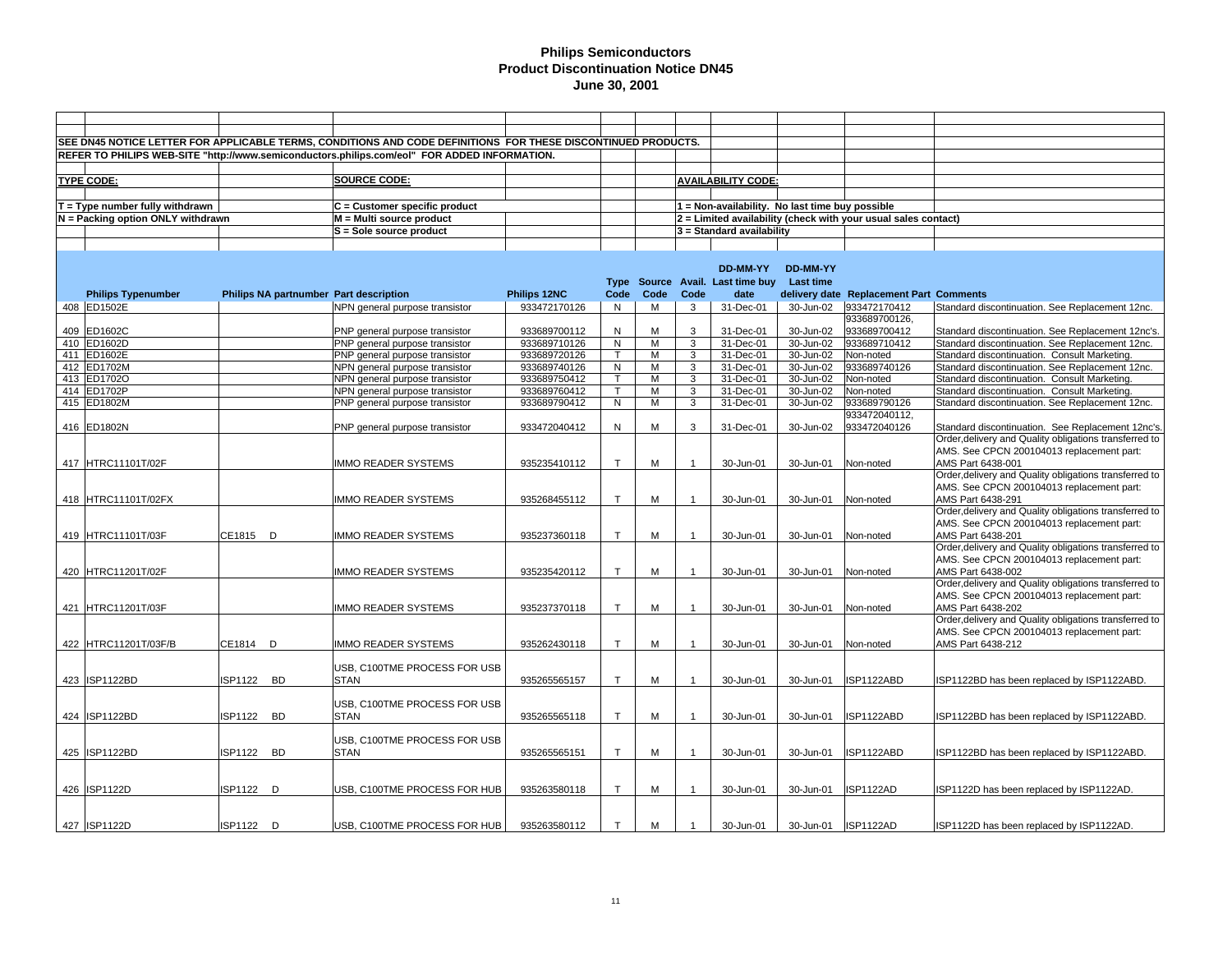|                   |                                                                                              | SEE DN45 NOTICE LETTER FOR APPLICABLE TERMS, CONDITIONS AND CODE DEFINITIONS FOR THESE DISCONTINUED PRODUCTS. |                                |              |              |                |                |                                                 |                 |                                                                |                                                                  |
|-------------------|----------------------------------------------------------------------------------------------|---------------------------------------------------------------------------------------------------------------|--------------------------------|--------------|--------------|----------------|----------------|-------------------------------------------------|-----------------|----------------------------------------------------------------|------------------------------------------------------------------|
|                   | REFER TO PHILIPS WEB-SITE "http://www.semiconductors.philips.com/eol" FOR ADDED INFORMATION. |                                                                                                               |                                |              |              |                |                |                                                 |                 |                                                                |                                                                  |
|                   |                                                                                              |                                                                                                               |                                |              |              |                |                |                                                 |                 |                                                                |                                                                  |
| <b>TYPE CODE:</b> |                                                                                              |                                                                                                               | <b>SOURCE CODE:</b>            |              |              |                |                | <b>AVAILABILITY CODE:</b>                       |                 |                                                                |                                                                  |
|                   |                                                                                              |                                                                                                               |                                |              |              |                |                |                                                 |                 |                                                                |                                                                  |
|                   |                                                                                              |                                                                                                               |                                |              |              |                |                |                                                 |                 |                                                                |                                                                  |
|                   | $T = Type$ number fully withdrawn                                                            |                                                                                                               | C = Customer specific product  |              |              |                |                | 1 = Non-availability. No last time buy possible |                 |                                                                |                                                                  |
|                   | N = Packing option ONLY withdrawn                                                            |                                                                                                               | M = Multi source product       |              |              |                |                |                                                 |                 | 2 = Limited availability (check with your usual sales contact) |                                                                  |
|                   |                                                                                              |                                                                                                               | S = Sole source product        |              |              |                |                | 3 = Standard availability                       |                 |                                                                |                                                                  |
|                   |                                                                                              |                                                                                                               |                                |              |              |                |                |                                                 |                 |                                                                |                                                                  |
|                   |                                                                                              |                                                                                                               |                                |              |              |                |                |                                                 |                 |                                                                |                                                                  |
|                   |                                                                                              |                                                                                                               |                                |              |              |                |                | DD-MM-YY                                        | <b>DD-MM-YY</b> |                                                                |                                                                  |
|                   |                                                                                              |                                                                                                               |                                |              |              |                |                | Type Source Avail. Last time buy                | Last time       |                                                                |                                                                  |
|                   | <b>Philips Typenumber</b>                                                                    | Philips NA partnumber Part description                                                                        |                                | Philips 12NC | Code         | Code           | Code           | date                                            |                 | delivery date Replacement Part Comments                        |                                                                  |
|                   |                                                                                              |                                                                                                               |                                |              |              |                |                |                                                 |                 |                                                                |                                                                  |
|                   | 428 ISP1122NB                                                                                | ISP1122 NB                                                                                                    | USB, C100TME PROCESS FOR HUB   | 935263581112 | $\mathsf{T}$ | M              | $\overline{1}$ | 30-Jun-01                                       | 30-Jun-01       | ISP1122ANB                                                     | ISP1122NB has been replaced by ISP1122ANB.                       |
|                   |                                                                                              |                                                                                                               |                                |              |              |                |                |                                                 |                 |                                                                |                                                                  |
|                   |                                                                                              |                                                                                                               |                                |              |              |                |                |                                                 |                 |                                                                |                                                                  |
|                   | 429 JC547A                                                                                   |                                                                                                               | NPN general purpose transistor | 933991900412 | $\mathsf{T}$ | M              | 3              | 31-Dec-01                                       | 30-Jun-02       | JC546B                                                         | Standard discontinuation. See Replacement.                       |
| 430 JC547A        |                                                                                              |                                                                                                               | NPN general purpose transistor | 933991900126 | $\mathsf{T}$ | M              | $\overline{3}$ | 31-Dec-01                                       | 30-Jun-02       | <b>JC546B</b>                                                  | Standard discontinuation. See Replacement.                       |
| 431 JC559         |                                                                                              |                                                                                                               | PNP general purpose transistor | 934054695126 | $\mathsf T$  | M              | 3              | 31-Dec-01                                       | 30-Jun-02       | Non-noted                                                      | Standard discontinuation. Consult Marketing.                     |
|                   |                                                                                              |                                                                                                               |                                |              |              |                |                |                                                 |                 |                                                                | MF1MOA2S50/D/3: Product integrated in replacement 12nc, see CPCN |
|                   | 432 MF1MOA2S50/D3K                                                                           | M1MO250D3K M                                                                                                  | MIFARE 1                       | 935263550118 | $\mathsf{T}$ | $\mathbb S$    | $\overline{1}$ | 30-Jun-01                                       | 30-Jun-01       | 935261611118                                                   | 200101021F, issued April, 5th 2001                               |
|                   |                                                                                              |                                                                                                               |                                |              |              |                |                |                                                 |                 | MF2MOC1D81/DM                                                  |                                                                  |
|                   |                                                                                              |                                                                                                               |                                |              | $\mathsf{T}$ | C              |                |                                                 |                 | 75A3                                                           |                                                                  |
|                   | 433 MF2MOC1D81/DM26A3                                                                        |                                                                                                               | MIFARE2                        | 935269245118 |              |                |                | 30-Jun-01                                       | 30-Jun-01       | MF2MOC1D81/DM                                                  | See successor part.                                              |
|                   |                                                                                              |                                                                                                               |                                |              | $\mathsf{T}$ | $\mathsf{C}$   |                |                                                 |                 |                                                                |                                                                  |
|                   | 434 MF2MOC1D81/DM50A3                                                                        |                                                                                                               | MIFARE2                        | 935269261118 |              |                |                | 30-Jun-01                                       | 30-Jun-01       | 75A3                                                           | See successor part.                                              |
|                   | 435 MPS3906                                                                                  |                                                                                                               | PNP switching transistor       | 933952210116 | N            | м              | 3              | 31-Dec-01                                       | 30-Jun-02       | 933952210126                                                   | Standard discontinuation. See Replacement 12nc.                  |
|                   | 436 MPSA27                                                                                   |                                                                                                               | NPN Darlington transistor      | 934051500412 | $\mathsf{T}$ | M              | 3              | 31-Dec-01                                       | 30-Jun-02       | Non-noted                                                      | Standard discotninuation. Consult Marketing.                     |
|                   | 437 MTI3000T/C1                                                                              | MTI3000T D                                                                                                    | TERRESTR.TUNER M/O (CAEN)      | 935071300118 | $\mathsf{T}$ | C              | 3              | 31-Mar-02                                       | 30-Jun-02       | Non-noted                                                      | Standard discotninuation. Consult Marketing.                     |
|                   | 438 NE5007N                                                                                  | NE5007 N                                                                                                      | LINEAR INDUSTRIAL              | 933404370602 | $\mathsf{T}$ | M              | 3              | 31-Dec-01                                       | 30-Jun-02       | DAC-08CN                                                       | Standard discontinuation. See replacement.                       |
|                   | 439 NE5008N                                                                                  | <b>NE5008</b><br>N                                                                                            | LINEAR INDUSTRIAL              | 933404380602 | $\mathsf{T}$ | M              | 3              | 31-Dec-01                                       | 30-Jun-02       | DAC-08EN                                                       | Standard discontinuation. See replacement.                       |
|                   | 440 NE5009N                                                                                  | NE5009 N                                                                                                      | LINEAR INDUSTRIAL              | 933404390602 | $\mathsf{T}$ | M              | 3              | 31-Dec-01                                       | 30-Jun-02       | DAC-08HN                                                       | Standard discontinuation. See replacement.                       |
|                   | 441 OF4032                                                                                   |                                                                                                               | HIGH VOLTAGE RECTIFIERS        | 934021130113 | $\mathsf{T}$ | $\mathsf{C}$   | 3              | 31-Mar-02                                       | 30-Jun-02       | OF4011                                                         | Customer Specific. See replacement.                              |
| 442 OF4402        |                                                                                              |                                                                                                               | HIGH VOLTAGE RECTIFIERS        | 934045680113 | $\mathsf{T}$ | $\mathsf{C}$   | 3              | 31-Mar-02                                       | 30-Jun-02       | <b>NONE</b>                                                    | No replacement part available                                    |
| 443 OF4408        |                                                                                              |                                                                                                               | HIGH VOLTAGE RECTIFIERS        | 934054693113 | т            | $\overline{c}$ | 3              | 31-Mar-02                                       | 30-Jun-02       | <b>BY8412</b>                                                  | Customer Specific. See replacement.                              |
|                   | 444 OF4409                                                                                   |                                                                                                               | HIGH VOLTAGE RECTIFIERS        | 934054694113 | T            | $\mathsf{C}$   | 3              | 31-Mar-02                                       | 30-Jun-02       | BY8414                                                         | Customer Specific. See replacement.                              |
| 445 OF4417        |                                                                                              |                                                                                                               | HIGH VOLTAGE RECTIFIERS        | 934054941113 | т            | C              | 3              | 31-Mar-02                                       | 30-Jun-02       | <b>NONE</b>                                                    | No replacement part available. Consult Marketing.                |
|                   |                                                                                              |                                                                                                               |                                |              |              |                |                |                                                 |                 | OF4421;                                                        |                                                                  |
| 446 OF4421        |                                                                                              |                                                                                                               | HIGH VOLTAGE RECTIFIERS        | 934055038183 | N            | C              | 3              | 31-Mar-02                                       | 30-Jun-02       | 934055038183                                                   | Standard discontinuation. See Replacement.                       |
|                   | 447 OF4423                                                                                   |                                                                                                               | HIGH VOLTAGE RECTIFIERS        | 934055201113 | $\mathsf{T}$ | $\mathsf{C}$   | 3              | 31-Mar-02                                       | 30-Jun-02       | BY8014                                                         | Customer Specific. See replacement.                              |
|                   | 448 OF4432                                                                                   |                                                                                                               | HIGH VOLTAGE RECTIFIERS        | 934055450113 | T            | $\mathsf{C}$   | 3              | 31-Mar-02                                       | 30-Jun-02       | <b>NONE</b>                                                    | Customer Specific. Consult Marketing.                            |
|                   | 449 OF4438                                                                                   |                                                                                                               | 4KV CAR IGNITION DIODE         | 934055818183 | T            | C              | 3              | 31-Mar-02                                       | 30-Jun-02       | BYX134GPS                                                      | Customer Specific. See replacement.                              |
| 450 OF909         |                                                                                              |                                                                                                               | HIGH VOLTAGE RECTIFIERS        | 933853800113 | T            | $\mathsf{C}$   | 3              | 31-Mar-02                                       | 30-Jun-02       | OF946                                                          | Customer Specific. See replacement.                              |
|                   | 451 OM1058T                                                                                  |                                                                                                               | <b>CLIPS</b>                   | 933967480118 | $\mathsf{T}$ | M              | 3              | 31-Dec-01                                       | 30-Jun-02       | Non-noted                                                      | Standard discontinuation. Consult Marketing.                     |
|                   | 452 OM1058T                                                                                  |                                                                                                               | <b>CLIPS</b>                   | 933967480118 | T            | M              | 3              | 31-Dec-01                                       | 30-Jun-02       | Non-noted                                                      | Standard discontinuation. Consult Marketing.                     |
|                   | 453 OM4023U/5                                                                                |                                                                                                               | WAFER SERVICE                  | 935058010015 | T            | M              | 3              | 31-Dec-01                                       | 30-Jun-02       | Non-noted                                                      | Standard discontinuation. Consult Marketing.                     |
|                   | 454 OM4023U/5                                                                                |                                                                                                               | <b>WAFER SERVICE</b>           | 935058010015 | T            | M              | 3              | 31-Dec-01                                       | 30-Jun-02       | Non-noted                                                      | Standard discontinuation. Consult Marketing.                     |
|                   | 455 OM4024U/5                                                                                |                                                                                                               | WAFER SERVICE                  | 935058710015 | T            | M              | 3              | 31-Dec-01                                       | 30-Jun-02       | Non-noted                                                      | Standard discontinuation. Consult Marketing.                     |
|                   | 456 OM4024U/5                                                                                |                                                                                                               | WAFER SERVICE                  | 935058710015 | T            | M              | 3              | 31-Dec-01                                       | 30-Jun-02       | Non-noted                                                      | Standard discontinuation. Consult Marketing.                     |
|                   | 457 OM4033T/F2                                                                               |                                                                                                               | <b>CLOCKS AND WATCHES</b>      | 935175650118 | $\mathsf{T}$ | M              | 3              | 31-Dec-01                                       | 30-Jun-02       | Non-noted                                                      | Standard discontinuation. Consult Marketing.                     |
|                   | 458 OM4033T/F2                                                                               |                                                                                                               | <b>CLOCKS AND WATCHES</b>      | 935175650118 |              | M              | 3              | 31-Dec-01                                       | 30-Jun-02       | Non-noted                                                      | Standard discontinuation. Consult Marketing.                     |
|                   | 459 OM4035U/5                                                                                |                                                                                                               | <b>WAFER SERVICE</b>           | 935072030015 | т            | M              | 3              | 31-Dec-01                                       | 30-Jun-02       | Non-noted                                                      | Standard discontinuation. Consult Marketing.                     |
|                   | 460 OM4035U/5                                                                                |                                                                                                               | WAFER SERVICE                  | 935072030015 | т            | M              | 3              | 31-Dec-01                                       | 30-Jun-02       | Non-noted                                                      | Standard discontinuation. Consult Marketing.                     |
|                   | 461 OM4036U/5/F1                                                                             |                                                                                                               | <b>WAFER SERVICE</b>           | 935206100005 | $\mathsf{T}$ | M              | 3              | 31-Dec-01                                       | 30-Jun-02       | Non-noted                                                      | Standard discontinuation. Consult Marketing.                     |
|                   | 462   OM4036U/5/F1                                                                           |                                                                                                               | WAFER SERVICE                  | 935206100005 |              | M              | 3              | 31-Dec-01                                       | 30-Jun-02       | Non-noted                                                      | Standard discontinuation. Consult Marketing.                     |
|                   | 463 OM4041U/5/03                                                                             |                                                                                                               | <b>WAFER SERVICE</b>           | 935153480015 | $\mathsf{T}$ | M              | 3              | 31-Dec-01                                       | 30-Jun-02       | Non-noted                                                      | Standard discontinuation. Consult Marketing.                     |
|                   | 464   OM4041U/5/03                                                                           |                                                                                                               | <b>WAFER SERVICE</b>           | 935153480015 | $\mathsf{T}$ | м              | 3              | 31-Dec-01                                       | 30-Jun-02       | Non-noted                                                      | Standard discontinuation. Consult Marketing.                     |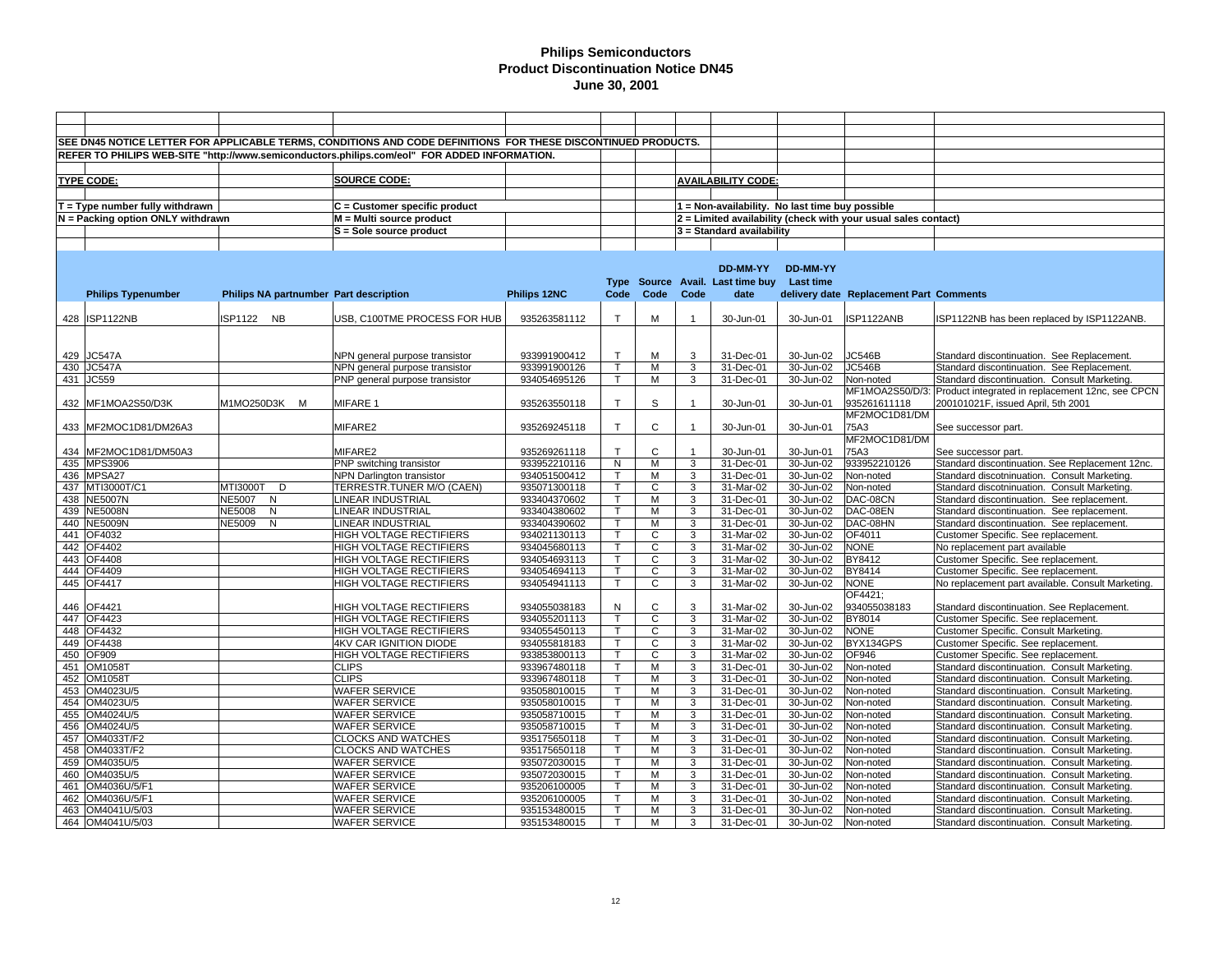|                                   |         |            | SEE DN45 NOTICE LETTER FOR APPLICABLE TERMS, CONDITIONS AND CODE DEFINITIONS FOR THESE DISCONTINUED PRODUCTS. |              |              |      |                |                                                 |               |                                                                |                                              |
|-----------------------------------|---------|------------|---------------------------------------------------------------------------------------------------------------|--------------|--------------|------|----------------|-------------------------------------------------|---------------|----------------------------------------------------------------|----------------------------------------------|
|                                   |         |            | REFER TO PHILIPS WEB-SITE "http://www.semiconductors.philips.com/eol" FOR ADDED INFORMATION.                  |              |              |      |                |                                                 |               |                                                                |                                              |
|                                   |         |            |                                                                                                               |              |              |      |                |                                                 |               |                                                                |                                              |
|                                   |         |            | <b>SOURCE CODE:</b>                                                                                           |              |              |      |                |                                                 |               |                                                                |                                              |
| <b>TYPE CODE:</b>                 |         |            |                                                                                                               |              |              |      |                | <b>AVAILABILITY CODE:</b>                       |               |                                                                |                                              |
|                                   |         |            |                                                                                                               |              |              |      |                |                                                 |               |                                                                |                                              |
| $T = Type$ number fully withdrawn |         |            | C = Customer specific product                                                                                 |              |              |      |                | 1 = Non-availability. No last time buy possible |               |                                                                |                                              |
| N = Packing option ONLY withdrawn |         |            | M = Multi source product                                                                                      |              |              |      |                |                                                 |               | 2 = Limited availability (check with your usual sales contact) |                                              |
|                                   |         |            | S = Sole source product                                                                                       |              |              |      |                | $3$ = Standard availability                     |               |                                                                |                                              |
|                                   |         |            |                                                                                                               |              |              |      |                |                                                 |               |                                                                |                                              |
|                                   |         |            |                                                                                                               |              |              |      |                |                                                 |               |                                                                |                                              |
|                                   |         |            |                                                                                                               |              |              |      |                | <b>DD-MM-YY</b>                                 | DD-MM-YY      |                                                                |                                              |
|                                   |         |            |                                                                                                               |              | Type         |      |                | Source Avail. Last time buy                     | Last time     |                                                                |                                              |
| <b>Philips Typenumber</b>         |         |            | Philips NA partnumber Part description                                                                        | Philips 12NC | Code         | Code | Code           | date                                            |               | delivery date Replacement Part Comments                        |                                              |
| 465 OM4045U/5                     |         |            | <b>WAFER SERVICE</b>                                                                                          | 935151370015 | $\mathsf{T}$ | М    | 3              | 31-Dec-01                                       | 30-Jun-02     | Non-noted                                                      | Standard discontinuation. Consult Marketing. |
| 466 OM4045U/5                     |         |            | <b>WAFER SERVICE</b>                                                                                          | 935151370015 |              | M    | 3              | 31-Dec-01                                       | 30-Jun-02     | Non-noted                                                      | Standard discontinuation. Consult Marketing. |
| 467 OM4048T/F2                    |         |            | <b>CLIPS</b>                                                                                                  | 935193450118 | $\mathsf{T}$ | М    | 3              | 31-Dec-01                                       | 30-Jun-02     | Non-noted                                                      | Standard discontinuation. Consult Marketing. |
| 468 OM4048T/F2                    |         |            | <b>CLIPS</b>                                                                                                  | 935193450118 | т            | М    | 3              | 31-Dec-01                                       | 30-Jun-02     | Non-noted                                                      | Standard discontinuation. Consult Marketing  |
| 469 OM4049T/F2                    | OM4049T | <b>DK</b>  | PAGERS DECODERS                                                                                               | 935222400118 |              | S    | $\overline{2}$ | 31-Mar-02                                       | 30-Jun-02     | Non-noted                                                      | Limited Supply. Consult Marketing.           |
| 470 OM4054U/5                     |         |            | <b>WAFER SERVICE</b>                                                                                          | 935174060015 |              | M    | 3              | 31-Dec-01                                       | 30-Jun-02     | Non-noted                                                      | Standard discontinuation. Consult Marketing. |
| 471 OM4054U/5                     |         |            | <b>WAFER SERVICE</b>                                                                                          | 935174060015 |              | M    | 3              | 31-Dec-01                                       | 30-Jun-02     | Non-noted                                                      | Standard discontinuation. Consult Marketing. |
| 472 OM4055U/5/F1                  |         |            | <b>WAFER SERVICE</b>                                                                                          | 935262408015 |              | M    | 3              | 31-Dec-01                                       | 30-Jun-02     | Non-noted                                                      | Standard discontinuation. Consult Marketing  |
| 473 OM4055U/5/F1                  |         |            | <b>WAFER SERVICE</b>                                                                                          | 935262408015 |              | M    | 3              | 31-Dec-01                                       | 30-Jun-02     | Non-noted                                                      | Standard discontinuation. Consult Marketing. |
| 474   OM4069U/5/F1                |         |            | <b>WAFER SERVICE</b>                                                                                          | 935216760015 | т            | M    | 3              | 31-Dec-01                                       | 30-Jun-02     | Non-noted                                                      | Standard discontinuation. Consult Marketing  |
| 475 OM4069U/5/F1                  |         |            | <b>WAFER SERVICE</b>                                                                                          | 935216760015 |              | M    | 3              | 31-Dec-01                                       | 30-Jun-02     | Non-noted                                                      | Standard discontinuation. Consult Marketing. |
| 476 OM4071U/5/F4                  |         |            | <b>WAFER SERVICE</b>                                                                                          | 935239300015 | т            | M    | 3              | 31-Dec-01                                       | 30-Jun-02     | Non-noted                                                      | Standard discontinuation. Consult Marketing  |
| 477 OM4071U/5/F4                  |         |            | <b>WAFER SERVICE</b>                                                                                          | 935239300015 |              | M    | 3              | 31-Dec-01                                       | 30-Jun-02     | Non-noted                                                      | Standard discontinuation. Consult Marketing. |
| 478 OM4072U/5/F2                  |         |            | <b>WAFER SERVICE</b>                                                                                          | 935266804015 | T            | M    | 3              | 31-Dec-01                                       | 30-Jun-02     | Non-noted                                                      | Standard discontinuation. Consult Marketing  |
| 479 OM4072U/5/F2                  |         |            | <b>WAFER SERVICE</b>                                                                                          | 935266804015 |              | M    | 3              | 31-Dec-01                                       | 30-Jun-02     | Non-noted                                                      | Standard discontinuation. Consult Marketing  |
| 480 OM4081U/2/4                   |         |            | <b>DISPLAY DRIVERS</b>                                                                                        | 935265300026 |              | M    | 3              | 31-Dec-01                                       | 30-Jun-02     | Non-noted                                                      | Standard discontinuation. Consult Marketing  |
| 481 OM4081U/2/4                   |         |            | <b>DISPLAY DRIVERS</b>                                                                                        | 935265300026 | т            | м    | 3              | 31-Dec-01                                       | 30-Jun-02     | Non-noted                                                      | Standard discontinuation. Consult Marketing. |
| 482 OM4081U/2/F2                  |         |            | <b>DISPLAY DRIVERS</b>                                                                                        | 935250050026 |              | M    | 3              | 31-Dec-01                                       | 30-Jun-02     | Non-noted                                                      | Standard discontinuation. Consult Marketing  |
| 483 OM4081U/2/F2                  |         |            | <b>DISPLAY DRIVERS</b>                                                                                        | 935250050026 |              | M    | 3              | 31-Dec-01                                       | 30-Jun-02     | Non-noted                                                      | Standard discontinuation. Consult Marketing. |
| 484 OM4081U/2/F4                  |         |            | <b>DISPLAY DRIVERS</b>                                                                                        | 935262336026 | т            | м    | 3              | 31-Dec-01                                       | 30-Jun-02     | Non-noted                                                      | Standard discontinuation. Consult Marketing. |
| 485 OM4081U/2/F4                  |         |            | <b>DISPLAY DRIVERS</b>                                                                                        | 935262336026 |              | м    | 3              | 31-Dec-01                                       | 30-Jun-02     | Non-noted                                                      | Standard discontinuation. Consult Marketing. |
| 486 OM4086U/2/1                   |         |            | <b>DISPLAY DRIVERS</b>                                                                                        | 935266908026 | $\mathsf{T}$ | M    | 3              | 31-Dec-01                                       | 30-Jun-02     | Non-noted                                                      | Standard discontinuation. Consult Marketing  |
| 487 OM4086U/2/1                   |         |            | <b>DISPLAY DRIVERS</b>                                                                                        | 935266908026 |              | M    | 3              | 31-Dec-01                                       | 30-Jun-02     | Non-noted                                                      | Standard discontinuation. Consult Marketing. |
| 488 OM4086U/2/A/2                 |         |            | <b>DISPLAY DRIVERS</b>                                                                                        | 935266815026 | $\mathsf{T}$ | M    | 3              | 31-Dec-01                                       | 30-Jun-02     | Non-noted                                                      | Standard discontinuation. Consult Marketing  |
| 489 OM4086U/2/A/2                 |         |            | <b>DISPLAY DRIVERS</b>                                                                                        | 935266815026 | $\mathsf{T}$ | M    | 3              | 31-Dec-01                                       | 30-Jun-02     | Non-noted                                                      | Standard discontinuation. Consult Marketing. |
| 490 OM4086U/2/F1                  |         |            | <b>DISPLAY DRIVERS</b>                                                                                        | 935248620026 |              | м    | 3              | 31-Dec-01                                       | $30 - Jun-02$ | Non-noted                                                      | Standard discontinuation. Consult Marketing  |
| 491   OM4086U/2/F1                |         |            | <b>DISPLAY DRIVERS</b>                                                                                        | 935248620026 |              | M    | 3              | 31-Dec-01                                       | 30-Jun-02     | Non-noted                                                      | Standard discontinuation. Consult Marketing. |
| 492 OM4088U/2/F2                  |         |            | <b>DISPLAY DRIVERS</b>                                                                                        | 935262439026 |              | М    | 3              | 31-Dec-01                                       | 30-Jun-02     | Non-noted                                                      | Standard discontinuation. Consult Marketing. |
| 493 OM4088U/2/F2                  |         |            | <b>DISPLAY DRIVERS</b>                                                                                        | 935262439026 |              | M    | 3              | 31-Dec-01                                       | 30-Jun-02     | Non-noted                                                      | Standard discontinuation. Consult Marketing. |
| 494 OM4354LBP/00                  |         |            | STANDARD FLASH MXIC                                                                                           | 935268622112 |              | M    | $\overline{2}$ | 31-Dec-01                                       | 30-Jun-02     | P89C54BP                                                       | Limited Supply. See Replacement.             |
| 495 OM4358LBP/00                  |         |            | <b>STANDARD FLASH MXIC</b>                                                                                    | 935268623112 | т            | M    | $\overline{2}$ | 31-Dec-01                                       | 30-Jun-02     | P89C58BP                                                       | Limited Supply. See Replacement.             |
|                                   |         |            | MISCELL. AND DEVELOPMENT                                                                                      |              |              |      |                |                                                 |               |                                                                |                                              |
| 496 OM4706                        | OM4706  | <b>MSC</b> | <b>TOOLS</b>                                                                                                  | 935030160112 | T            | S    | $\overline{1}$ | 30-Jun-01                                       | 30-Jun-01     | Non-noted                                                      | Non manufacturable. Consult Marketing.       |
|                                   |         |            | MISCELL. AND DEVELOPMENT                                                                                      |              |              |      |                |                                                 |               |                                                                |                                              |
| 497   OM4718                      | OM4718  | <b>MSC</b> | <b>TOOLS</b>                                                                                                  | 935184620112 | T.           | S    | $\overline{1}$ | 30-Jun-01                                       | 30-Jun-01     | Non-noted                                                      | Non manufacturable. Consult Marketing.       |
|                                   |         |            | MISCELL. AND DEVELOPMENT                                                                                      |              | $\mathsf{T}$ |      |                |                                                 |               |                                                                |                                              |
| 498 OM4728                        | OM4728  | <b>SD</b>  | <b>TOOLS</b><br>MISCELL. AND DEVELOPMENT                                                                      | 935060740112 |              | S    |                | 30-Jun-01                                       | 30-Jun-01     | Non-noted                                                      | Non manufacturable. Consult Marketing.       |
|                                   |         |            |                                                                                                               |              |              |      |                |                                                 |               |                                                                |                                              |
| 499 OM4746                        | OM4746  | <b>SD</b>  | <b>TOOLS</b>                                                                                                  | 935186500112 | T.           | S    | $\overline{1}$ | 30-Jun-01                                       | 30-Jun-01     | Non-noted                                                      | Non manufacturable. Consult Marketing.       |
|                                   |         |            | MISCELL. AND DEVELOPMENT                                                                                      |              |              |      |                |                                                 |               |                                                                |                                              |
| 500 OM4749                        | OM4749  | <b>SD</b>  | <b>TOOLS</b>                                                                                                  | 935186530112 | T.           | S    |                | 30-Jun-01                                       | 30-Jun-01     | Non-noted                                                      | Non manufacturable. Consult Marketing.       |
|                                   |         |            | MISCELL. AND DEVELOPMENT                                                                                      |              |              |      |                |                                                 |               |                                                                |                                              |
| 501 OM4750                        | OM4750  | SD         | <b>TOOLS</b>                                                                                                  | 935186540112 | $\mathsf{T}$ | S    |                | 30-Jun-01                                       | 30-Jun-01     | Non-noted                                                      | Non manufacturable. Consult Marketing.       |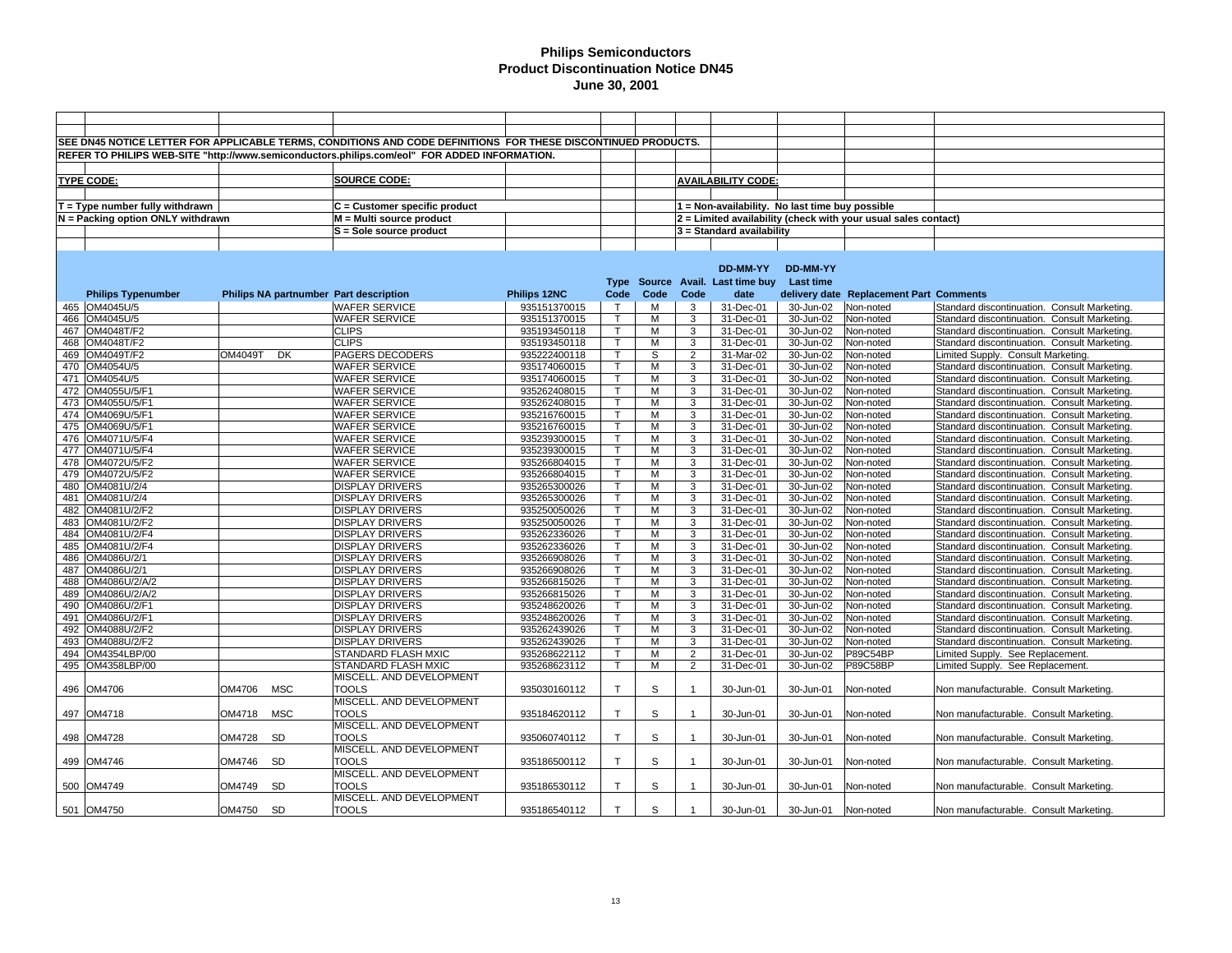|     |                                   |                                        | SEE DN45 NOTICE LETTER FOR APPLICABLE TERMS, CONDITIONS AND CODE DEFINITIONS FOR THESE DISCONTINUED PRODUCTS. |              |              |                |                |                                                 |                 |                                                                |                                              |
|-----|-----------------------------------|----------------------------------------|---------------------------------------------------------------------------------------------------------------|--------------|--------------|----------------|----------------|-------------------------------------------------|-----------------|----------------------------------------------------------------|----------------------------------------------|
|     |                                   |                                        | REFER TO PHILIPS WEB-SITE "http://www.semiconductors.philips.com/eol" FOR ADDED INFORMATION.                  |              |              |                |                |                                                 |                 |                                                                |                                              |
|     |                                   |                                        |                                                                                                               |              |              |                |                |                                                 |                 |                                                                |                                              |
|     | TYPE CODE:                        |                                        | <b>SOURCE CODE:</b>                                                                                           |              |              |                |                | <b>AVAILABILITY CODE:</b>                       |                 |                                                                |                                              |
|     |                                   |                                        |                                                                                                               |              |              |                |                |                                                 |                 |                                                                |                                              |
|     | T = Type number fully withdrawn   |                                        | C = Customer specific product                                                                                 |              |              |                |                | 1 = Non-availability. No last time buy possible |                 |                                                                |                                              |
|     | N = Packing option ONLY withdrawn |                                        | M = Multi source product                                                                                      |              |              |                |                |                                                 |                 | 2 = Limited availability (check with your usual sales contact) |                                              |
|     |                                   |                                        | S = Sole source product                                                                                       |              |              |                |                | 3 = Standard availability                       |                 |                                                                |                                              |
|     |                                   |                                        |                                                                                                               |              |              |                |                |                                                 |                 |                                                                |                                              |
|     |                                   |                                        |                                                                                                               |              |              |                |                |                                                 |                 |                                                                |                                              |
|     |                                   |                                        |                                                                                                               |              |              |                |                | DD-MM-YY                                        | <b>DD-MM-YY</b> |                                                                |                                              |
|     |                                   |                                        |                                                                                                               |              |              |                |                | Type Source Avail. Last time buy                | Last time       |                                                                |                                              |
|     | <b>Philips Typenumber</b>         | Philips NA partnumber Part description |                                                                                                               | Philips 12NC | Code         | Code           | Code           | date                                            |                 | delivery date Replacement Part Comments                        |                                              |
|     |                                   |                                        | MISCELL. AND DEVELOPMENT                                                                                      |              |              |                |                |                                                 |                 |                                                                |                                              |
|     | 502 OM4759                        |                                        | <b>TOOLS</b>                                                                                                  | 935186600112 | $\mathsf{T}$ | S              | $\overline{1}$ | 30-Jun-01                                       | 30-Jun-01       | Non-noted                                                      | Non manufacturable. Consult Marketing.       |
|     |                                   |                                        | MISCELL. AND DEVELOPMENT                                                                                      |              |              |                |                |                                                 |                 |                                                                |                                              |
|     | 503 OM4763                        | OM4763<br>SD                           | <b>TOOLS</b>                                                                                                  | 935186610112 | T.           | S              |                | 30-Jun-01                                       | 30-Jun-01       | Non-noted                                                      | Non manufacturable. Consult Marketing.       |
|     |                                   |                                        | RADIO/AUDIO/LCD/OTHER                                                                                         |              |              |                |                |                                                 |                 |                                                                |                                              |
|     | 504 OM4837                        | <b>SC</b><br>OM4837                    | MICR.DER                                                                                                      | 935165270112 | T.           | S              | $\overline{1}$ | 31-Mar-02                                       | 30-Jun-02       | Non-noted                                                      | Non manufacturable. Consult Marketing.       |
|     | 505 OM5152UH/C1                   |                                        | SPEECH & HANDFREE IC                                                                                          | 935267908005 |              | $\overline{c}$ |                | 30-Jun-01                                       | 30-Jun-01       | <b>TEA1098UH/C2</b>                                            | Non manufacturable. See replacement.         |
|     |                                   |                                        |                                                                                                               |              |              |                |                |                                                 |                 |                                                                |                                              |
|     | 506 OM5156M/C1                    | <b>OM5156M</b><br>DK                   | <b>BIPOLAR MOBILE TELECOM (CAEN)</b>                                                                          | 935205040118 | T            | М              | $\overline{2}$ | 31-Dec-01                                       | 30-Jun-02       | Non-noted                                                      | Standard discontinuation. Consult Marketing. |
|     |                                   |                                        |                                                                                                               |              |              |                |                |                                                 |                 |                                                                |                                              |
|     | 507   OM5156M/C1                  | OM5156M<br>DK                          | BIPOLAR MOBILE TELECOM (CAEN)                                                                                 | 935205040112 | T            | М              | $\overline{2}$ | 31-Dec-01                                       | 30-Jun-02       | Non-noted                                                      | Limited Supply. Consult Marketing.           |
|     |                                   |                                        |                                                                                                               |              |              |                |                |                                                 |                 |                                                                |                                              |
|     | 508 OM5166G/C3/R1                 | OM5166GR1 B                            | BIPOLAR MOBILE TELECOM (CAEN)                                                                                 | 935236870518 | T            | C              | $\overline{2}$ | 31-Mar-02                                       | 30-Jun-02       | none                                                           | Limited Supply. Consult Marketing.           |
|     |                                   |                                        |                                                                                                               |              |              |                |                |                                                 |                 |                                                                |                                              |
|     | 509 OM5166G/C3/R1                 |                                        | BIPOLAR MOBILE TELECOM (CAEN)                                                                                 | 935236870118 | $\mathsf{T}$ | $\mathsf{C}$   | $\overline{2}$ | 31-Mar-02                                       | 30-Jun-02       | none                                                           | Limited Supply. Consult Marketing.           |
|     |                                   |                                        |                                                                                                               |              | T            | $\mathsf C$    | $\overline{2}$ |                                                 |                 |                                                                |                                              |
|     | 510 OM5167G/C1                    |                                        | <b>BIPOLAR MOBILE TELECOM (CAEN)</b>                                                                          | 935229140118 |              |                |                | 31-Mar-02                                       | 30-Jun-02       | none                                                           | Limited Supply. Consult Marketing.           |
|     | 511 OM5167G/C1                    | OM5167G BE                             | BIPOLAR MOBILE TELECOM (CAEN)                                                                                 | 935229140557 | $\mathsf{T}$ | $\mathsf C$    | $\overline{2}$ | 31-Mar-02                                       | 30-Jun-02       | none                                                           | Limited Supply. Consult Marketing.           |
|     |                                   |                                        |                                                                                                               |              |              |                |                |                                                 |                 |                                                                |                                              |
|     | 512 OM5167G/C1                    |                                        | BIPOLAR MOBILE TELECOM (CAEN)                                                                                 | 935229140151 | T            | C              | $\overline{2}$ | 31-Mar-02                                       | 30-Jun-02       | none                                                           | Limited Supply. Consult Marketing.           |
|     |                                   |                                        |                                                                                                               |              |              |                |                |                                                 |                 |                                                                |                                              |
|     | 513 OM5167G/C1                    |                                        | <b>BIPOLAR MOBILE TELECOM (CAEN)</b>                                                                          | 935229140157 | T            | $\mathsf{C}$   | $\mathcal{P}$  | 31-Mar-02                                       | 30-Jun-02       | none                                                           | Limited Supply. Consult Marketing.           |
|     |                                   |                                        |                                                                                                               |              |              |                |                |                                                 |                 |                                                                |                                              |
|     | 514 OM5167G/C1                    | OM5167G<br>BE                          | <b>BIPOLAR MOBILE TELECOM (CAEN)</b>                                                                          | 935229140518 | T.           | $\mathsf C$    | $\overline{2}$ | 31-Mar-02                                       | 30-Jun-02       | none                                                           | Limited Supply. Consult Marketing.           |
|     |                                   |                                        |                                                                                                               |              |              |                |                |                                                 |                 |                                                                |                                              |
|     | 515 OM5167G/C1                    | BE<br>OM5167G                          | <b>BIPOLAR MOBILE TELECOM (CAEN)</b>                                                                          | 935229140551 | T            | $\mathsf C$    | $\overline{2}$ | 31-Mar-02                                       | 30-Jun-02       | none                                                           | Limited Supply. Consult Marketing.           |
|     |                                   |                                        |                                                                                                               |              |              |                |                |                                                 |                 |                                                                |                                              |
|     | 516   OM5174BHL/C1                | OM5174BHL B                            | BIPOLAR MOBILE TELECOM (CAEN)                                                                                 | 935262153518 | T.           | C              | $\overline{2}$ | 31-Mar-02                                       | 30-Jun-02       | none                                                           | Limited Supply. Consult Marketing.           |
|     |                                   |                                        |                                                                                                               |              |              |                |                |                                                 |                 |                                                                |                                              |
|     | 517 OM5174BHL/C1                  |                                        | <b>BIPOLAR MOBILE TELECOM (CAEN)</b>                                                                          | 935262153118 | T            | $\mathsf{C}$   | $\overline{2}$ | 31-Mar-02                                       | 30-Jun-02       | none                                                           | Limited Supply. Consult Marketing.           |
|     |                                   |                                        |                                                                                                               |              | T            | $\mathsf C$    |                |                                                 |                 |                                                                |                                              |
|     | 518 OM5175HL/C1                   |                                        | <b>BIPOLAR MOBILE TELECOM (CAEN)</b>                                                                          | 935261705118 |              |                | $\overline{2}$ | 31-Mar-02                                       | 30-Jun-02       | none                                                           | Limited Supply. Consult Marketing.           |
|     | 519 OM5175HL/C1                   |                                        | <b>BIPOLAR MOBILE TELECOM (CAEN)</b>                                                                          | 935261705518 |              | $\mathsf C$    | $\overline{2}$ | 31-Mar-02                                       | 30-Jun-02       | none                                                           | Limited Supply. Consult Marketing.           |
|     | 520 OM5188M/C1                    |                                        | TERRESTR.TUNER M/O (CAEN)                                                                                     | 935233380118 | T            | C              | 3              | 31-Mar-02                                       | 30-Jun-02       | Non-noted                                                      | Standard discontinuation. Consult Marketing. |
|     |                                   |                                        |                                                                                                               |              |              |                |                |                                                 |                 |                                                                |                                              |
|     | 521 OM5232/EBB/561                |                                        | OM MICROS                                                                                                     | 935267193557 | T            | $\mathsf{C}$   | $\overline{2}$ | 31-Mar-02                                       | 30-Jun-02       | Non-noted                                                      | Limited Supply. Consult Marketing.           |
|     | 522 OM5284EB/02                   | OM5284EB02<br>B                        | ROM uC P80C54SBBB                                                                                             | 935231340557 |              | S              | 3              | 31-Mar-02                                       | 30-Jun-02       | Non-noted                                                      | Standard discontinuation. Consult Marketing. |
|     | 523 OM5284EB/02                   | OM5284EB02<br>B                        | ROM uC P80C54SBBB                                                                                             | 935231340518 |              | S              | 3              | 31-Mar-02                                       | 30-Jun-02       | Non-noted                                                      | Standard discontinuation. Consult Marketing. |
|     | 524 OM5284EB03B                   | OM5284EB03<br>B                        | ROM uC P80C54SBBB                                                                                             | 935254570518 |              | s              | 3              | $31-Mar-02$                                     | 30-Jun-02       | Non-noted                                                      | Standard discontinuation. Consult Marketing. |
| 525 | OM5284EB03B                       | OM5284EB03<br>B                        | ROM uC P80C54SBBB                                                                                             | 935254570557 |              | S              | 3              | 31-Mar-02                                       | 30-Jun-02       | Non-noted                                                      | Standard discontinuation. Consult Marketing  |
|     | 526 OM5284EB03BD                  | OM5284EB03<br><b>BD</b>                | ROM uC P80C54SBBBD                                                                                            | 935251950557 |              | s              | 3              | $31-Mar-02$                                     | 30-Jun-02       | Non-noted                                                      | Standard discontinuation. Consult Marketing. |
|     | 527 OM5284EB04N                   | OM5284EB04<br>N                        | ROM uC P80C54SBPN                                                                                             | 935260579112 | T.           | S              | 3              | 31-Mar-02                                       | 30-Jun-02       | Non-noted                                                      | Standard discontinuation. Consult Marketing  |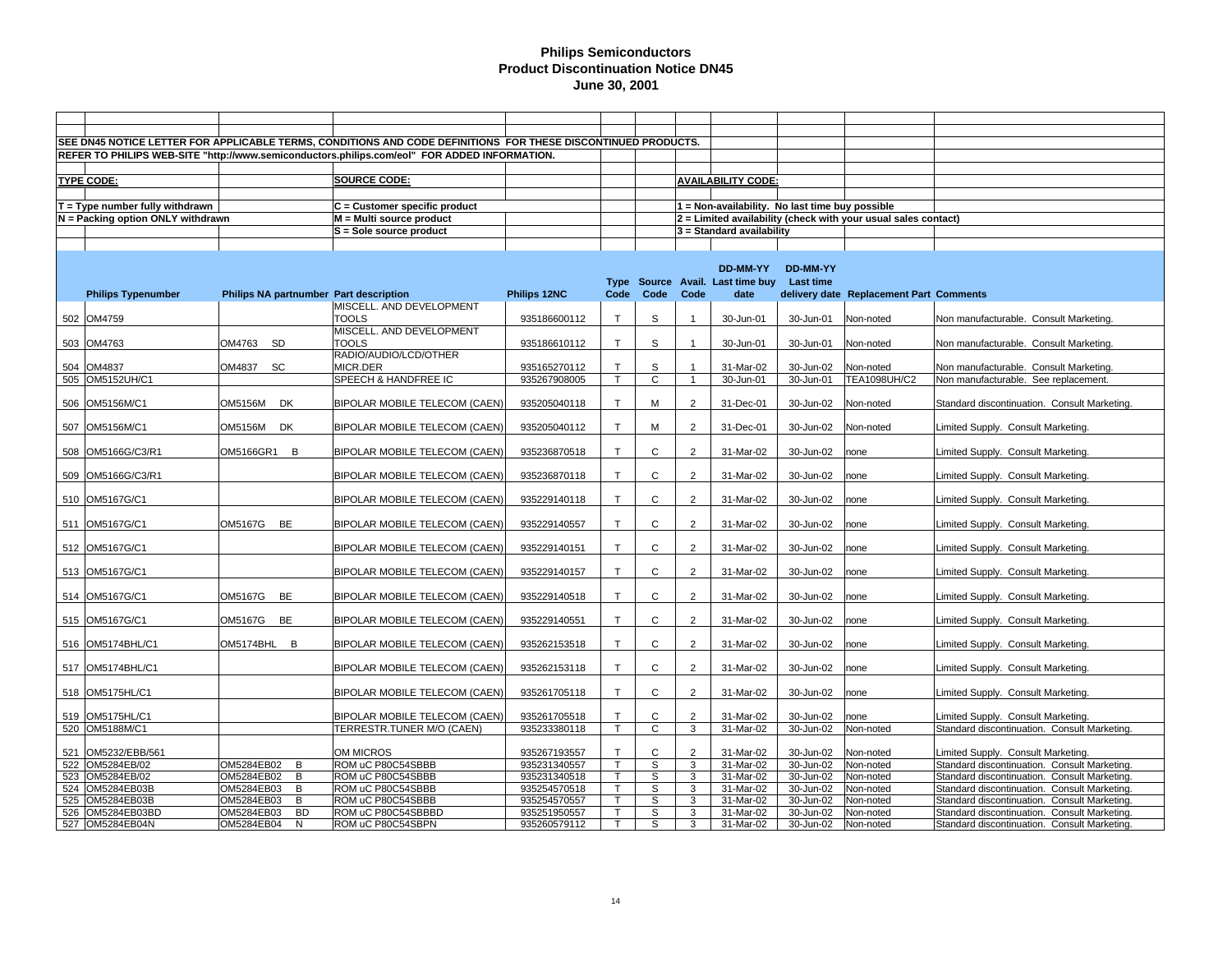| SEE DN45 NOTICE LETTER FOR APPLICABLE TERMS, CONDITIONS AND CODE DEFINITIONS FOR THESE DISCONTINUED PRODUCTS.<br>REFER TO PHILIPS WEB-SITE "http://www.semiconductors.philips.com/eol" FOR ADDED INFORMATION.<br><b>TYPE CODE:</b><br><b>SOURCE CODE:</b><br><b>AVAILABILITY CODE:</b><br>T = Type number fully withdrawn<br>C = Customer specific product<br>1 = Non-availability. No last time buy possible<br>M = Multi source product<br>N = Packing option ONLY withdrawn<br>2 = Limited availability (check with your usual sales contact)<br>S = Sole source product<br>3 = Standard availability<br>DD-MM-YY<br>DD-MM-YY<br>Source Avail. Last time buy<br>Last time<br>Type<br>Philips NA partnumber Part description<br>Philips 12NC<br>Code<br>Code<br>Code<br>date<br>delivery date Replacement Part Comments<br><b>Philips Typenumber</b><br>528 OM5284EB05B<br>OM5284EB05<br>ROM uC P80C54SBBB<br>935262455551<br>31-Mar-02<br>30-Jun-02<br>Non-noted<br>B<br>S<br>3<br>Standard discontinuation. Consult Marketing<br>529 OM5284EB05B<br>OM5284EB05<br>ROM uC P80C54SBBB<br>935262455518<br>S<br>3<br>31-Mar-02<br>30-Jun-02<br>Standard discontinuation. Consult Marketing.<br>B<br>Non-noted<br>OM5284EB06<br>ROM uC P80C54SBBB<br>935263416557<br>S<br>3<br>530 OM5284EB06B<br>31-Mar-02<br>Non-noted<br>Standard discontinuation. Consult Marketing.<br>B<br>$\mathsf{T}$<br>30-Jun-02<br>$31$ -Mar-02<br>531 OM5284EB06B<br>OM5284EB06<br>B<br>ROM uC P80C54SBBB<br>935263416518<br>S<br>3<br>30-Jun-02<br>Non-noted<br>Standard discontinuation. Consult Marketing.<br>T<br>$\overline{\mathsf{s}}$<br>31-Mar-02<br>532 OM5284EB07B<br>OM5284EB07<br>B<br>ROM uC P80C54SBBB<br>935263493518<br>3<br>$30 - Jun-02$<br>Standard discontinuation. Consult Marketing.<br>Non-noted<br>S<br>3<br>533 OM5284EB07B<br>OM5284EB07<br>B<br>ROM uC P80C54SBBB<br>935263493557<br>31-Mar-02<br>30-Jun-02<br>Non-noted<br>Standard discontinuation. Consult Marketing.<br>T<br>534 OM5725/C1<br>REF DOC SAA7215H/C1 IC<br>935262492112<br>М<br>30-Jun-01<br>30-Jun-01<br>Non-noted<br>Non manufacturable. Consult Marketing.<br>T<br>$\overline{1}$<br>MISCELL. AND DEVELOPMENT<br><b>TOOLS</b><br>T<br>S<br>535 OM5837<br>OM5837 SD<br>935255040112<br>30-Jun-01<br>30-Jun-01<br>Non-noted<br>Limited supply. Consult Marketing.<br>MISCELL. AND DEVELOPMENT<br><b>TOOLS</b><br>T.<br>S<br>536 OM5850<br>935261888112<br>30-Jun-01<br>30-Jun-01<br>Non-noted<br>Limited supply. Consult Marketing.<br>MISCELL. AND DEVELOPMENT<br><b>TOOLS</b><br>S<br>537 OM5851<br>OM5851<br>935262101112<br>T.<br>30-Jun-01<br>30-Jun-01<br><b>SD</b><br>Non-noted<br>Limited supply. Consult Marketing.<br>MISCELL. AND DEVELOPMENT<br><b>TOOLS</b><br>T<br>S<br>538 OM5852<br>935262102112<br>30-Jun-01<br>30-Jun-01<br>Non-noted<br>Limited supply. Consult Marketing.<br>MISCELL. AND DEVELOPMENT<br><b>TOOLS</b><br>OM5853<br>T<br>S<br>539 OM5853<br>SD<br>935262103112<br>30-Jun-01<br>30-Jun-01<br>Non-noted<br>Limited supply. Consult Marketing.<br>MISCELL. AND DEVELOPMENT<br><b>TOOLS</b><br>S<br>540 OM5854<br>$\mathsf{T}$<br>935262045112<br>30-Jun-01<br>30-Jun-01<br>Non-noted<br>Limited supply. Consult Marketing.<br>MISCELL. AND DEVELOPMENT<br><b>TOOLS</b><br>T.<br>S<br>541 OM5855<br>935262258112<br>30-Jun-01<br>30-Jun-01<br>Non-noted<br>Limited supply. Consult Marketing.<br>MISCELL. AND DEVELOPMENT<br><b>TOOLS</b><br>T<br>S<br>542 OM5856<br>935262259112<br>30-Jun-01<br>30-Jun-01<br>Limited supply. Consult Marketing.<br>Non-noted<br>MISCELL. AND DEVELOPMENT<br><b>TOOLS</b><br>$\mathbb S$<br>$\mathsf{T}$<br>543 OM5857<br>935262260112<br>30-Jun-01<br>30-Jun-01<br>Non-noted<br>Limited supply. Consult Marketing.<br>MISCELL. AND DEVELOPMENT<br><b>TOOLS</b><br>T<br>S<br>544 OM5858<br>30-Jun-01<br>30-Jun-01<br>935262261112<br>Non-noted<br>Non Manufacturable. Consult Marketing.<br>545 OM5860<br><b>SOFTWARE</b><br>935256790112<br>S<br>30-Jun-01<br>30-Jun-01<br>Non-noted<br>Non Manufacturable. Consult Marketing.<br>т<br>$\overline{1}$<br>546 OM5931TS/C1<br>5V OSCILLATOR WITH EURO1<br>935264373518<br>$\mathsf{T}$<br>C<br>$\overline{1}$<br>30-Jun-01<br>Non manufacturable. Consult Marketing.<br>30-Jun-01<br>Non-noted<br>$\mathsf C$<br>547 OM5950HL/C1<br>T<br>$\overline{2}$<br>31-Mar-02<br>BIPOLAR MOBILE TELECOM (CAEN)<br>935256290151<br>30-Jun-02<br>Standard discontinuation. Consult Marketing.<br>none<br>OM5950HL<br>$\mathsf{C}$<br>$\overline{2}$<br>548 OM5950HL/C1<br>B<br>935256290551<br>T<br>31-Mar-02<br>30-Jun-02<br>BIPOLAR MOBILE TELECOM (CAEN)<br>none<br>Standard discontinuation. Consult Marketing.<br>$\mathsf{C}$<br>$\overline{2}$<br>31-Mar-02<br>549 OM5950HL/C1<br>935256290118<br>$\mathsf{T}$<br>30-Jun-02<br>BIPOLAR MOBILE TELECOM (CAEN)<br>Non-noted<br>Standard discontinuation. Consult Marketing.<br>B<br>T<br>C<br>2<br>31-Mar-02<br>550 OM5950HL/C1<br><b>OM5950HL</b><br>BIPOLAR MOBILE TELECOM (CAEN)<br>935256290518<br>30-Jun-02<br>Standard discontinuation. Consult Marketing.<br>none<br>$\mathsf{C}$<br>OM5951B103 BM<br>T<br>$\overline{2}$<br>31-Mar-02<br>551 OM5951BHL/C103<br>BIPOLAR MOBILE TELECOM (CAEN)<br>935263142118<br>30-Jun-02<br>Standard discontinuation. Consult Marketing.<br>none<br>$\mathsf{C}$<br>552 OM5951BHL/C103<br>935263142518<br>T.<br>$\overline{2}$<br>31-Mar-02<br>30-Jun-02<br>Standard discontinuation. Consult Marketing.<br>BIPOLAR MOBILE TELECOM (CAEN)<br>none<br>non-DP packing has to be used, product replaced by<br>C<br>935266814118<br>OM5951BHL/C203 in 118<br>553 OM5951BHL/C203<br><b>BIPOLAR MOBILE TELECOM (CAEN)</b><br>935266814518<br>N<br>30-Jun-01<br>30-Jun-01<br>554 OM6203L/F1<br>M<br>3<br>31-Dec-01<br><b>DISPLAY DRIVERS</b><br>935261309516<br>30-Jun-02<br>Non-noted<br>Standard discontinuation. Consult Marketing.<br>$\mathsf{T}$ |  |  |  |  |  |  |
|----------------------------------------------------------------------------------------------------------------------------------------------------------------------------------------------------------------------------------------------------------------------------------------------------------------------------------------------------------------------------------------------------------------------------------------------------------------------------------------------------------------------------------------------------------------------------------------------------------------------------------------------------------------------------------------------------------------------------------------------------------------------------------------------------------------------------------------------------------------------------------------------------------------------------------------------------------------------------------------------------------------------------------------------------------------------------------------------------------------------------------------------------------------------------------------------------------------------------------------------------------------------------------------------------------------------------------------------------------------------------------------------------------------------------------------------------------------------------------------------------------------------------------------------------------------------------------------------------------------------------------------------------------------------------------------------------------------------------------------------------------------------------------------------------------------------------------------------------------------------------------------------------------------------------------------------------------------------------------------------------------------------------------------------------------------------------------------------------------------------------------------------------------------------------------------------------------------------------------------------------------------------------------------------------------------------------------------------------------------------------------------------------------------------------------------------------------------------------------------------------------------------------------------------------------------------------------------------------------------------------------------------------------------------------------------------------------------------------------------------------------------------------------------------------------------------------------------------------------------------------------------------------------------------------------------------------------------------------------------------------------------------------------------------------------------------------------------------------------------------------------------------------------------------------------------------------------------------------------------------------------------------------------------------------------------------------------------------------------------------------------------------------------------------------------------------------------------------------------------------------------------------------------------------------------------------------------------------------------------------------------------------------------------------------------------------------------------------------------------------------------------------------------------------------------------------------------------------------------------------------------------------------------------------------------------------------------------------------------------------------------------------------------------------------------------------------------------------------------------------------------------------------------------------------------------------------------------------------------------------------------------------------------------------------------------------------------------------------------------------------------------------------------------------------------------------------------------------------------------------------------------------------------------------------------------------------------------------------------------------------------------------------------------------------------------------------------------------------------------------------------------------------------------------------------------------------------------------------------------------------------------------------------------------------------------------------------------------------------------------------------------------------------------------------------------------------------------------------------------------------------------------------------------------------------------------------------------------------------------------------------------------------------------------------------------------------------------------------------------------------------------------------------------------------------------------------------------------------------------------------------------------------------------------------------------------------------------------------------------------------------------------------------------------------------------------------------------------------------------------------------------------------------------------------------------------------------------------------------------------------------------------------------------------------|--|--|--|--|--|--|
|                                                                                                                                                                                                                                                                                                                                                                                                                                                                                                                                                                                                                                                                                                                                                                                                                                                                                                                                                                                                                                                                                                                                                                                                                                                                                                                                                                                                                                                                                                                                                                                                                                                                                                                                                                                                                                                                                                                                                                                                                                                                                                                                                                                                                                                                                                                                                                                                                                                                                                                                                                                                                                                                                                                                                                                                                                                                                                                                                                                                                                                                                                                                                                                                                                                                                                                                                                                                                                                                                                                                                                                                                                                                                                                                                                                                                                                                                                                                                                                                                                                                                                                                                                                                                                                                                                                                                                                                                                                                                                                                                                                                                                                                                                                                                                                                                                                                                                                                                                                                                                                                                                                                                                                                                                                                                                                                                                                                                                                                                                                                                                                                                                                                                                                                                                                                                                                                                                                            |  |  |  |  |  |  |
|                                                                                                                                                                                                                                                                                                                                                                                                                                                                                                                                                                                                                                                                                                                                                                                                                                                                                                                                                                                                                                                                                                                                                                                                                                                                                                                                                                                                                                                                                                                                                                                                                                                                                                                                                                                                                                                                                                                                                                                                                                                                                                                                                                                                                                                                                                                                                                                                                                                                                                                                                                                                                                                                                                                                                                                                                                                                                                                                                                                                                                                                                                                                                                                                                                                                                                                                                                                                                                                                                                                                                                                                                                                                                                                                                                                                                                                                                                                                                                                                                                                                                                                                                                                                                                                                                                                                                                                                                                                                                                                                                                                                                                                                                                                                                                                                                                                                                                                                                                                                                                                                                                                                                                                                                                                                                                                                                                                                                                                                                                                                                                                                                                                                                                                                                                                                                                                                                                                            |  |  |  |  |  |  |
|                                                                                                                                                                                                                                                                                                                                                                                                                                                                                                                                                                                                                                                                                                                                                                                                                                                                                                                                                                                                                                                                                                                                                                                                                                                                                                                                                                                                                                                                                                                                                                                                                                                                                                                                                                                                                                                                                                                                                                                                                                                                                                                                                                                                                                                                                                                                                                                                                                                                                                                                                                                                                                                                                                                                                                                                                                                                                                                                                                                                                                                                                                                                                                                                                                                                                                                                                                                                                                                                                                                                                                                                                                                                                                                                                                                                                                                                                                                                                                                                                                                                                                                                                                                                                                                                                                                                                                                                                                                                                                                                                                                                                                                                                                                                                                                                                                                                                                                                                                                                                                                                                                                                                                                                                                                                                                                                                                                                                                                                                                                                                                                                                                                                                                                                                                                                                                                                                                                            |  |  |  |  |  |  |
|                                                                                                                                                                                                                                                                                                                                                                                                                                                                                                                                                                                                                                                                                                                                                                                                                                                                                                                                                                                                                                                                                                                                                                                                                                                                                                                                                                                                                                                                                                                                                                                                                                                                                                                                                                                                                                                                                                                                                                                                                                                                                                                                                                                                                                                                                                                                                                                                                                                                                                                                                                                                                                                                                                                                                                                                                                                                                                                                                                                                                                                                                                                                                                                                                                                                                                                                                                                                                                                                                                                                                                                                                                                                                                                                                                                                                                                                                                                                                                                                                                                                                                                                                                                                                                                                                                                                                                                                                                                                                                                                                                                                                                                                                                                                                                                                                                                                                                                                                                                                                                                                                                                                                                                                                                                                                                                                                                                                                                                                                                                                                                                                                                                                                                                                                                                                                                                                                                                            |  |  |  |  |  |  |
|                                                                                                                                                                                                                                                                                                                                                                                                                                                                                                                                                                                                                                                                                                                                                                                                                                                                                                                                                                                                                                                                                                                                                                                                                                                                                                                                                                                                                                                                                                                                                                                                                                                                                                                                                                                                                                                                                                                                                                                                                                                                                                                                                                                                                                                                                                                                                                                                                                                                                                                                                                                                                                                                                                                                                                                                                                                                                                                                                                                                                                                                                                                                                                                                                                                                                                                                                                                                                                                                                                                                                                                                                                                                                                                                                                                                                                                                                                                                                                                                                                                                                                                                                                                                                                                                                                                                                                                                                                                                                                                                                                                                                                                                                                                                                                                                                                                                                                                                                                                                                                                                                                                                                                                                                                                                                                                                                                                                                                                                                                                                                                                                                                                                                                                                                                                                                                                                                                                            |  |  |  |  |  |  |
|                                                                                                                                                                                                                                                                                                                                                                                                                                                                                                                                                                                                                                                                                                                                                                                                                                                                                                                                                                                                                                                                                                                                                                                                                                                                                                                                                                                                                                                                                                                                                                                                                                                                                                                                                                                                                                                                                                                                                                                                                                                                                                                                                                                                                                                                                                                                                                                                                                                                                                                                                                                                                                                                                                                                                                                                                                                                                                                                                                                                                                                                                                                                                                                                                                                                                                                                                                                                                                                                                                                                                                                                                                                                                                                                                                                                                                                                                                                                                                                                                                                                                                                                                                                                                                                                                                                                                                                                                                                                                                                                                                                                                                                                                                                                                                                                                                                                                                                                                                                                                                                                                                                                                                                                                                                                                                                                                                                                                                                                                                                                                                                                                                                                                                                                                                                                                                                                                                                            |  |  |  |  |  |  |
|                                                                                                                                                                                                                                                                                                                                                                                                                                                                                                                                                                                                                                                                                                                                                                                                                                                                                                                                                                                                                                                                                                                                                                                                                                                                                                                                                                                                                                                                                                                                                                                                                                                                                                                                                                                                                                                                                                                                                                                                                                                                                                                                                                                                                                                                                                                                                                                                                                                                                                                                                                                                                                                                                                                                                                                                                                                                                                                                                                                                                                                                                                                                                                                                                                                                                                                                                                                                                                                                                                                                                                                                                                                                                                                                                                                                                                                                                                                                                                                                                                                                                                                                                                                                                                                                                                                                                                                                                                                                                                                                                                                                                                                                                                                                                                                                                                                                                                                                                                                                                                                                                                                                                                                                                                                                                                                                                                                                                                                                                                                                                                                                                                                                                                                                                                                                                                                                                                                            |  |  |  |  |  |  |
|                                                                                                                                                                                                                                                                                                                                                                                                                                                                                                                                                                                                                                                                                                                                                                                                                                                                                                                                                                                                                                                                                                                                                                                                                                                                                                                                                                                                                                                                                                                                                                                                                                                                                                                                                                                                                                                                                                                                                                                                                                                                                                                                                                                                                                                                                                                                                                                                                                                                                                                                                                                                                                                                                                                                                                                                                                                                                                                                                                                                                                                                                                                                                                                                                                                                                                                                                                                                                                                                                                                                                                                                                                                                                                                                                                                                                                                                                                                                                                                                                                                                                                                                                                                                                                                                                                                                                                                                                                                                                                                                                                                                                                                                                                                                                                                                                                                                                                                                                                                                                                                                                                                                                                                                                                                                                                                                                                                                                                                                                                                                                                                                                                                                                                                                                                                                                                                                                                                            |  |  |  |  |  |  |
|                                                                                                                                                                                                                                                                                                                                                                                                                                                                                                                                                                                                                                                                                                                                                                                                                                                                                                                                                                                                                                                                                                                                                                                                                                                                                                                                                                                                                                                                                                                                                                                                                                                                                                                                                                                                                                                                                                                                                                                                                                                                                                                                                                                                                                                                                                                                                                                                                                                                                                                                                                                                                                                                                                                                                                                                                                                                                                                                                                                                                                                                                                                                                                                                                                                                                                                                                                                                                                                                                                                                                                                                                                                                                                                                                                                                                                                                                                                                                                                                                                                                                                                                                                                                                                                                                                                                                                                                                                                                                                                                                                                                                                                                                                                                                                                                                                                                                                                                                                                                                                                                                                                                                                                                                                                                                                                                                                                                                                                                                                                                                                                                                                                                                                                                                                                                                                                                                                                            |  |  |  |  |  |  |
|                                                                                                                                                                                                                                                                                                                                                                                                                                                                                                                                                                                                                                                                                                                                                                                                                                                                                                                                                                                                                                                                                                                                                                                                                                                                                                                                                                                                                                                                                                                                                                                                                                                                                                                                                                                                                                                                                                                                                                                                                                                                                                                                                                                                                                                                                                                                                                                                                                                                                                                                                                                                                                                                                                                                                                                                                                                                                                                                                                                                                                                                                                                                                                                                                                                                                                                                                                                                                                                                                                                                                                                                                                                                                                                                                                                                                                                                                                                                                                                                                                                                                                                                                                                                                                                                                                                                                                                                                                                                                                                                                                                                                                                                                                                                                                                                                                                                                                                                                                                                                                                                                                                                                                                                                                                                                                                                                                                                                                                                                                                                                                                                                                                                                                                                                                                                                                                                                                                            |  |  |  |  |  |  |
|                                                                                                                                                                                                                                                                                                                                                                                                                                                                                                                                                                                                                                                                                                                                                                                                                                                                                                                                                                                                                                                                                                                                                                                                                                                                                                                                                                                                                                                                                                                                                                                                                                                                                                                                                                                                                                                                                                                                                                                                                                                                                                                                                                                                                                                                                                                                                                                                                                                                                                                                                                                                                                                                                                                                                                                                                                                                                                                                                                                                                                                                                                                                                                                                                                                                                                                                                                                                                                                                                                                                                                                                                                                                                                                                                                                                                                                                                                                                                                                                                                                                                                                                                                                                                                                                                                                                                                                                                                                                                                                                                                                                                                                                                                                                                                                                                                                                                                                                                                                                                                                                                                                                                                                                                                                                                                                                                                                                                                                                                                                                                                                                                                                                                                                                                                                                                                                                                                                            |  |  |  |  |  |  |
|                                                                                                                                                                                                                                                                                                                                                                                                                                                                                                                                                                                                                                                                                                                                                                                                                                                                                                                                                                                                                                                                                                                                                                                                                                                                                                                                                                                                                                                                                                                                                                                                                                                                                                                                                                                                                                                                                                                                                                                                                                                                                                                                                                                                                                                                                                                                                                                                                                                                                                                                                                                                                                                                                                                                                                                                                                                                                                                                                                                                                                                                                                                                                                                                                                                                                                                                                                                                                                                                                                                                                                                                                                                                                                                                                                                                                                                                                                                                                                                                                                                                                                                                                                                                                                                                                                                                                                                                                                                                                                                                                                                                                                                                                                                                                                                                                                                                                                                                                                                                                                                                                                                                                                                                                                                                                                                                                                                                                                                                                                                                                                                                                                                                                                                                                                                                                                                                                                                            |  |  |  |  |  |  |
|                                                                                                                                                                                                                                                                                                                                                                                                                                                                                                                                                                                                                                                                                                                                                                                                                                                                                                                                                                                                                                                                                                                                                                                                                                                                                                                                                                                                                                                                                                                                                                                                                                                                                                                                                                                                                                                                                                                                                                                                                                                                                                                                                                                                                                                                                                                                                                                                                                                                                                                                                                                                                                                                                                                                                                                                                                                                                                                                                                                                                                                                                                                                                                                                                                                                                                                                                                                                                                                                                                                                                                                                                                                                                                                                                                                                                                                                                                                                                                                                                                                                                                                                                                                                                                                                                                                                                                                                                                                                                                                                                                                                                                                                                                                                                                                                                                                                                                                                                                                                                                                                                                                                                                                                                                                                                                                                                                                                                                                                                                                                                                                                                                                                                                                                                                                                                                                                                                                            |  |  |  |  |  |  |
|                                                                                                                                                                                                                                                                                                                                                                                                                                                                                                                                                                                                                                                                                                                                                                                                                                                                                                                                                                                                                                                                                                                                                                                                                                                                                                                                                                                                                                                                                                                                                                                                                                                                                                                                                                                                                                                                                                                                                                                                                                                                                                                                                                                                                                                                                                                                                                                                                                                                                                                                                                                                                                                                                                                                                                                                                                                                                                                                                                                                                                                                                                                                                                                                                                                                                                                                                                                                                                                                                                                                                                                                                                                                                                                                                                                                                                                                                                                                                                                                                                                                                                                                                                                                                                                                                                                                                                                                                                                                                                                                                                                                                                                                                                                                                                                                                                                                                                                                                                                                                                                                                                                                                                                                                                                                                                                                                                                                                                                                                                                                                                                                                                                                                                                                                                                                                                                                                                                            |  |  |  |  |  |  |
|                                                                                                                                                                                                                                                                                                                                                                                                                                                                                                                                                                                                                                                                                                                                                                                                                                                                                                                                                                                                                                                                                                                                                                                                                                                                                                                                                                                                                                                                                                                                                                                                                                                                                                                                                                                                                                                                                                                                                                                                                                                                                                                                                                                                                                                                                                                                                                                                                                                                                                                                                                                                                                                                                                                                                                                                                                                                                                                                                                                                                                                                                                                                                                                                                                                                                                                                                                                                                                                                                                                                                                                                                                                                                                                                                                                                                                                                                                                                                                                                                                                                                                                                                                                                                                                                                                                                                                                                                                                                                                                                                                                                                                                                                                                                                                                                                                                                                                                                                                                                                                                                                                                                                                                                                                                                                                                                                                                                                                                                                                                                                                                                                                                                                                                                                                                                                                                                                                                            |  |  |  |  |  |  |
|                                                                                                                                                                                                                                                                                                                                                                                                                                                                                                                                                                                                                                                                                                                                                                                                                                                                                                                                                                                                                                                                                                                                                                                                                                                                                                                                                                                                                                                                                                                                                                                                                                                                                                                                                                                                                                                                                                                                                                                                                                                                                                                                                                                                                                                                                                                                                                                                                                                                                                                                                                                                                                                                                                                                                                                                                                                                                                                                                                                                                                                                                                                                                                                                                                                                                                                                                                                                                                                                                                                                                                                                                                                                                                                                                                                                                                                                                                                                                                                                                                                                                                                                                                                                                                                                                                                                                                                                                                                                                                                                                                                                                                                                                                                                                                                                                                                                                                                                                                                                                                                                                                                                                                                                                                                                                                                                                                                                                                                                                                                                                                                                                                                                                                                                                                                                                                                                                                                            |  |  |  |  |  |  |
|                                                                                                                                                                                                                                                                                                                                                                                                                                                                                                                                                                                                                                                                                                                                                                                                                                                                                                                                                                                                                                                                                                                                                                                                                                                                                                                                                                                                                                                                                                                                                                                                                                                                                                                                                                                                                                                                                                                                                                                                                                                                                                                                                                                                                                                                                                                                                                                                                                                                                                                                                                                                                                                                                                                                                                                                                                                                                                                                                                                                                                                                                                                                                                                                                                                                                                                                                                                                                                                                                                                                                                                                                                                                                                                                                                                                                                                                                                                                                                                                                                                                                                                                                                                                                                                                                                                                                                                                                                                                                                                                                                                                                                                                                                                                                                                                                                                                                                                                                                                                                                                                                                                                                                                                                                                                                                                                                                                                                                                                                                                                                                                                                                                                                                                                                                                                                                                                                                                            |  |  |  |  |  |  |
|                                                                                                                                                                                                                                                                                                                                                                                                                                                                                                                                                                                                                                                                                                                                                                                                                                                                                                                                                                                                                                                                                                                                                                                                                                                                                                                                                                                                                                                                                                                                                                                                                                                                                                                                                                                                                                                                                                                                                                                                                                                                                                                                                                                                                                                                                                                                                                                                                                                                                                                                                                                                                                                                                                                                                                                                                                                                                                                                                                                                                                                                                                                                                                                                                                                                                                                                                                                                                                                                                                                                                                                                                                                                                                                                                                                                                                                                                                                                                                                                                                                                                                                                                                                                                                                                                                                                                                                                                                                                                                                                                                                                                                                                                                                                                                                                                                                                                                                                                                                                                                                                                                                                                                                                                                                                                                                                                                                                                                                                                                                                                                                                                                                                                                                                                                                                                                                                                                                            |  |  |  |  |  |  |
|                                                                                                                                                                                                                                                                                                                                                                                                                                                                                                                                                                                                                                                                                                                                                                                                                                                                                                                                                                                                                                                                                                                                                                                                                                                                                                                                                                                                                                                                                                                                                                                                                                                                                                                                                                                                                                                                                                                                                                                                                                                                                                                                                                                                                                                                                                                                                                                                                                                                                                                                                                                                                                                                                                                                                                                                                                                                                                                                                                                                                                                                                                                                                                                                                                                                                                                                                                                                                                                                                                                                                                                                                                                                                                                                                                                                                                                                                                                                                                                                                                                                                                                                                                                                                                                                                                                                                                                                                                                                                                                                                                                                                                                                                                                                                                                                                                                                                                                                                                                                                                                                                                                                                                                                                                                                                                                                                                                                                                                                                                                                                                                                                                                                                                                                                                                                                                                                                                                            |  |  |  |  |  |  |
|                                                                                                                                                                                                                                                                                                                                                                                                                                                                                                                                                                                                                                                                                                                                                                                                                                                                                                                                                                                                                                                                                                                                                                                                                                                                                                                                                                                                                                                                                                                                                                                                                                                                                                                                                                                                                                                                                                                                                                                                                                                                                                                                                                                                                                                                                                                                                                                                                                                                                                                                                                                                                                                                                                                                                                                                                                                                                                                                                                                                                                                                                                                                                                                                                                                                                                                                                                                                                                                                                                                                                                                                                                                                                                                                                                                                                                                                                                                                                                                                                                                                                                                                                                                                                                                                                                                                                                                                                                                                                                                                                                                                                                                                                                                                                                                                                                                                                                                                                                                                                                                                                                                                                                                                                                                                                                                                                                                                                                                                                                                                                                                                                                                                                                                                                                                                                                                                                                                            |  |  |  |  |  |  |
|                                                                                                                                                                                                                                                                                                                                                                                                                                                                                                                                                                                                                                                                                                                                                                                                                                                                                                                                                                                                                                                                                                                                                                                                                                                                                                                                                                                                                                                                                                                                                                                                                                                                                                                                                                                                                                                                                                                                                                                                                                                                                                                                                                                                                                                                                                                                                                                                                                                                                                                                                                                                                                                                                                                                                                                                                                                                                                                                                                                                                                                                                                                                                                                                                                                                                                                                                                                                                                                                                                                                                                                                                                                                                                                                                                                                                                                                                                                                                                                                                                                                                                                                                                                                                                                                                                                                                                                                                                                                                                                                                                                                                                                                                                                                                                                                                                                                                                                                                                                                                                                                                                                                                                                                                                                                                                                                                                                                                                                                                                                                                                                                                                                                                                                                                                                                                                                                                                                            |  |  |  |  |  |  |
|                                                                                                                                                                                                                                                                                                                                                                                                                                                                                                                                                                                                                                                                                                                                                                                                                                                                                                                                                                                                                                                                                                                                                                                                                                                                                                                                                                                                                                                                                                                                                                                                                                                                                                                                                                                                                                                                                                                                                                                                                                                                                                                                                                                                                                                                                                                                                                                                                                                                                                                                                                                                                                                                                                                                                                                                                                                                                                                                                                                                                                                                                                                                                                                                                                                                                                                                                                                                                                                                                                                                                                                                                                                                                                                                                                                                                                                                                                                                                                                                                                                                                                                                                                                                                                                                                                                                                                                                                                                                                                                                                                                                                                                                                                                                                                                                                                                                                                                                                                                                                                                                                                                                                                                                                                                                                                                                                                                                                                                                                                                                                                                                                                                                                                                                                                                                                                                                                                                            |  |  |  |  |  |  |
|                                                                                                                                                                                                                                                                                                                                                                                                                                                                                                                                                                                                                                                                                                                                                                                                                                                                                                                                                                                                                                                                                                                                                                                                                                                                                                                                                                                                                                                                                                                                                                                                                                                                                                                                                                                                                                                                                                                                                                                                                                                                                                                                                                                                                                                                                                                                                                                                                                                                                                                                                                                                                                                                                                                                                                                                                                                                                                                                                                                                                                                                                                                                                                                                                                                                                                                                                                                                                                                                                                                                                                                                                                                                                                                                                                                                                                                                                                                                                                                                                                                                                                                                                                                                                                                                                                                                                                                                                                                                                                                                                                                                                                                                                                                                                                                                                                                                                                                                                                                                                                                                                                                                                                                                                                                                                                                                                                                                                                                                                                                                                                                                                                                                                                                                                                                                                                                                                                                            |  |  |  |  |  |  |
|                                                                                                                                                                                                                                                                                                                                                                                                                                                                                                                                                                                                                                                                                                                                                                                                                                                                                                                                                                                                                                                                                                                                                                                                                                                                                                                                                                                                                                                                                                                                                                                                                                                                                                                                                                                                                                                                                                                                                                                                                                                                                                                                                                                                                                                                                                                                                                                                                                                                                                                                                                                                                                                                                                                                                                                                                                                                                                                                                                                                                                                                                                                                                                                                                                                                                                                                                                                                                                                                                                                                                                                                                                                                                                                                                                                                                                                                                                                                                                                                                                                                                                                                                                                                                                                                                                                                                                                                                                                                                                                                                                                                                                                                                                                                                                                                                                                                                                                                                                                                                                                                                                                                                                                                                                                                                                                                                                                                                                                                                                                                                                                                                                                                                                                                                                                                                                                                                                                            |  |  |  |  |  |  |
|                                                                                                                                                                                                                                                                                                                                                                                                                                                                                                                                                                                                                                                                                                                                                                                                                                                                                                                                                                                                                                                                                                                                                                                                                                                                                                                                                                                                                                                                                                                                                                                                                                                                                                                                                                                                                                                                                                                                                                                                                                                                                                                                                                                                                                                                                                                                                                                                                                                                                                                                                                                                                                                                                                                                                                                                                                                                                                                                                                                                                                                                                                                                                                                                                                                                                                                                                                                                                                                                                                                                                                                                                                                                                                                                                                                                                                                                                                                                                                                                                                                                                                                                                                                                                                                                                                                                                                                                                                                                                                                                                                                                                                                                                                                                                                                                                                                                                                                                                                                                                                                                                                                                                                                                                                                                                                                                                                                                                                                                                                                                                                                                                                                                                                                                                                                                                                                                                                                            |  |  |  |  |  |  |
|                                                                                                                                                                                                                                                                                                                                                                                                                                                                                                                                                                                                                                                                                                                                                                                                                                                                                                                                                                                                                                                                                                                                                                                                                                                                                                                                                                                                                                                                                                                                                                                                                                                                                                                                                                                                                                                                                                                                                                                                                                                                                                                                                                                                                                                                                                                                                                                                                                                                                                                                                                                                                                                                                                                                                                                                                                                                                                                                                                                                                                                                                                                                                                                                                                                                                                                                                                                                                                                                                                                                                                                                                                                                                                                                                                                                                                                                                                                                                                                                                                                                                                                                                                                                                                                                                                                                                                                                                                                                                                                                                                                                                                                                                                                                                                                                                                                                                                                                                                                                                                                                                                                                                                                                                                                                                                                                                                                                                                                                                                                                                                                                                                                                                                                                                                                                                                                                                                                            |  |  |  |  |  |  |
|                                                                                                                                                                                                                                                                                                                                                                                                                                                                                                                                                                                                                                                                                                                                                                                                                                                                                                                                                                                                                                                                                                                                                                                                                                                                                                                                                                                                                                                                                                                                                                                                                                                                                                                                                                                                                                                                                                                                                                                                                                                                                                                                                                                                                                                                                                                                                                                                                                                                                                                                                                                                                                                                                                                                                                                                                                                                                                                                                                                                                                                                                                                                                                                                                                                                                                                                                                                                                                                                                                                                                                                                                                                                                                                                                                                                                                                                                                                                                                                                                                                                                                                                                                                                                                                                                                                                                                                                                                                                                                                                                                                                                                                                                                                                                                                                                                                                                                                                                                                                                                                                                                                                                                                                                                                                                                                                                                                                                                                                                                                                                                                                                                                                                                                                                                                                                                                                                                                            |  |  |  |  |  |  |
|                                                                                                                                                                                                                                                                                                                                                                                                                                                                                                                                                                                                                                                                                                                                                                                                                                                                                                                                                                                                                                                                                                                                                                                                                                                                                                                                                                                                                                                                                                                                                                                                                                                                                                                                                                                                                                                                                                                                                                                                                                                                                                                                                                                                                                                                                                                                                                                                                                                                                                                                                                                                                                                                                                                                                                                                                                                                                                                                                                                                                                                                                                                                                                                                                                                                                                                                                                                                                                                                                                                                                                                                                                                                                                                                                                                                                                                                                                                                                                                                                                                                                                                                                                                                                                                                                                                                                                                                                                                                                                                                                                                                                                                                                                                                                                                                                                                                                                                                                                                                                                                                                                                                                                                                                                                                                                                                                                                                                                                                                                                                                                                                                                                                                                                                                                                                                                                                                                                            |  |  |  |  |  |  |
|                                                                                                                                                                                                                                                                                                                                                                                                                                                                                                                                                                                                                                                                                                                                                                                                                                                                                                                                                                                                                                                                                                                                                                                                                                                                                                                                                                                                                                                                                                                                                                                                                                                                                                                                                                                                                                                                                                                                                                                                                                                                                                                                                                                                                                                                                                                                                                                                                                                                                                                                                                                                                                                                                                                                                                                                                                                                                                                                                                                                                                                                                                                                                                                                                                                                                                                                                                                                                                                                                                                                                                                                                                                                                                                                                                                                                                                                                                                                                                                                                                                                                                                                                                                                                                                                                                                                                                                                                                                                                                                                                                                                                                                                                                                                                                                                                                                                                                                                                                                                                                                                                                                                                                                                                                                                                                                                                                                                                                                                                                                                                                                                                                                                                                                                                                                                                                                                                                                            |  |  |  |  |  |  |
|                                                                                                                                                                                                                                                                                                                                                                                                                                                                                                                                                                                                                                                                                                                                                                                                                                                                                                                                                                                                                                                                                                                                                                                                                                                                                                                                                                                                                                                                                                                                                                                                                                                                                                                                                                                                                                                                                                                                                                                                                                                                                                                                                                                                                                                                                                                                                                                                                                                                                                                                                                                                                                                                                                                                                                                                                                                                                                                                                                                                                                                                                                                                                                                                                                                                                                                                                                                                                                                                                                                                                                                                                                                                                                                                                                                                                                                                                                                                                                                                                                                                                                                                                                                                                                                                                                                                                                                                                                                                                                                                                                                                                                                                                                                                                                                                                                                                                                                                                                                                                                                                                                                                                                                                                                                                                                                                                                                                                                                                                                                                                                                                                                                                                                                                                                                                                                                                                                                            |  |  |  |  |  |  |
|                                                                                                                                                                                                                                                                                                                                                                                                                                                                                                                                                                                                                                                                                                                                                                                                                                                                                                                                                                                                                                                                                                                                                                                                                                                                                                                                                                                                                                                                                                                                                                                                                                                                                                                                                                                                                                                                                                                                                                                                                                                                                                                                                                                                                                                                                                                                                                                                                                                                                                                                                                                                                                                                                                                                                                                                                                                                                                                                                                                                                                                                                                                                                                                                                                                                                                                                                                                                                                                                                                                                                                                                                                                                                                                                                                                                                                                                                                                                                                                                                                                                                                                                                                                                                                                                                                                                                                                                                                                                                                                                                                                                                                                                                                                                                                                                                                                                                                                                                                                                                                                                                                                                                                                                                                                                                                                                                                                                                                                                                                                                                                                                                                                                                                                                                                                                                                                                                                                            |  |  |  |  |  |  |
|                                                                                                                                                                                                                                                                                                                                                                                                                                                                                                                                                                                                                                                                                                                                                                                                                                                                                                                                                                                                                                                                                                                                                                                                                                                                                                                                                                                                                                                                                                                                                                                                                                                                                                                                                                                                                                                                                                                                                                                                                                                                                                                                                                                                                                                                                                                                                                                                                                                                                                                                                                                                                                                                                                                                                                                                                                                                                                                                                                                                                                                                                                                                                                                                                                                                                                                                                                                                                                                                                                                                                                                                                                                                                                                                                                                                                                                                                                                                                                                                                                                                                                                                                                                                                                                                                                                                                                                                                                                                                                                                                                                                                                                                                                                                                                                                                                                                                                                                                                                                                                                                                                                                                                                                                                                                                                                                                                                                                                                                                                                                                                                                                                                                                                                                                                                                                                                                                                                            |  |  |  |  |  |  |
|                                                                                                                                                                                                                                                                                                                                                                                                                                                                                                                                                                                                                                                                                                                                                                                                                                                                                                                                                                                                                                                                                                                                                                                                                                                                                                                                                                                                                                                                                                                                                                                                                                                                                                                                                                                                                                                                                                                                                                                                                                                                                                                                                                                                                                                                                                                                                                                                                                                                                                                                                                                                                                                                                                                                                                                                                                                                                                                                                                                                                                                                                                                                                                                                                                                                                                                                                                                                                                                                                                                                                                                                                                                                                                                                                                                                                                                                                                                                                                                                                                                                                                                                                                                                                                                                                                                                                                                                                                                                                                                                                                                                                                                                                                                                                                                                                                                                                                                                                                                                                                                                                                                                                                                                                                                                                                                                                                                                                                                                                                                                                                                                                                                                                                                                                                                                                                                                                                                            |  |  |  |  |  |  |
|                                                                                                                                                                                                                                                                                                                                                                                                                                                                                                                                                                                                                                                                                                                                                                                                                                                                                                                                                                                                                                                                                                                                                                                                                                                                                                                                                                                                                                                                                                                                                                                                                                                                                                                                                                                                                                                                                                                                                                                                                                                                                                                                                                                                                                                                                                                                                                                                                                                                                                                                                                                                                                                                                                                                                                                                                                                                                                                                                                                                                                                                                                                                                                                                                                                                                                                                                                                                                                                                                                                                                                                                                                                                                                                                                                                                                                                                                                                                                                                                                                                                                                                                                                                                                                                                                                                                                                                                                                                                                                                                                                                                                                                                                                                                                                                                                                                                                                                                                                                                                                                                                                                                                                                                                                                                                                                                                                                                                                                                                                                                                                                                                                                                                                                                                                                                                                                                                                                            |  |  |  |  |  |  |
|                                                                                                                                                                                                                                                                                                                                                                                                                                                                                                                                                                                                                                                                                                                                                                                                                                                                                                                                                                                                                                                                                                                                                                                                                                                                                                                                                                                                                                                                                                                                                                                                                                                                                                                                                                                                                                                                                                                                                                                                                                                                                                                                                                                                                                                                                                                                                                                                                                                                                                                                                                                                                                                                                                                                                                                                                                                                                                                                                                                                                                                                                                                                                                                                                                                                                                                                                                                                                                                                                                                                                                                                                                                                                                                                                                                                                                                                                                                                                                                                                                                                                                                                                                                                                                                                                                                                                                                                                                                                                                                                                                                                                                                                                                                                                                                                                                                                                                                                                                                                                                                                                                                                                                                                                                                                                                                                                                                                                                                                                                                                                                                                                                                                                                                                                                                                                                                                                                                            |  |  |  |  |  |  |
|                                                                                                                                                                                                                                                                                                                                                                                                                                                                                                                                                                                                                                                                                                                                                                                                                                                                                                                                                                                                                                                                                                                                                                                                                                                                                                                                                                                                                                                                                                                                                                                                                                                                                                                                                                                                                                                                                                                                                                                                                                                                                                                                                                                                                                                                                                                                                                                                                                                                                                                                                                                                                                                                                                                                                                                                                                                                                                                                                                                                                                                                                                                                                                                                                                                                                                                                                                                                                                                                                                                                                                                                                                                                                                                                                                                                                                                                                                                                                                                                                                                                                                                                                                                                                                                                                                                                                                                                                                                                                                                                                                                                                                                                                                                                                                                                                                                                                                                                                                                                                                                                                                                                                                                                                                                                                                                                                                                                                                                                                                                                                                                                                                                                                                                                                                                                                                                                                                                            |  |  |  |  |  |  |
|                                                                                                                                                                                                                                                                                                                                                                                                                                                                                                                                                                                                                                                                                                                                                                                                                                                                                                                                                                                                                                                                                                                                                                                                                                                                                                                                                                                                                                                                                                                                                                                                                                                                                                                                                                                                                                                                                                                                                                                                                                                                                                                                                                                                                                                                                                                                                                                                                                                                                                                                                                                                                                                                                                                                                                                                                                                                                                                                                                                                                                                                                                                                                                                                                                                                                                                                                                                                                                                                                                                                                                                                                                                                                                                                                                                                                                                                                                                                                                                                                                                                                                                                                                                                                                                                                                                                                                                                                                                                                                                                                                                                                                                                                                                                                                                                                                                                                                                                                                                                                                                                                                                                                                                                                                                                                                                                                                                                                                                                                                                                                                                                                                                                                                                                                                                                                                                                                                                            |  |  |  |  |  |  |
|                                                                                                                                                                                                                                                                                                                                                                                                                                                                                                                                                                                                                                                                                                                                                                                                                                                                                                                                                                                                                                                                                                                                                                                                                                                                                                                                                                                                                                                                                                                                                                                                                                                                                                                                                                                                                                                                                                                                                                                                                                                                                                                                                                                                                                                                                                                                                                                                                                                                                                                                                                                                                                                                                                                                                                                                                                                                                                                                                                                                                                                                                                                                                                                                                                                                                                                                                                                                                                                                                                                                                                                                                                                                                                                                                                                                                                                                                                                                                                                                                                                                                                                                                                                                                                                                                                                                                                                                                                                                                                                                                                                                                                                                                                                                                                                                                                                                                                                                                                                                                                                                                                                                                                                                                                                                                                                                                                                                                                                                                                                                                                                                                                                                                                                                                                                                                                                                                                                            |  |  |  |  |  |  |
|                                                                                                                                                                                                                                                                                                                                                                                                                                                                                                                                                                                                                                                                                                                                                                                                                                                                                                                                                                                                                                                                                                                                                                                                                                                                                                                                                                                                                                                                                                                                                                                                                                                                                                                                                                                                                                                                                                                                                                                                                                                                                                                                                                                                                                                                                                                                                                                                                                                                                                                                                                                                                                                                                                                                                                                                                                                                                                                                                                                                                                                                                                                                                                                                                                                                                                                                                                                                                                                                                                                                                                                                                                                                                                                                                                                                                                                                                                                                                                                                                                                                                                                                                                                                                                                                                                                                                                                                                                                                                                                                                                                                                                                                                                                                                                                                                                                                                                                                                                                                                                                                                                                                                                                                                                                                                                                                                                                                                                                                                                                                                                                                                                                                                                                                                                                                                                                                                                                            |  |  |  |  |  |  |
|                                                                                                                                                                                                                                                                                                                                                                                                                                                                                                                                                                                                                                                                                                                                                                                                                                                                                                                                                                                                                                                                                                                                                                                                                                                                                                                                                                                                                                                                                                                                                                                                                                                                                                                                                                                                                                                                                                                                                                                                                                                                                                                                                                                                                                                                                                                                                                                                                                                                                                                                                                                                                                                                                                                                                                                                                                                                                                                                                                                                                                                                                                                                                                                                                                                                                                                                                                                                                                                                                                                                                                                                                                                                                                                                                                                                                                                                                                                                                                                                                                                                                                                                                                                                                                                                                                                                                                                                                                                                                                                                                                                                                                                                                                                                                                                                                                                                                                                                                                                                                                                                                                                                                                                                                                                                                                                                                                                                                                                                                                                                                                                                                                                                                                                                                                                                                                                                                                                            |  |  |  |  |  |  |
|                                                                                                                                                                                                                                                                                                                                                                                                                                                                                                                                                                                                                                                                                                                                                                                                                                                                                                                                                                                                                                                                                                                                                                                                                                                                                                                                                                                                                                                                                                                                                                                                                                                                                                                                                                                                                                                                                                                                                                                                                                                                                                                                                                                                                                                                                                                                                                                                                                                                                                                                                                                                                                                                                                                                                                                                                                                                                                                                                                                                                                                                                                                                                                                                                                                                                                                                                                                                                                                                                                                                                                                                                                                                                                                                                                                                                                                                                                                                                                                                                                                                                                                                                                                                                                                                                                                                                                                                                                                                                                                                                                                                                                                                                                                                                                                                                                                                                                                                                                                                                                                                                                                                                                                                                                                                                                                                                                                                                                                                                                                                                                                                                                                                                                                                                                                                                                                                                                                            |  |  |  |  |  |  |
|                                                                                                                                                                                                                                                                                                                                                                                                                                                                                                                                                                                                                                                                                                                                                                                                                                                                                                                                                                                                                                                                                                                                                                                                                                                                                                                                                                                                                                                                                                                                                                                                                                                                                                                                                                                                                                                                                                                                                                                                                                                                                                                                                                                                                                                                                                                                                                                                                                                                                                                                                                                                                                                                                                                                                                                                                                                                                                                                                                                                                                                                                                                                                                                                                                                                                                                                                                                                                                                                                                                                                                                                                                                                                                                                                                                                                                                                                                                                                                                                                                                                                                                                                                                                                                                                                                                                                                                                                                                                                                                                                                                                                                                                                                                                                                                                                                                                                                                                                                                                                                                                                                                                                                                                                                                                                                                                                                                                                                                                                                                                                                                                                                                                                                                                                                                                                                                                                                                            |  |  |  |  |  |  |
|                                                                                                                                                                                                                                                                                                                                                                                                                                                                                                                                                                                                                                                                                                                                                                                                                                                                                                                                                                                                                                                                                                                                                                                                                                                                                                                                                                                                                                                                                                                                                                                                                                                                                                                                                                                                                                                                                                                                                                                                                                                                                                                                                                                                                                                                                                                                                                                                                                                                                                                                                                                                                                                                                                                                                                                                                                                                                                                                                                                                                                                                                                                                                                                                                                                                                                                                                                                                                                                                                                                                                                                                                                                                                                                                                                                                                                                                                                                                                                                                                                                                                                                                                                                                                                                                                                                                                                                                                                                                                                                                                                                                                                                                                                                                                                                                                                                                                                                                                                                                                                                                                                                                                                                                                                                                                                                                                                                                                                                                                                                                                                                                                                                                                                                                                                                                                                                                                                                            |  |  |  |  |  |  |
|                                                                                                                                                                                                                                                                                                                                                                                                                                                                                                                                                                                                                                                                                                                                                                                                                                                                                                                                                                                                                                                                                                                                                                                                                                                                                                                                                                                                                                                                                                                                                                                                                                                                                                                                                                                                                                                                                                                                                                                                                                                                                                                                                                                                                                                                                                                                                                                                                                                                                                                                                                                                                                                                                                                                                                                                                                                                                                                                                                                                                                                                                                                                                                                                                                                                                                                                                                                                                                                                                                                                                                                                                                                                                                                                                                                                                                                                                                                                                                                                                                                                                                                                                                                                                                                                                                                                                                                                                                                                                                                                                                                                                                                                                                                                                                                                                                                                                                                                                                                                                                                                                                                                                                                                                                                                                                                                                                                                                                                                                                                                                                                                                                                                                                                                                                                                                                                                                                                            |  |  |  |  |  |  |
|                                                                                                                                                                                                                                                                                                                                                                                                                                                                                                                                                                                                                                                                                                                                                                                                                                                                                                                                                                                                                                                                                                                                                                                                                                                                                                                                                                                                                                                                                                                                                                                                                                                                                                                                                                                                                                                                                                                                                                                                                                                                                                                                                                                                                                                                                                                                                                                                                                                                                                                                                                                                                                                                                                                                                                                                                                                                                                                                                                                                                                                                                                                                                                                                                                                                                                                                                                                                                                                                                                                                                                                                                                                                                                                                                                                                                                                                                                                                                                                                                                                                                                                                                                                                                                                                                                                                                                                                                                                                                                                                                                                                                                                                                                                                                                                                                                                                                                                                                                                                                                                                                                                                                                                                                                                                                                                                                                                                                                                                                                                                                                                                                                                                                                                                                                                                                                                                                                                            |  |  |  |  |  |  |
|                                                                                                                                                                                                                                                                                                                                                                                                                                                                                                                                                                                                                                                                                                                                                                                                                                                                                                                                                                                                                                                                                                                                                                                                                                                                                                                                                                                                                                                                                                                                                                                                                                                                                                                                                                                                                                                                                                                                                                                                                                                                                                                                                                                                                                                                                                                                                                                                                                                                                                                                                                                                                                                                                                                                                                                                                                                                                                                                                                                                                                                                                                                                                                                                                                                                                                                                                                                                                                                                                                                                                                                                                                                                                                                                                                                                                                                                                                                                                                                                                                                                                                                                                                                                                                                                                                                                                                                                                                                                                                                                                                                                                                                                                                                                                                                                                                                                                                                                                                                                                                                                                                                                                                                                                                                                                                                                                                                                                                                                                                                                                                                                                                                                                                                                                                                                                                                                                                                            |  |  |  |  |  |  |
|                                                                                                                                                                                                                                                                                                                                                                                                                                                                                                                                                                                                                                                                                                                                                                                                                                                                                                                                                                                                                                                                                                                                                                                                                                                                                                                                                                                                                                                                                                                                                                                                                                                                                                                                                                                                                                                                                                                                                                                                                                                                                                                                                                                                                                                                                                                                                                                                                                                                                                                                                                                                                                                                                                                                                                                                                                                                                                                                                                                                                                                                                                                                                                                                                                                                                                                                                                                                                                                                                                                                                                                                                                                                                                                                                                                                                                                                                                                                                                                                                                                                                                                                                                                                                                                                                                                                                                                                                                                                                                                                                                                                                                                                                                                                                                                                                                                                                                                                                                                                                                                                                                                                                                                                                                                                                                                                                                                                                                                                                                                                                                                                                                                                                                                                                                                                                                                                                                                            |  |  |  |  |  |  |
|                                                                                                                                                                                                                                                                                                                                                                                                                                                                                                                                                                                                                                                                                                                                                                                                                                                                                                                                                                                                                                                                                                                                                                                                                                                                                                                                                                                                                                                                                                                                                                                                                                                                                                                                                                                                                                                                                                                                                                                                                                                                                                                                                                                                                                                                                                                                                                                                                                                                                                                                                                                                                                                                                                                                                                                                                                                                                                                                                                                                                                                                                                                                                                                                                                                                                                                                                                                                                                                                                                                                                                                                                                                                                                                                                                                                                                                                                                                                                                                                                                                                                                                                                                                                                                                                                                                                                                                                                                                                                                                                                                                                                                                                                                                                                                                                                                                                                                                                                                                                                                                                                                                                                                                                                                                                                                                                                                                                                                                                                                                                                                                                                                                                                                                                                                                                                                                                                                                            |  |  |  |  |  |  |
|                                                                                                                                                                                                                                                                                                                                                                                                                                                                                                                                                                                                                                                                                                                                                                                                                                                                                                                                                                                                                                                                                                                                                                                                                                                                                                                                                                                                                                                                                                                                                                                                                                                                                                                                                                                                                                                                                                                                                                                                                                                                                                                                                                                                                                                                                                                                                                                                                                                                                                                                                                                                                                                                                                                                                                                                                                                                                                                                                                                                                                                                                                                                                                                                                                                                                                                                                                                                                                                                                                                                                                                                                                                                                                                                                                                                                                                                                                                                                                                                                                                                                                                                                                                                                                                                                                                                                                                                                                                                                                                                                                                                                                                                                                                                                                                                                                                                                                                                                                                                                                                                                                                                                                                                                                                                                                                                                                                                                                                                                                                                                                                                                                                                                                                                                                                                                                                                                                                            |  |  |  |  |  |  |
|                                                                                                                                                                                                                                                                                                                                                                                                                                                                                                                                                                                                                                                                                                                                                                                                                                                                                                                                                                                                                                                                                                                                                                                                                                                                                                                                                                                                                                                                                                                                                                                                                                                                                                                                                                                                                                                                                                                                                                                                                                                                                                                                                                                                                                                                                                                                                                                                                                                                                                                                                                                                                                                                                                                                                                                                                                                                                                                                                                                                                                                                                                                                                                                                                                                                                                                                                                                                                                                                                                                                                                                                                                                                                                                                                                                                                                                                                                                                                                                                                                                                                                                                                                                                                                                                                                                                                                                                                                                                                                                                                                                                                                                                                                                                                                                                                                                                                                                                                                                                                                                                                                                                                                                                                                                                                                                                                                                                                                                                                                                                                                                                                                                                                                                                                                                                                                                                                                                            |  |  |  |  |  |  |
|                                                                                                                                                                                                                                                                                                                                                                                                                                                                                                                                                                                                                                                                                                                                                                                                                                                                                                                                                                                                                                                                                                                                                                                                                                                                                                                                                                                                                                                                                                                                                                                                                                                                                                                                                                                                                                                                                                                                                                                                                                                                                                                                                                                                                                                                                                                                                                                                                                                                                                                                                                                                                                                                                                                                                                                                                                                                                                                                                                                                                                                                                                                                                                                                                                                                                                                                                                                                                                                                                                                                                                                                                                                                                                                                                                                                                                                                                                                                                                                                                                                                                                                                                                                                                                                                                                                                                                                                                                                                                                                                                                                                                                                                                                                                                                                                                                                                                                                                                                                                                                                                                                                                                                                                                                                                                                                                                                                                                                                                                                                                                                                                                                                                                                                                                                                                                                                                                                                            |  |  |  |  |  |  |
|                                                                                                                                                                                                                                                                                                                                                                                                                                                                                                                                                                                                                                                                                                                                                                                                                                                                                                                                                                                                                                                                                                                                                                                                                                                                                                                                                                                                                                                                                                                                                                                                                                                                                                                                                                                                                                                                                                                                                                                                                                                                                                                                                                                                                                                                                                                                                                                                                                                                                                                                                                                                                                                                                                                                                                                                                                                                                                                                                                                                                                                                                                                                                                                                                                                                                                                                                                                                                                                                                                                                                                                                                                                                                                                                                                                                                                                                                                                                                                                                                                                                                                                                                                                                                                                                                                                                                                                                                                                                                                                                                                                                                                                                                                                                                                                                                                                                                                                                                                                                                                                                                                                                                                                                                                                                                                                                                                                                                                                                                                                                                                                                                                                                                                                                                                                                                                                                                                                            |  |  |  |  |  |  |
|                                                                                                                                                                                                                                                                                                                                                                                                                                                                                                                                                                                                                                                                                                                                                                                                                                                                                                                                                                                                                                                                                                                                                                                                                                                                                                                                                                                                                                                                                                                                                                                                                                                                                                                                                                                                                                                                                                                                                                                                                                                                                                                                                                                                                                                                                                                                                                                                                                                                                                                                                                                                                                                                                                                                                                                                                                                                                                                                                                                                                                                                                                                                                                                                                                                                                                                                                                                                                                                                                                                                                                                                                                                                                                                                                                                                                                                                                                                                                                                                                                                                                                                                                                                                                                                                                                                                                                                                                                                                                                                                                                                                                                                                                                                                                                                                                                                                                                                                                                                                                                                                                                                                                                                                                                                                                                                                                                                                                                                                                                                                                                                                                                                                                                                                                                                                                                                                                                                            |  |  |  |  |  |  |
|                                                                                                                                                                                                                                                                                                                                                                                                                                                                                                                                                                                                                                                                                                                                                                                                                                                                                                                                                                                                                                                                                                                                                                                                                                                                                                                                                                                                                                                                                                                                                                                                                                                                                                                                                                                                                                                                                                                                                                                                                                                                                                                                                                                                                                                                                                                                                                                                                                                                                                                                                                                                                                                                                                                                                                                                                                                                                                                                                                                                                                                                                                                                                                                                                                                                                                                                                                                                                                                                                                                                                                                                                                                                                                                                                                                                                                                                                                                                                                                                                                                                                                                                                                                                                                                                                                                                                                                                                                                                                                                                                                                                                                                                                                                                                                                                                                                                                                                                                                                                                                                                                                                                                                                                                                                                                                                                                                                                                                                                                                                                                                                                                                                                                                                                                                                                                                                                                                                            |  |  |  |  |  |  |
|                                                                                                                                                                                                                                                                                                                                                                                                                                                                                                                                                                                                                                                                                                                                                                                                                                                                                                                                                                                                                                                                                                                                                                                                                                                                                                                                                                                                                                                                                                                                                                                                                                                                                                                                                                                                                                                                                                                                                                                                                                                                                                                                                                                                                                                                                                                                                                                                                                                                                                                                                                                                                                                                                                                                                                                                                                                                                                                                                                                                                                                                                                                                                                                                                                                                                                                                                                                                                                                                                                                                                                                                                                                                                                                                                                                                                                                                                                                                                                                                                                                                                                                                                                                                                                                                                                                                                                                                                                                                                                                                                                                                                                                                                                                                                                                                                                                                                                                                                                                                                                                                                                                                                                                                                                                                                                                                                                                                                                                                                                                                                                                                                                                                                                                                                                                                                                                                                                                            |  |  |  |  |  |  |
|                                                                                                                                                                                                                                                                                                                                                                                                                                                                                                                                                                                                                                                                                                                                                                                                                                                                                                                                                                                                                                                                                                                                                                                                                                                                                                                                                                                                                                                                                                                                                                                                                                                                                                                                                                                                                                                                                                                                                                                                                                                                                                                                                                                                                                                                                                                                                                                                                                                                                                                                                                                                                                                                                                                                                                                                                                                                                                                                                                                                                                                                                                                                                                                                                                                                                                                                                                                                                                                                                                                                                                                                                                                                                                                                                                                                                                                                                                                                                                                                                                                                                                                                                                                                                                                                                                                                                                                                                                                                                                                                                                                                                                                                                                                                                                                                                                                                                                                                                                                                                                                                                                                                                                                                                                                                                                                                                                                                                                                                                                                                                                                                                                                                                                                                                                                                                                                                                                                            |  |  |  |  |  |  |
|                                                                                                                                                                                                                                                                                                                                                                                                                                                                                                                                                                                                                                                                                                                                                                                                                                                                                                                                                                                                                                                                                                                                                                                                                                                                                                                                                                                                                                                                                                                                                                                                                                                                                                                                                                                                                                                                                                                                                                                                                                                                                                                                                                                                                                                                                                                                                                                                                                                                                                                                                                                                                                                                                                                                                                                                                                                                                                                                                                                                                                                                                                                                                                                                                                                                                                                                                                                                                                                                                                                                                                                                                                                                                                                                                                                                                                                                                                                                                                                                                                                                                                                                                                                                                                                                                                                                                                                                                                                                                                                                                                                                                                                                                                                                                                                                                                                                                                                                                                                                                                                                                                                                                                                                                                                                                                                                                                                                                                                                                                                                                                                                                                                                                                                                                                                                                                                                                                                            |  |  |  |  |  |  |
|                                                                                                                                                                                                                                                                                                                                                                                                                                                                                                                                                                                                                                                                                                                                                                                                                                                                                                                                                                                                                                                                                                                                                                                                                                                                                                                                                                                                                                                                                                                                                                                                                                                                                                                                                                                                                                                                                                                                                                                                                                                                                                                                                                                                                                                                                                                                                                                                                                                                                                                                                                                                                                                                                                                                                                                                                                                                                                                                                                                                                                                                                                                                                                                                                                                                                                                                                                                                                                                                                                                                                                                                                                                                                                                                                                                                                                                                                                                                                                                                                                                                                                                                                                                                                                                                                                                                                                                                                                                                                                                                                                                                                                                                                                                                                                                                                                                                                                                                                                                                                                                                                                                                                                                                                                                                                                                                                                                                                                                                                                                                                                                                                                                                                                                                                                                                                                                                                                                            |  |  |  |  |  |  |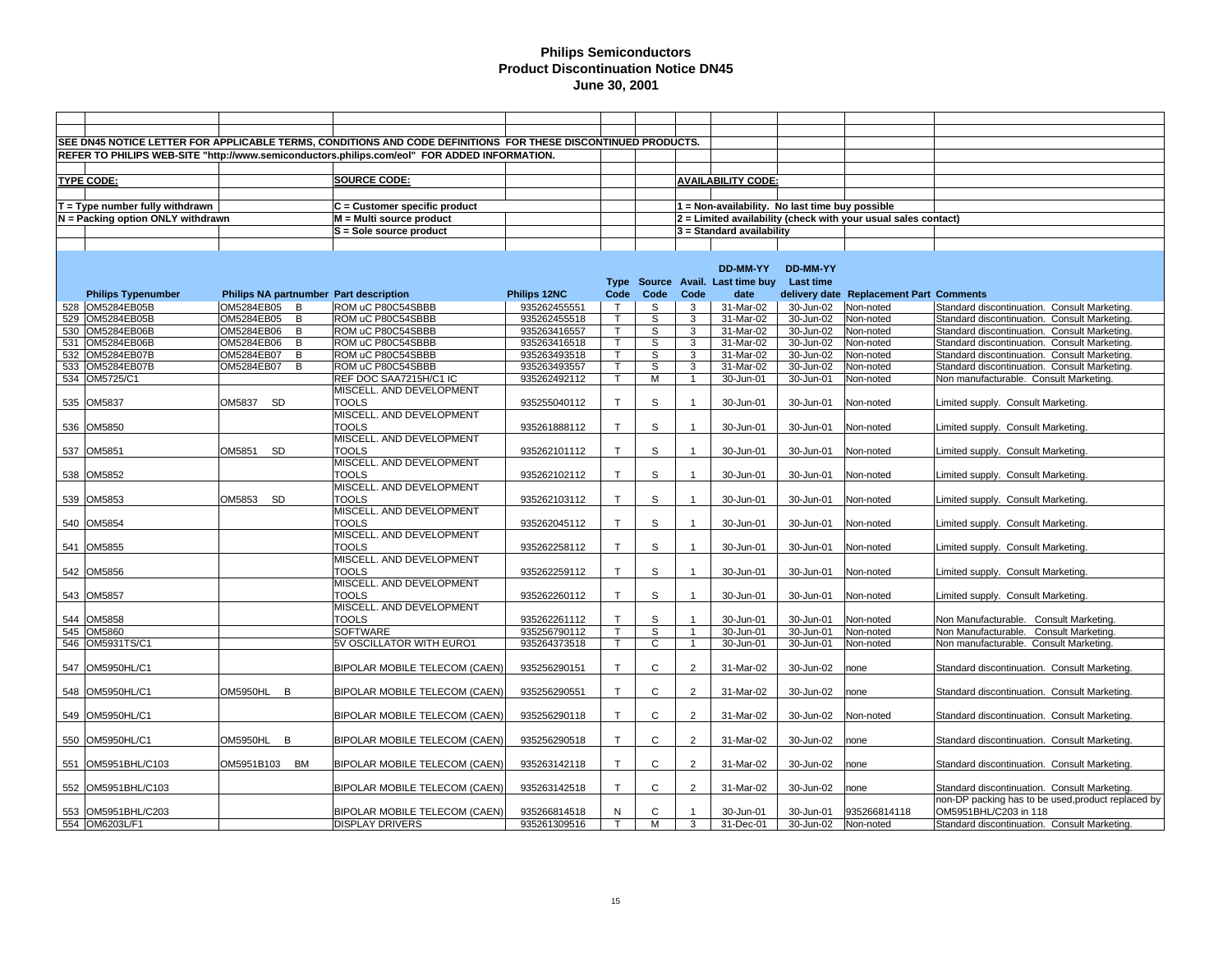|                                   |                                        | SEE DN45 NOTICE LETTER FOR APPLICABLE TERMS, CONDITIONS AND CODE DEFINITIONS FOR THESE DISCONTINUED PRODUCTS. |              |                         |                |                |                                                 |                    |                                                                |                                              |
|-----------------------------------|----------------------------------------|---------------------------------------------------------------------------------------------------------------|--------------|-------------------------|----------------|----------------|-------------------------------------------------|--------------------|----------------------------------------------------------------|----------------------------------------------|
|                                   |                                        | REFER TO PHILIPS WEB-SITE "http://www.semiconductors.philips.com/eol" FOR ADDED INFORMATION.                  |              |                         |                |                |                                                 |                    |                                                                |                                              |
|                                   |                                        |                                                                                                               |              |                         |                |                |                                                 |                    |                                                                |                                              |
| <b>TYPE CODE:</b>                 |                                        | <b>SOURCE CODE:</b>                                                                                           |              |                         |                |                | <b>AVAILABILITY CODE:</b>                       |                    |                                                                |                                              |
|                                   |                                        |                                                                                                               |              |                         |                |                |                                                 |                    |                                                                |                                              |
| T = Type number fully withdrawn   |                                        | $C =$ Customer specific product                                                                               |              |                         |                |                | 1 = Non-availability. No last time buy possible |                    |                                                                |                                              |
|                                   |                                        |                                                                                                               |              |                         |                |                |                                                 |                    |                                                                |                                              |
| N = Packing option ONLY withdrawn |                                        | M = Multi source product                                                                                      |              |                         |                |                |                                                 |                    | 2 = Limited availability (check with your usual sales contact) |                                              |
|                                   |                                        | S = Sole source product                                                                                       |              |                         |                |                | 3 = Standard availability                       |                    |                                                                |                                              |
|                                   |                                        |                                                                                                               |              |                         |                |                |                                                 |                    |                                                                |                                              |
|                                   |                                        |                                                                                                               |              |                         |                |                |                                                 |                    |                                                                |                                              |
|                                   |                                        |                                                                                                               |              |                         |                |                | DD-MM-YY                                        | DD-MM-YY           |                                                                |                                              |
|                                   |                                        |                                                                                                               |              |                         |                |                | Type Source Avail. Last time buy                | <b>Last time</b>   |                                                                |                                              |
| <b>Philips Typenumber</b>         | Philips NA partnumber Part description |                                                                                                               | Philips 12NC | Code                    | Code           | Code           | date                                            |                    | delivery date Replacement Part Comments                        |                                              |
| 555 OM6204L/F1                    |                                        | <b>DISPLAY DRIVERS</b>                                                                                        | 935261269516 | $\mathsf{T}$            | м              | 3              | 31-Dec-01                                       | 30-Jun-02          | Non-noted                                                      | Standard discontinuation. Consult Marketing. |
|                                   |                                        |                                                                                                               |              |                         |                |                |                                                 |                    | TDA1517/N3,                                                    |                                              |
| 556 OM8381SF/N3                   |                                        | <b>6W STEREO AMPLI</b>                                                                                        | 935263324112 | $\mathsf{T}$            | M              |                | 30-Jun-01                                       | 30-Jun-01          | <b>TDA1517P/N3</b>                                             | Non manufacturable. See Replacement.         |
| 557 OM8382SF/N2                   |                                        | 6W STEREO CAR RADIO                                                                                           | 935263325112 | $\mathsf{T}$            | M              | $\overline{1}$ | 30-Jun-01                                       | 30-Jun-01          | TDA1519/N2                                                     | Non manufacturable. See Replacement.         |
| 558 OM8383S/N3                    |                                        | 2X11W/1X22W AUDIO                                                                                             | 935263326112 | $\overline{\mathsf{T}}$ | M              | $\overline{1}$ | 30-Jun-01                                       | 30-Jun-01          | TDA1519C/N3                                                    | Non manufacturable. See Replacement.         |
| 559 OM8384J/N2                    |                                        | 2X22/4X6 WATT AMPL                                                                                            | 935263327112 | T.                      | M              | $\mathbf{1}$   | 30-Jun-01                                       | 30-Jun-01          | TDA1554Q/N2                                                    | Non manufacturable. See Replacement.         |
| 560 OM8385J/N1                    |                                        | 4X11 WATT HIGH GAIN                                                                                           | 935263311112 | $\mathsf{T}$            | M              | $\overline{1}$ | 30-Jun-01                                       | 30-Jun-01          | TDA1558Q/N1                                                    | Non manufacturable. See Replacement.         |
|                                   |                                        | PNP GP TRANSISTORS LOW                                                                                        |              |                         |                |                |                                                 |                    |                                                                |                                              |
| 561 ON4043                        |                                        | <b>POWER</b>                                                                                                  | 933701740126 | $\mathsf{T}$            | $\mathsf C$    | 3              | 31-Mar-02                                       | 30-Jun-02          | Non-noted                                                      | Standard discontinuation. Consult Marketing. |
|                                   |                                        | PNP GP TRANSISTORS LOW                                                                                        |              |                         |                |                |                                                 |                    |                                                                |                                              |
| 562 ON4061                        |                                        | <b>POWER</b>                                                                                                  | 933717150126 | $\mathsf{T}$            | $\mathsf{C}$   | 3              | 31-Mar-02                                       | 30-Jun-02          | Non-noted                                                      | Standard discontinuation. Consult Marketing. |
|                                   |                                        | NPN HIGH VOLTAGE                                                                                              |              |                         |                |                |                                                 |                    |                                                                |                                              |
| 563 ON4443                        |                                        | <b>TRANSISTORS</b>                                                                                            | 933977400115 | $\mathsf{T}$            | M              | 3              | 31-Dec-01                                       | 30-Jun-02          | Non-noted                                                      | Standard discontinuation. Consult Marketing. |
|                                   |                                        | NPN+PNP MED. FREQ.                                                                                            |              |                         |                |                |                                                 |                    |                                                                |                                              |
| 564 ON4562                        |                                        | <b>TRANSISTORS</b>                                                                                            | 934009670215 | $\mathsf{T}$            | $\mathsf{C}$   | 3              | 31-Mar-02                                       | 30-Jun-02          | Non-noted                                                      | Standard discontinuation. Consult Marketing. |
|                                   |                                        | NPN GP TRANSISTORS LOW                                                                                        |              |                         |                |                |                                                 |                    |                                                                |                                              |
| 565 ON4792                        |                                        | <b>POWER</b>                                                                                                  | 934020360115 | $\mathsf{T}$            | S              | 3              | 31-Mar-02                                       | 30-Jun-02          | Non-noted                                                      | Standard discontinuation. Consult Marketing. |
|                                   |                                        | NPN GP TRANSISTORS LOW                                                                                        |              |                         |                |                |                                                 |                    |                                                                |                                              |
| 566 ON4792                        |                                        | <b>POWER</b>                                                                                                  | 934020360135 | $\mathsf{T}$            | S              | 3              | 31-Mar-02                                       | 30-Jun-02          | Non-noted                                                      | Standard discontinuation. Consult Marketing. |
|                                   |                                        | NPN+PNP SWITCHING                                                                                             |              |                         |                |                |                                                 |                    |                                                                |                                              |
| 567 ON4893                        |                                        | <b>TRANSISTORS</b>                                                                                            | 934030240215 | $\mathsf{T}$            | $\mathsf{C}$   | 3              | 31-Mar-02                                       | 30-Jun-02          | Non-noted                                                      | Standard discontinuation. Consult Marketing. |
|                                   |                                        | NPN GP TRANSISTORS LOW                                                                                        |              |                         |                |                |                                                 |                    |                                                                |                                              |
| 568 ON4949                        |                                        | <b>POWER</b>                                                                                                  | 934039740115 | $\mathsf{T}$            | S              | 3              | 31-Mar-02                                       | 30-Jun-02          | Non-noted                                                      | Standard discontinuation. Consult Marketing. |
|                                   |                                        | PNP GP TRANSISTORS LOW                                                                                        |              |                         |                |                |                                                 |                    |                                                                |                                              |
| 569 ON4955                        |                                        | POWER                                                                                                         | 934040920215 | $\mathsf{T}$            | $\mathsf{C}$   | 3              | 31-Mar-02                                       | 30-Jun-02          | Non-noted                                                      | Standard discontinuation. Consult Marketing. |
|                                   |                                        | NPN GP TRANSISTORS LOW                                                                                        |              |                         |                |                |                                                 |                    |                                                                |                                              |
| 570 ON4956                        |                                        | <b>POWER</b>                                                                                                  | 934040930235 | $\mathsf{T}$            | $\mathsf C$    | 3              | 31-Mar-02                                       | 30-Jun-02          | Non-noted                                                      | Standard discontinuation. Consult Marketing. |
|                                   |                                        | NPN GP TRANSISTORS LOW                                                                                        |              |                         |                |                |                                                 |                    |                                                                |                                              |
| 571 ON4957                        |                                        | <b>POWER</b>                                                                                                  | 934040940215 | $\mathsf{T}$            | $\mathsf{C}$   | 3              | 31-Mar-02                                       | 30-Jun-02          | Non-noted                                                      | Standard discontinuation. Consult Marketing. |
|                                   |                                        | PNP GP TRANSISTORS LOW                                                                                        |              |                         |                |                |                                                 |                    |                                                                |                                              |
| 572 ON4958                        |                                        | <b>POWER</b>                                                                                                  | 934040950215 | $\mathsf{T}$            | $\mathsf C$    | 3              | 31-Mar-02                                       | 30-Jun-02          | Non-noted                                                      | Standard discontinuation. Consult Marketing. |
|                                   |                                        | NPN GP TRANSISTORS LOW                                                                                        |              |                         |                |                |                                                 |                    |                                                                |                                              |
| 573 ON4991                        |                                        | <b>POWER</b>                                                                                                  | 934045620126 | $\mathsf{T}$            | M              | 3              | 31-Dec-01                                       | 30-Jun-02          | Non-noted                                                      | Standard discontinuation. Consult Marketing. |
|                                   |                                        | PNP GP TRANSISTORS LOW                                                                                        |              |                         |                |                |                                                 |                    |                                                                |                                              |
| 574 ON4992                        |                                        | <b>POWER</b>                                                                                                  | 934045630126 | $\mathsf{T}$            | M              | 3              | 31-Dec-01                                       | 30-Jun-02          | Non-noted                                                      | Standard discontinuation. Consult Marketing. |
|                                   |                                        | PNP GP TRANSISTORS LOW                                                                                        |              |                         |                |                |                                                 |                    |                                                                |                                              |
| 575 ON4993                        |                                        | <b>POWER</b>                                                                                                  | 934045640126 | $\mathsf{T}$            | M              | 3              | 31-Dec-01                                       | 30-Jun-02          | Non-noted                                                      | Standard discontinuation. Consult Marketing. |
|                                   |                                        | NPN GP TRANSISTORS LOW                                                                                        |              |                         |                |                |                                                 |                    |                                                                |                                              |
| 576 ON4994                        |                                        | <b>POWER</b>                                                                                                  | 934045650126 | $\mathsf{T}$            | M              | 3              | 31-Dec-01                                       | 30-Jun-02          | Non-noted                                                      | Standard discontinuation. Consult Marketing. |
| 577 ON4997                        |                                        | BU508 DEFL.TR.FAMILY                                                                                          | 934045810127 | $\mathsf{T}$            | $\mathsf{C}$   | 3              | 31-Mar-02                                       | 30-Jun-02          | BU508AF                                                        | Standard discontinuation. See Replacement.   |
|                                   |                                        | PNP GP TRANSISTORS LOW                                                                                        |              |                         |                |                |                                                 |                    |                                                                |                                              |
| 578 ON5002                        |                                        | <b>POWER</b>                                                                                                  | 934046940215 | $\mathsf{T}$            | C              | 3              | 31-Mar-02                                       | 30-Jun-02          | Non-noted                                                      | Standard discontinuation. Consult Marketing. |
| 579 ON5166                        |                                        | POWER TRANSISTOR                                                                                              | 934055528127 | $\overline{\mathsf{T}}$ | $\overline{c}$ | 3              | 31-Mar-02                                       | 30-Jun-02          | <b>BU2527AX</b>                                                | Standard discontinuation. See Replacement.   |
| 580 ON5168                        |                                        | POWER TRANSISTOR                                                                                              | 934055551127 | $\mathsf{T}$            | $\mathsf{C}$   | 3              | 31-Mar-02                                       | 30-Jun-02 BU4525AX |                                                                | Standard discontinuation. See Replacement.   |
|                                   |                                        |                                                                                                               |              |                         |                |                |                                                 |                    |                                                                |                                              |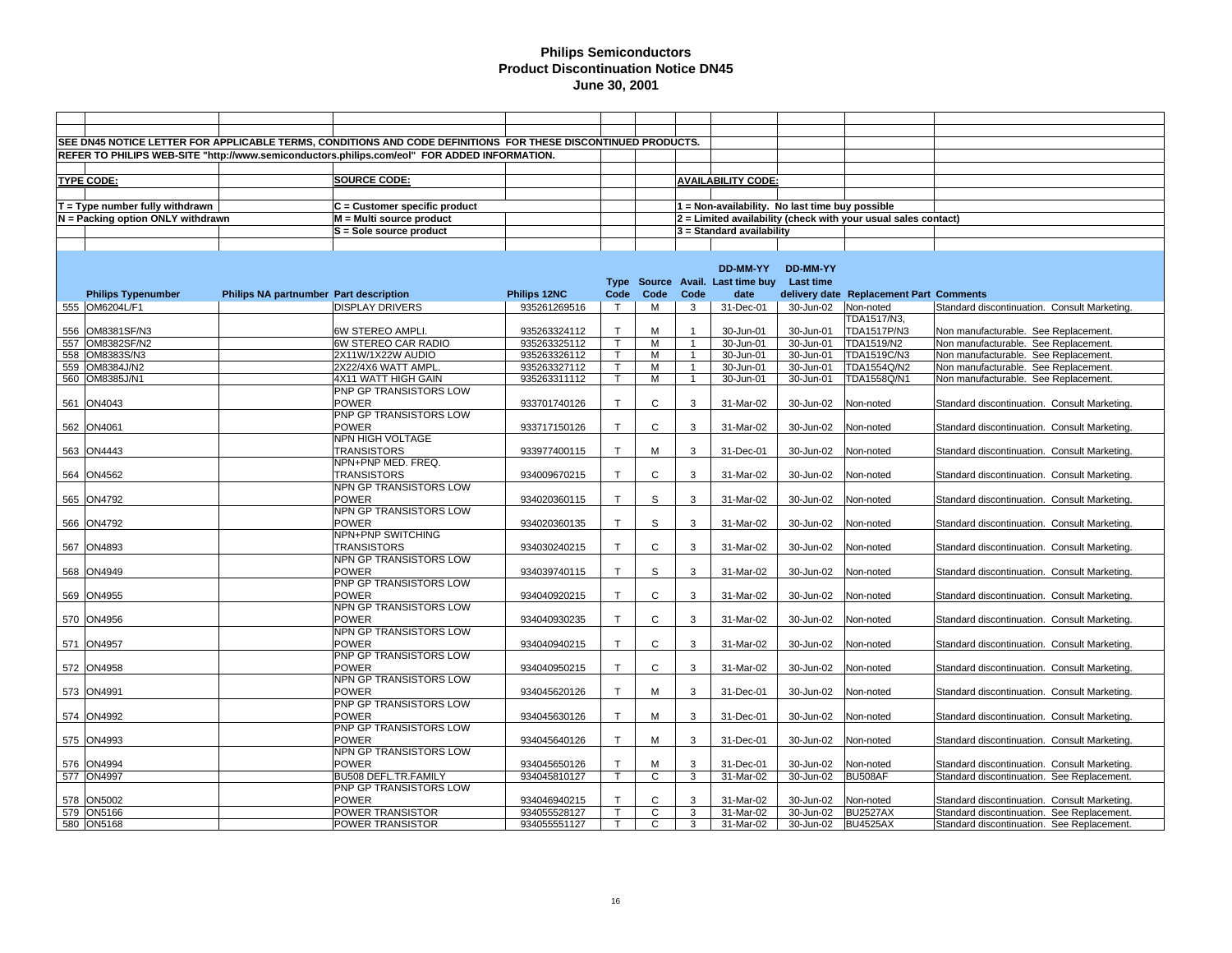|                                   |                                        | SEE DN45 NOTICE LETTER FOR APPLICABLE TERMS, CONDITIONS AND CODE DEFINITIONS FOR THESE DISCONTINUED PRODUCTS. |              |              |              |                |                                                 |                     |                                                                |                                                                                        |
|-----------------------------------|----------------------------------------|---------------------------------------------------------------------------------------------------------------|--------------|--------------|--------------|----------------|-------------------------------------------------|---------------------|----------------------------------------------------------------|----------------------------------------------------------------------------------------|
|                                   |                                        | REFER TO PHILIPS WEB-SITE "http://www.semiconductors.philips.com/eol" FOR ADDED INFORMATION.                  |              |              |              |                |                                                 |                     |                                                                |                                                                                        |
|                                   |                                        |                                                                                                               |              |              |              |                |                                                 |                     |                                                                |                                                                                        |
|                                   |                                        |                                                                                                               |              |              |              |                |                                                 |                     |                                                                |                                                                                        |
| <b>TYPE CODE:</b>                 |                                        | <b>SOURCE CODE:</b>                                                                                           |              |              |              |                | <b>AVAILABILITY CODE:</b>                       |                     |                                                                |                                                                                        |
|                                   |                                        |                                                                                                               |              |              |              |                |                                                 |                     |                                                                |                                                                                        |
| $T = Type$ number fully withdrawn |                                        | C = Customer specific product                                                                                 |              |              |              |                | 1 = Non-availability. No last time buy possible |                     |                                                                |                                                                                        |
| N = Packing option ONLY withdrawn |                                        | M = Multi source product                                                                                      |              |              |              |                |                                                 |                     | 2 = Limited availability (check with your usual sales contact) |                                                                                        |
|                                   |                                        | S = Sole source product                                                                                       |              |              |              |                | 3 = Standard availability                       |                     |                                                                |                                                                                        |
|                                   |                                        |                                                                                                               |              |              |              |                |                                                 |                     |                                                                |                                                                                        |
|                                   |                                        |                                                                                                               |              |              |              |                |                                                 |                     |                                                                |                                                                                        |
|                                   |                                        |                                                                                                               |              |              |              |                | DD-MM-YY                                        | <b>DD-MM-YY</b>     |                                                                |                                                                                        |
|                                   |                                        |                                                                                                               |              |              |              |                | Type Source Avail. Last time buy                | Last time           |                                                                |                                                                                        |
| <b>Philips Typenumber</b>         | Philips NA partnumber Part description |                                                                                                               | Philips 12NC | Code         | Code         | Code           | date                                            |                     | delivery date Replacement Part Comments                        |                                                                                        |
|                                   |                                        |                                                                                                               |              |              |              |                |                                                 |                     |                                                                |                                                                                        |
| 581 ON5196                        |                                        | POWER TRANSISTOR                                                                                              | 934055885127 | $\mathsf{T}$ | C            | 3              | 31-Mar-02                                       | 30-Jun-02           | <b>BU2520DF</b>                                                | Standard discontinuation. See Replacement.                                             |
|                                   |                                        | <b>PNP GP TRANSISTORS</b>                                                                                     |              |              |              |                |                                                 |                     |                                                                |                                                                                        |
|                                   |                                        |                                                                                                               |              |              |              |                |                                                 |                     |                                                                |                                                                                        |
| 582 ION993                        |                                        | <b>MED.POWER</b>                                                                                              | 933665590112 | Т            | S            | 3              | 31-Mar-02                                       | 30-Jun-02           | Non-noted                                                      | Standard discontinuation. Consult Marketing.                                           |
| 583 P16WA032AEW/00201W            |                                        | SMART XA UC                                                                                                   | 935266869005 | T.           | M            | $\overline{2}$ | 31-Dec-01                                       | 30-Jun-02           | Non-noted                                                      | Replacement in preparation. Consult Marketing.                                         |
|                                   |                                        | MOCROCONTROLLER 80C51                                                                                         |              |              |              |                |                                                 |                     |                                                                |                                                                                        |
| 584 P80C552IBB/08                 | P80C552IB B                            | <b>DERIVATIVES</b>                                                                                            | 935262805557 | $\mathsf{T}$ | M            | $\overline{2}$ | 31-Dec-01                                       | 30-Jun-02           | P80C552EFB                                                     | Limited Supply. See Replacement.                                                       |
|                                   |                                        | MICROCONTR. 80C51                                                                                             |              |              |              |                |                                                 |                     |                                                                |                                                                                        |
| 585 P80C552IFB/08                 | P80C552IF B                            | <b>DERIVATIVES</b>                                                                                            | 935237140557 | $\mathsf{T}$ | M            | $\overline{2}$ | 31-Dec-01                                       | 30-Jun-02           | <b>P80C552EFB</b>                                              | Limited Supply. Consult Marketing.                                                     |
|                                   |                                        | MICROCONTR. 80C51                                                                                             |              |              |              |                |                                                 |                     | P80C562EFA/02:93                                               |                                                                                        |
| 586 P80C562EFA/02                 |                                        | <b>DERIVATIVES</b>                                                                                            | 935202210518 | $\mathsf{T}$ | M            | 2              | 31-Dec-01                                       | 30-Jun-02           | 935202210112                                                   | Limited Supply. See Replacement.                                                       |
|                                   |                                        | MICROCONTR. 80C51                                                                                             |              |              |              |                |                                                 |                     |                                                                |                                                                                        |
| 587 P80C562EHA/02                 | P80C562EHA A68                         | <b>DERIVATIVES</b>                                                                                            | 935202400112 | $\mathsf{T}$ | M            | 2              | 31-Dec-01                                       | 30-Jun-02           | Non-noted                                                      | Limited Supply. Consult Marketing.                                                     |
|                                   |                                        | MICROCONTR. 80C51                                                                                             |              |              |              |                |                                                 |                     |                                                                |                                                                                        |
| 588 P80C562EHA/02                 |                                        | <b>DERIVATIVES</b>                                                                                            | 935202400518 | $\mathsf{T}$ | M            | 2              | 31-Dec-01                                       | 30-Jun-02           | Non-noted                                                      | Limited Supply. Consult Marketing.                                                     |
| 589 P80C575EFBB                   | P80C575EFB<br>B                        | 51 FAMILY CMOS ROML. - 80C575                                                                                 | 935261842557 | T.           | S            | 3              | 31-Mar-02                                       | 30-Jun-02           | Non-noted                                                      | Standard discontinuation. Consult Marketing.                                           |
| 590 P80C575EFBB                   | P80C575EFB<br>B                        | 51 FAMILY CMOS ROML. - 80C575                                                                                 | 935261842518 | T.           | S            | 3              | 31-Mar-02                                       | 30-Jun-02           | Non-noted                                                      | Standard discontinuation. Consult Marketing.                                           |
| 591 P80CL31HFT                    | P80CL31HFT<br>D                        | 80CLXXX FAMILY                                                                                                | 935054510112 | T.           | S            | $\overline{2}$ | 31-Mar-02                                       | 30-Jun-02           | Non-noted                                                      | Limited Supply. Consult Marketing.                                                     |
| 592 P80CL410HFT                   | P80CL410HF<br>D                        | 80CLXXX FAMILY                                                                                                | 935042870112 | T.           | S            | 2              | 30-Sep-01                                       | 31-Dec-01           | Non-noted                                                      | Limited supply. Consult Marketing.                                                     |
| 593 P80CL410HFT                   |                                        | 80CLXXX FAMILY                                                                                                | 935042870118 | $\mathsf{T}$ | S            | $\overline{2}$ | 30-Sep-01                                       | 31-Dec-01           | Non-noted                                                      | Limited supply. Consult Marketing.                                                     |
|                                   |                                        |                                                                                                               |              |              |              |                |                                                 |                     |                                                                | Manufacturing process terminated by fab. Limited                                       |
| 594 P83C055BBP/173                |                                        | VIDEO MICROC.DERIV.80C48 CPU                                                                                  | 935231250112 | $\mathsf{T}$ | S            | $\overline{2}$ | 31-Mar-02                                       | 30-Jun-02           | Non-noted                                                      | Supply. Consult Marketing.                                                             |
|                                   |                                        |                                                                                                               |              |              |              |                |                                                 |                     |                                                                | Manufacturing process terminated by fab. Limited                                       |
| 595 P83C055BBP/191                |                                        | VIDEO MICROC.DERIV.80C48 CPU                                                                                  | 935261079112 | $\mathsf{T}$ | S            | $\overline{2}$ | 31-Mar-02                                       | 30-Jun-02           | Non-noted                                                      | Supply. Consult Marketing.                                                             |
|                                   |                                        |                                                                                                               |              |              |              |                |                                                 |                     |                                                                | Manufacturing process terminated by fab. Limited                                       |
| 596 P83C055BBP/308                |                                        | VIDEO MICROC.DERIV.80C48 CPU                                                                                  | 935262788112 | $\mathsf{T}$ | S            | 2              | 31-Mar-02                                       | 30-Jun-02           | Non-noted                                                      | Supply. Consult Marketing.                                                             |
|                                   |                                        |                                                                                                               |              | T.           | S            | 2              |                                                 |                     |                                                                |                                                                                        |
| 597 P83C055BBP/314                |                                        | VIDEO MICROC.DERIV.80C48 CPU                                                                                  | 935263742112 |              |              |                | 31-Mar-02                                       | 30-Jun-02           | Non-noted                                                      | Limited Supply. Consult Marketing.<br>Manufacturing process terminated by fab. Limited |
|                                   |                                        |                                                                                                               |              | $\mathsf{T}$ |              |                |                                                 |                     |                                                                |                                                                                        |
| 598 P83C055BBP/317                |                                        | VIDEO MICROC.DERIV.80C48 CPU                                                                                  | 935264017112 |              | S            | 2              | 31-Mar-02                                       | 30-Jun-02           | Non-noted                                                      | Supply. Consult Marketing.                                                             |
|                                   |                                        | MONITOR MICROCONTR.,80C51                                                                                     |              |              |              |                |                                                 |                     |                                                                |                                                                                        |
| 599 P83C280AER/075                |                                        | CPU                                                                                                           | 935264256112 | $\mathsf{T}$ | $\mathsf{C}$ |                | 30-Jun-01                                       | 30-Jun-01           | Non-noted                                                      | Non manufacturable. Consult Marketing.                                                 |
|                                   |                                        | MONITOR MICROCONTR.,80C51                                                                                     |              |              |              |                |                                                 |                     |                                                                |                                                                                        |
| 600 P83C280AER/091                |                                        | CPU                                                                                                           | 935267158112 | $\mathsf{T}$ | C            |                | 30-Jun-01                                       | 30-Jun-01           | Non-noted                                                      | Non manufacturable. Consult Marketing.                                                 |
|                                   |                                        | MONITOR MICROCONTR.,80C51                                                                                     |              |              |              |                |                                                 |                     |                                                                |                                                                                        |
| 601 P83C280AER/093                |                                        | CPU                                                                                                           | 935267252112 | $\mathsf T$  | C            | $\overline{1}$ | 30-Jun-01                                       | 30-Jun-01           | Non-noted                                                      | Non manufacturable. Consult Marketing.                                                 |
|                                   |                                        | MONITOR MICROCONTR.,80C51                                                                                     |              |              |              |                |                                                 |                     |                                                                |                                                                                        |
| 602 P83C380AER/069                |                                        | CPU                                                                                                           | 935264147112 | $\mathsf{T}$ | C            |                | 30-Jun-01                                       | 30-Jun-01           | Non-noted                                                      | Non manufacturable. Consult Marketing.                                                 |
| 603 P83C524EBA/189                |                                        | MICROC. 80C51 DERIVATIVES II                                                                                  | 935227650118 | $\mathsf{T}$ | C            | 2              | 31-Mar-02                                       | 30-Jun-02           | Non-noted                                                      | Limited Supply. Consult Marketing.                                                     |
| 604 P83C524EBA/210                |                                        | MICROC. 80C51 DERIVATIVES II                                                                                  | 935241080118 | T.           | C            | 2              | 31-Mar-02                                       | 30-Jun-02           | Non-noted                                                      | Limited Supply. Consult Marketing.                                                     |
| 605 P83C524EBA/259                |                                        | MICROC. 80C51 DERIVATIVES II                                                                                  | 935261284118 | $\mathsf{T}$ | C            | $\overline{2}$ | 31-Mar-02                                       | 30-Jun-02           | Non-noted                                                      | Limited Supply. Consult Marketing.                                                     |
| 606 P83C524EBB/299                |                                        | MICROC. 80C51 DERIVATIVES II                                                                                  | 935267591518 | $\mathsf{T}$ | C            | $\overline{2}$ | 31-Mar-02                                       | 30-Jun-02           | Non-noted                                                      | Limited Supply. Consult Marketing.                                                     |
| 607 P83C524EFB/242                |                                        | MICROC. 80C51 DERIVATIVES II                                                                                  | 935259850557 | T.           | C            | $\overline{2}$ | 31-Mar-02                                       | 30-Jun-02           | Non-noted                                                      | Limited Supply. Consult Marketing.                                                     |
| 608 P83C528EBA/246                | C83C528246<br>A                        | MICROC. 80C51 DERIVATIVES II                                                                                  | 935260586112 | T.           | C            | $\overline{2}$ | 31-Mar-02                                       | 30-Jun-02           | Non-noted                                                      | Limited Supply. Consult Marketing.                                                     |
| 609 P83C528EBA/275                | C83C528172 A                           | MICROC. 80C51 DERIVATIVES II                                                                                  | 935262048112 | T            | $\mathsf{C}$ | 2              | 31-Mar-02                                       | 30-Jun-02 Non-noted |                                                                | Limited Supply. Consult Marketing.                                                     |
|                                   |                                        |                                                                                                               |              |              |              |                |                                                 |                     |                                                                |                                                                                        |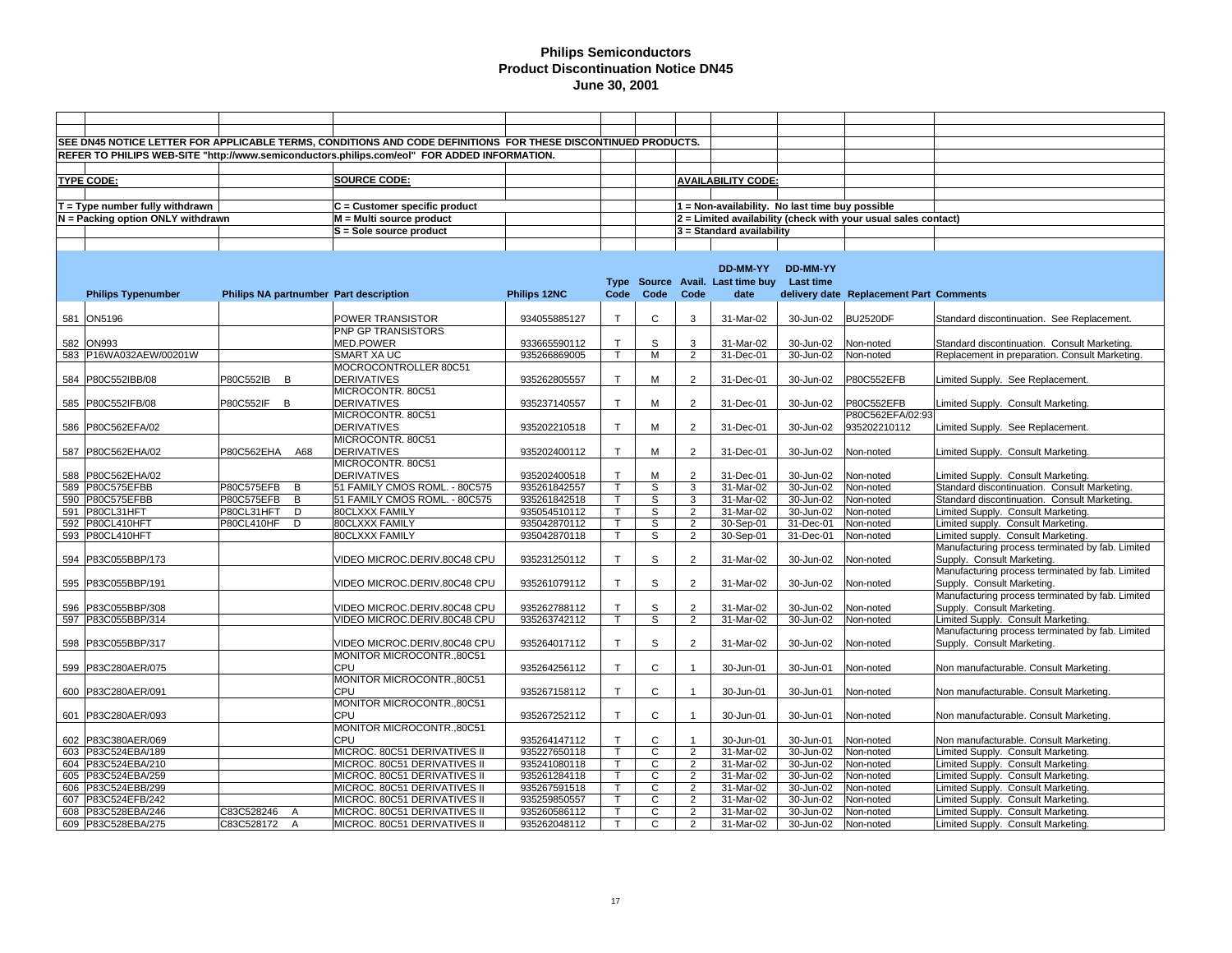| SEE DN45 NOTICE LETTER FOR APPLICABLE TERMS, CONDITIONS AND CODE DEFINITIONS FOR THESE DISCONTINUED PRODUCTS. |                                        |                                                                                              |              |              |              |                |                                                 |           |                                                                |                                    |
|---------------------------------------------------------------------------------------------------------------|----------------------------------------|----------------------------------------------------------------------------------------------|--------------|--------------|--------------|----------------|-------------------------------------------------|-----------|----------------------------------------------------------------|------------------------------------|
|                                                                                                               |                                        | REFER TO PHILIPS WEB-SITE "http://www.semiconductors.philips.com/eol" FOR ADDED INFORMATION. |              |              |              |                |                                                 |           |                                                                |                                    |
|                                                                                                               |                                        |                                                                                              |              |              |              |                |                                                 |           |                                                                |                                    |
|                                                                                                               |                                        |                                                                                              |              |              |              |                |                                                 |           |                                                                |                                    |
| <b>TYPE CODE:</b>                                                                                             |                                        | <b>SOURCE CODE:</b>                                                                          |              |              |              |                | <b>AVAILABILITY CODE:</b>                       |           |                                                                |                                    |
|                                                                                                               |                                        |                                                                                              |              |              |              |                |                                                 |           |                                                                |                                    |
| $T = Type$ number fully withdrawn                                                                             |                                        | $C =$ Customer specific product                                                              |              |              |              |                | 1 = Non-availability. No last time buy possible |           |                                                                |                                    |
| N = Packing option ONLY withdrawn                                                                             |                                        | $M = Multi source product$                                                                   |              |              |              |                |                                                 |           | 2 = Limited availability (check with your usual sales contact) |                                    |
|                                                                                                               |                                        | S = Sole source product                                                                      |              |              |              |                | 3 = Standard availability                       |           |                                                                |                                    |
|                                                                                                               |                                        |                                                                                              |              |              |              |                |                                                 |           |                                                                |                                    |
|                                                                                                               |                                        |                                                                                              |              |              |              |                |                                                 |           |                                                                |                                    |
|                                                                                                               |                                        |                                                                                              |              |              |              |                | DD-MM-YY                                        | DD-MM-YY  |                                                                |                                    |
|                                                                                                               |                                        |                                                                                              |              |              |              |                | Type Source Avail. Last time buy                | Last time |                                                                |                                    |
| <b>Philips Typenumber</b>                                                                                     | Philips NA partnumber Part description |                                                                                              | Philips 12NC | Code         | Code         | Code           | date                                            |           | delivery date Replacement Part Comments                        |                                    |
| 610 P83C528EBP/230                                                                                            |                                        | MICROC. 80C51 DERIVATIVES II                                                                 | 935251000112 |              | C            | $\overline{2}$ | 31-Mar-02                                       | 30-Jun-02 | Non-noted                                                      | Limited Supply. Consult Marketing. |
| 611 P83C528EFP/285                                                                                            | C83C528285 N                           | MICROC. 80C51 DERIVATIVES II                                                                 | 935262789112 | $\mathsf{T}$ | С            | $\overline{2}$ | 31-Mar-02                                       | 30-Jun-02 | Non-noted                                                      | Limited Supply. Consult Marketing. |
|                                                                                                               |                                        | MICROCONTR, 80C51                                                                            |              |              |              |                |                                                 |           |                                                                |                                    |
| 612 P83C552EBA/130                                                                                            |                                        | <b>DERIVATIVES</b>                                                                           | 935263291512 | $\mathsf{T}$ | $\mathsf{C}$ | $\overline{2}$ | 31-Mar-02                                       | 30-Jun-02 | Non-noted                                                      | Limited Supply. Consult Marketing. |
|                                                                                                               |                                        | MICROCONTR. 80C51                                                                            |              |              |              |                |                                                 |           |                                                                |                                    |
| 613 P83C552EBA/131                                                                                            |                                        | <b>DERIVATIVES</b>                                                                           | 935263423512 | $\top$       | $\mathsf{C}$ | $\overline{2}$ | 31-Mar-02                                       | 30-Jun-02 | Non-noted                                                      | Limited Supply. Consult Marketing. |
|                                                                                                               |                                        | MICROCONTR. 80C51                                                                            |              |              |              |                |                                                 |           |                                                                |                                    |
| 614 P83C552EBA/141                                                                                            |                                        | <b>DERIVATIVES</b>                                                                           | 935263538512 | $\mathsf{T}$ | $\mathsf{C}$ | $\overline{2}$ | 31-Mar-02                                       | 30-Jun-02 | Non-noted                                                      | Limited Supply. Consult Marketing. |
|                                                                                                               |                                        | MICROCONTR. 80C51                                                                            |              |              |              |                |                                                 |           |                                                                |                                    |
| 615 P83C552EBA/144                                                                                            | C83C552072 A                           | <b>DERIVATIVES</b>                                                                           | 935263744512 | $\mathsf{T}$ | $\mathsf C$  | $\overline{2}$ | 31-Mar-02                                       | 30-Jun-02 | Non-noted                                                      | Limited Supply. Consult Marketing. |
|                                                                                                               |                                        | MICROCONTR. 80C51                                                                            |              |              |              |                |                                                 |           |                                                                |                                    |
| 616 P83C552EBA/145                                                                                            |                                        | <b>DERIVATIVES</b>                                                                           | 935263759512 | $\mathsf{T}$ | $\mathsf{C}$ | $\overline{2}$ | 31-Mar-02                                       | 30-Jun-02 | Non-noted                                                      | Limited Supply. Consult Marketing. |
|                                                                                                               |                                        | MICROCONTR. 80C51                                                                            |              |              |              |                |                                                 |           |                                                                |                                    |
| 617 P83C552EBA/149                                                                                            | C83C552116 A                           | <b>DERIVATIVES</b>                                                                           | 935263991512 | $\mathsf{T}$ | $\mathsf{C}$ | $\overline{2}$ | 31-Mar-02                                       | 30-Jun-02 | Non-noted                                                      | Limited Supply. Consult Marketing. |
|                                                                                                               |                                        | MICROCONTR. 80C51                                                                            |              |              |              |                |                                                 |           |                                                                |                                    |
| 618 P83C552EBA/150                                                                                            |                                        | <b>DERIVATIVES</b>                                                                           | 935264064512 | $\mathsf{T}$ | $\mathsf{C}$ | 2              | 31-Mar-02                                       | 30-Jun-02 | Non-noted                                                      | Limited Supply. Consult Marketing. |
|                                                                                                               |                                        | MICROCONTR. 80C51                                                                            |              |              |              |                |                                                 |           |                                                                |                                    |
| 619 P83C552EBA/152                                                                                            |                                        | <b>DERIVATIVES</b>                                                                           | 935264127512 | T            | C            | $\overline{2}$ | 31-Mar-02                                       | 30-Jun-02 | Non-noted                                                      | Limited Supply. Consult Marketing. |
|                                                                                                               |                                        | MICROCONTR. 80C51                                                                            |              |              |              |                |                                                 |           |                                                                |                                    |
| 620 P83C552EBA/154                                                                                            |                                        | <b>DERIVATIVES</b>                                                                           | 935264395518 | $\mathsf{T}$ | $\mathsf{C}$ | $\overline{2}$ | 31-Mar-02                                       | 30-Jun-02 | Non-noted                                                      | Limited Supply. Consult Marketing. |
|                                                                                                               |                                        |                                                                                              |              |              |              |                |                                                 |           |                                                                |                                    |
| 621   P83C552EFB/159                                                                                          |                                        | BASIC-TYPENR NOT USED                                                                        | 935267314557 | $\mathsf{T}$ | $\mathsf{C}$ | $\overline{2}$ | 31-Mar-02                                       | 30-Jun-02 | Non-noted                                                      | Limited Supply. Consult Marketing. |
|                                                                                                               |                                        | <b>GENERAL PURPOSE</b>                                                                       |              |              |              |                |                                                 |           |                                                                |                                    |
| 622 P83C557E2EFB/122                                                                                          |                                        | <b>MICROCONTROLLER</b>                                                                       | 935263260518 | $\mathsf{T}$ | $\mathsf{C}$ | $\overline{2}$ | 31-Mar-02                                       | 30-Jun-02 | Non-noted                                                      | Limited Supply. Consult Marketing. |
|                                                                                                               |                                        | <b>GENERAL PURPOSE</b>                                                                       |              |              |              |                |                                                 |           |                                                                |                                    |
| 623 P83C557E4EFB/114                                                                                          |                                        | <b>MICROCONTROLLER</b>                                                                       | 935263208557 | $\mathsf{T}$ | C            | $\overline{2}$ | 31-Mar-02                                       | 30-Jun-02 | Non-noted                                                      | Limited Supply. Consult Marketing. |
|                                                                                                               |                                        | <b>GENERAL PURPOSE</b>                                                                       |              |              |              |                |                                                 |           |                                                                |                                    |
| 624 P83C557E4EFB/123                                                                                          |                                        | <b>MICROCONTROLLER</b>                                                                       | 935263261557 | $\mathsf{T}$ | $\mathsf{C}$ | $\overline{2}$ | 31-Mar-02                                       | 30-Jun-02 | Non-noted                                                      | Limited Supply. Consult Marketing. |
|                                                                                                               |                                        | <b>GENERAL PURPOSE</b>                                                                       |              |              |              |                |                                                 |           |                                                                |                                    |
| 625 P83C557E4EFB/132                                                                                          |                                        | <b>MICROCONTROLLER</b>                                                                       | 935263262557 | $\mathsf{T}$ | $\mathsf{C}$ | $\overline{2}$ | 31-Mar-02                                       | 30-Jun-02 | Non-noted                                                      | Limited Supply. Consult Marketing. |
|                                                                                                               |                                        | <b>GENERAL PURPOSE</b>                                                                       |              |              |              |                |                                                 |           |                                                                |                                    |
| 626   P83C557E4EFB/142                                                                                        |                                        | <b>MICROCONTROLLER</b>                                                                       | 935263206557 | $\mathsf{T}$ | $\mathsf{C}$ | 2              | 31-Mar-02                                       | 30-Jun-02 | Non-noted                                                      | Limited Supply. Consult Marketing. |
|                                                                                                               |                                        | <b>GENERAL PURPOSE</b>                                                                       |              |              |              |                |                                                 |           |                                                                |                                    |
| 627 P83C557E4EFB/147                                                                                          |                                        | <b>MICROCONTROLLER</b>                                                                       | 935263263557 | $\mathsf{T}$ | M            | $\overline{2}$ | 31-Dec-01                                       | 30-Jun-02 | Non-noted                                                      | Limited Supply. Consult Marketing. |
|                                                                                                               |                                        | MICROCONTR. 80C51                                                                            |              |              |              |                |                                                 |           |                                                                |                                    |
| 628 P83C562EBA/023                                                                                            |                                        | <b>DERIVATIVES</b>                                                                           | 935228460518 | $\mathsf{T}$ | $\mathsf{C}$ | 3              | 31-Mar-02                                       | 30-Jun-02 | Non-noted                                                      | Limited Supply. Consult Marketing. |
|                                                                                                               |                                        | MICROCONTR. 80C51                                                                            |              |              |              |                |                                                 |           |                                                                |                                    |
| 629 P83C562EBA/025                                                                                            |                                        | <b>DERIVATIVES</b>                                                                           | 935229780112 | $\mathsf{T}$ | $\mathsf{C}$ | $\overline{2}$ | 31-Mar-02                                       | 30-Jun-02 | Non-noted                                                      | Limited Supply. Consult Marketing. |
|                                                                                                               |                                        | MICROCONTR. 80C51                                                                            |              |              |              |                |                                                 |           |                                                                |                                    |
| 630 P83C562EBA/504                                                                                            |                                        | <b>DERIVATIVES</b>                                                                           | 935264036112 | $\mathsf{T}$ | $\mathsf C$  | $\mathfrak{p}$ | 31-Mar-02                                       | 30-Jun-02 | Non-noted                                                      | Limited Supply. Consult Marketing. |
|                                                                                                               |                                        | MICROCONTR. 80C51                                                                            |              |              |              |                |                                                 |           |                                                                |                                    |
| 631 P83C562EFA/024                                                                                            |                                        | <b>DERIVATIVES</b>                                                                           | 935229440518 | $\mathsf{T}$ | $\mathsf{C}$ | $\overline{2}$ | 31-Mar-02                                       | 30-Jun-02 | Non-noted                                                      | Limited Supply. Consult Marketing. |
| 632 P83C566BDR/011                                                                                            |                                        | P83C-TV TUNING MICR.C150 PR.                                                                 | 935260777112 | $\mathsf{T}$ | S            | $\overline{2}$ | 31-Mar-02                                       | 30-Jun-02 | Non-noted                                                      | imited Supply. Consult Marketing.  |
| 633 P83C566BDR/028                                                                                            |                                        | P83C-TV TUNING MICR.C150 PR.                                                                 | 935262746112 | т            | S            | $\overline{2}$ | 31-Mar-02                                       | 30-Jun-02 | Non-noted                                                      | Limited Supply. Consult Marketing. |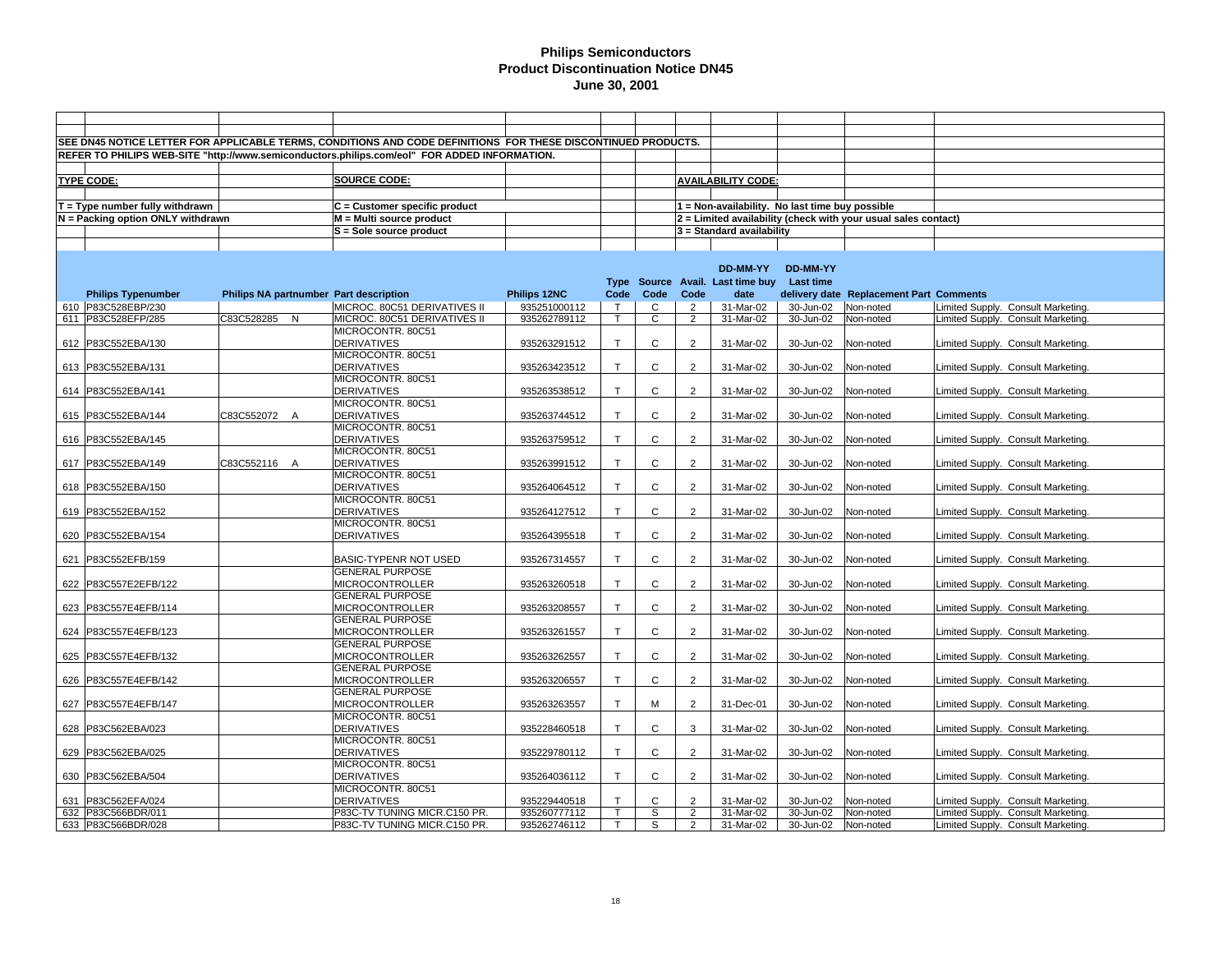|     |                                   |                                        | SEE DN45 NOTICE LETTER FOR APPLICABLE TERMS, CONDITIONS AND CODE DEFINITIONS FOR THESE DISCONTINUED PRODUCTS. |              |              |              |                |                                                 |           |                                                                |                                                               |
|-----|-----------------------------------|----------------------------------------|---------------------------------------------------------------------------------------------------------------|--------------|--------------|--------------|----------------|-------------------------------------------------|-----------|----------------------------------------------------------------|---------------------------------------------------------------|
|     |                                   |                                        | REFER TO PHILIPS WEB-SITE "http://www.semiconductors.philips.com/eol" FOR ADDED INFORMATION.                  |              |              |              |                |                                                 |           |                                                                |                                                               |
|     |                                   |                                        |                                                                                                               |              |              |              |                |                                                 |           |                                                                |                                                               |
|     |                                   |                                        | <b>SOURCE CODE:</b>                                                                                           |              |              |              |                |                                                 |           |                                                                |                                                               |
|     | <b>TYPE CODE:</b>                 |                                        |                                                                                                               |              |              |              |                | <b>AVAILABILITY CODE:</b>                       |           |                                                                |                                                               |
|     |                                   |                                        |                                                                                                               |              |              |              |                |                                                 |           |                                                                |                                                               |
|     | $T = Type$ number fully withdrawn |                                        | $C =$ Customer specific product                                                                               |              |              |              |                | 1 = Non-availability. No last time buy possible |           |                                                                |                                                               |
|     | N = Packing option ONLY withdrawn |                                        | $M = Multi source product$                                                                                    |              |              |              |                |                                                 |           | 2 = Limited availability (check with your usual sales contact) |                                                               |
|     |                                   |                                        | S = Sole source product                                                                                       |              |              |              |                | 3 = Standard availability                       |           |                                                                |                                                               |
|     |                                   |                                        |                                                                                                               |              |              |              |                |                                                 |           |                                                                |                                                               |
|     |                                   |                                        |                                                                                                               |              |              |              |                |                                                 |           |                                                                |                                                               |
|     |                                   |                                        |                                                                                                               |              |              |              |                | DD-MM-YY                                        | DD-MM-YY  |                                                                |                                                               |
|     |                                   |                                        |                                                                                                               |              | <b>Type</b>  |              |                | Source Avail. Last time buy                     | Last time |                                                                |                                                               |
|     | <b>Philips Typenumber</b>         | Philips NA partnumber Part description |                                                                                                               | Philips 12NC | Code         | Code         | Code           | date                                            |           | delivery date Replacement Part Comments                        |                                                               |
|     | 634 P83C566BDR/029                |                                        | P83C-TV TUNING MICR.C150 PR.                                                                                  | 935262796112 | $\mathsf{T}$ | S            | $\overline{2}$ | 31-Mar-02                                       | 30-Jun-02 | Non-noted                                                      | Limited Supply. Consult Marketing.                            |
|     | 635 P83C566BDR/107                |                                        | P83C-TV TUNING MICR.C150 PR.                                                                                  | 935264289112 | $\mathsf{T}$ | S            | $\overline{2}$ | 31-Mar-02                                       | 30-Jun-02 | Non-noted                                                      | Limited Supply. Consult Marketing.                            |
|     | 636 P83C566BDR/120                |                                        | P83C-TV TUNING MICR.C150 PR.                                                                                  | 935268458112 | $\mathsf{T}$ | S            | $\overline{2}$ | 31-Mar-02                                       | 30-Jun-02 | Non-noted                                                      | Limited Supply. Consult Marketing.                            |
|     | 637 P83C570AAR/038                |                                        | P83C-TV TUNING MICR.C150 PR.                                                                                  | 935262352112 | $\mathsf{T}$ | S            | $\overline{2}$ | 31-Mar-02                                       | 30-Jun-02 | Non-noted                                                      | imited Supply. Consult Marketing.                             |
|     | 638 P83C570AAR/039                |                                        | P83C-TV TUNING MICR.C150 PR.                                                                                  | 935262458112 | $\mathsf{T}$ | S            | $\overline{2}$ | 31-Mar-02                                       | 30-Jun-02 | Non-noted                                                      | Limited Supply. Consult Marketing.                            |
|     |                                   |                                        |                                                                                                               |              |              |              |                |                                                 |           |                                                                | Limited Supply. Customer Specific. Consult                    |
|     | 639 P83C592FFA/016                |                                        | CAN PRODUCTS                                                                                                  | 935232770518 | $\mathsf{T}$ | C            | $\overline{2}$ | 31-Mar-02                                       | 30-Jun-02 | Non-noted                                                      | Marketing.                                                    |
|     |                                   |                                        |                                                                                                               |              |              |              |                |                                                 |           |                                                                | Limited Supply. Customer Specific. Consult                    |
|     | 640 P83C592FFA/024                |                                        | <b>CAN PRODUCTS</b>                                                                                           | 935261712518 | $\mathsf{T}$ | C            | $\overline{2}$ | 31-Mar-02                                       | 30-Jun-02 | Non-noted                                                      | Marketing.                                                    |
|     |                                   |                                        |                                                                                                               |              |              |              |                |                                                 |           |                                                                | Limited Supply. Customer Specific. Consult                    |
| 641 | P83C592FFA/025                    |                                        | <b>CAN PRODUCTS</b>                                                                                           | 935263063512 | $\mathsf{T}$ | C            | $\overline{2}$ | 31-Mar-02                                       | 30-Jun-02 | Non-noted                                                      | Marketing.                                                    |
|     |                                   |                                        |                                                                                                               |              |              |              |                |                                                 |           |                                                                | Limited Supply. Customer Specific. Consult                    |
|     | 642 P83C592FFA/026                | C83C592026 A                           | <b>CAN PRODUCTS</b>                                                                                           | 935263275518 | $\mathsf{T}$ | $\mathsf{C}$ | $\overline{2}$ | 31-Mar-02                                       | 30-Jun-02 | Non-noted                                                      | Marketing.                                                    |
|     |                                   |                                        |                                                                                                               |              |              |              |                |                                                 |           |                                                                | P83C592FFA/028:9 Limited Supply. See successor part. Customer |
|     | 643 P83C592FFA/027                |                                        | <b>CAN PRODUCTS</b>                                                                                           | 935263792512 | $\mathsf{T}$ | C            | $\overline{2}$ | 31-Mar-02                                       | 30-Jun-02 | 935268850518                                                   | Specific.                                                     |
|     | 644 P83C592FHA/021                |                                        | <b>CAN PRODUCTS</b>                                                                                           | 935260242512 | $\mathsf{T}$ | C            | $\overline{2}$ | 31-Mar-02                                       | 30-Jun-02 | Non-noted                                                      | Limited Supply. Consult Marketing.                            |
|     |                                   |                                        | MICROCONTR. 80C51                                                                                             |              |              |              |                |                                                 |           |                                                                |                                                               |
|     | 645 P83C652EBP/552                |                                        | <b>DERIVATIVES</b>                                                                                            | 935232100112 | $\mathsf{T}$ | C            | $\overline{2}$ | 31-Mar-02                                       | 30-Jun-02 | Non-noted                                                      | Limited Supply. Consult Marketing.                            |
|     |                                   |                                        | MICROCONTR, 80C51                                                                                             |              |              |              |                |                                                 |           |                                                                |                                                               |
|     | 646   P83C654EBA/115              |                                        | <b>DERIVATIVES</b>                                                                                            | 935229950112 | $\mathsf{T}$ | $\mathsf C$  | 2              | 31-Mar-02                                       | 30-Jun-02 | Non-noted                                                      | Limited Supply. Consult Marketing.                            |
|     |                                   |                                        | MICROCONTR. 80C51                                                                                             |              |              |              |                |                                                 |           |                                                                |                                                               |
|     | 647   P83C654EFB/564              |                                        | <b>DERIVATIVES</b>                                                                                            | 935230110557 | $\mathsf{T}$ | $\mathsf{C}$ | $\overline{2}$ | 31-Mar-02                                       | 30-Jun-02 | Non-noted                                                      | Limited Supply. Consult Marketing.                            |
|     |                                   |                                        | MICROCONTR. 80C51                                                                                             |              |              |              |                |                                                 |           |                                                                |                                                               |
|     | 648 P83C654IFA/566                |                                        | <b>DERIVATIVES</b>                                                                                            | 935239550112 | $\mathsf{T}$ | C            | $\overline{2}$ | 31-Mar-02                                       | 30-Jun-02 | Non-noted                                                      | Limited Supply. Consult Marketing.                            |
|     |                                   |                                        |                                                                                                               |              |              |              |                |                                                 |           |                                                                |                                                               |
|     | 649 P83C855ABU/326K01YG           |                                        | CRYPTO CONTROLLER UC                                                                                          | 935263095025 | $\mathsf{T}$ | $\mathsf{C}$ | 3              | 31-Mar-02                                       | 30-Jun-02 | Non-noted                                                      | Product family phased out.Standard discontinuation.           |
|     |                                   |                                        |                                                                                                               |              |              |              |                |                                                 |           |                                                                |                                                               |
|     | 650 P83C855ABU/332K08YG           |                                        | CRYPTO CONTROLLER UC                                                                                          | 935266858025 | $\mathsf{T}$ | $\mathsf C$  | 3              | 31-Mar-02                                       | 30-Jun-02 | Non-noted                                                      | Product family phased out.Standard discontinuation.           |
|     |                                   |                                        |                                                                                                               |              |              |              |                |                                                 |           |                                                                |                                                               |
|     | 651 P83C855ABU/335K10YD           |                                        | CRYPTO CONTROLLER UC                                                                                          | 935268382025 | $\mathsf{T}$ | $\mathsf{C}$ | 3              | 31-Mar-02                                       | 30-Jun-02 | Non-noted                                                      | Product family phased out.Standard discontinuation.           |
|     |                                   |                                        |                                                                                                               |              |              |              |                |                                                 |           |                                                                |                                                               |
|     | 652 P83C855ABW/319K01CD           |                                        | CRYPTO CONTROLLER UC                                                                                          | 935243180005 | $\mathsf{T}$ | $\mathsf{C}$ | 3              | 31-Mar-02                                       | 30-Jun-02 | Non-noted                                                      | Product family phased out.Standard discontinuation.           |
|     |                                   |                                        |                                                                                                               |              |              |              |                |                                                 |           |                                                                |                                                               |
|     | 653 P83C855ABW/319K03CD           |                                        | CRYPTO CONTROLLER UC                                                                                          | 935260656005 | $\mathsf{T}$ | $\mathsf{C}$ | 3              | 31-Mar-02                                       | 30-Jun-02 | Non-noted                                                      | Product family phased out.Standard discontinuation.           |
|     |                                   |                                        |                                                                                                               |              |              |              |                |                                                 |           |                                                                |                                                               |
|     | 654 P83C855ABW/326K01CD           |                                        | CRYPTO CONTROLLER UC                                                                                          | 935261144005 | $\mathsf{T}$ | $\mathsf{C}$ | 3              | 31-Mar-02                                       | 30-Jun-02 | Non-noted                                                      | Product family phased out.Standard discontinuation.           |
|     |                                   |                                        |                                                                                                               |              |              |              |                |                                                 |           |                                                                |                                                               |
| 655 | P83C855ABW/332K08DE               |                                        | CRYPTO CONTROLLER UC                                                                                          | 935264486005 | $\mathsf{T}$ | $\mathsf{C}$ | 3              | 31-Mar-02                                       | 30-Jun-02 | Non-noted                                                      | Product family phased out.Standard discontinuation.           |
|     |                                   |                                        |                                                                                                               |              | $\mathsf{T}$ | $\mathsf{C}$ |                |                                                 |           |                                                                |                                                               |
| 656 | P83C855ABW/334K09CD               |                                        | CRYPTO CONTROLLER UC                                                                                          | 935267194005 |              |              | 3              | 31-Mar-02                                       | 30-Jun-02 | Non-noted                                                      | Product family phased out.Standard discontinuation.           |
| 657 | P83C855ABW/335K10CD               |                                        | CRYPTO CONTROLLER UC                                                                                          | 935267346005 | $\mathsf{T}$ | $\mathsf C$  | 3              | 31-Mar-02                                       | 30-Jun-02 | Non-noted                                                      | Product family phased out.Standard discontinuation.           |
|     |                                   |                                        | RADIO/AUDIO/LCD/OTHER                                                                                         |              |              |              |                |                                                 |           |                                                                |                                                               |
|     | 658 P83CE558EBB/133               |                                        | MICR.DER                                                                                                      | 935260038551 | $\top$       | C            |                | 30-Jun-01                                       | 30-Jun-01 | Non-noted                                                      | Non manufacturable. Consult Marketing.                        |
|     |                                   |                                        |                                                                                                               |              |              |              |                |                                                 |           |                                                                |                                                               |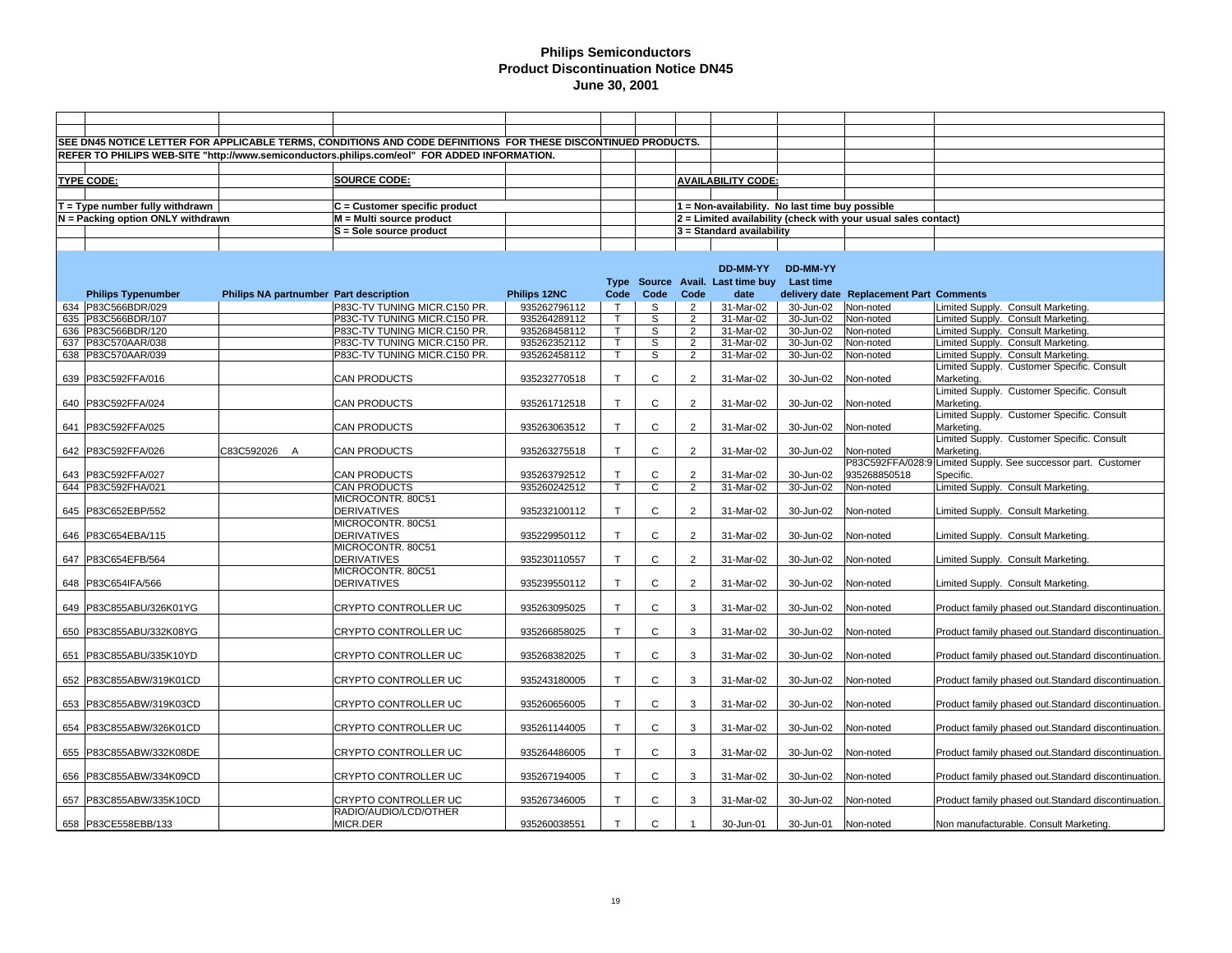|     |                                   |                                        | SEE DN45 NOTICE LETTER FOR APPLICABLE TERMS, CONDITIONS AND CODE DEFINITIONS FOR THESE DISCONTINUED PRODUCTS. |              |                |                |                |                                                 |           |                                                                |                                              |
|-----|-----------------------------------|----------------------------------------|---------------------------------------------------------------------------------------------------------------|--------------|----------------|----------------|----------------|-------------------------------------------------|-----------|----------------------------------------------------------------|----------------------------------------------|
|     |                                   |                                        | REFER TO PHILIPS WEB-SITE "http://www.semiconductors.philips.com/eol" FOR ADDED INFORMATION.                  |              |                |                |                |                                                 |           |                                                                |                                              |
|     |                                   |                                        |                                                                                                               |              |                |                |                |                                                 |           |                                                                |                                              |
|     | <b>TYPE CODE:</b>                 |                                        | <b>SOURCE CODE:</b>                                                                                           |              |                |                |                | <b>AVAILABILITY CODE:</b>                       |           |                                                                |                                              |
|     |                                   |                                        |                                                                                                               |              |                |                |                |                                                 |           |                                                                |                                              |
|     |                                   |                                        |                                                                                                               |              |                |                |                |                                                 |           |                                                                |                                              |
|     | $T = Type$ number fully withdrawn |                                        | C = Customer specific product                                                                                 |              |                |                |                | 1 = Non-availability. No last time buy possible |           |                                                                |                                              |
|     | N = Packing option ONLY withdrawn |                                        | $M = Multi source product$                                                                                    |              |                |                |                |                                                 |           | 2 = Limited availability (check with your usual sales contact) |                                              |
|     |                                   |                                        | S = Sole source product                                                                                       |              |                |                |                | $3$ = Standard availability                     |           |                                                                |                                              |
|     |                                   |                                        |                                                                                                               |              |                |                |                |                                                 |           |                                                                |                                              |
|     |                                   |                                        |                                                                                                               |              |                |                |                |                                                 |           |                                                                |                                              |
|     |                                   |                                        |                                                                                                               |              |                |                |                | DD-MM-YY                                        | DD-MM-YY  |                                                                |                                              |
|     |                                   |                                        |                                                                                                               |              |                |                |                | Type Source Avail. Last time buy Last time      |           |                                                                |                                              |
|     | <b>Philips Typenumber</b>         | Philips NA partnumber Part description |                                                                                                               | Philips 12NC | Code           | Code           | Code           | date                                            |           | delivery date Replacement Part Comments                        |                                              |
|     |                                   |                                        | RADIO/AUDIO/LCD/OTHER                                                                                         |              |                |                |                |                                                 |           |                                                                |                                              |
|     | 659 P83CE558EFB/114               |                                        | MICR.DER                                                                                                      | 935237170557 | $\mathsf{T}$   | C              | $\mathbf{1}$   | 30-Jun-01                                       | 30-Jun-01 | Non-noted                                                      | Non manufacturable. Consult Marketing.       |
|     |                                   |                                        | RADIO/AUDIO/LCD/OTHER                                                                                         |              |                |                |                |                                                 |           |                                                                |                                              |
|     | 660 P83CE558EFB/124               |                                        | MICR.DER                                                                                                      | 935247600551 | $\mathsf{T}$   | C              |                | 30-Jun-01                                       | 30-Jun-01 | Non-noted                                                      | Non manufacturable. Consult Marketing.       |
|     |                                   |                                        | RADIO/AUDIO/LCD/OTHER                                                                                         |              |                |                |                |                                                 |           |                                                                |                                              |
| 661 | P83CE558EFB/128                   |                                        | MICR.DER                                                                                                      | 935253050557 | $\mathsf{T}$   | $\mathsf{C}$   | $\overline{1}$ | 30-Jun-01                                       | 30-Jun-01 | Non-noted                                                      | Non manufacturable. Consult Marketing.       |
|     |                                   |                                        | RADIO/AUDIO/LCD/OTHER                                                                                         |              |                |                |                |                                                 |           |                                                                |                                              |
|     | 662 P83CE558EFB/145               |                                        | MICR.DER                                                                                                      | 935260889557 | $\mathsf{T}$   | $\mathsf{C}$   |                | 30-Jun-01                                       | 30-Jun-01 | Non-noted                                                      | Non manufacturable. Consult Marketing.       |
|     |                                   |                                        | RADIO/AUDIO/LCD/OTHER                                                                                         |              |                |                |                |                                                 |           |                                                                |                                              |
|     | 663 P83CE558EFB/150               |                                        | MICR.DER                                                                                                      | 935262230557 | $\mathsf{T}$   | C              | $\mathbf{1}$   | 30-Jun-01                                       | 30-Jun-01 | Non-noted                                                      | Non manufacturable. Consult Marketing.       |
|     |                                   |                                        | RADIO/AUDIO/LCD/OTHER                                                                                         |              |                |                |                |                                                 |           |                                                                |                                              |
|     | 664 P83CE558EFB/154               |                                        | MICR.DER                                                                                                      | 935262920557 | $\mathsf{T}$   | C              |                | 30-Jun-01                                       | 30-Jun-01 | Non-noted                                                      | Non manufacturable. Consult Marketing.       |
|     |                                   |                                        | RADIO/AUDIO/LCD/OTHER                                                                                         |              |                |                |                |                                                 |           |                                                                |                                              |
|     | 665 P83CE559EFB/042               |                                        | MICR.DER                                                                                                      | 935261281557 | $\top$         | $\mathsf{C}$   | $\mathbf{1}$   | 30-Jun-01                                       | 30-Jun-01 | Non-noted                                                      | Non manufacturable. Consult Marketing.       |
|     |                                   |                                        | RADIO/AUDIO/LCD/OTHER                                                                                         |              |                |                |                |                                                 |           |                                                                |                                              |
| 666 | P83CE559EFB/043                   |                                        | MICR.DER                                                                                                      | 935261985557 | $\top$         | $\mathsf{C}$   |                | 30-Jun-01                                       | 30-Jun-01 | Non-noted                                                      | Non manufacturable. Consult Marketing.       |
|     |                                   |                                        | RADIO/AUDIO/LCD/OTHER                                                                                         |              |                |                |                |                                                 |           |                                                                |                                              |
|     | 667 P83CE559EFB/044               |                                        | MICR.DER                                                                                                      | 935262376557 | $\mathsf{T}$   | $\mathsf{C}$   | $\overline{1}$ | 30-Jun-01                                       | 30-Jun-01 | Non-noted                                                      | Non manufacturable. Consult Marketing.       |
|     |                                   |                                        | RADIO/AUDIO/LCD/OTHER                                                                                         |              |                |                |                |                                                 |           |                                                                |                                              |
|     | 668 P83CE559EFB/048               |                                        | MICR.DER                                                                                                      | 935266528557 | T.             | $\mathsf{C}$   |                | 30-Jun-01                                       | 30-Jun-01 | Non-noted                                                      | Non manufacturable. Consult Marketing.       |
|     |                                   |                                        | RADIO/AUDIO/LCD/OTHER                                                                                         |              |                |                |                |                                                 |           |                                                                |                                              |
| 669 | P83CE560EFB/046                   |                                        | MICR.DER                                                                                                      | 935265460557 | $\mathsf{T}$   | $\mathsf{C}$   | $\overline{1}$ | 30-Jun-01                                       | 30-Jun-01 | Non-noted                                                      | Non manufacturable. Consult Marketing.       |
|     | 670 P83CL410HFH/031/F3            | C83CL41031 B                           | 80CLXXX FAMILY                                                                                                | 935175310557 | $\mathsf{T}$   | $\mathsf{C}$   | $\overline{2}$ | 31-Mar-02                                       | 30-Jun-02 | Non-noted                                                      | Limited supply. Consult Marketing.           |
|     | 671 P83CL410HFH/039/F3            |                                        | 80CLXXX FAMILY                                                                                                | 935261736557 | $\mathsf T$    | C              | $\mathbf{1}$   | 30-Sep-01                                       | 31-Dec-01 | Non-noted                                                      | Non manufacturable. Consult Marketing.       |
|     | 672 P83CL410HFH/040/F3            |                                        | 80CLXXX FAMILY                                                                                                | 935263419557 | $\overline{T}$ | $\mathsf{C}$   | $\overline{2}$ | 31-Mar-02                                       | 30-Jun-02 | Non-noted                                                      | Limited supply. Consult Marketing.           |
| 673 | P83CL410HFH/041/F3                |                                        | 80CLXXX FAMILY                                                                                                | 935263661518 | $\mathsf{T}$   | C              | $\overline{2}$ | 31-Mar-02                                       | 30-Jun-02 | Non-noted                                                      | Limited supply. Consult Marketing.           |
|     | 674 P83CL410HFH/042/F3            | C83CL41042<br>$\overline{B}$           | 80CLXXX FAMILY                                                                                                | 935263800518 | Τ              | $\overline{c}$ | $\overline{2}$ | 31-Mar-02                                       | 30-Jun-02 | Non-noted                                                      | Limited supply. Consult Marketing.           |
|     | 675 P83CL410HFT/044               | C83CL41044<br>D                        | 80CLXXX FAMILY                                                                                                | 935267232112 | $\mathsf{T}$   | $\mathsf{C}$   | $\overline{2}$ | 31-Mar-02                                       | 30-Jun-02 | Non-noted                                                      | Limited supply. Consult Marketing.           |
|     |                                   |                                        |                                                                                                               |              |                |                |                |                                                 |           |                                                                | Not manufacturable. Limited supply. Consult  |
| 676 | P83CL782HDH/090/4/A               |                                        | 80CLXXX FAMILY                                                                                                | 935249230518 | $\mathsf{T}$   | $\mathsf{C}$   | $\overline{2}$ | 30-Sep-01                                       | 31-Dec-01 | Non-noted                                                      | Marketing.                                   |
|     | 677 P83CL884T/000/2               |                                        | 80CLXXX FAMILY                                                                                                | 935261455118 | $\mathsf{T}$   | S              | $\overline{2}$ | 31-Mar-02                                       | 30-Jun-02 | Non-noted                                                      | Limited supply. Consult Marketing.           |
|     | 678 P83W858AEU/001K00YG           | 83W85800YG<br>CU                       | CRYPTO CONTROLLER UC                                                                                          | 935260393025 | $\mathsf T$    | М              | 3              | 31-Dec-01                                       | 30-Jun-02 | Non-noted                                                      | Standard discontinuation. Consult Marketing. |
|     | 679 P83W858AEU/002K01YG           | 83W85801YG<br>CU                       | <b>CRYPTO CONTROLLER UC</b>                                                                                   | 935260825025 | $\mathsf{T}$   | $\mathsf{C}$   | 3              | 31-Mar-02                                       | 30-Jun-02 | Non-noted                                                      | Standard discontinuation. Consult Marketing. |
| 680 | P83W858AEU/007K04YG               |                                        | CRYPTO CONTROLLER UC                                                                                          | 935263668025 | $\mathsf{T}$   | М              | 3              | 31-Dec-01                                       | 30-Jun-02 | Non-noted                                                      | Standard discontinuation. Consult Marketing. |
| 681 | P83W858AEV/002K01NC               | 83W85801NC<br>J                        | CRYPTO CONTROLLER UC                                                                                          | 935260824118 | $\mathsf T$    | $\mathsf{C}$   | 3              | 31-Mar-02                                       | 30-Jun-02 | Non-noted                                                      | Standard discontinuation. Consult Marketing. |
| 682 | P83W858AEV/006K02NC               |                                        | CRYPTO CONTROLLER UC                                                                                          | 935262684118 | T              | C              | 3              | 31-Mar-02                                       | 30-Jun-02 | Non-noted                                                      | Standard discontinuation. Consult Marketing. |
| 683 | P83W858AEW/002K01CG               | 83W85802CG<br>CA                       | CRYPTO CONTROLLER UC                                                                                          | 935268021005 | $\overline{T}$ | $\mathsf{C}$   | 3              | 31-Mar-02                                       | 30-Jun-02 | Non-noted                                                      | Standard discontinuation. Consult Marketing. |
|     | 684 P83W858AEW/004K03CG           | 83W85804CG<br>CA                       | CRYPTO CONTROLLER UC                                                                                          | 935261966005 | $\mathsf{T}$   | C              | 3              | 31-Mar-02                                       | 30-Jun-02 | Non-noted                                                      | Standard discontinuation. Consult Marketing. |
| 685 | P83W858AEW/007K04CG               |                                        | CRYPTO CONTROLLER UC                                                                                          | 935263681005 | T.             | M              | 3              | 31-Dec-01                                       | 30-Jun-02 | Non-noted                                                      | Standard discontinuation. Consult Marketing. |
|     | 686 P83W858AEW/008K05CG           |                                        | CRYPTO CONTROLLER UC                                                                                          | 935263784005 | $\mathsf T$    | C              | 3              | 31-Mar-02                                       | 30-Jun-02 | Non-noted                                                      | Standard discontinuation. Consult Marketing. |
|     |                                   |                                        |                                                                                                               |              |                |                |                |                                                 |           |                                                                |                                              |
| 687 | P83W862AEW/014K09CG               |                                        | SECURITY CONTROLLER UC                                                                                        | 935268670005 | T              | C              | 3              | 31-Mar-02                                       | 30-Jun-02 | P8WE6004                                                       | Standard discontinuation. Consult Marketing. |
| 688 | P83W862AEW/015K00CG               |                                        | SECURITY CONTROLLER UC                                                                                        | 935268744005 | $\mathsf T$    | C              | 3              | 31-Mar-02                                       | 30-Jun-02 | P8WE6004                                                       | Standard discontinuation. Consult Marketing. |
|     | 689 P83W862AEW/016K00CG           |                                        | SECURITY CONTROLLER UC                                                                                        | 935269042005 | $\mathsf{T}$   | $\mathsf{C}$   | 3              | 31-Mar-02                                       | 30-Jun-02 | P8WE6004                                                       | Standard discontinuation. Consult Marketing. |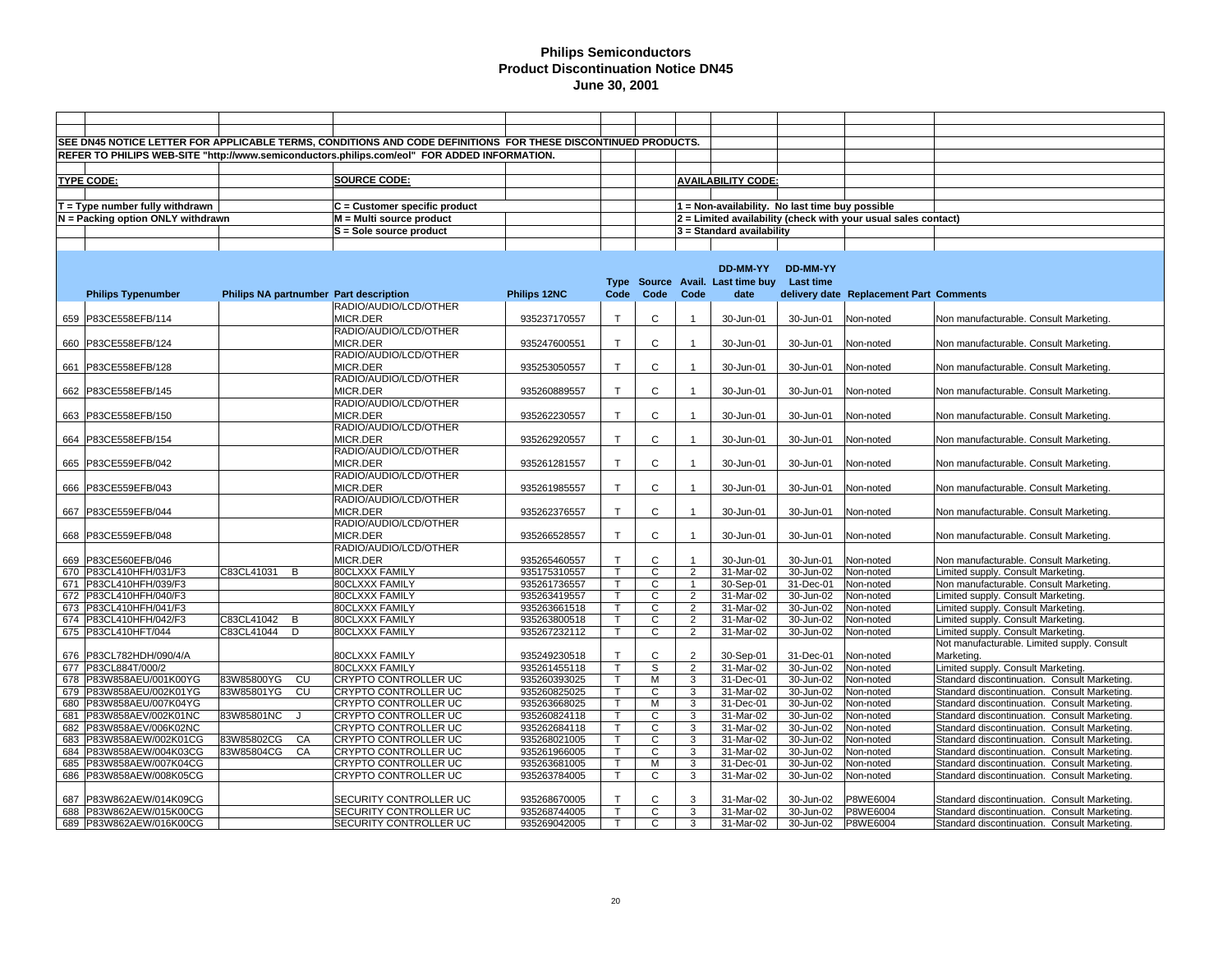|     |                                   |              |           | SEE DN45 NOTICE LETTER FOR APPLICABLE TERMS, CONDITIONS AND CODE DEFINITIONS FOR THESE DISCONTINUED PRODUCTS. |              |              |                |                |                                                 |           |                                                                |                                                |
|-----|-----------------------------------|--------------|-----------|---------------------------------------------------------------------------------------------------------------|--------------|--------------|----------------|----------------|-------------------------------------------------|-----------|----------------------------------------------------------------|------------------------------------------------|
|     |                                   |              |           | REFER TO PHILIPS WEB-SITE "http://www.semiconductors.philips.com/eol" FOR ADDED INFORMATION.                  |              |              |                |                |                                                 |           |                                                                |                                                |
|     |                                   |              |           |                                                                                                               |              |              |                |                |                                                 |           |                                                                |                                                |
|     | <b>TYPE CODE:</b>                 |              |           | <b>SOURCE CODE:</b>                                                                                           |              |              |                |                | <b>AVAILABILITY CODE:</b>                       |           |                                                                |                                                |
|     |                                   |              |           |                                                                                                               |              |              |                |                |                                                 |           |                                                                |                                                |
|     | $T = Type$ number fully withdrawn |              |           | $C =$ Customer specific product                                                                               |              |              |                |                | 1 = Non-availability. No last time buy possible |           |                                                                |                                                |
|     |                                   |              |           | M = Multi source product                                                                                      |              |              |                |                |                                                 |           |                                                                |                                                |
|     | N = Packing option ONLY withdrawn |              |           | S = Sole source product                                                                                       |              |              |                |                |                                                 |           | 2 = Limited availability (check with your usual sales contact) |                                                |
|     |                                   |              |           |                                                                                                               |              |              |                |                | $3$ = Standard availability                     |           |                                                                |                                                |
|     |                                   |              |           |                                                                                                               |              |              |                |                |                                                 |           |                                                                |                                                |
|     |                                   |              |           |                                                                                                               |              |              |                |                |                                                 |           |                                                                |                                                |
|     |                                   |              |           |                                                                                                               |              |              |                |                | DD-MM-YY                                        | DD-MM-YY  |                                                                |                                                |
|     |                                   |              |           |                                                                                                               |              |              |                |                | Type Source Avail. Last time buy                | Last time |                                                                |                                                |
|     | <b>Philips Typenumber</b>         |              |           | Philips NA partnumber Part description                                                                        | Philips 12NC | Code         | Code           | Code           | date                                            |           | delivery date Replacement Part Comments                        |                                                |
|     | 690 P83W864AEW/011K00CG           |              |           | <b>BASIC-TYPENR NOT USED</b>                                                                                  | 935268743005 | T            | $\mathbf{C}$   | 3              | 31-Mar-02                                       | 30-Jun-02 | P8WE6004                                                       | Standard discontinuation. Consult Marketing.   |
| 691 | P83W864AEW/012K00CG               |              |           | <b>BASIC-TYPENR NOT USED</b>                                                                                  | 935269041005 | $\mathsf{T}$ | $\mathbf{C}$   | 3              | 31-Mar-02                                       | 30-Jun-02 | P8WE6004                                                       | Standard discontinuation. Consult Marketing.   |
| 692 | P83W868AEW/008K00CG               |              |           | SECURITY CONTROLLER UC                                                                                        | 935269040005 | $\mathsf{T}$ | $\overline{c}$ | 3              | 31-Mar-02                                       | 30-Jun-02 | P8WE6008                                                       | Standard discontinuation. Consult Marketing.   |
|     | 693 P87C055BBP                    | P87C055BB    | <b>NB</b> | VIDEO MICROC.DERIV.80C48 CPU                                                                                  | 935197220112 | $\mathsf{T}$ | S              | $\overline{2}$ | 31-Mar-02                                       | 30-Jun-02 | Non-noted                                                      | Limited Supply. Consult Marketing.             |
|     | 694 P87C055BBP/314                |              |           | VIDEO MICROC.DERIV.80C48 CPU                                                                                  | 935263743112 | Ŧ            | s              | $\overline{2}$ | 31-Mar-02                                       | 30-Jun-02 | Non-noted                                                      | Limited Supply. Consult Marketing.             |
|     | 695 P87C390AEB/C1                 |              |           | 80C51, C100OTP FOR MONITOR                                                                                    | 935263586557 | т            | S              | $\overline{2}$ | 31-Mar-02                                       | 30-Jun-02 | Non-noted                                                      | Limited Supply. Consult Marketing.             |
|     | 696 P87C390AEB/C1                 |              |           | 80C51, C100OTP FOR MONITOR                                                                                    | 935263586551 | $\mathsf{T}$ | S              | $\overline{2}$ | 31-Mar-02                                       | 30-Jun-02 | Non-noted                                                      | Limited Supply. Consult Marketing.             |
|     | 697 P87C390AER/002                |              |           | <b>BASIC-TYPENR NOT USED</b>                                                                                  | 935263809112 | $\mathsf{T}$ | S              | $\overline{2}$ | 31-Mar-02                                       | 30-Jun-02 | Non-noted                                                      | Limited Supply. Consult Marketing.             |
|     | 698 P87C390AER/C1                 |              |           | BASIC-TYPENR NOT USED                                                                                         | 935263584112 | $\mathsf{T}$ | S              | $\overline{2}$ | 31-Mar-02                                       | 30-Jun-02 | Non-noted                                                      | Limited Supply. Consult Marketing.             |
|     |                                   |              |           | 51 FAM.CMOS OTP EPROM                                                                                         |              |              |                |                |                                                 |           |                                                                |                                                |
|     | 699 P87C51RA+4B                   | P87C51RA+4 B |           | 87C51RA+                                                                                                      | 935252840551 | N            | M              | 3              | 31-Dec-01                                       | 30-Jun-02 | Non-noted                                                      | Multi. Tray Available                          |
|     | 700 P87C54SFBBD                   | P87C54SFB    | <b>BD</b> | P87C54SFBBD                                                                                                   | 935267218557 | $\mathsf{T}$ | M              | 3              | 31-Dec-01                                       | 30-Jun-02 | Non-noted                                                      | Pin for pin device to be intro'd 3rdQ,01       |
|     | 701 P87C695AEB/C1                 |              |           | 80C51, C100OTP FOR MONITOR                                                                                    | 935263599557 | $\mathsf{T}$ | S              | $\overline{2}$ | 31-Mar-02                                       | 30-Jun-02 | Non-noted                                                      | Limited Supply. Consult Marketing.             |
|     | 702 P87C695AEB/C1                 |              |           | 80C51, C100OTP FOR MONITOR                                                                                    | 935263599551 | $\mathsf{T}$ | S              | $\overline{2}$ | 31-Mar-02                                       | 30-Jun-02 | Non-noted                                                      | Limited Supply. Consult Marketing.             |
|     |                                   |              |           | 80C51 C100OTP PROCESS FOR                                                                                     |              |              |                |                |                                                 |           |                                                                |                                                |
|     | 703 P87C695AER/C1                 |              |           | <b>MONITOR</b>                                                                                                | 935263598112 | $\mathsf{T}$ | S              | $\overline{2}$ | 31-Mar-02                                       | 30-Jun-02 | Non-noted                                                      | Limited Supply. Consult Marketing.             |
|     | 704 P87C770AAR/052                |              |           | P83C-TV TUNING MICR.C150 PR.                                                                                  | 935266748112 | $\mathsf{T}$ | S              | $\overline{2}$ | 31-Mar-02                                       | 30-Jun-02 | Non-noted                                                      | Limited Supply. Consult Marketing.             |
|     | 705 P87C770AAR/057                |              |           | P83C-TV TUNING MICR.C150 PR.                                                                                  | 935267433112 | т            | S              | $\overline{2}$ | 31-Mar-02                                       | 30-Jun-02 | Non-noted                                                      | Limited Supply. Consult Marketing.             |
|     | 706 P87C770AAR/058                |              |           | P83C-TV TUNING MICR.C150 PR.                                                                                  | 935266750112 | $\mathsf{T}$ | S              | $\overline{2}$ | 31-Mar-02                                       | 30-Jun-02 | Non-noted                                                      | Limited Supply. Consult Marketing.             |
|     | 707 P87C770AAR/059                |              |           | P83C-TV TUNING MICR.C150 PR.                                                                                  | 935267424112 | $\mathsf{T}$ | S              | $\overline{2}$ | 31-Mar-02                                       | 30-Jun-02 | Non-noted                                                      | Limited Supply. Consult Marketing.             |
|     | 708 P87C770AAR/H                  |              |           | P83C-TV TUNING MICR.C150 PR.                                                                                  | 935260982112 | T.           | S              | $\overline{2}$ | 31-Mar-02                                       | 30-Jun-02 | Non-noted                                                      | Limited Supply. Consult Marketing.             |
|     |                                   |              |           | RADIO/AUDIO/LCD/OTHER                                                                                         |              |              |                |                |                                                 |           |                                                                |                                                |
|     | 709 P87CE560EFB/038               | C87CE56038   | BA        | MICR.DER                                                                                                      | 935268251557 | $\mathsf{T}$ | C              | $\mathbf{1}$   | 30-Jun-01                                       | 30-Jun-01 | Non-noted                                                      | Non manufacturing. Consult Marketing.          |
|     | 710 P87CL884T/000/2               | P87CL884T2   | D         | 80CLXXX FAMILY                                                                                                | 935261464118 | $\mathsf{T}$ | s              | $\overline{2}$ | 31-Mar-02                                       | 30-Jun-02 | Non-noted                                                      | Limited Supply. Consult Marketing.             |
|     | 711 P87LPC769FD                   | P87LPC769F   | D         | P87LPC769 SO20                                                                                                | 935267635512 | $\mathsf{T}$ | S              | $\mathbf{1}$   | 30-Jun-01                                       | 30-Jun-01 | P87LPC769HD                                                    | Wider Temperature Range Replacement.           |
|     |                                   |              |           |                                                                                                               |              |              |                |                |                                                 |           | P8WE5016AEW/02                                                 |                                                |
|     | 712 P8WE5016AEW/02404W            |              |           | <b>CRYPTO CONTROLLER</b>                                                                                      | 935267466005 | $\mathsf{T}$ | C              | 3              | 31-Mar-02                                       | 30-Jun-02 | 607W                                                           | See successor part. Standard discontinuation.  |
|     | 713 P8WE5032AEV/011038            |              |           | <b>CRYPTO CONTROLLER</b>                                                                                      | 935264490118 | $\mathsf{T}$ | C              | 3              | 31-Mar-02                                       | 30-Jun-02 | Non-noted                                                      | Standard discontinuation. Consult Marketing.   |
|     |                                   |              |           |                                                                                                               |              |              |                |                |                                                 |           | P8WE5032AEV/01                                                 |                                                |
|     | 714 P8WE5032AEV/016158            |              |           | <b>CRYPTO CONTROLLER</b>                                                                                      | 935266915118 | $\mathsf{T}$ | C              | 3              | 31-Mar-02                                       | 30-Jun-02 | 61581                                                          | Standard discontinuation. See replacement.     |
|     |                                   |              |           |                                                                                                               |              |              |                |                |                                                 |           | P8WE5032AEV/01                                                 |                                                |
|     | 715 P8WE5032AEV/018178            |              |           | <b>CRYPTO CONTROLLER</b>                                                                                      | 935266911118 | $\mathsf{T}$ | $\mathsf{C}$   | 3              | 31-Mar-02                                       | 30-Jun-02 | 81781                                                          | Standard discontinuation. See replacement.     |
|     |                                   |              |           |                                                                                                               |              |              |                |                |                                                 |           | P8WE5032AEV/01                                                 |                                                |
|     | 716 P8WE5032AEV/019198            |              |           | <b>CRYPTO CONTROLLER</b>                                                                                      | 935266914118 | $\mathsf{T}$ | C              | 3              | 31-Mar-02                                       | 30-Jun-02 | 91981                                                          | Standard discontinuation. See replacement.     |
|     | 717 P8WE5032AEW/01103W            |              |           | <b>CRYPTO CONTROLLER</b>                                                                                      | 935267568005 | $\mathsf{T}$ | $\mathsf{C}$   | 3              | 31-Mar-02                                       | 30-Jun-02 | Non-noted                                                      | Standard discontinuation. See replacement.     |
|     |                                   |              |           |                                                                                                               |              |              |                |                |                                                 |           | P8WE5032AEV/01                                                 |                                                |
|     | 718 P8WE5032AEW/01817W            |              |           | <b>CRYPTO CONTROLLER</b>                                                                                      | 935267583005 | Τ            | C              | 3              | 31-Mar-02                                       | 30-Jun-02 | 81781                                                          | change to MODULE type. See Replacement.        |
|     | 719 P8WE5033AEW/00400W            |              |           | <b>CRYPTO CONTROLLERS</b>                                                                                     | 935268480005 | $\mathsf{T}$ | $\mathsf{C}$   | 3              | $\overline{31}$ -Mar-02                         | 30-Jun-02 | Non-noted                                                      | Standard discontinuation. Consult Marketing.   |
| 720 | P8WE6017AEV/003028                |              |           | <b>SECURITY CONTROLLER</b>                                                                                    | 935266752118 | $\mathsf{T}$ | C              | 3              | 31-Mar-02                                       | 30-Jun-02 | Non-noted                                                      | Replacement in preparation                     |
|     | 721 P8WE6017AEV/005078I           |              |           | SECURITY CONTROLLER                                                                                           | 935268643118 | $\mathsf T$  | $\mathsf C$    | 3              | $\overline{31}$ -Mar-02                         | 30-Jun-02 | Non-noted                                                      | CPCN BLI 00/04 ( V0-->V1)                      |
|     |                                   |              |           |                                                                                                               |              |              |                |                |                                                 |           | P8WE6017AEV/11                                                 |                                                |
| 722 | P8WE6017AEV/006098I               |              |           | SECURITY CONTROLLER                                                                                           | 935268097118 | $\mathsf{T}$ | C              | 3              | 31-Mar-02                                       | 30-Jun-02 | 60981                                                          | Replacement in preparation. Consult Marketing. |
|     | 723 P8WE6017AEW/004AAW            |              |           | SECURITY CONTROLLER                                                                                           | 935266759005 | $\mathsf{T}$ | C              | 3              | 31-Mar-02                                       | 30-Jun-02 | Non-noted                                                      | Replacement type agreed                        |
|     | 724 P8WE6017AEW/00507W            |              |           | <b>SECURITY CONTROLLER</b>                                                                                    | 935267622005 | $\mathsf{T}$ | C              | 3              | 31-Mar-02                                       | 30-Jun-02 | Non-noted                                                      | Standard discontinuation. Consult Marketing    |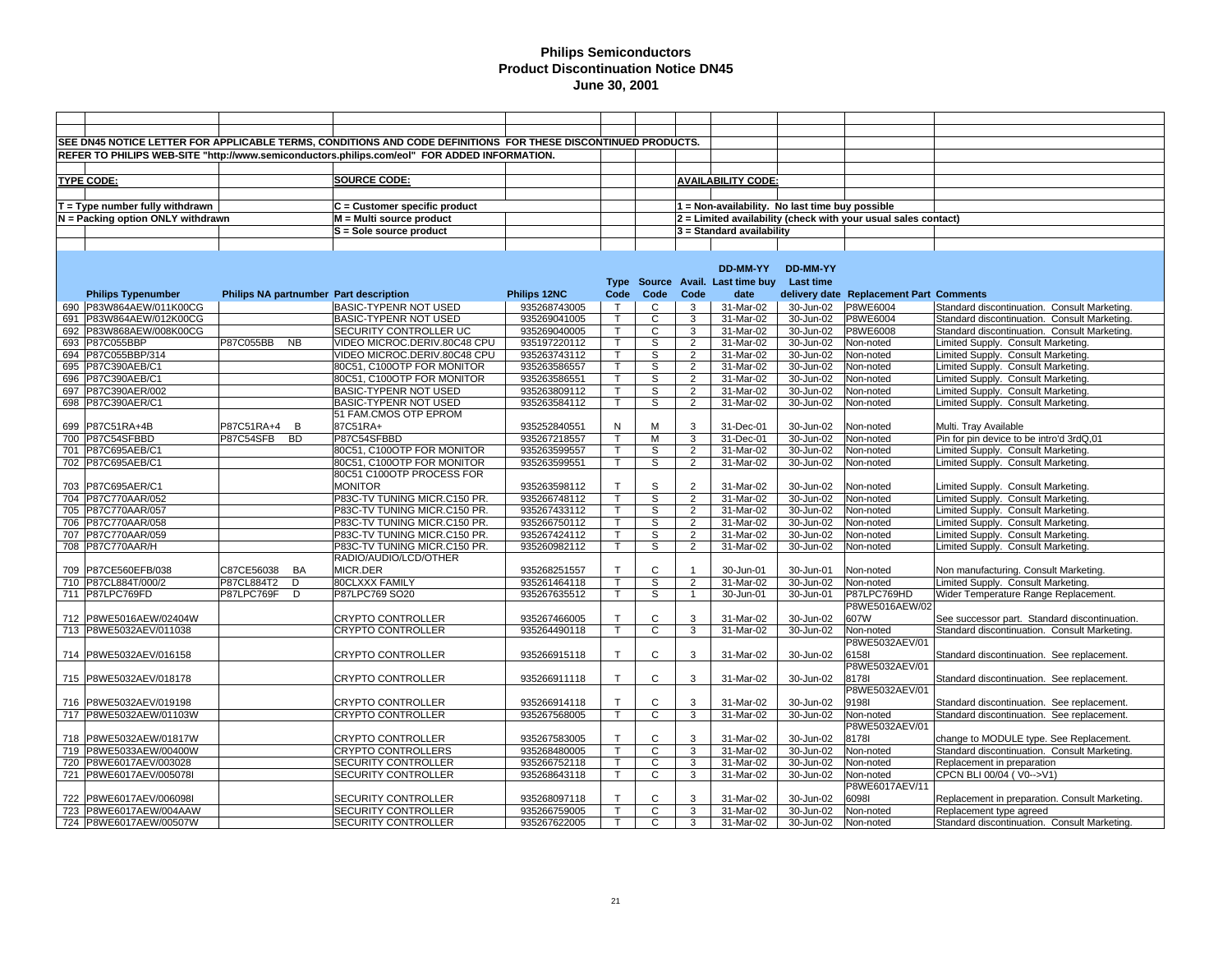|     |                                   |                                        | SEE DN45 NOTICE LETTER FOR APPLICABLE TERMS, CONDITIONS AND CODE DEFINITIONS FOR THESE DISCONTINUED PRODUCTS. |              |                         |                |                |                                                 |                 |                                                                |                                                 |
|-----|-----------------------------------|----------------------------------------|---------------------------------------------------------------------------------------------------------------|--------------|-------------------------|----------------|----------------|-------------------------------------------------|-----------------|----------------------------------------------------------------|-------------------------------------------------|
|     |                                   |                                        | REFER TO PHILIPS WEB-SITE "http://www.semiconductors.philips.com/eol" FOR ADDED INFORMATION.                  |              |                         |                |                |                                                 |                 |                                                                |                                                 |
|     |                                   |                                        |                                                                                                               |              |                         |                |                |                                                 |                 |                                                                |                                                 |
|     | <b>TYPE CODE:</b>                 |                                        | SOURCE CODE:                                                                                                  |              |                         |                |                | <b>AVAILABILITY CODE:</b>                       |                 |                                                                |                                                 |
|     |                                   |                                        |                                                                                                               |              |                         |                |                |                                                 |                 |                                                                |                                                 |
|     |                                   |                                        |                                                                                                               |              |                         |                |                |                                                 |                 |                                                                |                                                 |
|     | $T = Type$ number fully withdrawn |                                        | C = Customer specific product                                                                                 |              |                         |                |                | 1 = Non-availability. No last time buy possible |                 |                                                                |                                                 |
|     | N = Packing option ONLY withdrawn |                                        | M = Multi source product                                                                                      |              |                         |                |                |                                                 |                 | 2 = Limited availability (check with your usual sales contact) |                                                 |
|     |                                   |                                        | S = Sole source product                                                                                       |              |                         |                |                | 3 = Standard availability                       |                 |                                                                |                                                 |
|     |                                   |                                        |                                                                                                               |              |                         |                |                |                                                 |                 |                                                                |                                                 |
|     |                                   |                                        |                                                                                                               |              |                         |                |                |                                                 |                 |                                                                |                                                 |
|     |                                   |                                        |                                                                                                               |              |                         |                |                | DD-MM-YY                                        | <b>DD-MM-YY</b> |                                                                |                                                 |
|     |                                   |                                        |                                                                                                               |              |                         |                |                | Type Source Avail. Last time buy                | Last time       |                                                                |                                                 |
|     | <b>Philips Typenumber</b>         | Philips NA partnumber Part description |                                                                                                               | Philips 12NC | Code                    | Code           | Code           | date                                            |                 | delivery date Replacement Part Comments                        |                                                 |
|     |                                   |                                        |                                                                                                               |              |                         |                |                |                                                 |                 | P8WE6017AEW/12                                                 |                                                 |
| 725 | P8WE6017AEW/007A1W                |                                        | SECURITY CONTROLLER                                                                                           | 935267083005 | $\mathsf{T}$            | C              | 3              | 31-Mar-02                                       | 30-Jun-02       | 6A1W                                                           | Replacement type agreed                         |
|     | 726 P8WE6017AEW/00905W            |                                        | SECURITY CONTROLLER                                                                                           | 935267248005 | $\mathsf{T}$            | C              | 3              | 31-Mar-02                                       | 30-Jun-02       | Non-noted                                                      | no demand                                       |
|     |                                   |                                        |                                                                                                               |              |                         |                |                |                                                 |                 | P8WE6017AEW/11                                                 |                                                 |
|     | 727 P8WE6017AEW/01108W            |                                        | SECURITY CONTROLLER                                                                                           | 935268015005 | $\mathsf{T}$            | C              | 3              | 31-Mar-02                                       | 30-Jun-02       | 708W                                                           | Replacement in preparation. Consult Marketing.  |
|     |                                   |                                        |                                                                                                               |              |                         |                |                |                                                 |                 | P8WE6032AEV/05                                                 |                                                 |
|     | 728 P8WE6032AEV/056058            |                                        | <b>CRYPTO CONTROLLER</b>                                                                                      | 935266912118 | T.                      | C              | 3              | 31-Mar-02                                       | 30-Jun-02       | 60581                                                          | Replacement type agreed                         |
|     |                                   |                                        |                                                                                                               |              |                         |                |                |                                                 |                 | P8WE6032AEV/05                                                 |                                                 |
|     | 729 P8WE6032AEV/057048            |                                        | <b>CRYPTO CONTROLLER</b>                                                                                      | 935266913118 | $\mathsf{T}$            | C              | 3              | 31-Mar-02                                       | 30-Jun-02       | 7048                                                           | Replacement type agreed                         |
|     | 730 P8WE6032AEW/00106W            |                                        | <b>CRYPTO CONTROLLER</b>                                                                                      | 935268952005 | T.                      | C              | 3              | 31-Mar-02                                       | 30-Jun-02       | Non-noted                                                      | No demand                                       |
|     | 731 PCA1461T                      |                                        | <b>CLOCKS AND WATCHES</b>                                                                                     | 933911090113 | T.                      | M              | 3              | 31-Dec-01                                       | 30-Jun-02       | Non-noted                                                      | Standard discontinuation. Consult Marketing.    |
|     | 732 PCA1461T                      |                                        | <b>CLOCKS AND WATCHES</b>                                                                                     | 933911090113 | T.                      | М              | 3              | 31-Dec-01                                       | 30-Jun-02       | Non-noted                                                      | Standard discontinuation. Consult Marketing.    |
|     |                                   |                                        |                                                                                                               |              |                         |                |                |                                                 |                 |                                                                | Non manufacturing. Limited Supply. Consult      |
| 733 | PCA5010H/001/F1                   |                                        | PAGERS DECODERS                                                                                               | 935262263518 | $\mathsf{T}$            | C              | $\overline{2}$ | 30-Sep-01                                       | 31-Dec-01       | Non-noted                                                      | Marketing.                                      |
|     | 734 PCA84C222AP/022               |                                        | VIDEO MICROC.DERIV.80C48 CPU                                                                                  | 935222150112 | $\mathsf{T}$            | S              | $\overline{2}$ | 31-Mar-02                                       | 30-Jun-02       | Non-noted                                                      | Mfg. process terminated by fab. Limited supply. |
| 735 | PCA84C222AP/066                   |                                        | VIDEO MICROC.DERIV.80C48 CPU                                                                                  | 935268702112 | T.                      | S              | $\overline{2}$ | 31-Mar-02                                       | 30-Jun-02       | Non-noted                                                      | Mfg. process terminated by fab. Limited supply  |
|     | 736 PCA84C222AP/068               |                                        | VIDEO MICROC.DERIV.80C48 CPU                                                                                  | 935268986112 | T.                      | S              | 2              | 31-Mar-02                                       | 30-Jun-02       | Non-noted                                                      | Mfg. process terminated by fab. Limited supply. |
|     | 737 PCA84C222AP/070               | C84C222070 N                           | VIDEO MICROC.DERIV.80C48 CPU                                                                                  | 935269134112 | T.                      | $\mathbb S$    | $\overline{2}$ | 31-Mar-02                                       | 30-Jun-02       | Non-noted                                                      | Mfg. process terminated by fab. Limited supply  |
|     | 738 PCA84C222AT/019               |                                        | VIDEO MICROC.DERIV.80C48 CPU                                                                                  | 935215030115 | $\mathsf{T}$            | S              | 2              | 31-Mar-02                                       | 30-Jun-02       | Non-noted                                                      | Mfg. process terminated by fab. Limited supply  |
|     | 739 PCA84C222AT/019               |                                        | VIDEO MICROC.DERIV.80C48 CPU                                                                                  | 935215030118 | T.                      | S              | $\overline{2}$ | 31-Mar-02                                       | 30-Jun-02       | Non-noted                                                      | Mfg. process terminated by fab. Limited supply. |
|     | 740 PCA84C222AT/019               |                                        | VIDEO MICROC.DERIV.80C48 CPU                                                                                  | 935215030112 | T                       | S              | 2              | 31-Mar-02                                       | 30-Jun-02       | Non-noted                                                      | Mfg. process terminated by fab. Limited supply  |
|     | 741 PCA84C222AT/036               |                                        | VIDEO MICROC.DERIV.80C48 CPU                                                                                  | 935250200118 | T.                      | S              | 2              | 31-Mar-02                                       | 30-Jun-02       | Non-noted                                                      | Mfg. process terminated by fab. Limited supply. |
|     | 742 PCA84C222AT/036               |                                        | VIDEO MICROC.DERIV.80C48 CPU                                                                                  | 935250200112 | $\mathsf{T}$            | S              | 2              | 31-Mar-02                                       | 30-Jun-02       | Non-noted                                                      | Mfg. process terminated by fab. Limited supply  |
|     | 743 PCA84C222AT/038               |                                        | VIDEO MICROC.DERIV.80C48 CPU                                                                                  | 935256960112 | $\overline{\mathsf{T}}$ | $\overline{s}$ | $\overline{2}$ | 31-Mar-02                                       | 30-Jun-02       | Non-noted                                                      | Mfg. process terminated by fab. Limited supply. |
|     | 744 PCA84C222AT/038               |                                        | VIDEO MICROC.DERIV.80C48 CPU                                                                                  | 935256960118 | T.                      | S              | 2              | 31-Mar-02                                       | 30-Jun-02       | Non-noted                                                      | Mfg. process terminated by fab. Limited supply. |
| 745 | PCA84C222AT/044                   |                                        | VIDEO MICROC.DERIV.80C48 CPU                                                                                  | 935261460112 | T.                      | S              | 2              | 31-Mar-02                                       | 30-Jun-02       | Non-noted                                                      | Mfg. process terminated by fab. Limited supply. |
|     | 746 PCA84C222AT/044               |                                        | VIDEO MICROC.DERIV.80C48 CPU                                                                                  | 935261460118 | T.                      | S              | $\overline{2}$ | 31-Mar-02                                       | 30-Jun-02       | Non-noted                                                      | Mfg. process terminated by fab. Limited supply  |
|     | 747 PCA84C222AT/046               |                                        | VIDEO MICROC.DERIV.80C48 CPU                                                                                  | 935261775118 | T                       | S              | 2              | 31-Mar-02                                       | 30-Jun-02       | Non-noted                                                      | Mfg. process terminated by fab. Limited supply  |
|     | 748 PCA84C222AT/046               |                                        | VIDEO MICROC.DERIV.80C48 CPU                                                                                  | 935261775112 | $\mathsf{T}$            | S              | 2              | 31-Mar-02                                       | 30-Jun-02       | Non-noted                                                      | Mfg. process terminated by fab. Limited supply  |
|     | 749 PCA84C222AT/057               |                                        | VIDEO MICROC.DERIV.80C48 CPU                                                                                  | 935263966112 | T                       | S              | 2              | 31-Mar-02                                       | 30-Jun-02       | Non-noted                                                      | Mfg. process terminated by fab. Limited supply. |
|     | 750 PCA84C222AT/057               |                                        | VIDEO MICROC.DERIV.80C48 CPU                                                                                  | 935263966118 | T                       | S              | 2              | 31-Mar-02                                       | 30-Jun-02       | Non-noted                                                      | Mfg. process terminated by fab. Limited supply. |
|     | 751 PCA84C222AT/058               |                                        | VIDEO MICROC.DERIV.80C48 CPU                                                                                  | 935266823112 | T.                      | S              | 2              | 31-Mar-02                                       | 30-Jun-02       | Non-noted                                                      | Mfg. process terminated by fab. Limited supply  |
|     | 752 PCA84C222AT/058               |                                        | VIDEO MICROC.DERIV.80C48 CPU                                                                                  | 935266823118 | Ŧ                       | s              | $\overline{2}$ | 31-Mar-02                                       | $30 - Jun-02$   | Non-noted                                                      | Mfg. process terminated by fab. Limited supply. |
| 753 | PCA84C222AT/059                   |                                        | VIDEO MICROC.DERIV.80C48 CPU                                                                                  | 935266950118 | T.                      | S              | 2              | 31-Mar-02                                       | 30-Jun-02       | Non-noted                                                      | Mfg. process terminated by fab. Limited supply  |
|     | 754 PCA84C222AT/059               |                                        | VIDEO MICROC.DERIV.80C48 CPU                                                                                  | 935266950112 | T.                      | s              | 2              | 31-Mar-02                                       | 30-Jun-02       | Non-noted                                                      | Mfg. process terminated by fab. Limited supply. |
|     | 755 PCA84C222AT/060               |                                        | VIDEO MICROC.DERIV.80C48 CPU                                                                                  | 935267079112 | T.                      | S              | 2              | 31-Mar-02                                       | 30-Jun-02       | Non-noted                                                      | Mfg. process terminated by fab. Limited supply  |
| 756 | PCA84C222AT/060                   |                                        | VIDEO MICROC.DERIV.80C48 CPU                                                                                  | 935267079118 | T.                      | S              | $\overline{2}$ | 31-Mar-02                                       | 30-Jun-02       | Non-noted                                                      | Mfg. process terminated by fab. Limited supply  |
|     | 757 PCA84C222AT/062               |                                        | VIDEO MICROC.DERIV.80C48 CPU                                                                                  | 935268009118 | $\mathsf{T}$            | S              | 2              | 31-Mar-02                                       | 30-Jun-02       | Non-noted                                                      | Mfg. process terminated by fab. Limited supply  |
| 758 | PCA84C222AT/062                   |                                        | VIDEO MICROC.DERIV.80C48 CPU                                                                                  | 935268009112 | T.                      | S              | 2              | 31-Mar-02                                       | 30-Jun-02       | Non-noted                                                      | Mfg. process terminated by fab. Limited supply. |
|     | 759 PCA84C222AT/063               |                                        | VIDEO MICROC.DERIV.80C48 CPU                                                                                  | 935268051118 | T.                      | S              | $\overline{2}$ | 31-Mar-02                                       | 30-Jun-02       | Non-noted                                                      | Mfg. process terminated by fab. Limited supply. |
|     | 760 PCA84C222AT/063               |                                        | VIDEO MICROC.DERIV.80C48 CPU                                                                                  | 935268051112 | T.                      | S              | 2              | 31-Mar-02                                       | 30-Jun-02       | Non-noted                                                      | Mfg. process terminated by fab. Limited supply  |
|     | 761 PCA84C222AT/064               |                                        | VIDEO MICROC.DERIV.80C48 CPU                                                                                  | 935268134118 | T.                      | S              | 2              | 31-Mar-02                                       | 30-Jun-02       | Non-noted                                                      | Mfg. process terminated by fab. Limited supply. |
| 762 | PCA84C222AT/064                   |                                        | VIDEO MICROC.DERIV.80C48 CPU                                                                                  | 935268134112 | T.                      | S              | $\overline{2}$ | 31-Mar-02                                       | 30-Jun-02       | Non-noted                                                      | Mfg. process terminated by fab. Limited supply. |
|     | 763 PCA84C222AT/066               |                                        | VIDEO MICROC.DERIV.80C48 CPU                                                                                  | 935268757112 | $\mathsf{T}$            | S              | 2              | 31-Mar-02                                       | 30-Jun-02       | Non-noted                                                      | Mfg. process terminated by fab. Limited supply. |
|     | 764 PCA84C222AT/068               |                                        | VIDEO MICROC.DERIV.80C48 CPU                                                                                  | 935268987118 | T                       | S              | 2              | 31-Mar-02                                       | 30-Jun-02       | Non-noted                                                      | Mfg. process terminated by fab. Limited supply. |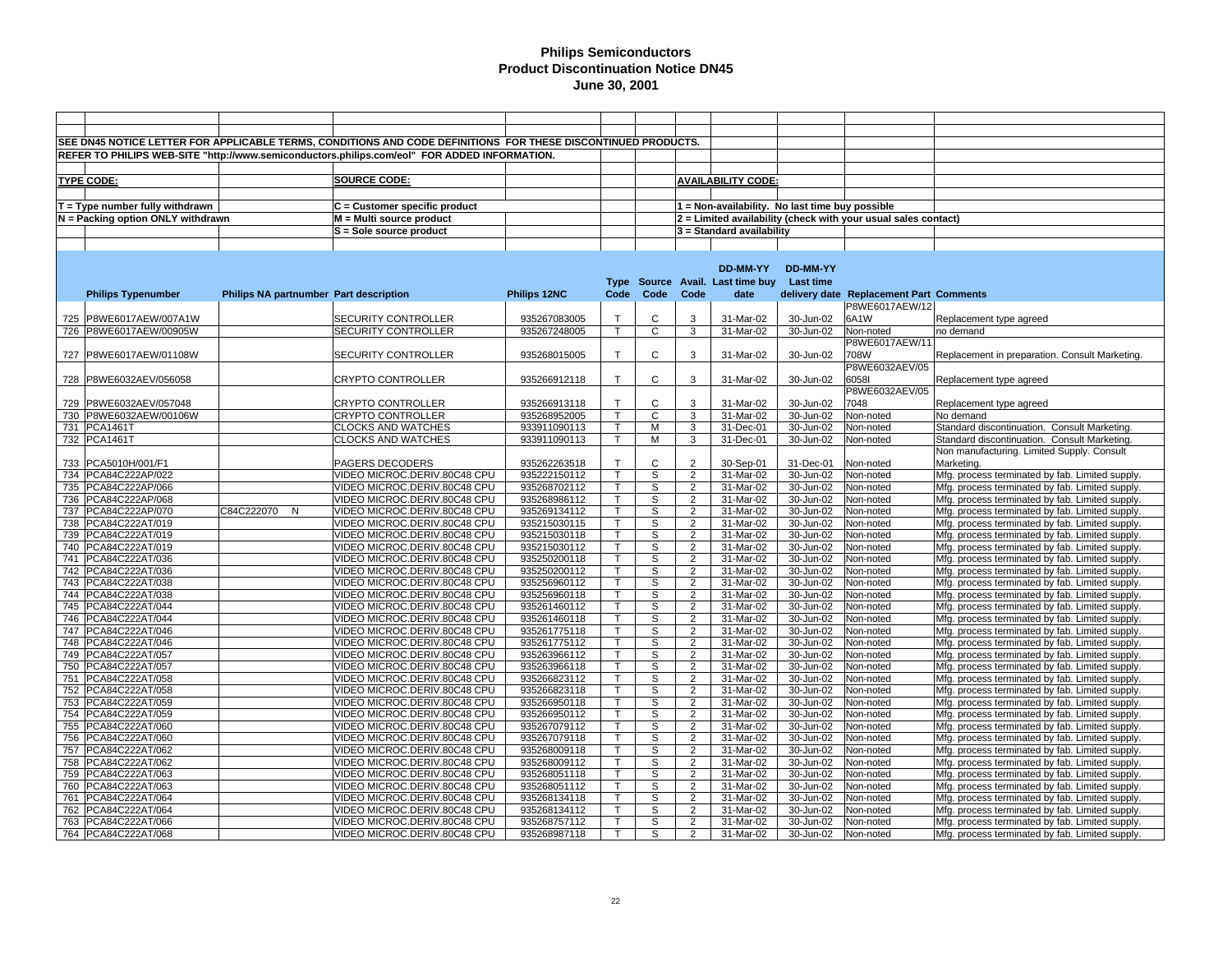|     |                                            |                                        | SEE DN45 NOTICE LETTER FOR APPLICABLE TERMS, CONDITIONS AND CODE DEFINITIONS FOR THESE DISCONTINUED PRODUCTS. |                              |                   |                |                                  |                                                 |                        |                                                                |                                                                                                    |
|-----|--------------------------------------------|----------------------------------------|---------------------------------------------------------------------------------------------------------------|------------------------------|-------------------|----------------|----------------------------------|-------------------------------------------------|------------------------|----------------------------------------------------------------|----------------------------------------------------------------------------------------------------|
|     |                                            |                                        | REFER TO PHILIPS WEB-SITE "http://www.semiconductors.philips.com/eol" FOR ADDED INFORMATION.                  |                              |                   |                |                                  |                                                 |                        |                                                                |                                                                                                    |
|     |                                            |                                        |                                                                                                               |                              |                   |                |                                  |                                                 |                        |                                                                |                                                                                                    |
|     | <b>TYPE CODE:</b>                          |                                        | <b>SOURCE CODE:</b>                                                                                           |                              |                   |                |                                  | <b>AVAILABILITY CODE:</b>                       |                        |                                                                |                                                                                                    |
|     |                                            |                                        |                                                                                                               |                              |                   |                |                                  |                                                 |                        |                                                                |                                                                                                    |
|     |                                            |                                        |                                                                                                               |                              |                   |                |                                  |                                                 |                        |                                                                |                                                                                                    |
|     | $T = Type$ number fully withdrawn          |                                        | C = Customer specific product                                                                                 |                              |                   |                |                                  | 1 = Non-availability. No last time buy possible |                        |                                                                |                                                                                                    |
|     | N = Packing option ONLY withdrawn          |                                        | $M = Multi source product$                                                                                    |                              |                   |                |                                  |                                                 |                        | 2 = Limited availability (check with your usual sales contact) |                                                                                                    |
|     |                                            |                                        | S = Sole source product                                                                                       |                              |                   |                |                                  | 3 = Standard availability                       |                        |                                                                |                                                                                                    |
|     |                                            |                                        |                                                                                                               |                              |                   |                |                                  |                                                 |                        |                                                                |                                                                                                    |
|     |                                            |                                        |                                                                                                               |                              |                   |                |                                  |                                                 |                        |                                                                |                                                                                                    |
|     |                                            |                                        |                                                                                                               |                              |                   |                |                                  | DD-MM-YY                                        | DD-MM-YY               |                                                                |                                                                                                    |
|     |                                            |                                        |                                                                                                               |                              |                   |                |                                  | Type Source Avail. Last time buy                | <b>Last time</b>       |                                                                |                                                                                                    |
|     | <b>Philips Typenumber</b>                  | Philips NA partnumber Part description |                                                                                                               | Philips 12NC                 | Code              | Code           | Code                             | date                                            |                        | delivery date Replacement Part Comments                        |                                                                                                    |
|     | 765 PCA84C222AT/068                        |                                        | VIDEO MICROC.DERIV.80C48 CPU                                                                                  | 935268987112                 | $\mathsf{T}$      | S              | 2                                | 31-Mar-02                                       | 30-Jun-02              | Non-noted                                                      | Mfg. process terminated by fab. Limited supply.                                                    |
| 766 | PCA84C222AT/070                            | C84C22270T<br>D                        | VIDEO MICROC.DERIV.80C48 CPU                                                                                  | 935269133112                 | $\mathsf{T}$      | S              | $\overline{2}$                   | 31-Mar-02                                       | 30-Jun-02              | Non-noted                                                      | Mfg. process terminated by fab. Limited supply.                                                    |
| 767 | PCA84C222AT/070                            | C84C22270T<br>D                        | VIDEO MICROC.DERIV.80C48 CPU                                                                                  | 935269133118                 | $\mathsf{T}$      | S              | $\overline{2}$                   | 31-Mar-02                                       | 30-Jun-02              | Non-noted                                                      | Mfg. process terminated by fab. Limited supply.                                                    |
|     | 768 PCA84C222BT/028                        |                                        | VIDEO MICROC.DERIV.80C48 CPU                                                                                  | 935230890112                 | $\mathsf{T}$      | S              | $\overline{2}$                   | 31-Mar-02                                       | 30-Jun-02              | Non-noted                                                      | Mfg. process terminated by fab. Limited supply.                                                    |
|     | 769 PCA84C222BT/028                        |                                        | VIDEO MICROC.DERIV.80C48 CPU                                                                                  | 935230890118                 | Τ                 | S              | $\overline{2}$                   | 31-Mar-02                                       | 30-Jun-02              | Non-noted                                                      | Mfg. process terminated by fab. Limited supply.                                                    |
|     | 770 PCA84C222BT/048                        |                                        | VIDEO MICROC.DERIV.80C48 CPU                                                                                  | 935261872112                 | т                 | S              | $\overline{2}$                   | 31-Mar-02                                       | 30-Jun-02              | Non-noted                                                      | Mfg. process terminated by fab. Limited supply.                                                    |
| 771 | PCA84C222BT/048                            |                                        | VIDEO MICROC.DERIV.80C48 CPU                                                                                  | 935261872118                 | $\top$            | S              | $\overline{2}$                   | $\overline{31}$ -Mar-02                         | 30-Jun-02              | Non-noted                                                      | Mfg. process terminated by fab. Limited supply.                                                    |
| 772 | PCA84C222BT/054                            |                                        | VIDEO MICROC.DERIV.80C48 CPU                                                                                  | 935262798118                 | $\mathsf{T}$      | S              | $\overline{2}$                   | 31-Mar-02                                       | 30-Jun-02              | Non-noted                                                      | Mfg. process terminated by fab. Limited supply.                                                    |
| 773 | PCA84C222BT/054                            |                                        | VIDEO MICROC.DERIV.80C48 CPU                                                                                  | 935262798112                 | т<br>$\mathsf{T}$ | s              | $\overline{2}$                   | 31-Mar-02                                       | 30-Jun-02              | Non-noted                                                      | Mfg. process terminated by fab. Limited supply.                                                    |
|     | 774 PCA84C222BT/065                        |                                        | VIDEO MICROC.DERIV.80C48 CPU                                                                                  | 935268640112                 | т                 | S              | $\overline{2}$                   | 31-Mar-02                                       | 30-Jun-02              | Non-noted                                                      | Mfg. process terminated by fab. Limited supply.                                                    |
|     | 775 PCA84C222BT/065                        |                                        | VIDEO MICROC.DERIV.80C48 CPU                                                                                  | 935268640118                 | $\mathsf{T}$      | S              | $\overline{2}$                   | 31-Mar-02                                       | 30-Jun-02              | Non-noted                                                      | Mfg. process terminated by fab. Limited supply.                                                    |
| 776 | PCA84C222BT/067                            |                                        | VIDEO MICROC.DERIV.80C48 CPU                                                                                  | 935268944112                 |                   | S              | $\overline{2}$<br>$\overline{2}$ | 31-Mar-02                                       | 30-Jun-02              | Non-noted                                                      | Mfg. process terminated by fab. Limited supply.                                                    |
|     | 777 PCA84C222BT/069                        |                                        | VIDEO MICROC.DERIV.80C48 CPU                                                                                  | 935269115118                 | т                 | S              | $\overline{2}$                   | 31-Mar-02                                       | 30-Jun-02              | Non-noted                                                      | Mfg. process terminated by fab. Limited supply.                                                    |
|     | 778 PCA84C222BT/069<br>779 PCA84C222BT/913 |                                        | VIDEO MICROC.DERIV.80C48 CPU<br>VIDEO MICROC.DERIV.80C48 CPU                                                  | 935269115112                 | т                 | S<br>S         | $\overline{2}$                   | 31-Mar-02                                       | 30-Jun-02              | Non-noted                                                      | Mfg. process terminated by fab. Limited supply.                                                    |
| 780 | PCA84C222BT/913                            |                                        | VIDEO MICROC.DERIV.80C48 CPU                                                                                  | 935184260112<br>935184260118 | т                 | S              | $\overline{2}$                   | 31-Mar-02<br>31-Mar-02                          | 30-Jun-02<br>30-Jun-02 | Non-noted<br>Non-noted                                         | Mfg. process terminated by fab. Limited supply.                                                    |
| 781 | PCA84C422AP/049                            | C84C422049<br>N                        | VIDEO MICROC.DERIV.80C48 CPU                                                                                  | 935262053112                 | $\mathsf{T}$      | S              | $\overline{2}$                   | 31-Mar-02                                       | 30-Jun-02              | Non-noted                                                      | Mfg. process terminated by fab. Limited supply.<br>Mfg. process terminated by fab. Limited supply. |
| 782 | PCA84C422AP/055                            | C84C422055<br>$\mathsf{N}$             | VIDEO MICROC.DERIV.80C48 CPU                                                                                  | 935262886112                 | $\mathsf{T}$      | S              | $\overline{2}$                   | 31-Mar-02                                       | 30-Jun-02              | Non-noted                                                      | Mfg. process terminated by fab. Limited supply.                                                    |
| 783 | PCA84C422AT/024                            |                                        | VIDEO MICROC.DERIV.80C48 CPU                                                                                  | 935226080115                 | $\mathsf{T}$      | S              | $\overline{2}$                   | 31-Mar-02                                       | 30-Jun-02              | Non-noted                                                      | Mfg. process terminated by fab. Limited supply.                                                    |
|     | 784   PCA84C422AT/024                      | C84C422024<br>D                        | VIDEO MICROC.DERIV.80C48 CPU                                                                                  | 935226080112                 | т                 | S              | $\overline{2}$                   | 31-Mar-02                                       | 30-Jun-02              | Non-noted                                                      | Mfg. process terminated by fab. Limited supply.                                                    |
| 785 | PCA84C422AT/024                            | C84C422024<br>D                        | VIDEO MICROC.DERIV.80C48 CPU                                                                                  | 935226080118                 | $\mathsf{T}$      | S              | $\overline{2}$                   | 31-Mar-02                                       | 30-Jun-02              | Non-noted                                                      | Mfg. process terminated by fab. Limited supply.                                                    |
| 786 | PCA84C422AT/050                            |                                        | VIDEO MICROC.DERIV.80C48 CPU                                                                                  | 935262132112                 | т                 | S              | $\overline{2}$                   | 31-Mar-02                                       | 30-Jun-02              | Non-noted                                                      | Mfg. process terminated by fab. Limited supply.                                                    |
| 787 | PCA84C422AT/050                            |                                        | VIDEO MICROC.DERIV.80C48 CPU                                                                                  | 935262132118                 | $\mathsf{T}$      | S              | $\overline{2}$                   | 31-Mar-02                                       | 30-Jun-02              | Non-noted                                                      | Mfg. process terminated by fab. Limited supply.                                                    |
|     | 788 PCA84C422BP/005                        |                                        | VIDEO MICROC.DERIV.80C48 CPU                                                                                  | 935052640112                 |                   | S              | $\overline{2}$                   | 31-Mar-02                                       | 30-Jun-02              | Non-noted                                                      | Mfg. process terminated by fab. Limited supply.                                                    |
| 789 | PCA84C422BT/056                            | C84C422056<br>D                        | VIDEO MICROC.DERIV.80C48 CPU                                                                                  | 935262906112                 | $\mathsf{T}$      | S              | $\overline{2}$                   | 31-Mar-02                                       | 30-Jun-02              | Non-noted                                                      | Mfg. process terminated by fab. Limited supply.                                                    |
|     | 790 PCA84C422BT/056                        | C84C422056<br>D                        | VIDEO MICROC.DERIV.80C48 CPU                                                                                  | 935262906118                 |                   | S              | $\overline{2}$                   | 31-Mar-02                                       | 30-Jun-02              | Non-noted                                                      | Mfg. process terminated by fab. Limited supply.                                                    |
|     | 791   PCA84C422BT/061                      | C84C422061<br>D                        | VIDEO MICROC.DERIV.80C48 CPU                                                                                  | 935267689118                 | $\mathsf{T}$      | S              | $\overline{2}$                   | 31-Mar-02                                       | 30-Jun-02              | Non-noted                                                      | Mfg. process terminated by fab. Limited supply.                                                    |
| 792 | PCA84C422BT/061                            | C84C422061<br>D                        | VIDEO MICROC.DERIV.80C48 CPU                                                                                  | 935267689112                 | т                 | s              | $\overline{2}$                   | 31-Mar-02                                       | 30-Jun-02              | Non-noted                                                      | Mfg. process terminated by fab. Limited supply.                                                    |
| 793 | PCA84C422BT/905                            |                                        | VIDEO MICROC.DERIV.80C48 CPU                                                                                  | 935215350112                 | т                 | S              | $\overline{2}$                   | 31-Mar-02                                       | 30-Jun-02              | Non-noted                                                      | Mfg. process terminated by fab. Limited supply.                                                    |
| 794 | PCA84C422BT/905                            |                                        | VIDEO MICROC.DERIV.80C48 CPU                                                                                  | 935215350118                 | $\mathsf{T}$      | S              | $\overline{2}$                   | 31-Mar-02                                       | 30-Jun-02              | Non-noted                                                      | Mfg. process terminated by fab. Limited supply.                                                    |
| 795 | PCA84C443P/159                             |                                        | VIDEO MICROC.DERIV.80C48 CPU                                                                                  | 935167300112                 | т                 | S              | $\overline{2}$                   | 31-Mar-02                                       | 30-Jun-02              | Non-noted                                                      | Mfg. process terminated by fab. Limited supply.                                                    |
| 796 | PCA84C443P/159S                            |                                        | VIDEO MICROC.DERIV.80C48 CPU                                                                                  | 935266954112                 | $\mathsf{T}$      | S              | $\overline{2}$                   | 31-Mar-02                                       | 30-Jun-02              | Non-noted                                                      | Mfg. process terminated by fab. Limited supply.                                                    |
| 797 | PCA84C444P/168                             |                                        | VIDEO MICROC.DERIV.80C48 CPU                                                                                  | 935176850112                 | т                 | S              | $\overline{2}$                   | 31-Mar-02                                       | 30-Jun-02              | Non-noted                                                      | Mfg. process terminated by fab. Limited supply.                                                    |
| 798 | PCA84C444P/168S                            |                                        | VIDEO MICROC.DERIV.80C48 CPU                                                                                  | 935263118112                 | $\mathsf{T}$      | S              | $\overline{2}$                   | 31-Mar-02                                       | 30-Jun-02              | Non-noted                                                      | Mfg. process terminated by fab. Limited supply.                                                    |
|     | 799 PCA84C444P/237S1                       |                                        | VIDEO MICROC.DERIV.80C48 CPU                                                                                  | 935263117112                 | $\mathsf{T}$      | $\mathbb S$    | $\overline{2}$                   | 31-Mar-02                                       | 30-Jun-02              | Non-noted                                                      | Mfg. process terminated by fab. Limited supply.                                                    |
|     | 800 PCA84C444P/255S1                       |                                        | VIDEO MICROC.DERIV.80C48 CPU                                                                                  | 935265750112                 | $\mathsf{T}$      | S              | $\overline{2}$                   | 31-Mar-02                                       | 30-Jun-02              | Non-noted                                                      | Mfg. process terminated by fab. Limited supply.                                                    |
|     | 801 PCA84C444P/265                         |                                        | VIDEO MICROC.DERIV.80C48 CPU                                                                                  | 935261557112                 | т                 | S              | $\overline{2}$                   | 31-Mar-02                                       | 30-Jun-02              | Non-noted                                                      | Mfg. process terminated by fab. Limited supply.                                                    |
| 802 | PCA84C444P/265S                            |                                        | VIDEO MICROC.DERIV.80C48 CPU                                                                                  | 935263541112                 | $\mathsf{T}$      | S              | 2                                | 31-Mar-02                                       | 30-Jun-02              | Non-noted                                                      | Mfg. process terminated by fab. Limited supply.                                                    |
| 803 | PCA84C444P/269                             |                                        | VIDEO MICROC.DERIV.80C48 CPU                                                                                  | 935261953112                 | $\mathsf{T}$      | $\overline{s}$ | $\overline{2}$                   | 31-Mar-02                                       | 30-Jun-02              | Non-noted                                                      | Mfg. process terminated by fab. Limited supply.                                                    |
| 804 | PCA84C444P/269S                            |                                        | VIDEO MICROC.DERIV.80C48 CPU                                                                                  | 935263542112                 | $\mathsf{T}$      | S              | $\overline{2}$                   | 31-Mar-02                                       | 30-Jun-02              | Non-noted                                                      | Mfg. process terminated by fab. Limited supply.                                                    |
| 805 | PCA84C444P/504S1                           |                                        | VIDEO MICROC.DERIV.80C48 CPU                                                                                  | 935263543112                 | $\mathsf{T}$      | S              | $\overline{2}$                   | 31-Mar-02                                       | 30-Jun-02              | Non-noted                                                      | Mfg. process terminated by fab. Limited supply.                                                    |
| 806 | PCA84C622CT/054                            |                                        | VIDEO MICROC.DERIV.80C48 CPU                                                                                  | 935262941118                 | т                 | S              | $\overline{2}$                   | 31-Mar-02                                       | 30-Jun-02              | Non-noted                                                      | Mfg. process terminated by fab. Limited supply.                                                    |
| 807 | PCA84C622CT/054                            |                                        | VIDEO MICROC.DERIV.80C48 CPU                                                                                  | 935262941112                 | $\mathsf{T}$      | S              | $\overline{2}$                   | 31-Mar-02                                       | 30-Jun-02              | Non-noted                                                      | Mfg. process terminated by fab. Limited supply.                                                    |
|     | 808 PCA84C640P/030-2                       |                                        | VIDEO MICROC.DERIV.80C48 CPU                                                                                  | 935051160112                 | $\mathsf{T}$      | S              | 2                                | 31-Mar-02                                       | 30-Jun-02              | Non-noted                                                      | Mfg. process terminated by fab. Limited supply.                                                    |
|     | 809 PCA84C640P/030S1                       |                                        | VIDEO MICROC.DERIV.80C48 CPU                                                                                  | 935266893112                 | T                 | S              | $\overline{2}$                   | 31-Mar-02                                       | 30-Jun-02              | Non-noted                                                      | Mfg. process terminated by fab. Limited supply.                                                    |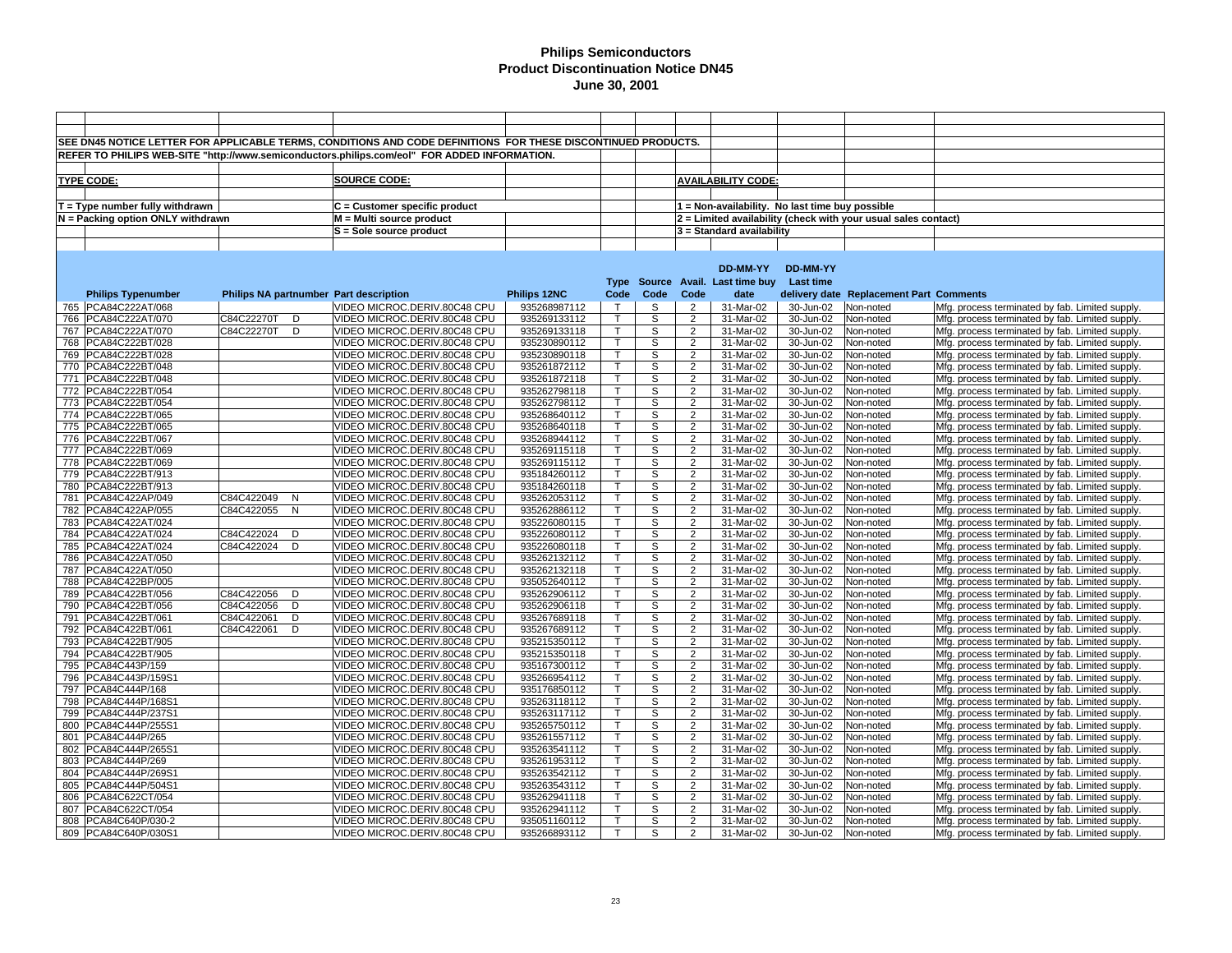|     |                                        |                                        | SEE DN45 NOTICE LETTER FOR APPLICABLE TERMS, CONDITIONS AND CODE DEFINITIONS FOR THESE DISCONTINUED PRODUCTS. |                              |                   |                |                                  |                                                 |                         |                                                                |                                                                                                    |
|-----|----------------------------------------|----------------------------------------|---------------------------------------------------------------------------------------------------------------|------------------------------|-------------------|----------------|----------------------------------|-------------------------------------------------|-------------------------|----------------------------------------------------------------|----------------------------------------------------------------------------------------------------|
|     |                                        |                                        | REFER TO PHILIPS WEB-SITE "http://www.semiconductors.philips.com/eol" FOR ADDED INFORMATION.                  |                              |                   |                |                                  |                                                 |                         |                                                                |                                                                                                    |
|     |                                        |                                        |                                                                                                               |                              |                   |                |                                  |                                                 |                         |                                                                |                                                                                                    |
|     | <b>TYPE CODE:</b>                      |                                        | <b>SOURCE CODE:</b>                                                                                           |                              |                   |                |                                  | <b>AVAILABILITY CODE:</b>                       |                         |                                                                |                                                                                                    |
|     |                                        |                                        |                                                                                                               |                              |                   |                |                                  |                                                 |                         |                                                                |                                                                                                    |
|     |                                        |                                        |                                                                                                               |                              |                   |                |                                  |                                                 |                         |                                                                |                                                                                                    |
|     | $T = Type$ number fully withdrawn      |                                        | $C =$ Customer specific product                                                                               |                              |                   |                |                                  | 1 = Non-availability. No last time buy possible |                         |                                                                |                                                                                                    |
|     | N = Packing option ONLY withdrawn      |                                        | M = Multi source product                                                                                      |                              |                   |                |                                  |                                                 |                         | 2 = Limited availability (check with your usual sales contact) |                                                                                                    |
|     |                                        |                                        | S = Sole source product                                                                                       |                              |                   |                |                                  | 3 = Standard availability                       |                         |                                                                |                                                                                                    |
|     |                                        |                                        |                                                                                                               |                              |                   |                |                                  |                                                 |                         |                                                                |                                                                                                    |
|     |                                        |                                        |                                                                                                               |                              |                   |                |                                  |                                                 |                         |                                                                |                                                                                                    |
|     |                                        |                                        |                                                                                                               |                              |                   |                |                                  | DD-MM-YY                                        | DD-MM-YY                |                                                                |                                                                                                    |
|     |                                        |                                        |                                                                                                               |                              |                   |                |                                  | Type Source Avail. Last time buy                | <b>Last time</b>        |                                                                |                                                                                                    |
|     | <b>Philips Typenumber</b>              | Philips NA partnumber Part description |                                                                                                               | Philips 12NC                 | Code              | Code           | Code                             | date                                            |                         | delivery date Replacement Part Comments                        |                                                                                                    |
|     | 810 PCA84C641P/068                     |                                        | VIDEO MICROC.DERIV.80C48 CPU                                                                                  | 935058930112                 | $\mathsf{T}$      | S              | $\overline{2}$                   | 31-Mar-02                                       | 30-Jun-02               | Non-noted                                                      | Mfg. process terminated by fab. Limited supply.                                                    |
|     | 811 PCA84C641P/068S1                   |                                        | VIDEO MICROC.DERIV.80C48 CPU                                                                                  | 935263119112                 | $\mathsf{T}$      | S              | $\overline{2}$                   | 31-Mar-02                                       | 30-Jun-02               | Non-noted                                                      | Mfg. process terminated by fab. Limited supply.                                                    |
|     | 812 PCA84C641P/242                     |                                        | VIDEO MICROC.DERIV.80C48 CPU                                                                                  | 935226760112                 | Τ                 | S              | $\overline{2}$                   | 31-Mar-02                                       | 30-Jun-02               | Non-noted                                                      | Mfg. process terminated by fab. Limited supply.                                                    |
|     | 813 PCA84C641P/242S                    |                                        | VIDEO MICROC.DERIV.80C48 CPU                                                                                  | 935263121112                 | $\mathsf{T}$      | S              | $\overline{2}$                   | 31-Mar-02                                       | 30-Jun-02               | Non-noted                                                      | Mfg. process terminated by fab. Limited supply.                                                    |
|     | 814 PCA84C641P/252                     |                                        | VIDEO MICROC.DERIV.80C48 CPU                                                                                  | 935236850112                 | $\mathsf{T}$      | S              | $\overline{2}$                   | 31-Mar-02                                       | 30-Jun-02               | Non-noted                                                      | Mfg. process terminated by fab. Limited supply.                                                    |
|     | 815 PCA84C641P/252S                    |                                        | VIDEO MICROC.DERIV.80C48 CPU                                                                                  | 935263120112                 | $\mathsf{T}$      | $\overline{s}$ | $\overline{2}$                   | 31-Mar-02                                       | 30-Jun-02               | Non-noted                                                      | Mfg. process terminated by fab. Limited supply.                                                    |
| 816 | PCA84C641P/524S                        |                                        | VIDEO MICROC.DERIV.80C48 CPU                                                                                  | 935263544112                 | т                 | S              | $\overline{2}$                   | 31-Mar-02                                       | 30-Jun-02               | Non-noted                                                      | Mfg. process terminated by fab. Limited supply.                                                    |
| 817 | PCA84C644P/273S1                       |                                        | VIDEO MICROC.DERIV.80C48 CPU                                                                                  | 935267436112                 | $\mathsf{T}$      | S              | $\overline{2}$                   | 31-Mar-02                                       | 30-Jun-02               | Non-noted                                                      | Mfg. process terminated by fab. Limited supply.                                                    |
|     | 818 PCA84C822AT/008                    |                                        | VIDEO MICROC.DERIV.80C48 CPU                                                                                  | 935196630118                 |                   | S              | $\overline{2}$                   | 31-Mar-02                                       | 30-Jun-02               | Non-noted                                                      | Mfg. process terminated by fab. Limited supply.                                                    |
|     | 819   PCA84C822AT/008                  | C84C822008<br>D                        | VIDEO MICROC.DERIV.80C48 CPU                                                                                  | 935196630112                 | T                 | S              | $\overline{2}$                   | 31-Mar-02                                       | 30-Jun-02               | Non-noted                                                      | Mfg. process terminated by fab. Limited supply.                                                    |
|     | 820 PCA84C822AT/015                    |                                        | VIDEO MICROC.DERIV.80C48 CPU                                                                                  | 935225450118                 | т                 | S              | $\overline{2}$                   | 31-Mar-02                                       | 30-Jun-02               | Non-noted                                                      | Mfg. process terminated by fab. Limited supply.                                                    |
| 821 | PCA84C822AT/015                        |                                        | VIDEO MICROC.DERIV.80C48 CPU                                                                                  | 935225450112                 |                   | S              | $\overline{2}$                   | 31-Mar-02                                       | 30-Jun-02               | Non-noted                                                      | Mfg. process terminated by fab. Limited supply.                                                    |
| 822 | PCA84C822AT/043                        | C84C822043<br>D                        | VIDEO MICROC.DERIV.80C48 CPU                                                                                  | 935260759112                 | т                 | $\mathbb S$    | 2                                | 31-Mar-02                                       | 30-Jun-02               | Non-noted                                                      | Mfg. process terminated by fab. Limited supply.                                                    |
| 823 | PCA84C822AT/043                        | C84C822052<br>D                        | VIDEO MICROC.DERIV.80C48 CPU                                                                                  | 935260759118                 | T<br>$\mathsf{T}$ | S<br>S         | $\overline{2}$<br>$\overline{2}$ | 31-Mar-02<br>31-Mar-02                          | 30-Jun-02               | Non-noted                                                      | Mfg. process terminated by fab. Limited supply.                                                    |
| 825 | 824 PCA84C822AT/052<br>PCA84C822AT/052 | C84C822052<br>D                        | VIDEO MICROC.DERIV.80C48 CPU<br>VIDEO MICROC.DERIV.80C48 CPU                                                  | 935262552112<br>935262552118 | $\mathsf{T}$      | S              | $\overline{2}$                   | 31-Mar-02                                       | 30-Jun-02<br>30-Jun-02  | Non-noted                                                      | Mfg. process terminated by fab. Limited supply.                                                    |
| 826 | PCA84C822AT/053                        | C84C822053<br>D                        | VIDEO MICROC.DERIV.80C48 CPU                                                                                  | 935262632112                 | $\mathsf{T}$      | S              | $\overline{2}$                   | 31-Mar-02                                       | 30-Jun-02               | Non-noted<br>Non-noted                                         | Mfg. process terminated by fab. Limited supply.<br>Mfg. process terminated by fab. Limited supply. |
| 827 | PCA84C822CT/040                        |                                        | VIDEO MICROC.DERIV.80C48 CPU                                                                                  | 935260612118                 | т                 | S              | $\overline{2}$                   | 31-Mar-02                                       | 30-Jun-02               | Non-noted                                                      | Mfg. process terminated by fab. Limited supply.                                                    |
| 828 | PCA84C822CT/040                        |                                        | VIDEO MICROC.DERIV.80C48 CPU                                                                                  | 935260612112                 | $\mathsf{T}$      | S              | $\overline{2}$                   | 31-Mar-02                                       | 30-Jun-02               | Non-noted                                                      | Mfg. process terminated by fab. Limited supply.                                                    |
|     | 829 PCA84C822CT/057                    | C84C822057<br>D                        | VIDEO MICROC.DERIV.80C48 CPU                                                                                  | 935263780118                 | т                 | S              | $\overline{2}$                   | 31-Mar-02                                       | 30-Jun-02               | Non-noted                                                      | Mfg. process terminated by fab. Limited supply.                                                    |
| 830 | PCA84C822CT/057                        | C84C822057<br>D                        | VIDEO MICROC.DERIV.80C48 CPU                                                                                  | 935263780112                 | $\mathsf{T}$      | S              | $\overline{2}$                   | 31-Mar-02                                       | 30-Jun-02               | Non-noted                                                      | Mfg. process terminated by fab. Limited supply.                                                    |
|     | 831 PCA84C841P/076S                    |                                        | VIDEO MICROC.DERIV.80C48 CPU                                                                                  | 935266793112                 | $\mathsf{T}$      | S              | $\overline{2}$                   | 31-Mar-02                                       | 30-Jun-02               | Non-noted                                                      | Mfg. process terminated by fab. Limited supply.                                                    |
| 832 | PCA84C841P/086-2                       |                                        | VIDEO MICROC.DERIV.80C48 CPU                                                                                  | 935075660112                 | $\mathsf{T}$      | S              | $\overline{2}$                   | 31-Mar-02                                       | 30-Jun-02               | Non-noted                                                      | Mfg. process terminated by fab. Limited supply.                                                    |
|     | 833 PCA84C841P/198S1                   |                                        | VIDEO MICROC.DERIV.80C48 CPU                                                                                  | 935264203112                 | т                 | S              | $\overline{2}$                   | 31-Mar-02                                       | 30-Jun-02               | Non-noted                                                      | Mfg. process terminated by fab. Limited supply.                                                    |
|     | 834   PCA84C841P/210                   |                                        | VIDEO MICROC.DERIV.80C48 CPU                                                                                  | 935203950112                 | $\mathsf{T}$      | S              | $\overline{2}$                   | 31-Mar-02                                       | 30-Jun-02               | Non-noted                                                      | Mfg. process terminated by fab. Limited supply.                                                    |
|     | 835 PCA84C841P/210S                    |                                        | VIDEO MICROC.DERIV.80C48 CPU                                                                                  | 935264204112                 | $\top$            | S              | $\overline{2}$                   | 31-Mar-02                                       | 30-Jun-02               | Non-noted                                                      | Mfg. process terminated by fab. Limited supply.                                                    |
| 836 | PCA84C841P/254                         |                                        | VIDEO MICROC.DERIV.80C48 CPU                                                                                  | 935240890112                 | $\mathsf{T}$      | S              | $\overline{2}$                   | 31-Mar-02                                       | 30-Jun-02               | Non-noted                                                      | Mfg. process terminated by fab. Limited supply.                                                    |
| 837 | PCA84C841P/254S1                       |                                        | VIDEO MICROC.DERIV.80C48 CPU                                                                                  | 935264012112                 | T                 | s              | $\overline{2}$                   | 31-Mar-02                                       | $\overline{30}$ -Jun-02 | Non-noted                                                      | Mfg. process terminated by fab. Limited supply.                                                    |
| 838 | PCA84C841P/259                         |                                        | VIDEO MICROC.DERIV.80C48 CPU                                                                                  | 935260830112                 | т                 | S              | $\overline{2}$                   | 31-Mar-02                                       | 30-Jun-02               | Non-noted                                                      | Mfg. process terminated by fab. Limited supply.                                                    |
| 839 | PCA84C841P/259S                        |                                        | VIDEO MICROC.DERIV.80C48 CPU                                                                                  | 935264205112                 | $\mathsf{T}$      | S              | $\overline{2}$                   | 31-Mar-02                                       | 30-Jun-02               | Non-noted                                                      | Mfg. process terminated by fab. Limited supply.                                                    |
|     | 840 PCA84C841P/266                     |                                        | VIDEO MICROC.DERIV.80C48 CPU                                                                                  | 935261577112                 | т                 | S              | $\overline{2}$                   | 31-Mar-02                                       | 30-Jun-02               | Non-noted                                                      | Mfg. process terminated by fab. Limited supply.                                                    |
|     | 841   PCA84C841P/266S                  |                                        | VIDEO MICROC.DERIV.80C48 CPU                                                                                  | 935265639112                 |                   | S              | $\overline{2}$                   | 31-Mar-02                                       | 30-Jun-02               | Non-noted                                                      | Mfg. process terminated by fab. Limited supply.                                                    |
|     | 842   PCA84C844P/214                   |                                        | VIDEO MICROC.DERIV.80C48 CPU                                                                                  | 935206970112                 |                   | S              | $\overline{2}$                   | 31-Mar-02                                       | 30-Jun-02               | Non-noted                                                      | Mfg. process terminated by fab. Limited supply.                                                    |
|     | 843 PCA84C844P/221S                    |                                        | VIDEO MICROC.DERIV.80C48 CPU                                                                                  | 935264206112                 |                   | S              | $\overline{2}$                   | 31-Mar-02                                       | 30-Jun-02               | Non-noted                                                      | Mfg. process terminated by fab. Limited supply.                                                    |
|     | 844 PCA84C844P/256S                    |                                        | VIDEO MICROC.DERIV.80C48 CPU                                                                                  | 935263339112                 | $\mathsf{T}$      | S              | $\overline{2}$                   | 31-Mar-02                                       | 30-Jun-02               | Non-noted                                                      | Mfg. process terminated by fab. Limited supply.                                                    |
|     | 845 PCA84C844P/260                     |                                        | VIDEO MICROC.DERIV.80C48 CPU                                                                                  | 935261124112                 | $\mathsf{T}$      | S              | $\overline{2}$                   | 31-Mar-02                                       | 30-Jun-02               | Non-noted                                                      | Mfg. process terminated by fab. Limited supply.                                                    |
|     | 846 PCA84C844P/260S                    |                                        | VIDEO MICROC.DERIV.80C48 CPU                                                                                  | 935265760112                 | т                 | S              | $\overline{2}$                   | 31-Mar-02                                       | 30-Jun-02               | Non-noted                                                      | Mfg. process terminated by fab. Limited supply.                                                    |
| 847 | PCA84C844P/262                         |                                        | VIDEO MICROC.DERIV.80C48 CPU                                                                                  | 935261157112                 | $\top$            | S              | 2                                | 31-Mar-02                                       | 30-Jun-02               | Non-noted                                                      | Mfg. process terminated by fab. Limited supply.                                                    |
| 848 | PCA84C844P/267                         |                                        | VIDEO MICROC.DERIV.80C48 CPU                                                                                  | 935261634112                 | $\mathsf{T}$      | S              | $\overline{2}$                   | 31-Mar-02                                       | 30-Jun-02               | Non-noted                                                      | Mfg. process terminated by fab. Limited supply.                                                    |
| 849 | PCA84C844P/267S                        |                                        | VIDEO MICROC.DERIV.80C48 CPU                                                                                  | 935264215112                 | $\top$            | S              | $\overline{2}$                   | 31-Mar-02                                       | 30-Jun-02               | Non-noted                                                      | Mfg. process terminated by fab. Limited supply.                                                    |
| 850 | PCA84C844P/270S1                       |                                        | VIDEO MICROC.DERIV.80C48 CPU                                                                                  | 935265640112                 | $\mathsf{T}$      | S              | $\overline{2}$                   | 31-Mar-02                                       | 30-Jun-02               | Non-noted                                                      | Mfg. process terminated by fab. Limited supply.                                                    |
| 851 | PCA84C844P/271                         |                                        | VIDEO MICROC.DERIV.80C48 CPU                                                                                  | 935262168112                 | т                 | S              | $\overline{2}$                   | 31-Mar-02                                       | 30-Jun-02               | Non-noted                                                      | Mfg. process terminated by fab. Limited supply.                                                    |
| 852 | PCA84C844P/271S1                       |                                        | VIDEO MICROC.DERIV.80C48 CPU                                                                                  | 935266532112                 | $\mathsf{T}$      | S              | $\overline{2}$                   | 31-Mar-02                                       | 30-Jun-02               | Non-noted                                                      | Mfg. process terminated by fab. Limited supply.                                                    |
|     | 853 PCA84C846P/081                     |                                        | VIDEO MICROC.DERIV.80C48 CPU                                                                                  | 935262992112                 | $\mathsf{T}$      | S              | 2                                | 31-Mar-02                                       | 30-Jun-02               | Non-noted                                                      | Mfg. process terminated by fab. Limited supply.                                                    |
|     | 854   PCA84C922AP/005                  |                                        | VIDEO MICROC.DERIV.80C48 CPU                                                                                  | 935198920112                 | T                 | S              | 2                                | 31-Mar-02                                       | 30-Jun-02               | Non-noted                                                      | Mfg. process terminated by fab. Limited supply.                                                    |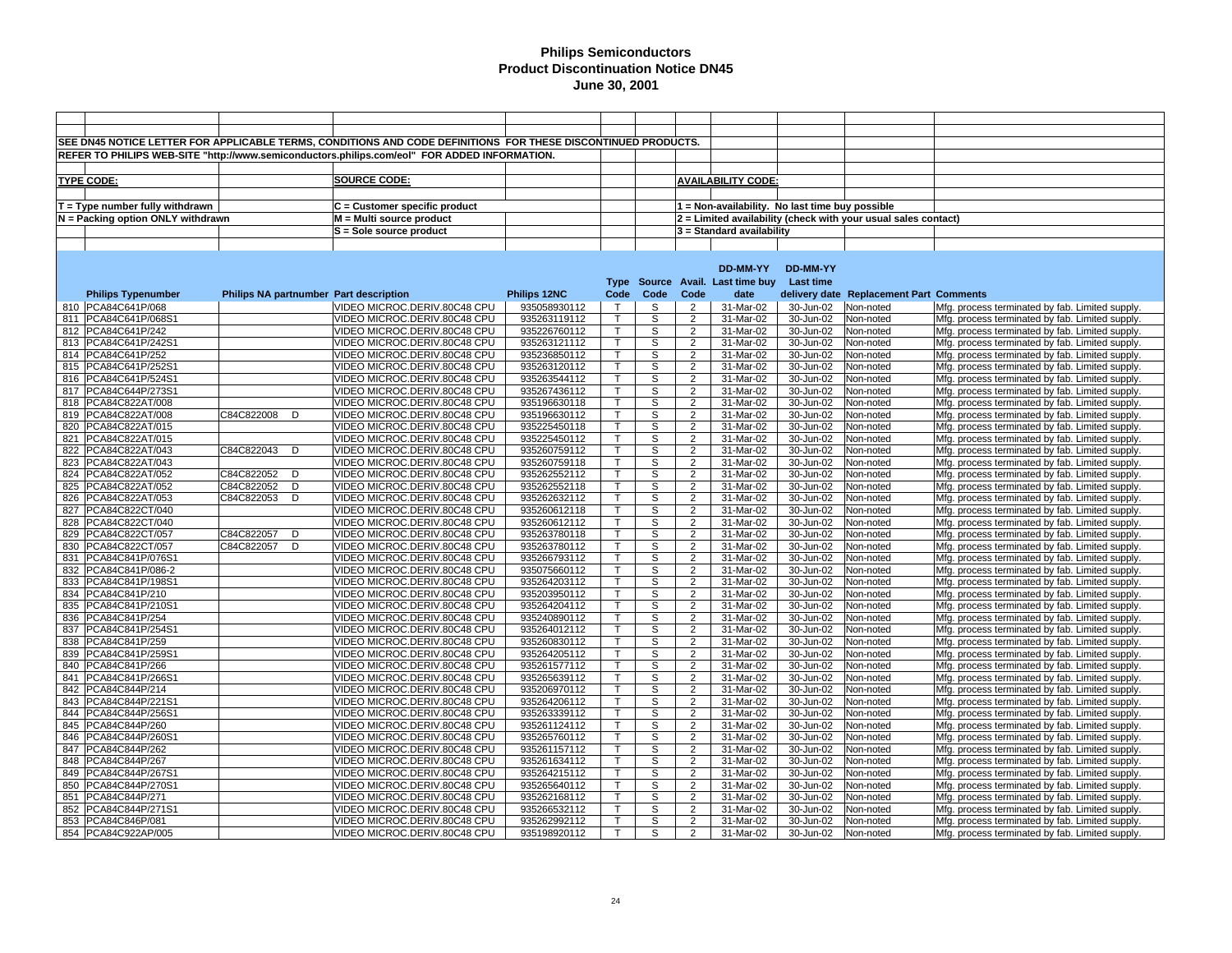|     |                                   |               |   | SEE DN45 NOTICE LETTER FOR APPLICABLE TERMS, CONDITIONS AND CODE DEFINITIONS FOR THESE DISCONTINUED PRODUCTS. |              |              |             |                |                                                 |                         |                                                                |                                                 |
|-----|-----------------------------------|---------------|---|---------------------------------------------------------------------------------------------------------------|--------------|--------------|-------------|----------------|-------------------------------------------------|-------------------------|----------------------------------------------------------------|-------------------------------------------------|
|     |                                   |               |   | REFER TO PHILIPS WEB-SITE "http://www.semiconductors.philips.com/eol" FOR ADDED INFORMATION.                  |              |              |             |                |                                                 |                         |                                                                |                                                 |
|     |                                   |               |   |                                                                                                               |              |              |             |                |                                                 |                         |                                                                |                                                 |
|     |                                   |               |   | <b>SOURCE CODE:</b>                                                                                           |              |              |             |                |                                                 |                         |                                                                |                                                 |
|     | <b>TYPE CODE:</b>                 |               |   |                                                                                                               |              |              |             |                | <b>AVAILABILITY CODE:</b>                       |                         |                                                                |                                                 |
|     |                                   |               |   |                                                                                                               |              |              |             |                |                                                 |                         |                                                                |                                                 |
|     | T = Type number fully withdrawn   |               |   | $C =$ Customer specific product                                                                               |              |              |             |                | 1 = Non-availability. No last time buy possible |                         |                                                                |                                                 |
|     | N = Packing option ONLY withdrawn |               |   | M = Multi source product                                                                                      |              |              |             |                |                                                 |                         | 2 = Limited availability (check with your usual sales contact) |                                                 |
|     |                                   |               |   | S = Sole source product                                                                                       |              |              |             |                | 3 = Standard availability                       |                         |                                                                |                                                 |
|     |                                   |               |   |                                                                                                               |              |              |             |                |                                                 |                         |                                                                |                                                 |
|     |                                   |               |   |                                                                                                               |              |              |             |                |                                                 |                         |                                                                |                                                 |
|     |                                   |               |   |                                                                                                               |              |              |             |                | DD-MM-YY                                        | DD-MM-YY                |                                                                |                                                 |
|     |                                   |               |   |                                                                                                               |              |              |             |                | Type Source Avail. Last time buy                | <b>Last time</b>        |                                                                |                                                 |
|     | <b>Philips Typenumber</b>         |               |   | Philips NA partnumber Part description                                                                        | Philips 12NC | Code         | Code        | Code           | date                                            |                         | delivery date Replacement Part Comments                        |                                                 |
|     | 855 PCA84C922AT/008               |               |   | VIDEO MICROC.DERIV.80C48 CPU                                                                                  | 935262443112 | $\mathsf{T}$ | S           | $\overline{2}$ | 31-Mar-02                                       | 30-Jun-02               | Non-noted                                                      | Mfg. process terminated by fab. Limited supply. |
|     | 856 PCA8515P/005                  | PCA8515005    | N | VIDEO MICROC.DERIV.80C48 CPU                                                                                  | 935165930112 | $\mathsf{T}$ | S           | $\overline{2}$ | 31-Mar-02                                       | 30-Jun-02               | Non-noted                                                      | Mfg. process terminated by fab. Limited supply. |
|     | 857 PCA8515P/009                  | PCA8515009    | N | VIDEO MICROC.DERIV.80C48 CPU                                                                                  | 935176930112 | T            | S           | $\overline{2}$ | 31-Mar-02                                       | 30-Jun-02               | Non-noted                                                      | Mfg. process terminated by fab. Limited supply. |
|     | 858 PCA8515T/005                  | PCA8515005    | D | VIDEO MICROC.DERIV.80C48 CPU                                                                                  | 935165940112 | $\mathsf{T}$ | S           | $\overline{2}$ | 31-Mar-02                                       | 30-Jun-02               | Non-noted                                                      | Mfg. process terminated by fab. Limited supply. |
|     | 859   PCA8515T/009                | PCA8515009    | D | VIDEO MICROC.DERIV.80C48 CPU                                                                                  | 935176920112 | $\mathsf{T}$ | S           | $\overline{2}$ | 31-Mar-02                                       | 30-Jun-02               | Non-noted                                                      | Mfg. process terminated by fab. Limited supply. |
| 860 | PCA8515T/009                      |               |   | VIDEO MICROC.DERIV.80C48 CPU                                                                                  | 935176920115 | $\mathsf{T}$ | S           | $\overline{2}$ | 31-Mar-02                                       | 30-Jun-02               | Non-noted                                                      | Mfg. process terminated by fab. Limited supply. |
| 861 | PCA8515T/009                      |               |   | VIDEO MICROC.DERIV.80C48 CPU                                                                                  | 935176920118 | т            | S           | $\overline{2}$ | 31-Mar-02                                       | 30-Jun-02               | Non-noted                                                      | Mfg. process terminated by fab. Limited supply. |
| 862 | PCA8516P/028                      | PCA8516028 N  |   | VIDEO MICROC.DERIV.80C48 CPU                                                                                  | 935261911112 | $\mathsf{T}$ | S           | $\overline{2}$ | 31-Mar-02                                       | 30-Jun-02               | Non-noted                                                      | Mfg. process terminated by fab. Limited supply. |
| 863 | PCA8516P/033                      |               |   | VIDEO MICROC.DERIV.80C48 CPU                                                                                  | 935262163112 |              | S           | $\overline{2}$ | 31-Mar-02                                       | 30-Jun-02               | Non-noted                                                      | Mfg. process terminated by fab. Limited supply. |
| 864 | PCA8516P/034                      |               |   | VIDEO MICROC.DERIV.80C48 CPU                                                                                  | 935262165112 | $\mathsf{T}$ | S           | $\overline{2}$ | 31-Mar-02                                       | 30-Jun-02               | Non-noted                                                      | Mfg. process terminated by fab. Limited supply. |
|     | 865 PCA8516P/035                  |               |   | VIDEO MICROC.DERIV.80C48 CPU                                                                                  | 935262166112 |              | S           | $\overline{2}$ | 31-Mar-02                                       | 30-Jun-02               | Non-noted                                                      | Mfg. process terminated by fab. Limited supply. |
| 866 | PCA8516P/036                      |               |   | VIDEO MICROC.DERIV.80C48 CPU                                                                                  | 935262953112 | т            | S           | $\overline{2}$ | 31-Mar-02                                       | 30-Jun-02               | Non-noted                                                      | Mfg. process terminated by fab. Limited supply. |
|     | 867 PCA8516P/038                  | PCA8516038    | N | VIDEO MICROC.DERIV.80C48 CPU                                                                                  | 935263845112 | т            | $\mathbb S$ | 2              | 31-Mar-02                                       | 30-Jun-02               | Non-noted                                                      | Mfg. process terminated by fab. Limited supply. |
| 868 | PCA8516P/039                      | PCA8516039    | N | VIDEO MICROC.DERIV.80C48 CPU                                                                                  | 935263846112 | $\mathsf{T}$ | S           | $\overline{2}$ | 31-Mar-02                                       | 30-Jun-02               | Non-noted                                                      | Mfg. process terminated by fab. Limited supply. |
| 869 | PCA8516T/028                      | PCA8516T28    | D | VIDEO MICROC.DERIV.80C48 CPU                                                                                  | 935263570112 | $\mathsf{T}$ | S           | $\overline{2}$ | 31-Mar-02                                       | 30-Jun-02               | Non-noted                                                      | Mfg. process terminated by fab. Limited supply. |
| 870 | PCA8516T/038                      | PCA8516T38    | D | VIDEO MICROC.DERIV.80C48 CPU                                                                                  | 935264254112 | $\mathsf{T}$ | S           | $\overline{2}$ | 31-Mar-02                                       | 30-Jun-02               | Non-noted                                                      | Mfg. process terminated by fab. Limited supply. |
| 871 | PCA8516T/039                      | PCA8516T39    | D | VIDEO MICROC.DERIV.80C48 CPU                                                                                  | 935263847118 | $\mathsf{T}$ | S           | $\overline{2}$ | 31-Mar-02                                       | 30-Jun-02               | Non-noted                                                      | Mfg. process terminated by fab. Limited supply. |
| 872 | PCA8516T/039                      | PCA8516T39    | D | VIDEO MICROC.DERIV.80C48 CPU                                                                                  | 935263847115 | т            | S           | $\overline{2}$ | 31-Mar-02                                       | 30-Jun-02               | Non-noted                                                      | Mfg. process terminated by fab. Limited supply. |
| 873 | PCA8516T/039                      | PCA8516T39    | D | VIDEO MICROC.DERIV.80C48 CPU                                                                                  | 935263847112 | $\mathsf{T}$ | S           | $\overline{2}$ | 31-Mar-02                                       | 30-Jun-02               | Non-noted                                                      | Mfg. process terminated by fab. Limited supply. |
|     | 874 PCA8521BT/003S1               |               |   | VIDEO MICROC.DERIV.80C48 CPU                                                                                  | 935263522112 | т            | S           | $\overline{2}$ | 31-Mar-02                                       | 30-Jun-02               | Non-noted                                                      | Mfg. process terminated by fab. Limited supply. |
| 875 | PCA8521BT/007                     |               |   | VIDEO MICROC.DERIV.80C48 CPU                                                                                  | 935215170112 | $\mathsf{T}$ | S           | $\overline{2}$ | 31-Mar-02                                       | 30-Jun-02               | Non-noted                                                      | Mfg. process terminated by fab. Limited supply. |
|     | 876   PCA8521BT/007               |               |   | VIDEO MICROC.DERIV.80C48 CPU                                                                                  | 935215170118 | $\mathsf{T}$ | S           | $\overline{2}$ | 31-Mar-02                                       | 30-Jun-02               | Non-noted                                                      | Mfg. process terminated by fab. Limited supply. |
|     | 877   PCA8521BT/007S1             |               |   | VIDEO MICROC.DERIV.80C48 CPU                                                                                  | 935264010112 | $\mathsf{T}$ | S           | $\overline{2}$ | 31-Mar-02                                       | 30-Jun-02               | Non-noted                                                      | Mfg. process terminated by fab. Limited supply. |
|     | 878 PCA8521BT/007S1               |               |   | VIDEO MICROC.DERIV.80C48 CPU                                                                                  | 935264010118 | Т            | S           | $\overline{2}$ | 31-Mar-02                                       | 30-Jun-02               | Non-noted                                                      | Mfg. process terminated by fab. Limited supply. |
|     | 879   PCA8521BT/008               | C8521008<br>D |   | VIDEO MICROC.DERIV.80C48 CPU                                                                                  | 935220330112 | $\mathsf{T}$ | S           | $\overline{2}$ | 31-Mar-02                                       | 30-Jun-02               | Non-noted                                                      | Mfg. process terminated by fab. Limited supply. |
| 880 | PCA8521BT/008                     |               |   | VIDEO MICROC.DERIV.80C48 CPU                                                                                  | 935220330118 | $\top$       | S           | $\overline{2}$ | 31-Mar-02                                       | 30-Jun-02               | Non-noted                                                      | Mfg. process terminated by fab. Limited supply. |
| 881 | PCA8521BT/017                     |               |   | VIDEO MICROC.DERIV.80C48 CPU                                                                                  | 935229360112 | $\mathsf{T}$ | S           | $\overline{2}$ | 31-Mar-02                                       | 30-Jun-02               | Non-noted                                                      | Mfg. process terminated by fab. Limited supply. |
| 882 | PCA8521BT/022                     |               |   | VIDEO MICROC.DERIV.80C48 CPU                                                                                  | 935230180112 | T            | s           | $\overline{2}$ | 31-Mar-02                                       | $\overline{30}$ -Jun-02 | Non-noted                                                      | Mfg. process terminated by fab. Limited supply. |
| 883 | PCA8521BT/027                     |               |   | VIDEO MICROC.DERIV.80C48 CPU                                                                                  | 935231060112 | т            | S           | $\overline{2}$ | 31-Mar-02                                       | 30-Jun-02               | Non-noted                                                      | Mfg. process terminated by fab. Limited supply. |
| 884 | PCA8521BT/031                     |               |   | VIDEO MICROC.DERIV.80C48 CPU                                                                                  | 935232530112 | $\mathsf{T}$ | S           | $\overline{2}$ | 31-Mar-02                                       | 30-Jun-02               | Non-noted                                                      | Mfg. process terminated by fab. Limited supply. |
| 885 | PCA8521BT/032                     |               |   | VIDEO MICROC.DERIV.80C48 CPU                                                                                  | 935232540112 | т            | S           | $\overline{2}$ | 31-Mar-02                                       | 30-Jun-02               | Non-noted                                                      | Mfg. process terminated by fab. Limited supply. |
| 886 | PCA8521BT/033                     |               |   | VIDEO MICROC.DERIV.80C48 CPU                                                                                  | 935232550112 |              | S           | $\overline{2}$ | 31-Mar-02                                       | 30-Jun-02               | Non-noted                                                      | Mfg. process terminated by fab. Limited supply. |
|     | 887   PCA8521BT/034               |               |   | VIDEO MICROC.DERIV.80C48 CPU                                                                                  | 935232560112 |              | S           | $\overline{2}$ | 31-Mar-02                                       | 30-Jun-02               | Non-noted                                                      | Mfg. process terminated by fab. Limited supply. |
| 888 | PCA8521BT/035                     |               |   | VIDEO MICROC.DERIV.80C48 CPU                                                                                  | 935233350112 |              | S           | $\overline{2}$ | 31-Mar-02                                       | 30-Jun-02               | Non-noted                                                      | Mfg. process terminated by fab. Limited supply. |
|     | 889   PCA8521BT/037               |               |   | VIDEO MICROC.DERIV.80C48 CPU                                                                                  | 935239640112 | $\mathsf{T}$ | S           | $\overline{2}$ | 31-Mar-02                                       | 30-Jun-02               | Non-noted                                                      | Mfg. process terminated by fab. Limited supply. |
|     | 890   PCA8521BT/038               |               |   | VIDEO MICROC.DERIV.80C48 CPU                                                                                  | 935239780112 | $\mathsf{T}$ | S           | $\overline{2}$ | 31-Mar-02                                       | 30-Jun-02               | Non-noted                                                      | Mfg. process terminated by fab. Limited supply. |
|     | 891   PCA8521BT/040S1             |               |   | VIDEO MICROC.DERIV.80C48 CPU                                                                                  | 935263893118 | Т            | S           | $\overline{2}$ | 31-Mar-02                                       | 30-Jun-02               | Non-noted                                                      | Mfg. process terminated by fab. Limited supply. |
| 892 | PCA8521BT/040S1                   |               |   | VIDEO MICROC.DERIV.80C48 CPU                                                                                  | 935263893112 | $\top$       | S           | 2              | 31-Mar-02                                       | 30-Jun-02               | Non-noted                                                      | Mfg. process terminated by fab. Limited supply. |
| 893 | PCA8521BT/041                     |               |   | VIDEO MICROC.DERIV.80C48 CPU                                                                                  | 935242630112 | $\mathsf{T}$ | S           | $\overline{2}$ | 31-Mar-02                                       | 30-Jun-02               | Non-noted                                                      | Mfg. process terminated by fab. Limited supply. |
|     | 894   PCA8521BT/043               |               |   | VIDEO MICROC.DERIV.80C48 CPU                                                                                  | 935244640112 | $\top$       | S           | $\overline{2}$ | 31-Mar-02                                       | 30-Jun-02               | Non-noted                                                      | Mfg. process terminated by fab. Limited supply. |
| 895 | PCA8521BT/044                     |               |   | VIDEO MICROC.DERIV.80C48 CPU                                                                                  | 935245370112 | $\mathsf{T}$ | S           | $\overline{2}$ | 31-Mar-02                                       | 30-Jun-02               | Non-noted                                                      | Mfg. process terminated by fab. Limited supply. |
| 896 | PCA8521BT/045                     |               |   | VIDEO MICROC.DERIV.80C48 CPU                                                                                  | 935247980112 | Т            | S           | $\overline{2}$ | 31-Mar-02                                       | 30-Jun-02               | Non-noted                                                      | Mfg. process terminated by fab. Limited supply. |
| 897 | PCA8521BT/046                     |               |   | VIDEO MICROC.DERIV.80C48 CPU                                                                                  | 935260030112 | $\mathsf{T}$ | S           | $\overline{2}$ | 31-Mar-02                                       | 30-Jun-02               | Non-noted                                                      | Mfg. process terminated by fab. Limited supply. |
|     | 898 PCA8521BT/047                 |               |   | VIDEO MICROC.DERIV.80C48 CPU                                                                                  | 935260079112 | $\mathsf{T}$ | S           | 2              | 31-Mar-02                                       | 30-Jun-02               | Non-noted                                                      | Mfg. process terminated by fab. Limited supply. |
|     | 899 PCA8521BT/048                 |               |   | VIDEO MICROC.DERIV.80C48 CPU                                                                                  | 935260080112 | T            | S           | $\overline{2}$ | 31-Mar-02                                       | 30-Jun-02               | Non-noted                                                      | Mfg. process terminated by fab. Limited supply. |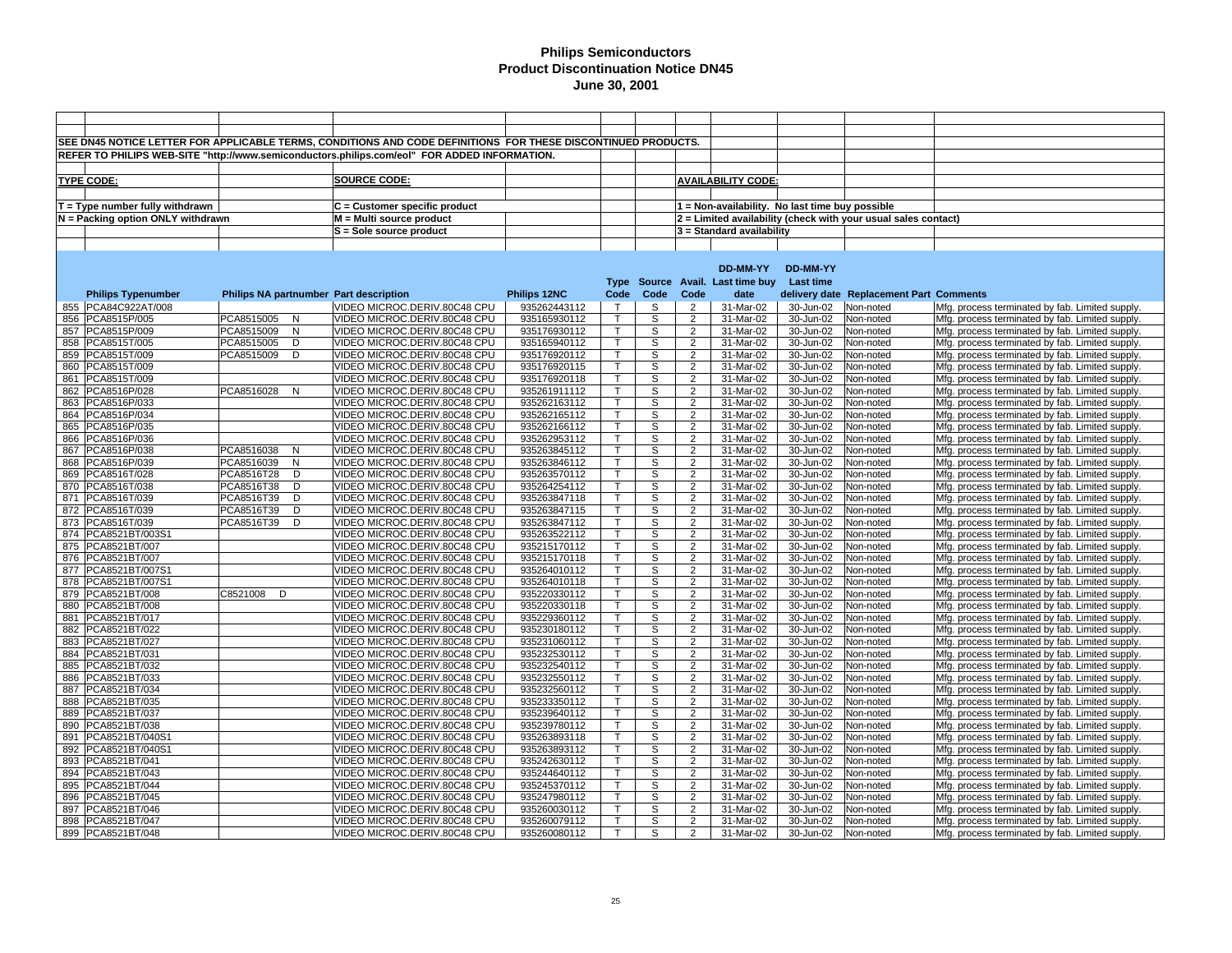|                                          |                                        | SEE DN45 NOTICE LETTER FOR APPLICABLE TERMS, CONDITIONS AND CODE DEFINITIONS FOR THESE DISCONTINUED PRODUCTS. |                              |                   |              |                                  |                                  |                                                                                                                                                                                                                                                                                                                                                                                                                                                                                                                                                                                                                                                                                                                                                                                                                                                                                                                                                                                                                                                                                                                                                                                                                                                                                                                                                                                                                                                                                                                                                                                                                                                                                                                                                                                                                                                                                                                                                                                                                                                                                                                                                                                                                                                                                                                                                                                                                                    |           |                                                  |  |  |
|------------------------------------------|----------------------------------------|---------------------------------------------------------------------------------------------------------------|------------------------------|-------------------|--------------|----------------------------------|----------------------------------|------------------------------------------------------------------------------------------------------------------------------------------------------------------------------------------------------------------------------------------------------------------------------------------------------------------------------------------------------------------------------------------------------------------------------------------------------------------------------------------------------------------------------------------------------------------------------------------------------------------------------------------------------------------------------------------------------------------------------------------------------------------------------------------------------------------------------------------------------------------------------------------------------------------------------------------------------------------------------------------------------------------------------------------------------------------------------------------------------------------------------------------------------------------------------------------------------------------------------------------------------------------------------------------------------------------------------------------------------------------------------------------------------------------------------------------------------------------------------------------------------------------------------------------------------------------------------------------------------------------------------------------------------------------------------------------------------------------------------------------------------------------------------------------------------------------------------------------------------------------------------------------------------------------------------------------------------------------------------------------------------------------------------------------------------------------------------------------------------------------------------------------------------------------------------------------------------------------------------------------------------------------------------------------------------------------------------------------------------------------------------------------------------------------------------------|-----------|--------------------------------------------------|--|--|
|                                          |                                        | REFER TO PHILIPS WEB-SITE "http://www.semiconductors.philips.com/eol" FOR ADDED INFORMATION.                  |                              |                   |              |                                  |                                  |                                                                                                                                                                                                                                                                                                                                                                                                                                                                                                                                                                                                                                                                                                                                                                                                                                                                                                                                                                                                                                                                                                                                                                                                                                                                                                                                                                                                                                                                                                                                                                                                                                                                                                                                                                                                                                                                                                                                                                                                                                                                                                                                                                                                                                                                                                                                                                                                                                    |           |                                                  |  |  |
|                                          |                                        |                                                                                                               |                              |                   |              |                                  |                                  | 1 = Non-availability. No last time buy possible<br>2 = Limited availability (check with your usual sales contact)<br>$3$ = Standard availability<br><b>DD-MM-YY</b><br><b>Last time</b><br>delivery date Replacement Part Comments<br>30-Jun-02<br>Non-noted<br>Mfg. process terminated by fab. Limited supply.<br>30-Jun-02<br>Mfg. process terminated by fab. Limited supply.<br>Non-noted<br>30-Jun-02<br>Non-noted<br>Mfg. process terminated by fab. Limited supply.<br>30-Jun-02<br>Non-noted<br>Mfg. process terminated by fab. Limited supply.<br>30-Jun-02<br>Non-noted<br>Mfg. process terminated by fab. Limited supply.<br>30-Jun-02<br>Non-noted<br>Mfg. process terminated by fab. Limited supply.<br>30-Jun-02<br>Non-noted<br>Mfg. process terminated by fab. Limited supply.<br>30-Jun-02<br>Non-noted<br>Mfg. process terminated by fab. Limited supply.<br>30-Jun-02<br>Non-noted<br>Mfg. process terminated by fab. Limited supply.<br>30-Jun-02<br>Non-noted<br>Mfg. process terminated by fab. Limited supply.<br>30-Jun-02<br>Non-noted<br>Mfg. process terminated by fab. Limited supply.<br>30-Jun-02<br>Non-noted<br>Mfg. process terminated by fab. Limited supply.<br>30-Jun-02<br>Non-noted<br>Mfg. process terminated by fab. Limited supply.<br>30-Jun-02<br>Mfg. process terminated by fab. Limited supply.<br>Non-noted<br>30-Jun-02<br>Non-noted<br>Mfg. process terminated by fab. Limited supply.<br>30-Jun-02<br>Non-noted<br>Mfg. process terminated by fab. Limited supply.<br>30-Jun-02<br>Non-noted<br>Mfg. process terminated by fab. Limited supply.<br>30-Jun-02<br>Non-noted<br>Mfg. process terminated by fab. Limited supply.<br>31-Mar-02<br>30-Jun-02<br>Mfg. process terminated by fab. Limited supply.<br>Non-noted<br>31-Mar-02<br>30-Jun-02<br>Non-noted<br>Mfg. process terminated by fab. Limited supply.<br>30-Jun-02<br>Non-noted<br>Mfg. process terminated by fab. Limited supply.<br>30-Jun-02<br>Mfg. process terminated by fab. Limited supply.<br>Non-noted<br>30-Jun-02<br>Non-noted<br>Mfg. process terminated by fab. Limited supply.<br>NAME CHANGE ONLY - to correct package<br>designator. Name change from PCA9558DH to<br>PCA9558PW<br>PCA9558PW DH.<br>30-Jun-02<br>NAME CHANGE ONLY - to correct package<br>designator. Name change from PCA9558DH to<br>PCA9558PW<br>30-Jun-02<br>30-Jun-02<br>Non-noted<br>Standard discontinuation. Consult Marketing. |           |                                                  |  |  |
| <b>TYPE CODE:</b>                        |                                        | <b>SOURCE CODE:</b>                                                                                           |                              |                   |              |                                  | <b>AVAILABILITY CODE:</b>        |                                                                                                                                                                                                                                                                                                                                                                                                                                                                                                                                                                                                                                                                                                                                                                                                                                                                                                                                                                                                                                                                                                                                                                                                                                                                                                                                                                                                                                                                                                                                                                                                                                                                                                                                                                                                                                                                                                                                                                                                                                                                                                                                                                                                                                                                                                                                                                                                                                    |           |                                                  |  |  |
|                                          |                                        |                                                                                                               |                              |                   |              |                                  |                                  |                                                                                                                                                                                                                                                                                                                                                                                                                                                                                                                                                                                                                                                                                                                                                                                                                                                                                                                                                                                                                                                                                                                                                                                                                                                                                                                                                                                                                                                                                                                                                                                                                                                                                                                                                                                                                                                                                                                                                                                                                                                                                                                                                                                                                                                                                                                                                                                                                                    |           |                                                  |  |  |
| $T = Type$ number fully withdrawn        |                                        | C = Customer specific product                                                                                 |                              |                   |              |                                  |                                  |                                                                                                                                                                                                                                                                                                                                                                                                                                                                                                                                                                                                                                                                                                                                                                                                                                                                                                                                                                                                                                                                                                                                                                                                                                                                                                                                                                                                                                                                                                                                                                                                                                                                                                                                                                                                                                                                                                                                                                                                                                                                                                                                                                                                                                                                                                                                                                                                                                    |           |                                                  |  |  |
| N = Packing option ONLY withdrawn        |                                        | M = Multi source product                                                                                      |                              |                   |              |                                  |                                  |                                                                                                                                                                                                                                                                                                                                                                                                                                                                                                                                                                                                                                                                                                                                                                                                                                                                                                                                                                                                                                                                                                                                                                                                                                                                                                                                                                                                                                                                                                                                                                                                                                                                                                                                                                                                                                                                                                                                                                                                                                                                                                                                                                                                                                                                                                                                                                                                                                    |           |                                                  |  |  |
|                                          |                                        | S = Sole source product                                                                                       |                              |                   |              |                                  |                                  |                                                                                                                                                                                                                                                                                                                                                                                                                                                                                                                                                                                                                                                                                                                                                                                                                                                                                                                                                                                                                                                                                                                                                                                                                                                                                                                                                                                                                                                                                                                                                                                                                                                                                                                                                                                                                                                                                                                                                                                                                                                                                                                                                                                                                                                                                                                                                                                                                                    |           |                                                  |  |  |
|                                          |                                        |                                                                                                               |                              |                   |              |                                  |                                  |                                                                                                                                                                                                                                                                                                                                                                                                                                                                                                                                                                                                                                                                                                                                                                                                                                                                                                                                                                                                                                                                                                                                                                                                                                                                                                                                                                                                                                                                                                                                                                                                                                                                                                                                                                                                                                                                                                                                                                                                                                                                                                                                                                                                                                                                                                                                                                                                                                    |           |                                                  |  |  |
|                                          |                                        |                                                                                                               |                              |                   |              |                                  |                                  |                                                                                                                                                                                                                                                                                                                                                                                                                                                                                                                                                                                                                                                                                                                                                                                                                                                                                                                                                                                                                                                                                                                                                                                                                                                                                                                                                                                                                                                                                                                                                                                                                                                                                                                                                                                                                                                                                                                                                                                                                                                                                                                                                                                                                                                                                                                                                                                                                                    |           |                                                  |  |  |
|                                          |                                        |                                                                                                               |                              |                   |              |                                  | DD-MM-YY                         |                                                                                                                                                                                                                                                                                                                                                                                                                                                                                                                                                                                                                                                                                                                                                                                                                                                                                                                                                                                                                                                                                                                                                                                                                                                                                                                                                                                                                                                                                                                                                                                                                                                                                                                                                                                                                                                                                                                                                                                                                                                                                                                                                                                                                                                                                                                                                                                                                                    |           |                                                  |  |  |
|                                          |                                        |                                                                                                               |                              |                   |              |                                  | Type Source Avail. Last time buy |                                                                                                                                                                                                                                                                                                                                                                                                                                                                                                                                                                                                                                                                                                                                                                                                                                                                                                                                                                                                                                                                                                                                                                                                                                                                                                                                                                                                                                                                                                                                                                                                                                                                                                                                                                                                                                                                                                                                                                                                                                                                                                                                                                                                                                                                                                                                                                                                                                    |           |                                                  |  |  |
| <b>Philips Typenumber</b>                | Philips NA partnumber Part description |                                                                                                               | Philips 12NC                 | Code              | Code         | Code                             | date                             |                                                                                                                                                                                                                                                                                                                                                                                                                                                                                                                                                                                                                                                                                                                                                                                                                                                                                                                                                                                                                                                                                                                                                                                                                                                                                                                                                                                                                                                                                                                                                                                                                                                                                                                                                                                                                                                                                                                                                                                                                                                                                                                                                                                                                                                                                                                                                                                                                                    |           |                                                  |  |  |
| 900 PCA8521BT/049                        |                                        | VIDEO MICROC.DERIV.80C48 CPU                                                                                  | 935260081112                 | $\mathsf{T}$      | S            | $\overline{2}$                   | 31-Mar-02                        |                                                                                                                                                                                                                                                                                                                                                                                                                                                                                                                                                                                                                                                                                                                                                                                                                                                                                                                                                                                                                                                                                                                                                                                                                                                                                                                                                                                                                                                                                                                                                                                                                                                                                                                                                                                                                                                                                                                                                                                                                                                                                                                                                                                                                                                                                                                                                                                                                                    |           |                                                  |  |  |
| 901 PCA8521BT/050                        |                                        | VIDEO MICROC.DERIV.80C48 CPU                                                                                  | 935260082112                 | $\mathsf{T}$      | S            | $\overline{2}$                   | 31-Mar-02                        |                                                                                                                                                                                                                                                                                                                                                                                                                                                                                                                                                                                                                                                                                                                                                                                                                                                                                                                                                                                                                                                                                                                                                                                                                                                                                                                                                                                                                                                                                                                                                                                                                                                                                                                                                                                                                                                                                                                                                                                                                                                                                                                                                                                                                                                                                                                                                                                                                                    |           |                                                  |  |  |
| 902 PCA8521BT/051                        |                                        | VIDEO MICROC.DERIV.80C48 CPU                                                                                  | 935260083112                 | $\mathsf{T}$      | s            | $\overline{2}$                   | 31-Mar-02                        |                                                                                                                                                                                                                                                                                                                                                                                                                                                                                                                                                                                                                                                                                                                                                                                                                                                                                                                                                                                                                                                                                                                                                                                                                                                                                                                                                                                                                                                                                                                                                                                                                                                                                                                                                                                                                                                                                                                                                                                                                                                                                                                                                                                                                                                                                                                                                                                                                                    |           |                                                  |  |  |
| 903 PCA8521BT/052                        |                                        | VIDEO MICROC.DERIV.80C48 CPU                                                                                  | 935260084112                 | $\mathsf{T}$      | S            | $\overline{2}$                   | 31-Mar-02                        |                                                                                                                                                                                                                                                                                                                                                                                                                                                                                                                                                                                                                                                                                                                                                                                                                                                                                                                                                                                                                                                                                                                                                                                                                                                                                                                                                                                                                                                                                                                                                                                                                                                                                                                                                                                                                                                                                                                                                                                                                                                                                                                                                                                                                                                                                                                                                                                                                                    |           |                                                  |  |  |
| 904 PCA8521BT/054                        |                                        | VIDEO MICROC.DERIV.80C48 CPU                                                                                  | 935260149118                 | T                 | s            | $\overline{2}$                   | 31-Mar-02                        |                                                                                                                                                                                                                                                                                                                                                                                                                                                                                                                                                                                                                                                                                                                                                                                                                                                                                                                                                                                                                                                                                                                                                                                                                                                                                                                                                                                                                                                                                                                                                                                                                                                                                                                                                                                                                                                                                                                                                                                                                                                                                                                                                                                                                                                                                                                                                                                                                                    |           |                                                  |  |  |
| 905 PCA8521BT/054                        |                                        | VIDEO MICROC.DERIV.80C48 CPU                                                                                  | 935260149112                 | т                 | S            | $\overline{2}$                   | 31-Mar-02                        |                                                                                                                                                                                                                                                                                                                                                                                                                                                                                                                                                                                                                                                                                                                                                                                                                                                                                                                                                                                                                                                                                                                                                                                                                                                                                                                                                                                                                                                                                                                                                                                                                                                                                                                                                                                                                                                                                                                                                                                                                                                                                                                                                                                                                                                                                                                                                                                                                                    |           |                                                  |  |  |
| 906 PCA8521BT/058                        |                                        | VIDEO MICROC.DERIV.80C48 CPU                                                                                  | 935261218112                 | $\mathsf{T}$      | S            | $\overline{2}$                   | 31-Mar-02                        |                                                                                                                                                                                                                                                                                                                                                                                                                                                                                                                                                                                                                                                                                                                                                                                                                                                                                                                                                                                                                                                                                                                                                                                                                                                                                                                                                                                                                                                                                                                                                                                                                                                                                                                                                                                                                                                                                                                                                                                                                                                                                                                                                                                                                                                                                                                                                                                                                                    |           |                                                  |  |  |
| 907 PCA8521BT/059                        |                                        | VIDEO MICROC.DERIV.80C48 CPU                                                                                  | 935261239112                 | т                 | S            | $\overline{2}$                   | 31-Mar-02                        |                                                                                                                                                                                                                                                                                                                                                                                                                                                                                                                                                                                                                                                                                                                                                                                                                                                                                                                                                                                                                                                                                                                                                                                                                                                                                                                                                                                                                                                                                                                                                                                                                                                                                                                                                                                                                                                                                                                                                                                                                                                                                                                                                                                                                                                                                                                                                                                                                                    |           |                                                  |  |  |
| 908 PCA8521BT/060                        |                                        | VIDEO MICROC.DERIV.80C48 CPU                                                                                  | 935261259112                 | T                 | S            | $\overline{2}$                   | 31-Mar-02                        |                                                                                                                                                                                                                                                                                                                                                                                                                                                                                                                                                                                                                                                                                                                                                                                                                                                                                                                                                                                                                                                                                                                                                                                                                                                                                                                                                                                                                                                                                                                                                                                                                                                                                                                                                                                                                                                                                                                                                                                                                                                                                                                                                                                                                                                                                                                                                                                                                                    |           |                                                  |  |  |
| 909 PCA8521BT/063                        |                                        | VIDEO MICROC.DERIV.80C48 CPU                                                                                  | 935261559112                 | Ť.                | S            | $\overline{2}$                   | 31-Mar-02                        |                                                                                                                                                                                                                                                                                                                                                                                                                                                                                                                                                                                                                                                                                                                                                                                                                                                                                                                                                                                                                                                                                                                                                                                                                                                                                                                                                                                                                                                                                                                                                                                                                                                                                                                                                                                                                                                                                                                                                                                                                                                                                                                                                                                                                                                                                                                                                                                                                                    |           |                                                  |  |  |
| 910 PCA8521BT/065                        |                                        | VIDEO MICROC.DERIV.80C48 CPU                                                                                  | 935261621112                 | $\mathsf{T}$      | S            | 2                                | 31-Mar-02                        |                                                                                                                                                                                                                                                                                                                                                                                                                                                                                                                                                                                                                                                                                                                                                                                                                                                                                                                                                                                                                                                                                                                                                                                                                                                                                                                                                                                                                                                                                                                                                                                                                                                                                                                                                                                                                                                                                                                                                                                                                                                                                                                                                                                                                                                                                                                                                                                                                                    |           |                                                  |  |  |
| 911  PCA8521BT/067                       |                                        | VIDEO MICROC.DERIV.80C48 CPU                                                                                  | 935261776112                 | T.                | S            | $\overline{2}$                   | 31-Mar-02                        |                                                                                                                                                                                                                                                                                                                                                                                                                                                                                                                                                                                                                                                                                                                                                                                                                                                                                                                                                                                                                                                                                                                                                                                                                                                                                                                                                                                                                                                                                                                                                                                                                                                                                                                                                                                                                                                                                                                                                                                                                                                                                                                                                                                                                                                                                                                                                                                                                                    |           |                                                  |  |  |
| 912 PCA8521BT/068                        |                                        | VIDEO MICROC.DERIV.80C48 CPU                                                                                  | 935261807112                 | $\mathsf{T}$      | S            | $\overline{2}$                   | 31-Mar-02                        |                                                                                                                                                                                                                                                                                                                                                                                                                                                                                                                                                                                                                                                                                                                                                                                                                                                                                                                                                                                                                                                                                                                                                                                                                                                                                                                                                                                                                                                                                                                                                                                                                                                                                                                                                                                                                                                                                                                                                                                                                                                                                                                                                                                                                                                                                                                                                                                                                                    |           |                                                  |  |  |
| 913 PCA8521BT/069                        |                                        | VIDEO MICROC.DERIV.80C48 CPU                                                                                  | 935261816112                 | т                 | S            | $\overline{2}$                   | $\overline{3}$ 1-Mar-02          |                                                                                                                                                                                                                                                                                                                                                                                                                                                                                                                                                                                                                                                                                                                                                                                                                                                                                                                                                                                                                                                                                                                                                                                                                                                                                                                                                                                                                                                                                                                                                                                                                                                                                                                                                                                                                                                                                                                                                                                                                                                                                                                                                                                                                                                                                                                                                                                                                                    |           |                                                  |  |  |
| 914 PCA8521BT/070                        |                                        | VIDEO MICROC.DERIV.80C48 CPU                                                                                  | 935261903112                 | $\mathsf{T}$      | S            | $\overline{2}$                   | 31-Mar-02                        |                                                                                                                                                                                                                                                                                                                                                                                                                                                                                                                                                                                                                                                                                                                                                                                                                                                                                                                                                                                                                                                                                                                                                                                                                                                                                                                                                                                                                                                                                                                                                                                                                                                                                                                                                                                                                                                                                                                                                                                                                                                                                                                                                                                                                                                                                                                                                                                                                                    |           |                                                  |  |  |
| 915 PCA8521BT/071                        |                                        | VIDEO MICROC.DERIV.80C48 CPU                                                                                  | 935262184112                 | $\mathsf{T}$      | S            | $\overline{2}$                   | 31-Mar-02                        |                                                                                                                                                                                                                                                                                                                                                                                                                                                                                                                                                                                                                                                                                                                                                                                                                                                                                                                                                                                                                                                                                                                                                                                                                                                                                                                                                                                                                                                                                                                                                                                                                                                                                                                                                                                                                                                                                                                                                                                                                                                                                                                                                                                                                                                                                                                                                                                                                                    |           |                                                  |  |  |
| 916 PCA8521BT/071S1                      |                                        | VIDEO MICROC.DERIV.80C48 CPU                                                                                  | 935264372112                 | $\top$            | S            | $\overline{2}$                   | 31-Mar-02                        |                                                                                                                                                                                                                                                                                                                                                                                                                                                                                                                                                                                                                                                                                                                                                                                                                                                                                                                                                                                                                                                                                                                                                                                                                                                                                                                                                                                                                                                                                                                                                                                                                                                                                                                                                                                                                                                                                                                                                                                                                                                                                                                                                                                                                                                                                                                                                                                                                                    |           |                                                  |  |  |
| 917 PCA8521FT/016                        |                                        | VIDEO MICROC.DERIV.80C48 CPU                                                                                  | 935229110112                 | $\mathsf{T}$      | S<br>S       | $\overline{2}$<br>$\overline{2}$ | 31-Mar-02                        |                                                                                                                                                                                                                                                                                                                                                                                                                                                                                                                                                                                                                                                                                                                                                                                                                                                                                                                                                                                                                                                                                                                                                                                                                                                                                                                                                                                                                                                                                                                                                                                                                                                                                                                                                                                                                                                                                                                                                                                                                                                                                                                                                                                                                                                                                                                                                                                                                                    |           |                                                  |  |  |
| 918 PCA8521FT/019S1<br>919 PCA8521FT/030 |                                        | VIDEO MICROC.DERIV.80C48 CPU                                                                                  | 935263524112                 | T<br>$\mathsf{T}$ | S            | $\overline{2}$                   |                                  |                                                                                                                                                                                                                                                                                                                                                                                                                                                                                                                                                                                                                                                                                                                                                                                                                                                                                                                                                                                                                                                                                                                                                                                                                                                                                                                                                                                                                                                                                                                                                                                                                                                                                                                                                                                                                                                                                                                                                                                                                                                                                                                                                                                                                                                                                                                                                                                                                                    |           |                                                  |  |  |
| 920 PCA8521FT/030S1                      |                                        | VIDEO MICROC.DERIV.80C48 CPU<br>VIDEO MICROC.DERIV.80C48 CPU                                                  | 935231550112<br>935264011112 | T                 | S            | 2                                | 31-Mar-02                        |                                                                                                                                                                                                                                                                                                                                                                                                                                                                                                                                                                                                                                                                                                                                                                                                                                                                                                                                                                                                                                                                                                                                                                                                                                                                                                                                                                                                                                                                                                                                                                                                                                                                                                                                                                                                                                                                                                                                                                                                                                                                                                                                                                                                                                                                                                                                                                                                                                    |           |                                                  |  |  |
| 921 PCA8521FT/061                        |                                        | VIDEO MICROC.DERIV.80C48 CPU                                                                                  | 935261366112                 | $\mathsf{T}$      | s            | $\overline{2}$                   | 31-Mar-02                        |                                                                                                                                                                                                                                                                                                                                                                                                                                                                                                                                                                                                                                                                                                                                                                                                                                                                                                                                                                                                                                                                                                                                                                                                                                                                                                                                                                                                                                                                                                                                                                                                                                                                                                                                                                                                                                                                                                                                                                                                                                                                                                                                                                                                                                                                                                                                                                                                                                    |           |                                                  |  |  |
| 922 PCA8521FT/062                        |                                        | VIDEO MICROC.DERIV.80C48 CPU                                                                                  | 935261375112                 | T.                | S            | $\overline{2}$                   | 31-Mar-02                        |                                                                                                                                                                                                                                                                                                                                                                                                                                                                                                                                                                                                                                                                                                                                                                                                                                                                                                                                                                                                                                                                                                                                                                                                                                                                                                                                                                                                                                                                                                                                                                                                                                                                                                                                                                                                                                                                                                                                                                                                                                                                                                                                                                                                                                                                                                                                                                                                                                    |           |                                                  |  |  |
|                                          |                                        |                                                                                                               |                              |                   |              |                                  |                                  |                                                                                                                                                                                                                                                                                                                                                                                                                                                                                                                                                                                                                                                                                                                                                                                                                                                                                                                                                                                                                                                                                                                                                                                                                                                                                                                                                                                                                                                                                                                                                                                                                                                                                                                                                                                                                                                                                                                                                                                                                                                                                                                                                                                                                                                                                                                                                                                                                                    |           |                                                  |  |  |
|                                          |                                        |                                                                                                               |                              |                   |              |                                  |                                  |                                                                                                                                                                                                                                                                                                                                                                                                                                                                                                                                                                                                                                                                                                                                                                                                                                                                                                                                                                                                                                                                                                                                                                                                                                                                                                                                                                                                                                                                                                                                                                                                                                                                                                                                                                                                                                                                                                                                                                                                                                                                                                                                                                                                                                                                                                                                                                                                                                    |           |                                                  |  |  |
| 923 PCA9558DH                            |                                        | Low end ASIC                                                                                                  | 935268741112                 | $\mathsf{T}$      | S            | 3                                | 31-Mar-02                        |                                                                                                                                                                                                                                                                                                                                                                                                                                                                                                                                                                                                                                                                                                                                                                                                                                                                                                                                                                                                                                                                                                                                                                                                                                                                                                                                                                                                                                                                                                                                                                                                                                                                                                                                                                                                                                                                                                                                                                                                                                                                                                                                                                                                                                                                                                                                                                                                                                    |           |                                                  |  |  |
|                                          |                                        |                                                                                                               |                              |                   |              |                                  |                                  |                                                                                                                                                                                                                                                                                                                                                                                                                                                                                                                                                                                                                                                                                                                                                                                                                                                                                                                                                                                                                                                                                                                                                                                                                                                                                                                                                                                                                                                                                                                                                                                                                                                                                                                                                                                                                                                                                                                                                                                                                                                                                                                                                                                                                                                                                                                                                                                                                                    |           |                                                  |  |  |
|                                          |                                        |                                                                                                               |                              |                   |              |                                  |                                  |                                                                                                                                                                                                                                                                                                                                                                                                                                                                                                                                                                                                                                                                                                                                                                                                                                                                                                                                                                                                                                                                                                                                                                                                                                                                                                                                                                                                                                                                                                                                                                                                                                                                                                                                                                                                                                                                                                                                                                                                                                                                                                                                                                                                                                                                                                                                                                                                                                    |           |                                                  |  |  |
|                                          |                                        |                                                                                                               |                              |                   |              |                                  |                                  |                                                                                                                                                                                                                                                                                                                                                                                                                                                                                                                                                                                                                                                                                                                                                                                                                                                                                                                                                                                                                                                                                                                                                                                                                                                                                                                                                                                                                                                                                                                                                                                                                                                                                                                                                                                                                                                                                                                                                                                                                                                                                                                                                                                                                                                                                                                                                                                                                                    |           |                                                  |  |  |
| 924 PCA9558DH                            |                                        | Low end ASIC                                                                                                  | 935268741118                 | $\mathsf{T}$      | S            | 3                                | 31-Mar-02                        |                                                                                                                                                                                                                                                                                                                                                                                                                                                                                                                                                                                                                                                                                                                                                                                                                                                                                                                                                                                                                                                                                                                                                                                                                                                                                                                                                                                                                                                                                                                                                                                                                                                                                                                                                                                                                                                                                                                                                                                                                                                                                                                                                                                                                                                                                                                                                                                                                                    |           | PCA9558PW DH. This is the tape and reel version. |  |  |
| 925   PCB2421T/F1                        |                                        | <b>CLIPS</b>                                                                                                  | 935196480118                 | $\mathsf{T}$      | M            | 3                                | 31-Dec-01                        |                                                                                                                                                                                                                                                                                                                                                                                                                                                                                                                                                                                                                                                                                                                                                                                                                                                                                                                                                                                                                                                                                                                                                                                                                                                                                                                                                                                                                                                                                                                                                                                                                                                                                                                                                                                                                                                                                                                                                                                                                                                                                                                                                                                                                                                                                                                                                                                                                                    |           |                                                  |  |  |
| 926 PCB2421T/F1                          |                                        | <b>CLIPS</b>                                                                                                  | 935196480112                 | $\mathsf{T}$      | M            | 3                                | 31-Dec-01                        | 30-Jun-02                                                                                                                                                                                                                                                                                                                                                                                                                                                                                                                                                                                                                                                                                                                                                                                                                                                                                                                                                                                                                                                                                                                                                                                                                                                                                                                                                                                                                                                                                                                                                                                                                                                                                                                                                                                                                                                                                                                                                                                                                                                                                                                                                                                                                                                                                                                                                                                                                          | Non-noted | Standard discontinuation. Consult Marketing.     |  |  |
| 927 PCB2421T/F1                          |                                        | <b>CLIPS</b>                                                                                                  | 935196480118                 | $\mathsf{T}$      | м            | 3                                | 31-Dec-01                        | 30-Jun-02                                                                                                                                                                                                                                                                                                                                                                                                                                                                                                                                                                                                                                                                                                                                                                                                                                                                                                                                                                                                                                                                                                                                                                                                                                                                                                                                                                                                                                                                                                                                                                                                                                                                                                                                                                                                                                                                                                                                                                                                                                                                                                                                                                                                                                                                                                                                                                                                                          | Non-noted | Standard discontinuation. Consult Marketing.     |  |  |
| 928 PCB2421T/F1                          |                                        | <b>CLIPS</b>                                                                                                  | 935196480112                 | $\mathsf{T}$      | M            | 3                                | 31-Dec-01                        | 30-Jun-02                                                                                                                                                                                                                                                                                                                                                                                                                                                                                                                                                                                                                                                                                                                                                                                                                                                                                                                                                                                                                                                                                                                                                                                                                                                                                                                                                                                                                                                                                                                                                                                                                                                                                                                                                                                                                                                                                                                                                                                                                                                                                                                                                                                                                                                                                                                                                                                                                          | Non-noted | Standard discontinuation. Consult Marketing.     |  |  |
|                                          |                                        |                                                                                                               |                              |                   |              |                                  |                                  |                                                                                                                                                                                                                                                                                                                                                                                                                                                                                                                                                                                                                                                                                                                                                                                                                                                                                                                                                                                                                                                                                                                                                                                                                                                                                                                                                                                                                                                                                                                                                                                                                                                                                                                                                                                                                                                                                                                                                                                                                                                                                                                                                                                                                                                                                                                                                                                                                                    |           |                                                  |  |  |
| 929 PCD3349AT/165/3                      |                                        | TELEPHONY MICROCONTROLLERS                                                                                    | 935263268118                 | $\mathsf{T}$      | $\mathbf{C}$ | 2                                | 30-Sep-01                        | 31-Dec-01                                                                                                                                                                                                                                                                                                                                                                                                                                                                                                                                                                                                                                                                                                                                                                                                                                                                                                                                                                                                                                                                                                                                                                                                                                                                                                                                                                                                                                                                                                                                                                                                                                                                                                                                                                                                                                                                                                                                                                                                                                                                                                                                                                                                                                                                                                                                                                                                                          | Non-noted | new Diff.-Center. Limited supply.                |  |  |
|                                          |                                        |                                                                                                               |                              |                   |              |                                  |                                  |                                                                                                                                                                                                                                                                                                                                                                                                                                                                                                                                                                                                                                                                                                                                                                                                                                                                                                                                                                                                                                                                                                                                                                                                                                                                                                                                                                                                                                                                                                                                                                                                                                                                                                                                                                                                                                                                                                                                                                                                                                                                                                                                                                                                                                                                                                                                                                                                                                    |           |                                                  |  |  |
| 930 PCD3351AT/082/F3                     |                                        | TELEPHONY MICROCONTROLLERS                                                                                    | 935248050118                 | $\mathsf{T}$      | C            | 2                                | 31-Mar-02                        | 30-Jun-02                                                                                                                                                                                                                                                                                                                                                                                                                                                                                                                                                                                                                                                                                                                                                                                                                                                                                                                                                                                                                                                                                                                                                                                                                                                                                                                                                                                                                                                                                                                                                                                                                                                                                                                                                                                                                                                                                                                                                                                                                                                                                                                                                                                                                                                                                                                                                                                                                          | Non-noted | Limited supply. Consult Marketing.               |  |  |
|                                          |                                        |                                                                                                               |                              |                   |              |                                  |                                  |                                                                                                                                                                                                                                                                                                                                                                                                                                                                                                                                                                                                                                                                                                                                                                                                                                                                                                                                                                                                                                                                                                                                                                                                                                                                                                                                                                                                                                                                                                                                                                                                                                                                                                                                                                                                                                                                                                                                                                                                                                                                                                                                                                                                                                                                                                                                                                                                                                    |           |                                                  |  |  |
| 931 PCD3352AP/095/F4                     |                                        | TELEPHONY MICROCONTROLLERS                                                                                    | 935262873112                 | $\top$            | $\mathbf{C}$ | 2                                | 31-Mar-02                        | 30-Jun-02                                                                                                                                                                                                                                                                                                                                                                                                                                                                                                                                                                                                                                                                                                                                                                                                                                                                                                                                                                                                                                                                                                                                                                                                                                                                                                                                                                                                                                                                                                                                                                                                                                                                                                                                                                                                                                                                                                                                                                                                                                                                                                                                                                                                                                                                                                                                                                                                                          | Non-noted | Limited Supply. Consult Marketing.               |  |  |
|                                          |                                        |                                                                                                               |                              |                   |              |                                  |                                  |                                                                                                                                                                                                                                                                                                                                                                                                                                                                                                                                                                                                                                                                                                                                                                                                                                                                                                                                                                                                                                                                                                                                                                                                                                                                                                                                                                                                                                                                                                                                                                                                                                                                                                                                                                                                                                                                                                                                                                                                                                                                                                                                                                                                                                                                                                                                                                                                                                    |           |                                                  |  |  |
| 932 PCD3352AP/098/F4                     |                                        | TELEPHONY MICROCONTROLLERS                                                                                    | 935263862112                 | $\mathsf{T}$      | C            | 2                                | 31-Mar-02                        | 30-Jun-02                                                                                                                                                                                                                                                                                                                                                                                                                                                                                                                                                                                                                                                                                                                                                                                                                                                                                                                                                                                                                                                                                                                                                                                                                                                                                                                                                                                                                                                                                                                                                                                                                                                                                                                                                                                                                                                                                                                                                                                                                                                                                                                                                                                                                                                                                                                                                                                                                          | Non-noted | Limited Supply. Consult Marketing.               |  |  |
|                                          |                                        |                                                                                                               |                              | $\top$            | C            |                                  |                                  |                                                                                                                                                                                                                                                                                                                                                                                                                                                                                                                                                                                                                                                                                                                                                                                                                                                                                                                                                                                                                                                                                                                                                                                                                                                                                                                                                                                                                                                                                                                                                                                                                                                                                                                                                                                                                                                                                                                                                                                                                                                                                                                                                                                                                                                                                                                                                                                                                                    |           |                                                  |  |  |
| 933 PCD3352AP/107/F4                     |                                        | TELEPHONY MICROCONTROLLERS                                                                                    | 935268510112                 |                   |              | 2                                | 31-Mar-02                        | 30-Jun-02                                                                                                                                                                                                                                                                                                                                                                                                                                                                                                                                                                                                                                                                                                                                                                                                                                                                                                                                                                                                                                                                                                                                                                                                                                                                                                                                                                                                                                                                                                                                                                                                                                                                                                                                                                                                                                                                                                                                                                                                                                                                                                                                                                                                                                                                                                                                                                                                                          | Non-noted | Limited Supply. Consult Marketing.               |  |  |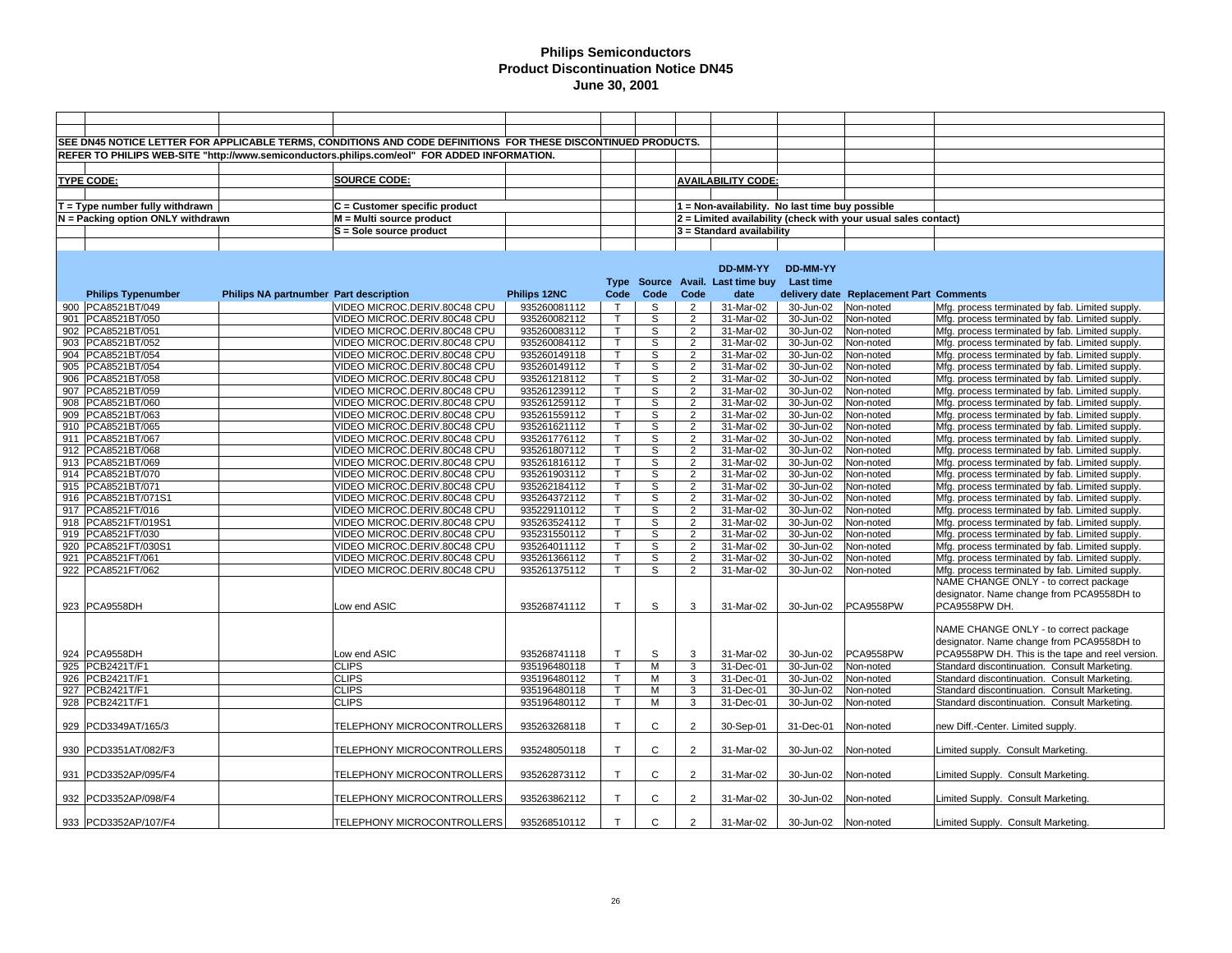|                                                                        |              | SEE DN45 NOTICE LETTER FOR APPLICABLE TERMS, CONDITIONS AND CODE DEFINITIONS FOR THESE DISCONTINUED PRODUCTS. |              |              |              |                |                                                 |           |                                                                |                                        |
|------------------------------------------------------------------------|--------------|---------------------------------------------------------------------------------------------------------------|--------------|--------------|--------------|----------------|-------------------------------------------------|-----------|----------------------------------------------------------------|----------------------------------------|
|                                                                        |              | REFER TO PHILIPS WEB-SITE "http://www.semiconductors.philips.com/eol" FOR ADDED INFORMATION.                  |              |              |              |                |                                                 |           |                                                                |                                        |
| <b>TYPE CODE:</b>                                                      |              | <b>SOURCE CODE:</b>                                                                                           |              |              |              |                | <b>AVAILABILITY CODE:</b>                       |           |                                                                |                                        |
|                                                                        |              |                                                                                                               |              |              |              |                |                                                 |           |                                                                |                                        |
| $T = Type$ number fully withdrawn<br>N = Packing option ONLY withdrawn |              | $C =$ Customer specific product<br>$M = Multi source product$                                                 |              |              |              |                | 1 = Non-availability. No last time buy possible |           | 2 = Limited availability (check with your usual sales contact) |                                        |
|                                                                        |              | S = Sole source product                                                                                       |              |              |              |                | $3 =$ Standard availability                     |           |                                                                |                                        |
|                                                                        |              |                                                                                                               |              |              |              |                |                                                 |           |                                                                |                                        |
|                                                                        |              |                                                                                                               |              |              |              |                | DD-MM-YY                                        | DD-MM-YY  |                                                                |                                        |
|                                                                        |              |                                                                                                               | Philips 12NC | Code         | Code         | Code           | Type Source Avail. Last time buy<br>date        | Last time | delivery date Replacement Part Comments                        |                                        |
| <b>Philips Typenumber</b>                                              |              | Philips NA partnumber Part description                                                                        |              |              |              |                |                                                 |           |                                                                |                                        |
| 934 PCD3352AT/099/F4                                                   |              | TELEPHONY MICROCONTROLLERS                                                                                    | 935268507112 | $\mathsf{T}$ | S            | $\overline{2}$ | 31-Mar-02                                       | 30-Jun-02 | Non-noted                                                      | Limited Supply. Consult Marketing.     |
| 935 PCD3353AP/056/F4                                                   | C3353AP056 N | TELEPHONY MICROCONTROLLERS                                                                                    | 935262425112 | $\mathsf{T}$ | $\mathsf{C}$ | $\overline{2}$ | 31-Mar-02                                       | 30-Jun-02 | Non-noted                                                      | Limited Supply. Consult Marketing.     |
| 936 PCD3353AP/062/F4                                                   |              | TELEPHONY MICROCONTROLLERS                                                                                    | 935263298112 | $\mathsf{T}$ | C            | $\overline{c}$ | 31-Mar-02                                       | 30-Jun-02 | Non-noted                                                      | Limited Supply. Consult Marketing.     |
| 937 PCD3353AP/067/F4                                                   |              | TELEPHONY MICROCONTROLLERS                                                                                    | 935267494112 | $\mathsf{T}$ | $\mathsf{C}$ | $\overline{2}$ | 31-Mar-02                                       | 30-Jun-02 | Non-noted                                                      | Limited Supply. Consult Marketing.     |
| 938 PCD3353AP/069/F4                                                   |              | TELEPHONY MICROCONTROLLERS                                                                                    | 935268366112 | $\mathsf T$  | C            | $\overline{2}$ | 31-Mar-02                                       | 30-Jun-02 | Non-noted                                                      | Limited Supply. Consult Marketing.     |
| 939   PCD3353AT/050/F4                                                 |              | TELEPHONY MICROCONTROLLERS                                                                                    | 935261501118 | $\mathsf{T}$ | C            | $\overline{2}$ | 31-Mar-02                                       | 30-Jun-02 | Non-noted                                                      | Limited Supply. Consult Marketing.     |
| 940 PCD3353AT/057/F4                                                   |              | TELEPHONY MICROCONTROLLERS                                                                                    | 935262644118 | $\mathsf T$  | C            | $\overline{2}$ | 31-Mar-02                                       | 30-Jun-02 | Non-noted                                                      | Limited Supply. Consult Marketing.     |
| 941   PCD3353AT/058/F4                                                 |              | TELEPHONY MICROCONTROLLERS                                                                                    | 935262735118 | T.           | C            | $\overline{2}$ | 31-Mar-02                                       | 30-Jun-02 | Non-noted                                                      | Limited Supply. Consult Marketing.     |
| 942 PCD3353AT/064/F4                                                   |              | TELEPHONY MICROCONTROLLERS                                                                                    | 935267692112 | $\mathsf T$  | C            | $\overline{2}$ | 31-Mar-02                                       | 30-Jun-02 | Non-noted                                                      | Limited Supply. Consult Marketing.     |
| 943 PCD3353AT/070/F4                                                   |              | TELEPHONY MICROCONTROLLERS                                                                                    | 935268953112 | T.           | C            | $\overline{2}$ | 31-Mar-02                                       | 30-Jun-02 | Non-noted                                                      | Limited Supply. Consult Marketing.     |
| 944 PCD3354AH/070                                                      |              | TELEPHONY MICROCONTROLLERS                                                                                    | 935263145557 | T.           | C            | $\overline{2}$ | 31-Mar-02                                       | 30-Jun-02 | Non-noted                                                      | Limited Supply. Consult Marketing.     |
| 945 PCD3354AH/075                                                      |              | TELEPHONY MICROCONTROLLERS                                                                                    | 935268212557 | T            | $\mathsf C$  | $\overline{2}$ | 31-Mar-02                                       | 30-Jun-02 | Non-noted                                                      | Limited Supply. Consult Marketing.     |
| 946 PCD3354AH/076                                                      |              | TELEPHONY MICROCONTROLLERS                                                                                    | 935268566557 | $\mathsf{T}$ | $\mathsf{C}$ | $\overline{2}$ | 31-Mar-02                                       | 30-Jun-02 | Non-noted                                                      | Limited Supply. Consult Marketing.     |
| 947 PCD3354AH/077                                                      |              | TELEPHONY MICROCONTROLLERS                                                                                    | 935268840557 | T            | C            | $\overline{2}$ | 31-Mar-02                                       | 30-Jun-02 | Non-noted                                                      | Limited Supply. Consult Marketing.     |
| 948 PCD3755AP/F2                                                       | PCD3755AP N  | TELEPHONY MICROCONTROLLERS                                                                                    | 935177900112 | $\mathsf{T}$ | S            | 2              | 30-Sep-01                                       | 31-Dec-01 | Non-noted                                                      | as design-in tool available            |
| 949 PCD3755AT/F2                                                       | PCD3755AT D  | TELEPHONY MICROCONTROLLERS                                                                                    | 935177910112 | $\mathsf T$  | $\mathbb S$  | $\overline{c}$ | 30-Sep-01                                       | 31-Dec-01 | Non-noted                                                      | as design-in tool available            |
| 950 PCD3755AT/F2                                                       | PCD3755AT D  | TELEPHONY MICROCONTROLLERS                                                                                    | 935177910118 | T.           | S            | 2              | 30-Sep-01                                       | 31-Dec-01 | Non-noted                                                      | as design-in tool available            |
| 951 PCD3755EP/F2                                                       | PCD3755EP N  | TELEPHONY MICROCONTROLLERS                                                                                    | 935196500112 | $\mathsf{T}$ | S            | $\overline{2}$ | 30-Sep-01                                       | 31-Dec-01 | Non-noted                                                      | as design-in tool available            |
| 952   PCD3755ET/F2                                                     |              | TELEPHONY MICROCONTROLLERS                                                                                    | 935196510118 | $\mathsf T$  | $\mathbb S$  | $\overline{2}$ | 30-Sep-01                                       | 31-Dec-01 | Non-noted                                                      | as design-in tool available            |
| 953   PCD3755ET/F2                                                     | PCD3755ET D  | TELEPHONY MICROCONTROLLERS                                                                                    | 935196510112 | $\mathsf{T}$ | S            | 2              | 30-Sep-01                                       | 31-Dec-01 | Non-noted                                                      | as design-in tool available            |
| 954 PCD3755FP/F2                                                       |              | TELEPHONY MICROCONTROLLERS                                                                                    | 935258530112 | $\mathsf T$  | S            | $\overline{2}$ | 30-Sep-01                                       | 31-Dec-01 | Non-noted                                                      | as design-in tool available            |
| 955 PCD3755FT/001/F2                                                   |              | TELEPHONY MICROCONTROLLERS                                                                                    | 935266841112 | $\mathsf{T}$ | $\mathsf{C}$ |                | 30-Sep-01                                       | 31-Dec-01 | Non-noted                                                      | Non manufacturable. Consult Marketing. |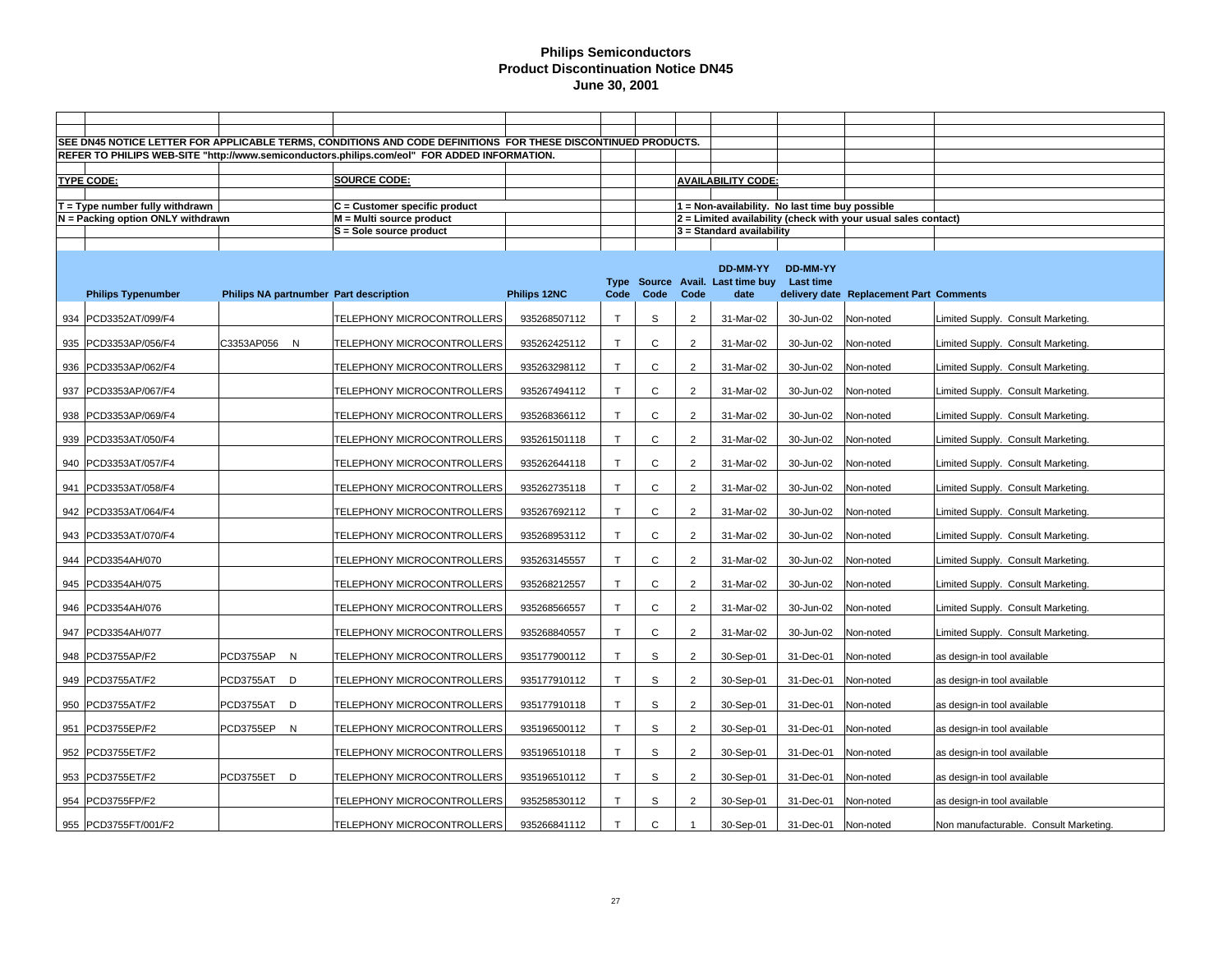|     |                                            |                                        | SEE DN45 NOTICE LETTER FOR APPLICABLE TERMS, CONDITIONS AND CODE DEFINITIONS FOR THESE DISCONTINUED PRODUCTS. |                              |                              |                            |                     |                                                 |                        |                                                                |                                                                                   |
|-----|--------------------------------------------|----------------------------------------|---------------------------------------------------------------------------------------------------------------|------------------------------|------------------------------|----------------------------|---------------------|-------------------------------------------------|------------------------|----------------------------------------------------------------|-----------------------------------------------------------------------------------|
|     |                                            |                                        | REFER TO PHILIPS WEB-SITE "http://www.semiconductors.philips.com/eol" FOR ADDED INFORMATION.                  |                              |                              |                            |                     |                                                 |                        |                                                                |                                                                                   |
|     |                                            |                                        |                                                                                                               |                              |                              |                            |                     |                                                 |                        |                                                                |                                                                                   |
|     | <b>TYPE CODE:</b>                          |                                        | SOURCE CODE:                                                                                                  |                              |                              |                            |                     | <b>AVAILABILITY CODE:</b>                       |                        |                                                                |                                                                                   |
|     |                                            |                                        |                                                                                                               |                              |                              |                            |                     |                                                 |                        |                                                                |                                                                                   |
|     | T = Type number fully withdrawn            |                                        | $C =$ Customer specific product                                                                               |                              |                              |                            |                     | 1 = Non-availability. No last time buy possible |                        |                                                                |                                                                                   |
|     | N = Packing option ONLY withdrawn          |                                        | M = Multi source product                                                                                      |                              |                              |                            |                     |                                                 |                        | 2 = Limited availability (check with your usual sales contact) |                                                                                   |
|     |                                            |                                        | S = Sole source product                                                                                       |                              |                              |                            |                     | 3 = Standard availability                       |                        |                                                                |                                                                                   |
|     |                                            |                                        |                                                                                                               |                              |                              |                            |                     |                                                 |                        |                                                                |                                                                                   |
|     |                                            |                                        |                                                                                                               |                              |                              |                            |                     | DD-MM-YY                                        | DD-MM-YY               |                                                                |                                                                                   |
|     |                                            |                                        |                                                                                                               |                              |                              |                            |                     | Type Source Avail. Last time buy                | Last time              |                                                                |                                                                                   |
|     | <b>Philips Typenumber</b>                  | Philips NA partnumber Part description |                                                                                                               | Philips 12NC                 | Code                         | Code                       | Code                | date                                            |                        | delivery date Replacement Part Comments                        |                                                                                   |
|     |                                            |                                        |                                                                                                               |                              |                              |                            |                     |                                                 |                        |                                                                |                                                                                   |
|     | 956 PCD3755FT/F2                           |                                        | TELEPHONY MICROCONTROLLERS                                                                                    | 935247300112                 | $\mathsf{T}$                 | S                          | 2                   | 30-Sep-01                                       | 31-Dec-01              | Non-noted                                                      | as design-in tool available                                                       |
|     |                                            |                                        |                                                                                                               |                              |                              |                            |                     |                                                 |                        |                                                                |                                                                                   |
|     | 957 PCD3756AT/001/1                        |                                        | TELEPHONY MICROCONTROLLERS                                                                                    | 935263693118                 | $\mathsf{T}$                 | $\mathsf{C}$               |                     | 30-Jun-01                                       | 30-Jun-01              | Non-noted                                                      | Non manufacturable. Consult Marketing.                                            |
|     |                                            |                                        |                                                                                                               |                              |                              |                            |                     |                                                 |                        |                                                                |                                                                                   |
| 958 | PCD3756AT/002/1                            |                                        | TELEPHONY MICROCONTROLLERS                                                                                    | 935268294118                 | T<br>$\overline{\mathsf{T}}$ | $\mathsf{C}$               |                     | 30-Jun-01                                       | 30-Jun-01              | Non-noted                                                      | Non manufacturable. Consult Marketing.                                            |
|     | 959 PCD5003AH/F1<br>960 PCD5008H/F2        |                                        | POCSAG DECODERS<br>PAGERS DECODERS                                                                            | 935262673518<br>935261231518 | $\mathsf{T}$                 | S<br>S                     | $\overline{2}$<br>2 | 31-Mar-02<br>31-Mar-02                          | 30-Jun-02<br>30-Jun-02 | Non-noted<br>Non-noted                                         | Limited supply. Consult Marketing.<br>Limited supply. Consult Marketing.          |
|     | 961 PCD5013H/F1                            | <b>PCD5013H</b><br><b>BD</b>           | PAGERS DECODERS                                                                                               | 935262056518                 | $\mathsf{T}$                 | S                          | 2                   | 31-Mar-02                                       | 30-Jun-02              | Non-noted                                                      | Limited supply. Consult Marketing.                                                |
|     |                                            |                                        |                                                                                                               |                              |                              |                            |                     |                                                 |                        |                                                                | replaced by new cust-codes. Limited Supply.                                       |
|     | 962 PCD50913H/A02/3                        |                                        | DECT CHIP                                                                                                     | 935265292557                 | $\mathsf{T}$                 | $\mathsf C$                | 2                   | 30-Sep-01                                       | 31-Dec-01              | Non-noted                                                      | Consult Marketing.                                                                |
|     |                                            |                                        |                                                                                                               |                              |                              |                            |                     |                                                 |                        |                                                                | replaced by new cust-codes. Limited Supply.                                       |
|     | 963 PCD50913H/A02/3                        |                                        | DECT CHIP                                                                                                     | 935265292518                 | $\mathsf{T}$                 | C                          | $\overline{2}$      | 30-Sep-01                                       | 31-Dec-01              | Non-noted                                                      | Consult Marketing.                                                                |
|     |                                            |                                        |                                                                                                               |                              |                              |                            |                     |                                                 |                        |                                                                | replaced by new cust-codes. Limited Supply.                                       |
| 964 | PCD50913H/A10/3                            |                                        | DECT CHIP                                                                                                     | 935267316518                 | $\mathsf{T}$                 | $\mathsf{C}$               | 2                   | 30-Sep-01                                       | 31-Dec-01              | Non-noted                                                      | Consult Marketing.                                                                |
|     |                                            |                                        |                                                                                                               |                              |                              |                            |                     |                                                 |                        |                                                                | replaced by new cust-codes. Limited Supply.                                       |
|     | 965 PCD50913H/A13/3                        |                                        | DECT CHIP                                                                                                     | 935267740518                 | $\mathsf{T}$                 | $\mathsf{C}$               | $\overline{2}$      | 30-Sep-01                                       | 31-Dec-01              | Non-noted                                                      | Consult Marketing.                                                                |
|     |                                            |                                        |                                                                                                               |                              |                              |                            |                     |                                                 |                        |                                                                | replaced by new cust-codes. Limited Supply.                                       |
|     | 966 PCD50913H/A18/3                        |                                        | DECT CHIP                                                                                                     | 935267977518                 | $\mathsf{T}$                 | C                          | 2                   | 30-Sep-01                                       | 31-Dec-01              | Non-noted                                                      | Consult Marketing.<br>replaced by new cust-codes. Limited Supply.                 |
|     | 967 PCD50913H/A19/3                        |                                        | DECT CHIP                                                                                                     | 935268053518                 | $\mathsf{T}$                 | $\mathsf{C}$               | $\overline{2}$      | 30-Sep-01                                       | 31-Dec-01              | Non-noted                                                      | Consult Marketing.                                                                |
|     |                                            |                                        |                                                                                                               |                              |                              |                            |                     |                                                 |                        |                                                                | replaced by new cust-codes. Limited Supply.                                       |
|     | 968 PCD50913H/A22/3                        |                                        | DECT CHIP                                                                                                     | 935268185518                 | $\mathsf{T}$                 | $\mathsf C$                | $\overline{2}$      | 30-Sep-01                                       | 31-Dec-01              | Non-noted                                                      | Consult Marketing.                                                                |
|     |                                            |                                        |                                                                                                               |                              |                              |                            |                     |                                                 |                        |                                                                | replaced by new cust-codes. Limited Supply.                                       |
|     | 969 PCD50913H/A24/3                        |                                        | DECT CHIP                                                                                                     | 935268532518                 | $\mathsf{T}$                 | C                          | $\overline{2}$      | 30-Sep-01                                       | 31-Dec-01              | Non-noted                                                      | Consult Marketing.                                                                |
|     |                                            |                                        |                                                                                                               |                              |                              |                            |                     |                                                 |                        |                                                                | replaced by new cust-codes. Limited Supply.                                       |
|     | 970 PCD50913H/L08/3                        |                                        | DECT CHIP                                                                                                     | 935265805518                 | $\mathsf{T}$                 | $\mathsf{C}$               | 2                   | 30-Sep-01                                       | 31-Dec-01              | Non-noted                                                      | Consult Marketing.                                                                |
|     |                                            |                                        |                                                                                                               |                              | $\mathsf{T}$                 |                            |                     |                                                 |                        |                                                                | replaced by new cust-codes. Limited Supply.                                       |
|     | 971 PCD50913H/L08/3<br>972 PCD5091HZ/C94/5 |                                        | DECT CHIP                                                                                                     | 935265805557                 | $\mathsf{T}$                 | $\mathsf C$<br>$\mathbb S$ | $\overline{2}$<br>2 | 30-Sep-01<br>31-Mar-02                          | 31-Dec-01              | Non-noted                                                      | Consult Marketing.                                                                |
|     |                                            |                                        | DIGITAL CORDLESS                                                                                              | 935260869557                 |                              |                            |                     |                                                 | 30-Jun-02              | Non-noted                                                      | Limited supply. Consult Marketing.<br>replaced by new cust-codes. Limited Supply. |
|     | 973   PCD50923H/C01/3                      |                                        | DECT BASESTATION CHIP                                                                                         | 935265293518                 | $\mathsf{T}$                 | $\mathsf{C}$               | 2                   | 30-Sep-01                                       | 31-Dec-01              | Non-noted                                                      | Consult Marketing.                                                                |
|     |                                            |                                        |                                                                                                               |                              |                              |                            |                     |                                                 |                        |                                                                | replaced by new cust-codes. Limited Supply.                                       |
|     | 974 PCD50923H/C01/3                        |                                        | <b>DECT BASESTATION CHIP</b>                                                                                  | 935265293557                 | $\mathsf{T}$                 | $\mathsf C$                | 2                   | 30-Sep-01                                       | 31-Dec-01              | Non-noted                                                      | Consult Marketing.                                                                |
|     |                                            |                                        |                                                                                                               |                              |                              |                            |                     |                                                 |                        |                                                                | replaced by new cust-codes. Limited Supply.                                       |
|     | 975 PCD50923H/C10/3                        |                                        | DECT BASESTATION CHIP                                                                                         | 935267318518                 | $\mathsf{T}$                 | $\mathsf C$                | $\overline{2}$      | 30-Sep-01                                       | 31-Dec-01              | Non-noted                                                      | Consult Marketing.                                                                |
|     |                                            |                                        |                                                                                                               |                              |                              |                            |                     |                                                 |                        |                                                                | replaced by new cust-codes. Limited Supply.                                       |
|     | 976   PCD50923H/C13/3                      |                                        | DECT BASESTATION CHIP                                                                                         | 935267741518                 | $\mathsf{T}$                 | $\mathsf C$                | $\overline{2}$      | 30-Sep-01                                       | 31-Dec-01              | Non-noted                                                      | Consult Marketing.                                                                |
|     |                                            |                                        |                                                                                                               |                              | $\mathsf{T}$                 | $\mathsf{C}$               |                     |                                                 |                        |                                                                | replaced by new cust-codes. Limited Supply.                                       |
|     | 977  PCD50923H/C18/3                       |                                        | <b>DECT BASESTATION CHIP</b>                                                                                  | 935267976518                 |                              |                            | $\overline{2}$      | 30-Sep-01                                       | 31-Dec-01              | Non-noted                                                      | Consult Marketing.<br>replaced by new cust-codes. Limited Supply.                 |
|     | 978 PCD50923H/C19/3                        |                                        | DECT BASESTATION CHIP                                                                                         | 935268054518                 | $\mathsf{T}$                 | $\mathsf C$                | $\overline{2}$      | 30-Sep-01                                       | 31-Dec-01              | Non-noted                                                      | Consult Marketing.                                                                |
|     |                                            |                                        |                                                                                                               |                              |                              |                            |                     |                                                 |                        |                                                                | replaced by new cust-codes. Limited Supply.                                       |
|     | 979 PCD50923H/C22/3                        |                                        | DECT BASESTATION CHIP                                                                                         | 935268186518                 | $\mathsf{T}$                 | $\mathsf{C}$               | 2                   | 30-Sep-01                                       | 31-Dec-01              | Non-noted                                                      | Consult Marketing.                                                                |
|     |                                            |                                        |                                                                                                               |                              |                              |                            |                     |                                                 |                        |                                                                |                                                                                   |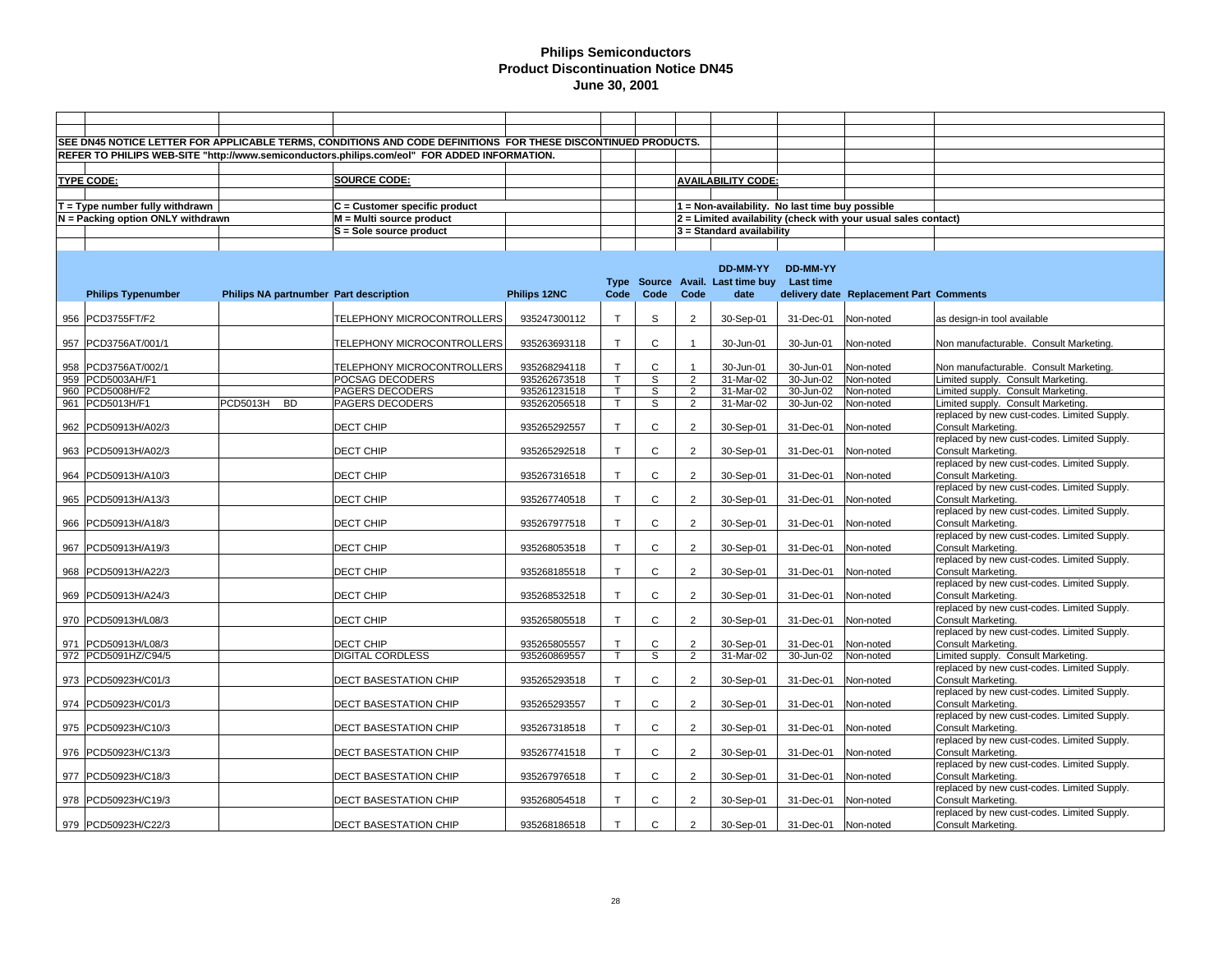| SEE DN45 NOTICE LETTER FOR APPLICABLE TERMS, CONDITIONS AND CODE DEFINITIONS FOR THESE DISCONTINUED PRODUCTS.<br>REFER TO PHILIPS WEB-SITE "http://www.semiconductors.philips.com/eol" FOR ADDED INFORMATION.<br><b>SOURCE CODE:</b><br><b>AVAILABILITY CODE:</b><br><b>TYPE CODE:</b><br>$T = Type$ number fully withdrawn<br>$C =$ Customer specific product<br>1 = Non-availability. No last time buy possible<br>N = Packing option ONLY withdrawn<br>M = Multi source product<br>2 = Limited availability (check with your usual sales contact)<br>S = Sole source product<br>3 = Standard availability<br>DD-MM-YY<br><b>DD-MM-YY</b><br>Type Source Avail. Last time buy Last time<br>Philips 12NC<br>Code<br>Code<br>Code<br><b>Philips Typenumber</b><br>Philips NA partnumber Part description<br>date<br>delivery date Replacement Part Comments<br>replaced by new cust-codes. Limited Supply.<br>$\mathsf{T}$<br>$\mathsf{C}$<br>$\overline{2}$<br>980 PCD50923H/C23/3<br><b>DECT BASESTATION CHIP</b><br>935268337518<br>30-Sep-01<br>31-Dec-01<br>Non-noted<br>Consult Marketing.<br>replaced by new cust-codes. Limited Supply.<br>$\mathsf{T}$<br>$\mathsf{C}$<br>981 PCD50923H/C24/3<br>DECT BASESTATION CHIP<br>935268536518<br>$\overline{2}$<br>30-Sep-01<br>31-Dec-01<br>Non-noted<br>Consult Marketing.<br>replaced by new cust-codes. Limited Supply.<br>$\mathsf{T}$<br>$\mathsf{C}$<br>$\overline{2}$<br>982 PCD50923H/C29/3<br><b>DECT BASESTATION CHIP</b><br>935268538518<br>30-Sep-01<br>31-Dec-01<br>Non-noted<br>Consult Marketing.<br>replaced by new cust-codes. Limited Supply.<br>$\mathsf{C}$<br>$\overline{2}$<br>935265806557<br>$\mathsf{T}$<br>30-Sep-01<br>31-Dec-01<br>983 PCD50923H/M08/3<br><b>DECT BASESTATION CHIP</b><br>Non-noted<br>Consult Marketing.<br>replaced by new cust-codes. Limited Supply.<br>$\mathsf{T}$<br>C<br>$\overline{2}$<br>984 PCD50923H/M08/3<br>DECT BASESTATION CHIP<br>935265806518<br>30-Sep-01<br>31-Dec-01<br>Non-noted<br>Consult Marketing.<br>replaced by new cust-codes. Limited Supply.<br>$\mathsf{T}$<br>C<br>$\overline{2}$<br>30-Sep-01<br>985   PCD50923H/N03/3<br><b>DECT BASESTATION CHIP</b><br>935267382518<br>31-Dec-01<br>Non-noted<br>Consult Marketing.<br>replaced by new cust-codes. Limited Supply.<br>$\mathsf{T}$<br>$\mathsf{C}$<br>DECT BASESTATION CHIP<br>935267975518<br>$\overline{2}$<br>30-Sep-01<br>31-Dec-01<br>Consult Marketing.<br>986   PCD50923H/R17/3<br>Non-noted<br>replaced by new cust-codes. Limited Supply.<br>$\mathsf T$<br>C<br>$\overline{2}$<br>30-Sep-01<br>987 PCD50924H/T03/1<br><b>DECT BASEBAND</b><br>935268292557<br>31-Dec-01<br>Consult Marketing.<br>Non-noted<br>replaced by new cust-codes. Limited Supply.<br>$\mathsf{C}$<br>$\top$<br>$\overline{2}$<br>30-Sep-01<br>Non-noted<br>988  PCD50924H/T03/1<br><b>DECT BASEBAND</b><br>935268292518<br>31-Dec-01<br>Consult Marketing.<br>replaced by new cust-codes. Limited Supply.<br>$\mathsf{T}$<br>$\mathsf{C}$<br>989 PCD50953H/E03/4<br>DECT HANDSET CHIP<br>$\overline{2}$<br>30-Sep-01<br>31-Dec-01<br>935267162518<br>Non-noted<br>Consult Marketing.<br>replaced by new cust-codes. Limited Supply.<br>$\mathsf T$<br>C<br>$\overline{2}$<br>990 PCD50953H/E03/4<br>DECT HANDSET CHIP<br>935267162557<br>30-Sep-01<br>31-Dec-01<br>Non-noted<br>Consult Marketing.<br>replaced by new cust-codes. Limited Supply.<br>$\mathsf{T}$<br>$\mathsf C$<br>$\overline{2}$<br>30-Sep-01<br>31-Dec-01<br>Consult Marketing.<br>991  PCD50953H/E23/3<br><b>DECT HANDSET CHIP</b><br>935268338518<br>Non-noted<br>$\overline{\mathsf{T}}$<br>992 PCD50954H/S01/1<br><b>DECT HANDSET CHIP</b><br>935268022557<br>C<br>$\overline{2}$<br>30-Sep-01<br>31-Dec-01<br>Non-noted<br>Limited Supply. Consult Marketing.<br>$\overline{2}$<br>993 PCD50954H/S01/1<br><b>DECT HANDSET CHIP</b><br>935268022518<br>$\mathsf{T}$<br>C<br>30-Sep-01<br>31-Dec-01<br>Non-noted<br>Limited Supply. Consult Marketing.<br>replaced by new cust-codes. Limited Supply.<br>$\mathsf{T}$<br>$\mathsf{C}$<br>$\overline{2}$<br>994 PCD50954H/S03/1<br>DECT HANDSET CHIP<br>935268291518<br>30-Sep-01<br>31-Dec-01<br>Non-noted<br>Consult Marketing.<br>replaced by new cust-codes. Limited Supply.<br>935268291557<br>$\mathsf T$<br>C<br>$\overline{2}$<br>30-Sep-01<br>31-Dec-01<br>Consult Marketing.<br>995   PCD50954H/S03/1<br>DECT HANDSET CHIP<br>Non-noted<br>replaced by new cust-codes. Limited Supply.<br>S<br><b>DIGITAL CORDLESS</b><br>935261191557<br>$\mathsf{T}$<br>$\overline{2}$<br>31-Mar-02<br>30-Jun-02<br>Consult Marketing.<br>996   PCD5095H/C94/F5<br>Non-noted<br>Non manufacturing. Limited Supply. Consult<br>$\mathsf T$<br>C<br>$\overline{2}$<br>997 PCD6001H/D04/F1<br>84CXXX FAMILY<br>935265288518<br>30-Sep-01<br>31-Dec-01<br>Non-noted<br>Marketing.<br>Non manufacturing. Limited Supply. Consult<br>$\mathsf{C}$<br>T.<br>$\overline{2}$<br>30-Sep-01<br>998  PCD6001H/D05/F1<br>84CXXX FAMILY<br>935265289518<br>31-Dec-01<br>Non-noted<br>Marketing.<br>Non manufacturing. Limited Supply. Consult<br>$\mathsf{T}$<br>$\mathsf{C}$<br>999 PCD6001H/D06/F1<br>84CXXX FAMILY<br>935266417518<br>$\overline{2}$<br>30-Sep-01<br>31-Dec-01<br>Non-noted<br>Marketing.<br>Non manufacturing. Limited Supply. Consult<br>$\mathsf T$<br>$\mathsf C$<br>1000 PCD6001U/10/D16/1<br>DIGITAL INSWERING MACHINE<br>935267979005<br>$\overline{2}$<br>30-Sep-01<br>31-Dec-01<br>Non-noted<br>Marketing.<br>$\mathsf{T}$<br>1001 PCE84C882P/003<br>VIDEO MICROC.DERIV.80C48 CPU<br>935170370112<br>S<br>$\overline{2}$<br>31-Mar-02<br>30-Jun-02<br>Non-noted<br>imited supply. Consult Marketing.<br>T.<br>S<br>$\overline{2}$<br>002 PCE84C886P/023<br>VIDEO MICROC.DERIV.80C48 CPU<br>935152580112<br>31-Mar-02<br>30-Jun-02<br>Non-noted<br>imited supply. Consult Marketing.<br>1003 PCF2042W/200V01CE<br>PRE-PAID MEMORY CARD ICS<br>935267258005<br>$\mathsf T$<br>Non manufacturable. Consult Marketing.<br>М<br>$\mathbf{1}$<br>30-Jun-01<br>30-Jun-01<br>Non-noted<br>1004 PCF2111T<br><b>DISPLAY DRIVERS</b><br>933733720118<br>T.<br>3<br>31-Dec-01<br>30-Jun-02<br>Standard discontinuation. Consult Marketing.<br>м<br>Non-noted |  |  |  |  |  |  |
|-------------------------------------------------------------------------------------------------------------------------------------------------------------------------------------------------------------------------------------------------------------------------------------------------------------------------------------------------------------------------------------------------------------------------------------------------------------------------------------------------------------------------------------------------------------------------------------------------------------------------------------------------------------------------------------------------------------------------------------------------------------------------------------------------------------------------------------------------------------------------------------------------------------------------------------------------------------------------------------------------------------------------------------------------------------------------------------------------------------------------------------------------------------------------------------------------------------------------------------------------------------------------------------------------------------------------------------------------------------------------------------------------------------------------------------------------------------------------------------------------------------------------------------------------------------------------------------------------------------------------------------------------------------------------------------------------------------------------------------------------------------------------------------------------------------------------------------------------------------------------------------------------------------------------------------------------------------------------------------------------------------------------------------------------------------------------------------------------------------------------------------------------------------------------------------------------------------------------------------------------------------------------------------------------------------------------------------------------------------------------------------------------------------------------------------------------------------------------------------------------------------------------------------------------------------------------------------------------------------------------------------------------------------------------------------------------------------------------------------------------------------------------------------------------------------------------------------------------------------------------------------------------------------------------------------------------------------------------------------------------------------------------------------------------------------------------------------------------------------------------------------------------------------------------------------------------------------------------------------------------------------------------------------------------------------------------------------------------------------------------------------------------------------------------------------------------------------------------------------------------------------------------------------------------------------------------------------------------------------------------------------------------------------------------------------------------------------------------------------------------------------------------------------------------------------------------------------------------------------------------------------------------------------------------------------------------------------------------------------------------------------------------------------------------------------------------------------------------------------------------------------------------------------------------------------------------------------------------------------------------------------------------------------------------------------------------------------------------------------------------------------------------------------------------------------------------------------------------------------------------------------------------------------------------------------------------------------------------------------------------------------------------------------------------------------------------------------------------------------------------------------------------------------------------------------------------------------------------------------------------------------------------------------------------------------------------------------------------------------------------------------------------------------------------------------------------------------------------------------------------------------------------------------------------------------------------------------------------------------------------------------------------------------------------------------------------------------------------------------------------------------------------------------------------------------------------------------------------------------------------------------------------------------------------------------------------------------------------------------------------------------------------------------------------------------------------------------------------------------------------------------------------------------------------------------------------------------------------------------------------------------------------------------------------------------------------------------------------------------------------------------------------------------------------------------------------------------------------------------------------------------------------------------------------------------------------------------------------------------------------------|--|--|--|--|--|--|
|                                                                                                                                                                                                                                                                                                                                                                                                                                                                                                                                                                                                                                                                                                                                                                                                                                                                                                                                                                                                                                                                                                                                                                                                                                                                                                                                                                                                                                                                                                                                                                                                                                                                                                                                                                                                                                                                                                                                                                                                                                                                                                                                                                                                                                                                                                                                                                                                                                                                                                                                                                                                                                                                                                                                                                                                                                                                                                                                                                                                                                                                                                                                                                                                                                                                                                                                                                                                                                                                                                                                                                                                                                                                                                                                                                                                                                                                                                                                                                                                                                                                                                                                                                                                                                                                                                                                                                                                                                                                                                                                                                                                                                                                                                                                                                                                                                                                                                                                                                                                                                                                                                                                                                                                                                                                                                                                                                                                                                                                                                                                                                                                                                                                                                                                                                                                                                                                                                                                                                                                                                                                                                                                                                                                                                                       |  |  |  |  |  |  |
|                                                                                                                                                                                                                                                                                                                                                                                                                                                                                                                                                                                                                                                                                                                                                                                                                                                                                                                                                                                                                                                                                                                                                                                                                                                                                                                                                                                                                                                                                                                                                                                                                                                                                                                                                                                                                                                                                                                                                                                                                                                                                                                                                                                                                                                                                                                                                                                                                                                                                                                                                                                                                                                                                                                                                                                                                                                                                                                                                                                                                                                                                                                                                                                                                                                                                                                                                                                                                                                                                                                                                                                                                                                                                                                                                                                                                                                                                                                                                                                                                                                                                                                                                                                                                                                                                                                                                                                                                                                                                                                                                                                                                                                                                                                                                                                                                                                                                                                                                                                                                                                                                                                                                                                                                                                                                                                                                                                                                                                                                                                                                                                                                                                                                                                                                                                                                                                                                                                                                                                                                                                                                                                                                                                                                                                       |  |  |  |  |  |  |
|                                                                                                                                                                                                                                                                                                                                                                                                                                                                                                                                                                                                                                                                                                                                                                                                                                                                                                                                                                                                                                                                                                                                                                                                                                                                                                                                                                                                                                                                                                                                                                                                                                                                                                                                                                                                                                                                                                                                                                                                                                                                                                                                                                                                                                                                                                                                                                                                                                                                                                                                                                                                                                                                                                                                                                                                                                                                                                                                                                                                                                                                                                                                                                                                                                                                                                                                                                                                                                                                                                                                                                                                                                                                                                                                                                                                                                                                                                                                                                                                                                                                                                                                                                                                                                                                                                                                                                                                                                                                                                                                                                                                                                                                                                                                                                                                                                                                                                                                                                                                                                                                                                                                                                                                                                                                                                                                                                                                                                                                                                                                                                                                                                                                                                                                                                                                                                                                                                                                                                                                                                                                                                                                                                                                                                                       |  |  |  |  |  |  |
|                                                                                                                                                                                                                                                                                                                                                                                                                                                                                                                                                                                                                                                                                                                                                                                                                                                                                                                                                                                                                                                                                                                                                                                                                                                                                                                                                                                                                                                                                                                                                                                                                                                                                                                                                                                                                                                                                                                                                                                                                                                                                                                                                                                                                                                                                                                                                                                                                                                                                                                                                                                                                                                                                                                                                                                                                                                                                                                                                                                                                                                                                                                                                                                                                                                                                                                                                                                                                                                                                                                                                                                                                                                                                                                                                                                                                                                                                                                                                                                                                                                                                                                                                                                                                                                                                                                                                                                                                                                                                                                                                                                                                                                                                                                                                                                                                                                                                                                                                                                                                                                                                                                                                                                                                                                                                                                                                                                                                                                                                                                                                                                                                                                                                                                                                                                                                                                                                                                                                                                                                                                                                                                                                                                                                                                       |  |  |  |  |  |  |
|                                                                                                                                                                                                                                                                                                                                                                                                                                                                                                                                                                                                                                                                                                                                                                                                                                                                                                                                                                                                                                                                                                                                                                                                                                                                                                                                                                                                                                                                                                                                                                                                                                                                                                                                                                                                                                                                                                                                                                                                                                                                                                                                                                                                                                                                                                                                                                                                                                                                                                                                                                                                                                                                                                                                                                                                                                                                                                                                                                                                                                                                                                                                                                                                                                                                                                                                                                                                                                                                                                                                                                                                                                                                                                                                                                                                                                                                                                                                                                                                                                                                                                                                                                                                                                                                                                                                                                                                                                                                                                                                                                                                                                                                                                                                                                                                                                                                                                                                                                                                                                                                                                                                                                                                                                                                                                                                                                                                                                                                                                                                                                                                                                                                                                                                                                                                                                                                                                                                                                                                                                                                                                                                                                                                                                                       |  |  |  |  |  |  |
|                                                                                                                                                                                                                                                                                                                                                                                                                                                                                                                                                                                                                                                                                                                                                                                                                                                                                                                                                                                                                                                                                                                                                                                                                                                                                                                                                                                                                                                                                                                                                                                                                                                                                                                                                                                                                                                                                                                                                                                                                                                                                                                                                                                                                                                                                                                                                                                                                                                                                                                                                                                                                                                                                                                                                                                                                                                                                                                                                                                                                                                                                                                                                                                                                                                                                                                                                                                                                                                                                                                                                                                                                                                                                                                                                                                                                                                                                                                                                                                                                                                                                                                                                                                                                                                                                                                                                                                                                                                                                                                                                                                                                                                                                                                                                                                                                                                                                                                                                                                                                                                                                                                                                                                                                                                                                                                                                                                                                                                                                                                                                                                                                                                                                                                                                                                                                                                                                                                                                                                                                                                                                                                                                                                                                                                       |  |  |  |  |  |  |
|                                                                                                                                                                                                                                                                                                                                                                                                                                                                                                                                                                                                                                                                                                                                                                                                                                                                                                                                                                                                                                                                                                                                                                                                                                                                                                                                                                                                                                                                                                                                                                                                                                                                                                                                                                                                                                                                                                                                                                                                                                                                                                                                                                                                                                                                                                                                                                                                                                                                                                                                                                                                                                                                                                                                                                                                                                                                                                                                                                                                                                                                                                                                                                                                                                                                                                                                                                                                                                                                                                                                                                                                                                                                                                                                                                                                                                                                                                                                                                                                                                                                                                                                                                                                                                                                                                                                                                                                                                                                                                                                                                                                                                                                                                                                                                                                                                                                                                                                                                                                                                                                                                                                                                                                                                                                                                                                                                                                                                                                                                                                                                                                                                                                                                                                                                                                                                                                                                                                                                                                                                                                                                                                                                                                                                                       |  |  |  |  |  |  |
|                                                                                                                                                                                                                                                                                                                                                                                                                                                                                                                                                                                                                                                                                                                                                                                                                                                                                                                                                                                                                                                                                                                                                                                                                                                                                                                                                                                                                                                                                                                                                                                                                                                                                                                                                                                                                                                                                                                                                                                                                                                                                                                                                                                                                                                                                                                                                                                                                                                                                                                                                                                                                                                                                                                                                                                                                                                                                                                                                                                                                                                                                                                                                                                                                                                                                                                                                                                                                                                                                                                                                                                                                                                                                                                                                                                                                                                                                                                                                                                                                                                                                                                                                                                                                                                                                                                                                                                                                                                                                                                                                                                                                                                                                                                                                                                                                                                                                                                                                                                                                                                                                                                                                                                                                                                                                                                                                                                                                                                                                                                                                                                                                                                                                                                                                                                                                                                                                                                                                                                                                                                                                                                                                                                                                                                       |  |  |  |  |  |  |
|                                                                                                                                                                                                                                                                                                                                                                                                                                                                                                                                                                                                                                                                                                                                                                                                                                                                                                                                                                                                                                                                                                                                                                                                                                                                                                                                                                                                                                                                                                                                                                                                                                                                                                                                                                                                                                                                                                                                                                                                                                                                                                                                                                                                                                                                                                                                                                                                                                                                                                                                                                                                                                                                                                                                                                                                                                                                                                                                                                                                                                                                                                                                                                                                                                                                                                                                                                                                                                                                                                                                                                                                                                                                                                                                                                                                                                                                                                                                                                                                                                                                                                                                                                                                                                                                                                                                                                                                                                                                                                                                                                                                                                                                                                                                                                                                                                                                                                                                                                                                                                                                                                                                                                                                                                                                                                                                                                                                                                                                                                                                                                                                                                                                                                                                                                                                                                                                                                                                                                                                                                                                                                                                                                                                                                                       |  |  |  |  |  |  |
|                                                                                                                                                                                                                                                                                                                                                                                                                                                                                                                                                                                                                                                                                                                                                                                                                                                                                                                                                                                                                                                                                                                                                                                                                                                                                                                                                                                                                                                                                                                                                                                                                                                                                                                                                                                                                                                                                                                                                                                                                                                                                                                                                                                                                                                                                                                                                                                                                                                                                                                                                                                                                                                                                                                                                                                                                                                                                                                                                                                                                                                                                                                                                                                                                                                                                                                                                                                                                                                                                                                                                                                                                                                                                                                                                                                                                                                                                                                                                                                                                                                                                                                                                                                                                                                                                                                                                                                                                                                                                                                                                                                                                                                                                                                                                                                                                                                                                                                                                                                                                                                                                                                                                                                                                                                                                                                                                                                                                                                                                                                                                                                                                                                                                                                                                                                                                                                                                                                                                                                                                                                                                                                                                                                                                                                       |  |  |  |  |  |  |
|                                                                                                                                                                                                                                                                                                                                                                                                                                                                                                                                                                                                                                                                                                                                                                                                                                                                                                                                                                                                                                                                                                                                                                                                                                                                                                                                                                                                                                                                                                                                                                                                                                                                                                                                                                                                                                                                                                                                                                                                                                                                                                                                                                                                                                                                                                                                                                                                                                                                                                                                                                                                                                                                                                                                                                                                                                                                                                                                                                                                                                                                                                                                                                                                                                                                                                                                                                                                                                                                                                                                                                                                                                                                                                                                                                                                                                                                                                                                                                                                                                                                                                                                                                                                                                                                                                                                                                                                                                                                                                                                                                                                                                                                                                                                                                                                                                                                                                                                                                                                                                                                                                                                                                                                                                                                                                                                                                                                                                                                                                                                                                                                                                                                                                                                                                                                                                                                                                                                                                                                                                                                                                                                                                                                                                                       |  |  |  |  |  |  |
|                                                                                                                                                                                                                                                                                                                                                                                                                                                                                                                                                                                                                                                                                                                                                                                                                                                                                                                                                                                                                                                                                                                                                                                                                                                                                                                                                                                                                                                                                                                                                                                                                                                                                                                                                                                                                                                                                                                                                                                                                                                                                                                                                                                                                                                                                                                                                                                                                                                                                                                                                                                                                                                                                                                                                                                                                                                                                                                                                                                                                                                                                                                                                                                                                                                                                                                                                                                                                                                                                                                                                                                                                                                                                                                                                                                                                                                                                                                                                                                                                                                                                                                                                                                                                                                                                                                                                                                                                                                                                                                                                                                                                                                                                                                                                                                                                                                                                                                                                                                                                                                                                                                                                                                                                                                                                                                                                                                                                                                                                                                                                                                                                                                                                                                                                                                                                                                                                                                                                                                                                                                                                                                                                                                                                                                       |  |  |  |  |  |  |
|                                                                                                                                                                                                                                                                                                                                                                                                                                                                                                                                                                                                                                                                                                                                                                                                                                                                                                                                                                                                                                                                                                                                                                                                                                                                                                                                                                                                                                                                                                                                                                                                                                                                                                                                                                                                                                                                                                                                                                                                                                                                                                                                                                                                                                                                                                                                                                                                                                                                                                                                                                                                                                                                                                                                                                                                                                                                                                                                                                                                                                                                                                                                                                                                                                                                                                                                                                                                                                                                                                                                                                                                                                                                                                                                                                                                                                                                                                                                                                                                                                                                                                                                                                                                                                                                                                                                                                                                                                                                                                                                                                                                                                                                                                                                                                                                                                                                                                                                                                                                                                                                                                                                                                                                                                                                                                                                                                                                                                                                                                                                                                                                                                                                                                                                                                                                                                                                                                                                                                                                                                                                                                                                                                                                                                                       |  |  |  |  |  |  |
|                                                                                                                                                                                                                                                                                                                                                                                                                                                                                                                                                                                                                                                                                                                                                                                                                                                                                                                                                                                                                                                                                                                                                                                                                                                                                                                                                                                                                                                                                                                                                                                                                                                                                                                                                                                                                                                                                                                                                                                                                                                                                                                                                                                                                                                                                                                                                                                                                                                                                                                                                                                                                                                                                                                                                                                                                                                                                                                                                                                                                                                                                                                                                                                                                                                                                                                                                                                                                                                                                                                                                                                                                                                                                                                                                                                                                                                                                                                                                                                                                                                                                                                                                                                                                                                                                                                                                                                                                                                                                                                                                                                                                                                                                                                                                                                                                                                                                                                                                                                                                                                                                                                                                                                                                                                                                                                                                                                                                                                                                                                                                                                                                                                                                                                                                                                                                                                                                                                                                                                                                                                                                                                                                                                                                                                       |  |  |  |  |  |  |
|                                                                                                                                                                                                                                                                                                                                                                                                                                                                                                                                                                                                                                                                                                                                                                                                                                                                                                                                                                                                                                                                                                                                                                                                                                                                                                                                                                                                                                                                                                                                                                                                                                                                                                                                                                                                                                                                                                                                                                                                                                                                                                                                                                                                                                                                                                                                                                                                                                                                                                                                                                                                                                                                                                                                                                                                                                                                                                                                                                                                                                                                                                                                                                                                                                                                                                                                                                                                                                                                                                                                                                                                                                                                                                                                                                                                                                                                                                                                                                                                                                                                                                                                                                                                                                                                                                                                                                                                                                                                                                                                                                                                                                                                                                                                                                                                                                                                                                                                                                                                                                                                                                                                                                                                                                                                                                                                                                                                                                                                                                                                                                                                                                                                                                                                                                                                                                                                                                                                                                                                                                                                                                                                                                                                                                                       |  |  |  |  |  |  |
|                                                                                                                                                                                                                                                                                                                                                                                                                                                                                                                                                                                                                                                                                                                                                                                                                                                                                                                                                                                                                                                                                                                                                                                                                                                                                                                                                                                                                                                                                                                                                                                                                                                                                                                                                                                                                                                                                                                                                                                                                                                                                                                                                                                                                                                                                                                                                                                                                                                                                                                                                                                                                                                                                                                                                                                                                                                                                                                                                                                                                                                                                                                                                                                                                                                                                                                                                                                                                                                                                                                                                                                                                                                                                                                                                                                                                                                                                                                                                                                                                                                                                                                                                                                                                                                                                                                                                                                                                                                                                                                                                                                                                                                                                                                                                                                                                                                                                                                                                                                                                                                                                                                                                                                                                                                                                                                                                                                                                                                                                                                                                                                                                                                                                                                                                                                                                                                                                                                                                                                                                                                                                                                                                                                                                                                       |  |  |  |  |  |  |
|                                                                                                                                                                                                                                                                                                                                                                                                                                                                                                                                                                                                                                                                                                                                                                                                                                                                                                                                                                                                                                                                                                                                                                                                                                                                                                                                                                                                                                                                                                                                                                                                                                                                                                                                                                                                                                                                                                                                                                                                                                                                                                                                                                                                                                                                                                                                                                                                                                                                                                                                                                                                                                                                                                                                                                                                                                                                                                                                                                                                                                                                                                                                                                                                                                                                                                                                                                                                                                                                                                                                                                                                                                                                                                                                                                                                                                                                                                                                                                                                                                                                                                                                                                                                                                                                                                                                                                                                                                                                                                                                                                                                                                                                                                                                                                                                                                                                                                                                                                                                                                                                                                                                                                                                                                                                                                                                                                                                                                                                                                                                                                                                                                                                                                                                                                                                                                                                                                                                                                                                                                                                                                                                                                                                                                                       |  |  |  |  |  |  |
|                                                                                                                                                                                                                                                                                                                                                                                                                                                                                                                                                                                                                                                                                                                                                                                                                                                                                                                                                                                                                                                                                                                                                                                                                                                                                                                                                                                                                                                                                                                                                                                                                                                                                                                                                                                                                                                                                                                                                                                                                                                                                                                                                                                                                                                                                                                                                                                                                                                                                                                                                                                                                                                                                                                                                                                                                                                                                                                                                                                                                                                                                                                                                                                                                                                                                                                                                                                                                                                                                                                                                                                                                                                                                                                                                                                                                                                                                                                                                                                                                                                                                                                                                                                                                                                                                                                                                                                                                                                                                                                                                                                                                                                                                                                                                                                                                                                                                                                                                                                                                                                                                                                                                                                                                                                                                                                                                                                                                                                                                                                                                                                                                                                                                                                                                                                                                                                                                                                                                                                                                                                                                                                                                                                                                                                       |  |  |  |  |  |  |
|                                                                                                                                                                                                                                                                                                                                                                                                                                                                                                                                                                                                                                                                                                                                                                                                                                                                                                                                                                                                                                                                                                                                                                                                                                                                                                                                                                                                                                                                                                                                                                                                                                                                                                                                                                                                                                                                                                                                                                                                                                                                                                                                                                                                                                                                                                                                                                                                                                                                                                                                                                                                                                                                                                                                                                                                                                                                                                                                                                                                                                                                                                                                                                                                                                                                                                                                                                                                                                                                                                                                                                                                                                                                                                                                                                                                                                                                                                                                                                                                                                                                                                                                                                                                                                                                                                                                                                                                                                                                                                                                                                                                                                                                                                                                                                                                                                                                                                                                                                                                                                                                                                                                                                                                                                                                                                                                                                                                                                                                                                                                                                                                                                                                                                                                                                                                                                                                                                                                                                                                                                                                                                                                                                                                                                                       |  |  |  |  |  |  |
|                                                                                                                                                                                                                                                                                                                                                                                                                                                                                                                                                                                                                                                                                                                                                                                                                                                                                                                                                                                                                                                                                                                                                                                                                                                                                                                                                                                                                                                                                                                                                                                                                                                                                                                                                                                                                                                                                                                                                                                                                                                                                                                                                                                                                                                                                                                                                                                                                                                                                                                                                                                                                                                                                                                                                                                                                                                                                                                                                                                                                                                                                                                                                                                                                                                                                                                                                                                                                                                                                                                                                                                                                                                                                                                                                                                                                                                                                                                                                                                                                                                                                                                                                                                                                                                                                                                                                                                                                                                                                                                                                                                                                                                                                                                                                                                                                                                                                                                                                                                                                                                                                                                                                                                                                                                                                                                                                                                                                                                                                                                                                                                                                                                                                                                                                                                                                                                                                                                                                                                                                                                                                                                                                                                                                                                       |  |  |  |  |  |  |
|                                                                                                                                                                                                                                                                                                                                                                                                                                                                                                                                                                                                                                                                                                                                                                                                                                                                                                                                                                                                                                                                                                                                                                                                                                                                                                                                                                                                                                                                                                                                                                                                                                                                                                                                                                                                                                                                                                                                                                                                                                                                                                                                                                                                                                                                                                                                                                                                                                                                                                                                                                                                                                                                                                                                                                                                                                                                                                                                                                                                                                                                                                                                                                                                                                                                                                                                                                                                                                                                                                                                                                                                                                                                                                                                                                                                                                                                                                                                                                                                                                                                                                                                                                                                                                                                                                                                                                                                                                                                                                                                                                                                                                                                                                                                                                                                                                                                                                                                                                                                                                                                                                                                                                                                                                                                                                                                                                                                                                                                                                                                                                                                                                                                                                                                                                                                                                                                                                                                                                                                                                                                                                                                                                                                                                                       |  |  |  |  |  |  |
|                                                                                                                                                                                                                                                                                                                                                                                                                                                                                                                                                                                                                                                                                                                                                                                                                                                                                                                                                                                                                                                                                                                                                                                                                                                                                                                                                                                                                                                                                                                                                                                                                                                                                                                                                                                                                                                                                                                                                                                                                                                                                                                                                                                                                                                                                                                                                                                                                                                                                                                                                                                                                                                                                                                                                                                                                                                                                                                                                                                                                                                                                                                                                                                                                                                                                                                                                                                                                                                                                                                                                                                                                                                                                                                                                                                                                                                                                                                                                                                                                                                                                                                                                                                                                                                                                                                                                                                                                                                                                                                                                                                                                                                                                                                                                                                                                                                                                                                                                                                                                                                                                                                                                                                                                                                                                                                                                                                                                                                                                                                                                                                                                                                                                                                                                                                                                                                                                                                                                                                                                                                                                                                                                                                                                                                       |  |  |  |  |  |  |
|                                                                                                                                                                                                                                                                                                                                                                                                                                                                                                                                                                                                                                                                                                                                                                                                                                                                                                                                                                                                                                                                                                                                                                                                                                                                                                                                                                                                                                                                                                                                                                                                                                                                                                                                                                                                                                                                                                                                                                                                                                                                                                                                                                                                                                                                                                                                                                                                                                                                                                                                                                                                                                                                                                                                                                                                                                                                                                                                                                                                                                                                                                                                                                                                                                                                                                                                                                                                                                                                                                                                                                                                                                                                                                                                                                                                                                                                                                                                                                                                                                                                                                                                                                                                                                                                                                                                                                                                                                                                                                                                                                                                                                                                                                                                                                                                                                                                                                                                                                                                                                                                                                                                                                                                                                                                                                                                                                                                                                                                                                                                                                                                                                                                                                                                                                                                                                                                                                                                                                                                                                                                                                                                                                                                                                                       |  |  |  |  |  |  |
|                                                                                                                                                                                                                                                                                                                                                                                                                                                                                                                                                                                                                                                                                                                                                                                                                                                                                                                                                                                                                                                                                                                                                                                                                                                                                                                                                                                                                                                                                                                                                                                                                                                                                                                                                                                                                                                                                                                                                                                                                                                                                                                                                                                                                                                                                                                                                                                                                                                                                                                                                                                                                                                                                                                                                                                                                                                                                                                                                                                                                                                                                                                                                                                                                                                                                                                                                                                                                                                                                                                                                                                                                                                                                                                                                                                                                                                                                                                                                                                                                                                                                                                                                                                                                                                                                                                                                                                                                                                                                                                                                                                                                                                                                                                                                                                                                                                                                                                                                                                                                                                                                                                                                                                                                                                                                                                                                                                                                                                                                                                                                                                                                                                                                                                                                                                                                                                                                                                                                                                                                                                                                                                                                                                                                                                       |  |  |  |  |  |  |
|                                                                                                                                                                                                                                                                                                                                                                                                                                                                                                                                                                                                                                                                                                                                                                                                                                                                                                                                                                                                                                                                                                                                                                                                                                                                                                                                                                                                                                                                                                                                                                                                                                                                                                                                                                                                                                                                                                                                                                                                                                                                                                                                                                                                                                                                                                                                                                                                                                                                                                                                                                                                                                                                                                                                                                                                                                                                                                                                                                                                                                                                                                                                                                                                                                                                                                                                                                                                                                                                                                                                                                                                                                                                                                                                                                                                                                                                                                                                                                                                                                                                                                                                                                                                                                                                                                                                                                                                                                                                                                                                                                                                                                                                                                                                                                                                                                                                                                                                                                                                                                                                                                                                                                                                                                                                                                                                                                                                                                                                                                                                                                                                                                                                                                                                                                                                                                                                                                                                                                                                                                                                                                                                                                                                                                                       |  |  |  |  |  |  |
|                                                                                                                                                                                                                                                                                                                                                                                                                                                                                                                                                                                                                                                                                                                                                                                                                                                                                                                                                                                                                                                                                                                                                                                                                                                                                                                                                                                                                                                                                                                                                                                                                                                                                                                                                                                                                                                                                                                                                                                                                                                                                                                                                                                                                                                                                                                                                                                                                                                                                                                                                                                                                                                                                                                                                                                                                                                                                                                                                                                                                                                                                                                                                                                                                                                                                                                                                                                                                                                                                                                                                                                                                                                                                                                                                                                                                                                                                                                                                                                                                                                                                                                                                                                                                                                                                                                                                                                                                                                                                                                                                                                                                                                                                                                                                                                                                                                                                                                                                                                                                                                                                                                                                                                                                                                                                                                                                                                                                                                                                                                                                                                                                                                                                                                                                                                                                                                                                                                                                                                                                                                                                                                                                                                                                                                       |  |  |  |  |  |  |
|                                                                                                                                                                                                                                                                                                                                                                                                                                                                                                                                                                                                                                                                                                                                                                                                                                                                                                                                                                                                                                                                                                                                                                                                                                                                                                                                                                                                                                                                                                                                                                                                                                                                                                                                                                                                                                                                                                                                                                                                                                                                                                                                                                                                                                                                                                                                                                                                                                                                                                                                                                                                                                                                                                                                                                                                                                                                                                                                                                                                                                                                                                                                                                                                                                                                                                                                                                                                                                                                                                                                                                                                                                                                                                                                                                                                                                                                                                                                                                                                                                                                                                                                                                                                                                                                                                                                                                                                                                                                                                                                                                                                                                                                                                                                                                                                                                                                                                                                                                                                                                                                                                                                                                                                                                                                                                                                                                                                                                                                                                                                                                                                                                                                                                                                                                                                                                                                                                                                                                                                                                                                                                                                                                                                                                                       |  |  |  |  |  |  |
|                                                                                                                                                                                                                                                                                                                                                                                                                                                                                                                                                                                                                                                                                                                                                                                                                                                                                                                                                                                                                                                                                                                                                                                                                                                                                                                                                                                                                                                                                                                                                                                                                                                                                                                                                                                                                                                                                                                                                                                                                                                                                                                                                                                                                                                                                                                                                                                                                                                                                                                                                                                                                                                                                                                                                                                                                                                                                                                                                                                                                                                                                                                                                                                                                                                                                                                                                                                                                                                                                                                                                                                                                                                                                                                                                                                                                                                                                                                                                                                                                                                                                                                                                                                                                                                                                                                                                                                                                                                                                                                                                                                                                                                                                                                                                                                                                                                                                                                                                                                                                                                                                                                                                                                                                                                                                                                                                                                                                                                                                                                                                                                                                                                                                                                                                                                                                                                                                                                                                                                                                                                                                                                                                                                                                                                       |  |  |  |  |  |  |
|                                                                                                                                                                                                                                                                                                                                                                                                                                                                                                                                                                                                                                                                                                                                                                                                                                                                                                                                                                                                                                                                                                                                                                                                                                                                                                                                                                                                                                                                                                                                                                                                                                                                                                                                                                                                                                                                                                                                                                                                                                                                                                                                                                                                                                                                                                                                                                                                                                                                                                                                                                                                                                                                                                                                                                                                                                                                                                                                                                                                                                                                                                                                                                                                                                                                                                                                                                                                                                                                                                                                                                                                                                                                                                                                                                                                                                                                                                                                                                                                                                                                                                                                                                                                                                                                                                                                                                                                                                                                                                                                                                                                                                                                                                                                                                                                                                                                                                                                                                                                                                                                                                                                                                                                                                                                                                                                                                                                                                                                                                                                                                                                                                                                                                                                                                                                                                                                                                                                                                                                                                                                                                                                                                                                                                                       |  |  |  |  |  |  |
|                                                                                                                                                                                                                                                                                                                                                                                                                                                                                                                                                                                                                                                                                                                                                                                                                                                                                                                                                                                                                                                                                                                                                                                                                                                                                                                                                                                                                                                                                                                                                                                                                                                                                                                                                                                                                                                                                                                                                                                                                                                                                                                                                                                                                                                                                                                                                                                                                                                                                                                                                                                                                                                                                                                                                                                                                                                                                                                                                                                                                                                                                                                                                                                                                                                                                                                                                                                                                                                                                                                                                                                                                                                                                                                                                                                                                                                                                                                                                                                                                                                                                                                                                                                                                                                                                                                                                                                                                                                                                                                                                                                                                                                                                                                                                                                                                                                                                                                                                                                                                                                                                                                                                                                                                                                                                                                                                                                                                                                                                                                                                                                                                                                                                                                                                                                                                                                                                                                                                                                                                                                                                                                                                                                                                                                       |  |  |  |  |  |  |
|                                                                                                                                                                                                                                                                                                                                                                                                                                                                                                                                                                                                                                                                                                                                                                                                                                                                                                                                                                                                                                                                                                                                                                                                                                                                                                                                                                                                                                                                                                                                                                                                                                                                                                                                                                                                                                                                                                                                                                                                                                                                                                                                                                                                                                                                                                                                                                                                                                                                                                                                                                                                                                                                                                                                                                                                                                                                                                                                                                                                                                                                                                                                                                                                                                                                                                                                                                                                                                                                                                                                                                                                                                                                                                                                                                                                                                                                                                                                                                                                                                                                                                                                                                                                                                                                                                                                                                                                                                                                                                                                                                                                                                                                                                                                                                                                                                                                                                                                                                                                                                                                                                                                                                                                                                                                                                                                                                                                                                                                                                                                                                                                                                                                                                                                                                                                                                                                                                                                                                                                                                                                                                                                                                                                                                                       |  |  |  |  |  |  |
|                                                                                                                                                                                                                                                                                                                                                                                                                                                                                                                                                                                                                                                                                                                                                                                                                                                                                                                                                                                                                                                                                                                                                                                                                                                                                                                                                                                                                                                                                                                                                                                                                                                                                                                                                                                                                                                                                                                                                                                                                                                                                                                                                                                                                                                                                                                                                                                                                                                                                                                                                                                                                                                                                                                                                                                                                                                                                                                                                                                                                                                                                                                                                                                                                                                                                                                                                                                                                                                                                                                                                                                                                                                                                                                                                                                                                                                                                                                                                                                                                                                                                                                                                                                                                                                                                                                                                                                                                                                                                                                                                                                                                                                                                                                                                                                                                                                                                                                                                                                                                                                                                                                                                                                                                                                                                                                                                                                                                                                                                                                                                                                                                                                                                                                                                                                                                                                                                                                                                                                                                                                                                                                                                                                                                                                       |  |  |  |  |  |  |
|                                                                                                                                                                                                                                                                                                                                                                                                                                                                                                                                                                                                                                                                                                                                                                                                                                                                                                                                                                                                                                                                                                                                                                                                                                                                                                                                                                                                                                                                                                                                                                                                                                                                                                                                                                                                                                                                                                                                                                                                                                                                                                                                                                                                                                                                                                                                                                                                                                                                                                                                                                                                                                                                                                                                                                                                                                                                                                                                                                                                                                                                                                                                                                                                                                                                                                                                                                                                                                                                                                                                                                                                                                                                                                                                                                                                                                                                                                                                                                                                                                                                                                                                                                                                                                                                                                                                                                                                                                                                                                                                                                                                                                                                                                                                                                                                                                                                                                                                                                                                                                                                                                                                                                                                                                                                                                                                                                                                                                                                                                                                                                                                                                                                                                                                                                                                                                                                                                                                                                                                                                                                                                                                                                                                                                                       |  |  |  |  |  |  |
|                                                                                                                                                                                                                                                                                                                                                                                                                                                                                                                                                                                                                                                                                                                                                                                                                                                                                                                                                                                                                                                                                                                                                                                                                                                                                                                                                                                                                                                                                                                                                                                                                                                                                                                                                                                                                                                                                                                                                                                                                                                                                                                                                                                                                                                                                                                                                                                                                                                                                                                                                                                                                                                                                                                                                                                                                                                                                                                                                                                                                                                                                                                                                                                                                                                                                                                                                                                                                                                                                                                                                                                                                                                                                                                                                                                                                                                                                                                                                                                                                                                                                                                                                                                                                                                                                                                                                                                                                                                                                                                                                                                                                                                                                                                                                                                                                                                                                                                                                                                                                                                                                                                                                                                                                                                                                                                                                                                                                                                                                                                                                                                                                                                                                                                                                                                                                                                                                                                                                                                                                                                                                                                                                                                                                                                       |  |  |  |  |  |  |
|                                                                                                                                                                                                                                                                                                                                                                                                                                                                                                                                                                                                                                                                                                                                                                                                                                                                                                                                                                                                                                                                                                                                                                                                                                                                                                                                                                                                                                                                                                                                                                                                                                                                                                                                                                                                                                                                                                                                                                                                                                                                                                                                                                                                                                                                                                                                                                                                                                                                                                                                                                                                                                                                                                                                                                                                                                                                                                                                                                                                                                                                                                                                                                                                                                                                                                                                                                                                                                                                                                                                                                                                                                                                                                                                                                                                                                                                                                                                                                                                                                                                                                                                                                                                                                                                                                                                                                                                                                                                                                                                                                                                                                                                                                                                                                                                                                                                                                                                                                                                                                                                                                                                                                                                                                                                                                                                                                                                                                                                                                                                                                                                                                                                                                                                                                                                                                                                                                                                                                                                                                                                                                                                                                                                                                                       |  |  |  |  |  |  |
|                                                                                                                                                                                                                                                                                                                                                                                                                                                                                                                                                                                                                                                                                                                                                                                                                                                                                                                                                                                                                                                                                                                                                                                                                                                                                                                                                                                                                                                                                                                                                                                                                                                                                                                                                                                                                                                                                                                                                                                                                                                                                                                                                                                                                                                                                                                                                                                                                                                                                                                                                                                                                                                                                                                                                                                                                                                                                                                                                                                                                                                                                                                                                                                                                                                                                                                                                                                                                                                                                                                                                                                                                                                                                                                                                                                                                                                                                                                                                                                                                                                                                                                                                                                                                                                                                                                                                                                                                                                                                                                                                                                                                                                                                                                                                                                                                                                                                                                                                                                                                                                                                                                                                                                                                                                                                                                                                                                                                                                                                                                                                                                                                                                                                                                                                                                                                                                                                                                                                                                                                                                                                                                                                                                                                                                       |  |  |  |  |  |  |
|                                                                                                                                                                                                                                                                                                                                                                                                                                                                                                                                                                                                                                                                                                                                                                                                                                                                                                                                                                                                                                                                                                                                                                                                                                                                                                                                                                                                                                                                                                                                                                                                                                                                                                                                                                                                                                                                                                                                                                                                                                                                                                                                                                                                                                                                                                                                                                                                                                                                                                                                                                                                                                                                                                                                                                                                                                                                                                                                                                                                                                                                                                                                                                                                                                                                                                                                                                                                                                                                                                                                                                                                                                                                                                                                                                                                                                                                                                                                                                                                                                                                                                                                                                                                                                                                                                                                                                                                                                                                                                                                                                                                                                                                                                                                                                                                                                                                                                                                                                                                                                                                                                                                                                                                                                                                                                                                                                                                                                                                                                                                                                                                                                                                                                                                                                                                                                                                                                                                                                                                                                                                                                                                                                                                                                                       |  |  |  |  |  |  |
|                                                                                                                                                                                                                                                                                                                                                                                                                                                                                                                                                                                                                                                                                                                                                                                                                                                                                                                                                                                                                                                                                                                                                                                                                                                                                                                                                                                                                                                                                                                                                                                                                                                                                                                                                                                                                                                                                                                                                                                                                                                                                                                                                                                                                                                                                                                                                                                                                                                                                                                                                                                                                                                                                                                                                                                                                                                                                                                                                                                                                                                                                                                                                                                                                                                                                                                                                                                                                                                                                                                                                                                                                                                                                                                                                                                                                                                                                                                                                                                                                                                                                                                                                                                                                                                                                                                                                                                                                                                                                                                                                                                                                                                                                                                                                                                                                                                                                                                                                                                                                                                                                                                                                                                                                                                                                                                                                                                                                                                                                                                                                                                                                                                                                                                                                                                                                                                                                                                                                                                                                                                                                                                                                                                                                                                       |  |  |  |  |  |  |
|                                                                                                                                                                                                                                                                                                                                                                                                                                                                                                                                                                                                                                                                                                                                                                                                                                                                                                                                                                                                                                                                                                                                                                                                                                                                                                                                                                                                                                                                                                                                                                                                                                                                                                                                                                                                                                                                                                                                                                                                                                                                                                                                                                                                                                                                                                                                                                                                                                                                                                                                                                                                                                                                                                                                                                                                                                                                                                                                                                                                                                                                                                                                                                                                                                                                                                                                                                                                                                                                                                                                                                                                                                                                                                                                                                                                                                                                                                                                                                                                                                                                                                                                                                                                                                                                                                                                                                                                                                                                                                                                                                                                                                                                                                                                                                                                                                                                                                                                                                                                                                                                                                                                                                                                                                                                                                                                                                                                                                                                                                                                                                                                                                                                                                                                                                                                                                                                                                                                                                                                                                                                                                                                                                                                                                                       |  |  |  |  |  |  |
|                                                                                                                                                                                                                                                                                                                                                                                                                                                                                                                                                                                                                                                                                                                                                                                                                                                                                                                                                                                                                                                                                                                                                                                                                                                                                                                                                                                                                                                                                                                                                                                                                                                                                                                                                                                                                                                                                                                                                                                                                                                                                                                                                                                                                                                                                                                                                                                                                                                                                                                                                                                                                                                                                                                                                                                                                                                                                                                                                                                                                                                                                                                                                                                                                                                                                                                                                                                                                                                                                                                                                                                                                                                                                                                                                                                                                                                                                                                                                                                                                                                                                                                                                                                                                                                                                                                                                                                                                                                                                                                                                                                                                                                                                                                                                                                                                                                                                                                                                                                                                                                                                                                                                                                                                                                                                                                                                                                                                                                                                                                                                                                                                                                                                                                                                                                                                                                                                                                                                                                                                                                                                                                                                                                                                                                       |  |  |  |  |  |  |
|                                                                                                                                                                                                                                                                                                                                                                                                                                                                                                                                                                                                                                                                                                                                                                                                                                                                                                                                                                                                                                                                                                                                                                                                                                                                                                                                                                                                                                                                                                                                                                                                                                                                                                                                                                                                                                                                                                                                                                                                                                                                                                                                                                                                                                                                                                                                                                                                                                                                                                                                                                                                                                                                                                                                                                                                                                                                                                                                                                                                                                                                                                                                                                                                                                                                                                                                                                                                                                                                                                                                                                                                                                                                                                                                                                                                                                                                                                                                                                                                                                                                                                                                                                                                                                                                                                                                                                                                                                                                                                                                                                                                                                                                                                                                                                                                                                                                                                                                                                                                                                                                                                                                                                                                                                                                                                                                                                                                                                                                                                                                                                                                                                                                                                                                                                                                                                                                                                                                                                                                                                                                                                                                                                                                                                                       |  |  |  |  |  |  |
|                                                                                                                                                                                                                                                                                                                                                                                                                                                                                                                                                                                                                                                                                                                                                                                                                                                                                                                                                                                                                                                                                                                                                                                                                                                                                                                                                                                                                                                                                                                                                                                                                                                                                                                                                                                                                                                                                                                                                                                                                                                                                                                                                                                                                                                                                                                                                                                                                                                                                                                                                                                                                                                                                                                                                                                                                                                                                                                                                                                                                                                                                                                                                                                                                                                                                                                                                                                                                                                                                                                                                                                                                                                                                                                                                                                                                                                                                                                                                                                                                                                                                                                                                                                                                                                                                                                                                                                                                                                                                                                                                                                                                                                                                                                                                                                                                                                                                                                                                                                                                                                                                                                                                                                                                                                                                                                                                                                                                                                                                                                                                                                                                                                                                                                                                                                                                                                                                                                                                                                                                                                                                                                                                                                                                                                       |  |  |  |  |  |  |
|                                                                                                                                                                                                                                                                                                                                                                                                                                                                                                                                                                                                                                                                                                                                                                                                                                                                                                                                                                                                                                                                                                                                                                                                                                                                                                                                                                                                                                                                                                                                                                                                                                                                                                                                                                                                                                                                                                                                                                                                                                                                                                                                                                                                                                                                                                                                                                                                                                                                                                                                                                                                                                                                                                                                                                                                                                                                                                                                                                                                                                                                                                                                                                                                                                                                                                                                                                                                                                                                                                                                                                                                                                                                                                                                                                                                                                                                                                                                                                                                                                                                                                                                                                                                                                                                                                                                                                                                                                                                                                                                                                                                                                                                                                                                                                                                                                                                                                                                                                                                                                                                                                                                                                                                                                                                                                                                                                                                                                                                                                                                                                                                                                                                                                                                                                                                                                                                                                                                                                                                                                                                                                                                                                                                                                                       |  |  |  |  |  |  |
|                                                                                                                                                                                                                                                                                                                                                                                                                                                                                                                                                                                                                                                                                                                                                                                                                                                                                                                                                                                                                                                                                                                                                                                                                                                                                                                                                                                                                                                                                                                                                                                                                                                                                                                                                                                                                                                                                                                                                                                                                                                                                                                                                                                                                                                                                                                                                                                                                                                                                                                                                                                                                                                                                                                                                                                                                                                                                                                                                                                                                                                                                                                                                                                                                                                                                                                                                                                                                                                                                                                                                                                                                                                                                                                                                                                                                                                                                                                                                                                                                                                                                                                                                                                                                                                                                                                                                                                                                                                                                                                                                                                                                                                                                                                                                                                                                                                                                                                                                                                                                                                                                                                                                                                                                                                                                                                                                                                                                                                                                                                                                                                                                                                                                                                                                                                                                                                                                                                                                                                                                                                                                                                                                                                                                                                       |  |  |  |  |  |  |
|                                                                                                                                                                                                                                                                                                                                                                                                                                                                                                                                                                                                                                                                                                                                                                                                                                                                                                                                                                                                                                                                                                                                                                                                                                                                                                                                                                                                                                                                                                                                                                                                                                                                                                                                                                                                                                                                                                                                                                                                                                                                                                                                                                                                                                                                                                                                                                                                                                                                                                                                                                                                                                                                                                                                                                                                                                                                                                                                                                                                                                                                                                                                                                                                                                                                                                                                                                                                                                                                                                                                                                                                                                                                                                                                                                                                                                                                                                                                                                                                                                                                                                                                                                                                                                                                                                                                                                                                                                                                                                                                                                                                                                                                                                                                                                                                                                                                                                                                                                                                                                                                                                                                                                                                                                                                                                                                                                                                                                                                                                                                                                                                                                                                                                                                                                                                                                                                                                                                                                                                                                                                                                                                                                                                                                                       |  |  |  |  |  |  |
|                                                                                                                                                                                                                                                                                                                                                                                                                                                                                                                                                                                                                                                                                                                                                                                                                                                                                                                                                                                                                                                                                                                                                                                                                                                                                                                                                                                                                                                                                                                                                                                                                                                                                                                                                                                                                                                                                                                                                                                                                                                                                                                                                                                                                                                                                                                                                                                                                                                                                                                                                                                                                                                                                                                                                                                                                                                                                                                                                                                                                                                                                                                                                                                                                                                                                                                                                                                                                                                                                                                                                                                                                                                                                                                                                                                                                                                                                                                                                                                                                                                                                                                                                                                                                                                                                                                                                                                                                                                                                                                                                                                                                                                                                                                                                                                                                                                                                                                                                                                                                                                                                                                                                                                                                                                                                                                                                                                                                                                                                                                                                                                                                                                                                                                                                                                                                                                                                                                                                                                                                                                                                                                                                                                                                                                       |  |  |  |  |  |  |
|                                                                                                                                                                                                                                                                                                                                                                                                                                                                                                                                                                                                                                                                                                                                                                                                                                                                                                                                                                                                                                                                                                                                                                                                                                                                                                                                                                                                                                                                                                                                                                                                                                                                                                                                                                                                                                                                                                                                                                                                                                                                                                                                                                                                                                                                                                                                                                                                                                                                                                                                                                                                                                                                                                                                                                                                                                                                                                                                                                                                                                                                                                                                                                                                                                                                                                                                                                                                                                                                                                                                                                                                                                                                                                                                                                                                                                                                                                                                                                                                                                                                                                                                                                                                                                                                                                                                                                                                                                                                                                                                                                                                                                                                                                                                                                                                                                                                                                                                                                                                                                                                                                                                                                                                                                                                                                                                                                                                                                                                                                                                                                                                                                                                                                                                                                                                                                                                                                                                                                                                                                                                                                                                                                                                                                                       |  |  |  |  |  |  |
|                                                                                                                                                                                                                                                                                                                                                                                                                                                                                                                                                                                                                                                                                                                                                                                                                                                                                                                                                                                                                                                                                                                                                                                                                                                                                                                                                                                                                                                                                                                                                                                                                                                                                                                                                                                                                                                                                                                                                                                                                                                                                                                                                                                                                                                                                                                                                                                                                                                                                                                                                                                                                                                                                                                                                                                                                                                                                                                                                                                                                                                                                                                                                                                                                                                                                                                                                                                                                                                                                                                                                                                                                                                                                                                                                                                                                                                                                                                                                                                                                                                                                                                                                                                                                                                                                                                                                                                                                                                                                                                                                                                                                                                                                                                                                                                                                                                                                                                                                                                                                                                                                                                                                                                                                                                                                                                                                                                                                                                                                                                                                                                                                                                                                                                                                                                                                                                                                                                                                                                                                                                                                                                                                                                                                                                       |  |  |  |  |  |  |
|                                                                                                                                                                                                                                                                                                                                                                                                                                                                                                                                                                                                                                                                                                                                                                                                                                                                                                                                                                                                                                                                                                                                                                                                                                                                                                                                                                                                                                                                                                                                                                                                                                                                                                                                                                                                                                                                                                                                                                                                                                                                                                                                                                                                                                                                                                                                                                                                                                                                                                                                                                                                                                                                                                                                                                                                                                                                                                                                                                                                                                                                                                                                                                                                                                                                                                                                                                                                                                                                                                                                                                                                                                                                                                                                                                                                                                                                                                                                                                                                                                                                                                                                                                                                                                                                                                                                                                                                                                                                                                                                                                                                                                                                                                                                                                                                                                                                                                                                                                                                                                                                                                                                                                                                                                                                                                                                                                                                                                                                                                                                                                                                                                                                                                                                                                                                                                                                                                                                                                                                                                                                                                                                                                                                                                                       |  |  |  |  |  |  |
|                                                                                                                                                                                                                                                                                                                                                                                                                                                                                                                                                                                                                                                                                                                                                                                                                                                                                                                                                                                                                                                                                                                                                                                                                                                                                                                                                                                                                                                                                                                                                                                                                                                                                                                                                                                                                                                                                                                                                                                                                                                                                                                                                                                                                                                                                                                                                                                                                                                                                                                                                                                                                                                                                                                                                                                                                                                                                                                                                                                                                                                                                                                                                                                                                                                                                                                                                                                                                                                                                                                                                                                                                                                                                                                                                                                                                                                                                                                                                                                                                                                                                                                                                                                                                                                                                                                                                                                                                                                                                                                                                                                                                                                                                                                                                                                                                                                                                                                                                                                                                                                                                                                                                                                                                                                                                                                                                                                                                                                                                                                                                                                                                                                                                                                                                                                                                                                                                                                                                                                                                                                                                                                                                                                                                                                       |  |  |  |  |  |  |
|                                                                                                                                                                                                                                                                                                                                                                                                                                                                                                                                                                                                                                                                                                                                                                                                                                                                                                                                                                                                                                                                                                                                                                                                                                                                                                                                                                                                                                                                                                                                                                                                                                                                                                                                                                                                                                                                                                                                                                                                                                                                                                                                                                                                                                                                                                                                                                                                                                                                                                                                                                                                                                                                                                                                                                                                                                                                                                                                                                                                                                                                                                                                                                                                                                                                                                                                                                                                                                                                                                                                                                                                                                                                                                                                                                                                                                                                                                                                                                                                                                                                                                                                                                                                                                                                                                                                                                                                                                                                                                                                                                                                                                                                                                                                                                                                                                                                                                                                                                                                                                                                                                                                                                                                                                                                                                                                                                                                                                                                                                                                                                                                                                                                                                                                                                                                                                                                                                                                                                                                                                                                                                                                                                                                                                                       |  |  |  |  |  |  |
|                                                                                                                                                                                                                                                                                                                                                                                                                                                                                                                                                                                                                                                                                                                                                                                                                                                                                                                                                                                                                                                                                                                                                                                                                                                                                                                                                                                                                                                                                                                                                                                                                                                                                                                                                                                                                                                                                                                                                                                                                                                                                                                                                                                                                                                                                                                                                                                                                                                                                                                                                                                                                                                                                                                                                                                                                                                                                                                                                                                                                                                                                                                                                                                                                                                                                                                                                                                                                                                                                                                                                                                                                                                                                                                                                                                                                                                                                                                                                                                                                                                                                                                                                                                                                                                                                                                                                                                                                                                                                                                                                                                                                                                                                                                                                                                                                                                                                                                                                                                                                                                                                                                                                                                                                                                                                                                                                                                                                                                                                                                                                                                                                                                                                                                                                                                                                                                                                                                                                                                                                                                                                                                                                                                                                                                       |  |  |  |  |  |  |
|                                                                                                                                                                                                                                                                                                                                                                                                                                                                                                                                                                                                                                                                                                                                                                                                                                                                                                                                                                                                                                                                                                                                                                                                                                                                                                                                                                                                                                                                                                                                                                                                                                                                                                                                                                                                                                                                                                                                                                                                                                                                                                                                                                                                                                                                                                                                                                                                                                                                                                                                                                                                                                                                                                                                                                                                                                                                                                                                                                                                                                                                                                                                                                                                                                                                                                                                                                                                                                                                                                                                                                                                                                                                                                                                                                                                                                                                                                                                                                                                                                                                                                                                                                                                                                                                                                                                                                                                                                                                                                                                                                                                                                                                                                                                                                                                                                                                                                                                                                                                                                                                                                                                                                                                                                                                                                                                                                                                                                                                                                                                                                                                                                                                                                                                                                                                                                                                                                                                                                                                                                                                                                                                                                                                                                                       |  |  |  |  |  |  |
|                                                                                                                                                                                                                                                                                                                                                                                                                                                                                                                                                                                                                                                                                                                                                                                                                                                                                                                                                                                                                                                                                                                                                                                                                                                                                                                                                                                                                                                                                                                                                                                                                                                                                                                                                                                                                                                                                                                                                                                                                                                                                                                                                                                                                                                                                                                                                                                                                                                                                                                                                                                                                                                                                                                                                                                                                                                                                                                                                                                                                                                                                                                                                                                                                                                                                                                                                                                                                                                                                                                                                                                                                                                                                                                                                                                                                                                                                                                                                                                                                                                                                                                                                                                                                                                                                                                                                                                                                                                                                                                                                                                                                                                                                                                                                                                                                                                                                                                                                                                                                                                                                                                                                                                                                                                                                                                                                                                                                                                                                                                                                                                                                                                                                                                                                                                                                                                                                                                                                                                                                                                                                                                                                                                                                                                       |  |  |  |  |  |  |
|                                                                                                                                                                                                                                                                                                                                                                                                                                                                                                                                                                                                                                                                                                                                                                                                                                                                                                                                                                                                                                                                                                                                                                                                                                                                                                                                                                                                                                                                                                                                                                                                                                                                                                                                                                                                                                                                                                                                                                                                                                                                                                                                                                                                                                                                                                                                                                                                                                                                                                                                                                                                                                                                                                                                                                                                                                                                                                                                                                                                                                                                                                                                                                                                                                                                                                                                                                                                                                                                                                                                                                                                                                                                                                                                                                                                                                                                                                                                                                                                                                                                                                                                                                                                                                                                                                                                                                                                                                                                                                                                                                                                                                                                                                                                                                                                                                                                                                                                                                                                                                                                                                                                                                                                                                                                                                                                                                                                                                                                                                                                                                                                                                                                                                                                                                                                                                                                                                                                                                                                                                                                                                                                                                                                                                                       |  |  |  |  |  |  |
|                                                                                                                                                                                                                                                                                                                                                                                                                                                                                                                                                                                                                                                                                                                                                                                                                                                                                                                                                                                                                                                                                                                                                                                                                                                                                                                                                                                                                                                                                                                                                                                                                                                                                                                                                                                                                                                                                                                                                                                                                                                                                                                                                                                                                                                                                                                                                                                                                                                                                                                                                                                                                                                                                                                                                                                                                                                                                                                                                                                                                                                                                                                                                                                                                                                                                                                                                                                                                                                                                                                                                                                                                                                                                                                                                                                                                                                                                                                                                                                                                                                                                                                                                                                                                                                                                                                                                                                                                                                                                                                                                                                                                                                                                                                                                                                                                                                                                                                                                                                                                                                                                                                                                                                                                                                                                                                                                                                                                                                                                                                                                                                                                                                                                                                                                                                                                                                                                                                                                                                                                                                                                                                                                                                                                                                       |  |  |  |  |  |  |
|                                                                                                                                                                                                                                                                                                                                                                                                                                                                                                                                                                                                                                                                                                                                                                                                                                                                                                                                                                                                                                                                                                                                                                                                                                                                                                                                                                                                                                                                                                                                                                                                                                                                                                                                                                                                                                                                                                                                                                                                                                                                                                                                                                                                                                                                                                                                                                                                                                                                                                                                                                                                                                                                                                                                                                                                                                                                                                                                                                                                                                                                                                                                                                                                                                                                                                                                                                                                                                                                                                                                                                                                                                                                                                                                                                                                                                                                                                                                                                                                                                                                                                                                                                                                                                                                                                                                                                                                                                                                                                                                                                                                                                                                                                                                                                                                                                                                                                                                                                                                                                                                                                                                                                                                                                                                                                                                                                                                                                                                                                                                                                                                                                                                                                                                                                                                                                                                                                                                                                                                                                                                                                                                                                                                                                                       |  |  |  |  |  |  |
|                                                                                                                                                                                                                                                                                                                                                                                                                                                                                                                                                                                                                                                                                                                                                                                                                                                                                                                                                                                                                                                                                                                                                                                                                                                                                                                                                                                                                                                                                                                                                                                                                                                                                                                                                                                                                                                                                                                                                                                                                                                                                                                                                                                                                                                                                                                                                                                                                                                                                                                                                                                                                                                                                                                                                                                                                                                                                                                                                                                                                                                                                                                                                                                                                                                                                                                                                                                                                                                                                                                                                                                                                                                                                                                                                                                                                                                                                                                                                                                                                                                                                                                                                                                                                                                                                                                                                                                                                                                                                                                                                                                                                                                                                                                                                                                                                                                                                                                                                                                                                                                                                                                                                                                                                                                                                                                                                                                                                                                                                                                                                                                                                                                                                                                                                                                                                                                                                                                                                                                                                                                                                                                                                                                                                                                       |  |  |  |  |  |  |
|                                                                                                                                                                                                                                                                                                                                                                                                                                                                                                                                                                                                                                                                                                                                                                                                                                                                                                                                                                                                                                                                                                                                                                                                                                                                                                                                                                                                                                                                                                                                                                                                                                                                                                                                                                                                                                                                                                                                                                                                                                                                                                                                                                                                                                                                                                                                                                                                                                                                                                                                                                                                                                                                                                                                                                                                                                                                                                                                                                                                                                                                                                                                                                                                                                                                                                                                                                                                                                                                                                                                                                                                                                                                                                                                                                                                                                                                                                                                                                                                                                                                                                                                                                                                                                                                                                                                                                                                                                                                                                                                                                                                                                                                                                                                                                                                                                                                                                                                                                                                                                                                                                                                                                                                                                                                                                                                                                                                                                                                                                                                                                                                                                                                                                                                                                                                                                                                                                                                                                                                                                                                                                                                                                                                                                                       |  |  |  |  |  |  |
|                                                                                                                                                                                                                                                                                                                                                                                                                                                                                                                                                                                                                                                                                                                                                                                                                                                                                                                                                                                                                                                                                                                                                                                                                                                                                                                                                                                                                                                                                                                                                                                                                                                                                                                                                                                                                                                                                                                                                                                                                                                                                                                                                                                                                                                                                                                                                                                                                                                                                                                                                                                                                                                                                                                                                                                                                                                                                                                                                                                                                                                                                                                                                                                                                                                                                                                                                                                                                                                                                                                                                                                                                                                                                                                                                                                                                                                                                                                                                                                                                                                                                                                                                                                                                                                                                                                                                                                                                                                                                                                                                                                                                                                                                                                                                                                                                                                                                                                                                                                                                                                                                                                                                                                                                                                                                                                                                                                                                                                                                                                                                                                                                                                                                                                                                                                                                                                                                                                                                                                                                                                                                                                                                                                                                                                       |  |  |  |  |  |  |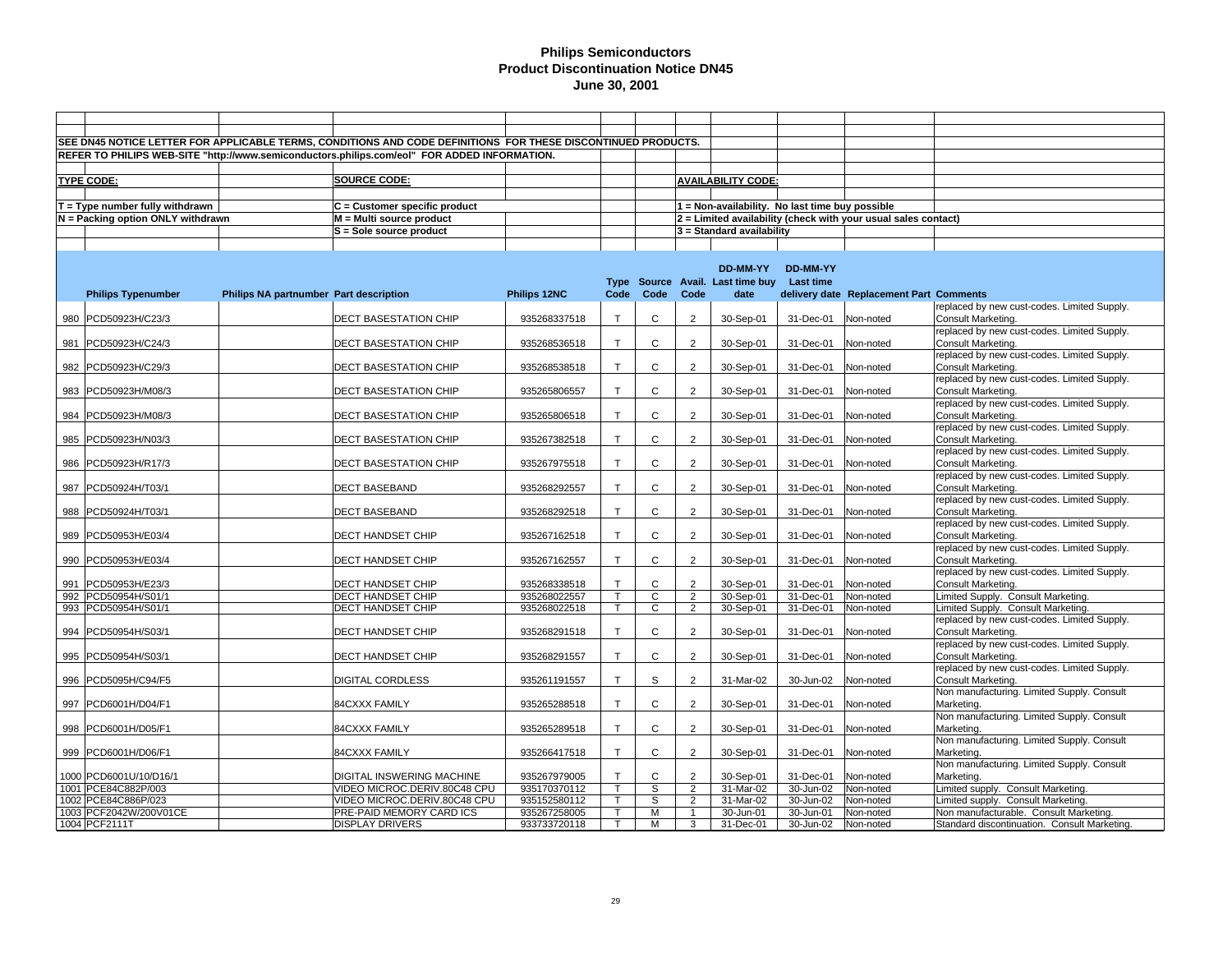|                                     |            |           | SEE DN45 NOTICE LETTER FOR APPLICABLE TERMS, CONDITIONS AND CODE DEFINITIONS FOR THESE DISCONTINUED PRODUCTS. |              |              |                |                |                                                 |           |                                                                |                                              |
|-------------------------------------|------------|-----------|---------------------------------------------------------------------------------------------------------------|--------------|--------------|----------------|----------------|-------------------------------------------------|-----------|----------------------------------------------------------------|----------------------------------------------|
|                                     |            |           |                                                                                                               |              |              |                |                |                                                 |           |                                                                |                                              |
|                                     |            |           | REFER TO PHILIPS WEB-SITE "http://www.semiconductors.philips.com/eol" FOR ADDED INFORMATION.                  |              |              |                |                |                                                 |           |                                                                |                                              |
|                                     |            |           |                                                                                                               |              |              |                |                |                                                 |           |                                                                |                                              |
| <b>TYPE CODE:</b>                   |            |           | SOURCE CODE:                                                                                                  |              |              |                |                | <b>AVAILABILITY CODE:</b>                       |           |                                                                |                                              |
|                                     |            |           |                                                                                                               |              |              |                |                |                                                 |           |                                                                |                                              |
| $T = Type$ number fully withdrawn   |            |           | C = Customer specific product                                                                                 |              |              |                |                | 1 = Non-availability. No last time buy possible |           |                                                                |                                              |
|                                     |            |           | M = Multi source product                                                                                      |              |              |                |                |                                                 |           | 2 = Limited availability (check with your usual sales contact) |                                              |
| $N =$ Packing option ONLY withdrawn |            |           |                                                                                                               |              |              |                |                |                                                 |           |                                                                |                                              |
|                                     |            |           | S = Sole source product                                                                                       |              |              |                |                | 3 = Standard availability                       |           |                                                                |                                              |
|                                     |            |           |                                                                                                               |              |              |                |                |                                                 |           |                                                                |                                              |
|                                     |            |           |                                                                                                               |              |              |                |                |                                                 |           |                                                                |                                              |
|                                     |            |           |                                                                                                               |              |              |                |                | DD-MM-YY                                        | DD-MM-YY  |                                                                |                                              |
|                                     |            |           |                                                                                                               |              |              |                |                | Type Source Avail. Last time buy Last time      |           |                                                                |                                              |
| <b>Philips Typenumber</b>           |            |           | Philips NA partnumber Part description                                                                        | Philips 12NC | Code         | Code           | Code           | date                                            |           | delivery date Replacement Part Comments                        |                                              |
|                                     |            |           |                                                                                                               |              |              |                |                |                                                 |           |                                                                |                                              |
| 1005 PCF2111T                       |            |           | <b>DISPLAY DRIVERS</b>                                                                                        | 933733720118 | $\top$       | м              | 3              | 31-Dec-01                                       | 30-Jun-02 | Non-noted                                                      | Standard discontinuation. Consult Marketing. |
| 1006 PCF2111T/S410/5                | CE1610 D   |           | <b>DISPLAY DRIVERS</b>                                                                                        | 935260301118 | $\mathsf{T}$ | M              | 3              | 31-Dec-01                                       | 30-Jun-02 | Non-noted                                                      | Standard discontinuation. Consult Marketing. |
| 1007 PCF2111T/S410/5                | CE1610 D   |           | <b>DISPLAY DRIVERS</b>                                                                                        | 935260301118 |              | М              | 3              | 31-Dec-01                                       | 30-Jun-02 | Non-noted                                                      | Standard discontinuation. Consult Marketing. |
| 1008 PCF2113AU/10/F4                |            |           | <b>DISPLAY DRIVERS</b>                                                                                        | 935264031005 | $\mathsf{T}$ | М              | 3              | 31-Dec-01                                       | 30-Jun-02 | Non-noted                                                      | Standard discontinuation. Consult Marketing. |
| 1009 PCF2113AU/10/F4                |            |           | <b>DISPLAY DRIVERS</b>                                                                                        | 935264031005 |              | М              | 3              | $31 - Dec-01$                                   | 30-Jun-02 | Non-noted                                                      | Standard discontinuation. Consult Marketing. |
| 1010 PCF2113DH/F2                   | PCF2113DH  | <b>BE</b> | <b>DISPLAY DRIVERS</b>                                                                                        | 935222510557 |              | M              | 3              | 31-Dec-01                                       | 30-Jun-02 | Non-noted                                                      | Standard discontinuation. Consult Marketing. |
| 1011 PCF2113DH/F2                   | PCF2113DH  | <b>BE</b> | <b>DISPLAY DRIVERS</b>                                                                                        | 935222510557 |              | м              | 3              | 31-Dec-01                                       | 30-Jun-02 | Non-noted                                                      | Standard discontinuation. Consult Marketing. |
| 1012 PCF2113EU/2/F2                 | PCF2113EU2 | СK        | <b>DISPLAY DRIVERS</b>                                                                                        | 935222490026 | $\mathsf{T}$ | м              | 3              | 31-Dec-01                                       | 30-Jun-02 | Non-noted                                                      | Standard discontinuation. Consult Marketing. |
| 1013 PCF2113EU/2/F2                 | PCF2113EU2 | <b>CK</b> | <b>DISPLAY DRIVERS</b>                                                                                        | 935222490026 | т            | M              | 3              | 31-Dec-01                                       | 30-Jun-02 | Non-noted                                                      | Standard discontinuation. Consult Marketing. |
|                                     |            |           |                                                                                                               |              |              |                |                |                                                 |           |                                                                |                                              |
| 1014 PCF5001T                       | PCF5001T D |           | PAGERS DECODERS                                                                                               | 935021940112 | т            | S              | $\overline{2}$ | 31-Mar-02                                       | 30-Jun-02 | Non-noted                                                      | Limited supply. Consult Marketing.           |
|                                     |            |           |                                                                                                               |              |              |                |                |                                                 |           | PCF7942AT/1091C                                                |                                              |
| 1015 PCF7942AT/1091C006             |            |           | <b>IMMO COMBI CHIP</b>                                                                                        | 935268180112 | $\mathsf{T}$ | $\mathsf{C}$   | 3              | 31-Mar-02                                       | 30-Jun-02 | 011                                                            | See successor part. Standard discontinuation |
| 1016 PCF84C12AP/054/F2              |            |           | 84CXXX FAMILY                                                                                                 | 935058230112 | $\mathsf{T}$ | $\mathsf{C}$   | $\overline{1}$ | 30-Jun-01                                       | 30-Jun-01 | Non-noted                                                      | Non manufacturable. Consult Marketing.       |
| 1017 PCF84C12AT/054/F2              |            |           | 84CXXX FAMILY                                                                                                 | 935154810112 | т            | C              | $\overline{2}$ | 31-Mar-02                                       | 30-Jun-02 | Non-noted                                                      | Limited supply. Consult Marketing.           |
| 1018 PCF84C12AT/054/F2              |            |           | 84CXXX FAMILY                                                                                                 | 935154810118 | $\mathsf{T}$ | C              | $\mathbf{1}$   | 30-Jun-01                                       | 30-Jun-01 | Non-noted                                                      | Non manufacturable. Consult Marketing.       |
| 1019 PCF84C12AT/096/F2              |            |           | 84CXXX FAMILY                                                                                                 | 935084550112 |              | C              |                | 30-Jun-01                                       | 30-Jun-01 | Non-noted                                                      | Non manufacturable. Consult Marketing.       |
| 1020 PCF84C12AT/114/F2              |            |           | 84CXXX FAMILY                                                                                                 | 935204340112 |              | C              | $\overline{2}$ | 31-Mar-02                                       | 30-Jun-02 | Non-noted                                                      | Limited supply. Consult Marketing.           |
| 1021 PCF84C81AP/196/F3              |            |           | 84CXXX FAMILY                                                                                                 | 935265648112 | $\mathsf{T}$ | C              | $\overline{2}$ | 31-Mar-02                                       | 30-Jun-02 | Non-noted                                                      | Limited supply. Consult Marketing.           |
| 1022 PCF84C81AP/200/F3              |            |           | 84CXXX FAMILY                                                                                                 | 935267388112 | т            | C              | 2              | 31-Mar-02                                       | 30-Jun-02 | Non-noted                                                      | Limited supply. Consult Marketing.           |
|                                     |            |           |                                                                                                               |              |              | $\mathsf{C}$   | $\overline{2}$ | 31-Mar-02                                       |           |                                                                |                                              |
| 1023 PCF84C81AP/203/F3              |            |           | 84CXXX FAMILY                                                                                                 | 935268141112 |              |                |                |                                                 | 30-Jun-02 | Non-noted                                                      | Limited supply. Consult Marketing.           |
| 1024 PCF84C81AP/204/F3              |            |           | 84CXXX FAMILY                                                                                                 | 935268246112 |              | $\overline{c}$ | $\overline{2}$ | 31-Mar-02                                       | 30-Jun-02 | Non-noted                                                      | Limited supply. Consult Marketing.           |
| 1025 PCF84C81AP/205/F3              |            |           | 84CXXX FAMILY                                                                                                 | 935268247112 | $\mathsf{T}$ | $\mathsf{C}$   | $\overline{2}$ | 31-Mar-02                                       | 30-Jun-02 | Non-noted                                                      | Limited supply. Consult Marketing.           |
| 1026 PCF84C81AT/198/F3              |            |           | 84CXXX FAMILY                                                                                                 | 935266416112 | $\mathsf{T}$ | C              | $\overline{2}$ | 31-Mar-02                                       | 30-Jun-02 | Non-noted                                                      | Limited supply. Consult Marketing.           |
| 1027 PCF8549U/2/F1                  |            |           | <b>DISPLAY DRIVERS</b>                                                                                        | 935255070026 | $\mathsf{T}$ | М              | 3              | 31-Dec-01                                       | 30-Jun-02 | Non-noted                                                      | Standard discontinuation. Consult Marketing  |
| 1028 PCF8549U/2/F1                  |            |           | <b>DISPLAY DRIVERS</b>                                                                                        | 935255070026 | $\mathsf{T}$ | М              | 3              | 31-Dec-01                                       | 30-Jun-02 | Non-noted                                                      | Standard discontinuation. Consult Marketing. |
| 1029 PDI1394L21BE                   | PDI1394L21 | BE        | PDI1394L21                                                                                                    | 935263373557 | $\mathsf{T}$ | S              | 3              | 31-Mar-02                                       | 30-Jun-02 | PDI1394L40BE                                                   | Standard discontinuation. See replacement.   |
| 1030 PDI1394L21BE                   | PDI1394L21 | <b>BE</b> | PDI1394L21                                                                                                    | 935263373551 | $\mathsf{T}$ | S              | 3              | 31-Mar-02                                       | 30-Jun-02 | PDI1394L40BE                                                   | Standard discontinuation. See replacement.   |
| 1031 PDI1394L21BP                   | PDI1394L21 | <b>BP</b> | PDI1394L21                                                                                                    | 935263912557 | $\mathsf{T}$ | S              | 3              | 31-Mar-02                                       | 30-Jun-02 | PDI1394L40BE                                                   | Standard discontinuation. See replacement.   |
| 1032 PDI1394L21BP                   | PDI1394L21 | <b>BP</b> | PDI1394L21                                                                                                    | 935263912551 | $\mathsf{T}$ | S              | 3              | 31-Mar-02                                       | 30-Jun-02 | PDI1394L40BE                                                   | Standard discontinuation. See replacement.   |
| 1033 PDTA143ES                      |            |           | PNP resistor-equipped transistor                                                                              | 934047360126 |              | м              | 3              | 31-Dec-01                                       | 30-Jun-02 | Non-noted                                                      | Standard discontinuation. Consult Marketing  |
| 1034 PHB11N03LT                     |            |           | 60V                                                                                                           |              | $\mathsf{T}$ | м              | 3              | 31-Dec-01                                       | 30-Jun-02 | <b>NONE</b>                                                    | No replacement part is available             |
|                                     |            |           |                                                                                                               | 934055813118 |              |                |                |                                                 |           |                                                                |                                              |
| 1035 PHB21N06T                      |            |           | TrenchMOS transistor                                                                                          | 934054550118 |              | M              | 3              | 31-Dec-01                                       | 30-Jun-02 | PHB21N06LT                                                     | Logic level part is recommended replacement  |
| 1036 PHB42N03LT                     |            |           | TrenchMOS transistor                                                                                          | 934052260118 | $\mathsf{T}$ | м              | 3              | 31-Dec-01                                       | 30-Jun-02 | PHB45N03LT                                                     | Standard discontinuation. See replacement.   |
| 1037 PHB50N06T                      |            |           | TrenchMOS transistor                                                                                          | 934054430118 |              | M              | 3              | 31-Dec-01                                       | 30-Jun-02 | PHB50N06LT                                                     | Logic level part is recommended replacement  |
| 1038 PHB60N06LT                     |            |           | TrenchMOS transistor                                                                                          | 934054420118 |              | М              | 3              | 31-Dec-01                                       | 30-Jun-02 | PHB50N06LT                                                     | Standard discontinuation. See replacement.   |
| 1039 PHB60N06T                      |            |           | TrenchMOS transistor                                                                                          | 934054400118 |              | М              | 3              | 31-Dec-01                                       | 30-Jun-02 | PHB50N06LT                                                     | Standard discontinuation. See replacement.   |
| 1040 PHD11N03LT                     |            |           | 60V                                                                                                           | 934055812127 | $\mathsf{T}$ | М              | 3              | 31-Dec-01                                       | 30-Jun-02 | <b>NONE</b>                                                    | No replacement part available                |
| 1041 PHP11N06LT                     |            |           | 60V                                                                                                           | 934055814127 | $\mathsf{T}$ | M              | 3              | 31-Dec-01                                       | 30-Jun-02 | PHP21N06LT                                                     | Standard discontinuation. See replacement.   |
| 1042 PHP42N03LT                     |            |           | TrenchMOS transistor                                                                                          | 934052240127 | т            | м              | 3              | 31-Dec-01                                       | 30-Jun-02 | PHP45N03LT                                                     | Standard discontinuation. See replacement.   |
| 1043 PMBS3904/SG                    |            |           | NPN general purpose transistor                                                                                | 934054809215 | $\mathsf{T}$ | M              | 3              | 31-Dec-01                                       | 30-Jun-02 | <b>PMBS3904</b>                                                | Standard discontinuation. See replacement.   |
| 1044 PMBS3906/SG                    |            |           | PNP general purpose transistor                                                                                | 934054811215 | $\mathsf{T}$ | M              | 3              | 31-Dec-01                                       | 30-Jun-02 | <b>PMBS3906</b>                                                | Standard discontinuation. See replacement.   |
|                                     |            |           |                                                                                                               |              |              |                |                |                                                 |           |                                                                |                                              |
| 1045 PMBT2222A/SG                   |            |           | NPN switching transistor                                                                                      | 934054812235 |              | М              | 3              | 31-Dec-01                                       | 30-Jun-02 | <b>PMBT2222A</b>                                               | Standard discontinuation. See replacement.   |
| 1046 PMBT2369/SG                    |            |           | NPN switching transistor                                                                                      | 934054810215 |              | м              | 3              | 31-Dec-01                                       | 30-Jun-02 | PMBT2369                                                       | Standard discontinuation. See replacement.   |
| 1047 PMBT5088                       |            |           | NPN general purpose transistor                                                                                | 933854950215 |              | м              | 3              | 31-Dec-01                                       | 30-Jun-02 | Non-noted                                                      | Standard discontinuation. Consult Marketing  |
| 1048 PN4391                         |            |           | N-channel sil. field-effect trans.                                                                            | 933929370116 | $\mathsf{T}$ | М              | 3              | 01-Apr-02                                       | 01-Jul-02 | Non-noted                                                      | Standard discontinuation. Consult Marketing. |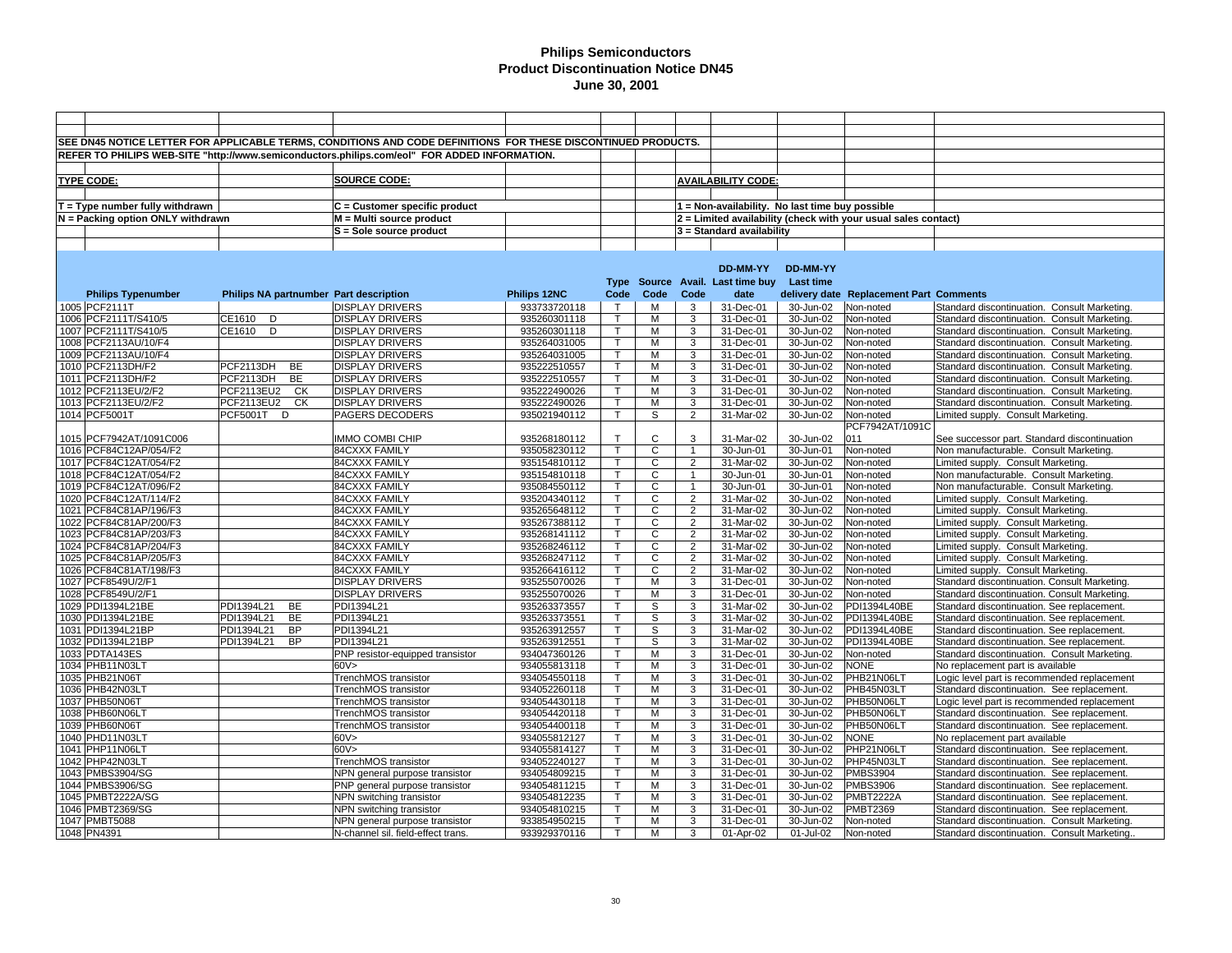|                                   |                                        | SEE DN45 NOTICE LETTER FOR APPLICABLE TERMS, CONDITIONS AND CODE DEFINITIONS FOR THESE DISCONTINUED PRODUCTS. |              |              |      |   |                                                                                                                                                                                                                                                                                                                                                                                                                                                                                                                                                                                                                                                                                                                                                                                                                                                                                                                                                                                                                                                                                                                                                                                                                                                                                                                                                                                                                                                                                                                                                                                                                                                                                                                                                                                                                                                                                                                                                                                                                                                                                                                                                                                                                                                                                                                                                                                                                                                                                                                                                                                                                                                                                                                                                                                                                                                                                                                                                                                                                                                                                                                                                                                                                                                                                                                                                                                                                                                                                                                                                                                                                                                                                                                                                                                                                                                                                                                                                                                                                                                                  |           |                  |                                            |  |
|-----------------------------------|----------------------------------------|---------------------------------------------------------------------------------------------------------------|--------------|--------------|------|---|------------------------------------------------------------------------------------------------------------------------------------------------------------------------------------------------------------------------------------------------------------------------------------------------------------------------------------------------------------------------------------------------------------------------------------------------------------------------------------------------------------------------------------------------------------------------------------------------------------------------------------------------------------------------------------------------------------------------------------------------------------------------------------------------------------------------------------------------------------------------------------------------------------------------------------------------------------------------------------------------------------------------------------------------------------------------------------------------------------------------------------------------------------------------------------------------------------------------------------------------------------------------------------------------------------------------------------------------------------------------------------------------------------------------------------------------------------------------------------------------------------------------------------------------------------------------------------------------------------------------------------------------------------------------------------------------------------------------------------------------------------------------------------------------------------------------------------------------------------------------------------------------------------------------------------------------------------------------------------------------------------------------------------------------------------------------------------------------------------------------------------------------------------------------------------------------------------------------------------------------------------------------------------------------------------------------------------------------------------------------------------------------------------------------------------------------------------------------------------------------------------------------------------------------------------------------------------------------------------------------------------------------------------------------------------------------------------------------------------------------------------------------------------------------------------------------------------------------------------------------------------------------------------------------------------------------------------------------------------------------------------------------------------------------------------------------------------------------------------------------------------------------------------------------------------------------------------------------------------------------------------------------------------------------------------------------------------------------------------------------------------------------------------------------------------------------------------------------------------------------------------------------------------------------------------------------------------------------------------------------------------------------------------------------------------------------------------------------------------------------------------------------------------------------------------------------------------------------------------------------------------------------------------------------------------------------------------------------------------------------------------------------------------------------------------------|-----------|------------------|--------------------------------------------|--|
|                                   |                                        |                                                                                                               |              |              |      |   |                                                                                                                                                                                                                                                                                                                                                                                                                                                                                                                                                                                                                                                                                                                                                                                                                                                                                                                                                                                                                                                                                                                                                                                                                                                                                                                                                                                                                                                                                                                                                                                                                                                                                                                                                                                                                                                                                                                                                                                                                                                                                                                                                                                                                                                                                                                                                                                                                                                                                                                                                                                                                                                                                                                                                                                                                                                                                                                                                                                                                                                                                                                                                                                                                                                                                                                                                                                                                                                                                                                                                                                                                                                                                                                                                                                                                                                                                                                                                                                                                                                                  |           |                  |                                            |  |
|                                   |                                        | REFER TO PHILIPS WEB-SITE "http://www.semiconductors.philips.com/eol" FOR ADDED INFORMATION.                  |              |              |      |   |                                                                                                                                                                                                                                                                                                                                                                                                                                                                                                                                                                                                                                                                                                                                                                                                                                                                                                                                                                                                                                                                                                                                                                                                                                                                                                                                                                                                                                                                                                                                                                                                                                                                                                                                                                                                                                                                                                                                                                                                                                                                                                                                                                                                                                                                                                                                                                                                                                                                                                                                                                                                                                                                                                                                                                                                                                                                                                                                                                                                                                                                                                                                                                                                                                                                                                                                                                                                                                                                                                                                                                                                                                                                                                                                                                                                                                                                                                                                                                                                                                                                  |           |                  |                                            |  |
|                                   |                                        |                                                                                                               |              |              |      |   |                                                                                                                                                                                                                                                                                                                                                                                                                                                                                                                                                                                                                                                                                                                                                                                                                                                                                                                                                                                                                                                                                                                                                                                                                                                                                                                                                                                                                                                                                                                                                                                                                                                                                                                                                                                                                                                                                                                                                                                                                                                                                                                                                                                                                                                                                                                                                                                                                                                                                                                                                                                                                                                                                                                                                                                                                                                                                                                                                                                                                                                                                                                                                                                                                                                                                                                                                                                                                                                                                                                                                                                                                                                                                                                                                                                                                                                                                                                                                                                                                                                                  |           |                  |                                            |  |
| <b>TYPE CODE:</b>                 |                                        | <b>SOURCE CODE:</b>                                                                                           |              |              |      |   |                                                                                                                                                                                                                                                                                                                                                                                                                                                                                                                                                                                                                                                                                                                                                                                                                                                                                                                                                                                                                                                                                                                                                                                                                                                                                                                                                                                                                                                                                                                                                                                                                                                                                                                                                                                                                                                                                                                                                                                                                                                                                                                                                                                                                                                                                                                                                                                                                                                                                                                                                                                                                                                                                                                                                                                                                                                                                                                                                                                                                                                                                                                                                                                                                                                                                                                                                                                                                                                                                                                                                                                                                                                                                                                                                                                                                                                                                                                                                                                                                                                                  |           |                  |                                            |  |
|                                   |                                        |                                                                                                               |              |              |      |   | <b>AVAILABILITY CODE:</b><br>1 = Non-availability. No last time buy possible<br>2 = Limited availability (check with your usual sales contact)<br>3 = Standard availability<br>DD-MM-YY<br>DD-MM-YY<br>Type Source Avail. Last time buy Last time<br>Code<br>date<br>delivery date Replacement Part Comments<br>30-Jun-01<br>30-Jun-01<br>Non-noted<br>Non manufacturable. Consult Marketing.<br>$\overline{1}$<br>30-Jun-01<br>30-Jun-01<br>Non-noted<br>Non manufacturable. Consult Marketing.<br>$\mathbf{1}$<br>30-Jun-01<br>Non-noted<br>$\mathbf{1}$<br>30-Jun-01<br>Non manufacturable. Consult Marketing.<br>3<br>BZG04-10<br>31-Dec-01<br>30-Jun-02<br>Standard discontinuation. See replacement.<br>3<br>31-Dec-01<br>30-Jun-02<br>BZG04-11<br>Standard discontinuation. See replacement.<br>3<br>31-Dec-01<br>30-Jun-02<br>BZG04-12<br>Standard discontinuation. See replacement.<br><b>BZG04-13</b><br>3<br>31-Dec-01<br>30-Jun-02<br>Standard discontinuation. See replacement.<br>3<br>31-Dec-01<br>30-Jun-02<br><b>NONE</b><br>No replacement part available<br><b>BZG04-15</b><br>3<br>31-Dec-01<br>30-Jun-02<br>Standard discontinuation. See replacement.<br><b>BZG04-16</b><br>3<br>31-Dec-01<br>30-Jun-02<br>Standard discontinuation. See replacement.<br>3<br>31-Dec-01<br>30-Jun-02<br><b>NONE</b><br>No replacement part available<br>3<br><b>BZG04-18</b><br>31-Dec-01<br>30-Jun-02<br>Standard discontinuation. See replacement.<br>3<br>31-Dec-01<br>30-Jun-02<br><b>BZG04-20</b><br>Standard discontinuation. See replacement.<br>3<br>31-Dec-01<br><b>BZG04-22</b><br>30-Jun-02<br>Standard discontinuation. See replacement.<br>3<br>31-Dec-01<br>30-Jun-02<br><b>BZG04-24</b><br>Standard discontinuation. See replacement.<br>3<br>31-Dec-01<br>30-Jun-02<br><b>NONE</b><br>No replacement part available<br>31-Dec-01<br>30-Jun-02<br>BZG04-30<br>3<br>Standard discontinuation. See replacement.<br>3<br>BZG04-33<br>31-Dec-01<br>30-Jun-02<br>Standard discontinuation. See replacement.<br><b>BZG04-36</b><br>3<br>31-Dec-01<br>30-Jun-02<br>Standard discontinuation. See replacement.<br>3<br>30-Jun-02<br><b>NONE</b><br>31-Dec-01<br>No replacement part available<br>3<br>31-Dec-01<br>30-Jun-02<br><b>BZG04-43</b><br>Standard discontinuation. See replacement.<br>3<br><b>NONE</b><br>31-Dec-01<br>30-Jun-02<br>No replacement part available<br>3<br>31-Dec-01<br>30-Jun-02<br><b>NONE</b><br>No replacement part available<br>3<br>30-Jun-02<br><b>BZG04-51</b><br>31-Dec-01<br>Standard discontinuation. See replacement.<br>3<br>31-Dec-01<br>30-Jun-02<br><b>NONE</b><br>No replacement part available<br>3<br><b>NONE</b><br>31-Dec-01<br>30-Jun-02<br>No replacement part available<br>3<br>BZG03-C10<br>31-Dec-01<br>30-Jun-02<br>Standard discontinuation. See replacement.<br>3<br>31-Dec-01<br>30-Jun-02<br>BZG03-C11<br>Standard discontinuation. See replacement.<br>BZG03-C12<br>3<br>31-Dec-01<br>30-Jun-02<br>Standard discontinuation. See replacement.<br>3<br>31-Dec-01<br>30-Jun-02<br>BZG03-C13<br>Standard discontinuation. See replacement.<br>3<br>BZG03-C15<br>31-Dec-01<br>30-Jun-02<br>Standard discontinuation. See replacement.<br>3<br>BZG03-C16<br>31-Dec-01<br>30-Jun-02<br>Standard discontinuation. See replacement.<br>3<br>31-Dec-01<br>30-Jun-02<br>BZG03-C18<br>Standard discontinuation. See replacement.<br>3<br>31-Dec-01<br>30-Jun-02<br><b>BZG03-C20</b><br>Standard discontinuation. See replacement.<br>3<br>31-Dec-01<br>30-Jun-02<br><b>BZG03-C22</b><br>Standard discontinuation. See replacement.<br>3<br>BZG03-C24<br>31-Dec-01<br>30-Jun-02<br>Standard discontinuation. See replacement.<br>3<br>31-Dec-01<br>30-Jun-02<br>BZG03-C27<br>Standard discontinuation. See replacement.<br>3<br>BZG03-C30<br>31-Dec-01<br>30-Jun-02<br>Standard discontinuation. See replacement.<br>3<br>BZG03-C33<br>31-Dec-01<br>30-Jun-02<br>Standard discontinuation. See replacement.<br>3<br>BZG03-C36<br>31-Dec-01<br>30-Jun-02<br>Standard discontinuation. See replacement. |           |                  |                                            |  |
| $T = Type$ number fully withdrawn |                                        | $C =$ Customer specific product                                                                               |              |              |      |   |                                                                                                                                                                                                                                                                                                                                                                                                                                                                                                                                                                                                                                                                                                                                                                                                                                                                                                                                                                                                                                                                                                                                                                                                                                                                                                                                                                                                                                                                                                                                                                                                                                                                                                                                                                                                                                                                                                                                                                                                                                                                                                                                                                                                                                                                                                                                                                                                                                                                                                                                                                                                                                                                                                                                                                                                                                                                                                                                                                                                                                                                                                                                                                                                                                                                                                                                                                                                                                                                                                                                                                                                                                                                                                                                                                                                                                                                                                                                                                                                                                                                  |           |                  |                                            |  |
| N = Packing option ONLY withdrawn |                                        | M = Multi source product                                                                                      |              |              |      |   |                                                                                                                                                                                                                                                                                                                                                                                                                                                                                                                                                                                                                                                                                                                                                                                                                                                                                                                                                                                                                                                                                                                                                                                                                                                                                                                                                                                                                                                                                                                                                                                                                                                                                                                                                                                                                                                                                                                                                                                                                                                                                                                                                                                                                                                                                                                                                                                                                                                                                                                                                                                                                                                                                                                                                                                                                                                                                                                                                                                                                                                                                                                                                                                                                                                                                                                                                                                                                                                                                                                                                                                                                                                                                                                                                                                                                                                                                                                                                                                                                                                                  |           |                  |                                            |  |
|                                   |                                        | S = Sole source product                                                                                       |              |              |      |   |                                                                                                                                                                                                                                                                                                                                                                                                                                                                                                                                                                                                                                                                                                                                                                                                                                                                                                                                                                                                                                                                                                                                                                                                                                                                                                                                                                                                                                                                                                                                                                                                                                                                                                                                                                                                                                                                                                                                                                                                                                                                                                                                                                                                                                                                                                                                                                                                                                                                                                                                                                                                                                                                                                                                                                                                                                                                                                                                                                                                                                                                                                                                                                                                                                                                                                                                                                                                                                                                                                                                                                                                                                                                                                                                                                                                                                                                                                                                                                                                                                                                  |           |                  |                                            |  |
|                                   |                                        |                                                                                                               |              |              |      |   |                                                                                                                                                                                                                                                                                                                                                                                                                                                                                                                                                                                                                                                                                                                                                                                                                                                                                                                                                                                                                                                                                                                                                                                                                                                                                                                                                                                                                                                                                                                                                                                                                                                                                                                                                                                                                                                                                                                                                                                                                                                                                                                                                                                                                                                                                                                                                                                                                                                                                                                                                                                                                                                                                                                                                                                                                                                                                                                                                                                                                                                                                                                                                                                                                                                                                                                                                                                                                                                                                                                                                                                                                                                                                                                                                                                                                                                                                                                                                                                                                                                                  |           |                  |                                            |  |
|                                   |                                        |                                                                                                               |              |              |      |   |                                                                                                                                                                                                                                                                                                                                                                                                                                                                                                                                                                                                                                                                                                                                                                                                                                                                                                                                                                                                                                                                                                                                                                                                                                                                                                                                                                                                                                                                                                                                                                                                                                                                                                                                                                                                                                                                                                                                                                                                                                                                                                                                                                                                                                                                                                                                                                                                                                                                                                                                                                                                                                                                                                                                                                                                                                                                                                                                                                                                                                                                                                                                                                                                                                                                                                                                                                                                                                                                                                                                                                                                                                                                                                                                                                                                                                                                                                                                                                                                                                                                  |           |                  |                                            |  |
|                                   |                                        |                                                                                                               |              |              |      |   |                                                                                                                                                                                                                                                                                                                                                                                                                                                                                                                                                                                                                                                                                                                                                                                                                                                                                                                                                                                                                                                                                                                                                                                                                                                                                                                                                                                                                                                                                                                                                                                                                                                                                                                                                                                                                                                                                                                                                                                                                                                                                                                                                                                                                                                                                                                                                                                                                                                                                                                                                                                                                                                                                                                                                                                                                                                                                                                                                                                                                                                                                                                                                                                                                                                                                                                                                                                                                                                                                                                                                                                                                                                                                                                                                                                                                                                                                                                                                                                                                                                                  |           |                  |                                            |  |
|                                   |                                        |                                                                                                               |              |              |      |   |                                                                                                                                                                                                                                                                                                                                                                                                                                                                                                                                                                                                                                                                                                                                                                                                                                                                                                                                                                                                                                                                                                                                                                                                                                                                                                                                                                                                                                                                                                                                                                                                                                                                                                                                                                                                                                                                                                                                                                                                                                                                                                                                                                                                                                                                                                                                                                                                                                                                                                                                                                                                                                                                                                                                                                                                                                                                                                                                                                                                                                                                                                                                                                                                                                                                                                                                                                                                                                                                                                                                                                                                                                                                                                                                                                                                                                                                                                                                                                                                                                                                  |           |                  |                                            |  |
|                                   |                                        |                                                                                                               |              |              |      |   |                                                                                                                                                                                                                                                                                                                                                                                                                                                                                                                                                                                                                                                                                                                                                                                                                                                                                                                                                                                                                                                                                                                                                                                                                                                                                                                                                                                                                                                                                                                                                                                                                                                                                                                                                                                                                                                                                                                                                                                                                                                                                                                                                                                                                                                                                                                                                                                                                                                                                                                                                                                                                                                                                                                                                                                                                                                                                                                                                                                                                                                                                                                                                                                                                                                                                                                                                                                                                                                                                                                                                                                                                                                                                                                                                                                                                                                                                                                                                                                                                                                                  |           |                  |                                            |  |
| <b>Philips Typenumber</b>         | Philips NA partnumber Part description |                                                                                                               | Philips 12NC | Code         | Code |   |                                                                                                                                                                                                                                                                                                                                                                                                                                                                                                                                                                                                                                                                                                                                                                                                                                                                                                                                                                                                                                                                                                                                                                                                                                                                                                                                                                                                                                                                                                                                                                                                                                                                                                                                                                                                                                                                                                                                                                                                                                                                                                                                                                                                                                                                                                                                                                                                                                                                                                                                                                                                                                                                                                                                                                                                                                                                                                                                                                                                                                                                                                                                                                                                                                                                                                                                                                                                                                                                                                                                                                                                                                                                                                                                                                                                                                                                                                                                                                                                                                                                  |           |                  |                                            |  |
| 1049 PR31100ABCBE                 | PR31100ABC<br>BE                       | ICS                                                                                                           | 935252230557 | $\top$       | м    |   |                                                                                                                                                                                                                                                                                                                                                                                                                                                                                                                                                                                                                                                                                                                                                                                                                                                                                                                                                                                                                                                                                                                                                                                                                                                                                                                                                                                                                                                                                                                                                                                                                                                                                                                                                                                                                                                                                                                                                                                                                                                                                                                                                                                                                                                                                                                                                                                                                                                                                                                                                                                                                                                                                                                                                                                                                                                                                                                                                                                                                                                                                                                                                                                                                                                                                                                                                                                                                                                                                                                                                                                                                                                                                                                                                                                                                                                                                                                                                                                                                                                                  |           |                  |                                            |  |
| 1050 PR31500ABCBE                 | <b>BE</b><br>PR31500ABC                | <b>ICS</b>                                                                                                    | 935252220557 | $\mathsf{T}$ | М    |   |                                                                                                                                                                                                                                                                                                                                                                                                                                                                                                                                                                                                                                                                                                                                                                                                                                                                                                                                                                                                                                                                                                                                                                                                                                                                                                                                                                                                                                                                                                                                                                                                                                                                                                                                                                                                                                                                                                                                                                                                                                                                                                                                                                                                                                                                                                                                                                                                                                                                                                                                                                                                                                                                                                                                                                                                                                                                                                                                                                                                                                                                                                                                                                                                                                                                                                                                                                                                                                                                                                                                                                                                                                                                                                                                                                                                                                                                                                                                                                                                                                                                  |           |                  |                                            |  |
| 1051 PR31700ABCBE                 | <b>PR31700ABC</b><br><b>BE</b>         | <b>ICS</b>                                                                                                    | 935258100557 | $\mathsf{T}$ | S    |   |                                                                                                                                                                                                                                                                                                                                                                                                                                                                                                                                                                                                                                                                                                                                                                                                                                                                                                                                                                                                                                                                                                                                                                                                                                                                                                                                                                                                                                                                                                                                                                                                                                                                                                                                                                                                                                                                                                                                                                                                                                                                                                                                                                                                                                                                                                                                                                                                                                                                                                                                                                                                                                                                                                                                                                                                                                                                                                                                                                                                                                                                                                                                                                                                                                                                                                                                                                                                                                                                                                                                                                                                                                                                                                                                                                                                                                                                                                                                                                                                                                                                  |           |                  |                                            |  |
| 1052 PSMA10A                      |                                        | 10 V transient-volt. suppr. diode                                                                             | 934052630135 | $\mathsf{T}$ | м    |   |                                                                                                                                                                                                                                                                                                                                                                                                                                                                                                                                                                                                                                                                                                                                                                                                                                                                                                                                                                                                                                                                                                                                                                                                                                                                                                                                                                                                                                                                                                                                                                                                                                                                                                                                                                                                                                                                                                                                                                                                                                                                                                                                                                                                                                                                                                                                                                                                                                                                                                                                                                                                                                                                                                                                                                                                                                                                                                                                                                                                                                                                                                                                                                                                                                                                                                                                                                                                                                                                                                                                                                                                                                                                                                                                                                                                                                                                                                                                                                                                                                                                  |           |                  |                                            |  |
| 1053 PSMA11A                      |                                        | 11 V transient-volt. suppr. diode                                                                             | 934052640135 | T            | М    |   |                                                                                                                                                                                                                                                                                                                                                                                                                                                                                                                                                                                                                                                                                                                                                                                                                                                                                                                                                                                                                                                                                                                                                                                                                                                                                                                                                                                                                                                                                                                                                                                                                                                                                                                                                                                                                                                                                                                                                                                                                                                                                                                                                                                                                                                                                                                                                                                                                                                                                                                                                                                                                                                                                                                                                                                                                                                                                                                                                                                                                                                                                                                                                                                                                                                                                                                                                                                                                                                                                                                                                                                                                                                                                                                                                                                                                                                                                                                                                                                                                                                                  |           |                  |                                            |  |
| 1054 PSMA12A                      |                                        | 12 V transient-volt. suppr. diode                                                                             | 934052650135 | $\mathsf{T}$ | M    |   |                                                                                                                                                                                                                                                                                                                                                                                                                                                                                                                                                                                                                                                                                                                                                                                                                                                                                                                                                                                                                                                                                                                                                                                                                                                                                                                                                                                                                                                                                                                                                                                                                                                                                                                                                                                                                                                                                                                                                                                                                                                                                                                                                                                                                                                                                                                                                                                                                                                                                                                                                                                                                                                                                                                                                                                                                                                                                                                                                                                                                                                                                                                                                                                                                                                                                                                                                                                                                                                                                                                                                                                                                                                                                                                                                                                                                                                                                                                                                                                                                                                                  |           |                  |                                            |  |
| 1055 PSMA13A                      |                                        | 13 V transient-volt. suppr. diode                                                                             | 934052660135 | T            | M    |   |                                                                                                                                                                                                                                                                                                                                                                                                                                                                                                                                                                                                                                                                                                                                                                                                                                                                                                                                                                                                                                                                                                                                                                                                                                                                                                                                                                                                                                                                                                                                                                                                                                                                                                                                                                                                                                                                                                                                                                                                                                                                                                                                                                                                                                                                                                                                                                                                                                                                                                                                                                                                                                                                                                                                                                                                                                                                                                                                                                                                                                                                                                                                                                                                                                                                                                                                                                                                                                                                                                                                                                                                                                                                                                                                                                                                                                                                                                                                                                                                                                                                  |           |                  |                                            |  |
| 1056 PSMA14A                      |                                        | 14 V transient-volt. suppr. diode                                                                             | 934052670135 | $\mathsf{T}$ | M    |   |                                                                                                                                                                                                                                                                                                                                                                                                                                                                                                                                                                                                                                                                                                                                                                                                                                                                                                                                                                                                                                                                                                                                                                                                                                                                                                                                                                                                                                                                                                                                                                                                                                                                                                                                                                                                                                                                                                                                                                                                                                                                                                                                                                                                                                                                                                                                                                                                                                                                                                                                                                                                                                                                                                                                                                                                                                                                                                                                                                                                                                                                                                                                                                                                                                                                                                                                                                                                                                                                                                                                                                                                                                                                                                                                                                                                                                                                                                                                                                                                                                                                  |           |                  |                                            |  |
| 1057 PSMA15A                      |                                        | 15 V transient-volt. suppr. diode                                                                             | 934052680135 | $\mathsf{T}$ | М    |   |                                                                                                                                                                                                                                                                                                                                                                                                                                                                                                                                                                                                                                                                                                                                                                                                                                                                                                                                                                                                                                                                                                                                                                                                                                                                                                                                                                                                                                                                                                                                                                                                                                                                                                                                                                                                                                                                                                                                                                                                                                                                                                                                                                                                                                                                                                                                                                                                                                                                                                                                                                                                                                                                                                                                                                                                                                                                                                                                                                                                                                                                                                                                                                                                                                                                                                                                                                                                                                                                                                                                                                                                                                                                                                                                                                                                                                                                                                                                                                                                                                                                  |           |                  |                                            |  |
| 1058 PSMA16A                      |                                        | 16 V transient-volt. suppr. diode                                                                             | 934052690135 | T            | М    |   |                                                                                                                                                                                                                                                                                                                                                                                                                                                                                                                                                                                                                                                                                                                                                                                                                                                                                                                                                                                                                                                                                                                                                                                                                                                                                                                                                                                                                                                                                                                                                                                                                                                                                                                                                                                                                                                                                                                                                                                                                                                                                                                                                                                                                                                                                                                                                                                                                                                                                                                                                                                                                                                                                                                                                                                                                                                                                                                                                                                                                                                                                                                                                                                                                                                                                                                                                                                                                                                                                                                                                                                                                                                                                                                                                                                                                                                                                                                                                                                                                                                                  |           |                  |                                            |  |
| 1059 PSMA17A                      |                                        | 17 V transient-volt. suppr. diode                                                                             | 934052700135 | $\mathsf{T}$ | M    |   |                                                                                                                                                                                                                                                                                                                                                                                                                                                                                                                                                                                                                                                                                                                                                                                                                                                                                                                                                                                                                                                                                                                                                                                                                                                                                                                                                                                                                                                                                                                                                                                                                                                                                                                                                                                                                                                                                                                                                                                                                                                                                                                                                                                                                                                                                                                                                                                                                                                                                                                                                                                                                                                                                                                                                                                                                                                                                                                                                                                                                                                                                                                                                                                                                                                                                                                                                                                                                                                                                                                                                                                                                                                                                                                                                                                                                                                                                                                                                                                                                                                                  |           |                  |                                            |  |
| 1060 PSMA18A                      |                                        | 18 V transient-volt. suppr. diode                                                                             | 934052710135 | $\mathsf{T}$ | м    |   |                                                                                                                                                                                                                                                                                                                                                                                                                                                                                                                                                                                                                                                                                                                                                                                                                                                                                                                                                                                                                                                                                                                                                                                                                                                                                                                                                                                                                                                                                                                                                                                                                                                                                                                                                                                                                                                                                                                                                                                                                                                                                                                                                                                                                                                                                                                                                                                                                                                                                                                                                                                                                                                                                                                                                                                                                                                                                                                                                                                                                                                                                                                                                                                                                                                                                                                                                                                                                                                                                                                                                                                                                                                                                                                                                                                                                                                                                                                                                                                                                                                                  |           |                  |                                            |  |
| 1061 PSMA20A                      |                                        | 20 V transient-volt. suppr. diode                                                                             | 934052720135 | $\mathsf{T}$ | м    |   |                                                                                                                                                                                                                                                                                                                                                                                                                                                                                                                                                                                                                                                                                                                                                                                                                                                                                                                                                                                                                                                                                                                                                                                                                                                                                                                                                                                                                                                                                                                                                                                                                                                                                                                                                                                                                                                                                                                                                                                                                                                                                                                                                                                                                                                                                                                                                                                                                                                                                                                                                                                                                                                                                                                                                                                                                                                                                                                                                                                                                                                                                                                                                                                                                                                                                                                                                                                                                                                                                                                                                                                                                                                                                                                                                                                                                                                                                                                                                                                                                                                                  |           |                  |                                            |  |
| 1062 PSMA22A                      |                                        | 22 V transient-volt. suppr. diode                                                                             | 934052730135 | T            | м    |   |                                                                                                                                                                                                                                                                                                                                                                                                                                                                                                                                                                                                                                                                                                                                                                                                                                                                                                                                                                                                                                                                                                                                                                                                                                                                                                                                                                                                                                                                                                                                                                                                                                                                                                                                                                                                                                                                                                                                                                                                                                                                                                                                                                                                                                                                                                                                                                                                                                                                                                                                                                                                                                                                                                                                                                                                                                                                                                                                                                                                                                                                                                                                                                                                                                                                                                                                                                                                                                                                                                                                                                                                                                                                                                                                                                                                                                                                                                                                                                                                                                                                  |           |                  |                                            |  |
| 1063 PSMA24A                      |                                        | 24 V transient-volt. suppr. diode                                                                             | 934052740135 | $\mathsf{T}$ | м    |   |                                                                                                                                                                                                                                                                                                                                                                                                                                                                                                                                                                                                                                                                                                                                                                                                                                                                                                                                                                                                                                                                                                                                                                                                                                                                                                                                                                                                                                                                                                                                                                                                                                                                                                                                                                                                                                                                                                                                                                                                                                                                                                                                                                                                                                                                                                                                                                                                                                                                                                                                                                                                                                                                                                                                                                                                                                                                                                                                                                                                                                                                                                                                                                                                                                                                                                                                                                                                                                                                                                                                                                                                                                                                                                                                                                                                                                                                                                                                                                                                                                                                  |           |                  |                                            |  |
| 1064 PSMA28A                      |                                        | 28 V transient-volt. suppr. diode                                                                             | 934052760135 | T            | M    |   |                                                                                                                                                                                                                                                                                                                                                                                                                                                                                                                                                                                                                                                                                                                                                                                                                                                                                                                                                                                                                                                                                                                                                                                                                                                                                                                                                                                                                                                                                                                                                                                                                                                                                                                                                                                                                                                                                                                                                                                                                                                                                                                                                                                                                                                                                                                                                                                                                                                                                                                                                                                                                                                                                                                                                                                                                                                                                                                                                                                                                                                                                                                                                                                                                                                                                                                                                                                                                                                                                                                                                                                                                                                                                                                                                                                                                                                                                                                                                                                                                                                                  |           |                  |                                            |  |
| 1065 PSMA30A                      |                                        | 30 V transient-volt. suppr. diode                                                                             | 934052770135 | $\mathsf{T}$ | М    |   |                                                                                                                                                                                                                                                                                                                                                                                                                                                                                                                                                                                                                                                                                                                                                                                                                                                                                                                                                                                                                                                                                                                                                                                                                                                                                                                                                                                                                                                                                                                                                                                                                                                                                                                                                                                                                                                                                                                                                                                                                                                                                                                                                                                                                                                                                                                                                                                                                                                                                                                                                                                                                                                                                                                                                                                                                                                                                                                                                                                                                                                                                                                                                                                                                                                                                                                                                                                                                                                                                                                                                                                                                                                                                                                                                                                                                                                                                                                                                                                                                                                                  |           |                  |                                            |  |
| 1066 PSMA33A                      |                                        | 33 V transient-volt. suppr. diode                                                                             | 934052780135 | $\mathsf{T}$ | M    |   |                                                                                                                                                                                                                                                                                                                                                                                                                                                                                                                                                                                                                                                                                                                                                                                                                                                                                                                                                                                                                                                                                                                                                                                                                                                                                                                                                                                                                                                                                                                                                                                                                                                                                                                                                                                                                                                                                                                                                                                                                                                                                                                                                                                                                                                                                                                                                                                                                                                                                                                                                                                                                                                                                                                                                                                                                                                                                                                                                                                                                                                                                                                                                                                                                                                                                                                                                                                                                                                                                                                                                                                                                                                                                                                                                                                                                                                                                                                                                                                                                                                                  |           |                  |                                            |  |
| 1067 PSMA36A                      |                                        | 36 V transient-volt. suppr. diode                                                                             | 934052790135 | $\mathsf{T}$ | М    |   |                                                                                                                                                                                                                                                                                                                                                                                                                                                                                                                                                                                                                                                                                                                                                                                                                                                                                                                                                                                                                                                                                                                                                                                                                                                                                                                                                                                                                                                                                                                                                                                                                                                                                                                                                                                                                                                                                                                                                                                                                                                                                                                                                                                                                                                                                                                                                                                                                                                                                                                                                                                                                                                                                                                                                                                                                                                                                                                                                                                                                                                                                                                                                                                                                                                                                                                                                                                                                                                                                                                                                                                                                                                                                                                                                                                                                                                                                                                                                                                                                                                                  |           |                  |                                            |  |
| 1068 PSMA40A                      |                                        | 40 V transient-volt. suppr. diode                                                                             | 934052800135 | $\mathsf{T}$ | M    |   |                                                                                                                                                                                                                                                                                                                                                                                                                                                                                                                                                                                                                                                                                                                                                                                                                                                                                                                                                                                                                                                                                                                                                                                                                                                                                                                                                                                                                                                                                                                                                                                                                                                                                                                                                                                                                                                                                                                                                                                                                                                                                                                                                                                                                                                                                                                                                                                                                                                                                                                                                                                                                                                                                                                                                                                                                                                                                                                                                                                                                                                                                                                                                                                                                                                                                                                                                                                                                                                                                                                                                                                                                                                                                                                                                                                                                                                                                                                                                                                                                                                                  |           |                  |                                            |  |
| 1069 PSMA43A                      |                                        |                                                                                                               | 934052810135 | $\mathsf{T}$ | м    |   |                                                                                                                                                                                                                                                                                                                                                                                                                                                                                                                                                                                                                                                                                                                                                                                                                                                                                                                                                                                                                                                                                                                                                                                                                                                                                                                                                                                                                                                                                                                                                                                                                                                                                                                                                                                                                                                                                                                                                                                                                                                                                                                                                                                                                                                                                                                                                                                                                                                                                                                                                                                                                                                                                                                                                                                                                                                                                                                                                                                                                                                                                                                                                                                                                                                                                                                                                                                                                                                                                                                                                                                                                                                                                                                                                                                                                                                                                                                                                                                                                                                                  |           |                  |                                            |  |
| 1070 PSMA45A                      |                                        | 43 V transient-volt. suppr. diode                                                                             |              | $\mathsf T$  | M    |   |                                                                                                                                                                                                                                                                                                                                                                                                                                                                                                                                                                                                                                                                                                                                                                                                                                                                                                                                                                                                                                                                                                                                                                                                                                                                                                                                                                                                                                                                                                                                                                                                                                                                                                                                                                                                                                                                                                                                                                                                                                                                                                                                                                                                                                                                                                                                                                                                                                                                                                                                                                                                                                                                                                                                                                                                                                                                                                                                                                                                                                                                                                                                                                                                                                                                                                                                                                                                                                                                                                                                                                                                                                                                                                                                                                                                                                                                                                                                                                                                                                                                  |           |                  |                                            |  |
|                                   |                                        | 45 V transient-volt. suppr. diode                                                                             | 934052820135 | $\mathsf{T}$ | м    |   |                                                                                                                                                                                                                                                                                                                                                                                                                                                                                                                                                                                                                                                                                                                                                                                                                                                                                                                                                                                                                                                                                                                                                                                                                                                                                                                                                                                                                                                                                                                                                                                                                                                                                                                                                                                                                                                                                                                                                                                                                                                                                                                                                                                                                                                                                                                                                                                                                                                                                                                                                                                                                                                                                                                                                                                                                                                                                                                                                                                                                                                                                                                                                                                                                                                                                                                                                                                                                                                                                                                                                                                                                                                                                                                                                                                                                                                                                                                                                                                                                                                                  |           |                  |                                            |  |
| 1071 PSMA48A                      |                                        | 48 V transient-volt. suppr. diode                                                                             | 934052830135 |              |      |   |                                                                                                                                                                                                                                                                                                                                                                                                                                                                                                                                                                                                                                                                                                                                                                                                                                                                                                                                                                                                                                                                                                                                                                                                                                                                                                                                                                                                                                                                                                                                                                                                                                                                                                                                                                                                                                                                                                                                                                                                                                                                                                                                                                                                                                                                                                                                                                                                                                                                                                                                                                                                                                                                                                                                                                                                                                                                                                                                                                                                                                                                                                                                                                                                                                                                                                                                                                                                                                                                                                                                                                                                                                                                                                                                                                                                                                                                                                                                                                                                                                                                  |           |                  |                                            |  |
| 1072 PSMA51A                      |                                        | 51 V transient-volt. suppr. diode                                                                             | 934052840135 | $\mathsf{T}$ | M    |   |                                                                                                                                                                                                                                                                                                                                                                                                                                                                                                                                                                                                                                                                                                                                                                                                                                                                                                                                                                                                                                                                                                                                                                                                                                                                                                                                                                                                                                                                                                                                                                                                                                                                                                                                                                                                                                                                                                                                                                                                                                                                                                                                                                                                                                                                                                                                                                                                                                                                                                                                                                                                                                                                                                                                                                                                                                                                                                                                                                                                                                                                                                                                                                                                                                                                                                                                                                                                                                                                                                                                                                                                                                                                                                                                                                                                                                                                                                                                                                                                                                                                  |           |                  |                                            |  |
| 1073 PSMA54A                      |                                        | 54 V transient-volt. suppr. diode                                                                             | 934052850135 | $\mathsf{T}$ | M    |   |                                                                                                                                                                                                                                                                                                                                                                                                                                                                                                                                                                                                                                                                                                                                                                                                                                                                                                                                                                                                                                                                                                                                                                                                                                                                                                                                                                                                                                                                                                                                                                                                                                                                                                                                                                                                                                                                                                                                                                                                                                                                                                                                                                                                                                                                                                                                                                                                                                                                                                                                                                                                                                                                                                                                                                                                                                                                                                                                                                                                                                                                                                                                                                                                                                                                                                                                                                                                                                                                                                                                                                                                                                                                                                                                                                                                                                                                                                                                                                                                                                                                  |           |                  |                                            |  |
| 1074 PSMA58A                      |                                        | 58 V transient-volt. suppr. diode                                                                             | 934052860135 | T            | М    |   |                                                                                                                                                                                                                                                                                                                                                                                                                                                                                                                                                                                                                                                                                                                                                                                                                                                                                                                                                                                                                                                                                                                                                                                                                                                                                                                                                                                                                                                                                                                                                                                                                                                                                                                                                                                                                                                                                                                                                                                                                                                                                                                                                                                                                                                                                                                                                                                                                                                                                                                                                                                                                                                                                                                                                                                                                                                                                                                                                                                                                                                                                                                                                                                                                                                                                                                                                                                                                                                                                                                                                                                                                                                                                                                                                                                                                                                                                                                                                                                                                                                                  |           |                  |                                            |  |
| 1075 PSMA5925B                    |                                        | 10 V Zener diode                                                                                              | 934052980135 | $\mathsf{T}$ | M    |   |                                                                                                                                                                                                                                                                                                                                                                                                                                                                                                                                                                                                                                                                                                                                                                                                                                                                                                                                                                                                                                                                                                                                                                                                                                                                                                                                                                                                                                                                                                                                                                                                                                                                                                                                                                                                                                                                                                                                                                                                                                                                                                                                                                                                                                                                                                                                                                                                                                                                                                                                                                                                                                                                                                                                                                                                                                                                                                                                                                                                                                                                                                                                                                                                                                                                                                                                                                                                                                                                                                                                                                                                                                                                                                                                                                                                                                                                                                                                                                                                                                                                  |           |                  |                                            |  |
| 1076 PSMA5926B                    |                                        | 11 V Zener diode                                                                                              | 934053000135 | $\mathsf{T}$ | М    |   |                                                                                                                                                                                                                                                                                                                                                                                                                                                                                                                                                                                                                                                                                                                                                                                                                                                                                                                                                                                                                                                                                                                                                                                                                                                                                                                                                                                                                                                                                                                                                                                                                                                                                                                                                                                                                                                                                                                                                                                                                                                                                                                                                                                                                                                                                                                                                                                                                                                                                                                                                                                                                                                                                                                                                                                                                                                                                                                                                                                                                                                                                                                                                                                                                                                                                                                                                                                                                                                                                                                                                                                                                                                                                                                                                                                                                                                                                                                                                                                                                                                                  |           |                  |                                            |  |
| 1077 PSMA5927B                    |                                        | 12 V Zener diode                                                                                              | 934053010135 | $\mathsf{T}$ | M    |   |                                                                                                                                                                                                                                                                                                                                                                                                                                                                                                                                                                                                                                                                                                                                                                                                                                                                                                                                                                                                                                                                                                                                                                                                                                                                                                                                                                                                                                                                                                                                                                                                                                                                                                                                                                                                                                                                                                                                                                                                                                                                                                                                                                                                                                                                                                                                                                                                                                                                                                                                                                                                                                                                                                                                                                                                                                                                                                                                                                                                                                                                                                                                                                                                                                                                                                                                                                                                                                                                                                                                                                                                                                                                                                                                                                                                                                                                                                                                                                                                                                                                  |           |                  |                                            |  |
| 1078 PSMA5928B                    |                                        | 13 V Zener diode                                                                                              | 934053020135 | T.           | м    |   |                                                                                                                                                                                                                                                                                                                                                                                                                                                                                                                                                                                                                                                                                                                                                                                                                                                                                                                                                                                                                                                                                                                                                                                                                                                                                                                                                                                                                                                                                                                                                                                                                                                                                                                                                                                                                                                                                                                                                                                                                                                                                                                                                                                                                                                                                                                                                                                                                                                                                                                                                                                                                                                                                                                                                                                                                                                                                                                                                                                                                                                                                                                                                                                                                                                                                                                                                                                                                                                                                                                                                                                                                                                                                                                                                                                                                                                                                                                                                                                                                                                                  |           |                  |                                            |  |
| 1079 PSMA5929B                    |                                        | 15 V Zener diode                                                                                              | 934053040135 | $\mathsf{T}$ | м    |   |                                                                                                                                                                                                                                                                                                                                                                                                                                                                                                                                                                                                                                                                                                                                                                                                                                                                                                                                                                                                                                                                                                                                                                                                                                                                                                                                                                                                                                                                                                                                                                                                                                                                                                                                                                                                                                                                                                                                                                                                                                                                                                                                                                                                                                                                                                                                                                                                                                                                                                                                                                                                                                                                                                                                                                                                                                                                                                                                                                                                                                                                                                                                                                                                                                                                                                                                                                                                                                                                                                                                                                                                                                                                                                                                                                                                                                                                                                                                                                                                                                                                  |           |                  |                                            |  |
| 1080 PSMA5930B                    |                                        | 16 V Zener diode                                                                                              | 934053060135 | $\mathsf{T}$ | M    |   |                                                                                                                                                                                                                                                                                                                                                                                                                                                                                                                                                                                                                                                                                                                                                                                                                                                                                                                                                                                                                                                                                                                                                                                                                                                                                                                                                                                                                                                                                                                                                                                                                                                                                                                                                                                                                                                                                                                                                                                                                                                                                                                                                                                                                                                                                                                                                                                                                                                                                                                                                                                                                                                                                                                                                                                                                                                                                                                                                                                                                                                                                                                                                                                                                                                                                                                                                                                                                                                                                                                                                                                                                                                                                                                                                                                                                                                                                                                                                                                                                                                                  |           |                  |                                            |  |
| 1081 PSMA5931B                    |                                        | 18 V Zener diode                                                                                              | 934053070135 | $\mathsf{T}$ | M    |   |                                                                                                                                                                                                                                                                                                                                                                                                                                                                                                                                                                                                                                                                                                                                                                                                                                                                                                                                                                                                                                                                                                                                                                                                                                                                                                                                                                                                                                                                                                                                                                                                                                                                                                                                                                                                                                                                                                                                                                                                                                                                                                                                                                                                                                                                                                                                                                                                                                                                                                                                                                                                                                                                                                                                                                                                                                                                                                                                                                                                                                                                                                                                                                                                                                                                                                                                                                                                                                                                                                                                                                                                                                                                                                                                                                                                                                                                                                                                                                                                                                                                  |           |                  |                                            |  |
| 1082 PSMA5932B                    |                                        | 20 V Zener diode                                                                                              | 934053080135 | $\mathsf{T}$ | м    |   |                                                                                                                                                                                                                                                                                                                                                                                                                                                                                                                                                                                                                                                                                                                                                                                                                                                                                                                                                                                                                                                                                                                                                                                                                                                                                                                                                                                                                                                                                                                                                                                                                                                                                                                                                                                                                                                                                                                                                                                                                                                                                                                                                                                                                                                                                                                                                                                                                                                                                                                                                                                                                                                                                                                                                                                                                                                                                                                                                                                                                                                                                                                                                                                                                                                                                                                                                                                                                                                                                                                                                                                                                                                                                                                                                                                                                                                                                                                                                                                                                                                                  |           |                  |                                            |  |
| 1083 PSMA5933B                    |                                        | 22 V Zener diode                                                                                              | 934053090135 | $\mathsf{T}$ | м    |   |                                                                                                                                                                                                                                                                                                                                                                                                                                                                                                                                                                                                                                                                                                                                                                                                                                                                                                                                                                                                                                                                                                                                                                                                                                                                                                                                                                                                                                                                                                                                                                                                                                                                                                                                                                                                                                                                                                                                                                                                                                                                                                                                                                                                                                                                                                                                                                                                                                                                                                                                                                                                                                                                                                                                                                                                                                                                                                                                                                                                                                                                                                                                                                                                                                                                                                                                                                                                                                                                                                                                                                                                                                                                                                                                                                                                                                                                                                                                                                                                                                                                  |           |                  |                                            |  |
| 1084 PSMA5934B                    |                                        | 24 V Zener diode                                                                                              | 934053100135 | $\mathsf{T}$ | M    |   |                                                                                                                                                                                                                                                                                                                                                                                                                                                                                                                                                                                                                                                                                                                                                                                                                                                                                                                                                                                                                                                                                                                                                                                                                                                                                                                                                                                                                                                                                                                                                                                                                                                                                                                                                                                                                                                                                                                                                                                                                                                                                                                                                                                                                                                                                                                                                                                                                                                                                                                                                                                                                                                                                                                                                                                                                                                                                                                                                                                                                                                                                                                                                                                                                                                                                                                                                                                                                                                                                                                                                                                                                                                                                                                                                                                                                                                                                                                                                                                                                                                                  |           |                  |                                            |  |
| 1085 PSMA5935B                    |                                        | 27 V Zener diode                                                                                              | 934053110135 | T.           | M    |   |                                                                                                                                                                                                                                                                                                                                                                                                                                                                                                                                                                                                                                                                                                                                                                                                                                                                                                                                                                                                                                                                                                                                                                                                                                                                                                                                                                                                                                                                                                                                                                                                                                                                                                                                                                                                                                                                                                                                                                                                                                                                                                                                                                                                                                                                                                                                                                                                                                                                                                                                                                                                                                                                                                                                                                                                                                                                                                                                                                                                                                                                                                                                                                                                                                                                                                                                                                                                                                                                                                                                                                                                                                                                                                                                                                                                                                                                                                                                                                                                                                                                  |           |                  |                                            |  |
| 1086 PSMA5936B                    |                                        | 30 V Zener diode                                                                                              | 934053120135 | $\mathsf{T}$ | M    |   |                                                                                                                                                                                                                                                                                                                                                                                                                                                                                                                                                                                                                                                                                                                                                                                                                                                                                                                                                                                                                                                                                                                                                                                                                                                                                                                                                                                                                                                                                                                                                                                                                                                                                                                                                                                                                                                                                                                                                                                                                                                                                                                                                                                                                                                                                                                                                                                                                                                                                                                                                                                                                                                                                                                                                                                                                                                                                                                                                                                                                                                                                                                                                                                                                                                                                                                                                                                                                                                                                                                                                                                                                                                                                                                                                                                                                                                                                                                                                                                                                                                                  |           |                  |                                            |  |
| 1087 PSMA5937B                    |                                        | 33 V Zener diode                                                                                              | 934053130135 | $\mathsf{T}$ | М    |   |                                                                                                                                                                                                                                                                                                                                                                                                                                                                                                                                                                                                                                                                                                                                                                                                                                                                                                                                                                                                                                                                                                                                                                                                                                                                                                                                                                                                                                                                                                                                                                                                                                                                                                                                                                                                                                                                                                                                                                                                                                                                                                                                                                                                                                                                                                                                                                                                                                                                                                                                                                                                                                                                                                                                                                                                                                                                                                                                                                                                                                                                                                                                                                                                                                                                                                                                                                                                                                                                                                                                                                                                                                                                                                                                                                                                                                                                                                                                                                                                                                                                  |           |                  |                                            |  |
| 1088 PSMA5938B                    |                                        | 36 V Zener diode                                                                                              | 934053140135 | $\mathsf T$  | м    |   |                                                                                                                                                                                                                                                                                                                                                                                                                                                                                                                                                                                                                                                                                                                                                                                                                                                                                                                                                                                                                                                                                                                                                                                                                                                                                                                                                                                                                                                                                                                                                                                                                                                                                                                                                                                                                                                                                                                                                                                                                                                                                                                                                                                                                                                                                                                                                                                                                                                                                                                                                                                                                                                                                                                                                                                                                                                                                                                                                                                                                                                                                                                                                                                                                                                                                                                                                                                                                                                                                                                                                                                                                                                                                                                                                                                                                                                                                                                                                                                                                                                                  |           |                  |                                            |  |
| 1089 PSMA5939B                    |                                        | 39 V Zener diode                                                                                              | 934053150135 | $\mathsf{T}$ | М    | 3 | 31-Dec-01                                                                                                                                                                                                                                                                                                                                                                                                                                                                                                                                                                                                                                                                                                                                                                                                                                                                                                                                                                                                                                                                                                                                                                                                                                                                                                                                                                                                                                                                                                                                                                                                                                                                                                                                                                                                                                                                                                                                                                                                                                                                                                                                                                                                                                                                                                                                                                                                                                                                                                                                                                                                                                                                                                                                                                                                                                                                                                                                                                                                                                                                                                                                                                                                                                                                                                                                                                                                                                                                                                                                                                                                                                                                                                                                                                                                                                                                                                                                                                                                                                                        | 30-Jun-02 | BZG03-C39        | Standard discontinuation. See replacement. |  |
| 1090 PSMA5940B                    |                                        | 43 V Zener diode                                                                                              | 934053160135 | $\mathsf{T}$ | M    | 3 | 31-Dec-01                                                                                                                                                                                                                                                                                                                                                                                                                                                                                                                                                                                                                                                                                                                                                                                                                                                                                                                                                                                                                                                                                                                                                                                                                                                                                                                                                                                                                                                                                                                                                                                                                                                                                                                                                                                                                                                                                                                                                                                                                                                                                                                                                                                                                                                                                                                                                                                                                                                                                                                                                                                                                                                                                                                                                                                                                                                                                                                                                                                                                                                                                                                                                                                                                                                                                                                                                                                                                                                                                                                                                                                                                                                                                                                                                                                                                                                                                                                                                                                                                                                        | 30-Jun-02 | BZG03-C43        | Standard discontinuation. See replacement. |  |
| 1091 PSMA5941B                    |                                        | 47 V Zener diode                                                                                              | 934053170135 | $\mathsf{T}$ | м    | 3 | 31-Dec-01                                                                                                                                                                                                                                                                                                                                                                                                                                                                                                                                                                                                                                                                                                                                                                                                                                                                                                                                                                                                                                                                                                                                                                                                                                                                                                                                                                                                                                                                                                                                                                                                                                                                                                                                                                                                                                                                                                                                                                                                                                                                                                                                                                                                                                                                                                                                                                                                                                                                                                                                                                                                                                                                                                                                                                                                                                                                                                                                                                                                                                                                                                                                                                                                                                                                                                                                                                                                                                                                                                                                                                                                                                                                                                                                                                                                                                                                                                                                                                                                                                                        | 30-Jun-02 | <b>BZG03-C47</b> | Standard discontinuation. See replacement. |  |
| 1092 PSMA5942B                    |                                        | 51 V Zener diode                                                                                              | 934053180135 | $\mathsf{T}$ | M    | 3 | 31-Dec-01                                                                                                                                                                                                                                                                                                                                                                                                                                                                                                                                                                                                                                                                                                                                                                                                                                                                                                                                                                                                                                                                                                                                                                                                                                                                                                                                                                                                                                                                                                                                                                                                                                                                                                                                                                                                                                                                                                                                                                                                                                                                                                                                                                                                                                                                                                                                                                                                                                                                                                                                                                                                                                                                                                                                                                                                                                                                                                                                                                                                                                                                                                                                                                                                                                                                                                                                                                                                                                                                                                                                                                                                                                                                                                                                                                                                                                                                                                                                                                                                                                                        | 30-Jun-02 | BZG03-C51        | Standard discontinuation. See replacement. |  |
| 1093 PSMA5943B                    |                                        | 56 V Zener diode                                                                                              | 934053190135 | $\mathsf{T}$ | M    | 3 | 31-Dec-01                                                                                                                                                                                                                                                                                                                                                                                                                                                                                                                                                                                                                                                                                                                                                                                                                                                                                                                                                                                                                                                                                                                                                                                                                                                                                                                                                                                                                                                                                                                                                                                                                                                                                                                                                                                                                                                                                                                                                                                                                                                                                                                                                                                                                                                                                                                                                                                                                                                                                                                                                                                                                                                                                                                                                                                                                                                                                                                                                                                                                                                                                                                                                                                                                                                                                                                                                                                                                                                                                                                                                                                                                                                                                                                                                                                                                                                                                                                                                                                                                                                        | 30-Jun-02 | <b>BZG03-C56</b> | Standard discontinuation. See replacement. |  |
|                                   |                                        |                                                                                                               |              |              |      |   |                                                                                                                                                                                                                                                                                                                                                                                                                                                                                                                                                                                                                                                                                                                                                                                                                                                                                                                                                                                                                                                                                                                                                                                                                                                                                                                                                                                                                                                                                                                                                                                                                                                                                                                                                                                                                                                                                                                                                                                                                                                                                                                                                                                                                                                                                                                                                                                                                                                                                                                                                                                                                                                                                                                                                                                                                                                                                                                                                                                                                                                                                                                                                                                                                                                                                                                                                                                                                                                                                                                                                                                                                                                                                                                                                                                                                                                                                                                                                                                                                                                                  |           |                  |                                            |  |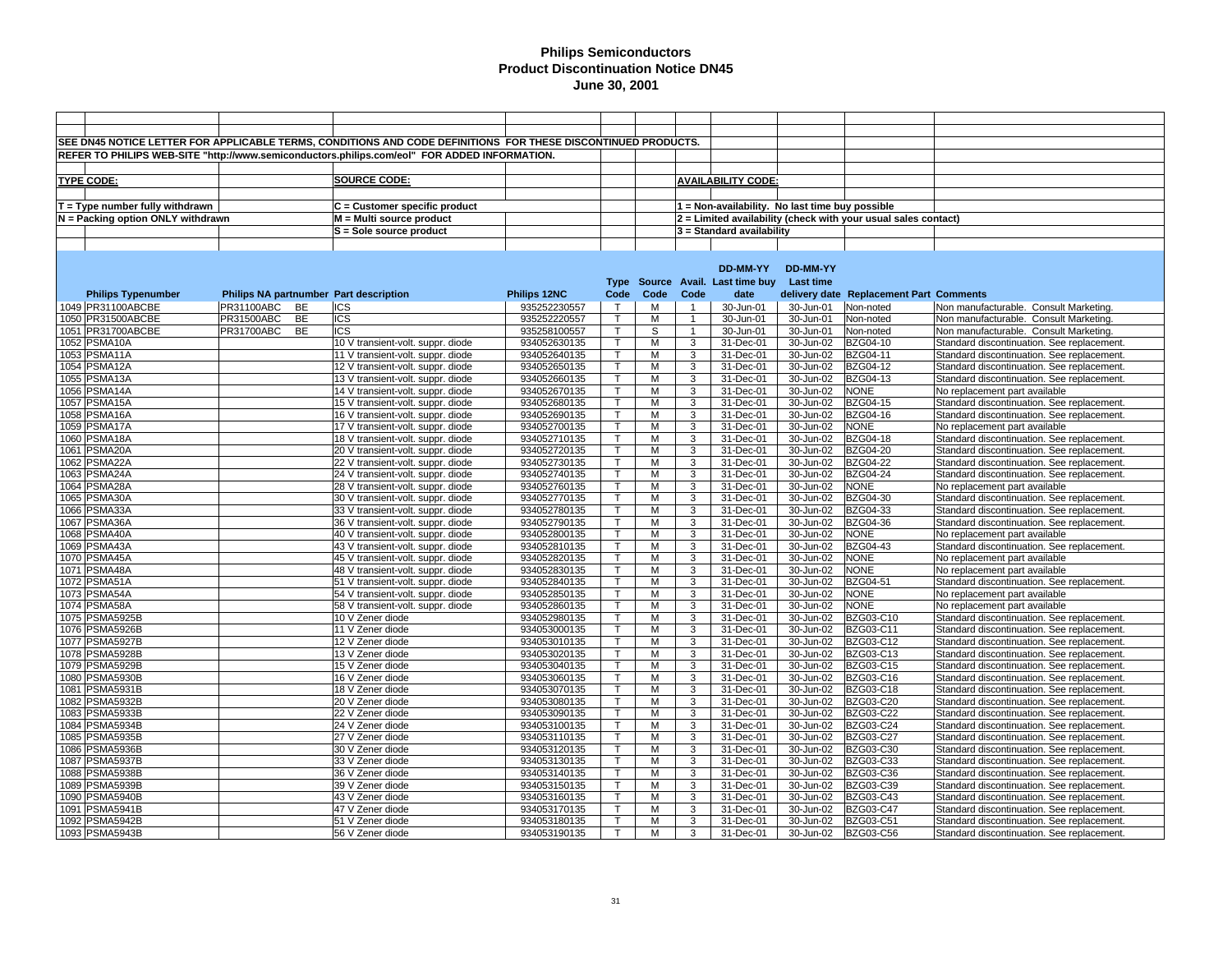|                                   |                            |            | SEE DN45 NOTICE LETTER FOR APPLICABLE TERMS, CONDITIONS AND CODE DEFINITIONS FOR THESE DISCONTINUED PRODUCTS. |              |              |      |                |                                                 |                     |                                                                |                                               |
|-----------------------------------|----------------------------|------------|---------------------------------------------------------------------------------------------------------------|--------------|--------------|------|----------------|-------------------------------------------------|---------------------|----------------------------------------------------------------|-----------------------------------------------|
|                                   |                            |            | REFER TO PHILIPS WEB-SITE "http://www.semiconductors.philips.com/eol" FOR ADDED INFORMATION.                  |              |              |      |                |                                                 |                     |                                                                |                                               |
|                                   |                            |            |                                                                                                               |              |              |      |                |                                                 |                     |                                                                |                                               |
|                                   |                            |            |                                                                                                               |              |              |      |                |                                                 |                     |                                                                |                                               |
| <b>TYPE CODE:</b>                 |                            |            | <b>SOURCE CODE:</b>                                                                                           |              |              |      |                | <b>AVAILABILITY CODE:</b>                       |                     |                                                                |                                               |
|                                   |                            |            |                                                                                                               |              |              |      |                |                                                 |                     |                                                                |                                               |
| $T = Type$ number fully withdrawn |                            |            | C = Customer specific product                                                                                 |              |              |      |                | 1 = Non-availability. No last time buy possible |                     |                                                                |                                               |
| N = Packing option ONLY withdrawn |                            |            | M = Multi source product                                                                                      |              |              |      |                |                                                 |                     | 2 = Limited availability (check with your usual sales contact) |                                               |
|                                   |                            |            | S = Sole source product                                                                                       |              |              |      |                | 3 = Standard availability                       |                     |                                                                |                                               |
|                                   |                            |            |                                                                                                               |              |              |      |                |                                                 |                     |                                                                |                                               |
|                                   |                            |            |                                                                                                               |              |              |      |                |                                                 |                     |                                                                |                                               |
|                                   |                            |            |                                                                                                               |              |              |      |                | <b>DD-MM-YY</b>                                 | DD-MM-YY            |                                                                |                                               |
|                                   |                            |            |                                                                                                               |              |              |      |                | Type Source Avail. Last time buy                | Last time           |                                                                |                                               |
| <b>Philips Typenumber</b>         |                            |            | Philips NA partnumber Part description                                                                        | Philips 12NC | Code         | Code | Code           | date                                            |                     | delivery date Replacement Part Comments                        |                                               |
| 1094 PSMA5944B                    |                            |            | 62 V Zener diode                                                                                              | 934053200135 | $\top$       | M    | 3              | 31-Dec-01                                       | 30-Jun-02           | BZG03-C62                                                      | Standard discontinuation. See replacement.    |
| 1095 PSMA5945B                    |                            |            | 68 V Zener diode                                                                                              | 934053210135 | T            | M    | 3              | 31-Dec-01                                       | 30-Jun-02           | <b>BZG03-C68</b>                                               | Standard discontinuation. See replacement.    |
| 1096 PSMA60A                      |                            |            | 60 V transient-volt. suppr. diode                                                                             | 934052870135 | $\mathsf{T}$ | M    | 3              | 31-Dec-01                                       | 30-Jun-02           | <b>NONE</b>                                                    | No replacement part available                 |
| 1097 PSMA64A                      |                            |            | 64 V transient-volt. suppr. diode                                                                             | 934052880135 | T            | M    | 3              | 31-Dec-01                                       | 30-Jun-02           | <b>NONE</b>                                                    |                                               |
|                                   |                            |            |                                                                                                               |              |              |      |                |                                                 |                     |                                                                | No replacement part available                 |
| 1098 PSMA70A                      |                            |            | 70 V transient-volt. suppr. diode                                                                             | 934052890135 | т            | M    | 3              | 31-Dec-01                                       | $30 - Jun-02$       | <b>NONE</b>                                                    | No replacement part available                 |
| 1099 PSMA75A                      |                            |            | 75 V transient-volt. suppr. diode                                                                             | 934052900135 |              | M    | 3              | 31-Dec-01                                       | 30-Jun-02           | <b>BZG04-75</b>                                                |                                               |
| 1100 PSMA78A                      |                            |            | <b>TVS</b>                                                                                                    | 934055382135 |              | M    | $\overline{3}$ | 31-Dec-01                                       | 30-Jun-02           | <b>NONE</b>                                                    | No replacement part available                 |
| 1101 PSMA8.5A                     |                            |            | 8.5 V trans.-voltage suppr. diode                                                                             | 934052590135 | т            | М    | 3              | 31-Dec-01                                       | 30-Jun-02           | <b>NONE</b>                                                    | No replacement part available                 |
| 1102 PSMA9.0A                     |                            |            | 9.0 V trans.-voltage suppr. diode                                                                             | 934052620135 |              | M    | 3              | 31-Dec-01                                       | 30-Jun-02           | <b>NONE</b>                                                    | No replacement part available                 |
| 1103 PSWV32101H                   | PSWV32101H                 | <b>MSC</b> | SOFTWARE                                                                                                      | 939100000001 |              | M    | $\mathbf{1}$   | 30-Jun-01                                       | 30-Jun-01           | Non-noted                                                      | Non manufacturable. Consult Marketing.        |
| 1104 PSWV34101H                   | PSWV34101H                 | <b>MSC</b> | <b>SOFTWARE</b>                                                                                               | 939100000002 | T            | M    | $\overline{1}$ | 30-Jun-01                                       | 30-Jun-01           | Non-noted                                                      | Non manufacturable. Consult Marketing.        |
| 1105 PSWWCE101H                   | PSWWCE101H                 | <b>MSC</b> | <b>SOFTWARE</b>                                                                                               | 939100000003 |              | М    | $\overline{1}$ | 30-Jun-01                                       | 30-Jun-01           | Non-noted                                                      | Non manufacturable. Consult Marketing.        |
|                                   |                            |            | MICROWAVE RF POWER                                                                                            |              |              |      |                |                                                 |                     |                                                                |                                               |
| 1106 PTB23001XJ                   |                            |            | <b>TRANSISTOR</b>                                                                                             | 934055674112 | $\mathsf{T}$ | M    | 3              | 31-Mar-02                                       | 30-Jun-02           | Non-noted                                                      | Standard discontinuation. Consult Marketing.  |
|                                   |                            |            |                                                                                                               |              |              |      |                |                                                 |                     |                                                                | Contact Mktg. for Replacement. Standard       |
| 1107 PTPM754ADB                   | PTPM754A DB                |            | <b>TrackPoint</b>                                                                                             | 935264039512 | N            | S    | 3              | 31-Mar-02                                       | 30-Jun-02           | Non-noted                                                      | Discontinuation.                              |
|                                   |                            |            |                                                                                                               |              |              |      |                |                                                 |                     |                                                                | Contact Mktg. for Replacement. Standard       |
| 1108 PTPM754DB                    | PTPM754<br>DB              |            | <b>TrackPoint</b>                                                                                             | 935228220512 | T.           | S    | 3              | 31-Mar-02                                       | 30-Jun-02           | Non-noted                                                      | Discontinuation.                              |
|                                   |                            |            |                                                                                                               |              |              |      |                |                                                 |                     |                                                                | Contact Mktg. for Replacement. Standard       |
| 1109 PTPM754DB                    | DB<br>PTPM754              |            | <b>TrackPoint</b>                                                                                             | 935228220112 | $\mathsf{T}$ | S    | 3              | 31-Mar-02                                       | 30-Jun-02           | Non-noted                                                      | Discontinuation.                              |
|                                   |                            |            |                                                                                                               |              |              |      |                |                                                 |                     |                                                                | Contact Mktg. for Replacement. Standard       |
| 1110 PTPM754DB                    | PTPM754<br>DB              |            | <b>TrackPoint</b>                                                                                             | 935228220518 | T.           | S    | 3              | 31-Mar-02                                       | 30-Jun-02           | Non-noted                                                      | Discontinuation.                              |
|                                   |                            |            |                                                                                                               |              |              |      |                |                                                 |                     |                                                                | Contact Mktg. for Replacement. Standard       |
| 1111 PTPM754DB/A                  |                            |            | <b>TrackPoint</b>                                                                                             | 935232840512 | $\mathsf{T}$ | S    | 3              | 31-Mar-02                                       | 30-Jun-02           | Non-noted                                                      | Discontinuation.                              |
|                                   |                            |            |                                                                                                               |              |              |      |                |                                                 |                     |                                                                | Contact Mktg. for Replacement. Standard       |
| 1112 PTPM754DB/A                  |                            |            | <b>TrackPoint</b>                                                                                             | 935232840518 | $\mathsf{T}$ | S    | 3              | 31-Mar-02                                       | 30-Jun-02           | Non-noted                                                      | Discontinuation.                              |
| 1113 PXAS30KFA                    | PXAS30KF<br>$\overline{A}$ |            | PXAS37KFA                                                                                                     | 935262382518 | N            | S    | 3              | 31-Mar-02                                       | 30-Jun-02           | Non-noted                                                      | <b>Tubes Available</b>                        |
| 1114 PXAS30KFBE                   | PXAS30KF<br><b>BE</b>      |            | PXAS30KFBE                                                                                                    | 935262384518 | N            | S    | 3              | 31-Mar-02                                       | 30-Jun-02           | Non-noted                                                      | Multitrays are available                      |
|                                   |                            |            |                                                                                                               |              |              |      |                |                                                 |                     |                                                                |                                               |
| 1115 PXB16050UJ                   |                            |            | MICROWAVE POWER TRANSISTOR                                                                                    | 934055673112 | $\mathsf{T}$ | M    | 3              | 31-Mar-02                                       | 30-Jun-02           | Non-noted                                                      | Standard discontinuation. Consult Marketing.  |
|                                   |                            |            | RF POWER TRANSISTOR                                                                                           |              |              |      |                |                                                 |                     |                                                                |                                               |
| 1116 PZ1418B15UJ                  |                            |            | <b>MICROWAVE</b>                                                                                              | 934055672112 | $\mathsf{T}$ | M    | 3              | 31-Mar-02                                       | 30-Jun-02           | Non-noted                                                      | Standard discontinuation. Consult Marketing.  |
| 1117 RX1214B270YR                 |                            |            | MICROWAVE PULSE                                                                                               | 934010780112 | T            | M    | 3              | 31-Mar-02                                       | 30-Jun-02           | Non-noted                                                      | Standard discontinuation. Consult Marketing.  |
| 1118 RZ1214B65YK                  |                            |            | RF POWER TRANSISTOR                                                                                           | 934055437114 |              | м    | 3              | 31-Mar-02                                       | 30-Jun-02           | RZ1214B65Y                                                     | Standard discontinuation. See replacement.    |
| 1119 S87C652-4B44                 | S87C652-4                  | <b>B44</b> | 51 FAMILY OTP/EPROM - 87C652                                                                                  | 935088220557 | $\mathsf{T}$ | М    | $\overline{2}$ | 31-Dec-01                                       | 30-Jun-02           | Non-noted                                                      | Order P89C660HBBD instead                     |
|                                   |                            |            |                                                                                                               |              |              |      |                |                                                 |                     |                                                                | Standard discontinuation. Consult Marketing.; |
| 1120 S87C654-4B44                 | S87C654-4                  | <b>B44</b> | 51 FAMILY OTP/EPROM - 87C654                                                                                  | 935053860557 | T            | M    | $\overline{2}$ | 31-Dec-01                                       | 30-Jun-02           | Non-noted                                                      | Replacement part: P89C660xxBD                 |
|                                   |                            |            |                                                                                                               |              |              |      |                |                                                 |                     |                                                                | Standard discontinuation. Consult Marketing.; |
|                                   |                            | A44        |                                                                                                               | 935045880512 | $\mathsf{T}$ | М    | $\overline{2}$ | 31-Dec-01                                       |                     | Non-noted                                                      |                                               |
| 1121 S87C654-5A44                 | S87C654-5                  |            | 51 FAMILY OTP/EPROM - 87C654                                                                                  |              |              |      |                |                                                 | 30-Jun-02           |                                                                | Replacement part: P89C660xxA                  |
|                                   |                            |            |                                                                                                               |              |              |      |                |                                                 |                     |                                                                | Standard discontinuation. Consult Marketing.; |
| 1122 S87C654-5B44                 | S87C654-5                  | <b>B44</b> | 51 FAMILY OTP/EPROM - 87C654                                                                                  | 935053870551 | T            | M    | 2              | 31-Dec-01                                       | 30-Jun-02           | Non-noted                                                      | Replacement part: P89C660xxBD                 |
|                                   |                            |            |                                                                                                               |              |              |      |                |                                                 |                     |                                                                | Standard discontinuation. Consult Marketing.; |
| 1123 S87C654-5B44                 | S87C654-5                  | <b>B44</b> | 51 FAMILY OTP/EPROM - 87C654                                                                                  | 935053870557 | T.           | М    | $\overline{2}$ | 31-Dec-01                                       | 30-Jun-02           | Non-noted                                                      | Replacement part: P89C660xxBD                 |
| 1124 S87C654-7N40                 | S87C654-7                  | N40        | 51 FAMILY OTP/EPROM - 87C654                                                                                  | 935045910602 |              | М    | $\overline{2}$ | 31-Dec-01                                       | 30-Jun-02 Non-noted |                                                                | Standard discontinuation. Consult Marketing.  |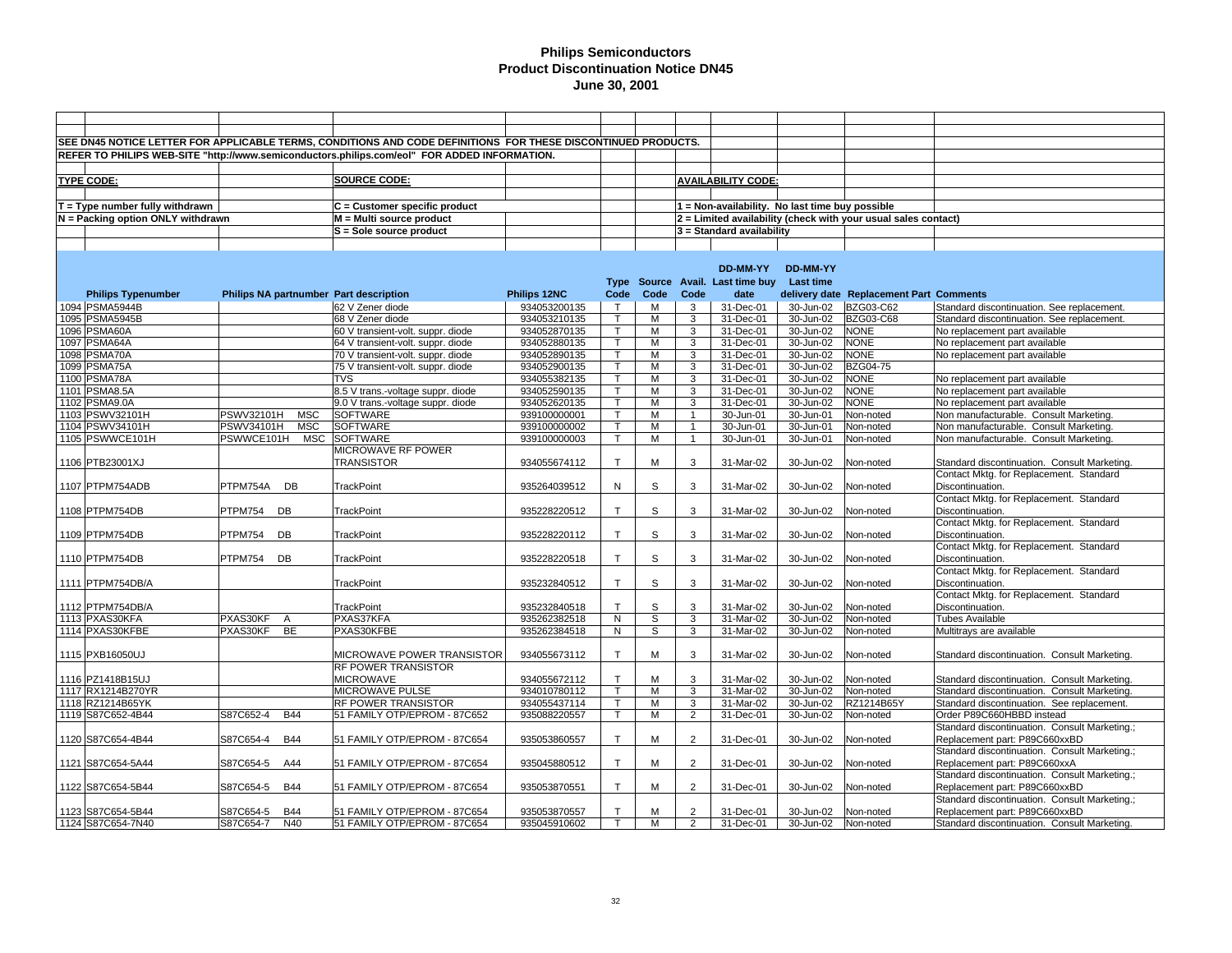|                                   |                                        | SEE DN45 NOTICE LETTER FOR APPLICABLE TERMS, CONDITIONS AND CODE DEFINITIONS FOR THESE DISCONTINUED PRODUCTS. |              |                         |             |                |                                                 |               |                                                                |                                                  |
|-----------------------------------|----------------------------------------|---------------------------------------------------------------------------------------------------------------|--------------|-------------------------|-------------|----------------|-------------------------------------------------|---------------|----------------------------------------------------------------|--------------------------------------------------|
|                                   |                                        |                                                                                                               |              |                         |             |                |                                                 |               |                                                                |                                                  |
|                                   |                                        | REFER TO PHILIPS WEB-SITE "http://www.semiconductors.philips.com/eol" FOR ADDED INFORMATION.                  |              |                         |             |                |                                                 |               |                                                                |                                                  |
|                                   |                                        |                                                                                                               |              |                         |             |                |                                                 |               |                                                                |                                                  |
| <b>TYPE CODE:</b>                 |                                        | <b>SOURCE CODE:</b>                                                                                           |              |                         |             |                | <b>AVAILABILITY CODE:</b>                       |               |                                                                |                                                  |
|                                   |                                        |                                                                                                               |              |                         |             |                |                                                 |               |                                                                |                                                  |
| $T = Type$ number fully withdrawn |                                        | $C =$ Customer specific product                                                                               |              |                         |             |                | 1 = Non-availability. No last time buy possible |               |                                                                |                                                  |
| N = Packing option ONLY withdrawn |                                        | M = Multi source product                                                                                      |              |                         |             |                |                                                 |               | 2 = Limited availability (check with your usual sales contact) |                                                  |
|                                   |                                        | S = Sole source product                                                                                       |              |                         |             |                | 3 = Standard availability                       |               |                                                                |                                                  |
|                                   |                                        |                                                                                                               |              |                         |             |                |                                                 |               |                                                                |                                                  |
|                                   |                                        |                                                                                                               |              |                         |             |                |                                                 |               |                                                                |                                                  |
|                                   |                                        |                                                                                                               |              |                         |             |                | <b>DD-MM-YY</b>                                 | DD-MM-YY      |                                                                |                                                  |
|                                   |                                        |                                                                                                               |              | <b>Type</b>             |             |                | Source Avail. Last time buy                     | Last time     |                                                                |                                                  |
|                                   |                                        |                                                                                                               |              | Code                    | Code        | Code           | date                                            |               |                                                                |                                                  |
| <b>Philips Typenumber</b>         | Philips NA partnumber Part description |                                                                                                               | Philips 12NC |                         |             |                |                                                 |               | delivery date Replacement Part Comments                        |                                                  |
| 1125 SA5008N                      | SA5008 N                               | LINEAR INDUSTRIAL                                                                                             | 935143660112 | $\top$                  | М           | 3              | 31-Dec-01                                       | 30-Jun-02     | DAC-08EN                                                       | Standard discontinuation. See replacement.       |
|                                   |                                        |                                                                                                               |              |                         |             |                |                                                 |               |                                                                |                                                  |
| 1126 SA605N                       | SA605 N                                | HI PERF LP MIXER FM IF SYSTEM                                                                                 | 933948980602 | $\mathsf{T}$            | S           | 2              | 30-Sep-01                                       | 30-Sep-01     |                                                                | SA605D, SA605DK Limited supply. See replacement. |
|                                   |                                        |                                                                                                               |              |                         |             |                |                                                 |               |                                                                |                                                  |
| 1127 SA605N                       | SA605 N                                | HI PERF LP MIXER FM IF SYSTEM                                                                                 | 933948980602 | $\mathsf{T}$            | S           | 2              | 30-Sep-01                                       | 30-Sep-01     |                                                                | SA605D, SA605DK Limited supply. See replacement. |
|                                   |                                        |                                                                                                               |              |                         |             |                |                                                 |               |                                                                |                                                  |
| 1128 SA614AN                      | <b>SA614A</b><br>N                     | LOW POWER FM IF SYSTEM                                                                                        | 933995400602 | $\mathsf{T}$            | S           | $\overline{2}$ | 30-Sep-01                                       | 30-Sep-01     | SA614AD                                                        | Limited supply. See replacement.                 |
|                                   |                                        |                                                                                                               |              |                         |             |                |                                                 |               |                                                                |                                                  |
| 1129 SA614AN                      | SA614A N                               | LOW POWER FM IF SYSTEM                                                                                        | 933995400602 | $\mathsf{T}$            | S           | $\overline{2}$ | 30-Sep-01                                       | 30-Sep-01     | SA614AD                                                        | Limited supply. See replacement.                 |
|                                   |                                        |                                                                                                               |              |                         |             |                |                                                 |               |                                                                |                                                  |
| 1130 SA615N                       | SA615 N                                | HI PERF LP MIXER FM IF SYSTEM                                                                                 | 933995440602 | $\mathsf{T}$            | S           | $\overline{2}$ | 31-Mar-02                                       | 30-Jun-02     |                                                                | SA615D, SA615DK Limited supply. See replacement. |
|                                   |                                        |                                                                                                               |              |                         |             |                |                                                 |               |                                                                |                                                  |
| 1131 SA615N                       | SA615 N                                | HI PERF LP MIXER FM IF SYSTEM                                                                                 | 933995440602 | $\mathsf{T}$            | S           | $\overline{2}$ | 31-Mar-02                                       | 30-Jun-02     |                                                                | SA615D, SA615DK Limited supply. See replacement. |
| 1132 SAA1101P                     | SAA1101P<br>N                          | VISION MISCELLANEOUS                                                                                          | 933866880112 | T.                      | S           | 3              | 31-Mar-02                                       | 30-Jun-02     | Non-noted                                                      | Standard discontinuation. Consult Marketing.     |
| 1133 SAA1101T                     | SAA1101T<br>D                          | VISION MISCELLANEOUS                                                                                          | 933866890118 | T.                      | S           | 3              | 31-Mar-02                                       | 30-Jun-02     | Non-noted                                                      | Standard discontinuation. Consult Marketing.     |
| 1134 SAA1101T                     | SAA1101T<br>D                          | VISION MISCELLANEOUS                                                                                          | 933866890112 | T.                      | S           | 3              | 31-Mar-02                                       | 30-Jun-02     | Non-noted                                                      | Standard discontinuation. Consult Marketing.     |
| 1135 SAA1300/N6                   |                                        | 5 high-current outputs                                                                                        | 933879240112 | T.                      | S           | 3              | 31-Mar-02                                       | 30-Jun-02     | Non-noted                                                      | Standard discontinuation. Consult Marketing      |
| 1136 SAA1310T/N2                  |                                        | VISION MISCELLANEOUS                                                                                          | 935034870115 | T.                      | S           | 3              | 31-Mar-02                                       | 30-Jun-02     | SAA1310/N2                                                     | Standard discontinuation. Consult Marketing.     |
| 1137 SAA1310T/N2                  |                                        | VISION MISCELLANEOUS                                                                                          | 935034870112 | $\mathsf{T}$            | S           | 3              | 31-Mar-02                                       | 30-Jun-02     | SAA1310/N2                                                     | Standard discontinuation. Consult Marketing      |
| 1138 SAA1575HL/V2                 | SAA1575HL<br><b>BE</b>                 | <b>GPS (HAMBURG)</b>                                                                                          | 935260577518 | T.                      | S           | 3              | 31-Mar-02                                       | 30-Jun-02     | Non-noted                                                      | Standard discontinuation. Consult Marketing.     |
| 1139 SAA1575HL/V2                 | <b>BE</b><br>SAA1575HL                 | <b>GPS (HAMBURG)</b>                                                                                          | 935260577557 | T.                      | S           | 3              | 31-Mar-02                                       | 30-Jun-02     | Non-noted                                                      | Standard discontinuation. Consult Marketing      |
| 1140 SAA3004P                     | SAA3004P<br>$\overline{N}$             | <b>VISION MISCELLANEOUS</b>                                                                                   | 933623570112 | $\overline{\mathsf{T}}$ | s           | $\overline{3}$ | 31-Mar-02                                       | $30 - Jun-02$ | Non-noted                                                      | Standard discontinuation. Consult Marketing      |
| 1141 SAA3004T                     | SAA3004T<br>D                          | VISION MISCELLANEOUS                                                                                          | 933644110112 | T.                      | S           | 3              | 31-Mar-02                                       | 30-Jun-02     | Non-noted                                                      | Standard discontinuation. Consult Marketing      |
| 1142 SAA3007P                     | <b>SAA3007P</b><br>N                   | VISION MISCELLANEOUS                                                                                          | 933757620112 | T.                      | s           | 3              | 31-Mar-02                                       | 30-Jun-02     | Non-noted                                                      | Standard discontinuation. Consult Marketing.     |
| 1143 SAA3007T                     | D<br>SAA3007T                          | VISION MISCELLANEOUS                                                                                          | 933757630112 | T.                      | S           | 3              | 31-Mar-02                                       | 30-Jun-02     | Non-noted                                                      | Standard discontinuation. Consult Marketing      |
| 1144 SAA3008P                     | SAA3008P<br>N                          | VISION MISCELLANEOUS                                                                                          | 933757640112 | T.                      | s           | 3              | 31-Mar-02                                       | $30 - Jun-02$ | Non-noted                                                      | Standard discontinuation. Consult Marketing.     |
| 1145 SAA3008T                     |                                        | VISION MISCELLANEOUS                                                                                          | 933757650115 | T.                      | S           | 3              | 31-Mar-02                                       | 30-Jun-02     | Non-noted                                                      | Standard discontinuation. Consult Marketing      |
| 1146 SAA3008T                     | SAA3008T<br>D                          | <b>VISION MISCELLANEOUS</b>                                                                                   | 933757650112 | Τ                       | S           | 3              | $31-Mar-02$                                     | 30-Jun-02     | Non-noted                                                      | Standard discontinuation. Consult Marketing.     |
| 1147 SAA3008T                     | SAA3008T<br>D                          | VISION MISCELLANEOUS                                                                                          | 933757650118 | T.                      | S           | 3              | 31-Mar-02                                       | 30-Jun-02     | Non-noted                                                      | Standard discontinuation. Consult Marketing      |
| 1148 SAA3500H/V1                  | <b>SAA3500H</b><br>BA                  | RADIO FRONT END (HAMBURG)                                                                                     | 935261390557 | T.                      | S           | 3              | 31-Mar-02                                       | 30-Jun-02     | Non-noted                                                      | Standard discontinuation. Consult Marketing.     |
| 1149 SAA3500H/V1                  | SAA3500H<br>BA                         | RADIO FRONT END (HAMBURG)                                                                                     | 935261390518 | T.                      | S           | 3              | 31-Mar-02                                       | 30-Jun-02     | Non-noted                                                      | Standard discontinuation. Consult Marketing      |
|                                   |                                        | VISION MISCELLANEOUS                                                                                          |              |                         |             |                |                                                 |               |                                                                |                                                  |
| 1150 SAA4945H/V1                  |                                        | (HAMBURG)                                                                                                     | 935188000557 | $\mathsf{T}$            | S           | 3              | 31-Mar-02                                       | 30-Jun-02     | Non-noted                                                      | Standard discontinuation. Consult Marketing.     |
|                                   |                                        | <b>VISION MISCELLANEOUS</b>                                                                                   |              |                         |             |                |                                                 |               |                                                                |                                                  |
| 1151 SAA4945H/V1                  |                                        | (HAMBURG)                                                                                                     | 935188000118 | T.                      | S           | 3              | 31-Mar-02                                       | 30-Jun-02     | Non-noted                                                      | Standard discontinuation. Consult Marketing.     |
|                                   |                                        | <b>VISION MISCELLANEOUS</b>                                                                                   |              |                         |             |                |                                                 |               |                                                                |                                                  |
| 1152 SAA4945H/V1                  |                                        |                                                                                                               | 935188000157 | $\mathsf{T}$            | S           | 3              |                                                 |               |                                                                |                                                  |
|                                   |                                        | (HAMBURG)                                                                                                     |              |                         |             |                | 31-Mar-02                                       | 30-Jun-02     | Non-noted                                                      | Standard discontinuation. Consult Marketing.     |
|                                   |                                        | VISION MISCELLANEOUS                                                                                          |              |                         |             |                |                                                 |               |                                                                |                                                  |
| 1153 SAA4946H/V1                  |                                        | (HAMBURG)                                                                                                     | 935205140118 | $\mathsf{T}$            | S           | 3              | 31-Mar-02                                       | 30-Jun-02     | Non-noted                                                      | Standard discontinuation. Consult Marketing.     |
|                                   |                                        | <b>VISION MISCELLANEOUS</b>                                                                                   |              |                         |             |                |                                                 |               |                                                                |                                                  |
| 1154 SAA4946H/V1                  |                                        | (HAMBURG)                                                                                                     | 935205140557 | $\mathsf{T}$            | $\mathbb S$ | 3              | 31-Mar-02                                       | 30-Jun-02     | Non-noted                                                      | Standard discontinuation. Consult Marketing.     |
|                                   |                                        | VISION MISCELLANEOUS                                                                                          |              |                         |             |                |                                                 |               |                                                                |                                                  |
| 1155 SAA4946H/V1                  |                                        | (HAMBURG)                                                                                                     | 935205140518 | $\mathsf{T}$            | S           | 3              | 31-Mar-02                                       | 30-Jun-02     | Non-noted                                                      | Standard discontinuation. Consult Marketing.     |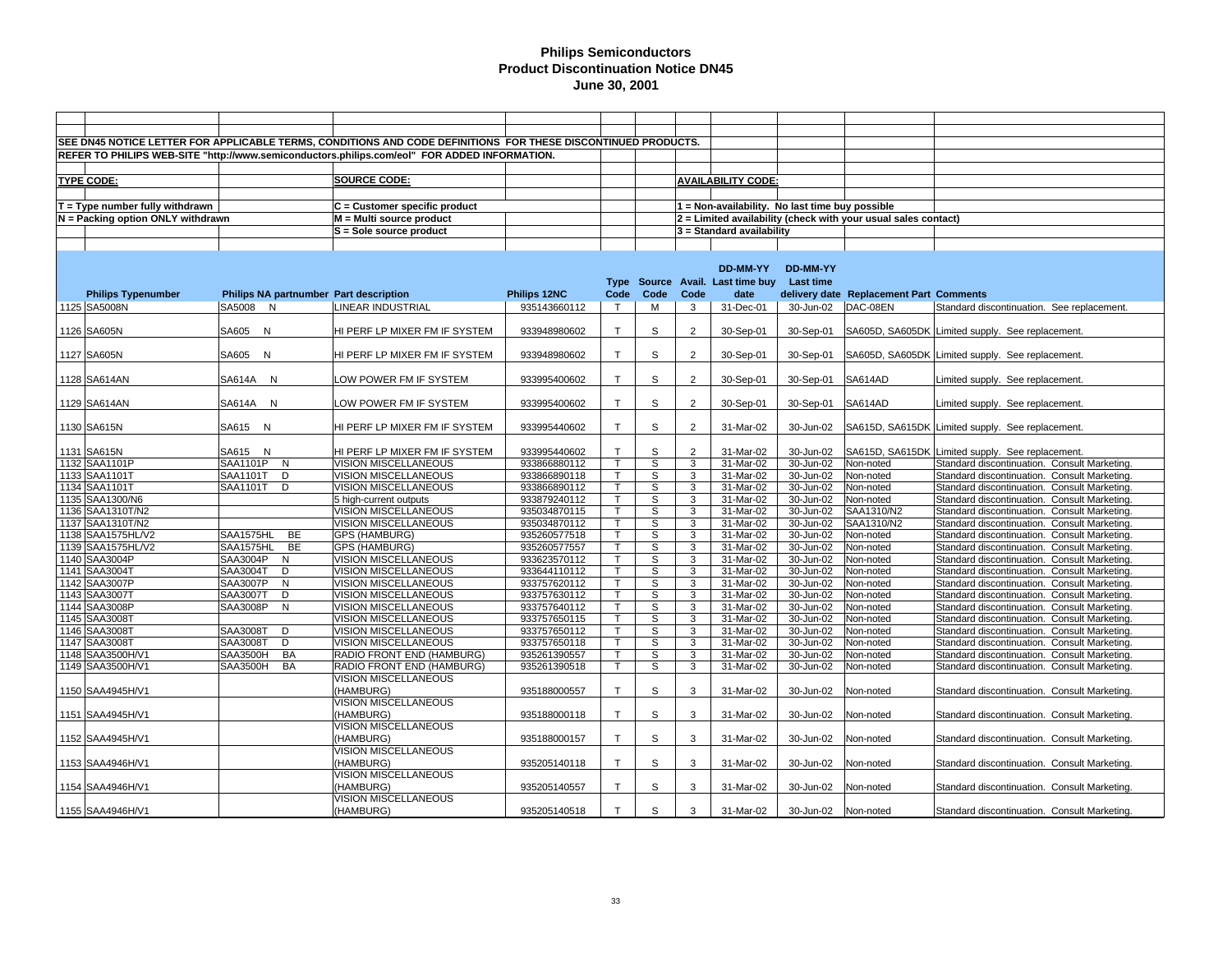|                                   |              |    | SEE DN45 NOTICE LETTER FOR APPLICABLE TERMS, CONDITIONS AND CODE DEFINITIONS FOR THESE DISCONTINUED PRODUCTS. |              |              |                |                |                                                 |           |                                                                |                                              |
|-----------------------------------|--------------|----|---------------------------------------------------------------------------------------------------------------|--------------|--------------|----------------|----------------|-------------------------------------------------|-----------|----------------------------------------------------------------|----------------------------------------------|
|                                   |              |    | REFER TO PHILIPS WEB-SITE "http://www.semiconductors.philips.com/eol" FOR ADDED INFORMATION.                  |              |              |                |                |                                                 |           |                                                                |                                              |
|                                   |              |    |                                                                                                               |              |              |                |                |                                                 |           |                                                                |                                              |
| <b>TYPE CODE:</b>                 |              |    | <b>SOURCE CODE:</b>                                                                                           |              |              |                |                | <b>AVAILABILITY CODE:</b>                       |           |                                                                |                                              |
|                                   |              |    |                                                                                                               |              |              |                |                |                                                 |           |                                                                |                                              |
| $T = Type$ number fully withdrawn |              |    | C = Customer specific product                                                                                 |              |              |                |                | 1 = Non-availability. No last time buy possible |           |                                                                |                                              |
| N = Packing option ONLY withdrawn |              |    | $M = Multi source product$                                                                                    |              |              |                |                |                                                 |           | 2 = Limited availability (check with your usual sales contact) |                                              |
|                                   |              |    | S = Sole source product                                                                                       |              |              |                |                | 3 = Standard availability                       |           |                                                                |                                              |
|                                   |              |    |                                                                                                               |              |              |                |                |                                                 |           |                                                                |                                              |
|                                   |              |    |                                                                                                               |              |              |                |                |                                                 |           |                                                                |                                              |
|                                   |              |    |                                                                                                               |              |              |                |                | DD-MM-YY                                        | DD-MM-YY  |                                                                |                                              |
|                                   |              |    |                                                                                                               |              |              |                |                | Type Source Avail. Last time buy Last time      |           |                                                                |                                              |
| <b>Philips Typenumber</b>         |              |    | Philips NA partnumber Part description                                                                        | Philips 12NC | Code         | Code           | Code           | date                                            |           | delivery date Replacement Part Comments                        |                                              |
|                                   |              |    | VISION MISCELLANEOUS                                                                                          |              |              |                |                |                                                 |           |                                                                |                                              |
| 1156 SAA4946H/V1                  |              |    | (HAMBURG)                                                                                                     | 935205140157 | $\mathsf{T}$ | S              | 3              | 31-Mar-02                                       | 30-Jun-02 | Non-noted                                                      | Standard discontinuation. Consult Marketing. |
|                                   |              |    | VISION MISCELLANEOUS                                                                                          |              |              |                |                |                                                 |           |                                                                |                                              |
| 1157 SAA4956TJ/V1                 | SAA4956TJ DP |    | (HAMBURG)                                                                                                     | 935261154518 | $\mathsf{T}$ | S              | 3              | 31-Mar-02                                       | 30-Jun-02 | SAA4956TJ/V2                                                   | Standard discontinuation. See replacement.   |
|                                   |              |    | VISION MISCELLANEOUS                                                                                          |              |              |                |                |                                                 |           |                                                                |                                              |
| 1158 SAA4956TJ/V1                 | SAA4956TJ    | DP | (HAMBURG)                                                                                                     | 935261154512 | $\mathsf{T}$ | S              | 3              | 31-Mar-02                                       | 30-Jun-02 | SAA4956TJ/V2                                                   | Standard discontinuation. See replacement.   |
| 1159 SAA4961/V3/S1                | SAA4961S1    | N  | Multistandard combfilter                                                                                      | 935260951112 | $\mathsf{T}$ | s              | 3              | 31-Mar-02                                       | 30-Jun-02 | Non-noted                                                      | Standard discontinuation. Consult Marketing. |
|                                   |              |    | VISION MISCELLANEOUS                                                                                          |              |              |                |                |                                                 |           |                                                                |                                              |
| 1160 SAA4974H/V1                  |              |    | (HAMBURG)                                                                                                     | 935249620157 | $\mathsf{T}$ | S              | 3              | 31-Mar-02                                       | 30-Jun-02 | Non-noted                                                      | Standard discontinuation. Consult Marketing. |
|                                   |              |    | <b>VISION MISCELLANEOUS</b>                                                                                   |              |              |                |                |                                                 |           |                                                                |                                              |
| 1161 SAA4974H/V1                  |              |    | (HAMBURG)                                                                                                     | 935249620118 | $\mathsf{T}$ | S              | 3              | 31-Mar-02                                       | 30-Jun-02 | Non-noted                                                      | Standard discontinuation. Consult Marketing. |
|                                   |              |    | <b>VISION MISCELLANEOUS</b>                                                                                   |              |              |                |                |                                                 |           |                                                                |                                              |
| 1162 SAA4975H/V1                  |              |    | (HAMBURG)                                                                                                     | 935200890118 | $\mathsf{T}$ | S              | 3              | 31-Mar-02                                       | 30-Jun-02 | Non-noted                                                      | Standard discontinuation. Consult Marketing. |
|                                   |              |    | <b>VISION MISCELLANEOUS</b>                                                                                   |              |              |                |                |                                                 |           |                                                                |                                              |
| 1163 SAA4975H/V1                  |              |    | (HAMBURG)                                                                                                     | 935200890157 | $\mathsf{T}$ | S              | 3              | 31-Mar-02                                       | 30-Jun-02 | Non-noted                                                      | Standard discontinuation. Consult Marketing. |
|                                   |              |    | VISION MISCELLANEOUS                                                                                          |              |              |                |                |                                                 |           |                                                                |                                              |
| 1164 SAA4977H/V1/002              |              |    | (HAMBURG)                                                                                                     | 935262548557 | $\mathsf{T}$ | S              | 3              | 31-Mar-02                                       | 30-Jun-02 | Non-noted                                                      | Standard discontinuation. Consult Marketing. |
|                                   |              |    | VISION MISCELLANEOUS                                                                                          |              |              |                |                |                                                 |           |                                                                |                                              |
| 1165   SAA4977H/V1/002            |              |    | HAMBURG)<br><b>VISION MISCELLANEOUS</b>                                                                       | 935262548518 | $\mathsf{T}$ | S              | 3              | 31-Mar-02                                       | 30-Jun-02 | Non-noted                                                      | Standard discontinuation. Consult Marketing. |
| 1166 SAA4977H/V1/S1               |              |    | (HAMBURG)                                                                                                     |              | $\mathsf{T}$ | S              | 3              | 31-Mar-02                                       |           |                                                                |                                              |
|                                   |              |    | <b>VISION MISCELLANEOUS</b>                                                                                   | 935266002557 |              |                |                |                                                 | 30-Jun-02 | Non-noted                                                      | Standard discontinuation. Consult Marketing. |
| 1167 SAA4977H/V1/S1               |              |    | <b>HAMBURG)</b>                                                                                               | 935266002518 | $\mathsf{T}$ | S              | 3              | 31-Mar-02                                       | 30-Jun-02 | Non-noted                                                      | Standard discontinuation. Consult Marketing. |
|                                   |              |    | VISION MISCELLANEOUS                                                                                          |              |              |                |                |                                                 |           |                                                                |                                              |
| 1168 SAA4977H/V106                |              |    | (HAMBURG)                                                                                                     | 935267676557 | $\mathsf{T}$ | $\mathbb S$    | 3              | 31-Mar-02                                       | 30-Jun-02 | Non-noted                                                      | Standard discontinuation. Consult Marketing. |
|                                   |              |    | <b>VISION MISCELLANEOUS</b>                                                                                   |              |              |                |                |                                                 |           |                                                                |                                              |
| 1169 SAA4977H/V106                |              |    | (HAMBURG)                                                                                                     | 935267676518 | $\mathsf{T}$ | S              | 3              | 31-Mar-02                                       | 30-Jun-02 | Non-noted                                                      | Standard discontinuation. Consult Marketing. |
|                                   |              |    | <b>VISION MISCELLANEOUS</b>                                                                                   |              |              |                |                |                                                 |           |                                                                |                                              |
| 1170 SAA4978H/V2                  |              |    | (HAMBURG)                                                                                                     | 935262635557 | $\mathsf{T}$ | S              | 3              | 31-Mar-02                                       | 30-Jun-02 | Non-noted                                                      | Standard discontinuation. Consult Marketing. |
| 1171 SAA4981/V1                   |              |    | Monolithic integrated 16:9 compress                                                                           | 935079500112 | $\mathsf{T}$ | $\overline{s}$ | $\overline{3}$ | 31-Mar-02                                       | 30-Jun-02 | Non-noted                                                      | Standard discontinuation. Consult Marketing. |
|                                   |              |    | <b>VISION MISCELLANEOUS</b>                                                                                   |              |              |                |                |                                                 |           |                                                                |                                              |
| 1172 SAA4981T/V1                  |              |    | (HAMBURG)                                                                                                     | 935201830518 | $\mathsf{T}$ | S              | 3              | 31-Mar-02                                       | 30-Jun-02 | Non-noted                                                      | Standard discontinuation. Consult Marketing. |
|                                   |              |    | <b>VISION MISCELLANEOUS</b>                                                                                   |              |              |                |                |                                                 |           |                                                                |                                              |
| 1173 SAA4981T/V1                  |              |    | (HAMBURG)                                                                                                     | 935201830512 | $\mathsf{T}$ | S              | 3              | 31-Mar-02                                       | 30-Jun-02 | Non-noted                                                      | Standard discontinuation. Consult Marketing. |
|                                   |              |    | VISION MISCELLANEOUS                                                                                          |              |              |                |                |                                                 |           |                                                                |                                              |
| 1174 SAA4990H/V0                  |              |    | (HAMBURG)                                                                                                     | 935077580157 | $\mathsf{T}$ | S              | 3              | 31-Mar-02                                       | 30-Jun-02 | SAA4990H/V2                                                    | Standard discontinuation. See replacement.   |
|                                   |              |    | VISION MISCELLANEOUS                                                                                          |              |              |                |                |                                                 |           |                                                                |                                              |
| 1175 SAA4990H/V1                  |              |    | (HAMBURG)                                                                                                     | 935071060157 | $\mathsf{T}$ | S              | 3              | 31-Mar-02                                       | 30-Jun-02 | SAA4990H/V2                                                    | Standard discontinuation. See replacement.   |
| 1176 SAA5231/V8                   |              |    | Teletext video processor                                                                                      | 935051290112 | $\mathsf{T}$ | s              | $\overline{3}$ | 31-Mar-02                                       | 30-Jun-02 | Non-noted                                                      | Standard discontinuation. Consult Marketing. |
| 1177 SAA5261PS/102                |              |    | MICRO TEXT (SOUTHAMPTON)                                                                                      | 935248480112 | $\mathsf{T}$ | S              | 3              | 31-Mar-02                                       | 30-Jun-02 | Non-noted                                                      | Replaced by SAA5264PS/M3 family              |
| 1178 SAA5261PS/108                |              |    | MICRO TEXT (SOUTHAMPTON)                                                                                      | 935248540112 | $\mathsf{T}$ | S              | 3              | 31-Mar-02                                       | 30-Jun-02 | Non-noted                                                      | Replaced by SAA5264PS/M3 family              |
| 1179 SAA5261PS/109                |              |    | MICRO TEXT (SOUTHAMPTON)                                                                                      | 935260338112 |              | S              | 3              | 31-Mar-02                                       | 30-Jun-02 | Non-noted                                                      | Replaced by SAA5264PS/M3 family              |
| 1180 SAA5261PS/110                |              |    | MICRO TEXT (SOUTHAMPTON)                                                                                      | 935260336112 |              | s              | 3              | 31-Mar-02                                       | 30-Jun-02 | Non-noted                                                      | Replaced by SAA5264PS/M3 family              |
| 1181 SAA5261PS/113                |              |    | MICRO TEXT (SOUTHAMPTON)                                                                                      | 935261278112 | T            | S              | 3              | 31-Mar-02                                       | 30-Jun-02 | Non-noted                                                      | Replaced by SAA5264PS/M3 family              |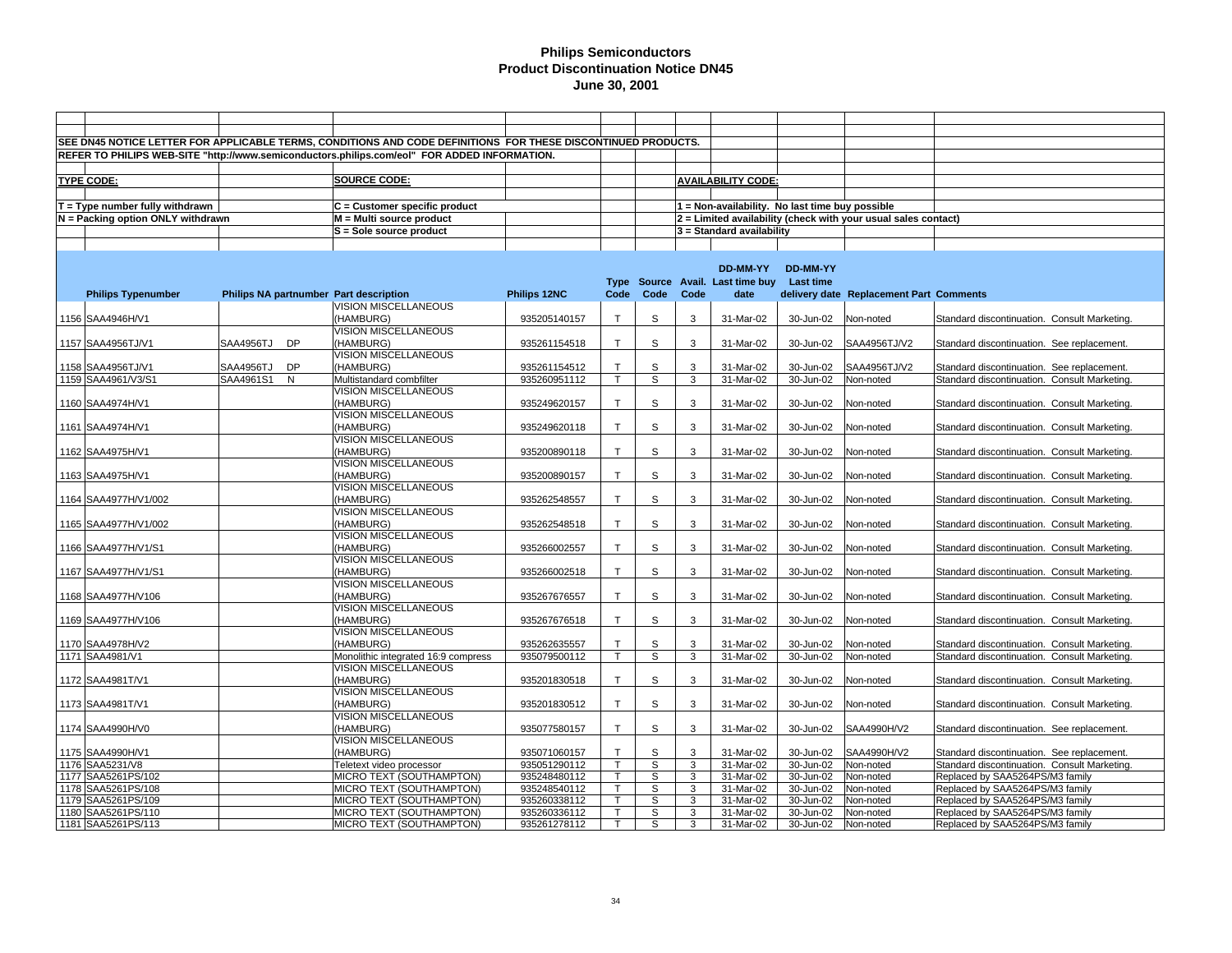|                                        |                                        | SEE DN45 NOTICE LETTER FOR APPLICABLE TERMS, CONDITIONS AND CODE DEFINITIONS FOR THESE DISCONTINUED PRODUCTS. |                              |                              |                         |        |                                                 |                         |                                                                |                                                                                          |
|----------------------------------------|----------------------------------------|---------------------------------------------------------------------------------------------------------------|------------------------------|------------------------------|-------------------------|--------|-------------------------------------------------|-------------------------|----------------------------------------------------------------|------------------------------------------------------------------------------------------|
|                                        |                                        | REFER TO PHILIPS WEB-SITE "http://www.semiconductors.philips.com/eol" FOR ADDED INFORMATION.                  |                              |                              |                         |        |                                                 |                         |                                                                |                                                                                          |
|                                        |                                        |                                                                                                               |                              |                              |                         |        |                                                 |                         |                                                                |                                                                                          |
|                                        |                                        | <b>SOURCE CODE:</b>                                                                                           |                              |                              |                         |        |                                                 |                         |                                                                |                                                                                          |
| <b>TYPE CODE:</b>                      |                                        |                                                                                                               |                              |                              |                         |        | <b>AVAILABILITY CODE:</b>                       |                         |                                                                |                                                                                          |
|                                        |                                        |                                                                                                               |                              |                              |                         |        |                                                 |                         |                                                                |                                                                                          |
| $T = Type$ number fully withdrawn      |                                        | $C =$ Customer specific product                                                                               |                              |                              |                         |        | 1 = Non-availability. No last time buy possible |                         |                                                                |                                                                                          |
| N = Packing option ONLY withdrawn      |                                        | $M = Multi source product$                                                                                    |                              |                              |                         |        |                                                 |                         | 2 = Limited availability (check with your usual sales contact) |                                                                                          |
|                                        |                                        | S = Sole source product                                                                                       |                              |                              |                         |        | $3 =$ Standard availability                     |                         |                                                                |                                                                                          |
|                                        |                                        |                                                                                                               |                              |                              |                         |        |                                                 |                         |                                                                |                                                                                          |
|                                        |                                        |                                                                                                               |                              |                              |                         |        |                                                 |                         |                                                                |                                                                                          |
|                                        |                                        |                                                                                                               |                              |                              |                         |        | DD-MM-YY                                        | DD-MM-YY                |                                                                |                                                                                          |
|                                        |                                        |                                                                                                               |                              |                              |                         |        | Type Source Avail. Last time buy                | Last time               |                                                                |                                                                                          |
| <b>Philips Typenumber</b>              | Philips NA partnumber Part description |                                                                                                               | Philips 12NC                 | Code                         | Code                    | Code   | date                                            |                         | delivery date Replacement Part Comments                        |                                                                                          |
| 1182 SAA5261PS/117                     |                                        | MICRO TEXT (SOUTHAMPTON)                                                                                      | 935261286112                 | $\top$                       | S.                      | 3      | 31-Mar-02                                       | 30-Jun-02               | Non-noted                                                      | Replaced by SAA5264PS/M3 family                                                          |
| 1183 SAA5261PS/222                     |                                        | MICRO TEXT (SOUTHAMPTON)                                                                                      | 935262286112                 | $\mathsf{T}$                 | S                       | 3      | 31-Mar-02                                       | 30-Jun-02               | Non-noted                                                      | Replaced by SAA5264PS/M3 family                                                          |
| 1184 SAA5261PS/223                     |                                        | MICRO TEXT (SOUTHAMPTON)                                                                                      | 935262287112                 | T                            | S                       | 3      | 31-Mar-02                                       | 30-Jun-02               | Non-noted                                                      | Replaced by SAA5264PS/M3 family                                                          |
| 1185 SAA5288PS/033                     |                                        | MICRO TEXT (SOUTHAMPTON)                                                                                      | 935262503112                 | $\mathsf{T}$                 | S                       | 3      | 31-Mar-02                                       | 30-Jun-02               | Non-noted                                                      | Replaced by UOC family                                                                   |
| 1186 SAA5288ZP/003                     |                                        | MICRO TEXT (SOUTHAMPTON)                                                                                      | 935244110112                 | т                            | S                       | 3      | 31-Mar-02                                       | 30-Jun-02               | Non-noted                                                      | Replaced by UOC family                                                                   |
| 1187 SAA5290PS/082                     |                                        | MICRO TEXT (SOUTHAMPTON)                                                                                      | 935260503112                 | T                            | S                       | 3      | 31-Mar-02                                       | 30-Jun-02               | Non-noted                                                      | Replaced by UOC family                                                                   |
| 1188 SAA5290PS/085                     |                                        | MICRO TEXT (SOUTHAMPTON)                                                                                      | 935261062112                 | $\mathsf{T}$                 | S                       | 3      | 31-Mar-02                                       | 30-Jun-02               | Non-noted                                                      | Replaced by UOC family                                                                   |
| 1189 SAA5290PS/096                     |                                        | MICRO TEXT (SOUTHAMPTON)                                                                                      | 935261385112                 | $\mathsf T$                  | S                       | 3      | 31-Mar-02                                       | 30-Jun-02               | Non-noted                                                      | Replaced by UOC family                                                                   |
| 1190 SAA5290PS/116                     |                                        | MICRO TEXT (SOUTHAMPTON)                                                                                      | 935262095112                 | $\mathsf{T}$                 | S                       | 3      | 31-Mar-02                                       | 30-Jun-02               | Non-noted                                                      | Replaced by UOC family                                                                   |
| 1191 SAA5290PS/133                     |                                        | MICRO TEXT (SOUTHAMPTON)                                                                                      | 935262285112                 | $\mathsf{T}$                 | S                       | 3      | 31-Mar-02                                       | 30-Jun-02               | Non-noted                                                      | Replaced by UOC family                                                                   |
| 1192 SAA5290PS/134                     |                                        | MICRO TEXT (SOUTHAMPTON)                                                                                      | 935262369112                 | $\mathsf{T}$                 | S                       | 3      | 31-Mar-02                                       | 30-Jun-02               | Non-noted                                                      | Replaced by UOC family                                                                   |
| 1193 SAA5290PS/144                     |                                        | MICRO TEXT (SOUTHAMPTON)                                                                                      | 935263540112                 | $\mathsf{T}$                 | S                       | 3      | 31-Mar-02                                       | 30-Jun-02               | Non-noted                                                      | Replaced by UOC family                                                                   |
| 1194 SAA5290ZP/056                     |                                        | MICRO TEXT (SOUTHAMPTON)                                                                                      | 935227080112                 | $\mathsf{T}$                 | $\mathbb S$             | 3      | 31-Mar-02                                       | 30-Jun-02               | Non-noted                                                      | Replaced by UOC family                                                                   |
| 1195 SAA5290ZP/066                     |                                        | MICRO TEXT (SOUTHAMPTON)                                                                                      | 935239340112                 | $\mathsf{T}$                 | s                       | 3      | 31-Mar-02                                       | 30-Jun-02               | Non-noted                                                      | Replaced by UOC family                                                                   |
| 1196 SAA5290ZP/069                     |                                        | MICRO TEXT (SOUTHAMPTON)                                                                                      | 935248460112                 | T                            | S                       | 3      | 31-Mar-02                                       | 30-Jun-02               | Non-noted                                                      | Replaced by UOC family                                                                   |
| 1197 SAA5290ZP/072                     |                                        | MICRO TEXT (SOUTHAMPTON)                                                                                      | 935255370112                 | т                            | S                       | 3      | 31-Mar-02                                       | 30-Jun-02               | Non-noted                                                      | Replaced by UOC family                                                                   |
| 1198 SAA5296GP/044                     |                                        | MICRO TEXT (SOUTHAMPTON)                                                                                      | 935244130557                 | $\mathsf T$                  | S                       | 3      | 31-Mar-02                                       | 30-Jun-02               | Non-noted                                                      | Replaced by UOC family                                                                   |
| 1199 SAA5296PS/094                     |                                        | MICRO TEXT (SOUTHAMPTON)                                                                                      | 935263418112                 | $\mathsf{T}$                 | S                       | 3      | 31-Mar-02                                       | 30-Jun-02               | Non-noted                                                      | Replaced by UOC family                                                                   |
| 1200 SAA5297APS/216                    |                                        | MICRO TEXT (SOUTHAMPTON)                                                                                      | 935262097112                 | $\mathsf{T}$                 | S                       | 3      | 31-Mar-02                                       | 30-Jun-02               | Non-noted                                                      | Replaced by UOC family                                                                   |
| 1201 SAA5297PS/250                     |                                        | MICRO TEXT (SOUTHAMPTON)                                                                                      | 935263243112                 | т                            | S                       | 3      | 31-Mar-02                                       | 30-Jun-02               | Non-noted                                                      | Replaced by UOC family                                                                   |
| 1202 SAA5297PS/258                     |                                        | MICRO TEXT (SOUTHAMPTON)                                                                                      | 935264120112                 | $\mathsf{T}$                 | S                       | 3      | 31-Mar-02                                       | 30-Jun-02               | Non-noted                                                      | Replaced by UOC family                                                                   |
| 1203 SAA5297PS/261                     |                                        | MICRO TEXT (SOUTHAMPTON)                                                                                      | 935264202112                 | $\mathsf{T}$                 | S                       | 3      | 31-Mar-02                                       | 30-Jun-02               | Non-noted                                                      | Replaced by UOC family                                                                   |
| 1204 SAA5297PS/262                     |                                        | MICRO TEXT (SOUTHAMPTON)                                                                                      | 935265998112                 | $\mathsf T$                  | $\overline{s}$          | 3      | 31-Mar-02                                       | 30-Jun-02               | Non-noted                                                      | Replaced by UOC family                                                                   |
| 1205 SAA5297PS/264                     |                                        | MICRO TEXT (SOUTHAMPTON)                                                                                      | 935265826112                 | $\mathsf{T}$                 | s                       | 3      | 31-Mar-02                                       | 30-Jun-02               | Non-noted                                                      | Replaced by UOC family                                                                   |
| 1206 SAA5497PS/075                     |                                        | MICRO TEXT (SOUTHAMPTON)                                                                                      | 935261677112                 | T                            | S                       | 3      | 31-Mar-02                                       | 30-Jun-02               | Non-noted                                                      | Replaced by UOC family                                                                   |
| 1207 SAA5497PS/086                     |                                        | MICRO TEXT (SOUTHAMPTON)                                                                                      | 935261438112                 | $\mathsf{T}$                 | S                       | 3      | 31-Mar-02                                       | 30-Jun-02               | Non-noted                                                      | Replaced by UOC family                                                                   |
| 1208 SAA5497PS/201                     |                                        | MICRO TEXT (SOUTHAMPTON)                                                                                      | 935262349112                 | T.                           | S                       | 3      | 31-Mar-02                                       | 30-Jun-02               | Non-noted                                                      | Replaced by UOC family                                                                   |
| 1209 SAA5497PS/234                     |                                        | MICRO TEXT (SOUTHAMPTON)                                                                                      | 935262903112                 | т                            | S                       | 3      | 31-Mar-02                                       | 30-Jun-02               | Non-noted                                                      | Replaced by UOC family                                                                   |
| 1210 SAA5497PS/263                     |                                        | MICRO TEXT (SOUTHAMPTON)                                                                                      | 935265665112                 | т                            | S                       | 3      | 31-Mar-02                                       | 30-Jun-02               | Non-noted                                                      | Replaced by UOC family                                                                   |
| 1211 SAA5498PS/203                     |                                        | MICRO TEXT (SOUTHAMPTON)                                                                                      | 935262513112                 | т                            | S                       | 3      | 31-Mar-02                                       | 30-Jun-02               | Non-noted                                                      | Replaced by UOC family                                                                   |
| 1212 SAA5498PS/204                     |                                        | MICRO TEXT (SOUTHAMPTON)                                                                                      | 935262517112                 | $\mathsf{T}$                 | $\mathbb S$             | 3      | 31-Mar-02                                       | 30-Jun-02               | Non-noted                                                      | Replaced by UOC family                                                                   |
| 1213 SAA5800H/010                      |                                        | CLASSIC TEXT (SOUTHAMPTON)                                                                                    | 935261574557                 | Τ                            | $\overline{\mathsf{s}}$ | 3      | 31-Mar-02                                       | 30-Jun-02               | Non-noted                                                      | Standard discontinuation. Consult Marketing.                                             |
| 1214 SAA5800H/011                      |                                        | CLASSIC TEXT (SOUTHAMPTON)                                                                                    | 935261987557                 | $\mathsf{T}$                 | S                       | 3      | 31-Mar-02                                       | $\overline{30}$ -Jun-02 | Non-noted                                                      | Standard discontinuation. Consult Marketing.                                             |
| 1215 SAA5800H/012                      |                                        | CLASSIC TEXT (SOUTHAMPTON)                                                                                    | 935261988557                 | T                            | S                       | 3      | 31-Mar-02                                       | 30-Jun-02               | Non-noted                                                      | Standard discontinuation. Consult Marketing.                                             |
| 1216 SAA5800H/013                      |                                        | CLASSIC TEXT (SOUTHAMPTON)                                                                                    | 935261989557                 | T                            | S                       | 3      | 31-Mar-02                                       | 30-Jun-02               | Non-noted                                                      | Standard discontinuation. Consult Marketing.                                             |
| 1217 SAA5800H/014                      |                                        | CLASSIC TEXT (SOUTHAMPTON)                                                                                    | 935261990557                 | $\mathsf{T}$                 | S                       | 3      | 31-Mar-02                                       | 30-Jun-02               | Non-noted                                                      | Standard discontinuation. Consult Marketing.                                             |
| 1218 SAA5800H/015                      |                                        | CLASSIC TEXT (SOUTHAMPTON)                                                                                    | 935261991557                 | T.<br>$\mathsf{T}$           | S                       | 3      | 31-Mar-02                                       | 30-Jun-02               | Non-noted                                                      | Standard discontinuation. Consult Marketing.                                             |
| 1219 SAA5800H/016                      |                                        | <b>CLASSIC TEXT (SOUTHAMPTON)</b>                                                                             | 935261992557                 |                              | S                       | 3      | 31-Mar-02                                       | 30-Jun-02               | Non-noted                                                      | Standard discontinuation. Consult Marketing.                                             |
| 1220 SAA5800H/017                      |                                        | <b>CLASSIC TEXT (SOUTHAMPTON)</b>                                                                             | 935261993557                 | $\mathsf{T}$                 | S                       | 3      | 31-Mar-02                                       | 30-Jun-02               | Non-noted                                                      | Standard discontinuation. Consult Marketing.                                             |
| 1221 SAA5801H/013                      |                                        | BASIC-TYPENR NOT USED                                                                                         | 935263361557                 |                              | S                       | 3      | 31-Mar-02                                       | 30-Jun-02               | Non-noted                                                      | Standard discontinuation. Consult Marketing.                                             |
| 1222 SAA6579T/V1/M4                    |                                        | RADIO FRONT END (HAMBURG)                                                                                     | 935267967118                 | T.                           | S                       | 3      | 31-Mar-02                                       | 30-Jun-02               | SAA6579T/V1                                                    | Standard discontinuation. See replacement.                                               |
| 1223 SAA6700H/V1                       |                                        | VISION VTR MISCELL. (HAMBURG)                                                                                 | 935237880557                 | $\mathsf{T}$                 | S                       | 3      | 31-Mar-02                                       | 30-Jun-02               | Non-noted                                                      | Standard discontinuation. Consult Marketing.                                             |
| 1224 SAA7182BH/00                      | <b>SAA7182BH</b><br>BA<br><b>BA</b>    | <b>ANALOG VIDEO</b><br><b>ANALOG VIDEO</b>                                                                    | 935257900518                 | $\mathsf{T}$<br>$\mathsf{T}$ | S<br>S                  | 3<br>3 | 31-Mar-02                                       | 30-Jun-02               | SAA7129H/V1<br>SAA7129H/V1                                     | Standard discontinuation. See replacement.                                               |
| 1225 SAA7182BH/00<br>1226 SAA7182BH/00 | SAA7182BH<br>SAA7182BH<br><b>BA</b>    | <b>ANALOG VIDEO</b>                                                                                           | 935257900551<br>935257900557 | $\top$                       | S                       | 3      | 31-Mar-02<br>31-Mar-02                          | 30-Jun-02<br>30-Jun-02  | SAA7129H/V1                                                    | Standard discontinuation. See replacement.<br>Standard discontinuation. See replacement. |
|                                        |                                        |                                                                                                               |                              |                              |                         |        |                                                 |                         |                                                                |                                                                                          |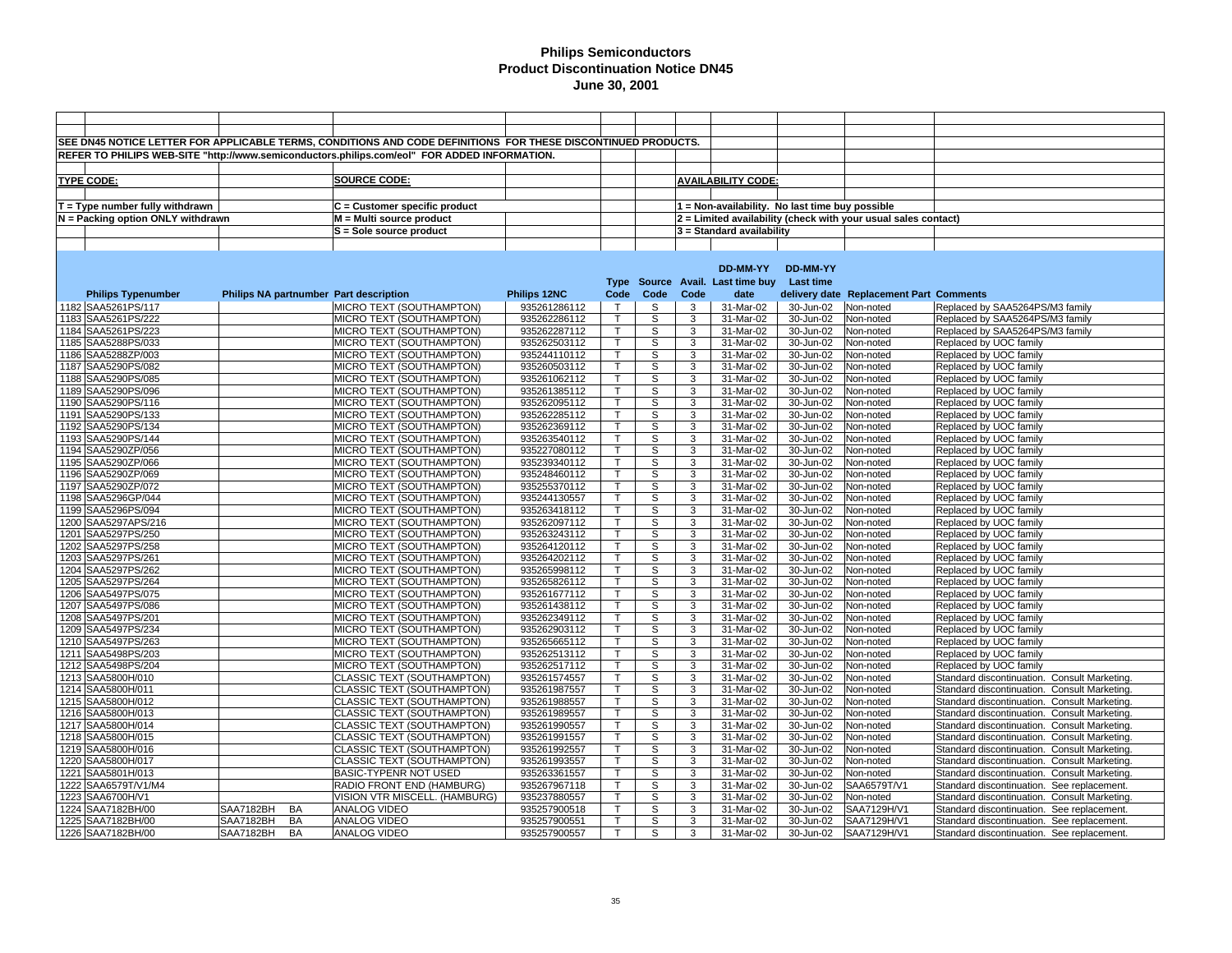|                                   |                                        | SEE DN45 NOTICE LETTER FOR APPLICABLE TERMS, CONDITIONS AND CODE DEFINITIONS FOR THESE DISCONTINUED PRODUCTS. |                     |                    |             |                                  |                                                 |           |                                                                |                                                 |
|-----------------------------------|----------------------------------------|---------------------------------------------------------------------------------------------------------------|---------------------|--------------------|-------------|----------------------------------|-------------------------------------------------|-----------|----------------------------------------------------------------|-------------------------------------------------|
|                                   |                                        | REFER TO PHILIPS WEB-SITE "http://www.semiconductors.philips.com/eol" FOR ADDED INFORMATION.                  |                     |                    |             |                                  |                                                 |           |                                                                |                                                 |
|                                   |                                        |                                                                                                               |                     |                    |             |                                  |                                                 |           |                                                                |                                                 |
|                                   |                                        |                                                                                                               |                     |                    |             |                                  |                                                 |           |                                                                |                                                 |
| <b>TYPE CODE:</b>                 |                                        | <b>SOURCE CODE:</b>                                                                                           |                     |                    |             |                                  | <b>AVAILABILITY CODE:</b>                       |           |                                                                |                                                 |
|                                   |                                        |                                                                                                               |                     |                    |             |                                  |                                                 |           |                                                                |                                                 |
| $T = Type$ number fully withdrawn |                                        | $C =$ Customer specific product                                                                               |                     |                    |             |                                  | 1 = Non-availability. No last time buy possible |           |                                                                |                                                 |
| N = Packing option ONLY withdrawn |                                        | M = Multi source product                                                                                      |                     |                    |             |                                  |                                                 |           | 2 = Limited availability (check with your usual sales contact) |                                                 |
|                                   |                                        | S = Sole source product                                                                                       |                     |                    |             |                                  | 3 = Standard availability                       |           |                                                                |                                                 |
|                                   |                                        |                                                                                                               |                     |                    |             |                                  |                                                 |           |                                                                |                                                 |
|                                   |                                        |                                                                                                               |                     |                    |             |                                  |                                                 |           |                                                                |                                                 |
|                                   |                                        |                                                                                                               |                     |                    |             |                                  | DD-MM-YY                                        | DD-MM-YY  |                                                                |                                                 |
|                                   |                                        |                                                                                                               |                     |                    |             |                                  | Type Source Avail. Last time buy Last time      |           |                                                                |                                                 |
| <b>Philips Typenumber</b>         | Philips NA partnumber Part description |                                                                                                               | <b>Philips 12NC</b> | Code               | Code        | Code                             | date                                            |           | delivery date Replacement Part Comments                        |                                                 |
| 1227 SAA7185BWP/01                | SAA7185BWP<br>A                        | <b>ANALOG VIDEO</b>                                                                                           | 935218860518        | $\top$             | S           | 3                                | 31-Mar-02                                       | 30-Jun-02 | SAA7121H/V2                                                    | Standard discontinuation. See replacement.      |
| 1228 SAA7188AWP/01                |                                        | <b>ANALOG VIDEO</b>                                                                                           | 935207700518        | $\mathsf{T}$       | S           | 3                                | 31-Mar-02                                       | 30-Jun-02 | SAA7120H/V2                                                    | Standard discontinuation. See replacement.      |
| 1229 SAA7188AWP/01                |                                        | ANALOG VIDEO                                                                                                  | 935207700512        | T.                 | S           | 3                                | 31-Mar-02                                       | 30-Jun-02 | SAA7120H/V2                                                    | Standard discontinuation. See replacement.      |
| 1230 SAA7201H/B/C2                |                                        | DVB-SOURCE DECODING (CAEN)                                                                                    | 935260922557        | $\overline{T}$     | M           | $\overline{2}$                   | 31-Dec-01                                       | 30-Jun-02 | SAA7201H/C3                                                    | Revised to C3. Limited supply. See replacement. |
| 1231 SAA7201H/B/C2                |                                        | DVB-SOURCE DECODING (CAEN)                                                                                    | 935260922551        | T                  | М           | $\overline{2}$                   | 31-Dec-01                                       | 30-Jun-02 | SAA7201H/C3                                                    | Revised to C3. Limited supply. See replacement. |
| 1232 SAA7212H/C1                  | <b>SAA7212H</b><br>BB                  | DVB-SOURCE DECODING (CAEN)                                                                                    | 935260616557        | $\mathsf T$        | M           | $\overline{2}$                   | 31-Dec-01                                       | 30-Jun-02 | Non-noted                                                      | Limited supply. Consult Marketing.              |
| 1233 SAA7212H/C1                  | <b>SAA7212H</b><br><b>BB</b>           | DVB-SOURCE DECODING (CAEN)                                                                                    | 935260616551        | T                  | М           | $\overline{2}$                   | 31-Dec-01                                       | 30-Jun-02 | Non-noted                                                      | Limited supply. Consult Marketing.              |
| 1234 SAA7214H/C1                  | <b>SAA7214H</b><br><b>BF</b>           | BASIC-TYPENR NOT USED                                                                                         | 935262416551        | T                  | М           | $\overline{2}$                   | 31-Dec-01                                       | 30-Jun-02 | Non-noted                                                      | Limited supply. Consult Marketing.              |
|                                   | <b>BF</b>                              | BASIC-TYPENR NOT USED                                                                                         | 935262416557        | $\mathsf{T}$       | м           | $\overline{c}$                   | $31 - Dec-01$                                   | 30-Jun-02 |                                                                |                                                 |
| 1235 SAA7214H/C1                  | SAA7214H                               |                                                                                                               |                     | T.                 | M           | $\overline{2}$                   |                                                 |           | Non-noted                                                      | Limited supply. Consult Marketing.              |
| 1236 SAA7215HS/C3                 |                                        | DIVA3 C4                                                                                                      | 935266894557        |                    |             |                                  | 31-Dec-01                                       | 30-Jun-02 | Non-noted                                                      | Limited supply. Consult Marketing.              |
| 1237 SAA7215HS/C3                 |                                        | DIVA3 C4                                                                                                      | 935266894551        | T                  | м           | $\overline{2}$<br>$\overline{2}$ | 31-Dec-01                                       | 30-Jun-02 | Non-noted                                                      | Limited supply. Consult Marketing.              |
| 1238 SAA7215HS/C4                 |                                        | DIVA3 C4                                                                                                      | 935266703551        | T.<br>$\mathsf{T}$ | м           |                                  | 31-Dec-01                                       | 30-Jun-02 | Non-noted                                                      | Limited supply. Consult Marketing.              |
| 1239 SAA7215HS/C4                 |                                        | DIVA3 C4                                                                                                      | 935266703557        |                    | M           | $\overline{2}$                   | 31-Dec-01                                       | 30-Jun-02 | Non-noted                                                      | Limited supply. Consult Marketing.              |
| 1240 SAA7215HS/C4/M1              |                                        | DIVA3 C4                                                                                                      | 935266895557        | T                  | M           | $\overline{2}$                   | 31-Dec-01                                       | 30-Jun-02 | Non-noted                                                      | Limited supply. Consult Marketing.              |
| 1241 SAA7215HS/C4/M1              |                                        | DIVA3 C4                                                                                                      | 935266895551        | $\mathsf{T}$       | M           | $\overline{2}$                   | 31-Dec-01                                       | 30-Jun-02 | Non-noted                                                      | Limited supply. Consult Marketing.              |
| 1242 SAA7216HS/C2                 |                                        | DIVA3 C4                                                                                                      | 935267048551        | T.                 | М           | $\overline{2}$                   | 31-Dec-01                                       | 30-Jun-02 | Non-noted                                                      | Limited supply. Consult Marketing.              |
| 1243 SAA7216HS/C2                 |                                        | DIVA3 C4                                                                                                      | 935267048557        | T                  | М           | $\overline{2}$                   | 31-Dec-01                                       | 30-Jun-02 | Non-noted                                                      | Limited supply. Consult Marketing.              |
| 1244 SAA7219HS/C2                 |                                        | <b>DVB TRANSPORT</b>                                                                                          | 935266788551        | T.                 | M           | $\overline{2}$                   | 31-Dec-01                                       | 30-Jun-02 | Non-noted                                                      | Limited supply. Consult Marketing.              |
| 1245 SAA7219HS/C2                 |                                        | <b>DVB TRANSPORT</b>                                                                                          | 935266788557        | T.                 | М           | $\overline{2}$                   | 31-Dec-01                                       | 30-Jun-02 | Non-noted                                                      | Limited supply. Consult Marketing.              |
| 1246 SAA7710T/N103                | <b>SAA7710T</b><br>D                   | <b>SOUND DSP</b>                                                                                              | 935208480518        | $\mathsf{T}$       | S           | 3                                | 31-Mar-02                                       | 30-Jun-02 | SAA7710T/N104                                                  | Standard discontinuation. See replacement.      |
| 1247 SAA7710T/N103                | <b>SAA7710T</b><br>D                   | SOUND DSP                                                                                                     | 935208480512        | T.                 | S           | 3                                | 31-Mar-02                                       | 30-Jun-02 | SAA7710T/N104                                                  | Standard discontinuation. See replacement.      |
| 1248 SAA8110G/C1                  | SAA8110G<br>BE                         | PC CAMERA (CAEN)                                                                                              | 935232410518        | $\mathsf{T}$       | $\mathbb S$ | 3                                | 31-Mar-02                                       | 30-Jun-02 | Non-noted                                                      | Standard discontinuation. Consult Marketing.    |
| 1249 SAA8110G/C1                  | SAA8110G<br>BE                         | PC CAMERA (CAEN)                                                                                              | 935232410557        | $\mathsf{T}$       | S           | 3                                | 31-Mar-02                                       | 30-Jun-02 | Non-noted                                                      | Standard discontinuation. Consult Marketing     |
| 1250 SAA8110G/C1/R1               |                                        | PC CAMERA (CAEN)                                                                                              | 935256670557        | $\mathsf{T}$       | S           | 3                                | 31-Mar-02                                       | 30-Jun-02 | Non-noted                                                      | Standard discontinuation. Consult Marketing.    |
| 1251   SAA8110G/C1/R1             |                                        | PC CAMERA (CAEN)                                                                                              | 935256670518        | $\mathsf{T}$       | S           | 3                                | 31-Mar-02                                       | 30-Jun-02 | Non-noted                                                      | Standard discontinuation. Consult Marketing.    |
| 1252 SAA8112HL/C202               | SAA8112202<br><b>BE</b>                | PC CAMERA (CAEN)                                                                                              | 935267584551        | T.                 | S           | 3                                | 31-Mar-02                                       | 30-Jun-02 | Non-noted                                                      | Standard discontinuation. Consult Marketing.    |
| 1253 SAA8112HL/C202               | SAA8112202<br><b>BE</b>                | PC CAMERA (CAEN)                                                                                              | 935267584518        | T.                 | S           | 3                                | 31-Mar-02                                       | 30-Jun-02 | Non-noted                                                      | Standard discontinuation. Consult Marketing.    |
| 1254 SAA8113HL/C101               | SAA8113HL1<br>BE                       | PC CAMERA (CAEN)                                                                                              | 935261128557        | T                  | S           | 3                                | 31-Mar-02                                       | 30-Jun-02 | Non-noted                                                      | Standard discontinuation. Consult Marketing.    |
| 1255 SAA8113HL/C101               | BE<br>SAA8113HL1                       | PC CAMERA (CAEN)                                                                                              | 935261128551        | T                  | S           | 3                                | 31-Mar-02                                       | 30-Jun-02 | Non-noted                                                      | Standard discontinuation. Consult Marketing.    |
| 1256 SAA8113HL/C101               | SAA8113HL1<br><b>BE</b>                | PC CAMERA (CAEN)                                                                                              | 935261128518        | $\mathsf{T}$       | S           | 3                                | 31-Mar-02                                       | 30-Jun-02 | Non-noted                                                      | Standard discontinuation. Consult Marketing     |
| 1257 SAA8116HL/C100               |                                        | UBS PC CAMERA (CAEN)                                                                                          | 935267107551        | $\mathsf{T}$       | $\mathbb S$ | 3                                | 31-Mar-02                                       | 30-Jun-02 | SAA8116HL/C102                                                 | Standard discontinuation. See replacement.      |
| 1258 SAA8116HL/C100               |                                        | UBS PC CAMERA (CAEN)                                                                                          | 935267107557        | T.                 | S           | 3                                | 31-Mar-02                                       | 30-Jun-02 | SAA8116HL/C102                                                 | Standard discontinuation. See replacement.      |
| 1259 SAA8116HL/C100               |                                        | UBS PC CAMERA (CAEN)                                                                                          | 935267107518        | $\mathsf{T}$       | S           | 3                                | 31-Mar-02                                       | 30-Jun-02 | SAA8116HL/C102                                                 | Standard discontinuation. See replacement.      |
| 1260 SAA8116HL/C101               |                                        | UBS PC CAMERA (CAEN)                                                                                          | 935267553557        | T                  | S           | 3                                | 31-Mar-02                                       | 30-Jun-02 | SAA8116HL/C102                                                 | Standard discontinuation. See replacement.      |
| 1261 SAA8116HL/C101               |                                        | UBS PC CAMERA (CAEN)                                                                                          | 935267553551        | $\mathsf{T}$       | S           | 3                                | 31-Mar-02                                       | 30-Jun-02 | SAA8116HL/C102                                                 | Standard discontinuation. See replacement       |
| 1262 SAA8116HL/C101               |                                        | <b>UBS PC CAMERA (CAEN)</b>                                                                                   | 935267553518        | T.                 | S           | 3                                | 31-Mar-02                                       | 30-Jun-02 | SAA8116HL/C102                                                 | Standard discontinuation. See replacement.      |
| 1263 SAB9075H/N2                  | <b>SAB9075H</b><br>B                   | PIP PROCESSING                                                                                                | 935187130551        | T.                 | S           | $\overline{2}$                   | 31-Mar-02                                       | 30-Jun-02 | Non-noted                                                      | Limited supply. Consult Marketing.              |
| 1264 SAB9075H/N2                  | SAB9075H<br>B                          | PIP PROCESSING                                                                                                | 935187130557        | $\mathsf{T}$       | S           | $\overline{2}$                   | 31-Mar-02                                       | 30-Jun-02 | Non-noted                                                      | Limited supply. Consult Marketing.              |
| 1265 SAB9078HS/N2                 |                                        | PIP PROCESSING                                                                                                | 935264218551        | $\mathsf{T}$       | S           | 3                                | 31-Mar-02                                       | 30-Jun-02 | Non-noted                                                      | Limited supply. Consult Marketing.              |
| 1266 SAB9078HS/N2                 |                                        | PIP PROCESSING                                                                                                | 935264218557        | $\mathsf{T}$       | $\mathbb S$ | 3                                | 31-Mar-02                                       | 30-Jun-02 | Non-noted                                                      | Limited supply. Consult Marketing.              |
| 1267 SAB9082H/N3                  |                                        | PIP PROCESSING                                                                                                | 935262507557        | T.                 | S           | 3                                | 31-Mar-02                                       | 30-Jun-02 | SAB9082H/N4                                                    | Standard discontinuation. See Replacement.      |
| 1268 SAB9082H/N3                  |                                        | PIP PROCESSING                                                                                                | 935262507551        | T.                 | S           | 3                                | 31-Mar-02                                       | 30-Jun-02 | SAB9082H/N4                                                    | Standard discontinuation. See Replacement.      |
| 1269 SAB9082H/N3                  |                                        | PIP PROCESSING                                                                                                | 935262507518        | $\mathsf{T}$       | S           | 3                                | 31-Mar-02                                       | 30-Jun-02 | SAB9082H/N4                                                    | Standard discontinuation. See Replacement.      |
| 1270 SBF1001HL/A                  |                                        | HUMAN INTERFACE DEVICE                                                                                        | 935260882557        | $\mathsf{T}$       | S           | 3                                | 31-Mar-02                                       | 30-Jun-02 | Non-noted                                                      | Standard discontinuation. Consult Marketing.    |
| 1271 SBF1001HL/A                  |                                        | HUMAN INTERFACE DEVICE                                                                                        | 935260882551        | T                  | S           | 3                                | 31-Mar-02                                       | 30-Jun-02 | Non-noted                                                      | Standard discontinuation. Consult Marketing     |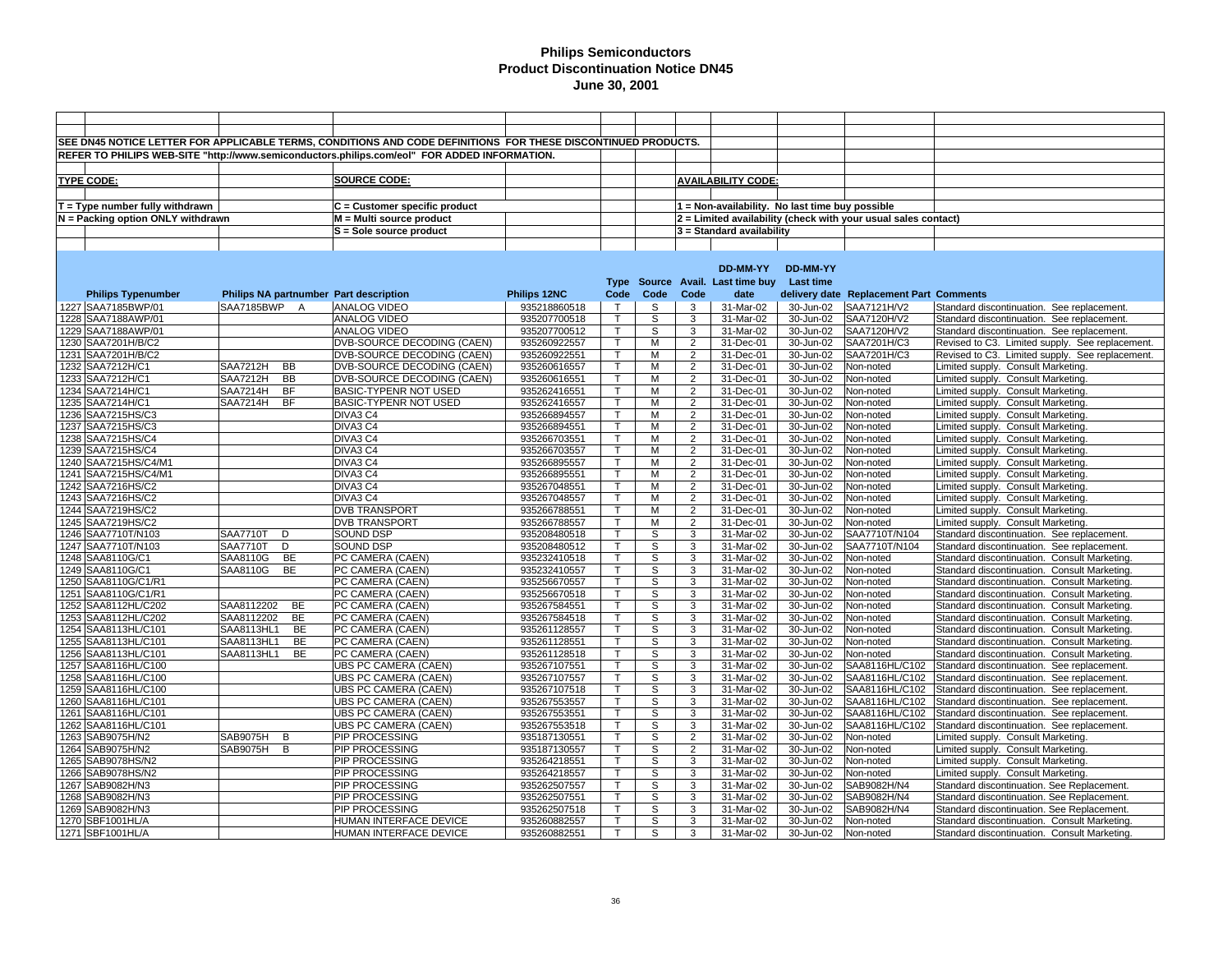|                                                |                                        | SEE DN45 NOTICE LETTER FOR APPLICABLE TERMS, CONDITIONS AND CODE DEFINITIONS FOR THESE DISCONTINUED PRODUCTS. |                              |                   |        |                |                                                 |                         |                                                                |                                                                                              |
|------------------------------------------------|----------------------------------------|---------------------------------------------------------------------------------------------------------------|------------------------------|-------------------|--------|----------------|-------------------------------------------------|-------------------------|----------------------------------------------------------------|----------------------------------------------------------------------------------------------|
|                                                |                                        | REFER TO PHILIPS WEB-SITE "http://www.semiconductors.philips.com/eol" FOR ADDED INFORMATION.                  |                              |                   |        |                |                                                 |                         |                                                                |                                                                                              |
|                                                |                                        |                                                                                                               |                              |                   |        |                |                                                 |                         |                                                                |                                                                                              |
| <b>TYPE CODE:</b>                              |                                        | <b>SOURCE CODE:</b>                                                                                           |                              |                   |        |                | <b>AVAILABILITY CODE:</b>                       |                         |                                                                |                                                                                              |
|                                                |                                        |                                                                                                               |                              |                   |        |                |                                                 |                         |                                                                |                                                                                              |
| $T = Type$ number fully withdrawn              |                                        | C = Customer specific product                                                                                 |                              |                   |        |                | 1 = Non-availability. No last time buy possible |                         |                                                                |                                                                                              |
| N = Packing option ONLY withdrawn              |                                        | M = Multi source product                                                                                      |                              |                   |        |                |                                                 |                         | 2 = Limited availability (check with your usual sales contact) |                                                                                              |
|                                                |                                        | S = Sole source product                                                                                       |                              |                   |        |                | $3$ = Standard availability                     |                         |                                                                |                                                                                              |
|                                                |                                        |                                                                                                               |                              |                   |        |                |                                                 |                         |                                                                |                                                                                              |
|                                                |                                        |                                                                                                               |                              |                   |        |                |                                                 |                         |                                                                |                                                                                              |
|                                                |                                        |                                                                                                               |                              |                   |        |                | DD-MM-YY                                        | <b>DD-MM-YY</b>         |                                                                |                                                                                              |
|                                                |                                        |                                                                                                               |                              |                   |        |                | Type Source Avail. Last time buy                | Last time               |                                                                |                                                                                              |
| <b>Philips Typenumber</b>                      | Philips NA partnumber Part description |                                                                                                               | Philips 12NC                 | Code              | Code   | Code           | date                                            |                         | delivery date Replacement Part Comments                        |                                                                                              |
| 1272 SCC66470AAB/03                            | SCC66470AA B                           | MICROC./MPROC.16BIT                                                                                           | 935042070551                 | $\mathsf{T}$      | М      | $\overline{2}$ | 31-Dec-01                                       | 30-Jun-02               | Non-noted                                                      | Limited Supply. Consult Marketing.                                                           |
| 1273 SCN68562C4N48                             | SCN68562C4<br>N48                      | DATACOM CONTROLLERS                                                                                           | 933774860602                 | T.                | S      | 3              | 31-Mar-02                                       | 30-Jun-02               | scn68562c4a52                                                  | Standard discontinuation. See replacement.                                                   |
|                                                |                                        |                                                                                                               |                              |                   |        |                |                                                 |                         |                                                                |                                                                                              |
| 1274 TDA10045H/5                               |                                        | TDA10045H                                                                                                     | 935268901157                 | T.                | М      | -1             | 30-Jun-01                                       | 30-Jun-01               | Non-noted                                                      | Non Manufacturable. Consult Marketing.                                                       |
| 1275 TDA10045H/6                               |                                        | TDA10045H                                                                                                     | 935268902557                 |                   | М      | $\overline{1}$ | 30-Jun-01                                       | 30-Jun-01               | Non-noted                                                      | Non Manufacturable. Consult Marketing.                                                       |
| 1276 TDA1020/N4                                | <b>TDA1020</b><br>U                    | 12 W car radio audio power amplif.                                                                            | 933922780112                 | T                 | S      | 3              | 31-Dec-01                                       | 31-Mar-02               | Non-noted                                                      | Discontinuation of process. Consult Marketing.                                               |
| 1277 TDA1072A/V4                               | <b>TDA1072A</b><br>N                   | AM receiver circuit                                                                                           | 935025170112                 | т                 | S      | 3              | 31-Mar-02                                       | 30-Jun-02               | Non-noted                                                      | Discontinuation of process. Consult Marketing.                                               |
| 1278 TDA1074A/V6                               | <b>TDA1074A</b><br>N                   | Dual tandem electronic potentiomtr.                                                                           | 935028690112                 | т                 | S      | 3              | 31-Mar-02                                       | 30-Jun-02               | Non-noted                                                      | Discontinuation of process. Consult Marketing.                                               |
| 1279 TDA1305T/N2                               | <b>TDA1305T</b><br>D                   | <b>AUDIO DATA CONVERSION</b>                                                                                  | 935151210112                 | $\mathsf{T}$      | S      | 3              | 31-Dec-01                                       | 31-Mar-02               | Non-noted                                                      | Discontinuation of process. Consult Marketing.                                               |
| 1280 TDA1305T/N2                               | <b>TDA1305T</b><br>D                   | AUDIO DATA CONVERSION                                                                                         | 935151210118                 | т                 | S      | 3              | 31-Dec-01                                       | 31-Mar-02               | UDA1330ATS/N2                                                  | Discontinuation of process. See replacement.                                                 |
| 1281 TDA1311A/N2                               | TDA1311A N                             | Stereo continuous calibration DAC                                                                             | 935059590112                 | T                 | S      | 3              | 31-Dec-01                                       | 31-Mar-02               | Non-noted                                                      | Discontinuation of process. Consult Marketing.                                               |
| 1282 TDA1311AT/N2                              |                                        | AUDIO DATA CONVERSION                                                                                         | 935059580518                 |                   | S      | 3              | 31-Dec-01                                       | 31-Mar-02               | Non-noted                                                      | Discontinuation of process. Consult Marketing.                                               |
| 1283 TDA1311AT/N2                              | TDA1311AT D                            | AUDIO DATA CONVERSION                                                                                         | 935059580118                 | T                 | S      | 3              | 31-Dec-01                                       | 31-Mar-02               | Non-noted                                                      | Discontinuation of process. Consult Marketing.                                               |
| 1284 TDA1313/N1                                | TDA1313 N                              | Stereo continuous calibration DAC                                                                             | 935081890112                 |                   | S      | $\overline{3}$ | 31-Dec-01                                       | 31-Mar-02               | <b>UDA1334BTS/N2</b>                                           | Discontinuation of process. See replacement.                                                 |
| 1285 TDA1315H/N2                               | TDA1315H B                             | DIGITAL AUDIO MISCELLANEOUS                                                                                   | 935180170557                 | T                 | S      | $\overline{3}$ | 31-Dec-01                                       | 31-Mar-02               | Non-noted                                                      | Discontinuation of process. Consult Marketing.                                               |
| 1286 TDA1315H/N2                               | <b>TDA1315H</b><br>B                   | DIGITAL AUDIO MISCELLANEOUS                                                                                   | 935180170551                 |                   | s      | 3              | 31-Dec-01                                       | $\overline{31}$ -Mar-02 | Non-noted                                                      | Discontinuation of process. Consult Marketing.                                               |
| 1287 TDA1514A/N7                               | TDA1514A<br>U                          | 50 W high-perf. hi-fi amplifier                                                                               | 933988000112                 |                   | S      | 3              | 31-Dec-01                                       | 31-Mar-02               | Non-noted                                                      | Discontinuation of process. Consult Marketing.                                               |
|                                                |                                        |                                                                                                               |                              |                   |        |                |                                                 |                         |                                                                |                                                                                              |
| 1288 TDA1515BQ/N2                              | TDA1515BQ<br>U                         | 24 W BTL, 2x12 W audio power ampl.                                                                            | 935028400112                 | $\mathsf{T}$      | S      | 3              | 31-Dec-01                                       | 31-Mar-02               | Non-noted                                                      | Discontinuation of process. Consult Marketing.                                               |
| 1289 TDA1517TD/N2                              | <b>DN</b><br>TDA1517TD                 | 6W STEREO POWER AMPLIFIER                                                                                     | 935263499112                 | $\mathsf{T}$      | M      | 3              | 31-Dec-01                                       | 31-Mar-02               | Non-noted                                                      | Discontinuation of process. Consult Marketing.                                               |
| 1290 TDA1517TD/N2                              | TDA1517TD<br>DN                        | 6W STEREO POWER AMPLIFIER                                                                                     | 935263499118                 |                   | S      | 3              | 31-Dec-01                                       | 31-Mar-02               | Non-noted                                                      | Discontinuation of process. Consult Marketing.                                               |
|                                                |                                        |                                                                                                               |                              |                   |        |                |                                                 |                         |                                                                |                                                                                              |
| 1291 TDA1518BQ/N6                              | <b>TDA1518BQ</b><br><b>U</b>           | 22 W BTL, 2x11 W audio power ampl.                                                                            | 935009680112                 | $\mathsf{T}$      | S      | 3              | 31-Dec-01                                       | 31-Mar-02               | Non-noted                                                      | Discontinuation of process. Consult Marketing.                                               |
| 1292 TDA1519B/N2/S421                          |                                        | 12 W BTL, 2x6 W audio power ampl.                                                                             | 935209890112                 | Т                 | S      | 3              | 31-Mar-02                                       | 30-Jun-02               | Non-noted                                                      | Discontinuation of process. Consult Marketing.                                               |
| 1293 TDA1548TZ/N1                              | TDA1548TZ DB                           | AUDIO DATA CONVERSION                                                                                         | 935191490518                 |                   | S      | 3              | 31-Dec-01                                       | $\overline{31}$ -Mar-02 | Non-noted                                                      | Discontinuation of process. Consult Marketing.                                               |
| 1294 TDA1549T/N1                               | <b>TDA1549T</b><br>D                   | AUDIO DATA CONVERSION                                                                                         | 935054860112                 |                   | S      | 3              | 31-Dec-01                                       | 31-Mar-02               | Non-noted                                                      | Discontinuation of process. Consult Marketing.                                               |
| 1295 TDA1549T/N1                               | <b>TDA1549T</b><br>D                   | AUDIO DATA CONVERSION                                                                                         | 935054860118                 |                   | S      | 3              | 31-Dec-01                                       | 31-Mar-02               | Non-noted                                                      | Discontinuation of process. Consult Marketing.                                               |
| 1296 TDA1552Q/N4/S1                            |                                        | 2x22 W BTL audio power amplifier                                                                              | 935261664112                 |                   | S      | 3              | 31-Mar-02                                       | 30-Jun-02               | TDA1552Q/N4                                                    | Standard discontinuation. See Replacement.                                                   |
| 1297 TDA1575T/V2/S8                            |                                        | RADIO FRONT END (HAMBURG)                                                                                     | 935203130118                 | $\mathsf{T}$      | C      | $\mathbf{1}$   | 30-Jun-01                                       | 30-Jun-01               | TDA1575T/V2                                                    | Non Manufacturable. Consult Marketing.                                                       |
| 1298 TDA1579T/V4                               |                                        | RADIO FRONT END (HAMBURG)                                                                                     | 935001900118                 |                   | S      | 3              | 31-Mar-02                                       | $30 - Jun-02$           | Non-noted                                                      | Standard discontinuation. Consult Marketing.                                                 |
| 1299 TDA1579T/V4                               |                                        | RADIO FRONT END (HAMBURG)                                                                                     | 935001900112                 |                   | S      | 3              | 31-Mar-02                                       | 30-Jun-02               | Non-noted                                                      | Standard discontinuation. Consult Marketing.                                                 |
| 1300 TDA1579T/V4                               |                                        | RADIO FRONT END (HAMBURG)                                                                                     | 935001900115                 |                   | S      | 3              | 31-Mar-02                                       | 30-Jun-02               | Non-noted                                                      | Standard discontinuation. Consult Marketing.                                                 |
| 1301 TDA1593/V3                                |                                        | FM/IF amplifier and demodulator                                                                               | 935198870112                 | T<br>$\mathsf{T}$ | S      | 3              | 31-Mar-02                                       | 30-Jun-02               | Non-noted                                                      | Standard discontinuation. Consult Marketing.                                                 |
| 1302 TDA1596T/V3/S1                            |                                        | RADIO FRONT END (HAMBURG)                                                                                     | 935046220115                 |                   | S      | 3              | 31-Mar-02                                       | 30-Jun-02               | Non-noted                                                      | Standard discontinuation. Consult Marketing.                                                 |
| 1303 TDA2545A/V4                               | <b>TDA2545A N</b>                      | Quasi-split-sound circuit                                                                                     | 935020800112                 | т<br>T            | S      | 3              | 31-Mar-02                                       | 30-Jun-02               | Non-noted                                                      | Standard discontinuation. Consult Marketing.                                                 |
| 1304 TDA2545A/V4                               | <b>TDA2545A</b><br>N                   | Quasi-split-sound circuit                                                                                     | 935020800112                 |                   | S      | 3              | 31-Mar-02                                       | 30-Jun-02               | Non-noted                                                      | Standard discontinuation. Consult Marketing.                                                 |
| 1305 TDA2545A/V4                               | <b>TDA2545A</b><br>N                   | Quasi-split-sound circuit                                                                                     | 935020800112                 | т                 | S      | 3              | 31-Mar-02                                       | 30-Jun-02               | Non-noted                                                      | Standard discontinuation. Consult Marketing.                                                 |
|                                                |                                        |                                                                                                               |                              | T                 |        |                |                                                 |                         |                                                                |                                                                                              |
| 1306 TDA3504/V2                                | TDA3504 N                              | PAL/SECAM video control combination                                                                           | 935054730112                 |                   | S      | 3              | 31-Mar-02                                       | 30-Jun-02               | Non-noted                                                      | Standard discontinuation. Consult Marketing.                                                 |
|                                                |                                        |                                                                                                               |                              |                   | S      | 3              | 31-Mar-02                                       |                         |                                                                |                                                                                              |
| 1307 TDA3505/V1                                | TDA3505 N                              | PAL/SECAM video control combination                                                                           | 935021050112                 | T                 |        |                |                                                 | 30-Jun-02               | Non-noted                                                      | Standard discontinuation. Consult Marketing.                                                 |
| 1308 TDA3603P/N2/S421<br>1309 TDA3607Q/N2/S420 | CE1724 U                               | CARRADIO POWER AMPLIFIERS<br>CARRADIO POWER AMPLIFIERS                                                        | 935261174112                 |                   | S<br>S | 3<br>3         | 31-Mar-02<br>31-Mar-02                          | 30-Jun-02<br>30-Jun-02  | Non-noted<br>Non-noted                                         | Standard discontinuation. Consult Marketing.<br>Standard discontinuation. Consult Marketing. |
| 1310 TDA3608Q/N3                               |                                        | <b>CARRADIO POWER AMPLIFIERS</b>                                                                              | 935239400112<br>935262924112 |                   | S      | 3              | 31-Mar-02                                       | 30-Jun-02               | Non-noted                                                      | Standard discontinuation. Consult Marketing.                                                 |
| 1311 TDA3608Q/N3/S10                           |                                        | CARRADIO POWER AMPLIFIERS                                                                                     | 935263328112                 | T                 | S      | 3              | 31-Mar-02                                       | 30-Jun-02               | Non-noted                                                      | Standard discontinuation. Consult Marketing.                                                 |
|                                                |                                        |                                                                                                               |                              |                   |        |                |                                                 |                         |                                                                |                                                                                              |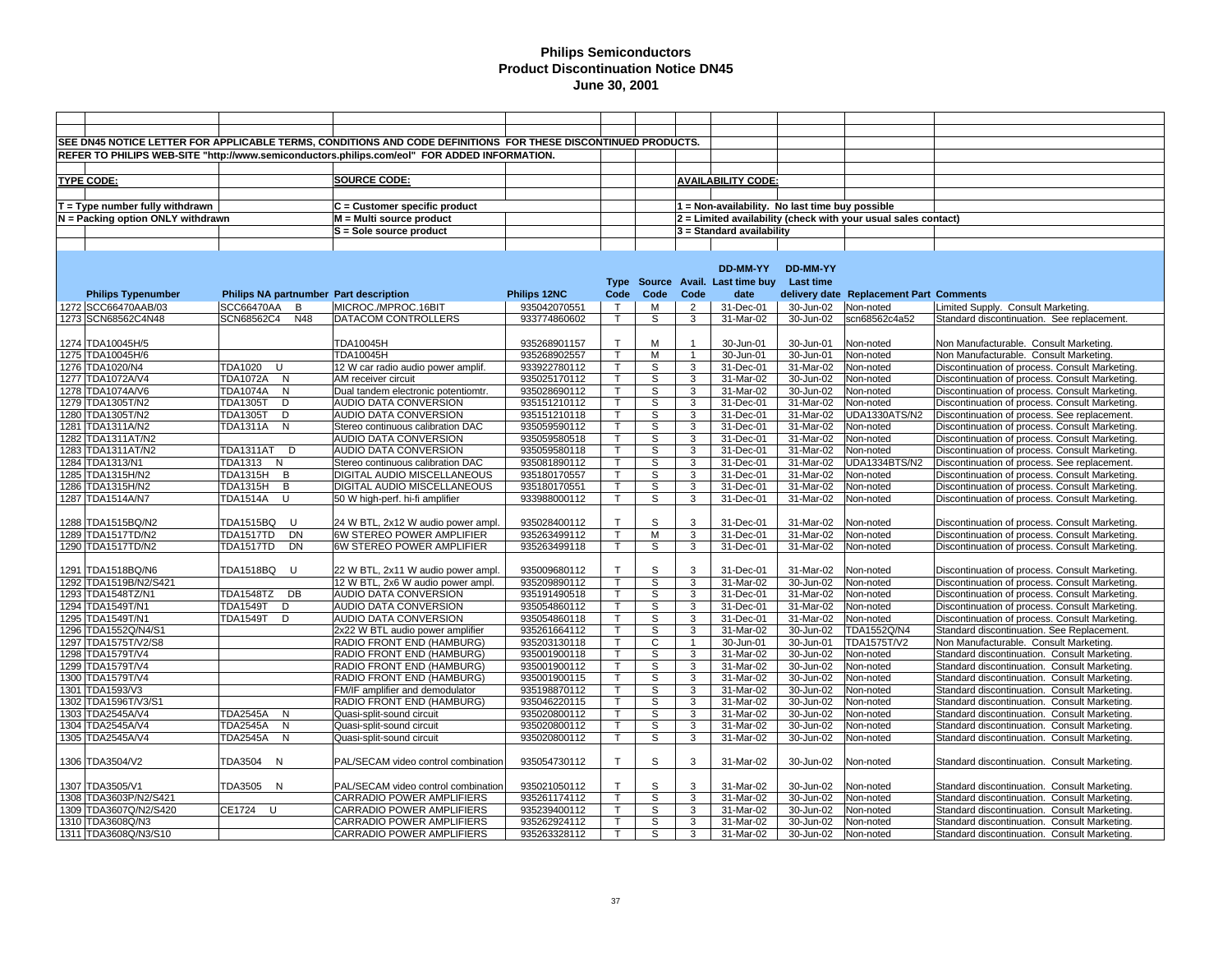|                                   |                                        | SEE DN45 NOTICE LETTER FOR APPLICABLE TERMS, CONDITIONS AND CODE DEFINITIONS FOR THESE DISCONTINUED PRODUCTS. |              |              |              |                |                                                                |           |                                         |                                              |  |
|-----------------------------------|----------------------------------------|---------------------------------------------------------------------------------------------------------------|--------------|--------------|--------------|----------------|----------------------------------------------------------------|-----------|-----------------------------------------|----------------------------------------------|--|
|                                   |                                        |                                                                                                               |              |              |              |                |                                                                |           |                                         |                                              |  |
|                                   |                                        | REFER TO PHILIPS WEB-SITE "http://www.semiconductors.philips.com/eol" FOR ADDED INFORMATION.                  |              |              |              |                |                                                                |           |                                         |                                              |  |
|                                   |                                        |                                                                                                               |              |              |              |                |                                                                |           |                                         |                                              |  |
| <b>TYPE CODE:</b>                 |                                        | <b>SOURCE CODE:</b>                                                                                           |              |              |              |                | <b>AVAILABILITY CODE:</b>                                      |           |                                         |                                              |  |
|                                   |                                        |                                                                                                               |              |              |              |                |                                                                |           |                                         |                                              |  |
| $T = Type$ number fully withdrawn |                                        | C = Customer specific product                                                                                 |              |              |              |                | 1 = Non-availability. No last time buy possible                |           |                                         |                                              |  |
| N = Packing option ONLY withdrawn |                                        | M = Multi source product                                                                                      |              |              |              |                | 2 = Limited availability (check with your usual sales contact) |           |                                         |                                              |  |
|                                   |                                        | S = Sole source product                                                                                       |              |              |              |                | 3 = Standard availability                                      |           |                                         |                                              |  |
|                                   |                                        |                                                                                                               |              |              |              |                |                                                                |           |                                         |                                              |  |
|                                   |                                        |                                                                                                               |              |              |              |                |                                                                |           |                                         |                                              |  |
|                                   |                                        |                                                                                                               |              |              |              |                | DD-MM-YY                                                       | DD-MM-YY  |                                         |                                              |  |
|                                   |                                        |                                                                                                               |              |              |              |                | Type Source Avail. Last time buy                               | Last time |                                         |                                              |  |
| <b>Philips Typenumber</b>         | Philips NA partnumber Part description |                                                                                                               | Philips 12NC | Code         | Code         | Code           | date                                                           |           | delivery date Replacement Part Comments |                                              |  |
| 1312 TDA3653CQ/N2                 | TDA3653CQ U                            | <b>DEFLECTION AMPLIFIERS</b>                                                                                  | 935153040112 | $\top$       | S            | 3              | 31-Mar-02                                                      | 30-Jun-02 | TDA3653C/N2                             | Standard discontinuation. Consult Marketing. |  |
| 1313 TDA3660J/N1                  |                                        | CARRADIO POWER AMPL. (CONT.)                                                                                  | 935262193112 | $\mathsf{T}$ | S            | $\overline{1}$ | 30-Jun-01                                                      | 30-Jun-01 | Non-noted                               | Non Manufacturable. Consult Marketing.       |  |
| 1314 TDA3662AT/N1                 |                                        | STABI 3.0V                                                                                                    | 935262958112 |              | S            | 3              | 31-Mar-02                                                      | 30-Jun-02 | Non-noted                               | Standard discontinuation. Consult Marketing. |  |
| 1315 TDA3662AT/N1                 |                                        | STABI 3.0V                                                                                                    | 935262958118 | $\mathsf{T}$ | S            | 3              | 31-Mar-02                                                      | 30-Jun-02 | Non-noted                               | Standard discontinuation. Consult Marketing. |  |
| 1316 TDA3680P/N1                  |                                        | <b>MONITOR HEATER</b>                                                                                         | 935263297112 |              | S            |                | 30-Jun-01                                                      | 30-Jun-01 | Non-noted                               | Non Manufacturable. Consult Marketing.       |  |
| 1317 TDA3810/V4                   | TDA3810<br>N                           | Spatial, stereo /pseudo-stereo crt.                                                                           | 935028220112 | т            | S            | 3              | 31-Mar-02                                                      | 30-Jun-02 | Non-noted                               | Standard discontinuation. Consult Marketing. |  |
| 1318 TDA3858/V3                   | <b>TDA3858</b><br><b>NB</b>            | Quasi-split-sound circuit                                                                                     | 935028240112 |              | s            | 3              | 31-Mar-02                                                      | 30-Jun-02 | Non-noted                               | Standard discontinuation. Consult Marketing. |  |
| 1319 TDA3858/V3                   | <b>TDA3858</b><br><b>NB</b>            | Quasi-split-sound circuit                                                                                     | 935028240112 |              | S            | 3              | 31-Mar-02                                                      | 30-Jun-02 | Non-noted                               | Standard discontinuation. Consult Marketing. |  |
| 1320 TDA3858/V3                   | <b>TDA3858</b><br><b>NB</b>            | Quasi-split-sound circuit                                                                                     | 935028240112 |              | s            | $\overline{3}$ | 31-Mar-02                                                      | 30-Jun-02 | Non-noted                               | Standard discontinuation. Consult Marketing. |  |
| 1321 TDA4510/V9                   | N<br>TDA4510                           | PAL decoder                                                                                                   | 935183940112 | $\mathsf{T}$ | S            | 3              | 31-Mar-02                                                      | 30-Jun-02 | Non-noted                               | Standard discontinuation. Consult Marketing  |  |
| 1322 TDA4565/V6                   | <b>TDA4565</b><br>N                    | Colour transient improvement circ.                                                                            | 935000120112 |              | S            | 3              | 31-Mar-02                                                      | 30-Jun-02 | Non-noted                               | Standard discontinuation. Consult Marketing  |  |
| 1323 TDA4565/V6/S8                |                                        | Colour transient improvement circ.                                                                            | 935039210112 |              | S            | 3              | 31-Mar-02                                                      | 30-Jun-02 | Non-noted                               | Standard discontinuation. Consult Marketing. |  |
| 1324 TDA4566/V2                   | <b>TDA4566</b><br>N                    | Colour transient improvement circ.                                                                            | 935019540112 | $\mathsf{T}$ | S            | 3              | 31-Mar-02                                                      | 30-Jun-02 | Non-noted                               | Standard discontinuation. Consult Marketing. |  |
| 1325 TDA4650/V4                   | TDA4650<br>N                           | Multistandard TV colour decoder                                                                               | 935024160112 |              | S            | 3              | 31-Mar-02                                                      | 30-Jun-02 | Non-noted                               | Standard discontinuation. Consult Marketing. |  |
| 1326 TDA4680/V6                   | TDA4680<br>$\mathsf{N}$                | Video processor                                                                                               | 935054740112 | T.           | S            | 3              | 31-Mar-02                                                      | 30-Jun-02 | Non-noted                               | Standard discontinuation. Consult Marketing. |  |
|                                   |                                        | VISION MISCELLANEOUS                                                                                          |              |              |              |                |                                                                |           |                                         |                                              |  |
| 1327 TDA4690/V1                   | TDA4690 N                              | (HAMBURG)                                                                                                     | 935040020112 | T            | S            | 3              | 31-Mar-02                                                      | 30-Jun-02 | Non-noted                               | Standard discontinuation. Consult Marketing. |  |
| 1328 TDA4722/V2                   |                                        | SECAM-L chrominance processor                                                                                 | 935161950112 |              | S            | 3              | 31-Mar-02                                                      | 30-Jun-02 | Non-noted                               | Standard discontinuation. Consult Marketing. |  |
| 1329 TDA4841PS/V2                 | TDA4841PS N                            | <b>DEFLECTION CONTROLLER</b>                                                                                  | 935263756112 |              | S            | $\overline{1}$ | 30-Jun-01                                                      | 30-Jun-01 | <b>TDA4841PS/V3</b>                     | Standard discontinuation. See Replacement.   |  |
| 1330 TDA4854/V2/S1                |                                        | VISION SYNC, COMBI PS (HBURG)                                                                                 | 935261155112 |              | S            | $\overline{2}$ | 31-Mar-02                                                      | 30-Jun-02 | tda4854/v2                              | Limited Supply. See Replacement.             |  |
| 1331 TDA4857PS/V1                 | TDA4857PS NB                           | DEFLECTION CONTROLLER                                                                                         | 935263149112 |              | S            | $\mathbf{1}$   | 30-Jun-01                                                      | 30-Jun-01 | TDA4857PS/V2                            | Non Manufacturable. See Replacement.         |  |
| 1332 TDA4858/V2                   | <b>TDA4858</b><br>N                    | Economy autosync deflection contr.                                                                            | 935206080112 | $\mathsf{T}$ | S            | $\overline{1}$ | 30-Jun-01                                                      | 30-Jun-01 | tda4858/v3                              | Non Manufacturable. See Replacement.         |  |
| 1333 TDA4859PS/V2                 | TDA4859PS NB                           | DEFLECTION CONTROLLER                                                                                         | 935263702112 |              | S            | $\mathbf 1$    | 30-Jun-01                                                      | 30-Jun-01 | TDA4859PS/V3                            | Non Manufacturable. See Replacement.         |  |
| 1334 TDA4866/V3                   | TDA4866 U                              | Full bridge vert.deflection booster                                                                           | 935194540112 | T            | S            | $\overline{1}$ | 30-Jun-01                                                      | 30-Jun-01 | TDA4866/V5                              | Non Manufacturable. See Replacement.         |  |
| 1335 TDA5330T/C5                  |                                        | TERRESTR.TUNER M/O (CAEN)                                                                                     | 935032850112 |              | S            | 3              | 31-Mar-02                                                      | 30-Jun-02 | Non-noted                               | Standard discontinuation. Consult Marketing. |  |
| 1336 TDA5330T/C5                  |                                        | TERRESTR.TUNER M/O (CAEN)                                                                                     | 935032850118 | т            | S            | 3              | 31-Mar-02                                                      | 30-Jun-02 | Non-noted                               | Standard discontinuation. Consult Marketing. |  |
| 1337 TDA5331T/C5                  |                                        | TERRESTR.TUNER M/O (CAEN)                                                                                     | 935032910112 | $\mathsf{T}$ | S            | 3              | 31-Mar-02                                                      | 30-Jun-02 | Non-noted                               | Standard discontinuation. Consult Marketing. |  |
| 1338 TDA5331T/C5                  |                                        | TERRESTR.TUNER M/O (CAEN)                                                                                     | 935032910118 | $\mathsf{T}$ | S            | 3              | 31-Mar-02                                                      | 30-Jun-02 | Non-noted                               | Standard discontinuation. Consult Marketing  |  |
| 1339 TDA5332T/C5                  |                                        | TERRESTR.TUNER M/O (CAEN)                                                                                     | 935032920118 |              | S            | 3              | 31-Mar-02                                                      | 30-Jun-02 | Non-noted                               | Standard discontinuation. Consult Marketing  |  |
| 1340 TDA5332T/C5                  |                                        | TERRESTR.TUNER M/O (CAEN)                                                                                     | 935032920112 |              | S            | 3              | 31-Mar-02                                                      | 30-Jun-02 | Non-noted                               | Standard discontinuation. Consult Marketing. |  |
| 1341 TDA5630AM/C1                 |                                        | TERRESTR.TUNER M/O (CAEN)                                                                                     | 935084750118 | $\mathsf{T}$ | S            | 3              | 31-Mar-02                                                      | 30-Jun-02 | Non-noted                               | Standard discontinuation. Consult Marketing. |  |
| 1342 TDA5630AM/C1                 |                                        | TERRESTR.TUNER M/O (CAEN)                                                                                     | 935084750112 |              | S            | 3              | 31-Mar-02                                                      | 30-Jun-02 | Non-noted                               | Standard discontinuation. Consult Marketing. |  |
| 1343 TDA5630M/C2                  | TDA5630M D                             | TERRESTR.TUNER M/O (CAEN)                                                                                     | 935056180118 | T            | S            | 3              | 31-Mar-02                                                      | 30-Jun-02 | Non-noted                               | Standard discontinuation. Consult Marketing. |  |
| 1344 TDA5630M/C2                  | TDA5630M D                             | TERRESTR.TUNER M/O (CAEN)                                                                                     | 935056180112 |              | S            | 3              | 31-Mar-02                                                      | 30-Jun-02 | Non-noted                               | Standard discontinuation. Consult Marketing. |  |
| 1345 TDA5630T/C2                  |                                        | TERRESTR.TUNER M/O (CAEN)                                                                                     | 935058920112 | T            | S            | 3              | 31-Mar-02                                                      | 30-Jun-02 | Non-noted                               | Standard discontinuation. Consult Marketing. |  |
| 1346 TDA5630T/C2                  |                                        | TERRESTR.TUNER M/O (CAEN)                                                                                     | 935058920118 | Т            | S            | 3              | 31-Mar-02                                                      | 30-Jun-02 | Non-noted                               | Standard discontinuation. Consult Marketing. |  |
| 1347 TDA5632RTS/C1                | TDA5632RTS<br>DK                       | REVERSE DIE TDA5632M                                                                                          | 935268384118 |              | $\mathsf{C}$ | $\overline{1}$ | 30-Jun-01                                                      | 30-Jun-01 | TDA5633M/C1                             | Non manufactuable. See Replacement.          |  |
| 1348 TDA5736T/C1                  | TDA5736T<br>D                          | TERRESTR.TUNER M/O (CAEN)                                                                                     | 935241860112 |              | S            | 3              | 31-Mar-02                                                      | 30-Jun-02 | Tda5736T/C1/M1                          | Standard discontinuation. See Replacement.   |  |
| 1349 TDA5736T/C1                  | <b>TDA5736T</b><br>D                   | TERRESTR.TUNER M/O (CAEN)                                                                                     | 935241860118 |              | S            | 3              | 31-Mar-02                                                      | 30-Jun-02 | TDA5736T/C1/M1                          | Standard discontinuation. See Replacement.   |  |
| 1350 TDA6107AJF/N1                |                                        | TRIPLE RGB+ABS                                                                                                | 935263644112 | $\mathsf{T}$ | S            | 3              | 31-Mar-02                                                      | 30-Jun-02 | TDA6107Q/N2                             | Standard discontinuation. See Replacement.   |  |
| 1351 TDA6108AJF/N1                |                                        | TRIPLE 8MS RGB+ABS                                                                                            | 935263645112 |              | S            | 3              | 31-Mar-02                                                      | 30-Jun-02 | TDA6108JF/N1                            | Standard discontinuation. See Replacement.   |  |
| 1352 TDA6402AM/C2                 |                                        | TERRESTR. TUNER MOPLL (CAEN)                                                                                  | 935260767112 | T            | S            | 3              | 31-Mar-02                                                      | 30-Jun-02 | TDA6403AM/C3                            | Standard discontinuation. See Replacement.   |  |
| 1353 TDA6402AM/C2                 |                                        | TERRESTR. TUNER MOPLL (CAEN)                                                                                  | 935260767118 | T            | S            | 3              | 31-Mar-02                                                      | 30-Jun-02 | TDA6403AM/C3                            | Standard discontinuation. See Replacement.   |  |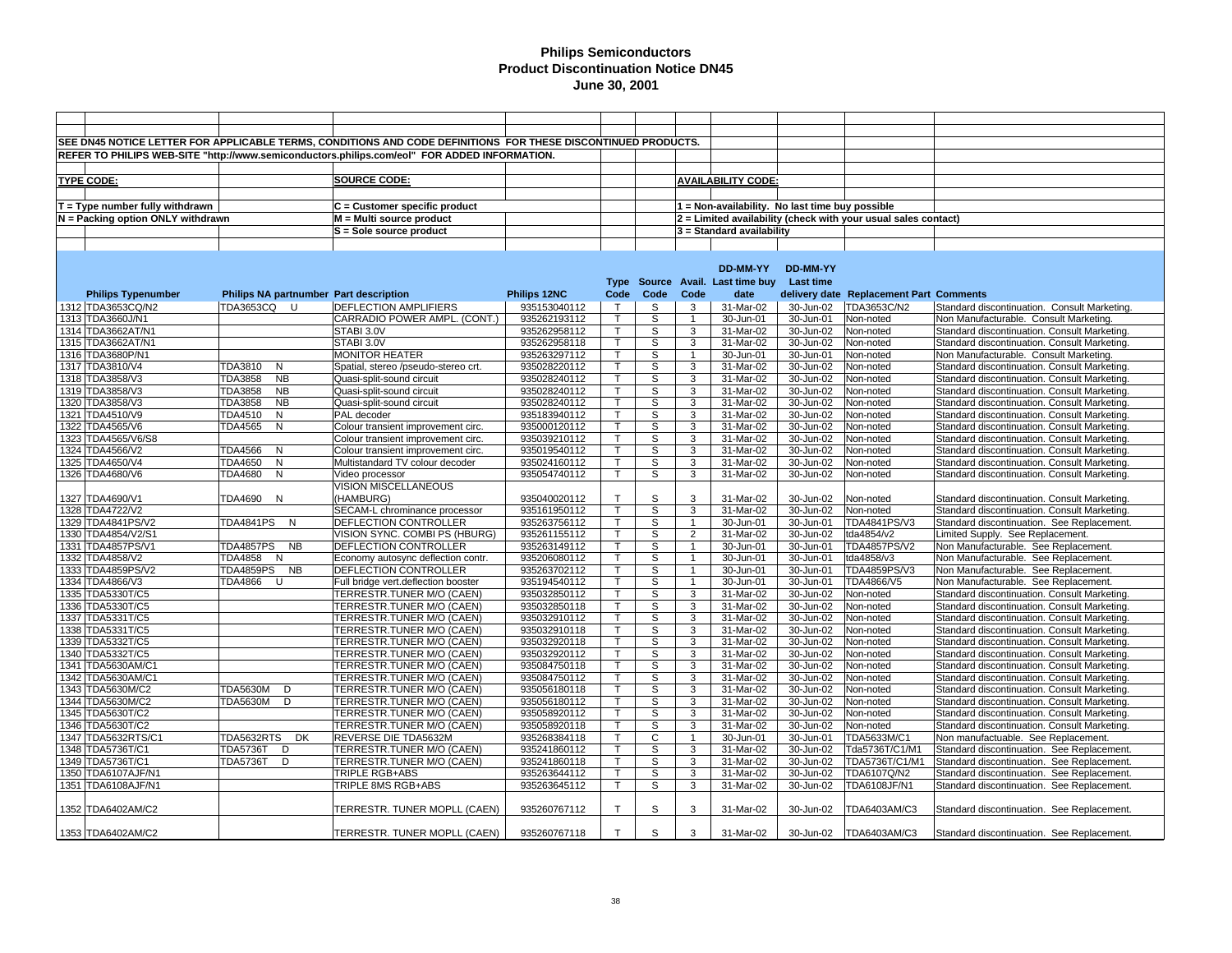|                                       |                           |    | SEE DN45 NOTICE LETTER FOR APPLICABLE TERMS, CONDITIONS AND CODE DEFINITIONS FOR THESE DISCONTINUED PRODUCTS. |                              |                         |        |                |                                                 |                                     |                                                                |                                                                                                |
|---------------------------------------|---------------------------|----|---------------------------------------------------------------------------------------------------------------|------------------------------|-------------------------|--------|----------------|-------------------------------------------------|-------------------------------------|----------------------------------------------------------------|------------------------------------------------------------------------------------------------|
|                                       |                           |    | REFER TO PHILIPS WEB-SITE "http://www.semiconductors.philips.com/eol" FOR ADDED INFORMATION.                  |                              |                         |        |                |                                                 |                                     |                                                                |                                                                                                |
| <b>TYPE CODE:</b>                     |                           |    | <b>SOURCE CODE:</b>                                                                                           |                              |                         |        |                | <b>AVAILABILITY CODE:</b>                       |                                     |                                                                |                                                                                                |
|                                       |                           |    |                                                                                                               |                              |                         |        |                |                                                 |                                     |                                                                |                                                                                                |
| T = Type number fully withdrawn       |                           |    | $C =$ Customer specific product                                                                               |                              |                         |        |                | 1 = Non-availability. No last time buy possible |                                     |                                                                |                                                                                                |
| N = Packing option ONLY withdrawn     |                           |    | M = Multi source product                                                                                      |                              |                         |        |                |                                                 |                                     | 2 = Limited availability (check with your usual sales contact) |                                                                                                |
|                                       |                           |    | S = Sole source product                                                                                       |                              |                         |        |                | 3 = Standard availability                       |                                     |                                                                |                                                                                                |
|                                       |                           |    |                                                                                                               |                              |                         |        |                |                                                 |                                     |                                                                |                                                                                                |
|                                       |                           |    |                                                                                                               |                              |                         |        |                |                                                 |                                     |                                                                |                                                                                                |
|                                       |                           |    |                                                                                                               |                              |                         |        |                | DD-MM-YY                                        | <b>DD-MM-YY</b><br><b>Last time</b> |                                                                |                                                                                                |
| <b>Philips Typenumber</b>             |                           |    | Philips NA partnumber Part description                                                                        | Philips 12NC                 | Code                    | Code   | Code           | Type Source Avail. Last time buy<br>date        |                                     | delivery date Replacement Part Comments                        |                                                                                                |
|                                       |                           |    |                                                                                                               |                              |                         |        |                |                                                 |                                     |                                                                |                                                                                                |
| 1354 TDA6402AM/C2                     |                           |    | TERRESTR. TUNER MOPLL (CAEN)                                                                                  | 935260767512                 | $\mathsf{T}$            | S      | 3              | 31-Mar-02                                       | 30-Jun-02                           | TDA6403AM/C3                                                   | Standard discontinuation. See Replacement.                                                     |
|                                       |                           |    |                                                                                                               |                              |                         |        |                |                                                 |                                     |                                                                |                                                                                                |
| 1355 TDA6402AM/C2                     |                           |    | TERRESTR. TUNER MOPLL (CAEN)                                                                                  | 935260767518                 | T                       | S      | 3              | 31-Mar-02                                       | 30-Jun-02                           | TDA6403AM/C3                                                   | Standard discontinuation. See Replacement.                                                     |
| 1356 TDA6402M/C2                      | TDA6402M DB               |    | TERRESTR. TUNER MOPLL (CAEN)                                                                                  | 935260618112                 | T                       | S      | 3              | 31-Mar-02                                       | 30-Jun-02                           | TDA6403M/C3                                                    | Standard discontinuation. See Replacement.                                                     |
|                                       |                           |    |                                                                                                               |                              |                         |        |                |                                                 |                                     |                                                                |                                                                                                |
| 1357 TDA6402M/C2                      | TDA6402M DB               |    | TERRESTR. TUNER MOPLL (CAEN)                                                                                  | 935260618118                 | T                       | S      | 3              | 31-Mar-02                                       | 30-Jun-02                           | TDA6403M/C3                                                    | Standard discontinuation. See Replacement.                                                     |
|                                       |                           |    |                                                                                                               |                              |                         |        |                |                                                 |                                     |                                                                |                                                                                                |
| 1358 TDA6402M/C2                      | TDA6402M DB               |    | TERRESTR. TUNER MOPLL (CAEN)                                                                                  | 935260618518                 | T.                      | S      | 3              | 31-Mar-02                                       | 30-Jun-02                           | TDA6403M/C3                                                    | Standard discontinuation. See Replacement.                                                     |
| 1359 TDA6402M/C2                      |                           |    | TERRESTR. TUNER MOPLL (CAEN)                                                                                  | 935260618512                 | T                       | S      | 3              | 31-Mar-02                                       | 30-Jun-02                           | TDA6403M/C3                                                    | Standard discontinuation. See Replacement.                                                     |
|                                       |                           |    |                                                                                                               |                              |                         |        |                |                                                 |                                     |                                                                |                                                                                                |
| 1360 TDA6403AM/C2                     |                           |    | TERRESTR. TUNER MOPLL (CAEN)                                                                                  | 935261221118                 | T.                      | S      | 3              | 31-Mar-02                                       | 30-Jun-02                           | TDA6403AM/C3                                                   | Standard discontinuation. See Replacement.                                                     |
| 1361 TDA6403AM/C2                     |                           |    |                                                                                                               |                              | T                       | S      | 3              | 31-Mar-02                                       |                                     | TDA6403AM/C3                                                   |                                                                                                |
|                                       |                           |    | TERRESTR. TUNER MOPLL (CAEN)                                                                                  | 935261221112                 |                         |        |                |                                                 | 30-Jun-02                           |                                                                | Standard discontinuation. See Replacement.                                                     |
| 1362 TDA6403AM/C2                     | <b>TDA6403AM</b>          | DB | TERRESTR. TUNER MOPLL (CAEN)                                                                                  | 935261221518                 | $\mathsf{T}$            | S      | 3              | 31-Mar-02                                       | 30-Jun-02                           | TDA6403AM/C3                                                   | Standard discontinuation. See Replacement.                                                     |
|                                       |                           |    |                                                                                                               |                              |                         |        |                |                                                 |                                     |                                                                |                                                                                                |
| 1363 TDA6403AM/C2                     | TDA6403AM                 | DB | TERRESTR. TUNER MOPLL (CAEN)                                                                                  | 935261221512                 | T                       | S      | 3              | 31-Mar-02                                       | 30-Jun-02                           | TDA6403AM/C3                                                   | Standard discontinuation. See Replacement.                                                     |
| 1364 TDA6403M/C2                      |                           |    | TERRESTR. TUNER MOPLL (CAEN)                                                                                  | 935261234118                 | $\mathsf{T}$            | S      | 3              | 31-Mar-02                                       | 30-Jun-02                           | TDA6403M/C3                                                    | Standard discontinuation. See Replacement.                                                     |
|                                       |                           |    |                                                                                                               |                              |                         |        |                |                                                 |                                     |                                                                |                                                                                                |
| 1365 TDA6403M/C2                      | TDA6403M DB               |    | TERRESTR. TUNER MOPLL (CAEN)                                                                                  | 935261234518                 | $\mathsf{T}$            | S      | 3              | 31-Mar-02                                       | 30-Jun-02                           | TDA6403M/C3                                                    | Standard discontinuation. See Replacement.                                                     |
|                                       |                           |    |                                                                                                               |                              |                         |        |                |                                                 |                                     |                                                                |                                                                                                |
| 1366 TDA6403M/C2                      |                           |    | TERRESTR. TUNER MOPLL (CAEN)                                                                                  | 935261234112                 | T                       | S      | 3              | 31-Mar-02                                       | 30-Jun-02                           | TDA6403M/C3                                                    | Standard discontinuation. See Replacement.                                                     |
| 1367 TDA6403M/C2                      | TDA6403M DB               |    | TERRESTR. TUNER MOPLL (CAEN)                                                                                  | 935261234512                 | $\mathsf{T}$            | S      | 3              | 31-Mar-02                                       | 30-Jun-02                           | TDA6403M/C3                                                    | Standard discontinuation. See Replacement.                                                     |
|                                       |                           |    |                                                                                                               |                              |                         |        |                |                                                 |                                     |                                                                |                                                                                                |
| 1368 TDA6405TS/C2                     |                           |    | TERRESTR. TUNER MOPLL (CAEN)                                                                                  | 935261698512                 | $\mathsf{T}$            | S      |                | 30-Jun-01                                       | 30-Jun-01                           | Non-noted                                                      | Non manufacturable. Consult Marketing.                                                         |
|                                       |                           |    |                                                                                                               |                              |                         |        |                |                                                 |                                     |                                                                |                                                                                                |
| 1369 TDA7053AT/N2<br>1370 TDA7072A/N1 | TDA7053AT D<br>TDA7072A N |    | 2X0.5 W BTL stereo audio power amp.<br>Single BTL power driver                                                | 935186170112<br>935044060112 | T<br>T                  | S<br>S | 3<br>3         | 31-Mar-02<br>31-Dec-01                          | 30-Jun-02<br>31-Mar-02              | Non-noted<br>Non-noted                                         | Standard discontinuation. Consult Marketing.<br>Discontinuation of process. Consult Marketing. |
| 1371 TDA7073/N1/S4                    | CE1455 N                  |    | Dual power driver                                                                                             | 935049650112                 | $\overline{\mathsf{T}}$ | s      | 3              | 31-Dec-01                                       | 31-Mar-02                           | Non-noted                                                      | Discontinuation of process. Consult Marketing.                                                 |
|                                       |                           |    |                                                                                                               |                              |                         |        |                |                                                 |                                     |                                                                |                                                                                                |
| 1372 TDA8002CG/C1                     |                           |    | MAN-MACHINE INTERFACE (CAEN)                                                                                  | 935261709118                 | T                       | M      |                | 30-Jun-01                                       | 30-Jun-01                           | Non-noted                                                      | Non manufacturable. Consult Marketing.                                                         |
|                                       |                           |    |                                                                                                               |                              | T                       | M      |                |                                                 |                                     |                                                                |                                                                                                |
| 1373 TDA8003TS/C2                     |                           |    | MAN-MACHINE INTERFACE (CAEN)                                                                                  | 935263632118                 |                         |        | $\overline{1}$ | 30-Jun-01                                       | 30-Jun-01                           | Non-noted<br>TDA8004T/C1:                                      | Non manufacturable. Consult Marketing.                                                         |
| 1374 TDA8004T/C1                      | TDA8004T13 D              |    | MAN-MACHINE INTERFACE (CAEN)                                                                                  | 935248340113                 | N                       | M      | 3              | 31-Dec-01                                       | 30-Jun-02                           | 935248340118                                                   | TAPE PACKING ONLY. See replacement 12nc.                                                       |
|                                       |                           |    |                                                                                                               |                              |                         |        |                |                                                 |                                     | <b>TDA8004T/C1:</b>                                            |                                                                                                |
| 1375 TDA8004T/C1                      | TDA8004T D                |    | MAN-MACHINE INTERFACE (CAEN)                                                                                  | 935248340112                 | N                       | М      | 3              | 31-Dec-01                                       | 30-Jun-02                           | 935248340118                                                   | TAPE PACKING ONLY. See replacement 12nc.                                                       |
|                                       |                           |    |                                                                                                               |                              |                         |        |                |                                                 |                                     | TDA8004T/C1:                                                   |                                                                                                |
| 1376 TDA8004T/C1                      | <b>TDA8004T</b>           | D  | MAN-MACHINE INTERFACE (CAEN)                                                                                  | 935248340013                 | N                       | M      |                | 30-Jun-01                                       | 30-Jun-01                           | 935248340118                                                   | TAPE PACKING ONLY. See replacement 12nc.                                                       |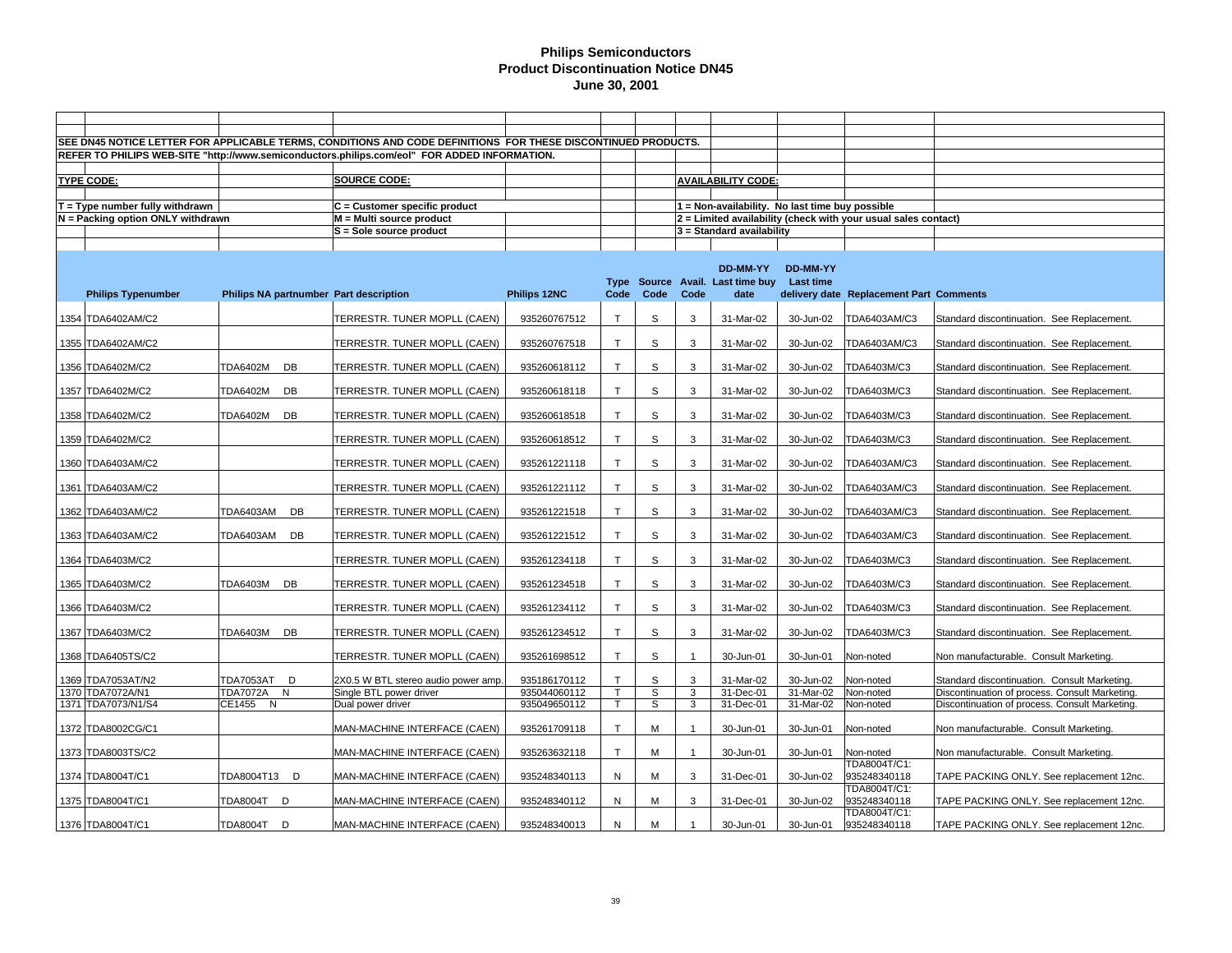|                                     |                                        | SEE DN45 NOTICE LETTER FOR APPLICABLE TERMS, CONDITIONS AND CODE DEFINITIONS FOR THESE DISCONTINUED PRODUCTS. |              |              |      |                |                                                 |           |                                                                |                                                  |
|-------------------------------------|----------------------------------------|---------------------------------------------------------------------------------------------------------------|--------------|--------------|------|----------------|-------------------------------------------------|-----------|----------------------------------------------------------------|--------------------------------------------------|
|                                     |                                        |                                                                                                               |              |              |      |                |                                                 |           |                                                                |                                                  |
|                                     |                                        | REFER TO PHILIPS WEB-SITE "http://www.semiconductors.philips.com/eol" FOR ADDED INFORMATION.                  |              |              |      |                |                                                 |           |                                                                |                                                  |
|                                     |                                        |                                                                                                               |              |              |      |                |                                                 |           |                                                                |                                                  |
| <b>TYPE CODE:</b>                   |                                        | SOURCE CODE:                                                                                                  |              |              |      |                | <b>AVAILABILITY CODE:</b>                       |           |                                                                |                                                  |
|                                     |                                        |                                                                                                               |              |              |      |                |                                                 |           |                                                                |                                                  |
| $T = Type$ number fully withdrawn   |                                        | $C =$ Customer specific product                                                                               |              |              |      |                | 1 = Non-availability. No last time buy possible |           |                                                                |                                                  |
| $N =$ Packing option ONLY withdrawn |                                        | M = Multi source product                                                                                      |              |              |      |                |                                                 |           | 2 = Limited availability (check with your usual sales contact) |                                                  |
|                                     |                                        |                                                                                                               |              |              |      |                |                                                 |           |                                                                |                                                  |
|                                     |                                        | S = Sole source product                                                                                       |              |              |      |                | 3 = Standard availability                       |           |                                                                |                                                  |
|                                     |                                        |                                                                                                               |              |              |      |                |                                                 |           |                                                                |                                                  |
|                                     |                                        |                                                                                                               |              |              |      |                |                                                 |           |                                                                |                                                  |
|                                     |                                        |                                                                                                               |              |              |      |                | DD-MM-YY                                        | DD-MM-YY  |                                                                |                                                  |
|                                     |                                        |                                                                                                               |              |              |      |                | Type Source Avail. Last time buy Last time      |           |                                                                |                                                  |
| <b>Philips Typenumber</b>           | Philips NA partnumber Part description |                                                                                                               | Philips 12NC | Code         | Code | Code           | date                                            |           | delivery date Replacement Part Comments                        |                                                  |
|                                     |                                        |                                                                                                               |              |              |      |                |                                                 |           |                                                                |                                                  |
|                                     |                                        |                                                                                                               |              | $\mathsf{T}$ |      |                |                                                 |           |                                                                |                                                  |
| 1377 TDA8006AH/C321                 |                                        | MAN-MACHINE INTERFACE (CAEN)                                                                                  | 935266790518 |              | M    |                | 30-Jun-01                                       | 30-Jun-01 | Non-noted                                                      | Non manufactuable. Consult Marketing.            |
| 1378 TDA8020HL/C1                   |                                        | SMART CARD INTERFACE                                                                                          | 935267381518 | $\mathsf T$  | М    | $\mathbf{1}$   | 30-Jun-01                                       | 30-Jun-01 | Non-noted                                                      | Non manufactuable. Consult Marketing             |
| 1379 TDA8020HL/C1                   |                                        | SMART CARD INTERFACE                                                                                          | 935267381151 | $\mathsf T$  | М    | $\mathbf{1}$   | 30-Jun-01                                       | 30-Jun-01 | Non-noted                                                      | Non manufactuable. Consult Marketing.            |
| 1380 TDA8020HL/C1                   |                                        | SMART CARD INTERFACE                                                                                          | 935267381551 | N            | М    | $\overline{1}$ | 30-Jun-01                                       | 30-Jun-01 | 935267381118                                                   | Non manufacturable. See Replacement 12nc.        |
|                                     |                                        |                                                                                                               |              |              |      |                |                                                 |           |                                                                |                                                  |
| 1381 TDA8043H/C2                    | TDA8043H B                             | DVB-CHANNEL DECODING (CAEN)                                                                                   | 935250220557 | $\mathsf{T}$ | М    | $\overline{2}$ | 31-Dec-01                                       | 30-Jun-02 | Non-noted                                                      | Revised to C3. Limited Supply.Consult Marketing. |
|                                     |                                        |                                                                                                               |              |              |      |                |                                                 |           |                                                                |                                                  |
| 1382 TDA8043H/C2                    | TDA8043H<br>B                          | DVB-CHANNEL DECODING (CAEN)                                                                                   | 935250220551 | $\mathsf{T}$ | M    | 2              | 31-Dec-01                                       | 30-Jun-02 | Non-noted                                                      | Revised to C3. Limited Supply.Consult Marketing. |
| 1383 TDA8047AH/C1                   |                                        | 256QAM + FEC Demodulator                                                                                      | 935260617557 | $\mathsf{T}$ | M    | $\overline{2}$ | 31-Dec-01                                       | 30-Jun-02 | Non-noted                                                      | Revised to C3. Limited Supply.Consult Marketing. |
|                                     |                                        |                                                                                                               |              | $\mathsf{T}$ | S    |                |                                                 |           |                                                                |                                                  |
| 1384 TDA8305A/N2                    | <b>TDA8305A</b><br>N                   | CTV small-signal combination circ.                                                                            | 935078580112 |              |      | 3              | 31-Mar-02                                       | 30-Jun-02 | Non-noted                                                      | Standard discontinuation. Consult Marketing.     |
| 1385 TDA8351AQ/N6                   | TDA8351AQ U                            | DEFLECTION AMPLIFIERS                                                                                         | 935262203112 | $\mathsf{T}$ | S    | 3              | 31-Mar-02                                       | 30-Jun-02 | TDA8351/N6                                                     | Standard discontinuation. See Replacement.       |
| 1386 TDA8360/N5                     |                                        | One-chip TV; PAL                                                                                              | 935200920112 | $\mathsf{T}$ | S    | 3              | 31-Mar-02                                       | 30-Jun-02 | Non-noted                                                      | Replaced by UOC family                           |
| 1387 TDA8360E/N5                    |                                        | One-chip TV; PAL; softstart                                                                                   | 935200930112 | т            | S    | 3              | 31-Mar-02                                       | 30-Jun-02 | Non-noted                                                      | Replaced by UOC family                           |
| 1388 TDA8361M/N3                    |                                        | LOW-END TV PROCESSING                                                                                         | 935199480112 | $\mathsf{T}$ | S    | 3              | 31-Mar-02                                       | 30-Jun-02 | Non-noted                                                      | Replaced by UOC family                           |
| 1389 TDA8362/N5/S7                  |                                        | One-chip TV; multistandard                                                                                    | 935218220112 | $\mathsf{T}$ | S    | 3              | 31-Mar-02                                       | 30-Jun-02 | Non-noted                                                      | Replaced by UOC family                           |
| 1390 TDA8362A/N3                    | TDA8362A<br>N                          | One-chip TV; multistand.; softstart                                                                           | 935196680112 |              | S    | 3              | 31-Mar-02                                       | 30-Jun-02 | Non-noted                                                      | Replaced by UOC family                           |
| 1391 TDA8362B/N5                    |                                        | LOW-END TV PROCESSING                                                                                         | 935200960112 |              | S    | 3              | 31-Mar-02                                       | 30-Jun-02 | Non-noted                                                      | Replaced by UOC family                           |
| 1392 TDA8362B/N5/S7                 |                                        | LOW-END TV PROCESSING                                                                                         | 935218230112 | $\mathsf{T}$ | S    | 3              | 31-Mar-02                                       | 30-Jun-02 | Non-noted                                                      | Replaced by UOC family                           |
| 1393 TDA8363C/N5                    | TDA8363C N                             | <b>LOW-END TV PROCESSING</b>                                                                                  | 935229380112 | $\mathsf{T}$ | S    | 3              | $31-Mar-02$                                     | 30-Jun-02 | Non-noted                                                      | Replaced by UOC family                           |
| 1394 TDA8366/N3                     |                                        | One-chip TV video processor multist                                                                           | 935165840112 | $\mathsf{T}$ | S    | 3              | 31-Mar-02                                       | 30-Jun-02 | Non-noted                                                      | Replaced by UOC family                           |
| 1395 TDA8366/N4                     |                                        | One-chip TV video processor multist                                                                           | 935215000112 | $\mathsf{T}$ | S    | 3              | 31-Mar-02                                       |           |                                                                | Replaced by UOC family                           |
|                                     |                                        |                                                                                                               |              |              |      |                |                                                 | 30-Jun-02 | Non-noted                                                      |                                                  |
| 1396 TDA8366H/N3                    |                                        | MID-END TV PROCESSING                                                                                         | 935166400518 | $\mathsf{T}$ | S    | 3              | 31-Mar-02                                       | 30-Jun-02 | Non-noted                                                      | Replaced by UOC family                           |
| 1397 TDA8373/N3                     | TDA8373 N                              | Bus-controlled one-chip TV; NTSC                                                                              | 935224680112 | $\mathsf{T}$ | S    | 3              | 31-Mar-02                                       | 30-Jun-02 | Non-noted                                                      | Replaced by UOC family                           |
| 1398 TDA8373C/N3                    | TDA8373C<br>$\mathsf{N}$               | LOW-END TV PROCESSING                                                                                         | 935224690112 |              | S    | 3              | 31-Mar-02                                       | 30-Jun-02 | Non-noted                                                      | Replaced by UOC family                           |
| 1399 TDA8374/N3                     | TDA8374<br>N                           | Bus-controlled one-chip TV;multist.                                                                           | 935224700112 | $\mathsf{T}$ | S    | 3              | 31-Mar-02                                       | 30-Jun-02 | Non-noted                                                      | Replaced by UOC family                           |
|                                     |                                        |                                                                                                               |              |              |      |                |                                                 |           |                                                                |                                                  |
| 1400 TDA8374A/N3                    |                                        | Bus-controlled one-chip TV;PAL/NTSC                                                                           | 935224710112 | $\mathsf{T}$ | S    | 3              | 31-Mar-02                                       | 30-Jun-02 | Non-noted                                                      | Replaced by UOC family                           |
| 1401 TDA8374C/N3                    |                                        | LOW-END TV PROCESSING                                                                                         | 935224740112 | $\mathsf{T}$ | S    | 3              | 31-Mar-02                                       | 30-Jun-02 | Non-noted                                                      | Replaced by UOC family                           |
| 1402 TDA8375/N3                     |                                        | Bus-controlled one-chip TV;multist.                                                                           | 935224750112 | $\mathsf{T}$ | S    | 3              | 31-Mar-02                                       | 30-Jun-02 | Non-noted                                                      | Replaced by UOC family                           |
| 1403 TDA8375A/N1/S1                 |                                        | Bus-controlled one-chip TV;multist.                                                                           | 935261516112 | $\mathsf{T}$ | S    | 3              | 31-Mar-02                                       | 30-Jun-02 | Non-noted                                                      | Replaced by UOC family                           |
| 1404 TDA8375A/N3                    |                                        | Bus-controlled one-chip TV;multist.                                                                           | 935224760112 | т            | S    | 3              | 31-Mar-02                                       | 30-Jun-02 | Non-noted                                                      | Replaced by UOC family                           |
| 1405 TDA8375AH/N3                   |                                        | MID-END TV PROCESSING                                                                                         | 935224770557 | $\mathsf{T}$ | S    | 3              | 31-Mar-02                                       | 30-Jun-02 | Non-noted                                                      | Replaced by UOC family                           |
| 1406 TDA8375AH/N3                   |                                        |                                                                                                               | 935224770551 | т            | S    | 3              | 31-Mar-02                                       | 30-Jun-02 |                                                                | Replaced by UOC family                           |
|                                     |                                        | MID-END TV PROCESSING                                                                                         |              |              |      |                |                                                 |           | Non-noted                                                      |                                                  |
| 1407 TDA8376/N2                     | TDA8376 N                              | Bus-contr. one-chip video processor                                                                           | 935204350112 | $\mathsf{T}$ | S    | 3              | 31-Mar-02                                       | 30-Jun-02 | Non-noted                                                      | Replaced by UOC family                           |
| 1408 TDA8376A/N2                    |                                        | Bus-contr. one-chip video processor                                                                           | 935203850112 | $\mathsf{T}$ | S    | 3              | 31-Mar-02                                       | 30-Jun-02 | Non-noted                                                      | Replaced by UOC family                           |
| 1409 TDA8377/N3                     |                                        | Bus-controlled one-chip TV; NTSC                                                                              | 935224780112 | $\mathsf{T}$ | S    | 3              | 31-Mar-02                                       | 30-Jun-02 | Non-noted                                                      | Replaced by UOC family                           |
| 1410 TDA8380A/N2                    | TDA8380A N                             | Control circuit for power supplies                                                                            | 935057400112 |              | S    | 3              | 31-Mar-02                                       | 30-Jun-02 | Non-noted                                                      | Standard discontinuation. Consult Marketing.     |
| 1411 TDA8415/V3                     |                                        | TV/VTR stereo/dual sound processor                                                                            | 935041140112 | $\mathsf{T}$ | S    | 3              | 31-Mar-02                                       | 30-Jun-02 | Non-noted                                                      | Standard discontinuation. Consult Marketing.     |
| 1412 TDA8415/V3/S1                  |                                        | TV/VTR stereo/dual sound processor                                                                            | 935045480112 | $\mathsf{T}$ | S    | 3              | 31-Mar-02                                       | 30-Jun-02 | Non-noted                                                      | Standard discontinuation. Consult Marketing.     |
| 1413 TDA8416/V3                     |                                        | TV/VTR stereo/dual sound processor                                                                            | 935041150112 | $\mathsf{T}$ | S    | 3              | 31-Mar-02                                       | 30-Jun-02 | Non-noted                                                      | Standard discontinuation. Consult Marketing.     |
| 1414 TDA8432/N5                     | TDA8432<br>N                           | VISION MISCELLANEOUS (CONT.)                                                                                  | 933979530112 | $\mathsf{T}$ | S    | 3              | 31-Mar-02                                       | 30-Jun-02 | Non-noted                                                      | Standard discontinuation. Consult Marketing.     |
| 1415 TDA8440/C3                     | TDA8440<br>N                           | CTV receiver switch                                                                                           | 933818070112 | т            | S    | 3              | 31-Mar-02                                       | 30-Jun-02 | Non-noted                                                      | Standard discontinuation. Consult Marketing.     |
| 1416 TDA8440/C3                     | TDA8440<br>N                           | CTV receiver switch                                                                                           | 933818070112 | т            | S    | 3              | 31-Mar-02                                       | 30-Jun-02 | Non-noted                                                      | Standard discontinuation. Consult Marketing.     |
|                                     |                                        |                                                                                                               |              |              |      |                |                                                 |           |                                                                |                                                  |
| 1417 TDA8440/C3                     | <b>TDA8440</b><br>N                    | CTV receiver switch                                                                                           | 933818070112 | $\mathsf{T}$ | S    | 3              | 31-Mar-02                                       | 30-Jun-02 | Non-noted                                                      | Standard discontinuation. Consult Marketing.     |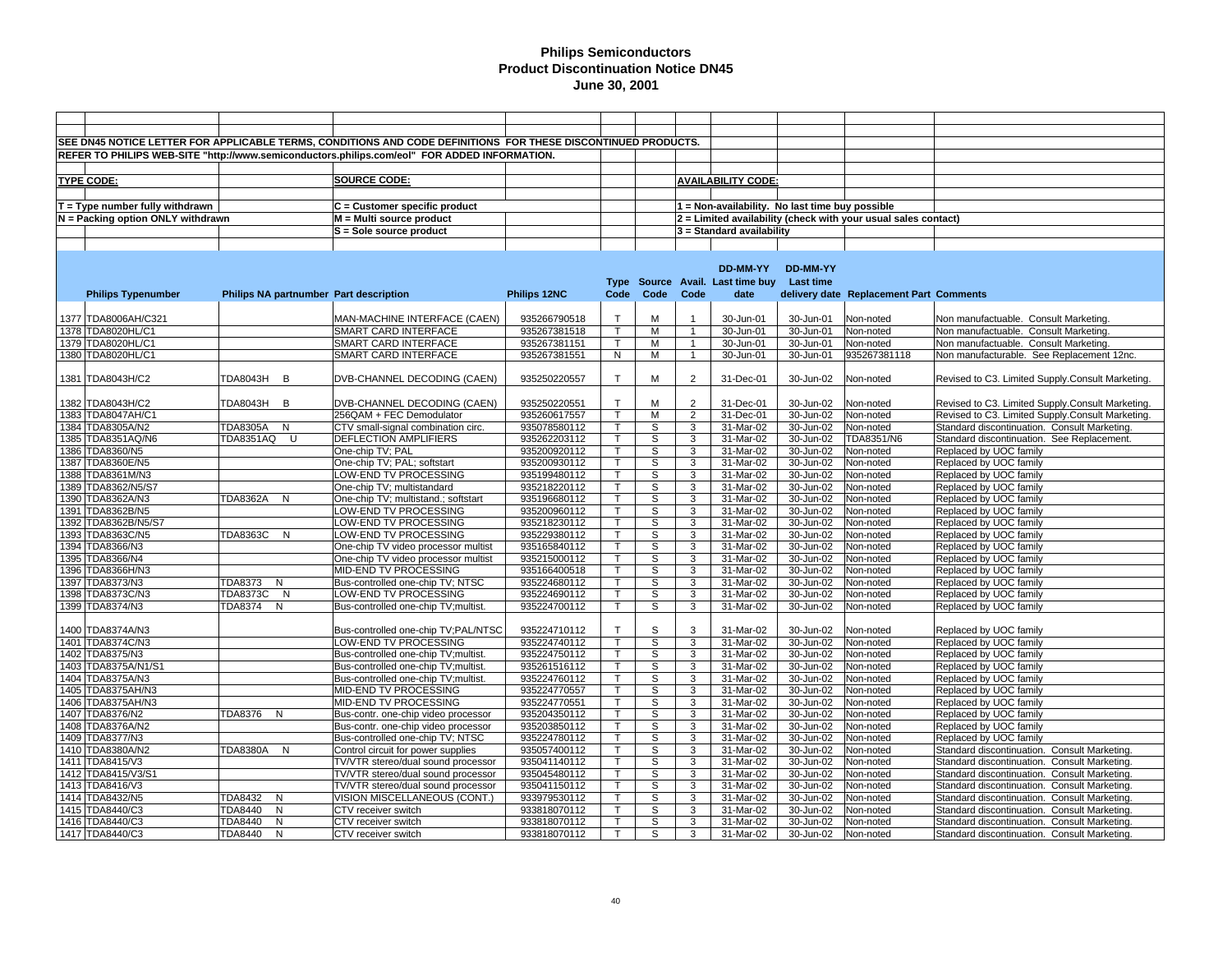|                                   |                 |                | SEE DN45 NOTICE LETTER FOR APPLICABLE TERMS, CONDITIONS AND CODE DEFINITIONS FOR THESE DISCONTINUED PRODUCTS. |                     |              |                |                |                                                 |           |                                                                |                                                |
|-----------------------------------|-----------------|----------------|---------------------------------------------------------------------------------------------------------------|---------------------|--------------|----------------|----------------|-------------------------------------------------|-----------|----------------------------------------------------------------|------------------------------------------------|
|                                   |                 |                |                                                                                                               |                     |              |                |                |                                                 |           |                                                                |                                                |
|                                   |                 |                | REFER TO PHILIPS WEB-SITE "http://www.semiconductors.philips.com/eol" FOR ADDED INFORMATION.                  |                     |              |                |                |                                                 |           |                                                                |                                                |
|                                   |                 |                |                                                                                                               |                     |              |                |                |                                                 |           |                                                                |                                                |
| <b>TYPE CODE:</b>                 |                 |                | SOURCE CODE:                                                                                                  |                     |              |                |                | <b>AVAILABILITY CODE:</b>                       |           |                                                                |                                                |
|                                   |                 |                |                                                                                                               |                     |              |                |                |                                                 |           |                                                                |                                                |
| $T = Type$ number fully withdrawn |                 |                | C = Customer specific product                                                                                 |                     |              |                |                | 1 = Non-availability. No last time buy possible |           |                                                                |                                                |
| N = Packing option ONLY withdrawn |                 |                | M = Multi source product                                                                                      |                     |              |                |                |                                                 |           | 2 = Limited availability (check with your usual sales contact) |                                                |
|                                   |                 |                |                                                                                                               |                     |              |                |                |                                                 |           |                                                                |                                                |
|                                   |                 |                | S = Sole source product                                                                                       |                     |              |                |                | 3 = Standard availability                       |           |                                                                |                                                |
|                                   |                 |                |                                                                                                               |                     |              |                |                |                                                 |           |                                                                |                                                |
|                                   |                 |                |                                                                                                               |                     |              |                |                |                                                 |           |                                                                |                                                |
|                                   |                 |                |                                                                                                               |                     |              |                |                | DD-MM-YY                                        | DD-MM-YY  |                                                                |                                                |
|                                   |                 |                |                                                                                                               |                     |              |                |                | Type Source Avail. Last time buy Last time      |           |                                                                |                                                |
| <b>Philips Typenumber</b>         |                 |                | Philips NA partnumber Part description                                                                        | <b>Philips 12NC</b> | Code         | Code           | Code           | date                                            |           | delivery date Replacement Part Comments                        |                                                |
| 1418 TDA8443A/C4                  |                 |                | I2C-bus controlled YUV/RGB switch                                                                             | 933835200112        | $\top$       | S              | 3              | 31-Mar-02                                       | 30-Jun-02 | Non-noted                                                      | Standard discontinuation. Consult Marketing.   |
| 1419 TDA8443A/C4                  |                 |                | I2C-bus controlled YUV/RGB switch                                                                             | 933835200112        | $\mathsf{T}$ | S              | 3              | 31-Mar-02                                       | 30-Jun-02 | Non-noted                                                      | Standard discontinuation. Consult Marketing.   |
| 1420 TDA8443A/C4                  |                 |                | I2C-bus controlled YUV/RGB switch                                                                             |                     |              |                | $\overline{3}$ | 31-Mar-02                                       | 30-Jun-02 |                                                                |                                                |
|                                   |                 |                |                                                                                                               | 933835200112        |              | S              |                |                                                 |           | Non-noted                                                      | Standard discontinuation. Consult Marketing.   |
| 1421 TDA8443B/C1                  | <b>TDA8443B</b> | N              | I2C-bus controlled YUV/RGB switch                                                                             | 935038670112        | $\mathsf{T}$ | S              | 3              | 31-Mar-02                                       | 30-Jun-02 | Non-noted                                                      | Standard discontinuation. Consult Marketing.   |
| 1422 TDA8443B/C1                  | TDA8443B        | N              | I2C-bus controlled YUV/RGB switch                                                                             | 935038670112        | т            | S              | 3              | 31-Mar-02                                       | 30-Jun-02 | Non-noted                                                      | Standard discontinuation. Consult Marketing.   |
| 1423 TDA8443B/C1                  | <b>TDA8443B</b> | N              | I2C-bus controlled YUV/RGB switch                                                                             | 935038670112        | $\mathsf{T}$ | S              | 3              | 31-Mar-02                                       | 30-Jun-02 | Non-noted                                                      | Standard discontinuation. Consult Marketing.   |
| 1424 TDA8505/N2                   | TDA8505         | <b>NB</b>      | SECAM encoder                                                                                                 | 935163070112        |              | S              | 3              | 31-Mar-02                                       | 30-Jun-02 | Non-noted                                                      | Standard discontinuation. Consult Marketing.   |
| 1425 TDA8590J/N1                  |                 |                | BASIC-TYPENR NOT USED                                                                                         | 935263734112        |              | S              | 3              | 31-Mar-02                                       | 30-Jun-02 | TDA8591J/N1                                                    | Standard discontinuation. Consult Marketing.   |
| 1426 TDA8705T/C1                  | <b>TDA8705T</b> | D              | <b>CONVERTERS (CAEN)</b>                                                                                      | 935183700118        |              | S              | 3              | 31-Mar-02                                       | 30-Jun-02 | TDA8705AT/C1                                                   | Standard discontinuation. Consult Marketing.   |
| 1427 TDA8705T/C1                  | <b>TDA8705T</b> | D              | <b>CONVERTERS (CAEN)</b>                                                                                      | 935183700112        | $\mathsf{T}$ | S              | 3              | 31-Mar-02                                       | 30-Jun-02 | TDA8705AT/C1                                                   | Standard discontinuation. Consult Marketing.   |
| 1428 TDA8761AM/C4                 |                 |                | CONVERTERS (CAEN)                                                                                             | 935261770518        | N            | $\overline{s}$ | $\overline{1}$ | 30-Jun-01                                       | 30-Jun-01 | 935261770118                                                   | Replaced by non dry-pack. Not Manufacturable.  |
| 1429 TDA8761AM/C4                 |                 |                | <b>CONVERTERS (CAEN)</b>                                                                                      | 935261770512        | ${\sf N}$    | S              | $\mathbf{1}$   | 30-Jun-01                                       | 30-Jun-01 | 935261770112                                                   | Replaced by non dry-pack. See replacement 12nc |
| 1430 TDA8762AM/8/C1               |                 |                | <b>CONVERTERS (CAEN)</b>                                                                                      | 935201500512        | $\mathsf N$  | S              |                | 30-Jun-01                                       | 30-Jun-01 | 935201500112                                                   | Replaced by non dry-pack. See replacement 12nc |
| 1431 TDA8762AM/8/C1               |                 |                | <b>CONVERTERS (CAEN)</b>                                                                                      | 935201500518        | ${\sf N}$    | S              | $\overline{1}$ | 30-Jun-01                                       | 30-Jun-01 | 935201500118                                                   | Replaced by non dry-pack. See replacement 12nc |
| 1432 TDA8762M/4/C1                |                 |                | CONVERTERS (CAEN)                                                                                             | 935188260512        | N            | S              | $\overline{1}$ | 30-Jun-01                                       | 30-Jun-01 | 935188260112                                                   | Replaced by non dry-pack. See replacement 12nc |
|                                   |                 |                |                                                                                                               |                     |              |                |                |                                                 |           |                                                                |                                                |
| 1433 TDA8762M/4/C1                |                 |                | CONVERTERS (CAEN)                                                                                             | 935188260518        | N            | S              |                | 30-Jun-01                                       | 30-Jun-01 | 935188260118                                                   | Replaced by non dry-pack. See replacement 12nc |
| 1434 TDA8763AM/3/C4               |                 |                | CONVERTERS (CAEN)                                                                                             | 935261120512        | N            | S              | $\overline{1}$ | 30-Jun-01                                       | 30-Jun-01 | 935261120112                                                   | Replaced by non dry-pack. See replacement 12nc |
| 1435 TDA8763AM/3/C4               |                 |                | <b>CONVERTERS (CAEN)</b>                                                                                      | 935261120518        | N            | S              | $\mathbf{1}$   | 30-Jun-01                                       | 30-Jun-01 | 935261120118                                                   | Replaced by non dry-pack. See replacement 12nc |
| 1436 TDA8763AM/4/C4               |                 |                | CONVERTERS (CAEN)                                                                                             | 935261121518        | N            | S              | $\mathbf{1}$   | 30-Jun-01                                       | 30-Jun-01 | 935261121118                                                   | Replaced by non dry-pack. See replacement 12nc |
| 1437 TDA8763AM/4/C4               |                 |                | CONVERTERS (CAEN)                                                                                             | 935261121512        | N            | S              | $\mathbf{1}$   | 30-Jun-01                                       | 30-Jun-01 | 935261121112                                                   | Replaced by non dry-pack. See replacement 12nc |
| 1438 TDA8763AM/5/C4               |                 |                | CONVERTERS (CAEN)                                                                                             | 935261122512        | N            | S              | $\mathbf{1}$   | 30-Jun-01                                       | 30-Jun-01 | 935261122112                                                   | Replaced by non dry-pack. See replacement 12nc |
| 1439 TDA8763AM/5/C4               |                 |                | <b>CONVERTERS (CAEN)</b>                                                                                      | 935261122518        | N            | S              | $\overline{1}$ | 30-Jun-01                                       | 30-Jun-01 | 935261122118                                                   | Replaced by non dry-pack. See replacement 12nc |
| 1440 TDA8763M/3/C4                |                 |                | CONVERTERS (CAEN)                                                                                             | 935261116518        | ${\sf N}$    | S              | $\overline{1}$ | 30-Jun-01                                       | 30-Jun-01 | 935261116118                                                   | Replaced by non dry-pack. See replacement 12nc |
| 1441 TDA8763M/3/C4                |                 |                | CONVERTERS (CAEN)                                                                                             | 935261116512        | N            | S              | $\overline{1}$ | 30-Jun-01                                       | 30-Jun-01 | 935261116112                                                   | Replaced by non dry-pack. See replacement 12nc |
| 1442 TDA8763M/4/C4                |                 |                | CONVERTERS (CAEN)                                                                                             | 935261117518        | N            | S              | $\mathbf{1}$   | 30-Jun-01                                       | 30-Jun-01 | 935261117118                                                   | Replaced by non dry-pack. See replacement 12nc |
| 1443 TDA8763M/4/C4                |                 |                | CONVERTERS (CAEN)                                                                                             | 935261117512        | N            | S              |                | 30-Jun-01                                       | 30-Jun-01 | 935261117112                                                   | Replaced by non dry-pack. See replacement 12nc |
| 1444 TDA8763M/5/C4                |                 |                | <b>CONVERTERS (CAEN)</b>                                                                                      | 935261118512        | N            | S              |                | 30-Jun-01                                       | 30-Jun-01 | 935261118112                                                   | Replaced by non dry-pack. See replacement 12nc |
| 1445 TDA8763M/5/C4                |                 |                | CONVERTERS (CAEN)                                                                                             | 935261118518        | N            | S              |                | 30-Jun-01                                       | 30-Jun-01 | 935261118118                                                   | Replaced by non dry-pack. See replacement 12nc |
| 1446 TDA8764AHL/6/C1              |                 |                | 10 BITS HIGH SPEED ADC                                                                                        | 935263897551        | N            | S              |                | 30-Jun-01                                       | 30-Jun-01 | 935263897151                                                   | Replaced by non dry-pack. See replacement 12nc |
| 1447 TDA8764AHL/6/C1              |                 |                | 10 BITS HIGH SPEED ADC                                                                                        | 935263897518        | N            | S              | $\mathbf{1}$   | 30-Jun-01                                       | 30-Jun-01 | 935263897118                                                   | Replaced by non dry-pack. See replacement 12nc |
| 1448 TDA8764AHL/6/C1              |                 |                | 10 BITS HIGH SPEED ADC                                                                                        | 935263897557        | N            | S              |                | 30-Jun-01                                       | 30-Jun-01 | 935263897157                                                   | Replaced by non dry-pack. See replacement 12nc |
|                                   | TDA8767H/1      | B              |                                                                                                               | 935250330518        | т            | S              | 3              | 31-Mar-02                                       | 30-Jun-02 | TDA8768AH/4/C2                                                 |                                                |
| 1449 TDA8767H/1/C1                |                 |                | CONVERTERS (CAEN)                                                                                             |                     |              |                |                |                                                 |           |                                                                | Standard discontinuation. See Replacement      |
| 1450 TDA8767H/1/C1                | TDA8767H/1      | B              | CONVERTERS (CAEN)                                                                                             | 935250330551        | $\mathsf{T}$ | S              | 3              | 31-Mar-02                                       | 30-Jun-02 | TDA8768AH/4/C2                                                 | Standard discontinuation. See Replacement.     |
| 1451 TDA8767H/1/C1                | TDA8767H/1      | B              | CONVERTERS (CAEN)                                                                                             | 935250330557        | $\mathsf{T}$ | S              | 3              | 31-Mar-02                                       | 30-Jun-02 | TDA8768AH/4/C2                                                 | Standard discontinuation. See Replacement.     |
| 1452 TDA8767H/2/C1                | TDA8767H/2      | B              | <b>CONVERTERS (CAEN)</b>                                                                                      | 935250340518        | $\mathsf{T}$ | S              | 3              | 31-Mar-02                                       | 30-Jun-02 | TDA8768AH/4/C2                                                 | Standard discontinuation. See Replacement.     |
| 1453 TDA8767H/2/C1                | TDA8767H/2      | B              | <b>CONVERTERS (CAEN)</b>                                                                                      | 935250340551        |              | S              | 3              | 31-Mar-02                                       | 30-Jun-02 | TDA8768AH/4/C2                                                 | Standard discontinuation. See Replacement.     |
| 1454 TDA8767H/2/C1                | TDA8767H/2      | B              | <b>CONVERTERS (CAEN)</b>                                                                                      | 935250340557        | $\mathsf{T}$ | S              | 3              | 31-Mar-02                                       | 30-Jun-02 | TDA8768AH/4/C2                                                 | Standard discontinuation. See Replacement.     |
| 1455 TDA8767H/3/C1                | TDA8767H/3      | B              | <b>CONVERTERS (CAEN)</b>                                                                                      | 935250350557        |              | S              | 3              | 31-Mar-02                                       | 30-Jun-02 | TDA8768AH/4/C2                                                 | Standard discontinuation. See Replacement.     |
| 1456 TDA8767H/3/C1                | TDA8767H/3      | B              | <b>CONVERTERS (CAEN)</b>                                                                                      | 935250350518        | т            | S              | 3              | 31-Mar-02                                       | 30-Jun-02 | TDA8768AH/4/C2                                                 | Standard discontinuation. See Replacement.     |
| 1457 TDA8767H/3/C1                | TDA8767H/3      | B              | <b>CONVERTERS (CAEN)</b>                                                                                      | 935250350551        | $\mathsf{T}$ | S              | 3              | 31-Mar-02                                       | 30-Jun-02 | TDA8768AH/4/C2                                                 | Standard discontinuation. See Replacement.     |
| 1458 TDA8785H/C1                  | <b>TDA8785H</b> | B              | <b>CONVERTERS (CAEN)</b>                                                                                      | 935205370557        | $\mathsf{T}$ | S              | 3              | 31-Mar-02                                       | 30-Jun-02 | Non-noted                                                      | Standard discontinuation. Consult Marketing.   |
| 1459 TDA8785H/C1                  | TDA8785H        | B              | CONVERTERS (CAEN)                                                                                             | 935205370551        | $\mathsf{T}$ | S              | 3              | 31-Mar-02                                       | 30-Jun-02 | Non-noted                                                      | Standard discontinuation. Consult Marketing.   |
| 1460 TDA8786AG/C2                 | TDA8786AG B     |                | PC CAMERA (CAEN)                                                                                              | 935254680518        | т            | S              | 3              | 31-Mar-02                                       | 30-Jun-02 | TDA8784HL/C4                                                   | Standard discontinuation. See Replacement.     |
| 1461 TDA8786AG/C2                 | TDA8786AG       | $\overline{B}$ | PC CAMERA (CAEN)                                                                                              | 935254680551        | $\mathsf{T}$ | S              | 3              | 31-Mar-02                                       | 30-Jun-02 | <b>TDA8784HL/C4</b>                                            | Standard discontinuation. See Replacement.     |
|                                   |                 |                |                                                                                                               |                     |              |                |                |                                                 |           |                                                                |                                                |
| 1462 TDA8786AG/C2                 |                 |                | PC CAMERA (CAEN)                                                                                              | 935254680557        | $\mathsf{T}$ | S              | 3              | 31-Mar-02                                       | 30-Jun-02 | <b>TDA8784HL/C4</b>                                            | Standard discontinuation. See Replacement      |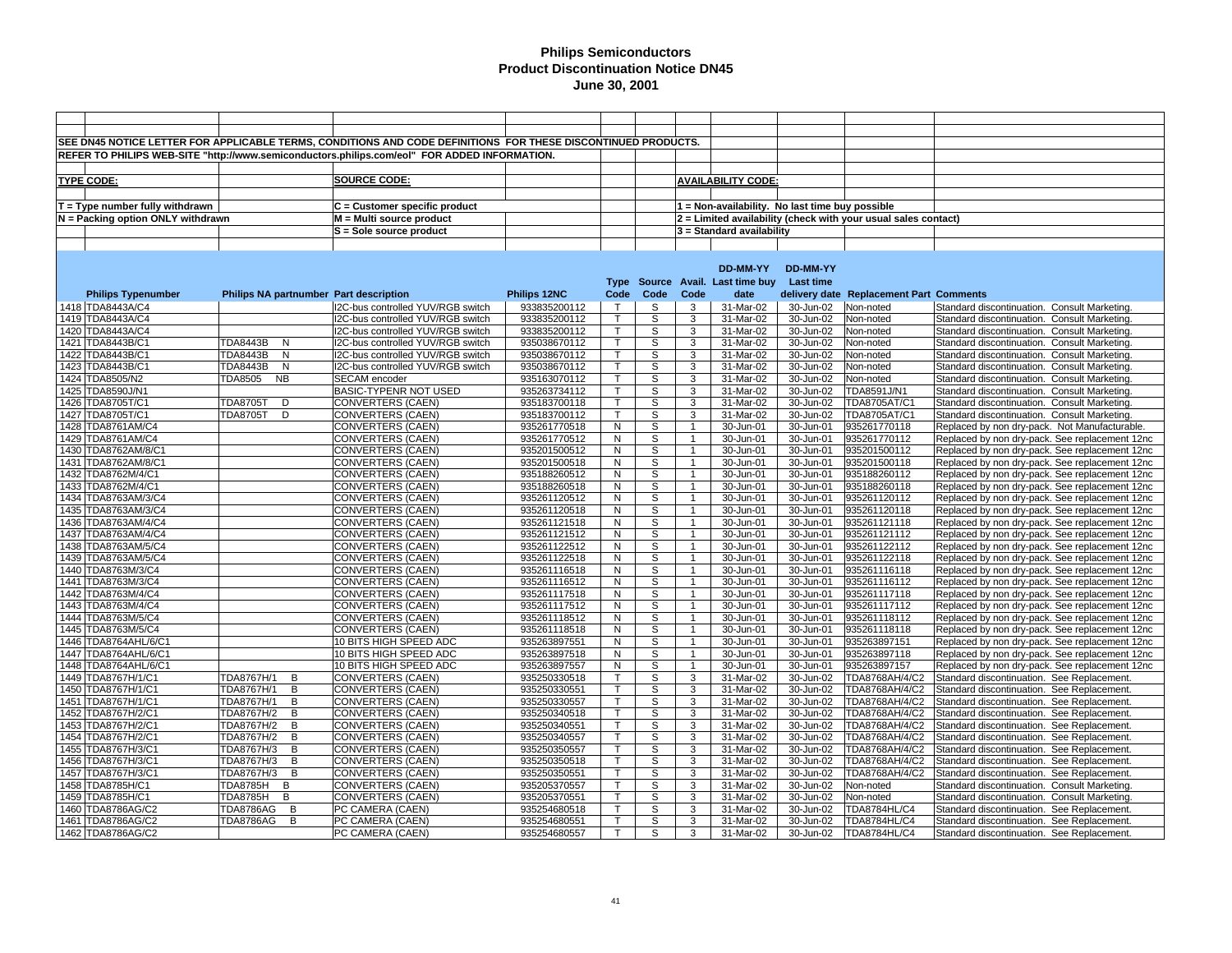|                                   |                                        | SEE DN45 NOTICE LETTER FOR APPLICABLE TERMS, CONDITIONS AND CODE DEFINITIONS FOR THESE DISCONTINUED PRODUCTS. |                              |                |                |                |                                                 |                        |                                                                |                                                  |
|-----------------------------------|----------------------------------------|---------------------------------------------------------------------------------------------------------------|------------------------------|----------------|----------------|----------------|-------------------------------------------------|------------------------|----------------------------------------------------------------|--------------------------------------------------|
|                                   |                                        | REFER TO PHILIPS WEB-SITE "http://www.semiconductors.philips.com/eol" FOR ADDED INFORMATION.                  |                              |                |                |                |                                                 |                        |                                                                |                                                  |
|                                   |                                        |                                                                                                               |                              |                |                |                |                                                 |                        |                                                                |                                                  |
|                                   |                                        | SOURCE CODE:                                                                                                  |                              |                |                |                |                                                 |                        |                                                                |                                                  |
| <b>TYPE CODE:</b>                 |                                        |                                                                                                               |                              |                |                |                | <b>AVAILABILITY CODE:</b>                       |                        |                                                                |                                                  |
|                                   |                                        |                                                                                                               |                              |                |                |                |                                                 |                        |                                                                |                                                  |
| $T = Type$ number fully withdrawn |                                        | C = Customer specific product                                                                                 |                              |                |                |                | 1 = Non-availability. No last time buy possible |                        |                                                                |                                                  |
| N = Packing option ONLY withdrawn |                                        | M = Multi source product                                                                                      |                              |                |                |                |                                                 |                        | 2 = Limited availability (check with your usual sales contact) |                                                  |
|                                   |                                        | S = Sole source product                                                                                       |                              |                |                |                | 3 = Standard availability                       |                        |                                                                |                                                  |
|                                   |                                        |                                                                                                               |                              |                |                |                |                                                 |                        |                                                                |                                                  |
|                                   |                                        |                                                                                                               |                              |                |                |                |                                                 |                        |                                                                |                                                  |
|                                   |                                        |                                                                                                               |                              |                |                |                | DD-MM-YY                                        | DD-MM-YY               |                                                                |                                                  |
|                                   |                                        |                                                                                                               |                              |                |                |                | Type Source Avail. Last time buy Last time      |                        |                                                                |                                                  |
| <b>Philips Typenumber</b>         | Philips NA partnumber Part description |                                                                                                               | Philips 12NC                 | Code           | Code           | Code           | date                                            |                        | delivery date Replacement Part Comments                        |                                                  |
| 1463 TDA8786AG/C2/R1              |                                        | PC CAMERA (CAEN)                                                                                              | 935261535118                 | $\top$         | S              | 3              | 31-Mar-02                                       | 30-Jun-02              | <b>TDA8784HL/C4</b>                                            | Standard discontinuation. See Replacement.       |
| 1464 TDA8786AG/C2/R1              |                                        | PC CAMERA (CAEN)                                                                                              | 935261535518                 | $\mathsf{T}$   | S              | 3              | 31-Mar-02                                       | 30-Jun-02              | TDA8784HL/C4                                                   | Standard discontinuation. See Replacement.       |
| 1465 TDA8786G/C2                  |                                        | PC CAMERA (CAEN)                                                                                              | 935250320551                 | T              | S              | $\overline{3}$ | 31-Mar-02                                       | 30-Jun-02              | TDA8784HL/C4                                                   | Standard discontinuation. See Replacement.       |
| 1466 TDA8786G/C2                  |                                        | PC CAMERA (CAEN)                                                                                              | 935250320118                 | $\mathsf{T}$   | S              | 3              | 31-Mar-02                                       | 30-Jun-02              | <b>TDA8784HL/C4</b>                                            | Standard discontinuation. See Replacement.       |
| 1467 TDA8786G/C2                  |                                        | PC CAMERA (CAEN)                                                                                              | 935250320518                 | Τ              | S              | 3              | 31-Mar-02                                       | 30-Jun-02              | TDA8784HL/C4                                                   | Standard discontinuation. See Replacement        |
| 1468 TDA8786G/C2                  |                                        | PC CAMERA (CAEN)                                                                                              | 935250320157                 | $\mathsf T$    | S              | 3              | 31-Mar-02                                       | 30-Jun-02              | TDA8784HL/C4                                                   | Standard discontinuation. See Replacement        |
| 1469 TDA8786G/C2                  |                                        | PC CAMERA (CAEN)                                                                                              | 935250320557                 | $\mathsf{T}$   | S              | 3              | 31-Mar-02                                       | 30-Jun-02              | TDA8784HL/C4                                                   | Standard discontinuation. See Replacement.       |
| 1470 TDA8786G/C2                  |                                        | PC CAMERA (CAEN)                                                                                              | 935250320151                 | $\mathsf{T}$   | S              | 3              | 31-Mar-02                                       | 30-Jun-02              | <b>TDA8784HL/C4</b>                                            | Standard discontinuation. See Replacement        |
| 1471 TDA8786G/C2/S1               |                                        | PC CAMERA (CAEN)                                                                                              | 935260516518                 | $\mathsf{T}$   | s              | 3              | 31-Mar-02                                       | 30-Jun-02              | TDA8784HL/C4                                                   | Standard discontinuation. See Replacement.       |
| 1472 TDA8786G/C2/S1               |                                        | PC CAMERA (CAEN)                                                                                              | 935260516557                 | $\mathsf{T}$   | S              | 3              | 31-Mar-02                                       | 30-Jun-02              | TDA8784HL/C4                                                   | Standard discontinuation. See Replacement        |
| 1473 TDA8786G/C2/S1               |                                        | PC CAMERA (CAEN)                                                                                              | 935260516157                 | $\overline{T}$ | $\overline{s}$ | $\overline{3}$ | 31-Mar-02                                       | 30-Jun-02              | TDA8784HL/C4                                                   | Standard discontinuation. See Replacement        |
| 1474 TDA8786G/C2/S1               |                                        | PC CAMERA (CAEN)                                                                                              | 935260516151                 | $\mathsf{T}$   | S              | 3              | 31-Mar-02                                       | 30-Jun-02              | TDA8784HL/C4                                                   | Standard discontinuation. See Replacement        |
| 1475 TDA8786G/C2/S1               |                                        | PC CAMERA (CAEN)                                                                                              | 935260516118                 | $\mathsf{T}$   | S              | 3              | 31-Mar-02                                       | 30-Jun-02              | TDA8784HL/C4                                                   | Standard discontinuation. See Replacement        |
| 1476 TDA8786G/C2/S1               |                                        | PC CAMERA (CAEN)                                                                                              | 935260516551                 | $\mathsf{T}$   | S              | 3              | 31-Mar-02                                       | 30-Jun-02              | TDA8784HL/C4                                                   | Standard discontinuation. See Replacement        |
| 1477 TDA8841H/N2                  |                                        | LOW-END TV PROCESSING                                                                                         | 935260818557                 | $\mathsf T$    | S              | 3              | 31-Mar-02                                       | 30-Jun-02              | Non-noted                                                      | Replaced by UOC family                           |
| 1478 TDA8841H/N2                  |                                        | LOW-END TV PROCESSING                                                                                         | 935260818518                 | $\mathsf{T}$   | S              | 3              | 31-Mar-02                                       | 30-Jun-02              | Non-noted                                                      | Replaced by UOC family                           |
| 1479 TDA8841H/N2                  |                                        | LOW-END TV PROCESSING                                                                                         | 935260818551                 | T.             | S              | 3              | 31-Mar-02                                       | 30-Jun-02              | Non-noted                                                      | Replaced by UOC family                           |
| 1480 TDA8844PS/N2/S1              |                                        | MID-END TV PROCESSING                                                                                         | 935262223112                 | T.             | S              | 3              | 31-Mar-02                                       | 30-Jun-02              | Non-noted                                                      | Replaced by UOC family                           |
| 1481 TDA8846/N2                   |                                        | MID-END TV PROCESSING                                                                                         | 935247850112                 | T.             | S              | 3              | 31-Mar-02                                       | 30-Jun-02              | Non-noted                                                      |                                                  |
| 1482 TDA8846A/N2                  |                                        |                                                                                                               |                              | $\overline{T}$ | S              | 3              | 31-Mar-02                                       |                        |                                                                | Replaced by UOC family                           |
| 1483 TDA8847/N2                   |                                        | MID-END TV PROCESSING<br>MID-END TV PROCESSING                                                                | 935260978112<br>935247860112 | T.             | S              | 3              | 31-Mar-02                                       | 30-Jun-02<br>30-Jun-02 | Non-noted                                                      | Replaced by UOC family                           |
| 1484 TDA8847/N2/S1                | <b>TDA8847S1</b><br>N                  |                                                                                                               | 935262027112                 | $\overline{T}$ | S              | 3              | 31-Mar-02                                       |                        | Non-noted                                                      | Replaced by UOC family<br>Replaced by UOC family |
|                                   |                                        | MID-END TV PROCESSING                                                                                         |                              |                | S              | 3              |                                                 | 30-Jun-02              | Non-noted                                                      |                                                  |
| 1485 TDA8847A/N2                  |                                        | MID-END TV PROCESSING                                                                                         | 935261517112                 | T              |                |                | 31-Mar-02                                       | 30-Jun-02              | Non-noted                                                      | Replaced by UOC family                           |
| 1486 TDA8854H/N2/S1               |                                        | MID-END TV PROCESSING                                                                                         | 935262155557                 | $\mathsf{T}$   | S              | 3              | 31-Mar-02                                       | 30-Jun-02              | Non-noted                                                      | Replaced by UOC family                           |
| 1487 TDA8854H/N2/S1               |                                        | MID-END TV PROCESSING                                                                                         | 935262155551                 | T              | S              | 3              | 31-Mar-02                                       | 30-Jun-02              | Non-noted                                                      | Replaced by UOC family                           |
| 1488 TDA8854H/N2/S1               |                                        | MID-END TV PROCESSING                                                                                         | 935262155518                 | $\mathsf{T}$   | S              | 3              | 31-Mar-02                                       | 30-Jun-02              | Non-noted                                                      | Replaced by UOC family                           |
| 1489 TDA8960H/N1                  | TDA8960H<br>B                          | MID-END TV PROCESSING                                                                                         | 935261222557                 | $\mathsf{T}$   | S              | 3              | 31-Mar-02                                       | 30-Jun-02              | TDA8961H/N1                                                    | Standard discontinuation. See Replacement.       |
| 1490 TDA8960H/N1                  | TDA8960H<br>B                          | MID-END TV PROCESSING                                                                                         | 935261222551                 | T              | S              | 3              | 31-Mar-02                                       | 30-Jun-02              | Non-noted                                                      | Standard discontinuation. Consult Marketing.     |
| 1491 TDA9141/N2                   | TDA9141<br>N                           | Alignment-free multistand. decoder                                                                            | 935156020112                 | $\mathsf{T}$   | S              | 3              | 31-Mar-02                                       | 30-Jun-02              | Non-noted                                                      | Standard discontinuation. Consult Marketing.     |
| 1492 TDA9155/N6                   |                                        | HIGH-END TV PROCESSING                                                                                        | 935179910112                 | T.             | s              | $\overline{2}$ | 31-Mar-02                                       | 30-Jun-02              | Non-noted                                                      | Limited Supply. Consult Marketing.               |
| 1493 TDA9162/N3                   |                                        | Multistandard decoder, sync. proc.                                                                            | 935154690112                 | $\mathsf{T}$   | S              | 3              | 31-Mar-02                                       | 30-Jun-02              | Non-noted                                                      | Standard discontinuation. Consult Marketing.     |
| 1494 TDA9170/N1                   | TDA9170<br>N                           | YUV picture improvement processor                                                                             | 935073770112                 | T              | S              | $\overline{3}$ | 31-Mar-02                                       | 30-Jun-02              | Non-noted                                                      | Standard discontinuation. Consult Marketing.     |
| 1495 TDA9170T/N1                  |                                        | PICTURE IMPROVEMENT                                                                                           | 935184270118                 | $\mathsf{T}$   | S              | 3              | 31-Mar-02                                       | 30-Jun-02              | Non-noted                                                      | Standard discontinuation. Consult Marketing.     |
| 1496 TDA9170T/N1                  |                                        | PICTURE IMPROVEMENT                                                                                           | 935184270518                 | $\mathsf{T}$   | S              | 3              | 31-Mar-02                                       | 30-Jun-02              | Non-noted                                                      | Standard discontinuation. Consult Marketing.     |
| 1497 TDA9170T/N1                  |                                        | PICTURE IMPROVEMENT                                                                                           | 935184270112                 | T.             | S              | 3              | 31-Mar-02                                       | 30-Jun-02              | Non-noted                                                      | Standard discontinuation. Consult Marketing.     |
| 1498 TDA9321H/N2/S5               |                                        | HIGH-END TV PROCESSING                                                                                        | 935267694518                 | T              | S              | 3              | 31-Mar-02                                       | 30-Jun-02              | Non-noted                                                      | Standard discontinuation. Consult Marketing.     |
| 1499 TDA9321H/N2/S6               |                                        | HIGH-END TV PROCESSING                                                                                        | 935267338557                 | $\mathsf{T}$   | S              | 3              | 31-Mar-02                                       | 30-Jun-02              | Non-noted                                                      | Standard discontinuation. Consult Marketing.     |
| 1500 TDA9321H/N2/S6               |                                        | HIGH-END TV PROCESSING                                                                                        | 935267338518                 | $\mathsf{T}$   | S              | 3              | 31-Mar-02                                       | 30-Jun-02              | Non-noted                                                      | Standard discontinuation. Consult Marketing.     |
| 1501 TDA9321H/N2/S6               |                                        | HIGH-END TV PROCESSING                                                                                        | 935267338551                 | $\mathsf{T}$   | S              | 3              | 31-Mar-02                                       | 30-Jun-02              | Non-noted                                                      | Standard discontinuation. Consult Marketing.     |
| 1502 TDA9330H/N1                  |                                        | HIGH-END TV PROCESSING                                                                                        | 935216580557                 | $\mathsf{T}$   | S              | 3              | 31-Mar-02                                       | 30-Jun-02              | TDA9330H/N2                                                    | Standard discontinuation. See Replacement.       |
| 1503 TDA9330H/N1                  |                                        | HIGH-END TV PROCESSING                                                                                        | 935216580551                 | T.             | S              | 3              | 31-Mar-02                                       | 30-Jun-02              | TDA9330H/N2                                                    | Standard discontinuation. See Replacement        |
| 1504 TDA9330H/N1                  |                                        | HIGH-END TV PROCESSING                                                                                        | 935216580518                 | $\mathsf{T}$   | S              | 3              | 31-Mar-02                                       | 30-Jun-02              | TDA9330H/N2                                                    | Standard discontinuation. See Replacement        |
| 1505 TDA9332H/N1                  |                                        | HIGH-END TV PROCESSING                                                                                        | 935261290551                 | $\mathsf{T}$   | S              | 3              | 31-Mar-02                                       | 30-Jun-02              | TDA9332H/N2                                                    | Standard discontinuation. See Replacement        |
| 1506 TDA9332H/N1                  |                                        | HIGH-END TV PROCESSING                                                                                        | 935261290557                 | T.             | S              | 3              | 31-Mar-02                                       | 30-Jun-02              | TDA9332H/N2                                                    | Standard discontinuation. See Replacement        |
| 1507 TDA9603H/N2                  |                                        | <b>VCR SOUND</b>                                                                                              | 935226010551                 | T.             | S              | 3              | 31-Mar-02                                       | 30-Jun-02              | Non-noted                                                      | Standard discontinuation. Consult Marketing      |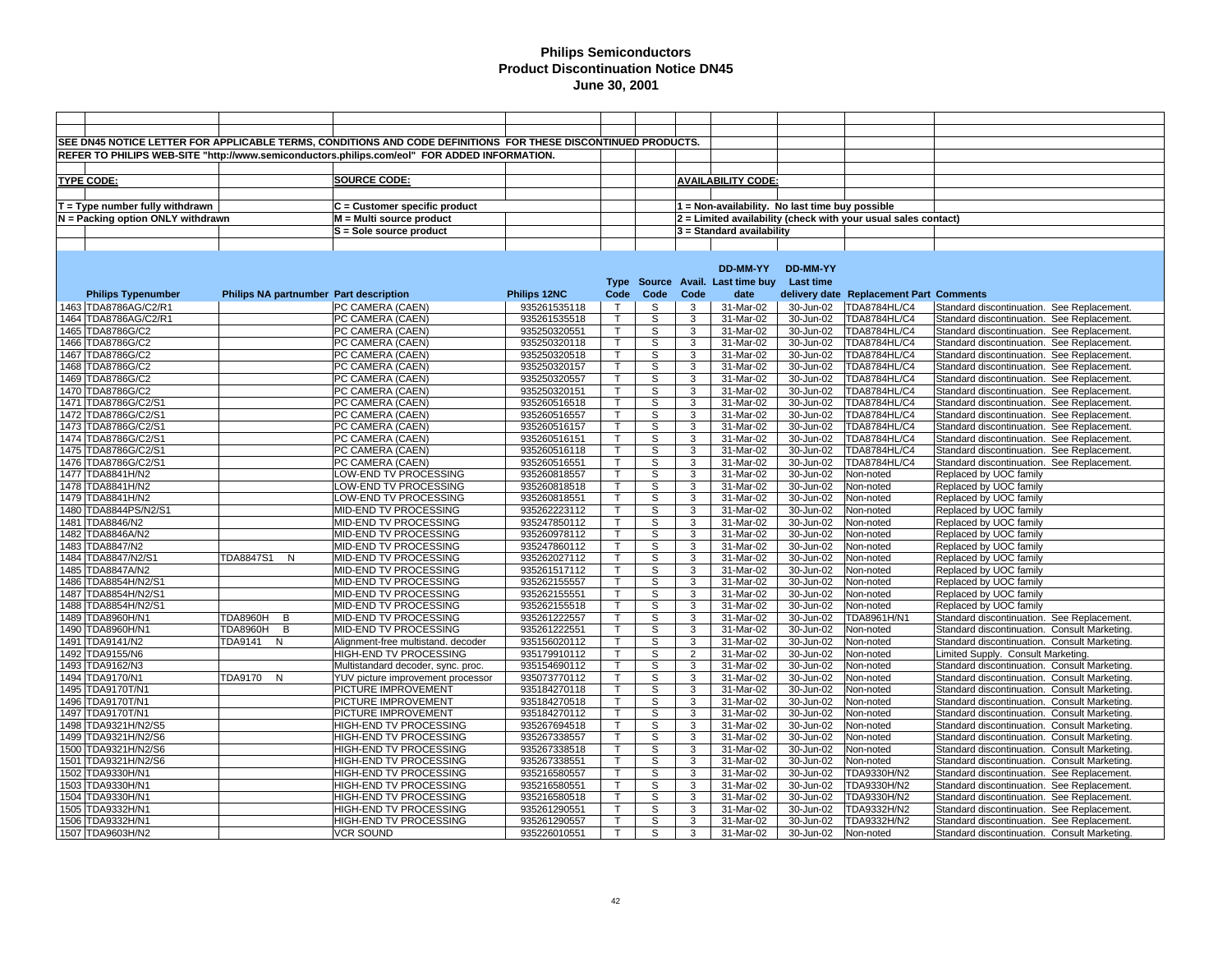|                                       |                                        | SEE DN45 NOTICE LETTER FOR APPLICABLE TERMS, CONDITIONS AND CODE DEFINITIONS FOR THESE DISCONTINUED PRODUCTS. |                              |              |                |        |                                                 |                        |                                                                |                                                                                            |
|---------------------------------------|----------------------------------------|---------------------------------------------------------------------------------------------------------------|------------------------------|--------------|----------------|--------|-------------------------------------------------|------------------------|----------------------------------------------------------------|--------------------------------------------------------------------------------------------|
|                                       |                                        | REFER TO PHILIPS WEB-SITE "http://www.semiconductors.philips.com/eol" FOR ADDED INFORMATION.                  |                              |              |                |        |                                                 |                        |                                                                |                                                                                            |
|                                       |                                        |                                                                                                               |                              |              |                |        |                                                 |                        |                                                                |                                                                                            |
|                                       |                                        | SOURCE CODE:                                                                                                  |                              |              |                |        | <b>AVAILABILITY CODE:</b>                       |                        |                                                                |                                                                                            |
| <b>TYPE CODE:</b>                     |                                        |                                                                                                               |                              |              |                |        |                                                 |                        |                                                                |                                                                                            |
|                                       |                                        |                                                                                                               |                              |              |                |        |                                                 |                        |                                                                |                                                                                            |
| $T = Type$ number fully withdrawn     |                                        | C = Customer specific product                                                                                 |                              |              |                |        | 1 = Non-availability. No last time buy possible |                        |                                                                |                                                                                            |
| $N =$ Packing option ONLY withdrawn   |                                        | M = Multi source product                                                                                      |                              |              |                |        |                                                 |                        | 2 = Limited availability (check with your usual sales contact) |                                                                                            |
|                                       |                                        | S = Sole source product                                                                                       |                              |              |                |        | 3 = Standard availability                       |                        |                                                                |                                                                                            |
|                                       |                                        |                                                                                                               |                              |              |                |        |                                                 |                        |                                                                |                                                                                            |
|                                       |                                        |                                                                                                               |                              |              |                |        |                                                 |                        |                                                                |                                                                                            |
|                                       |                                        |                                                                                                               |                              |              |                |        | DD-MM-YY                                        | DD-MM-YY               |                                                                |                                                                                            |
|                                       |                                        |                                                                                                               |                              | Type         |                |        | Source Avail. Last time buy                     | <b>Last time</b>       |                                                                |                                                                                            |
| <b>Philips Typenumber</b>             | Philips NA partnumber Part description |                                                                                                               | Philips 12NC                 | Code         | Code           | Code   | date                                            |                        | delivery date Replacement Part Comments                        |                                                                                            |
| 1508 TDA9603H/N2                      |                                        | <b>VCR SOUND</b>                                                                                              | 935226010518                 | $\top$       | S              | 3      | 31-Mar-02                                       | 30-Jun-02              | Non-noted                                                      | Standard discontinuation. Consult Marketing.                                               |
| 1509 TDA9603H/N2                      |                                        | <b>VCR SOUND</b>                                                                                              | 935226010557                 |              | S              | 3      | 31-Mar-02                                       | 30-Jun-02              | Non-noted                                                      | Standard discontinuation. Consult Marketing.                                               |
| 1510 TDA9605H/N1                      |                                        | <b>VCR SOUND</b>                                                                                              | 935261579557                 |              | S              | 3      | 31-Mar-02                                       | 30-Jun-02              | TDA9605H/N2                                                    | Standard discontinuation. See Replacement.                                                 |
| 1511 TDA9605H/N1                      |                                        | <b>VCR SOUND</b>                                                                                              | 935261579551                 | $\mathsf{T}$ | S              | 3      | 31-Mar-02                                       | 30-Jun-02              | TDA9605H/N2                                                    | Standard discontinuation. See Replacement.                                                 |
| 1512 TDA9605H/N1                      |                                        | <b>VCR SOUND</b>                                                                                              | 935261579518                 |              | S              | 3      | 31-Mar-02                                       | 30-Jun-02              | TDA9605H/N2                                                    | Standard discontinuation. See Replacement.                                                 |
| 1513 TDA9615H/N1                      |                                        | <b>VCR SOUND</b>                                                                                              | 935241670518                 | T            | S              | 3      | 31-Mar-02                                       | 30-Jun-02              | TDA9615H/N2                                                    | Standard discontinuation. See Replacement.                                                 |
| 1514 TDA9615H/N1                      |                                        | VCR SOUND                                                                                                     | 935241670551                 |              | S              | 3      | $31$ -Mar-02                                    | 30-Jun-02              | TDA9615H/N2                                                    | Standard discontinuation. See Replacement.                                                 |
| 1515 TDA9615H/N1                      |                                        | <b>VCR SOUND</b>                                                                                              | 935241670557                 |              | S              | 3      | 31-Mar-02                                       | 30-Jun-02              | TDA9615H/N2                                                    | Standard discontinuation. See Replacement.                                                 |
| 1516 TDA9616H/N1                      |                                        | <b>VCR SOUND</b>                                                                                              | 935260366551                 | т            | S              | 3      | 31-Mar-02                                       | 30-Jun-02              | TDA9616H/N2                                                    | Standard discontinuation. See Replacement.                                                 |
| 1517 TDA9616H/N1                      |                                        | VCR SOUND                                                                                                     | 935260366518                 | т            | S              | 3      | 31-Mar-02                                       | 30-Jun-02              | TDA9616H/N2                                                    | Standard discontinuation. See Replacement.                                                 |
| 1518 TDA9616H/N1                      |                                        | <b>VCR SOUND</b>                                                                                              | 935260366557                 | $\mathsf{T}$ | S              | 3      | 31-Mar-02                                       | 30-Jun-02              | TDA9616H/N2                                                    | Standard discontinuation. See Replacement.                                                 |
|                                       |                                        | VISION VTR SIGNAL PROC.                                                                                       |                              |              |                |        |                                                 |                        |                                                                |                                                                                            |
| 1519 TDA9735H/V2                      |                                        | (HBURG                                                                                                        | 935262636557                 | T.           | S              | 3      | 31-Mar-02                                       | 30-Jun-02              | Non-noted                                                      | Standard discontinuation. Consult Marketing.                                               |
|                                       |                                        | VISION VTR SIGNAL PROC.                                                                                       |                              |              |                |        |                                                 |                        |                                                                |                                                                                            |
| 1520 TDA9735H/V2/S1                   |                                        | (HBURG                                                                                                        | 935263674557                 | T.           | S              | 3      | 31-Mar-02                                       | 30-Jun-02              | Non-noted                                                      | Standard discontinuation. Consult Marketing.                                               |
|                                       |                                        | VISION VTR SIGNAL PROC.                                                                                       |                              |              |                |        |                                                 |                        |                                                                |                                                                                            |
| 1521 TDA9735H/V3                      |                                        | (HBURG                                                                                                        | 935265451557                 | T            | S              | 3      | 31-Mar-02                                       | 30-Jun-02              | Non-noted                                                      | Standard discontinuation. Consult Marketing.                                               |
| 1522 TDA9806/V1                       | TDA9806<br>N                           | Multist. VIF-PLL and FM-PLL demod.                                                                            | 935188030112                 |              | S              | 3      | 31-Mar-02                                       | 30-Jun-02              | Non-noted                                                      | Standard discontinuation. Consult Marketing.                                               |
| 1523 TDA9806/V1                       | TDA9806<br>N                           | Multist. VIF-PLL and FM-PLL demod.                                                                            | 935188030112                 | T            | S              | 3      | 31-Mar-02                                       | 30-Jun-02              | Non-noted                                                      | Standard discontinuation. Consult Marketing.                                               |
| 1524 TDA9806/V1                       | TDA9806 N                              | Multist. VIF-PLL and FM-PLL demod.                                                                            | 935188030112                 |              | S              | 3      | 31-Mar-02                                       | 30-Jun-02              | Non-noted                                                      | Standard discontinuation. Consult Marketing.                                               |
| 1525 TDA9815/V2                       |                                        | Multistandard/MAC VIF-PLL                                                                                     | 935154340112                 |              | S              | 3      | 31-Mar-02                                       | 30-Jun-02              | TDA9815/V4                                                     | Standard discontinuation. See Replacement.                                                 |
| 1526 TDA9815/V2                       |                                        | Multistandard/MAC VIF-PLL                                                                                     | 935154340112                 |              | $\overline{s}$ | 3      | $31$ -Mar-02                                    | 30-Jun-02              | TDA9815/V4                                                     | Standard discontinuation. See Replacement.                                                 |
| 1527 TDA9815/V2                       |                                        | Multistandard/MAC VIF-PLL                                                                                     | 935154340112                 |              | S              | 3      | 31-Mar-02                                       | 30-Jun-02              | TDA9815/V4                                                     | Standard discontinuation. See Replacement.                                                 |
| 1528 TDA9815/V3                       |                                        | Multistandard/MAC VIF-PLL                                                                                     | 935192920112                 |              | S              | 3      | 31-Mar-02                                       | 30-Jun-02              | TDA9815/V4                                                     | Standard discontinuation. See Replacement.                                                 |
| 1529 TDA9815/V3                       |                                        | Multistandard/MAC VIF-PLL                                                                                     | 935192920112                 |              | S<br>S         | 3<br>3 | 31-Mar-02                                       | 30-Jun-02              | TDA9815/V4                                                     | Standard discontinuation. See Replacement.                                                 |
| 1530 TDA9815/V3                       |                                        | Multistandard/MAC VIF-PLL                                                                                     | 935192920112                 |              |                |        | 31-Mar-02                                       | 30-Jun-02              | TDA9815/V4                                                     | Standard discontinuation. See Replacement.                                                 |
| 1531 TDA9852/V2                       | TDA9852 NB                             | I2C-bus contr.BTSC stereo/SAP dec.                                                                            | 935205870112                 |              | S              | 3<br>3 | 31-Mar-02                                       | 30-Jun-02              | Non-noted                                                      | Standard discontinuation. Consult Marketing.                                               |
| 1532 TDA9855WP/V2<br>1533 TDA9873H/V1 | TDA9855WP A                            | VISION SOUND (HAMBURG)<br>BASIC-TYPENR NOT USED                                                               | 935175330118<br>935262531518 |              | S<br>S         | 3      | 31-Mar-02<br>31-Mar-02                          | 30-Jun-02<br>30-Jun-02 | Non-noted<br>TDA9873H/V2                                       | Standard discontinuation. Consult Marketing.<br>Standard discontinuation. See Replacement. |
| 1534 TDA9873H/V1                      |                                        | BASIC-TYPENR NOT USED                                                                                         | 935262531557                 |              | S              | 3      | 31-Mar-02                                       | 30-Jun-02              | <b>TDA9873H/V2</b>                                             | Standard discontinuation. See Replacement.                                                 |
| 1535 TDA9873HS/V1                     |                                        | A2 STEREO DECODER                                                                                             | 935264081557                 |              | S              | 3      | 31-Mar-02                                       | 30-Jun-02              | <b>TDA9873HS/V2</b>                                            | Standard discontinuation. See Replacement.                                                 |
| 1536 TEA1100/N2                       | TEA1100<br>N                           | Control circuit for battery charger                                                                           | 935169410112                 | т            | S              | 3      | 31-Mar-02                                       | 30-Jun-02              | TEA1102/N3                                                     | Standard discontinuation. See Replacement.                                                 |
| 1537 TEA1100T/N2                      | <b>TEA1100T</b><br>D                   | BATTERY MANAGEMENT                                                                                            | 935169430115                 | $\mathsf{T}$ | S              | 3      | 31-Mar-02                                       | 30-Jun-02              | TEA1102T/N3                                                    | Standard discontinuation. See Replacement.                                                 |
| 1538 TEA1100T/N2                      | <b>TEA1100T</b><br>D                   | <b>BATTERY MANAGEMENT</b>                                                                                     | 935169430112                 |              | S              | 3      | 31-Mar-02                                       | 30-Jun-02              | TEA1102T/N3                                                    | Standard discontinuation. See Replacement.                                                 |
| 1539 TEA1101/N2                       | <b>TEA1101</b><br>N                    | Control circuit for battery charger                                                                           | 935169420112                 | $\mathsf{T}$ | S              | 3      | 31-Mar-02                                       | 30-Jun-02              | TEA1102T/N3                                                    | Standard discontinuation. See Replacement.                                                 |
| 1540 TEA1101T/N2                      | <b>TEA1101T</b><br>D                   | BATTERY MANAGEMENT                                                                                            | 935169440115                 |              | S              | 3      | 31-Mar-02                                       | 30-Jun-02              | TEA1102T/N3                                                    | Standard discontinuation. See Replacement.                                                 |
| 1541 TEA1101T/N2                      | <b>TEA1101T</b><br>D                   | BATTERY MANAGEMENT                                                                                            | 935169440112                 | T            | S              | 3      | 31-Mar-02                                       | 30-Jun-02              | TEA1102T/N3                                                    | Standard discontinuation. See Replacement.                                                 |
| 1542 TEA1104/N2                       | <b>TEA1104</b><br>N                    | Cost eff. battery monitor+f charge                                                                            | 935261474112                 |              | S              | 3      | $31$ -Mar-02                                    | 30-Jun-02              | TEA1102/N3                                                     | Standard discontinuation. See Replacement.                                                 |
| 1543 TEA1104T/N2                      | <b>TEA1104T</b><br>D                   | <b>BATTERY MANAGEMENT</b>                                                                                     | 935261112118                 | $\mathsf{T}$ | S              | 3      | 31-Mar-02                                       | 30-Jun-02              | TEA1102T/N3                                                    | Standard discontinuation. See Replacement.                                                 |
| 1544 TEA1104T/N2                      | <b>TEA1104T</b><br>D                   | <b>BATTERY MANAGEMENT</b>                                                                                     | 935261112112                 |              | S              | 3      | 31-Mar-02                                       | 30-Jun-02              | TEA1102T/N3                                                    | Standard discontinuation. See Replacement.                                                 |
| 1545 TEA5570/N5                       | <b>TEA5570</b><br>N                    | RF/IF circuit for AM/FM radio                                                                                 | 933854070112                 |              | S              | 3      | 31-Dec-01                                       | 31-Mar-02              | Non-noted                                                      | Discontinuation of process. Consult Marketing                                              |
| 1546  TEA5591A/N1                     |                                        | AM/FM radio receiver circuit                                                                                  | 933992270112                 | $\mathsf{T}$ | S              | 3      | 31-Dec-01                                       | 31-Mar-02              | Non-noted                                                      | Discontinuation of process. Consult Marketing                                              |
| 1547 TEA6820T/V1                      |                                        | RADIO FRONT END (HAMBURG)                                                                                     | 935049590112                 |              | S              | 3      | 31-Mar-02                                       | 30-Jun-02              | Non-noted                                                      | Standard discontinuation. Consult Marketing.                                               |
| 1548 TEA6820T/V1                      |                                        | RADIO FRONT END (HAMBURG)                                                                                     | 935049590118                 |              | S              | 3      | 31-Mar-02                                       | 30-Jun-02              | Non-noted                                                      | Standard discontinuation. Consult Marketing.                                               |
| 1549 TEA6822T/V1                      | <b>TEA6822T</b><br>D                   | RADIO FRONT END (HAMBURG)                                                                                     | 935177180112                 | T.           | S              | 3      | 31-Mar-02                                       | 30-Jun-02              | Non-noted                                                      | Standard discontinuation. Consult Marketing.                                               |
|                                       |                                        |                                                                                                               |                              |              |                |        |                                                 |                        |                                                                |                                                                                            |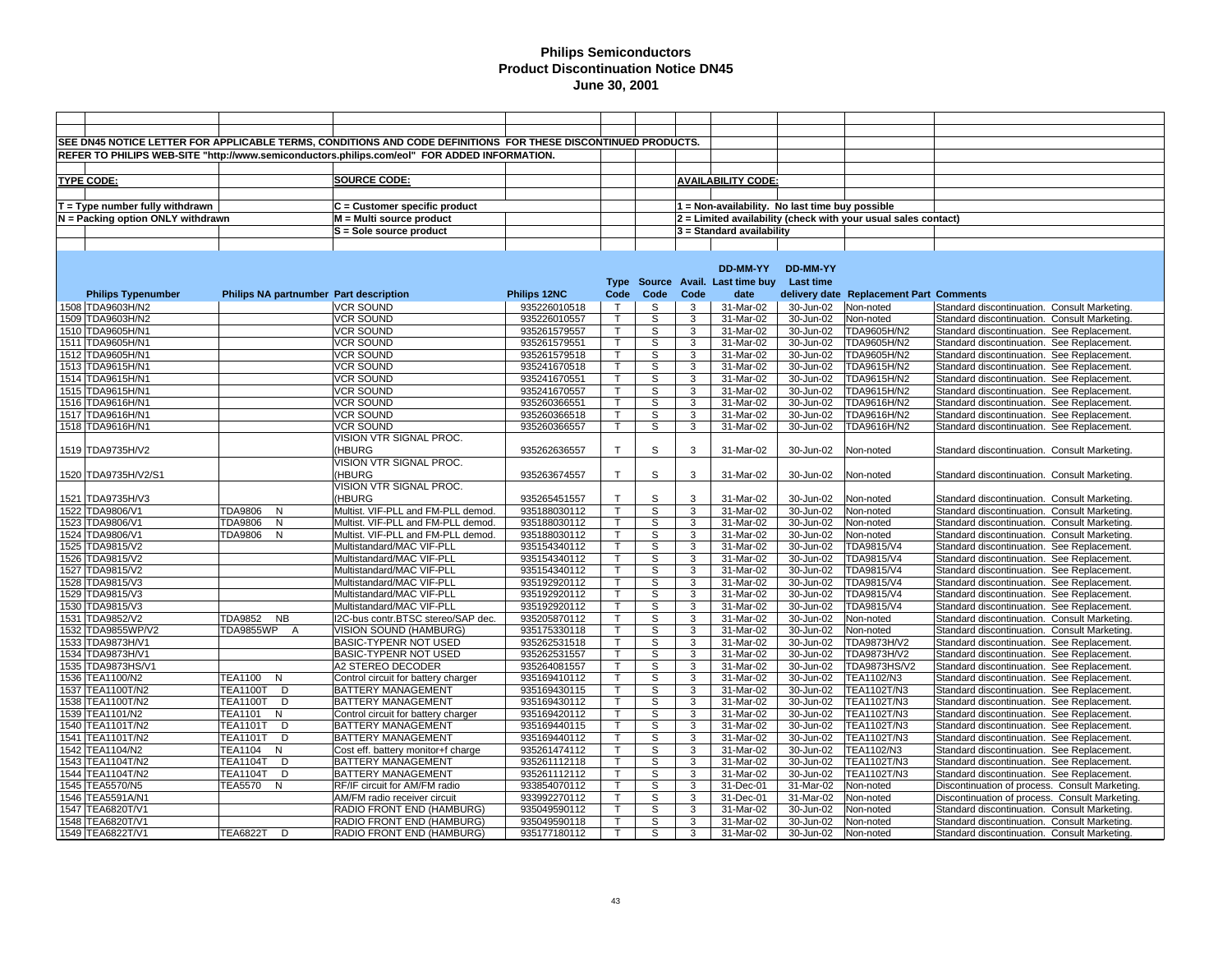|                                      |                           |           | SEE DN45 NOTICE LETTER FOR APPLICABLE TERMS, CONDITIONS AND CODE DEFINITIONS FOR THESE DISCONTINUED PRODUCTS. |                              |                              |              |                |                                                 |                        |                                                                |                                                                                              |
|--------------------------------------|---------------------------|-----------|---------------------------------------------------------------------------------------------------------------|------------------------------|------------------------------|--------------|----------------|-------------------------------------------------|------------------------|----------------------------------------------------------------|----------------------------------------------------------------------------------------------|
|                                      |                           |           | REFER TO PHILIPS WEB-SITE "http://www.semiconductors.philips.com/eol" FOR ADDED INFORMATION.                  |                              |                              |              |                |                                                 |                        |                                                                |                                                                                              |
|                                      |                           |           |                                                                                                               |                              |                              |              |                |                                                 |                        |                                                                |                                                                                              |
| <b>TYPE CODE:</b>                    |                           |           | <b>SOURCE CODE:</b>                                                                                           |                              |                              |              |                | <b>AVAILABILITY CODE:</b>                       |                        |                                                                |                                                                                              |
|                                      |                           |           |                                                                                                               |                              |                              |              |                |                                                 |                        |                                                                |                                                                                              |
| $T = Type$ number fully withdrawn    |                           |           | $C =$ Customer specific product                                                                               |                              |                              |              |                | 1 = Non-availability. No last time buy possible |                        |                                                                |                                                                                              |
| $N =$ Packing option ONLY withdrawn  |                           |           | M = Multi source product                                                                                      |                              |                              |              |                |                                                 |                        | 2 = Limited availability (check with your usual sales contact) |                                                                                              |
|                                      |                           |           | S = Sole source product                                                                                       |                              |                              |              |                | $3$ = Standard availability                     |                        |                                                                |                                                                                              |
|                                      |                           |           |                                                                                                               |                              |                              |              |                |                                                 |                        |                                                                |                                                                                              |
|                                      |                           |           |                                                                                                               |                              |                              |              |                |                                                 |                        |                                                                |                                                                                              |
|                                      |                           |           |                                                                                                               |                              |                              |              |                | DD-MM-YY                                        | <b>DD-MM-YY</b>        |                                                                |                                                                                              |
|                                      |                           |           |                                                                                                               |                              |                              |              |                | Type Source Avail. Last time buy                | Last time              |                                                                |                                                                                              |
| <b>Philips Typenumber</b>            |                           |           | Philips NA partnumber Part description                                                                        | Philips 12NC                 | Code                         | Code         | Code           | date                                            |                        | delivery date Replacement Part Comments                        |                                                                                              |
| 1550 TEA6822T/V1                     | <b>TEA6822T</b><br>$\Box$ |           | RADIO FRONT END (HAMBURG)                                                                                     | 935177180118                 | $\mathsf{T}$                 | S            | 3              | 31-Mar-02                                       | 30-Jun-02              | Non-noted                                                      | Standard discontinuation. Consult Marketing.                                                 |
| 1551 TEA6840H/V1                     | <b>TEA6840H B</b>         |           | RADIO FRONT END (HAMBURG)                                                                                     | 935237920518                 | $\mathsf{T}$                 | S            | 3              | 31-Mar-02                                       | 30-Jun-02              | Non-noted                                                      | Standard discontinuation. Consult Marketing.                                                 |
| 1552 TEA6845AH/V2                    |                           |           | <b>VDO-NICE</b>                                                                                               | 935263794518                 | $\mathsf{T}$                 | $\mathbf{C}$ | 3              | 31-Mar-02                                       | 30-Jun-02              | <b>TEA6845H/V2</b>                                             | Standard discontinuation. See Replacement.                                                   |
| 1553 TSA5511/C4                      | TSA5511 N                 |           | 1.3 GHz bidirectional synthesizer                                                                             | 935196640112                 | $\mathsf{T}$                 | S            | 3              | 31-Mar-02                                       | 30-Jun-02              | Non-noted                                                      | Standard discontinuation. Consult Marketing.                                                 |
| 1554 TSA5514AT/C2                    |                           |           | 1.3 GHz bidirectional synthesizer                                                                             | 935051880112                 | $\mathsf{T}$                 | s            | $\overline{2}$ | 30-Sep-01                                       | 30-Sep-01              | Non-noted                                                      | Limited Supply. Consult Marketing.                                                           |
| 1555 TSA5514AT/C2                    |                           |           | 1.3 GHz bidirectional synthesizer                                                                             | 935051880118                 | T                            | S            | $\overline{2}$ | 30-Sep-01                                       | 30-Sep-01              | Non-noted                                                      | Limited Supply. Consult Marketing.                                                           |
| 1556 TSA5518M/C3                     |                           |           | TERRESTR. TUNER PLL (CAEN)                                                                                    | 935177110118                 | $\overline{\mathsf{T}}$      | s            | $\overline{3}$ | 31-Mar-02                                       | 30-Jun-02              | Non-noted                                                      | Standard discontinuation. Consult Marketing.                                                 |
| 1557 TSA5520M/C3                     |                           |           | TERRESTR. TUNER PLL (CAEN)                                                                                    | 935172590118                 | $\mathsf{T}$<br>$\mathsf{T}$ | S            | 3              | 31-Mar-02                                       | 30-Jun-02              | Non-noted                                                      | Standard discontinuation. Consult Marketing.                                                 |
| 1558 TSA5520M/C3/R1                  |                           |           | TERRESTR. TUNER PLL (CAEN)                                                                                    | 935260141518                 |                              | S            | 3              | 31-Mar-02                                       | 30-Jun-02              | Non-noted                                                      | Standard discontinuation. Consult Marketing.                                                 |
| 1559 TSA5520T/C3<br>1560 TSA5520T/C3 |                           |           | TERRESTR. TUNER PLL (CAEN)<br>TERRESTR. TUNER PLL (CAEN)                                                      | 935176400512<br>935176400518 | $\mathsf{T}$<br>$\mathsf{T}$ | S<br>S       | 3<br>3         | 31-Mar-02<br>31-Mar-02                          | 30-Jun-02<br>30-Jun-02 | Non-noted                                                      | Standard discontinuation. Consult Marketing.                                                 |
| 1561 TSA5520T/C3/M1                  |                           |           | TERRESTR. TUNER PLL (CAEN)                                                                                    | 935172600512                 | T                            | S            | 3              | 31-Mar-02                                       | 30-Jun-02              | Non-noted<br>Non-noted                                         | Standard discontinuation. Consult Marketing.<br>Standard discontinuation. Consult Marketing. |
| 1562 TSA5520T/C3/M1                  |                           |           | TERRESTR. TUNER PLL (CAEN)                                                                                    | 935172600518                 | $\mathsf{T}$                 | S            | 3              | 31-Mar-02                                       | 30-Jun-02              | Non-noted                                                      | Standard discontinuation. Consult Marketing.                                                 |
| 1563 TSA6057/C8/S2                   | TSA6057<br>N              |           | Radio tuning PLL frequency synthes.                                                                           | 935049120112                 | T.                           | S            | 3              | 31-Mar-02                                       | 30-Jun-02              | Non-noted                                                      | Standard discontinuation. Consult Marketing.                                                 |
|                                      |                           |           | DOMESTIC APPLIANCES                                                                                           |                              |                              |              |                |                                                 |                        |                                                                |                                                                                              |
| 1564 UAA1946/V1                      |                           |           | (HAMBURG)                                                                                                     | 933898460112                 | $\mathsf{T}$                 | S            | 3              | 31-Mar-02                                       | 30-Jun-02              | Non-noted                                                      | Standard discontinuation. Consult Marketing.                                                 |
|                                      |                           |           | DOMESTIC APPLIANCES                                                                                           |                              |                              |              |                |                                                 |                        |                                                                |                                                                                              |
| 1565 UAA1946U/V1                     |                           |           | (HAMBURG)                                                                                                     | 935062970112                 | $\mathsf{T}$                 | S            | 3              | 31-Mar-02                                       | 30-Jun-02              | Non-noted                                                      | Standard discontinuation. Consult Marketing.                                                 |
|                                      |                           |           |                                                                                                               |                              |                              |              |                |                                                 |                        |                                                                |                                                                                              |
| 1566 UAA2073AM/C1                    | <b>UAA2073AM</b>          | <b>DK</b> | BIPOLAR MOBILE TELECOM (CAEN)                                                                                 | 935220600112                 | $\mathsf{T}$                 | S            | $\overline{2}$ | 31-Mar-02                                       | 30-Jun-02              | none                                                           | Limited Supply. Consult Marketing.                                                           |
|                                      |                           |           |                                                                                                               |                              |                              |              |                |                                                 |                        |                                                                |                                                                                              |
| 1567 UAA2073AM/C1                    | <b>UAA2073AM</b>          | <b>DK</b> | BIPOLAR MOBILE TELECOM (CAEN)                                                                                 | 935220600118                 | $\mathsf{T}$                 | S            | $\overline{2}$ | 31-Mar-02                                       | 30-Jun-02              | none                                                           | Limited Supply. Consult Marketing.                                                           |
|                                      |                           |           |                                                                                                               |                              |                              |              |                |                                                 |                        |                                                                |                                                                                              |
| 1568 UAA2075G/C1                     |                           |           | BIPOLAR MOBILE TELECOM (CAEN)                                                                                 | 935248230518                 | $\mathsf{T}$                 | C            | $\overline{2}$ | 31-Mar-02                                       | 30-Jun-02              | none                                                           | Limited Supply. Consult Marketing.                                                           |
|                                      |                           |           |                                                                                                               |                              |                              |              |                |                                                 |                        |                                                                |                                                                                              |
| 1569 UAA2075G/C1                     |                           |           | BIPOLAR MOBILE TELECOM (CAEN)                                                                                 | 935248230557                 | $\mathsf{T}$                 | C            | $\overline{2}$ | 31-Mar-02                                       | 30-Jun-02              | none                                                           | Limited Supply. Consult Marketing.                                                           |
|                                      |                           |           |                                                                                                               |                              |                              |              |                |                                                 |                        |                                                                |                                                                                              |
| 1570 UAA2075G/C1                     |                           |           | BIPOLAR MOBILE TELECOM (CAEN)                                                                                 | 935248230551                 | $\mathsf{T}$                 | C            | $\overline{2}$ | 31-Mar-02                                       | 30-Jun-02              | one                                                            | Limited Supply. Consult Marketing.                                                           |
|                                      |                           |           |                                                                                                               |                              |                              |              |                |                                                 |                        |                                                                |                                                                                              |
| 1571 UAA2075G/C1                     |                           |           | BIPOLAR MOBILE TELECOM (CAEN)                                                                                 | 935248230157                 | $\mathsf{T}$                 | $\mathsf{C}$ | $\overline{2}$ | 31-Mar-02                                       | 30-Jun-02              | none                                                           | Limited Supply. Consult Marketing.                                                           |
|                                      |                           |           |                                                                                                               |                              |                              |              |                |                                                 |                        |                                                                |                                                                                              |
| 1572 UAA2075G/C1                     |                           |           | BIPOLAR MOBILE TELECOM (CAEN)                                                                                 | 935248230151                 | $\mathsf{T}$                 | C            | $\overline{2}$ | 31-Mar-02                                       | 30-Jun-02              | none                                                           | Limited Supply. Consult Marketing.                                                           |
|                                      |                           |           |                                                                                                               |                              |                              |              |                |                                                 |                        |                                                                |                                                                                              |
| 1573 UAA2075G/C1                     |                           |           | BIPOLAR MOBILE TELECOM (CAEN)                                                                                 | 935248230118                 | $\mathsf{T}$                 | C            | $\overline{2}$ | 31-Mar-02                                       | 30-Jun-02              | none                                                           | Limited Supply. Consult Marketing.                                                           |
|                                      |                           |           |                                                                                                               |                              | T                            |              |                |                                                 |                        |                                                                |                                                                                              |
| 1574 UAA2077CM/C1                    | UAA2077CM DK              |           | BIPOLAR MOBILE TELECOM (CAEN)                                                                                 | 935220610118                 |                              | S            | $\overline{2}$ | 31-Mar-02                                       | 30-Jun-02              | none                                                           | Limited Supply. Consult Marketing.                                                           |
| 1575 UAA2077CM/C1                    |                           |           | BIPOLAR MOBILE TELECOM (CAEN)                                                                                 | 935220610112                 | T                            | S            | $\overline{2}$ | 31-Mar-02                                       | 30-Jun-02              | none                                                           | Limited Supply. Consult Marketing.                                                           |
| 1576 UAA2080H/V1                     | <b>UAA2080H</b><br>B      |           | PAGE RECEIVERS HAMBURG                                                                                        | 935076910518                 | $\mathsf{T}$                 | S            | $\overline{2}$ | 31-Mar-02                                       | 30-Jun-02              |                                                                | Limited Supply. Consult Marketing.                                                           |
| 1577 UAA2080T/V1                     |                           |           | PAGE RECEIVERS HAMBURG                                                                                        | 935006790112                 | $\mathsf{T}$                 | $\mathbb S$  | $\overline{2}$ | 31-Mar-02                                       | 30-Jun-02              | Non-noted<br>Non-noted                                         | Limited Supply. Consult Marketing.                                                           |
| 1578 UAA2082H/V1                     | <b>UAA2082H</b><br>B      |           | PAGE RECEIVERS HAMBURG                                                                                        | 935074280518                 | $\mathsf{T}$                 | S            | $\overline{2}$ | 31-Mar-02                                       | 30-Jun-02              | Non-noted                                                      | Limited Supply. Consult Marketing.                                                           |
| 1579 UAA2085T/V2                     | <b>UAA2085T</b><br>D      |           | PAGE RECEIVERS HAMBURG                                                                                        | 935248140118                 | T                            | S            | $\overline{2}$ | 31-Mar-02                                       | 30-Jun-02              | Non-noted                                                      | Limited Supply. Consult Marketing.                                                           |
|                                      |                           |           | DOMESTIC APPLIANCES                                                                                           |                              |                              |              |                |                                                 |                        |                                                                |                                                                                              |
| 1580 UAA3202M/V1                     |                           |           | (HAMBURG)                                                                                                     | 935240730118                 | T                            | S            | 3              | 31-Mar-02                                       | 30-Jun-02              | Non-noted                                                      | Standard discontinuation. Consult Marketing.                                                 |
|                                      |                           |           |                                                                                                               |                              |                              |              |                |                                                 |                        |                                                                |                                                                                              |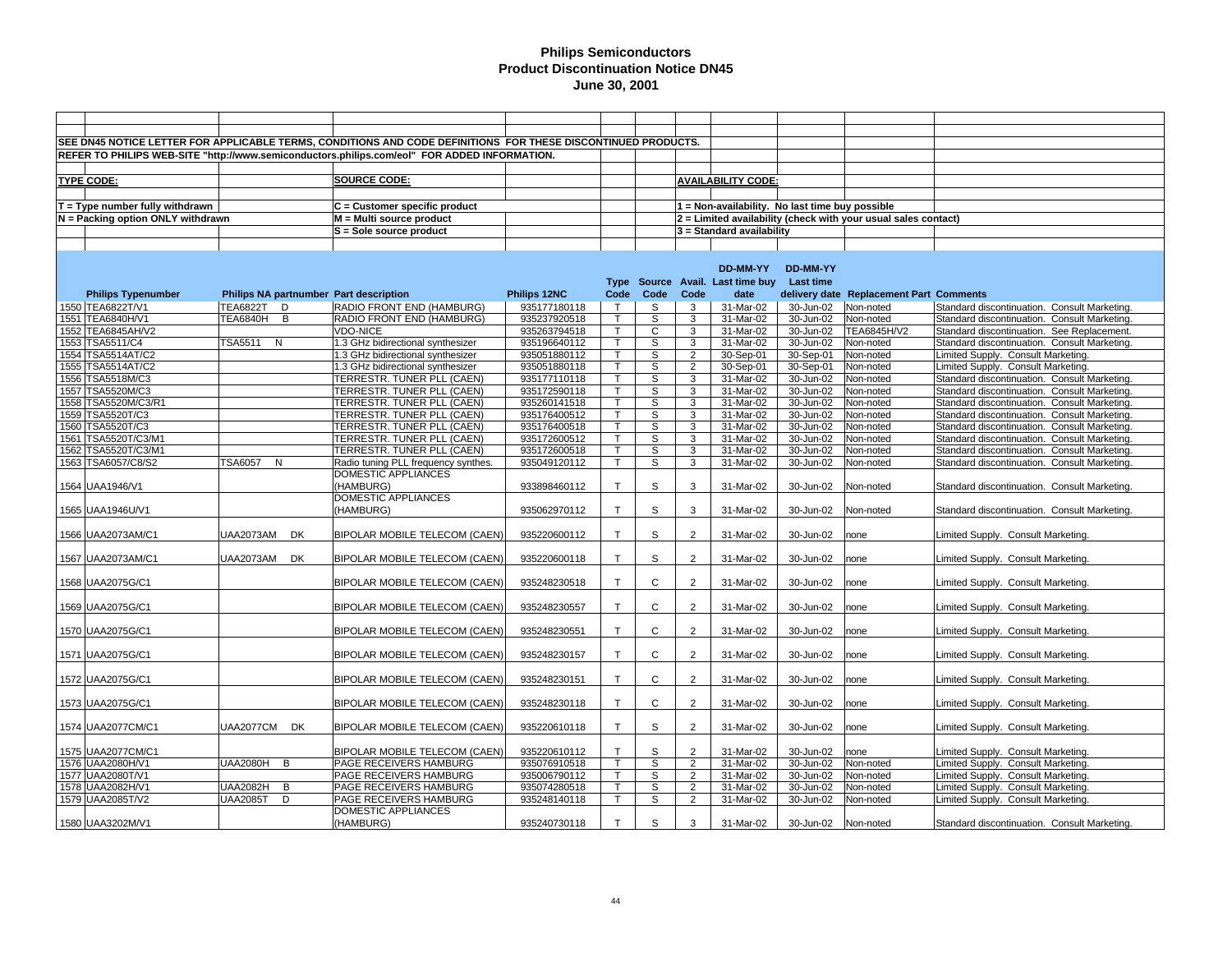|                                   |                                        | SEE DN45 NOTICE LETTER FOR APPLICABLE TERMS, CONDITIONS AND CODE DEFINITIONS FOR THESE DISCONTINUED PRODUCTS. |              |              |              |                |                                                 |           |                                                                |                                                 |
|-----------------------------------|----------------------------------------|---------------------------------------------------------------------------------------------------------------|--------------|--------------|--------------|----------------|-------------------------------------------------|-----------|----------------------------------------------------------------|-------------------------------------------------|
|                                   |                                        | REFER TO PHILIPS WEB-SITE "http://www.semiconductors.philips.com/eol" FOR ADDED INFORMATION.                  |              |              |              |                |                                                 |           |                                                                |                                                 |
|                                   |                                        |                                                                                                               |              |              |              |                |                                                 |           |                                                                |                                                 |
| <b>TYPE CODE:</b>                 |                                        | <b>SOURCE CODE:</b>                                                                                           |              |              |              |                | <b>AVAILABILITY CODE:</b>                       |           |                                                                |                                                 |
|                                   |                                        |                                                                                                               |              |              |              |                |                                                 |           |                                                                |                                                 |
| $T = Type$ number fully withdrawn |                                        | $C =$ Customer specific product                                                                               |              |              |              |                | 1 = Non-availability. No last time buy possible |           |                                                                |                                                 |
| N = Packing option ONLY withdrawn |                                        | M = Multi source product                                                                                      |              |              |              |                |                                                 |           | 2 = Limited availability (check with your usual sales contact) |                                                 |
|                                   |                                        | S = Sole source product                                                                                       |              |              |              |                | 3 = Standard availability                       |           |                                                                |                                                 |
|                                   |                                        |                                                                                                               |              |              |              |                |                                                 |           |                                                                |                                                 |
|                                   |                                        |                                                                                                               |              |              |              |                |                                                 |           |                                                                |                                                 |
|                                   |                                        |                                                                                                               |              |              |              |                | DD-MM-YY                                        | DD-MM-YY  |                                                                |                                                 |
|                                   |                                        |                                                                                                               |              |              |              |                | Type Source Avail. Last time buy                | Last time |                                                                |                                                 |
| <b>Philips Typenumber</b>         | Philips NA partnumber Part description |                                                                                                               | Philips 12NC | Code         | Code         | Code           | date                                            |           | delivery date Replacement Part Comments                        |                                                 |
|                                   |                                        | DOMESTIC APPLIANCES                                                                                           |              |              |              |                |                                                 |           |                                                                |                                                 |
| 1581 UAA3202M/V1                  | UAA3202M DB                            | (HAMBURG)                                                                                                     | 935240730112 | $\mathsf{T}$ | S            | 3              | 31-Mar-02                                       | 30-Jun-02 | Non-noted                                                      | Standard discontinuation. Consult Marketing.    |
|                                   |                                        | BIPOLAR ANALOG TELECOM                                                                                        |              |              |              |                |                                                 |           |                                                                |                                                 |
| 1582 UBA1707T/C2                  |                                        | (CAEN)                                                                                                        | 935263971112 | $\mathsf{T}$ | M            | 3              | 31-Dec-01                                       | 30-Jun-02 | Non-noted                                                      | Standard discontinuation. Consult Marketing.    |
|                                   |                                        | BIPOLAR ANALOG TELECOM                                                                                        |              |              |              |                |                                                 |           |                                                                |                                                 |
| 1583 UBA1707T/C2                  |                                        | (CAEN)                                                                                                        | 935263971118 | $\mathsf{T}$ | м            | 3              | 31-Dec-01                                       | 30-Jun-02 | Non-noted                                                      | Standard discontinuation. Consult Marketing.    |
|                                   |                                        | BIPOLAR ANALOG TELECOM                                                                                        |              |              |              |                |                                                 |           |                                                                |                                                 |
| 1584 UBA1707TS/C2                 |                                        | (CAEN)                                                                                                        | 935263881112 | $\mathsf{T}$ | м            | 3              | 31-Dec-01                                       | 30-Jun-02 | Non-noted                                                      | Standard discontinuation. Consult Marketing.    |
|                                   |                                        | <b>BIPOLAR ANALOG TELECOM</b>                                                                                 |              |              |              |                |                                                 |           |                                                                |                                                 |
| 1585 UBA1707TS/C2                 |                                        | (CAEN)                                                                                                        | 935263881118 | $\mathsf{T}$ | M            | 3              | 31-Dec-01                                       | 30-Jun-02 | Non-noted                                                      | Standard discontinuation. Consult Marketing.    |
| 1586 UBA2050AT/C1                 |                                        | MCM TELECOM (CAEN)                                                                                            | 935260690112 |              | M            | 3              | 31-Dec-01                                       | 30-Jun-02 | UBA2050T/C1                                                    | Standard discontinuation. Consult Marketing.    |
| 1587 UBA2050AT/C1                 |                                        | MCM TELECOM (CAEN)                                                                                            | 935260690118 | T            | м            | 3              | 31-Dec-01                                       | 30-Jun-02 | UBA2050T/C1                                                    | Standard discontinuation. Consult Marketing.    |
|                                   |                                        |                                                                                                               |              |              |              |                |                                                 |           |                                                                | Obsolete version. Limited Supply. See           |
| 1588 UBA8073HL/C3                 |                                        | BASIC-TYPENR NOT USED                                                                                         | 935267227118 | $\mathsf{T}$ | S            | $\overline{2}$ | 31-Mar-02                                       | 30-Jun-02 | UBA8073HL/C4                                                   | Replacement.                                    |
| 1589 UCB1100BE                    | <b>UCB1100</b><br><b>BE</b>            | <b>ICS</b>                                                                                                    | 935258120518 | $\mathsf{T}$ | м            | $\overline{1}$ | 30-Jun-00                                       | 30-Jun-00 | <b>UCB1200BE</b>                                               | Non manufacturable. See Replacement.            |
|                                   |                                        |                                                                                                               |              |              |              |                |                                                 |           | UDA1345TS/N1,                                                  |                                                 |
| 1590 UDA1309H/N1                  |                                        | AUDIO DATA CONVERSION                                                                                         | 935218510518 | $\mathsf{T}$ | S            | 3              | 31-Dec-01                                       | 31-Mar-02 | <b>UDA1344TS/N2</b>                                            | Discontinuation of process. See replacement.    |
|                                   |                                        | <b>AUDIO DATA CONVERSION</b>                                                                                  |              | $\top$       | S            |                |                                                 | 31-Mar-02 | UDA1344TS/N2,<br><b>UDA1345TS/N1</b>                           |                                                 |
| 1591 UDA1309H/N1                  |                                        |                                                                                                               | 935218510551 |              |              | 3              | 31-Dec-01                                       |           | UDA1344TS/N2.                                                  | Discontinuation of process. See replacement.    |
| 1592 UDA1309H/N1                  |                                        | AUDIO DATA CONVERSION                                                                                         | 935218510557 | $\mathsf{T}$ | S            | 3              | 31-Dec-01                                       | 31-Mar-02 | <b>UDA1345TS/N1</b>                                            | Discontinuation of process. See replacement.    |
| 1593 UDA1324TS/N1                 | <b>UDA1324TS</b><br>DK                 | AUDIO DATA CONVERSION                                                                                         | 935261233112 | $\mathsf{T}$ | S            | 3              | 31-Mar-02                                       | 30-Jun-02 | Non-noted                                                      | Standard discontinuation. Consult Marketing.    |
| 1594 UDA1324TS/N1                 | <b>DK</b><br><b>UDA1324TS</b>          | <b>AUDIO DATA CONVERSION</b>                                                                                  | 935261233118 | $\mathsf{T}$ | S            | 3              | 31-Mar-02                                       | 30-Jun-02 | Non-noted                                                      | Standard discontinuation. Consult Marketing.    |
|                                   |                                        |                                                                                                               |              |              |              |                |                                                 |           |                                                                |                                                 |
| 1595 UDA1328T/N1/S1               |                                        | AUDIO DATA CONVERSION                                                                                         | 935263680112 | $\mathsf{T}$ | $\mathsf C$  |                | 30-Jun-01                                       | 30-Jun-01 | UDA1328T/N1                                                    | Non manufacturable. See Replacement.            |
|                                   |                                        |                                                                                                               |              |              |              |                |                                                 |           |                                                                |                                                 |
| 1596 UDA1328T/N1/S1               |                                        | AUDIO DATA CONVERSION                                                                                         | 935263680118 | $\mathsf{T}$ | $\mathsf{C}$ | $\mathbf 1$    | 30-Jun-01                                       | 30-Jun-01 | UDA1328T/N1                                                    | Non manufacturable. See Replacement.            |
| 1597 UDA1340M/N1                  | <b>UDA1340M</b><br>D                   | AUDIO DATA CONVERSION                                                                                         | 935220280112 | $\mathsf{T}$ | S            | 3              | 31-Mar-02                                       | 30-Jun-02 | Non-noted                                                      | Standard discontinuation. Consult Marketing.    |
| 1598 UDA1340M/N1                  | <b>UDA1340M</b><br>D                   | AUDIO DATA CONVERSION                                                                                         | 935220280118 | т            | S            | 3              | 31-Mar-02                                       | 30-Jun-02 | Non-noted                                                      | Standard discontinuation. Consult Marketing.    |
| 1599 UDA1360TS/N1                 | <b>UDA1360TS</b><br>DK                 | AUDIO DATA CONVERSION                                                                                         | 935261537112 | $\mathsf{T}$ | S            | 3              | 31-Mar-02                                       | 30-Jun-02 | UDA1361TS/N1                                                   | Standard discontinuation. See Replacement.      |
| 1600 UDA1360TS/N1                 | <b>DK</b><br><b>UDA1360TS</b>          | AUDIO DATA CONVERSION                                                                                         | 935261537118 |              | S            | 3              | 31-Mar-02                                       | 30-Jun-02 | <b>UDA1361TS/N1</b>                                            | Standard discontinuation. See Replacement.      |
| 1601 UMA1002H/F1                  | <b>UMA1002H</b><br>BE                  | PERSONAL COMMUNICATION                                                                                        | 935197070518 | $\mathsf{T}$ | S            | 3              | 31-Mar-02                                       | 30-Jun-02 | Non-noted                                                      | Standard discontinuation. Consult Marketing.    |
| 1602 UMA1002T/F1                  | <b>UMA1002T</b><br>D                   | PERSONAL COMMUNICATION                                                                                        | 935197060112 |              | S            | 3              | 31-Mar-02                                       | 30-Jun-02 | Non-noted                                                      | Standard discontinuation. Consult Marketing.    |
| 1603 UMA1002T/F1                  | <b>UMA1002T</b><br>D                   | PERSONAL COMMUNICATION                                                                                        | 935197060118 | T            | S            | 3              | 31-Mar-02                                       | 30-Jun-02 | Non-noted                                                      | Standard discontinuation. Consult Marketing.    |
|                                   |                                        |                                                                                                               |              |              |              |                |                                                 |           |                                                                | Standard discontuation. Limited Supply. Consult |
| 1604 UMA1014T/C2                  | <b>UMA1014T D</b>                      | BIPOLAR MOBILE TELECOM (CAEN)                                                                                 | 935046030518 | $\top$       | S            | $\overline{2}$ | 31-Mar-02                                       | 30-Jun-02 | Non-noted                                                      | Marketing.                                      |
|                                   |                                        |                                                                                                               |              |              |              |                |                                                 |           |                                                                | Standard discontuation. Limited Supply. Consult |
| 1605 UMA1014T/C2                  | UMA1014T D                             | BIPOLAR MOBILE TELECOM (CAEN)                                                                                 | 935046030512 | $\mathsf{T}$ | S            | $\overline{2}$ | 31-Mar-02                                       | 30-Jun-02 | Non-noted                                                      | Marketing.                                      |
|                                   |                                        |                                                                                                               |              |              |              |                |                                                 |           |                                                                | Standard discontuation. Limited Supply. Consult |
| 1606 UMA1014T/C2                  | UMA1014T D                             | BIPOLAR MOBILE TELECOM (CAEN)                                                                                 | 935046030112 | $\top$       | S            | $\overline{2}$ | 31-Mar-02                                       | 30-Jun-02 | Non-noted                                                      | Marketing.                                      |
|                                   |                                        |                                                                                                               |              |              |              |                |                                                 |           |                                                                |                                                 |
| 1607 UMA1021AM/C1                 | UMA1021AM DK                           | BIPOLAR MOBILE TELECOM (CAEN)                                                                                 | 935260845112 | $\mathsf{T}$ | S            | 3              | 31-Mar-02                                       | 30-Jun-02 | Non-noted                                                      | Standard discontinuation. Consult Marketing.    |
| 1608 UMA1021AM/C1                 | UMA1021AM DK                           | BIPOLAR MOBILE TELECOM (CAEN)                                                                                 | 935260845118 | $\mathsf{T}$ | S            | 3              | 31-Mar-02                                       | 30-Jun-02 | Non-noted                                                      | Standard discontinuation. Consult Marketing.    |
|                                   |                                        |                                                                                                               |              |              |              |                |                                                 |           |                                                                |                                                 |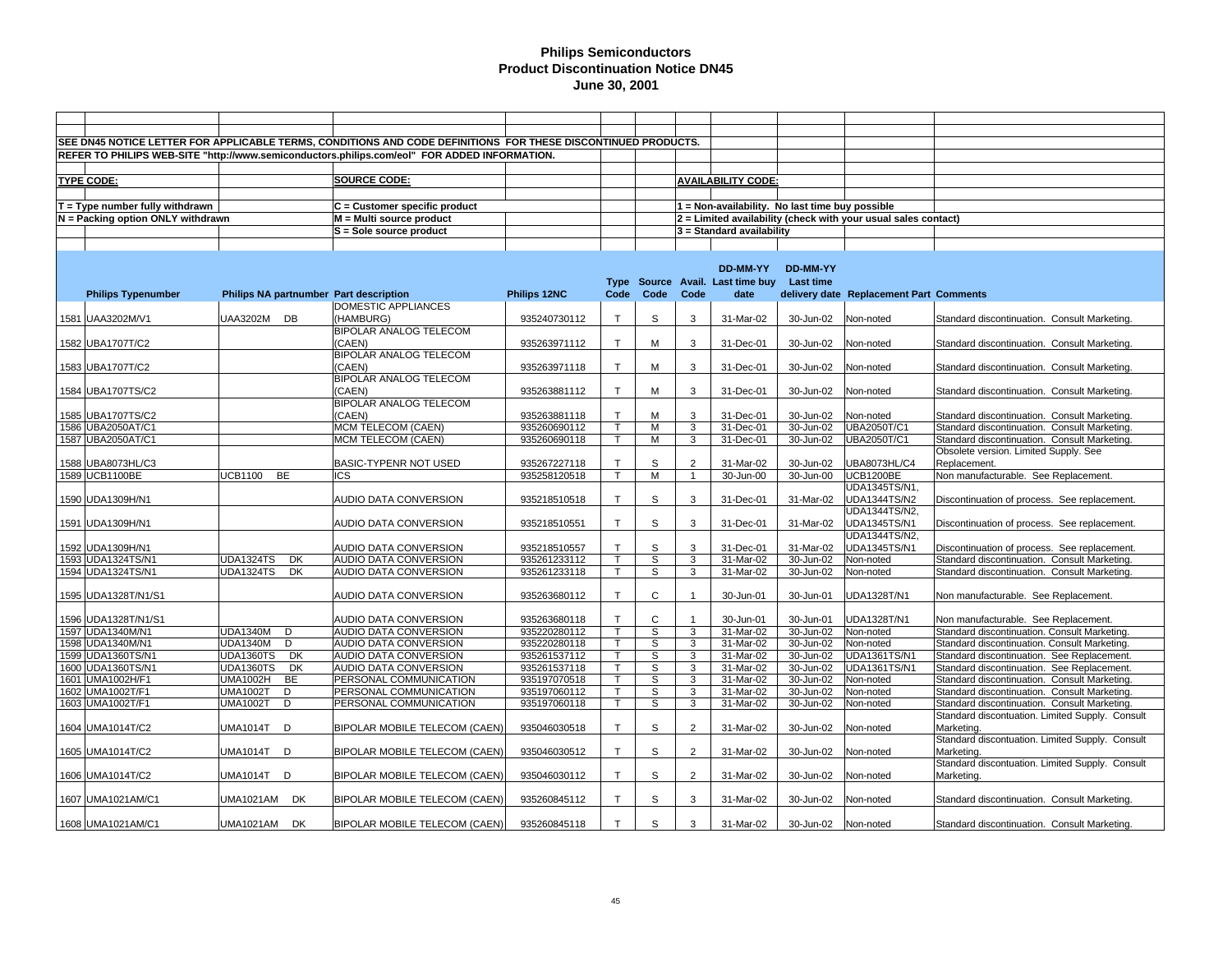|                                   |                                        | SEE DN45 NOTICE LETTER FOR APPLICABLE TERMS, CONDITIONS AND CODE DEFINITIONS FOR THESE DISCONTINUED PRODUCTS. |              |                         |                |                      |                                                 |           |                                                                |                                                |
|-----------------------------------|----------------------------------------|---------------------------------------------------------------------------------------------------------------|--------------|-------------------------|----------------|----------------------|-------------------------------------------------|-----------|----------------------------------------------------------------|------------------------------------------------|
|                                   |                                        | REFER TO PHILIPS WEB-SITE "http://www.semiconductors.philips.com/eol" FOR ADDED INFORMATION.                  |              |                         |                |                      |                                                 |           |                                                                |                                                |
|                                   |                                        |                                                                                                               |              |                         |                |                      |                                                 |           |                                                                |                                                |
|                                   |                                        | <b>SOURCE CODE:</b>                                                                                           |              |                         |                |                      |                                                 |           |                                                                |                                                |
| <b>TYPE CODE:</b>                 |                                        |                                                                                                               |              |                         |                |                      | <b>AVAILABILITY CODE:</b>                       |           |                                                                |                                                |
|                                   |                                        |                                                                                                               |              |                         |                |                      |                                                 |           |                                                                |                                                |
| $T = Type$ number fully withdrawn |                                        | C = Customer specific product                                                                                 |              |                         |                |                      | 1 = Non-availability. No last time buy possible |           |                                                                |                                                |
| N = Packing option ONLY withdrawn |                                        | M = Multi source product                                                                                      |              |                         |                |                      |                                                 |           | 2 = Limited availability (check with your usual sales contact) |                                                |
|                                   |                                        | S = Sole source product                                                                                       |              |                         |                |                      | 3 = Standard availability                       |           |                                                                |                                                |
|                                   |                                        |                                                                                                               |              |                         |                |                      |                                                 |           |                                                                |                                                |
|                                   |                                        |                                                                                                               |              |                         |                |                      |                                                 |           |                                                                |                                                |
|                                   |                                        |                                                                                                               |              |                         |                |                      | DD-MM-YY                                        | DD-MM-YY  |                                                                |                                                |
|                                   |                                        |                                                                                                               |              |                         |                |                      | Type Source Avail. Last time buy Last time      |           |                                                                |                                                |
| <b>Philips Typenumber</b>         | Philips NA partnumber Part description |                                                                                                               | Philips 12NC | Code                    | Code           | Code                 | date                                            |           | delivery date Replacement Part Comments                        |                                                |
|                                   |                                        |                                                                                                               |              |                         |                |                      |                                                 |           |                                                                |                                                |
| 1609 V1CMCP02-1                   | V1CMCP02-1 B                           | V1CMCP02-1B, Customer Specific                                                                                | 935265829157 | $\mathsf{T}$            | C              | $\mathbf{1}$         | 30-Jun-01                                       | 30-Jun-01 | <b>NONE</b>                                                    | Non production. Customer specific.             |
|                                   |                                        |                                                                                                               |              |                         |                |                      |                                                 |           |                                                                | Non manufacturable. Customer specific. Consult |
| 1610 V1CMCP02-2                   | V1CMCP02-2 B                           | V1CMCP02-2B                                                                                                   | 935266454557 | $\mathsf{T}$            | C              |                      | 30-Jun-01                                       | 30-Jun-01 | <b>NONE</b>                                                    | Marketing.                                     |
|                                   |                                        | V1CMCP02-3E, CUSTOMER                                                                                         |              |                         |                |                      |                                                 |           |                                                                | Non manufacturable. Customer specific. Consult |
| 1611 V1CMCP02-3                   | V1CMCP02-3 E                           | <b>SPECIFIC</b>                                                                                               | 935265831157 | $\mathsf{T}$            | C              | $\mathbf{1}$         | 30-Jun-01                                       | 30-Jun-01 | <b>NONE</b>                                                    | Marketing.                                     |
|                                   |                                        | V1CMCP02-4E, CUSTOMER                                                                                         |              |                         |                |                      |                                                 |           |                                                                | Non manufacturable. Customer specific. Consult |
| 1612 V1CMCP02-4                   | V1CMCP02-4 E                           | <b>SPECIFIC</b>                                                                                               | 935265833557 | T                       | C              |                      | 30-Jun-01                                       | 30-Jun-01 | <b>NONE</b>                                                    | Marketing.                                     |
|                                   |                                        | V1CMCP03-1B, CUSTOMER                                                                                         |              |                         |                |                      |                                                 |           |                                                                | Non manufacturable. Customer specific. Consult |
| 1613 V1CMCP03-1                   | V1CMCP03-1 B                           | <b>SPECIFIC</b>                                                                                               | 935266929157 | $\mathsf{T}$            | C              |                      | 30-Jun-01                                       |           | <b>NONE</b>                                                    | Marketing.                                     |
|                                   |                                        |                                                                                                               |              |                         |                |                      |                                                 | 30-Jun-01 |                                                                |                                                |
|                                   |                                        | V1CMCP03-2B, CUSTOMER                                                                                         |              |                         |                |                      |                                                 |           |                                                                | Non manufacturable. Customer specific. Consult |
| 1614 V1CMCP03-2                   | V1CMCP03-2 B                           | <b>SPECIFIC</b>                                                                                               | 935266931557 | $\mathsf{T}$            | C              |                      | 30-Jun-01                                       | 30-Jun-01 | <b>NONE</b>                                                    | Marketing.                                     |
|                                   |                                        | V1CMCP03-3E, CUSTOMER                                                                                         |              |                         |                |                      |                                                 |           |                                                                | Non manufacturable. Customer specific. Consult |
| 1615 V1CMCP03-3                   | V1CMCP03-3 E                           | <b>SPECIFIC</b>                                                                                               | 935266932157 | $\mathsf{T}$            | $\mathsf{C}$   | 1                    | 30-Jun-01                                       | 30-Jun-01 | <b>NONE</b>                                                    | Marketing.                                     |
|                                   |                                        | V1CMCP03-4E, CUSTOMER                                                                                         |              |                         |                |                      |                                                 |           |                                                                | Non manufacturable. Customer specific. Consult |
| 1616 V1CMCP03-4                   | V1CMCP03-4 E                           | <b>SPECIFIC</b>                                                                                               | 935266933557 | T                       | C              |                      | 30-Jun-01                                       | 30-Jun-01 | <b>NONE</b>                                                    | Marketing.                                     |
| 1617 VEB2514                      | <b>VEB2514</b><br><b>SD</b>            | <b>VEB2514</b>                                                                                                | 935265677112 | $\mathsf{T}$            | S              | $\mathbf{1}$         | 30-Jun-01                                       | 30-Jun-01 | Non-noted                                                      | Non manufacturable. Consult Marketing.         |
| 1618 VEB2520                      | <b>VEB2520</b><br>SD                   | <b>VEB2520</b>                                                                                                | 935265678112 | T.                      | S              | $\mathbf{1}$         | 30-Jun-01                                       | 30-Jun-01 | Non-noted                                                      | Non manufacturable. Consult Marketing.         |
| 1619 VEB2596                      | SD<br><b>VEB2596</b>                   | <b>VEB2596</b>                                                                                                | 935265956112 | T.                      | S              | $\mathbf{1}$         | 30-Jun-01                                       | 30-Jun-01 | Non-noted                                                      | Non manufacturable. Consult Marketing.         |
| 1620 VEB2690A                     | VEB2690A SD                            | <b>VEB2690</b>                                                                                                | 935265680112 | $\mathsf T$             | S              | $\mathbf{1}$         | 30-Jun-01                                       | 30-Jun-01 | Non-noted                                                      | Non manufacturable. Consult Marketing.         |
| 1621 VEB2777                      | <b>VEB2777</b><br><b>SD</b>            | <b>VEB2777</b>                                                                                                | 935265682112 | $\mathsf{T}$            | S              | $\mathbf{1}$         | 30-Jun-01                                       | 30-Jun-01 | Non-noted                                                      | Non manufacturable. Consult Marketing.         |
| 1622 VEB2789                      | SD<br><b>VEB2789</b>                   | <b>VEB2789</b>                                                                                                | 935265684112 | $\mathsf{T}$            | S              | $\overline{1}$       | 30-Jun-01                                       | 30-Jun-01 | Non-noted                                                      | Non manufacturable. Consult Marketing.         |
| 1623 VEB2820A                     | <b>SD</b><br><b>VEB2820A</b>           | <b>VEB2820A</b>                                                                                               | 935265957112 | T.                      | $\mathbb S$    | $\blacktriangleleft$ | 30-Jun-01                                       | 30-Jun-01 | Non-noted                                                      | Non manufacturable. Consult Marketing.         |
| 1624 VEB2848                      | <b>SD</b><br><b>VEB2848</b>            | <b>VEB2848</b>                                                                                                | 935265958112 | T                       | S              | $\mathbf{1}$         | 30-Jun-01                                       | 30-Jun-01 | Non-noted                                                      | Non manufacturable. Consult Marketing.         |
| 1625 VEB2993                      | <b>VEB2993</b><br>CA                   | <b>VEB2993</b>                                                                                                | 935265845024 | $\mathsf{T}$            | $\overline{s}$ | $\mathbf{1}$         | 30-Jun-01                                       | 30-Jun-01 | Non-noted                                                      | Non manufacturable. Consult Marketing          |
| 1626 VES1514-2                    | VES1514-2 A                            | VES1514-2                                                                                                     | 935265599112 | T                       | S              | $\mathbf{1}$         | 30-Jun-01                                       | 30-Jun-01 | Non-noted                                                      | Non manufacturable. Consult Marketing.         |
| 1627 VES1514-3                    | VES1514-3<br>A                         | VES1514-3                                                                                                     | 935265602518 | $\mathsf{T}$            | $\overline{s}$ | $\mathbf{1}$         | 30-Jun-01                                       | 30-Jun-01 | Non-noted                                                      | Non manufacturable. Consult Marketing.         |
| 1628 VES1520-2                    | VES1520-2 B                            | VES1520-2                                                                                                     | 935265603557 | T.                      | S              | $\overline{1}$       | 30-Jun-01                                       | 30-Jun-01 | Non-noted                                                      | Non manufacturable. Consult Marketing.         |
| 1629 VES1643A2                    | VES1643A2 A                            | <b>VES1643A2</b>                                                                                              | 935265605518 | $\overline{\mathsf{T}}$ | S              | $\mathbf{1}$         | 30-Jun-01                                       | 30-Jun-01 | Non-noted                                                      | Non manufacturable. Consult Marketing.         |
| 1630 VES1643A3                    | VES1643A3<br>A                         | <b>VES1643A3</b>                                                                                              | 935265607112 | $\mathsf{T}$            | S              | $\mathbf{1}$         | 30-Jun-01                                       | 30-Jun-01 | Non-noted                                                      | Non manufacturable. Consult Marketing.         |
| 1631 VES1777-3                    | VES1777-3<br>A                         | VES1777-3                                                                                                     | 935265609112 | T                       | S              | $\mathbf{1}$         | 30-Jun-01                                       | 30-Jun-01 | Non-noted                                                      | Non manufacturable. Consult Marketing.         |
| 1632 VES1777-5                    | VES1777-5<br>$\overline{B}$            | VES1777-5                                                                                                     | 935265611557 | T.                      | $\overline{s}$ | $\mathbf{1}$         | 30-Jun-01                                       | 30-Jun-01 | Non-noted                                                      | Non manufacturable. Consult Marketing.         |
| 1633 VES1789-2                    | VES1789-2 A                            | <b>VES1789-2</b>                                                                                              | 935265612112 | $\overline{\mathsf{T}}$ | s              | $\mathbf{1}$         | 30-Jun-01                                       | 30-Jun-01 | Non-noted                                                      | Non manufacturable. Consult Marketing.         |
| 1634 VES1789-3                    | VES1789-3<br>$\overline{A}$            | VES1789-3                                                                                                     | 935265598518 | T.                      | S              | $\mathbf{1}$         | 30-Jun-01                                       | 30-Jun-01 | Non-noted                                                      | Non manufacturable. Consult Marketing.         |
| 1635 VES1789A3                    | <b>VES1789A3</b><br>A                  | <b>VES1789A3</b>                                                                                              | 935265600518 | $\overline{\mathsf{T}}$ | S              | $\overline{1}$       | 30-Jun-01                                       | 30-Jun-01 | Non-noted                                                      | Non manufacturable. Consult Marketing.         |
| 1636 VES1820X1                    | $\overline{B}$<br><b>VES1820X1</b>     | <b>VES1820X1</b>                                                                                              | 935264530157 | $\mathsf{T}$            | $\mathbb S$    | $\mathbf{1}$         | 30-Jun-01                                       | 30-Jun-01 | VES1820x2                                                      | Non manufacturable. See Replacement.           |
| 1637 VES1893-2                    | VES1893-2<br>$\overline{B}$            | VES1893-2                                                                                                     | 935265614557 | $\mathsf{T}$            | S              | $\mathbf{1}$         | 30-Jun-01                                       | 30-Jun-01 | Non-noted                                                      | Non manufacturable. Consult Marketing.         |
| 1638 VES2020-3                    | $\, {\sf B}$<br>VES2020-3              | VES2020-3                                                                                                     | 935265601557 | T.                      | S              | $\mathbf{1}$         | 30-Jun-01                                       | 30-Jun-01 | Non-noted                                                      | Non manufacturable. Consult Marketing.         |
| 1639 VES2020-4                    | VES2020-4<br>B                         | VES2020-4                                                                                                     | 935265604557 | $\mathsf{T}$            | S              | 1                    | 30-Jun-01                                       | 30-Jun-01 | Non-noted                                                      | Non manufacturable. Consult Marketing.         |
| 1640 VES2700-3                    | $\bar{B}$<br>VES2700-3                 | VES2700-3                                                                                                     | 935265606557 | T.                      | S              | $\mathbf{1}$         | 30-Jun-01                                       | 30-Jun-01 | Non-noted                                                      | Non manufacturable. Consult Marketing.         |
| 1641 VES2750-1                    | VES2750-1<br>B                         | VES2750-1                                                                                                     | 935265608157 | $\mathsf{T}$            | S              |                      | 30-Jun-01                                       | 30-Jun-01 | Non-noted                                                      | Non manufacturable. Consult Marketing.         |
| 1642 VES2750-2                    | B<br>VES2750-2                         | <b>VES2750</b>                                                                                                | 935268655557 | $\mathsf{T}$            | S              | $\overline{1}$       | 30-Jun-01                                       | 30-Jun-01 | Non-noted                                                      | Non manufacturable. Consult Marketing.         |
| 1643 VES4123A                     | <b>VES4123A</b><br>$\overline{A}$      | <b>VES4123A</b>                                                                                               | 935265610112 | $\mathsf T$             | S              |                      | 30-Jun-01                                       | 30-Jun-01 | Non-noted                                                      | Non manufacturable. Consult Marketing.         |
| 1644 VES4143-2                    | VES4143-2<br>$\overline{A}$            | VES4143-2                                                                                                     | 935265613518 | T                       | S              | $\overline{1}$       | 30-Jun-01                                       | 30-Jun-01 | Non-noted                                                      | Non manufacturable. Consult Marketing.         |
|                                   |                                        |                                                                                                               |              |                         |                |                      |                                                 |           |                                                                |                                                |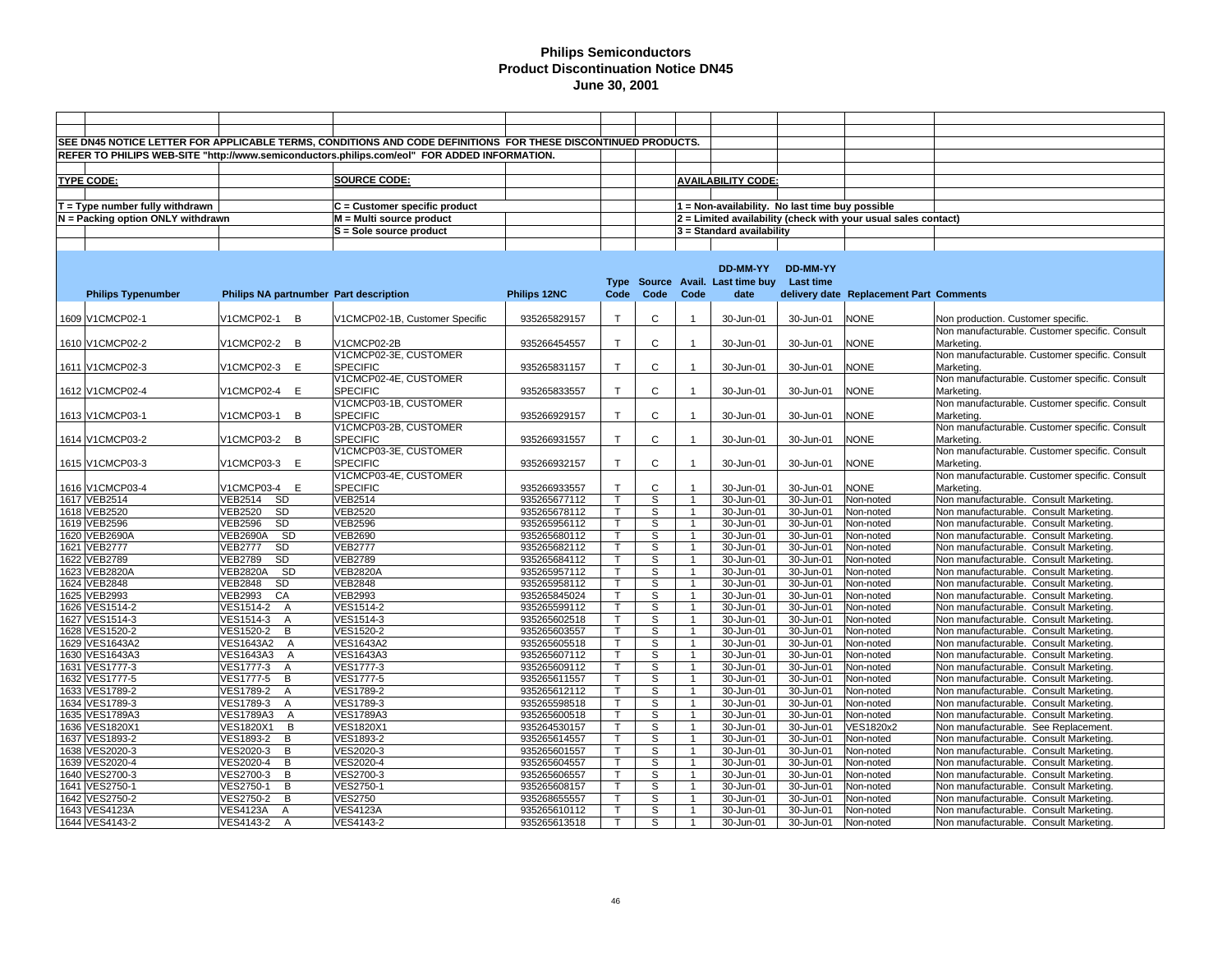|                                   |                        | SEE DN45 NOTICE LETTER FOR APPLICABLE TERMS, CONDITIONS AND CODE DEFINITIONS FOR THESE DISCONTINUED PRODUCTS. |              |              |              |                |                                                 |                 |                                                                |                                                  |
|-----------------------------------|------------------------|---------------------------------------------------------------------------------------------------------------|--------------|--------------|--------------|----------------|-------------------------------------------------|-----------------|----------------------------------------------------------------|--------------------------------------------------|
|                                   |                        | REFER TO PHILIPS WEB-SITE "http://www.semiconductors.philips.com/eol" FOR ADDED INFORMATION.                  |              |              |              |                |                                                 |                 |                                                                |                                                  |
|                                   |                        |                                                                                                               |              |              |              |                |                                                 |                 |                                                                |                                                  |
|                                   |                        |                                                                                                               |              |              |              |                |                                                 |                 |                                                                |                                                  |
| <b>TYPE CODE:</b>                 |                        | <b>SOURCE CODE:</b>                                                                                           |              |              |              |                | <b>AVAILABILITY CODE:</b>                       |                 |                                                                |                                                  |
|                                   |                        |                                                                                                               |              |              |              |                |                                                 |                 |                                                                |                                                  |
| $T = Type$ number fully withdrawn |                        | C = Customer specific product                                                                                 |              |              |              |                | 1 = Non-availability. No last time buy possible |                 |                                                                |                                                  |
| N = Packing option ONLY withdrawn |                        | M = Multi source product                                                                                      |              |              |              |                |                                                 |                 | 2 = Limited availability (check with your usual sales contact) |                                                  |
|                                   |                        | S = Sole source product                                                                                       |              |              |              |                | 3 = Standard availability                       |                 |                                                                |                                                  |
|                                   |                        |                                                                                                               |              |              |              |                |                                                 |                 |                                                                |                                                  |
|                                   |                        |                                                                                                               |              |              |              |                |                                                 |                 |                                                                |                                                  |
|                                   |                        |                                                                                                               |              |              |              |                | DD-MM-YY                                        | <b>DD-MM-YY</b> |                                                                |                                                  |
|                                   |                        |                                                                                                               |              |              |              |                | Type Source Avail. Last time buy Last time      |                 |                                                                |                                                  |
| <b>Philips Typenumber</b>         |                        | Philips NA partnumber Part description                                                                        | Philips 12NC | Code         | Code         | Code           | date                                            |                 | delivery date Replacement Part Comments                        |                                                  |
| 1645 VES4143X-2                   | VES4143X-2 A           | VES4143X-2                                                                                                    | 935265615518 | $\top$       | S            | $\overline{1}$ | 30-Jun-01                                       | 30-Jun-01       | Non-noted                                                      | Non manufacturable. Consult Marketing.           |
|                                   |                        | VES4143X-3                                                                                                    |              |              |              | $\overline{1}$ |                                                 |                 |                                                                |                                                  |
| 1646 VES4143X-3                   | VES4143X-3 A           |                                                                                                               | 935265616112 |              | S            |                | 30-Jun-01                                       | 30-Jun-01       | Non-noted                                                      | Non manufacturable. Consult Marketing.           |
| 1647 VES5453X                     | <b>VES5453X A</b>      | <b>VES5453X</b>                                                                                               | 935265617112 |              | S            |                | 30-Jun-01                                       | 30-Jun-01       | Non-noted                                                      | Non manufacturable. Consult Marketing.           |
| 1648 VES5453X-1                   | VES5453X-1 A           | VES5453X-1                                                                                                    | 935265618518 |              | S            | $\mathbf{1}$   | 30-Jun-01                                       | 30-Jun-01       | Non-noted                                                      | Non manufacturable. Consult Marketing.           |
| 1649 VES6100-10                   | VES6100-10<br>B        | VES6100-10                                                                                                    | 935265619557 |              | S            |                | 30-Jun-01                                       | 30-Jun-01       | Non-noted                                                      | Non manufacturable. Consult Marketing.           |
| 1650 VES6200A1                    | <b>VES6200A1</b><br>E  | <b>VES6200A1</b>                                                                                              | 935266368157 |              | S            |                | 30-Jun-01                                       | 30-Jun-01       | Non-noted                                                      | Non manufacturable. Consult Marketing.           |
| 1651 VES6200A2                    | <b>VES6200A2</b><br>Е  | <b>VES6200A2</b>                                                                                              | 935266010557 | $\mathsf{T}$ | S            |                | 30-Jun-01                                       | 30-Jun-01       | Non-noted                                                      | Non manufacturable. Consult Marketing.           |
| 1652 VES9513B3                    | VES9513B3<br>A         | VES9513B3                                                                                                     | 935265338112 | $\mathsf{T}$ | S            | $\overline{1}$ | 30-Jun-01                                       | 30-Jun-01       | Non-noted                                                      | Non manufacturable. Consult Marketing.           |
|                                   |                        |                                                                                                               |              |              |              |                |                                                 |                 |                                                                | Discountenance of 1.5 micron technology. Limited |
| 1653 VNS67700B4                   | <b>VNS67700B4</b><br>E | VNS67700B4                                                                                                    | 935269072557 | $\mathsf{T}$ | C            | $\overline{2}$ | 01-Oct-01                                       | 10-Oct-02       | Non-noted                                                      | Supply. Consult Marketing.                       |
| 1654 VNS80000-2                   | B<br>VNS80000-2        | VNS80000-2                                                                                                    | 935264858557 | $\mathsf{T}$ | M            | $\overline{2}$ | 31-Dec-01                                       | 30-Jun-02       | VNS80000B2                                                     | Limited Supply. Consult Marketing.               |
| 1655 VNS80000A2                   | VNS80000A2<br>B        | <b>VNS80000A2</b>                                                                                             | 935264861557 | $\mathsf{T}$ | M            | $\overline{2}$ | 31-Dec-01                                       | 30-Jun-02       | VNS80000B2                                                     | Limited Supply. Consult Marketing.               |
| 1656 VNS80000A3                   | VNS80000A3<br>CA       | <b>VNS8000A3</b>                                                                                              | 935266458024 | $\mathsf{T}$ | M            | $\overline{2}$ | 31-Dec-01                                       | 30-Jun-02       | VNS80000B2                                                     | Limited Supply. Consult Marketing.               |
|                                   |                        |                                                                                                               |              |              |              |                |                                                 |                 |                                                                | Not manufacturable, customer specific. Consult   |
| 1657 VP06630-4                    | VP06630-4 B            | VP06630-4B, CUSTOMER SPECIFIC                                                                                 | 935266015557 | $\mathsf{T}$ | $\mathsf C$  |                | 30-Jun-01                                       | 30-Jun-01       | <b>NONE</b>                                                    | Marketing.                                       |
|                                   |                        |                                                                                                               |              |              |              |                |                                                 |                 |                                                                | Not manufacturable, customer specific. Consult   |
| 1658 VP06630-4                    | VP06630-4 B            | VP06630-4B, CUSTOMER SPECIFIC                                                                                 | 935266015557 | $\mathsf{T}$ | C            |                | 30-Jun-01                                       | 30-Jun-01       | <b>NONE</b>                                                    | Marketing.                                       |
|                                   |                        | VP06630-5CA, CUSTOMER                                                                                         |              |              |              |                |                                                 |                 |                                                                | Not manufacturable, customer specific. Consult   |
| 1659 VP06630-5                    | VP06630-5 CA           | <b>SPECIFIC</b>                                                                                               | 935266424024 | $\mathsf{T}$ | C            |                | 30-Jun-01                                       | 30-Jun-01       | <b>NONE</b>                                                    | Marketing.                                       |
|                                   |                        | VP06630-5CA, CUSTOMER                                                                                         |              |              |              |                |                                                 |                 |                                                                | Not manufacturable, customer specific. Consult   |
| 1660 VP06630-5                    | VP06630-5 CA           | <b>SPECIFIC</b>                                                                                               | 935266424024 | $\mathsf{T}$ | $\mathsf{C}$ |                | 30-Jun-01                                       | 30-Jun-01       | <b>NONE</b>                                                    | Marketing.                                       |
|                                   |                        | VP06630-6CA, CUSTOMER                                                                                         |              |              |              |                |                                                 |                 |                                                                | Not manufacturable, customer specific. Consult   |
| 1661 VP06630-6                    | VP06630-6<br>CA        | <b>SPECIFIC</b>                                                                                               | 935266425024 | $\mathsf{T}$ | C            |                | 30-Jun-01                                       | 30-Jun-01       | <b>NONE</b>                                                    | Marketing.                                       |
|                                   |                        | VP06630-6CA, CUSTOMER                                                                                         |              |              |              |                |                                                 |                 |                                                                | Not manufacturable, customer specific. Consult   |
| 1662 VP06630-6                    | VP06630-6 CA           | <b>SPECIFIC</b>                                                                                               | 935266425024 | $\mathsf{T}$ | C            |                | 30-Jun-01                                       | 30-Jun-01       | <b>NONE</b>                                                    | Marketing.                                       |
|                                   |                        |                                                                                                               |              |              |              |                |                                                 |                 |                                                                | Not manufacturable, customer specific. Consult   |
| 1663 VP06815A2                    | VP06815A2 B            | VP06815A2B, CUSTOMER SPECIFIC                                                                                 | 935266018557 | $\mathsf{T}$ | $\mathsf{C}$ | $\overline{1}$ | 30-Jun-01                                       | 30-Jun-01       | <b>NONE</b>                                                    | Marketing.                                       |
|                                   |                        |                                                                                                               |              |              |              |                |                                                 |                 |                                                                | Not manufacturable, customer specific. Consult   |
| 1664 VP06815A2                    | VP06815A2 B            | VP06815A2B, CUSTOMER SPECIFIC                                                                                 | 935266018557 | $\mathsf{T}$ | C            |                | 30-Jun-01                                       | 30-Jun-01       | <b>NONE</b>                                                    | Marketing.                                       |
|                                   |                        |                                                                                                               |              |              |              |                |                                                 |                 |                                                                | Not manufacturable, customer specific. Consult   |
| 1665 VP06819-2                    | VP06819-2 B            | VP06819-2B, CUSTOMER SPECIFIC                                                                                 | 935266019557 | $\mathsf{T}$ | C            |                | 30-Jun-01                                       | 30-Jun-01       | <b>NONE</b>                                                    | Marketing.                                       |
|                                   |                        |                                                                                                               |              |              |              |                |                                                 |                 |                                                                | Not manufacturable, customer specific. Consult   |
| 1666 VP06819-2                    | VP06819-2<br>B         | VP06819-2B, CUSTOMER SPECIFIC                                                                                 | 935266019557 | $\mathsf{T}$ | C            |                | 30-Jun-01                                       | 30-Jun-01       | <b>NONE</b>                                                    | Marketing.                                       |
|                                   |                        |                                                                                                               |              |              |              |                |                                                 |                 |                                                                | Not manufacturable, customer specific. Consult   |
|                                   |                        |                                                                                                               |              |              |              |                |                                                 |                 |                                                                |                                                  |
| 1667 VP06926-2                    | VP06926-2 B            | VP06926-2B, CUSTOMER SPECIFIC                                                                                 | 935266020557 | $\mathsf{T}$ | C            |                | 30-Jun-01                                       | 30-Jun-01       | <b>NONE</b>                                                    | Marketing.                                       |
|                                   |                        |                                                                                                               |              |              |              |                |                                                 |                 |                                                                | Not manufacturable, customer specific. Consult   |
| 1668 VP06926-2                    | VP06926-2 B            | VP06926-2B, CUSTOMER SPECIFIC                                                                                 | 935266020557 | $\mathsf{T}$ | $\mathsf{C}$ |                | 30-Jun-01                                       | 30-Jun-01       | <b>NONE</b>                                                    | Marketing.                                       |
|                                   |                        |                                                                                                               |              |              |              |                |                                                 |                 |                                                                | Not manufacturable, customer specific. Consult   |
| 1669 VP06965-2                    | VP06965-2 A            | VP06965-2A, CUSTOMER SPECIFIC                                                                                 | 935266384112 | $\mathsf{T}$ | C            |                | 30-Jun-01                                       | 30-Jun-01       | <b>NONE</b>                                                    | Marketing.                                       |
|                                   |                        |                                                                                                               |              |              |              |                |                                                 |                 |                                                                | Not manufacturable, customer specific. Consult   |
| 1670 VP06965-2                    | VP06965-2 A            | VP06965-2A, CUSTOMER SPECIFIC                                                                                 | 935266384112 | $\mathsf{T}$ | C            |                | 30-Jun-01                                       | 30-Jun-01       | <b>NONE</b>                                                    | Marketing.                                       |
|                                   |                        | VP06965-3A-T, CUSTOMER                                                                                        |              |              |              |                |                                                 |                 |                                                                | Not manufacturable, customer specific. Consult   |
| 1671 VP06965-3                    | VP06965-3 A            | <b>SPECIFIC</b>                                                                                               | 935266225518 | $\mathsf{T}$ | $\mathsf{C}$ |                | 30-Jun-01                                       | 30-Jun-01       | <b>NONE</b>                                                    | Marketing.                                       |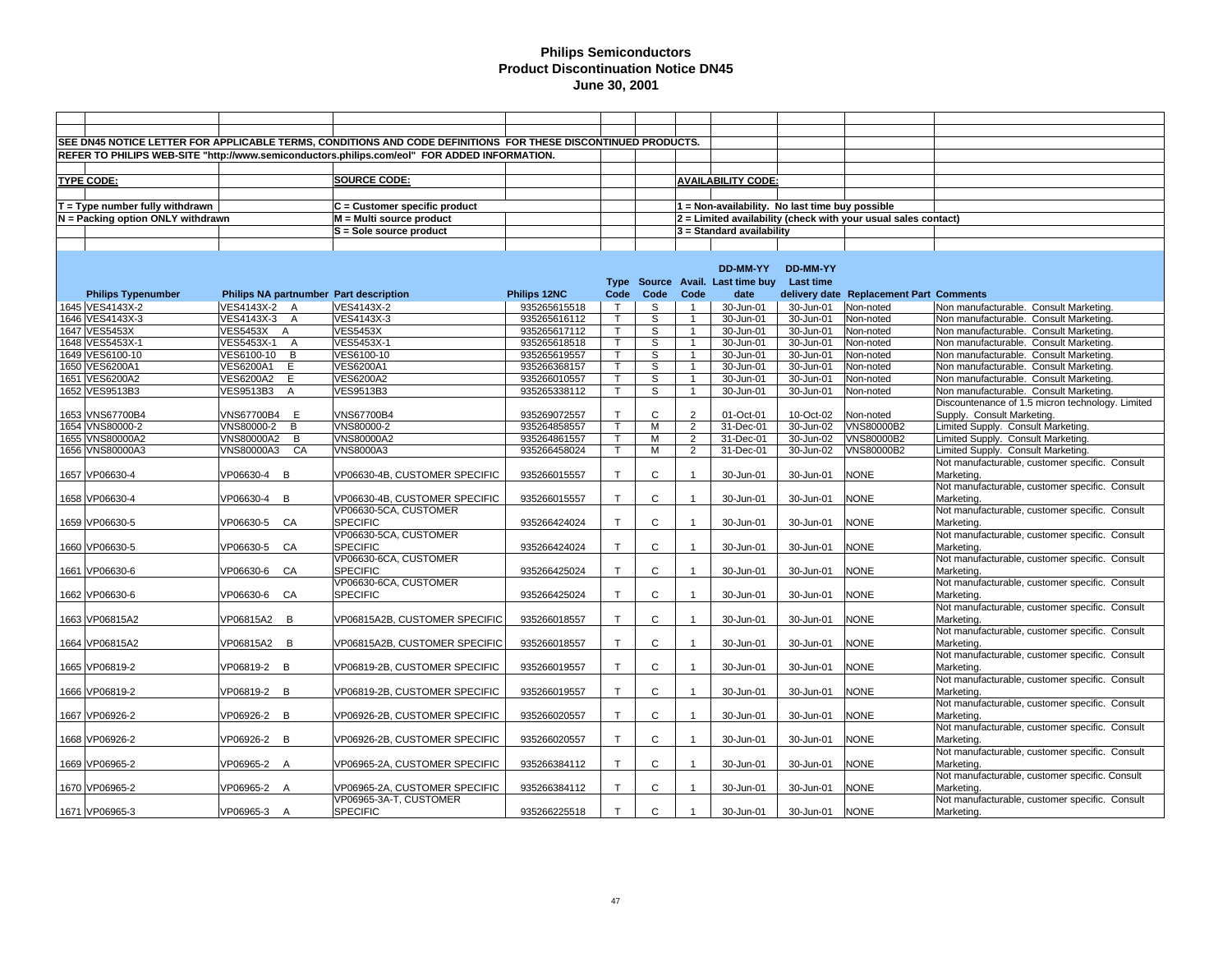|                                   |                                        | SEE DN45 NOTICE LETTER FOR APPLICABLE TERMS, CONDITIONS AND CODE DEFINITIONS FOR THESE DISCONTINUED PRODUCTS. |              |              |              |                |                                                 |                 |                                                                |                                                              |
|-----------------------------------|----------------------------------------|---------------------------------------------------------------------------------------------------------------|--------------|--------------|--------------|----------------|-------------------------------------------------|-----------------|----------------------------------------------------------------|--------------------------------------------------------------|
|                                   |                                        | REFER TO PHILIPS WEB-SITE "http://www.semiconductors.philips.com/eol" FOR ADDED INFORMATION.                  |              |              |              |                |                                                 |                 |                                                                |                                                              |
|                                   |                                        |                                                                                                               |              |              |              |                |                                                 |                 |                                                                |                                                              |
| <b>TYPE CODE:</b>                 |                                        | <b>SOURCE CODE:</b>                                                                                           |              |              |              |                | <b>AVAILABILITY CODE:</b>                       |                 |                                                                |                                                              |
|                                   |                                        |                                                                                                               |              |              |              |                |                                                 |                 |                                                                |                                                              |
| $T = Type$ number fully withdrawn |                                        | $C =$ Customer specific product                                                                               |              |              |              |                | 1 = Non-availability. No last time buy possible |                 |                                                                |                                                              |
| N = Packing option ONLY withdrawn |                                        | M = Multi source product                                                                                      |              |              |              |                |                                                 |                 | 2 = Limited availability (check with your usual sales contact) |                                                              |
|                                   |                                        | S = Sole source product                                                                                       |              |              |              |                | 3 = Standard availability                       |                 |                                                                |                                                              |
|                                   |                                        |                                                                                                               |              |              |              |                |                                                 |                 |                                                                |                                                              |
|                                   |                                        |                                                                                                               |              |              |              |                |                                                 |                 |                                                                |                                                              |
|                                   |                                        |                                                                                                               |              |              |              |                | DD-MM-YY                                        | <b>DD-MM-YY</b> |                                                                |                                                              |
|                                   |                                        |                                                                                                               |              |              |              |                | Type Source Avail. Last time buy                | Last time       |                                                                |                                                              |
| <b>Philips Typenumber</b>         | Philips NA partnumber Part description |                                                                                                               | Philips 12NC | Code         | Code         | Code           | date                                            |                 | delivery date Replacement Part Comments                        |                                                              |
|                                   |                                        | VP06965-3A-T, CUSTOMER                                                                                        |              |              |              |                |                                                 |                 |                                                                | Not manufacturable, customer specific. Consult               |
| 1672 VP06965-3                    | VP06965-3 A                            | <b>SPECIFIC</b>                                                                                               | 935266225518 | $\mathsf{T}$ | C            | $\overline{1}$ | 30-Jun-01                                       | 30-Jun-01       | <b>NONE</b>                                                    | Marketing.                                                   |
|                                   |                                        |                                                                                                               |              | $\mathsf{T}$ | $\mathsf{C}$ |                |                                                 |                 |                                                                | Not manufacturable, customer specific. Consult               |
| 1673 VP14209-2                    | VP14209-2 B                            | VP14209-2B, CUSTOMER SPECIFIC                                                                                 | 935266023557 |              |              |                | 30-Jun-01                                       | 30-Jun-01       | <b>NONE</b>                                                    | Marketing<br>Not manufacturable, customer specific. Consult  |
| 1674 VP14209-2                    | VP14209-2<br>B                         | VP14209-2B, CUSTOMER SPECIFIC                                                                                 | 935266023557 | $\mathsf{T}$ | C            | -1             | 30-Jun-01                                       | 30-Jun-01       | <b>NONE</b>                                                    | Marketing.                                                   |
|                                   |                                        |                                                                                                               |              |              |              |                |                                                 |                 |                                                                | Discountenance of 1.5 micron technology. Limited             |
| 1675 VP14374-QC                   | VP14374-QC A                           | VP14374-QC                                                                                                    | 935264673112 | $\mathsf{T}$ | C            | $\overline{2}$ | 01-Oct-01                                       | 01-Oct-02       | Non-noted                                                      | Supply.                                                      |
|                                   |                                        |                                                                                                               |              |              |              |                |                                                 |                 |                                                                | Discountenance of 1.5 micron technology. Limited             |
| 1676 VP14374-QIT                  | VP14374-QI A                           | VP14374-QIT                                                                                                   | 935264677518 | T            | C            | $\overline{2}$ | 01-Oct-01                                       | 01-Oct-02       | Non-noted                                                      | Supply.                                                      |
|                                   |                                        |                                                                                                               |              |              |              |                |                                                 |                 |                                                                | Non manufacturable. Customer specific. Consult               |
| 1677 VP21068-2                    | B<br>VP21068-2                         | VP21068-2B, CUSTOMER SPECIFIC                                                                                 | 935266025557 | т            | C            |                | 30-Jun-01                                       | 30-Jun-01       | <b>NONE</b>                                                    | Marketing.                                                   |
|                                   |                                        |                                                                                                               |              |              |              |                |                                                 |                 |                                                                | Non manufacturable. Customer specific. Consult               |
| 1678 VP21068-2                    | VP21068-2<br>B                         | VP21068-2B, CUSTOMER SPECIFIC                                                                                 | 935266025557 | T            | C            | $\overline{1}$ | 30-Jun-01                                       | 30-Jun-01       | <b>NONE</b>                                                    | Marketing.                                                   |
|                                   |                                        |                                                                                                               |              |              |              |                |                                                 |                 |                                                                | Non manufacturable. Customer specific. Consult               |
| 1679 VP21068-4                    | VP21068-4<br>B                         | VP21068-4B, CUSTOMER SPECIFIC                                                                                 | 935266027557 | т            | C            |                | 30-Jun-01                                       | 30-Jun-01       | <b>NONE</b>                                                    | Marketing.                                                   |
|                                   |                                        |                                                                                                               |              |              |              |                |                                                 |                 |                                                                | Non manufacturable. Customer specific. Consult               |
| 1680 VP21068-4                    | VP21068-4<br>B                         | VP21068-4B, CUSTOMER SPECIFIC                                                                                 | 935266027557 | T            | C            |                | 30-Jun-01                                       | 30-Jun-01       | <b>NONE</b>                                                    | Marketing                                                    |
| 1681 VP21077-2                    | VP21077-2<br>B                         | VP21077-2B, CUSTOMER SPECIFIC                                                                                 | 935266029557 | т            | C            |                | 30-Jun-01                                       | 30-Jun-01       | <b>NONE</b>                                                    | Non manufacturable. Customer specific. Consult<br>Marketing. |
|                                   |                                        |                                                                                                               |              |              |              |                |                                                 |                 |                                                                | Non manufacturable. Customer specific. Consult               |
| 1682 VP21077-2                    | VP21077-2<br>B                         | VP21077-2B, CUSTOMER SPECIFIC                                                                                 | 935266029557 | т            | C            |                | 30-Jun-01                                       | 30-Jun-01       | <b>NONE</b>                                                    | Marketing.                                                   |
|                                   |                                        |                                                                                                               |              |              |              |                |                                                 |                 |                                                                | Non manufacturable. Customer specific. Consult               |
| 1683 VP21168A2                    | VP21168A2 B                            | VP21168A2B, CUSTOMER SPECIFIC                                                                                 | 935266036557 |              | $\mathsf{C}$ |                | 30-Jun-01                                       | 30-Jun-01       | <b>NONE</b>                                                    | Marketing.                                                   |
|                                   |                                        |                                                                                                               |              |              |              |                |                                                 |                 |                                                                | Non manufacturable. Customer specific. Consult               |
| 1684 VP21168A2                    | VP21168A2 B                            | VP21168A2B, CUSTOMER SPECIFIC                                                                                 | 935266036557 | $\mathsf{T}$ | $\mathsf{C}$ |                | 30-Jun-01                                       | 30-Jun-01       | <b>NONE</b>                                                    | Marketing.                                                   |
|                                   |                                        |                                                                                                               |              |              |              |                |                                                 |                 |                                                                | Non manufacturable. Customer specific. Consult               |
| 1685 VP21218-2                    | VP21218-2<br>B                         | VP21218-2B, CUSTOMER SPECIFIC                                                                                 | 935266041557 |              | $\mathsf{C}$ |                | 30-Jun-01                                       | 30-Jun-01       | <b>NONE</b>                                                    | Marketing.                                                   |
|                                   |                                        |                                                                                                               |              |              |              |                |                                                 |                 |                                                                | Non manufacturable. Customer specific. Consult               |
| 1686 VP21218-2                    | VP21218-2<br>B                         | VP21218-2B, CUSTOMER SPECIFIC                                                                                 | 935266041557 | т            | $\mathsf{C}$ |                | 30-Jun-01                                       | 30-Jun-01       | <b>NONE</b>                                                    | Marketing.                                                   |
| 1687 VP21223-2                    | VP21223-2<br>B                         | VP21223-2B, CUSTOMER SPECIFIC                                                                                 | 935266043557 | $\mathsf{T}$ | $\mathsf{C}$ | $\overline{1}$ | 30-Jun-01                                       | 30-Jun-01       | <b>NONE</b>                                                    | Non manufacturable. Customer specific. Consult<br>Marketing. |
|                                   |                                        |                                                                                                               |              |              |              |                |                                                 |                 |                                                                | Non manufacturable. Customer specific. Consult               |
| 1688 VP21223-4                    | VP21223-4<br>B                         | VP21223-4B, CUSTOMER SPECIFIC                                                                                 | 935266045557 | T            | $\mathsf{C}$ |                | 30-Jun-01                                       | 30-Jun-01       | <b>NONE</b>                                                    | Marketing.                                                   |
|                                   |                                        |                                                                                                               |              |              |              |                |                                                 |                 |                                                                | Non manufacturable. Customer specific. Consult               |
| 1689 VP21289-4                    | VP21289-4<br>CA                        | VP21289-4CA                                                                                                   | 935266426024 | $\mathsf{T}$ | $\mathsf{C}$ |                | 30-Jun-01                                       | 30-Jun-01       | <b>NONE</b>                                                    | Marketing.                                                   |
|                                   |                                        |                                                                                                               |              |              |              |                |                                                 |                 |                                                                | Non manufacturable. Customer specific. Consult               |
| 1690 VP21289-4                    | VP21289-4<br>CA                        | VP21289-4CA                                                                                                   | 935266426024 | T            | $\mathsf{C}$ | $\overline{1}$ | 30-Jun-01                                       | 30-Jun-01       | <b>NONE</b>                                                    | Marketing.                                                   |
|                                   |                                        |                                                                                                               |              |              |              |                |                                                 |                 |                                                                | Non manufacturable. Customer specific. Consult               |
| 1691 VP21317-2                    | VP21317-2<br>B                         | VP21317-2B, CUSTOMER SPECIFIC                                                                                 | 935266047557 | T            | $\mathsf{C}$ |                | 30-Jun-01                                       | 30-Jun-01       | <b>NONE</b>                                                    | Marketing.                                                   |
|                                   |                                        |                                                                                                               |              |              |              |                |                                                 |                 |                                                                | Non manufacturable. Customer specific. Consult               |
| 1692 VP21317-2                    | VP21317-2<br>B                         | VP21317-2B, CUSTOMER SPECIFIC                                                                                 | 935266047557 | T            | $\mathsf{C}$ |                | 30-Jun-01                                       | 30-Jun-01       | <b>NONE</b>                                                    | Marketing.                                                   |
|                                   |                                        |                                                                                                               |              |              |              |                |                                                 |                 |                                                                | Non manufacturable. Customer specific. Consult               |
| 1693 VP21380-2                    | VP21380-2<br>B                         | VP21380-2B, CUSTOMER SPECIFIC                                                                                 | 935266049557 | T            | $\mathsf{C}$ |                | 30-Jun-01                                       | 30-Jun-01       | <b>NONE</b>                                                    | Marketing.                                                   |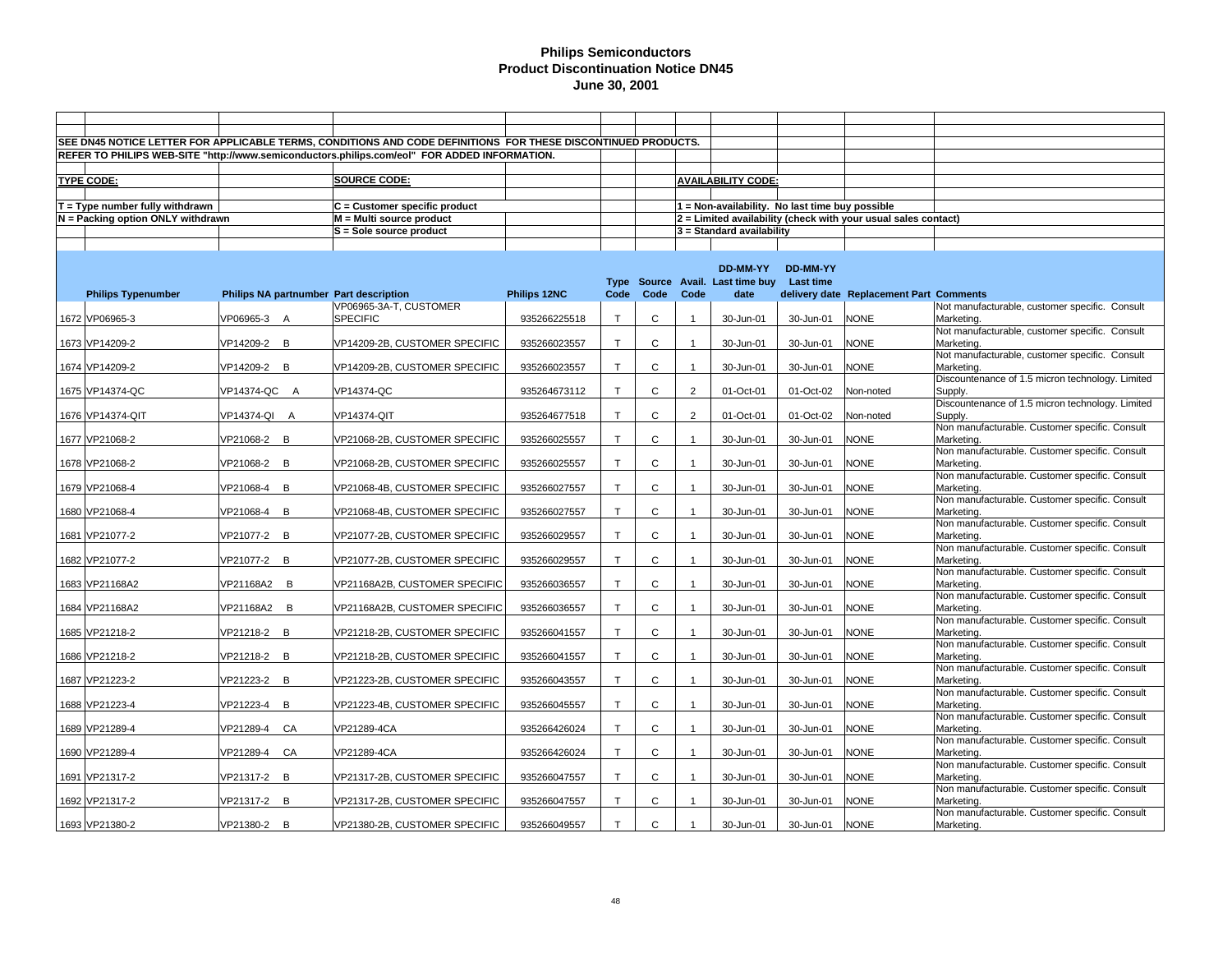|                                   |             |   | SEE DN45 NOTICE LETTER FOR APPLICABLE TERMS, CONDITIONS AND CODE DEFINITIONS FOR THESE DISCONTINUED PRODUCTS. |                     |              |              |                |                                                 |                  |                                                                |                                                              |
|-----------------------------------|-------------|---|---------------------------------------------------------------------------------------------------------------|---------------------|--------------|--------------|----------------|-------------------------------------------------|------------------|----------------------------------------------------------------|--------------------------------------------------------------|
|                                   |             |   | REFER TO PHILIPS WEB-SITE "http://www.semiconductors.philips.com/eol" FOR ADDED INFORMATION.                  |                     |              |              |                |                                                 |                  |                                                                |                                                              |
|                                   |             |   |                                                                                                               |                     |              |              |                |                                                 |                  |                                                                |                                                              |
| <b>TYPE CODE:</b>                 |             |   | <b>SOURCE CODE:</b>                                                                                           |                     |              |              |                | <b>AVAILABILITY CODE:</b>                       |                  |                                                                |                                                              |
|                                   |             |   |                                                                                                               |                     |              |              |                |                                                 |                  |                                                                |                                                              |
| $T = Type$ number fully withdrawn |             |   | C = Customer specific product                                                                                 |                     |              |              |                | 1 = Non-availability. No last time buy possible |                  |                                                                |                                                              |
|                                   |             |   |                                                                                                               |                     |              |              |                |                                                 |                  |                                                                |                                                              |
| N = Packing option ONLY withdrawn |             |   | M = Multi source product                                                                                      |                     |              |              |                |                                                 |                  | 2 = Limited availability (check with your usual sales contact) |                                                              |
|                                   |             |   | $S =$ Sole source product                                                                                     |                     |              |              |                | 3 = Standard availability                       |                  |                                                                |                                                              |
|                                   |             |   |                                                                                                               |                     |              |              |                |                                                 |                  |                                                                |                                                              |
|                                   |             |   |                                                                                                               |                     |              |              |                |                                                 |                  |                                                                |                                                              |
|                                   |             |   |                                                                                                               |                     |              |              |                | DD-MM-YY                                        | DD-MM-YY         |                                                                |                                                              |
|                                   |             |   |                                                                                                               |                     |              |              |                | Type Source Avail. Last time buy                | <b>Last time</b> |                                                                |                                                              |
| <b>Philips Typenumber</b>         |             |   | Philips NA partnumber Part description                                                                        | <b>Philips 12NC</b> | Code         | Code         | Code           | date                                            |                  | delivery date Replacement Part Comments                        |                                                              |
|                                   |             |   |                                                                                                               |                     |              |              |                |                                                 |                  |                                                                | Non manufacturable. Customer specific. Consult               |
| 1694 VP21380-2                    | VP21380-2 B |   | VP21380-2B, CUSTOMER SPECIFIC                                                                                 | 935266049557        | $\mathsf{T}$ | $\mathsf{C}$ |                | 30-Jun-01                                       | 30-Jun-01        | <b>NONE</b>                                                    | Marketing.                                                   |
|                                   |             |   |                                                                                                               |                     |              |              |                |                                                 |                  |                                                                | Non manufacturable. Customer specific. Consult               |
| 1695 VP21499-2                    | VP21499-2   | B | VP21499-2B, CUSTOMER SPECIFIC                                                                                 | 935266062557        | $\mathsf{T}$ | C            |                | 30-Jun-01                                       | 30-Jun-01        | <b>NONE</b>                                                    | Marketing.                                                   |
|                                   |             |   |                                                                                                               |                     |              |              |                |                                                 |                  |                                                                | Non manufacturable. Customer specific. Consult               |
| 1696 VP21499-2                    | VP21499-2 B |   | VP21499-2B, CUSTOMER SPECIFIC                                                                                 | 935266062557        | $\mathsf{T}$ | $\mathsf{C}$ |                | 30-Jun-01                                       | 30-Jun-01        | <b>NONE</b>                                                    | Marketing.                                                   |
|                                   |             |   |                                                                                                               |                     | T            | $\mathsf{C}$ | $\overline{1}$ |                                                 |                  | <b>NONE</b>                                                    | Non manufacturable. Customer specific. Consult               |
| 1697 VP21572A2                    | VP21572A2 E |   | VP21572A2E, CUSTOMER SPECIFIC                                                                                 | 935266372157        |              |              |                | 30-Jun-01                                       | 30-Jun-01        |                                                                | Marketing.                                                   |
| 1698 VP21624-4                    |             | B |                                                                                                               |                     | т            | C            |                | 30-Jun-01                                       |                  | <b>NONE</b>                                                    | Non manufacturable. Customer specific. Consult               |
|                                   | VP21624-4   |   | VP21624-4B-T                                                                                                  | 935266234528        |              |              |                |                                                 | 30-Jun-01        |                                                                | Marketing.<br>Non manufacturable. Customer specific. Consult |
| 1699 VP21624A2                    | VP21624A2 B |   |                                                                                                               | 935266064557        | T.           | $\mathbf{C}$ |                |                                                 |                  | <b>NONE</b>                                                    | Marketing.                                                   |
|                                   |             |   | VP21624A2B, CUSTOMER SPECIFIC                                                                                 |                     |              |              | $\overline{1}$ | 30-Jun-01                                       | 30-Jun-01        |                                                                | Non manufacturable. Customer specific. Consult               |
| 1700 VP21624A4                    | VP21624A4 E |   |                                                                                                               | 935264952157        | T            | S            |                | 30-Jun-01                                       | 30-Jun-01        | <b>NONE</b>                                                    | Marketing.                                                   |
|                                   |             |   | VP21624A4E, CUSTOMER SPECIFIC                                                                                 |                     |              |              |                |                                                 |                  |                                                                | Non manufacturable. Customer specific. Consult               |
| 1701 VP21624A5                    | VP21624A5 B |   | VP21624A5B, CUSTOMER SPECIFIC                                                                                 | 935264955557        | T            | $\mathsf{C}$ |                | 30-Jun-01                                       | 30-Jun-01        | <b>NONE</b>                                                    | Marketing.                                                   |
|                                   |             |   | VP21624A7B-T, CUSTOMER                                                                                        |                     |              |              |                |                                                 |                  |                                                                | Non manufacturable. Customer specific. Consult               |
| 1702 VP21624A7                    | VP21624A7 B |   | <b>SPECIFIC</b>                                                                                               | 935266236528        | T            | $\mathsf{C}$ |                | 30-Jun-01                                       | 30-Jun-01        | <b>NONE</b>                                                    | Marketing.                                                   |
|                                   |             |   |                                                                                                               |                     |              |              |                |                                                 |                  |                                                                | Non manufacturable. Customer specific. Consult               |
| 1703 VP21796A3                    | VP21796A3 E |   | VP21796A3E, CUSTOMER SPECIFIC                                                                                 | 935264957157        | T.           | C            |                | 30-Jun-01                                       | 30-Jun-01        | <b>NONE</b>                                                    | Marketing.                                                   |
| 1704 VP21823A2                    | VP21823A2   | E | VP21823A2                                                                                                     | 935266174557        |              | $\mathbf{C}$ | $\overline{2}$ | 01-Oct-01                                       | 01-Oct-02        | Non-noted                                                      | Discountenance of package. Limited Supply.                   |
|                                   |             |   |                                                                                                               |                     |              |              |                |                                                 |                  |                                                                | Non manufacturable. Customer specific. Consult               |
| 1705 VP21832A1                    | VP21832A1 B |   | VP21832A1B, CUSTOMER SPECIFIC                                                                                 | 935264959157        | $\mathsf{T}$ | C            |                | 30-Jun-01                                       | 30-Jun-01        | <b>NONE</b>                                                    | Marketing.                                                   |
|                                   |             |   |                                                                                                               |                     |              |              |                |                                                 |                  |                                                                | Non manufacturable. Customer specific. Consult               |
| 1706 VP21917-1                    | VP21917-1 E |   | VP21917-1E, CUSTOMER SPECIFIC                                                                                 | 935264608157        | $\mathsf{T}$ | $\mathsf{C}$ |                | 30-Jun-01                                       | 30-Jun-01        | <b>NONE</b>                                                    | Marketing.                                                   |
|                                   |             |   |                                                                                                               |                     |              |              |                |                                                 |                  |                                                                | Non manufacturable. Customer specific. Consult               |
| 1707 VP21917-2                    | VP21917-2 E |   | VP21917-2E, CUSTOMER SPECIFIC                                                                                 | 935266373157        | T            | $\mathsf{C}$ | $\overline{1}$ | 30-Jun-01                                       | 30-Jun-01        | <b>NONE</b>                                                    | Marketing.                                                   |
|                                   |             |   |                                                                                                               |                     |              |              |                |                                                 |                  |                                                                | Non manufacturable. Customer specific. Consult               |
| 1708 VP21917-3                    | VP21917-3   | B | VP21917-3B, CUSTOMER SPECIFIC                                                                                 | 935264613157        | T            | $\mathsf{C}$ |                | 30-Jun-01                                       | 30-Jun-01        | <b>NONE</b>                                                    | Marketing.                                                   |
|                                   |             |   |                                                                                                               |                     |              |              |                |                                                 |                  |                                                                | Non manufacturable. Customer specific. Consult               |
| 1709 VP21944-1                    | VP21944-1   | E | VP21944-1E-T                                                                                                  | 935264639157        | T.           | $\mathbf{C}$ | $\overline{1}$ | 30-Jun-01                                       | 30-Jun-01        | <b>NONE</b>                                                    | Marketing.                                                   |
|                                   |             |   |                                                                                                               |                     |              |              |                |                                                 |                  |                                                                | Non manufacturable. Customer specific. Consult               |
| 1710 VP21944-1                    | VP21944-1   | E | VP21944-1E-T                                                                                                  | 935264639157        | T            | $\mathsf{C}$ |                | 30-Jun-01                                       | 30-Jun-01        | <b>NONE</b>                                                    | Marketing.                                                   |
|                                   |             |   |                                                                                                               |                     |              |              |                |                                                 |                  |                                                                | Non manufacturable. Customer specific. Consult               |
| 1711 VP21944-2                    | VP21944-2 E |   | VP21944-2E, Customer specific                                                                                 | 935266744557        | $\mathsf{T}$ | $\mathsf{C}$ | $\overline{1}$ | 30-Jun-01                                       | 30-Jun-01        | none                                                           | Marketing.                                                   |
|                                   |             |   |                                                                                                               |                     |              |              |                |                                                 |                  |                                                                | Non manufacturable. Customer specific. Consult               |
| 1712 VP21944-2                    | VP21944-2   | E | VP21944-2E, Customer specific                                                                                 | 935266744557        | T.           | $\mathsf{C}$ |                | 30-Jun-01                                       | 30-Jun-01        | none                                                           | Marketing.                                                   |
|                                   |             |   |                                                                                                               |                     |              |              |                |                                                 |                  |                                                                | Non manufacturable. Customer specific. Consult               |
| 1713 VP22031-1                    | VP22031-1 E |   | VP22031-1E, CUSTOMER SPECIFIC                                                                                 | 935265969157        | $\top$       | C            |                | 30-Jun-01                                       | 30-Jun-01        | <b>NONE</b>                                                    | Marketing.                                                   |
|                                   |             |   |                                                                                                               |                     |              |              |                |                                                 |                  |                                                                | Non manufacturable. Customer specific. Consult               |
| 1714 VP22031-1                    | VP22031-1 E |   | VP22031-1E, CUSTOMER SPECIFIC                                                                                 | 935265969157        | T            | C            |                | 30-Jun-01                                       | 30-Jun-01        | <b>NONE</b>                                                    | Marketing                                                    |
|                                   |             |   |                                                                                                               |                     |              |              |                |                                                 |                  |                                                                | Non manufacturable. Customer specific. Consult               |
| 1715 VP22031-2                    | VP22031-2 E |   | VP22031-2E, CUSTOMER SPECIFIC                                                                                 | 935266069557        | T            | $\mathsf{C}$ |                | 30-Jun-01                                       | 30-Jun-01        | <b>NONE</b>                                                    | Marketing.                                                   |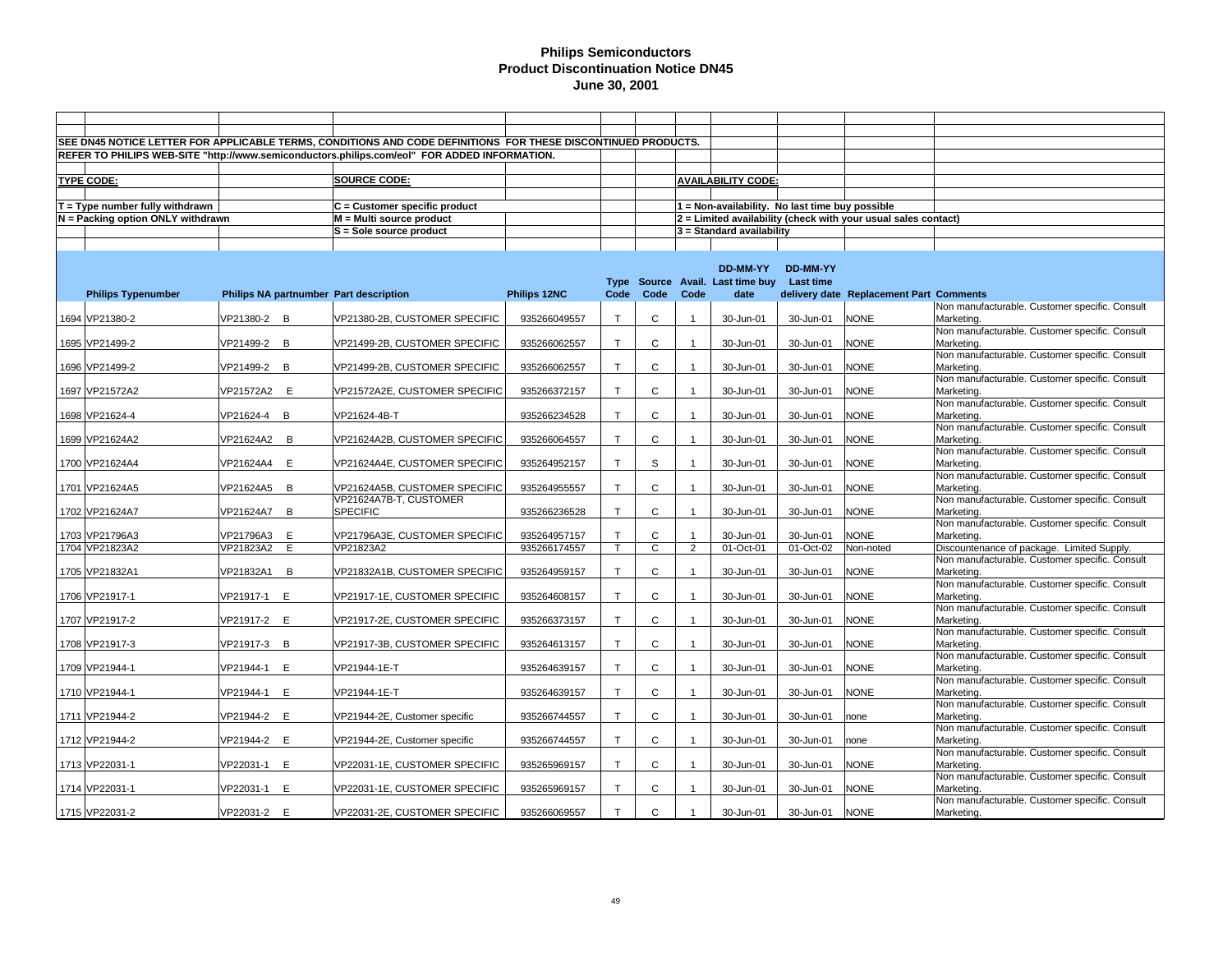| SEE DN45 NOTICE LETTER FOR APPLICABLE TERMS, CONDITIONS AND CODE DEFINITIONS FOR THESE DISCONTINUED PRODUCTS.<br>REFER TO PHILIPS WEB-SITE "http://www.semiconductors.philips.com/eol" FOR ADDED INFORMATION.<br><b>SOURCE CODE:</b><br><b>TYPE CODE:</b><br><b>AVAILABILITY CODE:</b><br>$T = Type$ number fully withdrawn<br>$C =$ Customer specific product<br>1 = Non-availability. No last time buy possible<br>N = Packing option ONLY withdrawn<br>M = Multi source product<br>2 = Limited availability (check with your usual sales contact)<br>S = Sole source product<br>$3$ = Standard availability<br>DD-MM-YY<br><b>DD-MM-YY</b><br>Type Source Avail. Last time buy<br>Last time<br>Philips 12NC<br>Code<br>Code<br>Code<br><b>Philips Typenumber</b><br>Philips NA partnumber Part description<br>date<br>delivery date Replacement Part Comments<br>VP22031-2E, CUSTOMER SPECIFIC<br>C<br><b>NONE</b><br>1716 VP22031-2<br>VP22031-2 E<br>935266069557<br>т<br>30-Jun-01<br>30-Jun-01<br>Marketing.<br>C<br>1717 VP22031-3<br>VP22031-3 B<br>VP22031-3E, CUSTOMER SPECIFIC<br>935266050157<br>$\mathsf{T}$<br>30-Jun-01<br>30-Jun-01<br><b>NONE</b><br>Marketing.<br>1718 VP22031-3<br>VP22031-3 B<br>C<br>30-Jun-01<br>30-Jun-01<br><b>NONE</b><br>VP22031-3E, CUSTOMER SPECIFIC<br>935266050157<br>$\mathsf{T}$<br>Marketing.<br>1719 VP22122-1<br>VP22122-1<br>E<br>VP22122-1E, Customer Specific<br>935266762157<br>$\mathsf{T}$<br>C<br>30-Jun-01<br>Marketing.<br>30-Jun-01<br>$\overline{1}$<br>none<br>$\mathsf{C}$<br>1720 VP22122-1<br>VP22122-1<br>E<br>VP22122-1E, Customer Specific<br>935266762157<br>$\mathsf{T}$<br>30-Jun-01<br>30-Jun-01<br>Marketing.<br>none<br>$\mathbf{C}$<br><b>NONE</b><br>1721 VP22122-2<br>VP22122-2<br>E<br>VP22122-2E, CUSTOMER SPECIFIC<br>T.<br>30-Jun-01<br>Marketing.<br>935266763557<br>$\overline{1}$<br>30-Jun-01<br>Non manufacturable. Customer specific. Consult<br>1722 VP22122-2<br>VP22122-2<br>E<br>$\mathbf{C}$<br>30-Jun-01<br>30-Jun-01<br><b>NONE</b><br>VP22122-2E, CUSTOMER SPECIFIC<br>935266763557<br>T<br>Marketing.<br>Non manufacturable. Customer specific. Consult<br>$\mathbf{C}$<br>1723 VP22122A1<br>VP22122A1<br>E<br>VP22122A1E, Customer Specific<br>935267246157<br>T<br>30-Jun-01<br>30-Jun-01<br>Marketing.<br>none<br>Non manufacturable. Customer specific. Consult<br>$\mathsf{C}$<br>1724 VP22122A2<br>VP22122A2 E<br>VP22122A2E, Customer Specific<br>935267247557<br>T<br>30-Jun-01<br>30-Jun-01<br>Marketing.<br>none<br>Non manufacturable. Customer specific. Consult<br>$\mathsf{C}$<br>1725 VP22122A3<br>VP22122A3 E<br>VP22122A3E-T, Customer Specific<br>935267265528<br>$\mathsf{T}$<br>30-Jun-01<br>30-Jun-01<br>Marketing.<br>$\overline{1}$<br>none<br>Non manufacturable. Customer specific. Consult<br>1726 VP22122B1<br>VP22122B1<br>E<br>935268362157<br>$\mathsf{T}$<br>C<br>30-Jun-01<br>30-Jun-01<br><b>NONE</b><br>VP22122B1E, CUSTOMER SPECIFIC<br>Marketing.<br>VP22122B2 E<br>T<br>S<br><b>NONE</b><br>1727 VP22122B2<br>VP22122B2E, CUSTOMER SPECIFIC<br>935268363557<br>30-Jun-01<br>30-Jun-01<br>Marketing.<br>$\mathbf{1}$<br>VP22122B3E-T, CUSTOMER<br>$\mathsf{C}$<br><b>NONE</b><br>1728 VP22122B3<br>VP22122B3 E<br><b>SPECIFIC</b><br>935268364528<br>T<br>30-Jun-01<br>Marketing.<br>30-Jun-01<br>$\mathsf{C}$<br>E<br><b>NONE</b><br>1729 VP22122C1<br>VP22122C1<br>VP22122C1E, CUSTOMER SPECIFIC<br>935268704157<br>т<br>30-Jun-01<br>30-Jun-01<br>Marketing.<br>$\mathsf C$<br>VP22122C2 E<br><b>NONE</b><br>1730 VP22122C2<br>VP22122C2E, CUSTOMER SPECIFIC<br>935268705557<br>$\mathsf{T}$<br>30-Jun-01<br>30-Jun-01<br>Marketing.<br>Non manufacturable. Customer specific. Consult<br>$\mathsf{C}$<br>1731 VP22177-1<br>VP22177-1<br>E<br>VP22177-1E, CUSTOMER SPECIFIC<br>935268394157<br>30-Jun-01<br>30-Jun-01<br><b>NONE</b><br>Marketing.<br>т<br>Non manufacturable. Customer specific. Consult<br>1732 VP27129-2<br>VP27129-2<br>B<br>T<br>C<br>30-Jun-01<br>30-Jun-01<br><b>NONE</b><br>Marketing.<br>VP27129-2B, CUSTOMER SPECIFIC<br>935264758557<br>Non manufacturable. Customer specific. Consult |  |             |                               |              |   |   |           |           |             |                                                |
|------------------------------------------------------------------------------------------------------------------------------------------------------------------------------------------------------------------------------------------------------------------------------------------------------------------------------------------------------------------------------------------------------------------------------------------------------------------------------------------------------------------------------------------------------------------------------------------------------------------------------------------------------------------------------------------------------------------------------------------------------------------------------------------------------------------------------------------------------------------------------------------------------------------------------------------------------------------------------------------------------------------------------------------------------------------------------------------------------------------------------------------------------------------------------------------------------------------------------------------------------------------------------------------------------------------------------------------------------------------------------------------------------------------------------------------------------------------------------------------------------------------------------------------------------------------------------------------------------------------------------------------------------------------------------------------------------------------------------------------------------------------------------------------------------------------------------------------------------------------------------------------------------------------------------------------------------------------------------------------------------------------------------------------------------------------------------------------------------------------------------------------------------------------------------------------------------------------------------------------------------------------------------------------------------------------------------------------------------------------------------------------------------------------------------------------------------------------------------------------------------------------------------------------------------------------------------------------------------------------------------------------------------------------------------------------------------------------------------------------------------------------------------------------------------------------------------------------------------------------------------------------------------------------------------------------------------------------------------------------------------------------------------------------------------------------------------------------------------------------------------------------------------------------------------------------------------------------------------------------------------------------------------------------------------------------------------------------------------------------------------------------------------------------------------------------------------------------------------------------------------------------------------------------------------------------------------------------------------------------------------------------------------------------------------------------------------------------------------------------------------------------------------------------------------------------------------------------------------------------------------------------------------------------------------------------------------------------------------------------------------------------------------------------------------------------------------------------------------------------------------------------------------------|--|-------------|-------------------------------|--------------|---|---|-----------|-----------|-------------|------------------------------------------------|
|                                                                                                                                                                                                                                                                                                                                                                                                                                                                                                                                                                                                                                                                                                                                                                                                                                                                                                                                                                                                                                                                                                                                                                                                                                                                                                                                                                                                                                                                                                                                                                                                                                                                                                                                                                                                                                                                                                                                                                                                                                                                                                                                                                                                                                                                                                                                                                                                                                                                                                                                                                                                                                                                                                                                                                                                                                                                                                                                                                                                                                                                                                                                                                                                                                                                                                                                                                                                                                                                                                                                                                                                                                                                                                                                                                                                                                                                                                                                                                                                                                                                                                                                                            |  |             |                               |              |   |   |           |           |             |                                                |
|                                                                                                                                                                                                                                                                                                                                                                                                                                                                                                                                                                                                                                                                                                                                                                                                                                                                                                                                                                                                                                                                                                                                                                                                                                                                                                                                                                                                                                                                                                                                                                                                                                                                                                                                                                                                                                                                                                                                                                                                                                                                                                                                                                                                                                                                                                                                                                                                                                                                                                                                                                                                                                                                                                                                                                                                                                                                                                                                                                                                                                                                                                                                                                                                                                                                                                                                                                                                                                                                                                                                                                                                                                                                                                                                                                                                                                                                                                                                                                                                                                                                                                                                                            |  |             |                               |              |   |   |           |           |             |                                                |
|                                                                                                                                                                                                                                                                                                                                                                                                                                                                                                                                                                                                                                                                                                                                                                                                                                                                                                                                                                                                                                                                                                                                                                                                                                                                                                                                                                                                                                                                                                                                                                                                                                                                                                                                                                                                                                                                                                                                                                                                                                                                                                                                                                                                                                                                                                                                                                                                                                                                                                                                                                                                                                                                                                                                                                                                                                                                                                                                                                                                                                                                                                                                                                                                                                                                                                                                                                                                                                                                                                                                                                                                                                                                                                                                                                                                                                                                                                                                                                                                                                                                                                                                                            |  |             |                               |              |   |   |           |           |             |                                                |
|                                                                                                                                                                                                                                                                                                                                                                                                                                                                                                                                                                                                                                                                                                                                                                                                                                                                                                                                                                                                                                                                                                                                                                                                                                                                                                                                                                                                                                                                                                                                                                                                                                                                                                                                                                                                                                                                                                                                                                                                                                                                                                                                                                                                                                                                                                                                                                                                                                                                                                                                                                                                                                                                                                                                                                                                                                                                                                                                                                                                                                                                                                                                                                                                                                                                                                                                                                                                                                                                                                                                                                                                                                                                                                                                                                                                                                                                                                                                                                                                                                                                                                                                                            |  |             |                               |              |   |   |           |           |             |                                                |
|                                                                                                                                                                                                                                                                                                                                                                                                                                                                                                                                                                                                                                                                                                                                                                                                                                                                                                                                                                                                                                                                                                                                                                                                                                                                                                                                                                                                                                                                                                                                                                                                                                                                                                                                                                                                                                                                                                                                                                                                                                                                                                                                                                                                                                                                                                                                                                                                                                                                                                                                                                                                                                                                                                                                                                                                                                                                                                                                                                                                                                                                                                                                                                                                                                                                                                                                                                                                                                                                                                                                                                                                                                                                                                                                                                                                                                                                                                                                                                                                                                                                                                                                                            |  |             |                               |              |   |   |           |           |             |                                                |
|                                                                                                                                                                                                                                                                                                                                                                                                                                                                                                                                                                                                                                                                                                                                                                                                                                                                                                                                                                                                                                                                                                                                                                                                                                                                                                                                                                                                                                                                                                                                                                                                                                                                                                                                                                                                                                                                                                                                                                                                                                                                                                                                                                                                                                                                                                                                                                                                                                                                                                                                                                                                                                                                                                                                                                                                                                                                                                                                                                                                                                                                                                                                                                                                                                                                                                                                                                                                                                                                                                                                                                                                                                                                                                                                                                                                                                                                                                                                                                                                                                                                                                                                                            |  |             |                               |              |   |   |           |           |             |                                                |
|                                                                                                                                                                                                                                                                                                                                                                                                                                                                                                                                                                                                                                                                                                                                                                                                                                                                                                                                                                                                                                                                                                                                                                                                                                                                                                                                                                                                                                                                                                                                                                                                                                                                                                                                                                                                                                                                                                                                                                                                                                                                                                                                                                                                                                                                                                                                                                                                                                                                                                                                                                                                                                                                                                                                                                                                                                                                                                                                                                                                                                                                                                                                                                                                                                                                                                                                                                                                                                                                                                                                                                                                                                                                                                                                                                                                                                                                                                                                                                                                                                                                                                                                                            |  |             |                               |              |   |   |           |           |             |                                                |
|                                                                                                                                                                                                                                                                                                                                                                                                                                                                                                                                                                                                                                                                                                                                                                                                                                                                                                                                                                                                                                                                                                                                                                                                                                                                                                                                                                                                                                                                                                                                                                                                                                                                                                                                                                                                                                                                                                                                                                                                                                                                                                                                                                                                                                                                                                                                                                                                                                                                                                                                                                                                                                                                                                                                                                                                                                                                                                                                                                                                                                                                                                                                                                                                                                                                                                                                                                                                                                                                                                                                                                                                                                                                                                                                                                                                                                                                                                                                                                                                                                                                                                                                                            |  |             |                               |              |   |   |           |           |             |                                                |
|                                                                                                                                                                                                                                                                                                                                                                                                                                                                                                                                                                                                                                                                                                                                                                                                                                                                                                                                                                                                                                                                                                                                                                                                                                                                                                                                                                                                                                                                                                                                                                                                                                                                                                                                                                                                                                                                                                                                                                                                                                                                                                                                                                                                                                                                                                                                                                                                                                                                                                                                                                                                                                                                                                                                                                                                                                                                                                                                                                                                                                                                                                                                                                                                                                                                                                                                                                                                                                                                                                                                                                                                                                                                                                                                                                                                                                                                                                                                                                                                                                                                                                                                                            |  |             |                               |              |   |   |           |           |             |                                                |
|                                                                                                                                                                                                                                                                                                                                                                                                                                                                                                                                                                                                                                                                                                                                                                                                                                                                                                                                                                                                                                                                                                                                                                                                                                                                                                                                                                                                                                                                                                                                                                                                                                                                                                                                                                                                                                                                                                                                                                                                                                                                                                                                                                                                                                                                                                                                                                                                                                                                                                                                                                                                                                                                                                                                                                                                                                                                                                                                                                                                                                                                                                                                                                                                                                                                                                                                                                                                                                                                                                                                                                                                                                                                                                                                                                                                                                                                                                                                                                                                                                                                                                                                                            |  |             |                               |              |   |   |           |           |             |                                                |
|                                                                                                                                                                                                                                                                                                                                                                                                                                                                                                                                                                                                                                                                                                                                                                                                                                                                                                                                                                                                                                                                                                                                                                                                                                                                                                                                                                                                                                                                                                                                                                                                                                                                                                                                                                                                                                                                                                                                                                                                                                                                                                                                                                                                                                                                                                                                                                                                                                                                                                                                                                                                                                                                                                                                                                                                                                                                                                                                                                                                                                                                                                                                                                                                                                                                                                                                                                                                                                                                                                                                                                                                                                                                                                                                                                                                                                                                                                                                                                                                                                                                                                                                                            |  |             |                               |              |   |   |           |           |             |                                                |
|                                                                                                                                                                                                                                                                                                                                                                                                                                                                                                                                                                                                                                                                                                                                                                                                                                                                                                                                                                                                                                                                                                                                                                                                                                                                                                                                                                                                                                                                                                                                                                                                                                                                                                                                                                                                                                                                                                                                                                                                                                                                                                                                                                                                                                                                                                                                                                                                                                                                                                                                                                                                                                                                                                                                                                                                                                                                                                                                                                                                                                                                                                                                                                                                                                                                                                                                                                                                                                                                                                                                                                                                                                                                                                                                                                                                                                                                                                                                                                                                                                                                                                                                                            |  |             |                               |              |   |   |           |           |             |                                                |
|                                                                                                                                                                                                                                                                                                                                                                                                                                                                                                                                                                                                                                                                                                                                                                                                                                                                                                                                                                                                                                                                                                                                                                                                                                                                                                                                                                                                                                                                                                                                                                                                                                                                                                                                                                                                                                                                                                                                                                                                                                                                                                                                                                                                                                                                                                                                                                                                                                                                                                                                                                                                                                                                                                                                                                                                                                                                                                                                                                                                                                                                                                                                                                                                                                                                                                                                                                                                                                                                                                                                                                                                                                                                                                                                                                                                                                                                                                                                                                                                                                                                                                                                                            |  |             |                               |              |   |   |           |           |             |                                                |
|                                                                                                                                                                                                                                                                                                                                                                                                                                                                                                                                                                                                                                                                                                                                                                                                                                                                                                                                                                                                                                                                                                                                                                                                                                                                                                                                                                                                                                                                                                                                                                                                                                                                                                                                                                                                                                                                                                                                                                                                                                                                                                                                                                                                                                                                                                                                                                                                                                                                                                                                                                                                                                                                                                                                                                                                                                                                                                                                                                                                                                                                                                                                                                                                                                                                                                                                                                                                                                                                                                                                                                                                                                                                                                                                                                                                                                                                                                                                                                                                                                                                                                                                                            |  |             |                               |              |   |   |           |           |             |                                                |
|                                                                                                                                                                                                                                                                                                                                                                                                                                                                                                                                                                                                                                                                                                                                                                                                                                                                                                                                                                                                                                                                                                                                                                                                                                                                                                                                                                                                                                                                                                                                                                                                                                                                                                                                                                                                                                                                                                                                                                                                                                                                                                                                                                                                                                                                                                                                                                                                                                                                                                                                                                                                                                                                                                                                                                                                                                                                                                                                                                                                                                                                                                                                                                                                                                                                                                                                                                                                                                                                                                                                                                                                                                                                                                                                                                                                                                                                                                                                                                                                                                                                                                                                                            |  |             |                               |              |   |   |           |           |             | Non manufacturable. Customer specific. Consult |
|                                                                                                                                                                                                                                                                                                                                                                                                                                                                                                                                                                                                                                                                                                                                                                                                                                                                                                                                                                                                                                                                                                                                                                                                                                                                                                                                                                                                                                                                                                                                                                                                                                                                                                                                                                                                                                                                                                                                                                                                                                                                                                                                                                                                                                                                                                                                                                                                                                                                                                                                                                                                                                                                                                                                                                                                                                                                                                                                                                                                                                                                                                                                                                                                                                                                                                                                                                                                                                                                                                                                                                                                                                                                                                                                                                                                                                                                                                                                                                                                                                                                                                                                                            |  |             |                               |              |   |   |           |           |             |                                                |
|                                                                                                                                                                                                                                                                                                                                                                                                                                                                                                                                                                                                                                                                                                                                                                                                                                                                                                                                                                                                                                                                                                                                                                                                                                                                                                                                                                                                                                                                                                                                                                                                                                                                                                                                                                                                                                                                                                                                                                                                                                                                                                                                                                                                                                                                                                                                                                                                                                                                                                                                                                                                                                                                                                                                                                                                                                                                                                                                                                                                                                                                                                                                                                                                                                                                                                                                                                                                                                                                                                                                                                                                                                                                                                                                                                                                                                                                                                                                                                                                                                                                                                                                                            |  |             |                               |              |   |   |           |           |             | Non manufacturable. Customer specific. Consult |
|                                                                                                                                                                                                                                                                                                                                                                                                                                                                                                                                                                                                                                                                                                                                                                                                                                                                                                                                                                                                                                                                                                                                                                                                                                                                                                                                                                                                                                                                                                                                                                                                                                                                                                                                                                                                                                                                                                                                                                                                                                                                                                                                                                                                                                                                                                                                                                                                                                                                                                                                                                                                                                                                                                                                                                                                                                                                                                                                                                                                                                                                                                                                                                                                                                                                                                                                                                                                                                                                                                                                                                                                                                                                                                                                                                                                                                                                                                                                                                                                                                                                                                                                                            |  |             |                               |              |   |   |           |           |             |                                                |
|                                                                                                                                                                                                                                                                                                                                                                                                                                                                                                                                                                                                                                                                                                                                                                                                                                                                                                                                                                                                                                                                                                                                                                                                                                                                                                                                                                                                                                                                                                                                                                                                                                                                                                                                                                                                                                                                                                                                                                                                                                                                                                                                                                                                                                                                                                                                                                                                                                                                                                                                                                                                                                                                                                                                                                                                                                                                                                                                                                                                                                                                                                                                                                                                                                                                                                                                                                                                                                                                                                                                                                                                                                                                                                                                                                                                                                                                                                                                                                                                                                                                                                                                                            |  |             |                               |              |   |   |           |           |             | Non manufacturable. Customer specific. Consult |
|                                                                                                                                                                                                                                                                                                                                                                                                                                                                                                                                                                                                                                                                                                                                                                                                                                                                                                                                                                                                                                                                                                                                                                                                                                                                                                                                                                                                                                                                                                                                                                                                                                                                                                                                                                                                                                                                                                                                                                                                                                                                                                                                                                                                                                                                                                                                                                                                                                                                                                                                                                                                                                                                                                                                                                                                                                                                                                                                                                                                                                                                                                                                                                                                                                                                                                                                                                                                                                                                                                                                                                                                                                                                                                                                                                                                                                                                                                                                                                                                                                                                                                                                                            |  |             |                               |              |   |   |           |           |             |                                                |
|                                                                                                                                                                                                                                                                                                                                                                                                                                                                                                                                                                                                                                                                                                                                                                                                                                                                                                                                                                                                                                                                                                                                                                                                                                                                                                                                                                                                                                                                                                                                                                                                                                                                                                                                                                                                                                                                                                                                                                                                                                                                                                                                                                                                                                                                                                                                                                                                                                                                                                                                                                                                                                                                                                                                                                                                                                                                                                                                                                                                                                                                                                                                                                                                                                                                                                                                                                                                                                                                                                                                                                                                                                                                                                                                                                                                                                                                                                                                                                                                                                                                                                                                                            |  |             |                               |              |   |   |           |           |             | Non manufacturable. Customer specific. Consult |
|                                                                                                                                                                                                                                                                                                                                                                                                                                                                                                                                                                                                                                                                                                                                                                                                                                                                                                                                                                                                                                                                                                                                                                                                                                                                                                                                                                                                                                                                                                                                                                                                                                                                                                                                                                                                                                                                                                                                                                                                                                                                                                                                                                                                                                                                                                                                                                                                                                                                                                                                                                                                                                                                                                                                                                                                                                                                                                                                                                                                                                                                                                                                                                                                                                                                                                                                                                                                                                                                                                                                                                                                                                                                                                                                                                                                                                                                                                                                                                                                                                                                                                                                                            |  |             |                               |              |   |   |           |           |             |                                                |
|                                                                                                                                                                                                                                                                                                                                                                                                                                                                                                                                                                                                                                                                                                                                                                                                                                                                                                                                                                                                                                                                                                                                                                                                                                                                                                                                                                                                                                                                                                                                                                                                                                                                                                                                                                                                                                                                                                                                                                                                                                                                                                                                                                                                                                                                                                                                                                                                                                                                                                                                                                                                                                                                                                                                                                                                                                                                                                                                                                                                                                                                                                                                                                                                                                                                                                                                                                                                                                                                                                                                                                                                                                                                                                                                                                                                                                                                                                                                                                                                                                                                                                                                                            |  |             |                               |              |   |   |           |           |             | Non manufacturable. Customer specific. Consult |
|                                                                                                                                                                                                                                                                                                                                                                                                                                                                                                                                                                                                                                                                                                                                                                                                                                                                                                                                                                                                                                                                                                                                                                                                                                                                                                                                                                                                                                                                                                                                                                                                                                                                                                                                                                                                                                                                                                                                                                                                                                                                                                                                                                                                                                                                                                                                                                                                                                                                                                                                                                                                                                                                                                                                                                                                                                                                                                                                                                                                                                                                                                                                                                                                                                                                                                                                                                                                                                                                                                                                                                                                                                                                                                                                                                                                                                                                                                                                                                                                                                                                                                                                                            |  |             |                               |              |   |   |           |           |             |                                                |
|                                                                                                                                                                                                                                                                                                                                                                                                                                                                                                                                                                                                                                                                                                                                                                                                                                                                                                                                                                                                                                                                                                                                                                                                                                                                                                                                                                                                                                                                                                                                                                                                                                                                                                                                                                                                                                                                                                                                                                                                                                                                                                                                                                                                                                                                                                                                                                                                                                                                                                                                                                                                                                                                                                                                                                                                                                                                                                                                                                                                                                                                                                                                                                                                                                                                                                                                                                                                                                                                                                                                                                                                                                                                                                                                                                                                                                                                                                                                                                                                                                                                                                                                                            |  |             |                               |              |   |   |           |           |             | Non manufacturable. Customer specific. Consult |
|                                                                                                                                                                                                                                                                                                                                                                                                                                                                                                                                                                                                                                                                                                                                                                                                                                                                                                                                                                                                                                                                                                                                                                                                                                                                                                                                                                                                                                                                                                                                                                                                                                                                                                                                                                                                                                                                                                                                                                                                                                                                                                                                                                                                                                                                                                                                                                                                                                                                                                                                                                                                                                                                                                                                                                                                                                                                                                                                                                                                                                                                                                                                                                                                                                                                                                                                                                                                                                                                                                                                                                                                                                                                                                                                                                                                                                                                                                                                                                                                                                                                                                                                                            |  |             |                               |              |   |   |           |           |             |                                                |
|                                                                                                                                                                                                                                                                                                                                                                                                                                                                                                                                                                                                                                                                                                                                                                                                                                                                                                                                                                                                                                                                                                                                                                                                                                                                                                                                                                                                                                                                                                                                                                                                                                                                                                                                                                                                                                                                                                                                                                                                                                                                                                                                                                                                                                                                                                                                                                                                                                                                                                                                                                                                                                                                                                                                                                                                                                                                                                                                                                                                                                                                                                                                                                                                                                                                                                                                                                                                                                                                                                                                                                                                                                                                                                                                                                                                                                                                                                                                                                                                                                                                                                                                                            |  |             |                               |              |   |   |           |           |             |                                                |
|                                                                                                                                                                                                                                                                                                                                                                                                                                                                                                                                                                                                                                                                                                                                                                                                                                                                                                                                                                                                                                                                                                                                                                                                                                                                                                                                                                                                                                                                                                                                                                                                                                                                                                                                                                                                                                                                                                                                                                                                                                                                                                                                                                                                                                                                                                                                                                                                                                                                                                                                                                                                                                                                                                                                                                                                                                                                                                                                                                                                                                                                                                                                                                                                                                                                                                                                                                                                                                                                                                                                                                                                                                                                                                                                                                                                                                                                                                                                                                                                                                                                                                                                                            |  |             |                               |              |   |   |           |           |             |                                                |
|                                                                                                                                                                                                                                                                                                                                                                                                                                                                                                                                                                                                                                                                                                                                                                                                                                                                                                                                                                                                                                                                                                                                                                                                                                                                                                                                                                                                                                                                                                                                                                                                                                                                                                                                                                                                                                                                                                                                                                                                                                                                                                                                                                                                                                                                                                                                                                                                                                                                                                                                                                                                                                                                                                                                                                                                                                                                                                                                                                                                                                                                                                                                                                                                                                                                                                                                                                                                                                                                                                                                                                                                                                                                                                                                                                                                                                                                                                                                                                                                                                                                                                                                                            |  |             |                               |              |   |   |           |           |             |                                                |
|                                                                                                                                                                                                                                                                                                                                                                                                                                                                                                                                                                                                                                                                                                                                                                                                                                                                                                                                                                                                                                                                                                                                                                                                                                                                                                                                                                                                                                                                                                                                                                                                                                                                                                                                                                                                                                                                                                                                                                                                                                                                                                                                                                                                                                                                                                                                                                                                                                                                                                                                                                                                                                                                                                                                                                                                                                                                                                                                                                                                                                                                                                                                                                                                                                                                                                                                                                                                                                                                                                                                                                                                                                                                                                                                                                                                                                                                                                                                                                                                                                                                                                                                                            |  |             |                               |              |   |   |           |           |             |                                                |
|                                                                                                                                                                                                                                                                                                                                                                                                                                                                                                                                                                                                                                                                                                                                                                                                                                                                                                                                                                                                                                                                                                                                                                                                                                                                                                                                                                                                                                                                                                                                                                                                                                                                                                                                                                                                                                                                                                                                                                                                                                                                                                                                                                                                                                                                                                                                                                                                                                                                                                                                                                                                                                                                                                                                                                                                                                                                                                                                                                                                                                                                                                                                                                                                                                                                                                                                                                                                                                                                                                                                                                                                                                                                                                                                                                                                                                                                                                                                                                                                                                                                                                                                                            |  |             |                               |              |   |   |           |           |             |                                                |
|                                                                                                                                                                                                                                                                                                                                                                                                                                                                                                                                                                                                                                                                                                                                                                                                                                                                                                                                                                                                                                                                                                                                                                                                                                                                                                                                                                                                                                                                                                                                                                                                                                                                                                                                                                                                                                                                                                                                                                                                                                                                                                                                                                                                                                                                                                                                                                                                                                                                                                                                                                                                                                                                                                                                                                                                                                                                                                                                                                                                                                                                                                                                                                                                                                                                                                                                                                                                                                                                                                                                                                                                                                                                                                                                                                                                                                                                                                                                                                                                                                                                                                                                                            |  |             |                               |              |   |   |           |           |             |                                                |
|                                                                                                                                                                                                                                                                                                                                                                                                                                                                                                                                                                                                                                                                                                                                                                                                                                                                                                                                                                                                                                                                                                                                                                                                                                                                                                                                                                                                                                                                                                                                                                                                                                                                                                                                                                                                                                                                                                                                                                                                                                                                                                                                                                                                                                                                                                                                                                                                                                                                                                                                                                                                                                                                                                                                                                                                                                                                                                                                                                                                                                                                                                                                                                                                                                                                                                                                                                                                                                                                                                                                                                                                                                                                                                                                                                                                                                                                                                                                                                                                                                                                                                                                                            |  |             |                               |              |   |   |           |           |             |                                                |
|                                                                                                                                                                                                                                                                                                                                                                                                                                                                                                                                                                                                                                                                                                                                                                                                                                                                                                                                                                                                                                                                                                                                                                                                                                                                                                                                                                                                                                                                                                                                                                                                                                                                                                                                                                                                                                                                                                                                                                                                                                                                                                                                                                                                                                                                                                                                                                                                                                                                                                                                                                                                                                                                                                                                                                                                                                                                                                                                                                                                                                                                                                                                                                                                                                                                                                                                                                                                                                                                                                                                                                                                                                                                                                                                                                                                                                                                                                                                                                                                                                                                                                                                                            |  |             |                               |              |   |   |           |           |             |                                                |
|                                                                                                                                                                                                                                                                                                                                                                                                                                                                                                                                                                                                                                                                                                                                                                                                                                                                                                                                                                                                                                                                                                                                                                                                                                                                                                                                                                                                                                                                                                                                                                                                                                                                                                                                                                                                                                                                                                                                                                                                                                                                                                                                                                                                                                                                                                                                                                                                                                                                                                                                                                                                                                                                                                                                                                                                                                                                                                                                                                                                                                                                                                                                                                                                                                                                                                                                                                                                                                                                                                                                                                                                                                                                                                                                                                                                                                                                                                                                                                                                                                                                                                                                                            |  |             |                               |              |   |   |           |           |             |                                                |
|                                                                                                                                                                                                                                                                                                                                                                                                                                                                                                                                                                                                                                                                                                                                                                                                                                                                                                                                                                                                                                                                                                                                                                                                                                                                                                                                                                                                                                                                                                                                                                                                                                                                                                                                                                                                                                                                                                                                                                                                                                                                                                                                                                                                                                                                                                                                                                                                                                                                                                                                                                                                                                                                                                                                                                                                                                                                                                                                                                                                                                                                                                                                                                                                                                                                                                                                                                                                                                                                                                                                                                                                                                                                                                                                                                                                                                                                                                                                                                                                                                                                                                                                                            |  |             |                               |              |   |   |           |           |             | Non manufacturable. Customer specific. Consult |
|                                                                                                                                                                                                                                                                                                                                                                                                                                                                                                                                                                                                                                                                                                                                                                                                                                                                                                                                                                                                                                                                                                                                                                                                                                                                                                                                                                                                                                                                                                                                                                                                                                                                                                                                                                                                                                                                                                                                                                                                                                                                                                                                                                                                                                                                                                                                                                                                                                                                                                                                                                                                                                                                                                                                                                                                                                                                                                                                                                                                                                                                                                                                                                                                                                                                                                                                                                                                                                                                                                                                                                                                                                                                                                                                                                                                                                                                                                                                                                                                                                                                                                                                                            |  |             |                               |              |   |   |           |           |             |                                                |
|                                                                                                                                                                                                                                                                                                                                                                                                                                                                                                                                                                                                                                                                                                                                                                                                                                                                                                                                                                                                                                                                                                                                                                                                                                                                                                                                                                                                                                                                                                                                                                                                                                                                                                                                                                                                                                                                                                                                                                                                                                                                                                                                                                                                                                                                                                                                                                                                                                                                                                                                                                                                                                                                                                                                                                                                                                                                                                                                                                                                                                                                                                                                                                                                                                                                                                                                                                                                                                                                                                                                                                                                                                                                                                                                                                                                                                                                                                                                                                                                                                                                                                                                                            |  |             |                               |              |   |   |           |           |             | Non manufacturable. Customer specific. Consult |
|                                                                                                                                                                                                                                                                                                                                                                                                                                                                                                                                                                                                                                                                                                                                                                                                                                                                                                                                                                                                                                                                                                                                                                                                                                                                                                                                                                                                                                                                                                                                                                                                                                                                                                                                                                                                                                                                                                                                                                                                                                                                                                                                                                                                                                                                                                                                                                                                                                                                                                                                                                                                                                                                                                                                                                                                                                                                                                                                                                                                                                                                                                                                                                                                                                                                                                                                                                                                                                                                                                                                                                                                                                                                                                                                                                                                                                                                                                                                                                                                                                                                                                                                                            |  |             |                               |              |   |   |           |           |             |                                                |
|                                                                                                                                                                                                                                                                                                                                                                                                                                                                                                                                                                                                                                                                                                                                                                                                                                                                                                                                                                                                                                                                                                                                                                                                                                                                                                                                                                                                                                                                                                                                                                                                                                                                                                                                                                                                                                                                                                                                                                                                                                                                                                                                                                                                                                                                                                                                                                                                                                                                                                                                                                                                                                                                                                                                                                                                                                                                                                                                                                                                                                                                                                                                                                                                                                                                                                                                                                                                                                                                                                                                                                                                                                                                                                                                                                                                                                                                                                                                                                                                                                                                                                                                                            |  |             |                               |              |   |   |           |           |             | Non manufacturable. Customer specific. Consult |
|                                                                                                                                                                                                                                                                                                                                                                                                                                                                                                                                                                                                                                                                                                                                                                                                                                                                                                                                                                                                                                                                                                                                                                                                                                                                                                                                                                                                                                                                                                                                                                                                                                                                                                                                                                                                                                                                                                                                                                                                                                                                                                                                                                                                                                                                                                                                                                                                                                                                                                                                                                                                                                                                                                                                                                                                                                                                                                                                                                                                                                                                                                                                                                                                                                                                                                                                                                                                                                                                                                                                                                                                                                                                                                                                                                                                                                                                                                                                                                                                                                                                                                                                                            |  |             |                               |              |   |   |           |           |             |                                                |
|                                                                                                                                                                                                                                                                                                                                                                                                                                                                                                                                                                                                                                                                                                                                                                                                                                                                                                                                                                                                                                                                                                                                                                                                                                                                                                                                                                                                                                                                                                                                                                                                                                                                                                                                                                                                                                                                                                                                                                                                                                                                                                                                                                                                                                                                                                                                                                                                                                                                                                                                                                                                                                                                                                                                                                                                                                                                                                                                                                                                                                                                                                                                                                                                                                                                                                                                                                                                                                                                                                                                                                                                                                                                                                                                                                                                                                                                                                                                                                                                                                                                                                                                                            |  |             |                               |              |   |   |           |           |             | Non manufacturable. Customer specific. Consult |
|                                                                                                                                                                                                                                                                                                                                                                                                                                                                                                                                                                                                                                                                                                                                                                                                                                                                                                                                                                                                                                                                                                                                                                                                                                                                                                                                                                                                                                                                                                                                                                                                                                                                                                                                                                                                                                                                                                                                                                                                                                                                                                                                                                                                                                                                                                                                                                                                                                                                                                                                                                                                                                                                                                                                                                                                                                                                                                                                                                                                                                                                                                                                                                                                                                                                                                                                                                                                                                                                                                                                                                                                                                                                                                                                                                                                                                                                                                                                                                                                                                                                                                                                                            |  |             |                               |              |   |   |           |           |             |                                                |
|                                                                                                                                                                                                                                                                                                                                                                                                                                                                                                                                                                                                                                                                                                                                                                                                                                                                                                                                                                                                                                                                                                                                                                                                                                                                                                                                                                                                                                                                                                                                                                                                                                                                                                                                                                                                                                                                                                                                                                                                                                                                                                                                                                                                                                                                                                                                                                                                                                                                                                                                                                                                                                                                                                                                                                                                                                                                                                                                                                                                                                                                                                                                                                                                                                                                                                                                                                                                                                                                                                                                                                                                                                                                                                                                                                                                                                                                                                                                                                                                                                                                                                                                                            |  |             |                               |              |   |   |           |           |             |                                                |
|                                                                                                                                                                                                                                                                                                                                                                                                                                                                                                                                                                                                                                                                                                                                                                                                                                                                                                                                                                                                                                                                                                                                                                                                                                                                                                                                                                                                                                                                                                                                                                                                                                                                                                                                                                                                                                                                                                                                                                                                                                                                                                                                                                                                                                                                                                                                                                                                                                                                                                                                                                                                                                                                                                                                                                                                                                                                                                                                                                                                                                                                                                                                                                                                                                                                                                                                                                                                                                                                                                                                                                                                                                                                                                                                                                                                                                                                                                                                                                                                                                                                                                                                                            |  |             |                               |              |   |   |           |           |             |                                                |
|                                                                                                                                                                                                                                                                                                                                                                                                                                                                                                                                                                                                                                                                                                                                                                                                                                                                                                                                                                                                                                                                                                                                                                                                                                                                                                                                                                                                                                                                                                                                                                                                                                                                                                                                                                                                                                                                                                                                                                                                                                                                                                                                                                                                                                                                                                                                                                                                                                                                                                                                                                                                                                                                                                                                                                                                                                                                                                                                                                                                                                                                                                                                                                                                                                                                                                                                                                                                                                                                                                                                                                                                                                                                                                                                                                                                                                                                                                                                                                                                                                                                                                                                                            |  |             |                               |              |   |   |           |           |             |                                                |
|                                                                                                                                                                                                                                                                                                                                                                                                                                                                                                                                                                                                                                                                                                                                                                                                                                                                                                                                                                                                                                                                                                                                                                                                                                                                                                                                                                                                                                                                                                                                                                                                                                                                                                                                                                                                                                                                                                                                                                                                                                                                                                                                                                                                                                                                                                                                                                                                                                                                                                                                                                                                                                                                                                                                                                                                                                                                                                                                                                                                                                                                                                                                                                                                                                                                                                                                                                                                                                                                                                                                                                                                                                                                                                                                                                                                                                                                                                                                                                                                                                                                                                                                                            |  |             |                               |              |   |   |           |           |             |                                                |
|                                                                                                                                                                                                                                                                                                                                                                                                                                                                                                                                                                                                                                                                                                                                                                                                                                                                                                                                                                                                                                                                                                                                                                                                                                                                                                                                                                                                                                                                                                                                                                                                                                                                                                                                                                                                                                                                                                                                                                                                                                                                                                                                                                                                                                                                                                                                                                                                                                                                                                                                                                                                                                                                                                                                                                                                                                                                                                                                                                                                                                                                                                                                                                                                                                                                                                                                                                                                                                                                                                                                                                                                                                                                                                                                                                                                                                                                                                                                                                                                                                                                                                                                                            |  | VP27129-2 B | VP27129-2B, CUSTOMER SPECIFIC | 935264758557 | T | C | 30-Jun-01 | 30-Jun-01 | <b>NONE</b> | Marketing.                                     |
| 1733 VP27129-2                                                                                                                                                                                                                                                                                                                                                                                                                                                                                                                                                                                                                                                                                                                                                                                                                                                                                                                                                                                                                                                                                                                                                                                                                                                                                                                                                                                                                                                                                                                                                                                                                                                                                                                                                                                                                                                                                                                                                                                                                                                                                                                                                                                                                                                                                                                                                                                                                                                                                                                                                                                                                                                                                                                                                                                                                                                                                                                                                                                                                                                                                                                                                                                                                                                                                                                                                                                                                                                                                                                                                                                                                                                                                                                                                                                                                                                                                                                                                                                                                                                                                                                                             |  |             |                               |              |   |   |           |           |             | Non manufacturable. Customer specific. Consult |
| C<br><b>NONE</b><br>1734 VP27263-1<br>VP27263-1<br>B<br>VP27263-1B, CUSTOMER SPECIFIC<br>935264950157<br>$\mathsf{T}$<br>30-Jun-01<br>30-Jun-01<br>Marketing.<br>$\overline{1}$                                                                                                                                                                                                                                                                                                                                                                                                                                                                                                                                                                                                                                                                                                                                                                                                                                                                                                                                                                                                                                                                                                                                                                                                                                                                                                                                                                                                                                                                                                                                                                                                                                                                                                                                                                                                                                                                                                                                                                                                                                                                                                                                                                                                                                                                                                                                                                                                                                                                                                                                                                                                                                                                                                                                                                                                                                                                                                                                                                                                                                                                                                                                                                                                                                                                                                                                                                                                                                                                                                                                                                                                                                                                                                                                                                                                                                                                                                                                                                            |  |             |                               |              |   |   |           |           |             |                                                |
|                                                                                                                                                                                                                                                                                                                                                                                                                                                                                                                                                                                                                                                                                                                                                                                                                                                                                                                                                                                                                                                                                                                                                                                                                                                                                                                                                                                                                                                                                                                                                                                                                                                                                                                                                                                                                                                                                                                                                                                                                                                                                                                                                                                                                                                                                                                                                                                                                                                                                                                                                                                                                                                                                                                                                                                                                                                                                                                                                                                                                                                                                                                                                                                                                                                                                                                                                                                                                                                                                                                                                                                                                                                                                                                                                                                                                                                                                                                                                                                                                                                                                                                                                            |  |             |                               |              |   |   |           |           |             | Non manufacturable. Customer specific. Consult |
| $\mathsf{C}$<br>1735 VP27263-1<br><b>NONE</b><br>Marketing.<br>VP27263-1<br>B<br>VP27263-1B, CUSTOMER SPECIFIC<br>935264950157<br>T<br>30-Jun-01<br>30-Jun-01                                                                                                                                                                                                                                                                                                                                                                                                                                                                                                                                                                                                                                                                                                                                                                                                                                                                                                                                                                                                                                                                                                                                                                                                                                                                                                                                                                                                                                                                                                                                                                                                                                                                                                                                                                                                                                                                                                                                                                                                                                                                                                                                                                                                                                                                                                                                                                                                                                                                                                                                                                                                                                                                                                                                                                                                                                                                                                                                                                                                                                                                                                                                                                                                                                                                                                                                                                                                                                                                                                                                                                                                                                                                                                                                                                                                                                                                                                                                                                                              |  |             |                               |              |   |   |           |           |             |                                                |
| VP27304-6E-T, CUSTOMER                                                                                                                                                                                                                                                                                                                                                                                                                                                                                                                                                                                                                                                                                                                                                                                                                                                                                                                                                                                                                                                                                                                                                                                                                                                                                                                                                                                                                                                                                                                                                                                                                                                                                                                                                                                                                                                                                                                                                                                                                                                                                                                                                                                                                                                                                                                                                                                                                                                                                                                                                                                                                                                                                                                                                                                                                                                                                                                                                                                                                                                                                                                                                                                                                                                                                                                                                                                                                                                                                                                                                                                                                                                                                                                                                                                                                                                                                                                                                                                                                                                                                                                                     |  |             |                               |              |   |   |           |           |             | Non manufacturable. Customer specific. Consult |
| <b>SPECIFIC</b><br>$\mathsf{C}$<br>1736 VP27304-6<br>VP27304-6<br>E<br><b>NONE</b><br>Marketing.<br>935264991528<br>T<br>30-Jun-01<br>30-Jun-01<br>$\overline{1}$                                                                                                                                                                                                                                                                                                                                                                                                                                                                                                                                                                                                                                                                                                                                                                                                                                                                                                                                                                                                                                                                                                                                                                                                                                                                                                                                                                                                                                                                                                                                                                                                                                                                                                                                                                                                                                                                                                                                                                                                                                                                                                                                                                                                                                                                                                                                                                                                                                                                                                                                                                                                                                                                                                                                                                                                                                                                                                                                                                                                                                                                                                                                                                                                                                                                                                                                                                                                                                                                                                                                                                                                                                                                                                                                                                                                                                                                                                                                                                                          |  |             |                               |              |   |   |           |           |             |                                                |
| 1737 VP27313-2<br>VP27313-2<br>VP27313-2<br>S<br>30-Jun-01<br>30-Jun-01<br>B<br>935266160557<br>$\overline{1}$<br>Non-noted<br>Part renamed. Consult Marketing.                                                                                                                                                                                                                                                                                                                                                                                                                                                                                                                                                                                                                                                                                                                                                                                                                                                                                                                                                                                                                                                                                                                                                                                                                                                                                                                                                                                                                                                                                                                                                                                                                                                                                                                                                                                                                                                                                                                                                                                                                                                                                                                                                                                                                                                                                                                                                                                                                                                                                                                                                                                                                                                                                                                                                                                                                                                                                                                                                                                                                                                                                                                                                                                                                                                                                                                                                                                                                                                                                                                                                                                                                                                                                                                                                                                                                                                                                                                                                                                            |  |             |                               |              |   |   |           |           |             |                                                |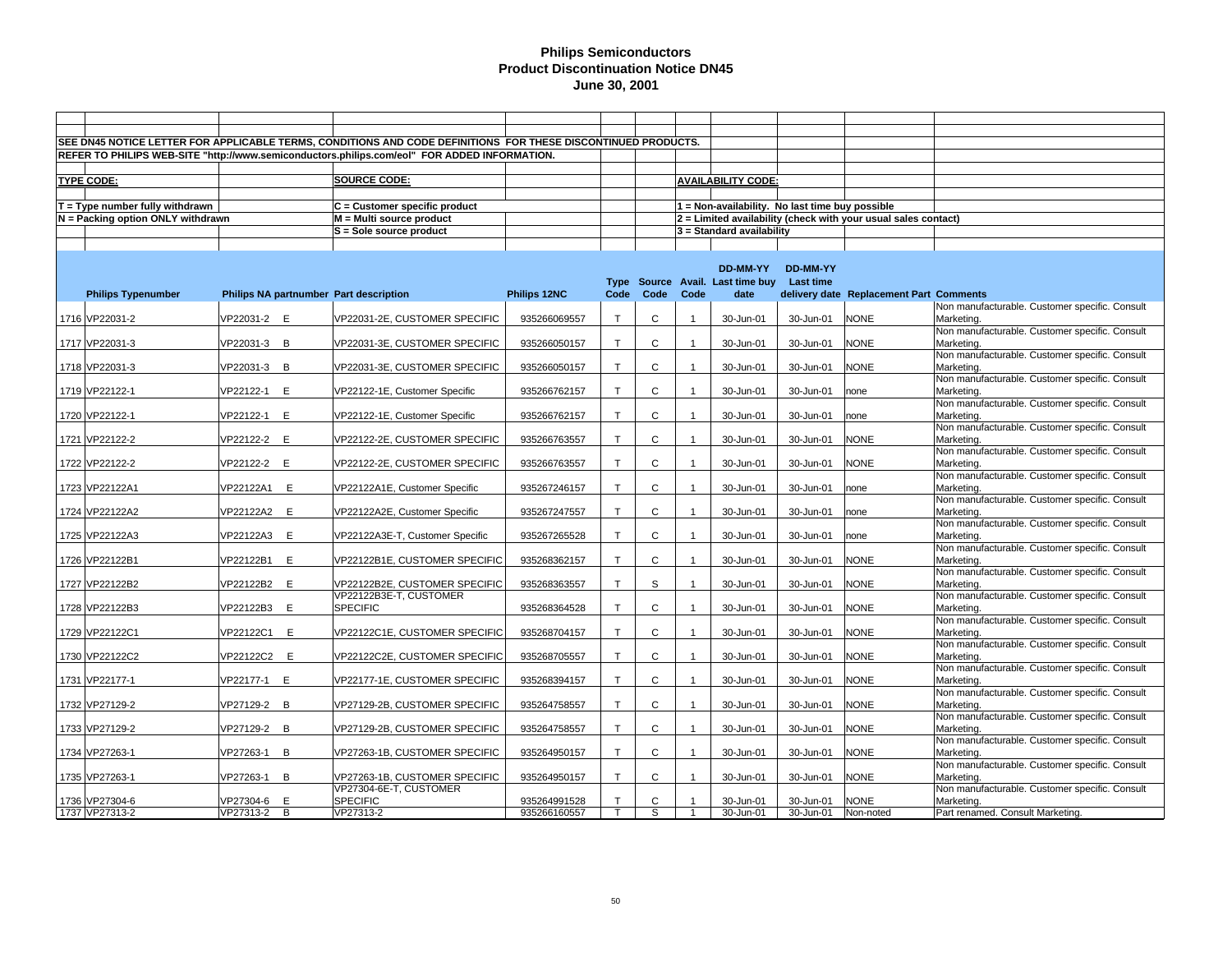|                                   |                                        | SEE DN45 NOTICE LETTER FOR APPLICABLE TERMS, CONDITIONS AND CODE DEFINITIONS FOR THESE DISCONTINUED PRODUCTS. |              |              |              |                         |                                                 |                 |                                                                |                                                              |
|-----------------------------------|----------------------------------------|---------------------------------------------------------------------------------------------------------------|--------------|--------------|--------------|-------------------------|-------------------------------------------------|-----------------|----------------------------------------------------------------|--------------------------------------------------------------|
|                                   |                                        | REFER TO PHILIPS WEB-SITE "http://www.semiconductors.philips.com/eol" FOR ADDED INFORMATION.                  |              |              |              |                         |                                                 |                 |                                                                |                                                              |
|                                   |                                        |                                                                                                               |              |              |              |                         |                                                 |                 |                                                                |                                                              |
| <b>TYPE CODE:</b>                 |                                        | <b>SOURCE CODE:</b>                                                                                           |              |              |              |                         | <b>AVAILABILITY CODE:</b>                       |                 |                                                                |                                                              |
|                                   |                                        |                                                                                                               |              |              |              |                         |                                                 |                 |                                                                |                                                              |
|                                   |                                        |                                                                                                               |              |              |              |                         |                                                 |                 |                                                                |                                                              |
| $T = Type$ number fully withdrawn |                                        | C = Customer specific product                                                                                 |              |              |              |                         | 1 = Non-availability. No last time buy possible |                 |                                                                |                                                              |
| N = Packing option ONLY withdrawn |                                        | M = Multi source product                                                                                      |              |              |              |                         |                                                 |                 | 2 = Limited availability (check with your usual sales contact) |                                                              |
|                                   |                                        | S = Sole source product                                                                                       |              |              |              |                         | 3 = Standard availability                       |                 |                                                                |                                                              |
|                                   |                                        |                                                                                                               |              |              |              |                         |                                                 |                 |                                                                |                                                              |
|                                   |                                        |                                                                                                               |              |              |              |                         |                                                 |                 |                                                                |                                                              |
|                                   |                                        |                                                                                                               |              |              |              |                         | DD-MM-YY                                        | <b>DD-MM-YY</b> |                                                                |                                                              |
|                                   |                                        |                                                                                                               |              |              |              |                         | Type Source Avail. Last time buy                | Last time       |                                                                |                                                              |
| <b>Philips Typenumber</b>         | Philips NA partnumber Part description |                                                                                                               | Philips 12NC | Code         | Code         | Code                    | date                                            |                 | delivery date Replacement Part Comments                        |                                                              |
|                                   |                                        |                                                                                                               |              |              |              |                         |                                                 |                 |                                                                | Non manufacturable. Customer specific. Consult               |
| 1738 VP27334-1                    | VP27334-1 B                            | VP27334-1B, CUSTOMER SPECIFIC                                                                                 | 935265008157 | $\mathsf{T}$ | $\mathsf{C}$ | $\overline{1}$          | 30-Jun-01                                       | 30-Jun-01       | <b>NONE</b>                                                    | Marketing.                                                   |
|                                   |                                        |                                                                                                               |              |              |              |                         |                                                 |                 |                                                                | Non manufacturable. Customer specific. Consult               |
| 1739 VP27334-1                    | VP27334-1 B                            | VP27334-1B, CUSTOMER SPECIFIC                                                                                 | 935265008157 | $\mathsf{T}$ | $\mathsf{C}$ |                         | 30-Jun-01                                       | 30-Jun-01       | <b>NONE</b>                                                    | Marketing.                                                   |
|                                   |                                        |                                                                                                               |              |              |              |                         |                                                 |                 |                                                                | Non manufacturable. Customer specific. Consult               |
| 1740 VP27338B2                    | VP27338B2 B                            | VP27338B2B, CUSTOMER SPECIFIC                                                                                 | 935266164557 | $\mathsf{T}$ | C            | $\overline{1}$          | 30-Jun-01                                       | 30-Jun-01       | <b>NONE</b>                                                    | Marketing.                                                   |
|                                   |                                        |                                                                                                               |              |              |              |                         |                                                 |                 |                                                                | Non manufacturable. Customer specific. Consult               |
| 1741 VP27338B2                    | VP27338B2 B                            | VP27338B2B, CUSTOMER SPECIFIC                                                                                 | 935266164557 | $\mathsf{T}$ | C            |                         | 30-Jun-01                                       | 30-Jun-01       | <b>NONE</b>                                                    | Marketing.                                                   |
|                                   |                                        |                                                                                                               |              |              |              |                         |                                                 |                 |                                                                | Non manufacturable. Customer specific. Consult               |
| 1742 VP27356-1                    | B<br>VP27356-1                         | VP27356-1B, CUSTOMER SPECIFIC                                                                                 | 935265040157 | $\mathsf{T}$ | S            | $\overline{1}$          | 30-Jun-01                                       | 30-Jun-01       | <b>NONE</b>                                                    | Marketing.                                                   |
|                                   |                                        |                                                                                                               |              |              |              |                         |                                                 |                 |                                                                | Non manufacturable. Customer specific. Consult               |
| 1743 VP27356-1                    | VP27356-1<br>B                         | VP27356-1B, CUSTOMER SPECIFIC                                                                                 | 935265040157 | $\mathsf{T}$ | S            |                         | 30-Jun-01                                       | 30-Jun-01       | <b>NONE</b>                                                    | Marketing.                                                   |
|                                   |                                        |                                                                                                               |              |              |              |                         |                                                 |                 |                                                                | Non manufacturable. Customer specific. Consult               |
| 1744 VP27356-2                    | E<br>VP27356-2                         | VP27356-2E, CUSTOMER SPECIFIC                                                                                 | 935265043557 | $\mathsf{T}$ | C            | $\overline{1}$          | 30-Jun-01                                       | 30-Jun-01       | <b>NONE</b>                                                    | Marketing.                                                   |
|                                   |                                        |                                                                                                               |              |              |              |                         |                                                 |                 |                                                                | Non manufacturable. Customer specific. Consult               |
| 1745 VP27356-2                    | VP27356-2 E                            | VP27356-2E, CUSTOMER SPECIFIC                                                                                 | 935265043557 | $\mathsf{T}$ | C            |                         | 30-Jun-01                                       | 30-Jun-01       | <b>NONE</b>                                                    | Marketing.                                                   |
|                                   |                                        |                                                                                                               |              |              |              |                         |                                                 |                 |                                                                | Non manufacturable. Customer specific. Consult               |
| 1746 VP27363-1                    | VP27363-1<br>E                         | VP27363-1E, CUSTOMER SPECIFIC                                                                                 | 935265046157 | $\mathsf{T}$ | C            | $\overline{1}$          | 30-Jun-01                                       | 30-Jun-01       | <b>NONE</b>                                                    | Marketing.                                                   |
|                                   |                                        |                                                                                                               |              | $\mathsf{T}$ | C            |                         |                                                 |                 |                                                                | Non manufacturable. Customer specific. Consult               |
| 1747 VP27363-1                    | VP27363-1<br>E                         | VP27363-1E, CUSTOMER SPECIFIC                                                                                 | 935265046157 |              |              |                         | 30-Jun-01                                       | 30-Jun-01       | <b>NONE</b>                                                    | Marketing.                                                   |
|                                   | VP27363-2 E                            |                                                                                                               |              | $\mathsf{T}$ | C            | $\overline{1}$          | 30-Jun-01                                       |                 | <b>NONE</b>                                                    | Non manufacturable. Customer specific. Consult<br>Marketing. |
| 1748 VP27363-2                    |                                        | VP27363-2E, CUSTOMER SPECIFIC                                                                                 | 935266105157 |              |              |                         |                                                 | 30-Jun-01       |                                                                | Non manufacturable. Customer specific. Consult               |
| 1749 VP27363-2                    | VP27363-2 E                            | VP27363-2E, CUSTOMER SPECIFIC                                                                                 | 935266105157 | $\mathsf{T}$ | C            |                         | 30-Jun-01                                       | 30-Jun-01       | <b>NONE</b>                                                    | Marketing.                                                   |
|                                   |                                        |                                                                                                               |              |              |              |                         |                                                 |                 |                                                                | Non manufacturable. Customer specific. Consult               |
| 1750 VP27363-4                    | VP27363-4<br>B                         | VP27363-4E, CUSTOMER SPECIFIC                                                                                 | 935266107157 | T.           | C            | $\overline{\mathbf{1}}$ | 30-Jun-01                                       | 30-Jun-01       | <b>NONE</b>                                                    | Marketing.                                                   |
|                                   |                                        |                                                                                                               |              |              |              |                         |                                                 |                 |                                                                | Non manufacturable. Customer specific. Consult               |
| 1751 VP27363-4                    | VP27363-4<br>B                         | VP27363-4E, CUSTOMER SPECIFIC                                                                                 | 935266107157 | $\mathsf{T}$ | C            | $\overline{1}$          | 30-Jun-01                                       | 30-Jun-01       | <b>NONE</b>                                                    | Marketing.                                                   |
| 1752 VP27374-1                    | VP27374-1<br>E                         | VP27374-1                                                                                                     | 935266696157 | T.           | S            | 3                       | 31-Mar-02                                       | 30-Jun-02       | VP40581E4                                                      | Standard discontinuation. See Replacement.                   |
| 1753 VP27374-3                    | VP27374-3<br>B                         | VP27374-3                                                                                                     | 935266698157 | $\mathsf{T}$ | $\mathsf{C}$ | $\overline{2}$          | 31-Mar-02                                       | 30-Jun-02       | Non-noted                                                      | Limited Supply. Consult Marketing.                           |
| 1754 VP27374-5                    | VP27374-5<br>E                         | VP27374-5                                                                                                     | 935267379528 | T.           | S            | 2                       | 31-Mar-02                                       | 30-Jun-02       | VP40581E4                                                      | Limited Supply. See Replacement.                             |
| 1755 VP27381-1                    | VP27381-1<br>B                         | VT27381-1                                                                                                     | 935266944157 | $\mathsf{T}$ | M            | 2                       | 31-Dec-01                                       | 30-Jun-02       | Non-noted                                                      | Limited Supply. Consult Marketing.                           |
| 1756 VP27381-2                    | VP27381-2 B                            | VT27381-2                                                                                                     | 935266945557 | T.           | М            | $\overline{2}$          | $31 - Dec-01$                                   | 30-Jun-02       | Non-noted                                                      | Limited Supply. Consult Marketing.                           |
| 1757 VP40506B2                    | $\overline{B}$<br>VP40506B2            | VP40506B2                                                                                                     | 935265051557 | T.           | S            | 3                       | 31-Mar-02                                       | 30-Jun-02       | VP40581E3                                                      | Standard discontinuation. See Replacement.                   |
| 1758 VP40506B4                    | VP40506B4<br>B                         | VP40506B4                                                                                                     | 935265054557 | T.           | S            | 3                       | $31$ -Mar-02                                    | 30-Jun-02       | VP40581E4                                                      | Standard discontinuation. See Replacement.                   |
| 1759 VP40506B5                    | VP40506B5<br>E                         | VP40506B5                                                                                                     | 935266117157 | $\mathsf{T}$ | S            | 3                       | 31-Mar-02                                       | 30-Jun-02       | VP40581E3                                                      | Standard discontinuation. See Replacement.                   |
| 1760 VP40510-2                    | VP40510-2<br>B                         | VP40510-2                                                                                                     | 935266255557 | T.           | M            | 2                       | 31-Dec-01                                       | 30-Jun-02       | VP40510B2                                                      | Limited Supply. See Replacement.                             |
| 1761 VP40510A2                    | VP40510A2<br>$\mathsf{B}$              | VP40510A2                                                                                                     | 935265060557 | T.           | M            | $\overline{2}$          | 31-Dec-01                                       | 30-Jun-02       | VP40510B2                                                      | Limited Supply. See Replacement.                             |
| 1762 VP40510A3                    | VP40510A3<br>B                         | VP40510A3                                                                                                     | 935265063557 | T.           | M            | 2                       | 31-Dec-01                                       | 30-Jun-02       | VP40510B2                                                      | Limited Supply. See Replacement.                             |
| 1763 VP40515A2                    | VP40515A2<br>B                         | VP40515A2                                                                                                     | 935264589557 | $\mathsf{T}$ | M            | 2                       | 31-Dec-01                                       | 30-Jun-02       | VP40515C2                                                      | Limited Supply. See Replacement.                             |
| 1764 VP40515A3                    | VP40515A3<br>B                         | VP40515A3                                                                                                     | 935266262528 | T.           | M            | 2                       | 31-Dec-01                                       | 30-Jun-02       | VP40515C2                                                      | Limited Supply. See Replacement.                             |
| 1765 VP40515A4                    | VP40515A4<br>B                         | VP40515A4                                                                                                     | 935264725528 | T            | M            | 2                       | 31-Dec-01                                       | 30-Jun-02       | VP40515C2                                                      | Limited Supply. See Replacement.                             |
| 1766 VP40515B2                    | VP40515B2<br>B                         | VP40515B2                                                                                                     | 935264734557 | T.           | M            | $\overline{2}$          | 31-Dec-01                                       | 30-Jun-02       | VP40515C2                                                      | Limited Supply. See Replacement.                             |
| 1767 VP40521-2                    | VP40521-2<br>B                         | VP40521-2                                                                                                     | 935264754557 | $\mathsf{T}$ | M            | 2                       | 31-Dec-01                                       | 30-Jun-02       | VP40521B2                                                      | Limited Supply. See Replacement.                             |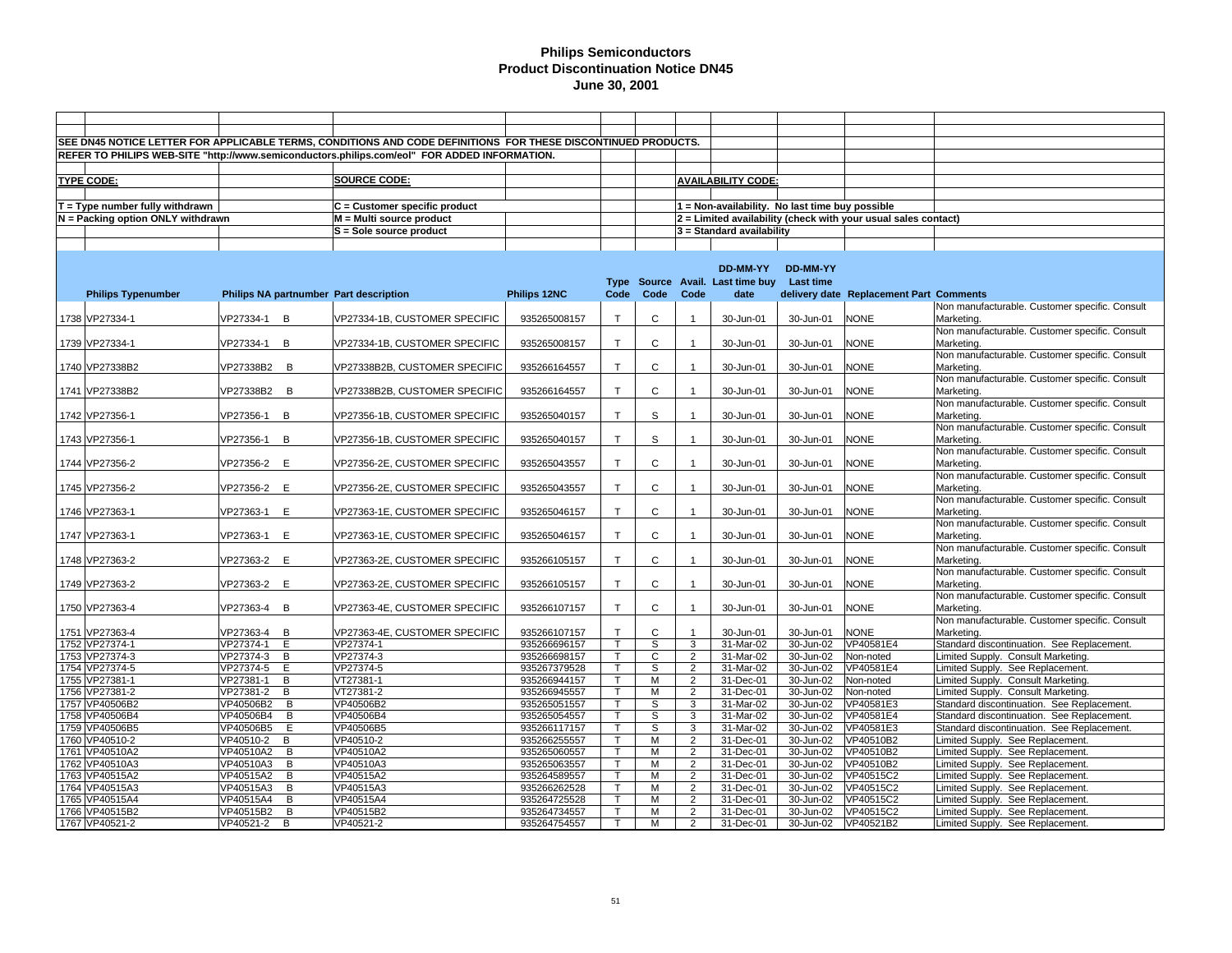|                                     |               |                | SEE DN45 NOTICE LETTER FOR APPLICABLE TERMS, CONDITIONS AND CODE DEFINITIONS FOR THESE DISCONTINUED PRODUCTS. |              |              |              |                |                                                 |                  |                                                                |                                               |
|-------------------------------------|---------------|----------------|---------------------------------------------------------------------------------------------------------------|--------------|--------------|--------------|----------------|-------------------------------------------------|------------------|----------------------------------------------------------------|-----------------------------------------------|
|                                     |               |                | REFER TO PHILIPS WEB-SITE "http://www.semiconductors.philips.com/eol" FOR ADDED INFORMATION.                  |              |              |              |                |                                                 |                  |                                                                |                                               |
|                                     |               |                |                                                                                                               |              |              |              |                |                                                 |                  |                                                                |                                               |
| <b>TYPE CODE:</b>                   |               |                | SOURCE CODE:                                                                                                  |              |              |              |                | <b>AVAILABILITY CODE:</b>                       |                  |                                                                |                                               |
|                                     |               |                |                                                                                                               |              |              |              |                |                                                 |                  |                                                                |                                               |
| $T = Type$ number fully withdrawn   |               |                | $C =$ Customer specific product                                                                               |              |              |              |                | 1 = Non-availability. No last time buy possible |                  |                                                                |                                               |
| $N =$ Packing option ONLY withdrawn |               |                | M = Multi source product                                                                                      |              |              |              |                |                                                 |                  | 2 = Limited availability (check with your usual sales contact) |                                               |
|                                     |               |                |                                                                                                               |              |              |              |                |                                                 |                  |                                                                |                                               |
|                                     |               |                | S = Sole source product                                                                                       |              |              |              |                | $3$ = Standard availability                     |                  |                                                                |                                               |
|                                     |               |                |                                                                                                               |              |              |              |                |                                                 |                  |                                                                |                                               |
|                                     |               |                |                                                                                                               |              |              |              |                |                                                 |                  |                                                                |                                               |
|                                     |               |                |                                                                                                               |              |              |              |                | DD-MM-YY                                        | DD-MM-YY         |                                                                |                                               |
|                                     |               |                |                                                                                                               |              |              |              |                | Type Source Avail. Last time buy                | <b>Last time</b> |                                                                |                                               |
| <b>Philips Typenumber</b>           |               |                | Philips NA partnumber Part description                                                                        | Philips 12NC | Code         | Code         | Code           | date                                            |                  | delivery date Replacement Part Comments                        |                                               |
| 1768 VP40521A2                      | VP40521A2     | $\overline{B}$ | VP40521A2                                                                                                     | 935264760557 | $\mathsf{T}$ | м            | $\overline{2}$ | 31-Dec-01                                       | 30-Jun-02        | VP40521B2                                                      | Limited Supply. See Replacement.              |
| 1769 VP40521B5                      | VP40521B5 E   |                | VP40521B5                                                                                                     | 935266198557 | $\mathsf{T}$ | M            | $\overline{2}$ | 31-Dec-01                                       | 30-Jun-02        | VP40521B2                                                      | Limited Supply. See Replacement.              |
| 1770 VP40522A1                      | VP40522A1     | B              | VP40522A1                                                                                                     | 935264774157 | $\mathsf{T}$ | М            | $\overline{2}$ | 31-Dec-01                                       | 30-Jun-02        | Non-noted                                                      | Limited Supply. See Replacement.              |
| 1771 VP40522A3                      | VP40522A3     | B              | VP40522A3                                                                                                     | 935264779157 | $\mathsf{T}$ | M            | $\overline{2}$ | 31-Dec-01                                       | 30-Jun-02        | Non-noted                                                      | Limited Supply. See Replacement.              |
| 1772 VP40524B2                      | VP40524B2     | B              | VP40524B2                                                                                                     | 935265539557 | $\mathsf{T}$ | S            | 3              | 31-Mar-02                                       | 30-Jun-02        | VP40581E3                                                      | Standard discontunation. See replacement.     |
| 1773 VP40524B6                      | VP40524B6     | E              | VP40524B6                                                                                                     | 935264807557 | т            | S            | 3              | 31-Mar-02                                       | 30-Jun-02        | VP40581E3                                                      | Standard discontunation. See replacement.     |
| 1774 VP40543-2                      | VP40543-2     | B              | VP40543-2                                                                                                     | 935264833557 | $\mathsf{T}$ | м            | $\overline{2}$ | 31-Dec-01                                       | 30-Jun-02        | VP40543A2                                                      | Limited Supply. See replacement.              |
| 1775 VP40543-3                      | VP40543-3     | B              | VP40543-3                                                                                                     | 935266267528 | $\mathsf{T}$ | м            | $\overline{2}$ | 31-Dec-01                                       | 30-Jun-02        | VP40543A2                                                      | Limited Supply. See replacement.              |
| 1776 VP40543A1                      | VP40543A1     | B              | VP40543A1                                                                                                     | 935265813157 | $\mathsf{T}$ | М            | $\overline{2}$ | 31-Dec-01                                       | 30-Jun-02        | VP40543A2                                                      | Limited Supply. See replacement.              |
| 1777 VP40545A5                      | VP40545A5     | B              | VP40545A5                                                                                                     | 935264841528 |              | м            | $\overline{2}$ | 31-Dec-01                                       | 30-Jun-02        | VP40545A2                                                      | Limited Supply. See replacement.              |
| 1778 VP40548-2                      | VP40548-2     | B              | VP40548-2                                                                                                     | 935264842557 | т            | S            | 3              | 31-Mar-02                                       | 30-Jun-02        | VP40581E3                                                      | Standard discontinuation. See Replacement.    |
| 1779 VP40548-3                      | VP40548-3     | CA             | VP40548-3                                                                                                     | 935264843024 | $\mathsf{T}$ | $\mathbb S$  | 3              | 31-Mar-02                                       | 30-Jun-02        | VP40581E3                                                      | Standard discontinuation. See Replacement.    |
| 1780 VP40549-2                      | VP40549-2     | B              | VP40549-2                                                                                                     | 935266213557 | $\mathsf{T}$ | м            | $\overline{2}$ | 31-Dec-01                                       | 30-Jun-02        | Non-noted                                                      | Limited Supply. Consult Marketing.            |
| 1781 VP40549A2                      | VP40549A2     | $\overline{B}$ | VP40549A2                                                                                                     | 935264853557 | т            | M            | $\overline{2}$ | 31-Dec-01                                       | 30-Jun-02        | Non-noted                                                      | Limited Supply. Consult Marketing.            |
| 1782 VP40549A4                      | VP40549A4     | E              | VP40549A4                                                                                                     | 935264855557 | $\mathsf{T}$ | м            | $\overline{2}$ | 31-Dec-01                                       | 30-Jun-02        | Non-noted                                                      | Limited Supply. Consult Marketing.            |
| 1783 VP40549A5                      | VP40549A5     | E              | VP40549A5                                                                                                     | 935264857528 | $\mathsf{T}$ | M            | $\overline{2}$ | 31-Dec-01                                       | 30-Jun-02        | Non-noted                                                      | Limited Supply. Consult Marketing.            |
| 1784 VP40549B1                      | VP40549B1     | E              | VP40549B1                                                                                                     | 935266974528 | $\top$       | M            | $\overline{2}$ | 31-Dec-01                                       | 30-Jun-02        | Non-noted                                                      | Limited Supply. Consult Marketing.            |
| 1785 VP40549B3                      | VP40549B3     | E              | VP40549B3                                                                                                     | 935267056157 | $\mathsf{T}$ | M            | $\overline{2}$ | 31-Dec-01                                       | 30-Jun-02        | Non-noted                                                      | Limited Supply. Consult Marketing.            |
| 1786 VP40549B4                      | VP40549B4     | E              | VP40549B4                                                                                                     | 935267039557 | т            | М            | $\overline{2}$ | 31-Dec-01                                       | 30-Jun-02        | Non-noted                                                      | Limited Supply. Consult Marketing.            |
| 1787 VP40552A3                      | VP40552A3     | B              | VP40552A3                                                                                                     | 935264878157 | $\mathsf{T}$ | M            | $\overline{2}$ | 31-Dec-01                                       | 30-Jun-02        | Non-noted                                                      | Limited Supply. Consult Marketing.            |
| 1788 VP40554-1                      | VP40554-1     | B              | VP40554-1                                                                                                     | 935264919157 | т            | м            | $\overline{2}$ | 31-Dec-01                                       | 30-Jun-02        | VP40554-2                                                      | Limited Supply. See replacement.              |
| 1789 VP40554-4                      | VP40554-4     | B              | VP40554-4                                                                                                     | 935266168557 | $\mathsf{T}$ | M            | $\overline{2}$ | 31-Dec-01                                       | 30-Jun-02        | Non-noted                                                      | Limited Supply. Consult Marketing             |
| 1790 VP40578-1                      | VP40578-1     | B              | VP40578-1                                                                                                     | 935266859157 | $\mathsf{T}$ | M            | $\overline{2}$ | 31-Dec-01                                       | 30-Jun-02        | VP40578D5                                                      | Limited Supply. See replacement.              |
| 1791 VP40578-2                      | VP40578-2     | B              | VP40578-2                                                                                                     | 935266860557 | $\mathsf{T}$ | S            | $\overline{2}$ | 31-Mar-02                                       | 30-Jun-02        | VP40578D5                                                      | Limited Supply. See replacement.              |
| 1792 VP40578-3                      | VP40578-3     | E              | VP40578-3                                                                                                     | 935266861157 | $\mathsf{T}$ | S            | $\overline{2}$ | 31-Mar-02                                       | 30-Jun-02        | VP40578D5                                                      | Limited Supply. See replacement.              |
| 1793 VP40578-4                      | VP40578-4     | Ε              | VP40578-4                                                                                                     | 935266862557 | т            | S            | 3              | 31-Mar-02                                       | 30-Jun-02        | VP40578D5                                                      | Limited Supply. See replacement.              |
| 1794 VP40578-5                      | VP40578-5     | E              | VP40578-5                                                                                                     | 935266863528 |              | S            | $\overline{2}$ | 31-Mar-02                                       | 30-Jun-02        | VP40578D5                                                      | Limited Supply. See replacement.              |
| 1795 VP40578-5                      |               |                | VP40578-5                                                                                                     | 935266863518 | $\mathsf{T}$ | S            | $\overline{2}$ | 31-Mar-02                                       | 30-Jun-02        | VP40578D5                                                      | Limited Supply. See replacement.              |
| 1796 VP40581B1                      | VP40581B1     | В              | VP40581B1                                                                                                     | 935268159157 |              | S            | $\overline{2}$ | 31-Mar-02                                       | 30-Jun-02        | VP40581E4                                                      | Limited Supply. See replacement.              |
| 1797 VP40581B2                      | VP40581B2     | B              | VP40581B2                                                                                                     | 935268160557 | т            | S            | $\overline{2}$ | 31-Mar-02                                       | 30-Jun-02        | VP40581E4                                                      | Limited Supply. See replacement.              |
| 1798 VP40581B3                      | VP40581B3     | E              | VV                                                                                                            | 935268161557 | $\mathsf{T}$ | s            | $\overline{2}$ | 31-Mar-02                                       | 30-Jun-02        | VP40581E4                                                      | Limited Supply. See replacement.              |
| 1799 VP40581B4                      | VP40581B4     | Е              | VP40581B4                                                                                                     | 935268162528 | T.           | S            | $\overline{2}$ | 31-Mar-02                                       | 30-Jun-02        | VP40581E4                                                      | Limited Supply. See replacement.              |
|                                     |               |                |                                                                                                               |              |              |              |                |                                                 |                  |                                                                | Non manufacturable. Customer specific.Consult |
| 1800 VPID3-710A                     | VPID3-710A SD |                | VPID3-710ASD                                                                                                  | 935266708112 | $\mathsf{T}$ | C            | $\mathbf 1$    | 30-Jun-01                                       | 30-Jun-01        | <b>NONE</b>                                                    | Marketing.                                    |
|                                     |               |                | VPID-7TDMISD, CUSTOMER                                                                                        |              |              |              |                |                                                 |                  |                                                                | Non manufacturable. Customer specific.Consult |
| 1801 VPID-7TDMI                     | VPID-7TDMI SD |                | <b>SPECIFIC</b>                                                                                               | 935266709112 | $\mathsf{T}$ | $\mathbf{C}$ | $\overline{1}$ | 30-Jun-01                                       | 30-Jun-01        | <b>NONE</b>                                                    | Marketing.                                    |
|                                     |               |                |                                                                                                               |              |              |              |                |                                                 |                  |                                                                | Non manufacturable. Customer specific.Consult |
| 1802 VPS10101-3                     | VPS10101-3 B  |                | VPS10101-3B, Customer Specific                                                                                | 935264987557 | $\mathsf{T}$ | C            | $\mathbf{1}$   | 30-Jun-01                                       | 30-Jun-01        | one                                                            | Marketing.                                    |
|                                     |               |                |                                                                                                               |              |              |              |                |                                                 |                  |                                                                | Non manufacturable. Customer specific.See     |
| 1803 VT21702DA                      | VT21702DA B   |                | VT21702DA                                                                                                     | 935265518557 | $\mathsf{T}$ | S            | $\mathbf{1}$   | 30-Jun-01                                       | 30-Jun-01        | SAA7785HT/4                                                    | Replacement.                                  |
|                                     |               |                |                                                                                                               |              |              |              |                |                                                 |                  |                                                                | Non manufacturable. Customer specific.Consult |
| 1804 VVS3771-1                      | VVS3771-1 E   |                | VVS3771-1E, CUSTOMER SPECIFIC                                                                                 | 935265021157 | $\mathsf{T}$ | C            | $\mathbf 1$    | 30-Jun-01                                       | 30-Jun-01        | <b>NONE</b>                                                    | Marketing.                                    |
|                                     |               |                |                                                                                                               |              |              |              |                |                                                 |                  |                                                                | Non manufacturable. Customer specific.Consult |
| 1805 VVS3771-1                      | VVS3771-1 E   |                | VVS3771-1E, CUSTOMER SPECIFIC                                                                                 | 935265021157 | $\top$       | C            | $\overline{1}$ | 30-Jun-01                                       | 30-Jun-01        | <b>NONE</b>                                                    | Marketing.                                    |
|                                     |               |                |                                                                                                               |              |              |              |                |                                                 |                  |                                                                |                                               |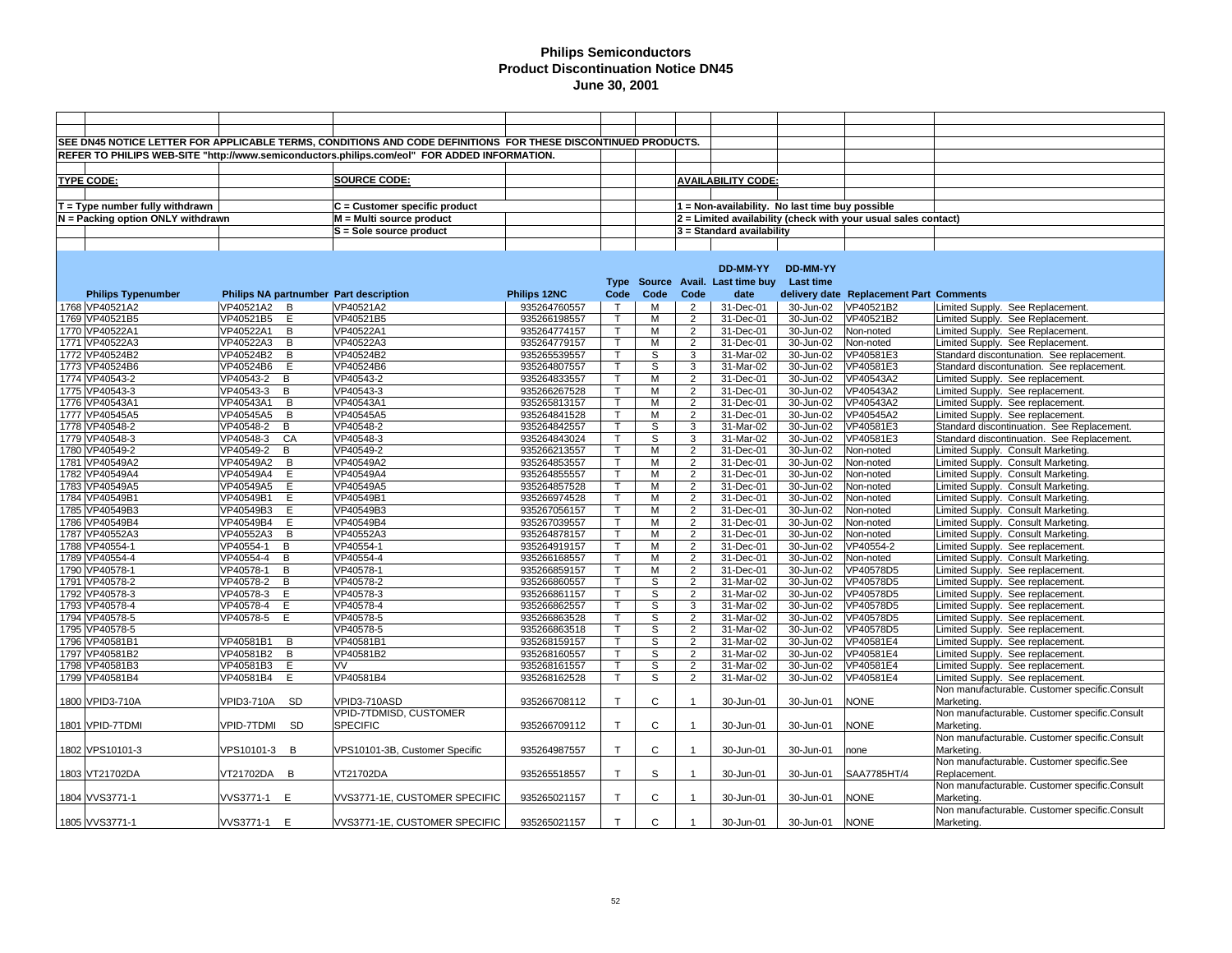|                                   |                                        | SEE DN45 NOTICE LETTER FOR APPLICABLE TERMS, CONDITIONS AND CODE DEFINITIONS FOR THESE DISCONTINUED PRODUCTS. |              |              |              |                |                                                 |                  |                                                                |                                                  |
|-----------------------------------|----------------------------------------|---------------------------------------------------------------------------------------------------------------|--------------|--------------|--------------|----------------|-------------------------------------------------|------------------|----------------------------------------------------------------|--------------------------------------------------|
|                                   |                                        | REFER TO PHILIPS WEB-SITE "http://www.semiconductors.philips.com/eol" FOR ADDED INFORMATION.                  |              |              |              |                |                                                 |                  |                                                                |                                                  |
|                                   |                                        |                                                                                                               |              |              |              |                |                                                 |                  |                                                                |                                                  |
|                                   |                                        |                                                                                                               |              |              |              |                |                                                 |                  |                                                                |                                                  |
| <b>TYPE CODE:</b>                 |                                        | <b>SOURCE CODE:</b>                                                                                           |              |              |              |                | <b>AVAILABILITY CODE:</b>                       |                  |                                                                |                                                  |
|                                   |                                        |                                                                                                               |              |              |              |                |                                                 |                  |                                                                |                                                  |
| $T = Type$ number fully withdrawn |                                        | C = Customer specific product                                                                                 |              |              |              |                | 1 = Non-availability. No last time buy possible |                  |                                                                |                                                  |
| N = Packing option ONLY withdrawn |                                        | M = Multi source product                                                                                      |              |              |              |                |                                                 |                  | 2 = Limited availability (check with your usual sales contact) |                                                  |
|                                   |                                        | S = Sole source product                                                                                       |              |              |              |                | 3 = Standard availability                       |                  |                                                                |                                                  |
|                                   |                                        |                                                                                                               |              |              |              |                |                                                 |                  |                                                                |                                                  |
|                                   |                                        |                                                                                                               |              |              |              |                |                                                 |                  |                                                                |                                                  |
|                                   |                                        |                                                                                                               |              |              |              |                | DD-MM-YY                                        | <b>DD-MM-YY</b>  |                                                                |                                                  |
|                                   |                                        |                                                                                                               |              | <b>Type</b>  |              |                | Source Avail. Last time buy                     | <b>Last time</b> |                                                                |                                                  |
|                                   |                                        |                                                                                                               |              |              |              |                |                                                 |                  |                                                                |                                                  |
| <b>Philips Typenumber</b>         | Philips NA partnumber Part description |                                                                                                               | Philips 12NC | Code         | Code         | Code           | date                                            |                  | delivery date Replacement Part Comments                        |                                                  |
|                                   |                                        | VVS3771A1E, CUSTOMER                                                                                          |              |              |              |                |                                                 |                  |                                                                | Non manufacturable. Customer specific.Consult    |
| 1806 VVS3771A1                    | VVS3771A1 E                            | <b>SPECIFIC</b>                                                                                               | 935265816157 | $\mathsf{T}$ | C            |                | 30-Jun-01                                       | 30-Jun-01        | <b>NONE</b>                                                    | Marketing.                                       |
|                                   |                                        | VVS3771A1E, CUSTOMER                                                                                          |              |              |              |                |                                                 |                  |                                                                | Non manufacturable. Customer specific.Consult    |
| 1807 VVS3771A1                    | VVS3771A1 E                            | <b>SPECIFIC</b>                                                                                               | 935265816157 | $\mathsf{T}$ | C            |                | 30-Jun-01                                       | 30-Jun-01        | <b>NONE</b>                                                    | Marketing.                                       |
| 1808 VW26002A1                    | VW26002A1<br>B                         | VW26002A1                                                                                                     | 935266593157 | T.           | M            | $\overline{2}$ | 31-Dec-01                                       | 30-Jun-02        | Non-noted                                                      | Limited Supply. Consult Marketing.               |
| 1809 VW26002A10                   | VW26002A10<br>E                        | VW26002A10                                                                                                    | 935266603528 | T.           | M            | 2              | 31-Dec-01                                       | 30-Jun-02        | Non-noted                                                      | Limited Supply. Consult Marketing.               |
| 1810 VW26002A11                   | VW26002A11<br>E                        | VW26002A11                                                                                                    | 935266578157 | T.           | M            | 2              | 31-Dec-01                                       | 30-Jun-02        | Non-noted                                                      | Limited Supply. Consult Marketing.               |
| 1811 VW26002A2                    | VW26002A2<br>B                         | VW26002A2                                                                                                     | 935266594557 | Т            | M            | $\overline{2}$ | 31-Dec-01                                       | 30-Jun-02        | Non-noted                                                      | Limited Supply. Consult Marketing.               |
| 1812 VW26002A3                    | VW26002A3<br>E                         | VW26002A3                                                                                                     | 935266596157 | T.           | M            | 2              | 31-Dec-01                                       | 30-Jun-02        | Non-noted                                                      | Limited Supply. Consult Marketing.               |
| 1813 VW26002A4                    | VW26002A4<br>E                         | VW26002A4                                                                                                     | 935266597557 | $\mathsf{T}$ | M            | $\overline{2}$ | 31-Dec-01                                       | 30-Jun-02        | Non-noted                                                      | Limited Supply. Consult Marketing.               |
| 1814 VW26002A5                    | B<br>VW26002A5                         | VW26002A5                                                                                                     | 935266598157 | $\mathsf{T}$ | M            | $\overline{2}$ | $31 - Dec-01$                                   | 30-Jun-02        | Non-noted                                                      | Limited Supply. Consult Marketing.               |
| 1815 VW26002A6                    | $\overline{B}$<br>VW26002A6            | VW26002A6                                                                                                     | 935266599557 | T            | м            | $\overline{2}$ | 31-Dec-01                                       | 30-Jun-02        | Non-noted                                                      | Limited Supply. Consult Marketing.               |
| 1816 VW26002A7                    | VW26002A7<br>E                         | VW26002A7                                                                                                     | 935266600528 | $\mathsf{T}$ | M            | 2              | 31-Dec-01                                       | 30-Jun-02        | Non-noted                                                      | Limited Supply. Consult Marketing.               |
| 1817 VW26002A8                    | VW26002A8<br>E                         | VW26002A8                                                                                                     | 935266601557 | T            | м            | 2              | 31-Dec-01                                       | 30-Jun-02        | Non-noted                                                      | Limited Supply. Consult Marketing.               |
| 1818 VW26002A9                    | VW26002A9<br>B                         | VW26002A9                                                                                                     | 935266602528 | T.           | M            | 2              | 31-Dec-01                                       | 30-Jun-02        | Non-noted                                                      | Limited Supply. Consult Marketing.               |
| 1819 VW26002B1                    | $\overline{E}$<br>VW26002B1            | VW26002B1                                                                                                     | 935267242557 | T            | M            | $\overline{2}$ | 31-Dec-01                                       | 30-Jun-02        | Non-noted                                                      | Limited Supply. Consult Marketing.               |
| 1820 VW26002B2                    | VW26002B2<br>E                         | VW26002B2                                                                                                     | 935267243528 | T.           | M            | 2              | 31-Dec-01                                       | 30-Jun-02        | Non-noted                                                      | Limited Supply. Consult Marketing.               |
| 1821 VW26002B3                    | VW26002B3<br>B                         | VW26002B3                                                                                                     | 935267244557 | T.           | M            | 2              | 31-Dec-01                                       | 30-Jun-02        | Non-noted                                                      | Limited Supply. Consult Marketing.               |
| 1822 VW26002B4                    | VW26002B4<br>B                         | VW26002B4                                                                                                     | 935267245528 | $\mathsf{T}$ | M            | 2              | 31-Dec-01                                       | 30-Jun-02        | Non-noted                                                      | Limited Supply. Consult Marketing.               |
| 1823 VW26002B5                    | VW26002B5<br>B                         | VW26002B5                                                                                                     | 935268045557 | T.           | M            | $\overline{2}$ | 31-Dec-01                                       | 30-Jun-02        | Non-noted                                                      | Limited Supply. Consult Marketing.               |
|                                   | B                                      |                                                                                                               |              |              |              |                |                                                 |                  |                                                                |                                                  |
| 1824 VW26002C1                    | VW26002C1<br>B                         | VW26002C1                                                                                                     | 935267425157 | T<br>T.      | M<br>M       | 2<br>2         | 31-Dec-01                                       | 30-Jun-02        | Non-noted                                                      | Limited Supply. Consult Marketing.               |
| 1825 VW26002C2                    | VW26002C2                              | VW26002C2                                                                                                     | 935267426557 |              |              |                | 31-Dec-01                                       | 30-Jun-02        | Non-noted                                                      | Limited Supply. Consult Marketing.               |
| 1826 VW26002C3                    | E<br>VW26002C3                         | VW26002C3                                                                                                     | 935267427157 | T.           | M            | 2              | 31-Dec-01                                       | 30-Jun-02        | Non-noted                                                      | Limited Supply. Consult Marketing.               |
| 1827 W26002C4                     | VW26002C4<br>E                         | VW26002C4                                                                                                     | 935267428557 | T.           | M            | 2              | 31-Dec-01                                       | 30-Jun-02        | Non-noted                                                      | Limited Supply. Consult Marketing.               |
| 1828 VW26002C5                    | VW26002C5<br>B                         | VW26002C5                                                                                                     | 935267429157 | T.           | M            | $\overline{2}$ | 31-Dec-01                                       | 30-Jun-02        | Non-noted                                                      | Limited Supply. Consult Marketing                |
| 1829 VW26002C6                    | VW26002C6<br>B                         | VW26002C6                                                                                                     | 935267430557 | $\mathsf{T}$ | M            | 2              | 31-Dec-01                                       | 30-Jun-02        | Non-noted                                                      | Limited Supply. Consult Marketing.               |
| 1830 VW26002C7                    | E<br>VW26002C7                         | VW26002C7                                                                                                     | 935267431557 | T.           | M            | $\overline{2}$ | 31-Dec-01                                       | 30-Jun-02        | Non-noted                                                      | Limited Supply. Consult Marketing.               |
| 1831 VW26002C8                    | E<br>VW26002C8                         | VW26002C8                                                                                                     | 935267432528 | T.           | M            | 2              | 31-Dec-01                                       | 30-Jun-02        | Non-noted                                                      | Limited Supply. Consult Marketing.               |
| 1832 VW26100-3                    | VW26100-3<br>B                         | VW26100-3                                                                                                     | 935268078157 | T.           | M            | $\overline{2}$ | 31-Dec-01                                       | 30-Jun-02        | Non-noted                                                      | Limited Supply. Consult Marketing                |
| 1833 VW26100-4                    | VW26100-4 B                            | VW26100-4                                                                                                     | 935268079557 | T.           | M            | $\overline{2}$ | 31-Dec-01                                       | 30-Jun-02        | Non-noted                                                      | Limited Supply. Consult Marketing.               |
| 1834 VW26100-5                    | VW26100-5<br>CA                        | VW26100-5                                                                                                     | 935268080024 | T.           | M            | 2              | 31-Dec-01                                       | 30-Jun-02        | Non-noted                                                      | Limited Supply. Consult Marketing.               |
| 1835 VWS26002-1                   | B<br>VWS26002-1                        | VWS26002-1                                                                                                    | 935265982157 | $\mathsf{T}$ | M            | $\overline{2}$ | 31-Dec-01                                       | 30-Jun-02        | Non-noted                                                      | Limited Supply. Consult Marketing.               |
| 1836 VWS26002-2                   | VWS26002-2<br>B                        | VWS26002-2                                                                                                    | 935265973557 | T            | M            | 2              | 31-Dec-01                                       | 30-Jun-02        | Non-noted                                                      | Limited Supply. Consult Marketing.               |
| 1837 VWS26002-4                   | VWS26002-4<br>E                        | VWS26002-4                                                                                                    | 935265817557 | T.           | M            | $\overline{2}$ | 31-Dec-01                                       | 30-Jun-02        | Non-noted                                                      | Limited Supply. Consult Marketing.               |
|                                   |                                        |                                                                                                               |              |              |              |                |                                                 |                  |                                                                | Part renamed. Non manufacturable. Consult        |
| 1838 VY05293-2                    | VY05293-2 A                            | VY05293-2                                                                                                     | 935265621112 | T            | S            |                | 30-Jun-01                                       | 30-Jun-01        | Non-noted                                                      | Marketing.                                       |
| 1839 VY05520-1                    | VY05520-1<br>$\mathsf{N}$              | VY05520-1                                                                                                     | 935265983112 | T.           | S            | 3              | 31-Mar-02                                       | 30-Jun-02        | Non-noted                                                      | Part renamed. Standard discontinuation.          |
|                                   |                                        |                                                                                                               |              |              |              |                |                                                 |                  |                                                                | Discountenance of 1.5 micron technology. Consult |
| 1840 VY05735-3                    | VY05735-3 B                            | VY05735-3                                                                                                     | 935264554557 | $\mathsf{T}$ | $\mathsf{C}$ | $\overline{2}$ | 01-Oct-01                                       | 01-Oct-02        | Non-noted                                                      | Marketing.                                       |
|                                   |                                        |                                                                                                               |              |              |              |                |                                                 |                  |                                                                | Part renamed. Non manufacturable. Consult        |
| 1841 VY05777A1                    | VY05777A1 CA                           | VY05777A1                                                                                                     | 935265622024 | $\mathsf{T}$ | S            |                | 30-Jun-01                                       | 30-Jun-01        | Non-noted                                                      | Marketing                                        |
|                                   |                                        |                                                                                                               |              |              |              |                |                                                 |                  |                                                                | Part renamed. Non manufacturable. Consult        |
| 1842 VY05778-2                    | VY05778-2<br>CA                        | VY05778-2                                                                                                     | 935265623024 | T.           | S            |                | 30-Jun-01                                       | 30-Jun-01        | Non-noted                                                      | Marketing.                                       |
|                                   |                                        |                                                                                                               |              |              |              |                |                                                 |                  |                                                                |                                                  |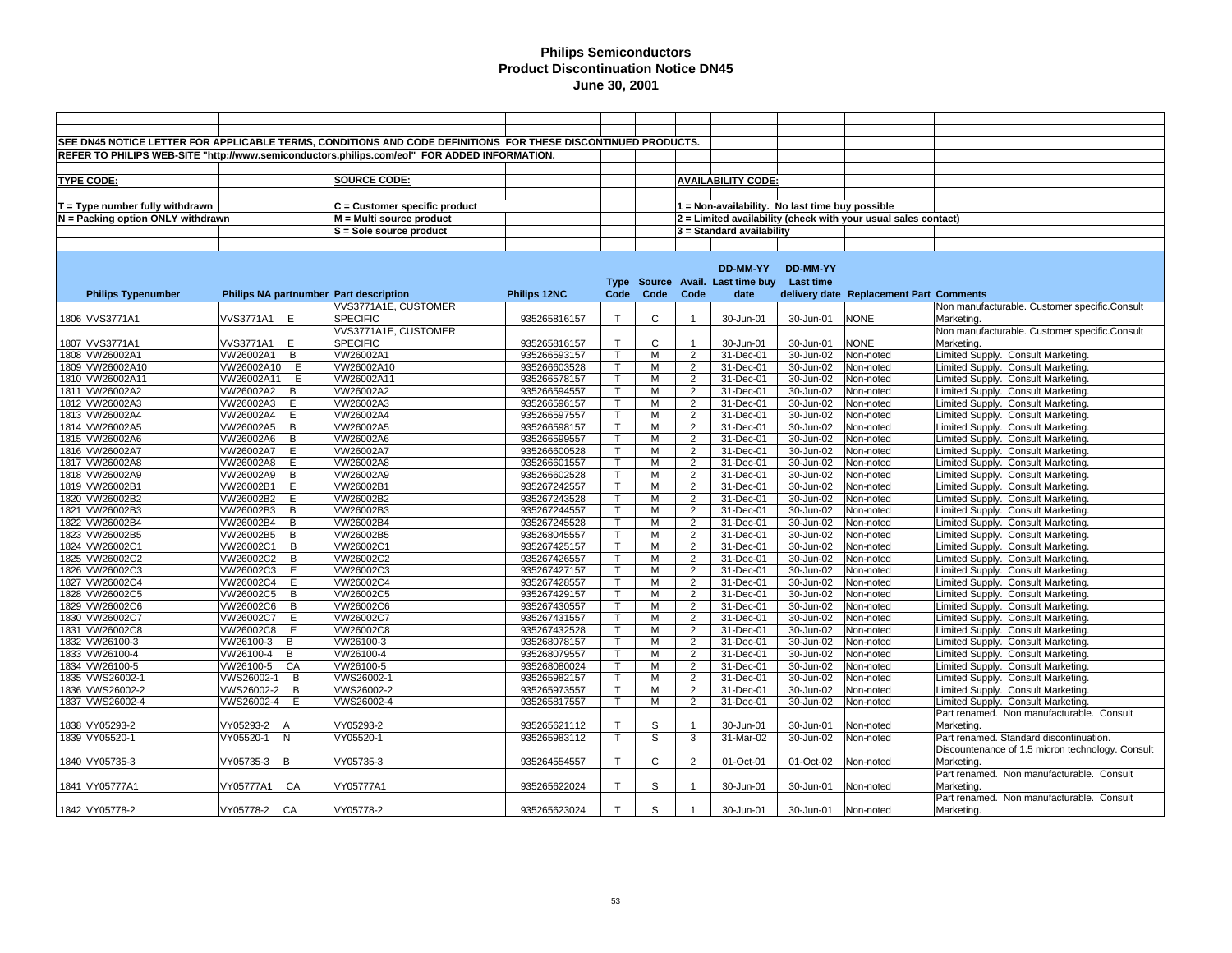|                                   |                                        | SEE DN45 NOTICE LETTER FOR APPLICABLE TERMS, CONDITIONS AND CODE DEFINITIONS FOR THESE DISCONTINUED PRODUCTS. |              |              |                |                |                                                 |                         |                                                                |                                                              |
|-----------------------------------|----------------------------------------|---------------------------------------------------------------------------------------------------------------|--------------|--------------|----------------|----------------|-------------------------------------------------|-------------------------|----------------------------------------------------------------|--------------------------------------------------------------|
|                                   |                                        | REFER TO PHILIPS WEB-SITE "http://www.semiconductors.philips.com/eol" FOR ADDED INFORMATION.                  |              |              |                |                |                                                 |                         |                                                                |                                                              |
|                                   |                                        |                                                                                                               |              |              |                |                |                                                 |                         |                                                                |                                                              |
|                                   |                                        |                                                                                                               |              |              |                |                |                                                 |                         |                                                                |                                                              |
| <b>TYPE CODE:</b>                 |                                        | <b>SOURCE CODE:</b>                                                                                           |              |              |                |                | <b>AVAILABILITY CODE:</b>                       |                         |                                                                |                                                              |
|                                   |                                        |                                                                                                               |              |              |                |                |                                                 |                         |                                                                |                                                              |
| T = Type number fully withdrawn   |                                        | C = Customer specific product                                                                                 |              |              |                |                | 1 = Non-availability. No last time buy possible |                         |                                                                |                                                              |
| N = Packing option ONLY withdrawn |                                        | M = Multi source product                                                                                      |              |              |                |                |                                                 |                         | 2 = Limited availability (check with your usual sales contact) |                                                              |
|                                   |                                        | S = Sole source product                                                                                       |              |              |                |                | 3 = Standard availability                       |                         |                                                                |                                                              |
|                                   |                                        |                                                                                                               |              |              |                |                |                                                 |                         |                                                                |                                                              |
|                                   |                                        |                                                                                                               |              |              |                |                |                                                 |                         |                                                                |                                                              |
|                                   |                                        |                                                                                                               |              |              |                |                | DD-MM-YY                                        | DD-MM-YY                |                                                                |                                                              |
|                                   |                                        |                                                                                                               |              |              |                |                | Type Source Avail. Last time buy Last time      |                         |                                                                |                                                              |
| <b>Philips Typenumber</b>         | Philips NA partnumber Part description |                                                                                                               | Philips 12NC | Code         | Code           | Code           | date                                            |                         | delivery date Replacement Part Comments                        |                                                              |
|                                   |                                        |                                                                                                               |              |              |                |                |                                                 |                         |                                                                | Part renamed. Non manufacturable. Consult                    |
| 1843 VY06514-2                    | VY06514-2 A                            | VY06514-2                                                                                                     | 935266383112 | $\mathsf{T}$ | S              | $\overline{1}$ | 30-Jun-01                                       | 30-Jun-01               | Non-noted                                                      | Marketing.                                                   |
|                                   |                                        |                                                                                                               |              |              |                |                |                                                 |                         |                                                                | Part renamed. Standard discontinuation.Consult               |
| 1844 VY06556-2                    | VY06556-2 A                            | VY06556-2                                                                                                     | 935265624112 | $\mathsf{T}$ | S              | 3              | 31-Mar-02                                       | 30-Jun-02               | Non-noted                                                      | Marketing.                                                   |
|                                   |                                        |                                                                                                               |              |              |                |                |                                                 |                         |                                                                | Part renamed. Standard discontinuation.Consult               |
| 1845 VY06629-2                    | VY06629-2 B                            | VY06629-2                                                                                                     | 935264605557 | $\top$       | C              | 3              | 31-Mar-02                                       |                         | Non-noted                                                      | Marketing.                                                   |
|                                   |                                        |                                                                                                               |              |              |                |                |                                                 | 30-Jun-02               |                                                                | Part renamed. Standard discontinuation.Consult               |
|                                   |                                        |                                                                                                               |              | $\mathsf{T}$ | C              |                |                                                 |                         |                                                                |                                                              |
| 1846 VY06632-4                    | VY06632-4 B                            | VY06632-4                                                                                                     | 935264620557 |              |                | 3              | 31-Mar-02                                       | 30-Jun-02               | Non-noted                                                      | Marketing.<br>Part renamed. Standard discontinuation.Consult |
|                                   |                                        |                                                                                                               |              |              |                |                |                                                 |                         |                                                                |                                                              |
| 1847 VY06633A2                    | VY06633A2 B                            | VY06633A2                                                                                                     | 935264623557 | $\mathsf{T}$ | S              | 3              | 31-Mar-02                                       | 30-Jun-02               | Non-noted                                                      | Marketing.                                                   |
|                                   |                                        |                                                                                                               |              |              |                |                |                                                 |                         |                                                                | Part renamed. Standard discontinuation.Consult               |
| 1848 VY06679-2                    | VY06679-2 B                            | VY06679-2                                                                                                     | 935265625557 | $\mathsf{T}$ | S              | 3              | 31-Mar-02                                       | 30-Jun-02               | Non-noted                                                      | Marketing.                                                   |
|                                   |                                        |                                                                                                               |              |              |                |                |                                                 |                         |                                                                | Part renamed. Standard discontinuation.Consult               |
| 1849 VY06724A2                    | VY06724A2 A                            | VY06724A2                                                                                                     | 935264680518 | $\mathsf{T}$ | $\mathsf{C}$   | 3              | 31-Mar-02                                       | 30-Jun-02               | Non-noted                                                      | Marketing.                                                   |
| 1850 VY12101-1                    | VY12101-1<br>N                         | VY12101-1                                                                                                     | 935265627112 |              | s              | 3              | 31-Mar-02                                       | 30-Jun-02               | Non-noted                                                      | Standard discontinuation. Consult Marketing.                 |
| 1851 VY12222-2                    | VY12222-2<br>$\overline{\mathsf{N}}$   | VY12222-2                                                                                                     | 935265628112 | $\mathsf{T}$ | S              | 3              | 31-Mar-02                                       | 30-Jun-02               | Non-noted                                                      | Standard discontinuation. Consult Marketing.                 |
| 1852 VY12247-2                    | VY12247-2 B                            | VY12247-2                                                                                                     | 935264538557 | $\mathsf{T}$ | S              | $\overline{3}$ | 31-Mar-02                                       | 30-Jun-02               | Non-noted                                                      | Standard discontinuation. Consult Marketing.                 |
|                                   |                                        |                                                                                                               |              |              |                |                |                                                 |                         |                                                                | Discountenance of 1.5 micron technology. Limited             |
| 1853 VY13031-4                    | VY13031-4 A                            | VY13031-4                                                                                                     | 935264860518 | $\mathsf{T}$ | $\mathsf C$    | 2              | 01-Oct-01                                       | 01-Oct-02               | None                                                           | Supply. Consult Marketing.                                   |
|                                   |                                        |                                                                                                               |              |              |                |                |                                                 |                         |                                                                | Discountenance of 1.5 micron technology. Limited             |
| 1854 VY13031-5                    | VY13031-5 A                            | VY13031-5                                                                                                     | 935264863518 |              | $\mathsf C$    | $\overline{2}$ | 31-Mar-02                                       | 30-Jun-02               | Non-noted                                                      | Supply. Consult Marketing.                                   |
| 1855 VY14689-2                    | VY14689-2 B                            | VY14689-2                                                                                                     | 935265629557 | $\mathsf{T}$ | $\overline{s}$ | $\overline{3}$ | 31-Mar-02                                       | 30-Jun-02               | Non-noted                                                      | Standard discontinuation. Consult Marketing.                 |
|                                   |                                        |                                                                                                               |              |              |                |                |                                                 |                         |                                                                | Discountenance of package Assembly sub-                      |
|                                   |                                        |                                                                                                               |              |              |                |                |                                                 |                         |                                                                | contractor MHT closing down the line due to low              |
| 1856 VY21178-2                    | VY21178-2 B                            | VY21178-2                                                                                                     | 935266159557 | $\mathsf{T}$ | $\mathsf{C}$   | $\overline{2}$ | 01-Oct-01                                       | 01-Oct-02               | Non-noted                                                      | volumes. Last Production date: Auguest 2001                  |
| 1857 VY21338-2                    | $\overline{B}$<br>VY21338-2            | VY21338-2                                                                                                     | 935264772557 | $\mathsf{T}$ | S              | 3              | 31-Mar-02                                       | 30-Jun-02               | Non-noted                                                      | Standard discontinuation. Consult Marketing.                 |
| 1858 VY21620-2                    | VY21620-2<br>B                         | VY21620-2                                                                                                     | 935264783557 | $\mathsf{T}$ | S              | 3              | 31-Mar-02                                       | 30-Jun-02               | Non-noted                                                      | Standard discontinuation. Consult Marketing.                 |
| 1859 VY21621-2                    | VY21621-2 B                            | VY21621-2                                                                                                     | 935264786557 | $\mathsf{T}$ | S              | 3              | 31-Mar-02                                       | 30-Jun-02               | Non-noted                                                      | Standard discontinuation. Consult Marketing.                 |
|                                   |                                        |                                                                                                               |              |              |                |                |                                                 |                         |                                                                | Initial prototype replaced with production version.          |
| 1860 VY21684C1                    | VY21684C1 B                            | VY21684C1                                                                                                     | 935265818157 | $\mathsf{T}$ | $\mathsf C$    | $\overline{1}$ | 30-Jun-01                                       | 30-Jun-01               | VY21684C2                                                      | Not manufacturable. See replacement.                         |
|                                   |                                        |                                                                                                               |              |              |                |                |                                                 |                         |                                                                | Initial prototype replaced with production version.          |
| 1861 VY21768B2                    | VY21768B2 A                            | VY21768B2                                                                                                     | 935266547112 | $\mathsf{T}$ | C              | $\overline{1}$ | 30-Jun-01                                       | 30-Jun-01               | Non-noted                                                      | Not manufacturable. Consult Marketing.                       |
| 1862 VY21768B3                    | VY21768B3<br>$\overline{A}$            | VY21768B3                                                                                                     | 935267619518 | $\mathsf{T}$ | $\mathsf{C}$   | 3              | 31-Mar-02                                       | $\overline{30}$ -Jun-02 | Non-noted                                                      | Standard discontinuation. Consult Marketing.                 |
| 1863 VY21775-2                    | VY21775-2 E                            | VY21775-2                                                                                                     | 935264988557 |              | C              | $\overline{2}$ | 01-Oct-01                                       | 01-Oct-02               | Non-noted                                                      | Discountenance of package. Limited Supply.                   |
| 1864 VY21877-1                    | VY21877-1<br>B                         | VY21877-1                                                                                                     | 935266370157 | $\mathsf{T}$ | $\mathsf{C}$   | $\overline{1}$ | 30-Jun-01                                       | 30-Jun-01               | Non-noted                                                      | Not manufacturable. Consult Marketing.                       |
| 1865 VY21877-2                    | VY21877-2 B                            | VY21877-2                                                                                                     | 935266013557 | т            | C              | 3              | 31-Mar-02                                       | 30-Jun-02               | Non-noted                                                      | Standard discontinuation. Consult Marketing.                 |
| 1866 VY21877-3                    | VY21877-3<br>B                         | VY21877-3                                                                                                     | 935266876157 | $\mathsf{T}$ | S              | $\overline{1}$ | 30-Jun-01                                       | 30-Jun-01               | Non-noted                                                      | Non manufacturable. Consult Marketing.                       |
| 1867 VY22080-2                    | VY22080-2<br>$\overline{B}$            | VY22080-2                                                                                                     | 935267960557 |              | $\overline{c}$ | $\mathbf{1}$   | 30-Jun-01                                       | 30-Jun-01               | Non-noted                                                      | Non manufacturable. Consult Marketing.                       |
| 1868 VY22080A1                    | VY22080A1<br>B                         | VY22080A1                                                                                                     | 935269005157 | $\mathsf{T}$ | S              |                | 30-Jun-01                                       | 30-Jun-01               | Non-noted                                                      | Non manufacturable. Consult Marketing.                       |
| 1869 VY22107-1                    | $\overline{B}$<br>VY22107-1            | VY22107-1                                                                                                     | 935266371157 |              | $\overline{c}$ | $\overline{1}$ | 30-Jun-01                                       | 30-Jun-01               | Non-noted                                                      | Non manufacturable. Consult Marketing.                       |
| 1870 VY22187-1                    | VY22187-1<br>B                         | VY22187-1                                                                                                     | 935268926157 |              | S              | $\overline{1}$ | 30-Jun-01                                       | 30-Jun-01               | Non-noted                                                      | Non manufacturable. Consult Marketing.                       |
| 1871 VY22220-1                    | B<br>VY22220-1                         | VY22220-1                                                                                                     | 935267722157 | $\mathsf{T}$ | C              | $\mathbf{1}$   | 30-Jun-01                                       | 30-Jun-01               | Non-noted                                                      | Non manufacturable. Consult Marketing.                       |
| 1872 VY22220-2                    | VY22220-2<br>B                         | VY22220-2                                                                                                     | 935267723528 | $\mathsf{T}$ | $\mathsf{C}$   | 3              | 31-Mar-02                                       | 30-Jun-02               | Non-noted                                                      | Standard discontinuation. Consult Marketing.                 |
| 1873 VY22254-1                    | VY22254-1<br>B                         | VY22254-1                                                                                                     | 935268148157 | T            | S              | $\overline{1}$ | 30-Jun-01                                       | 30-Jun-01               | Non-noted                                                      | Non manufacturable. Consult Marketing.                       |